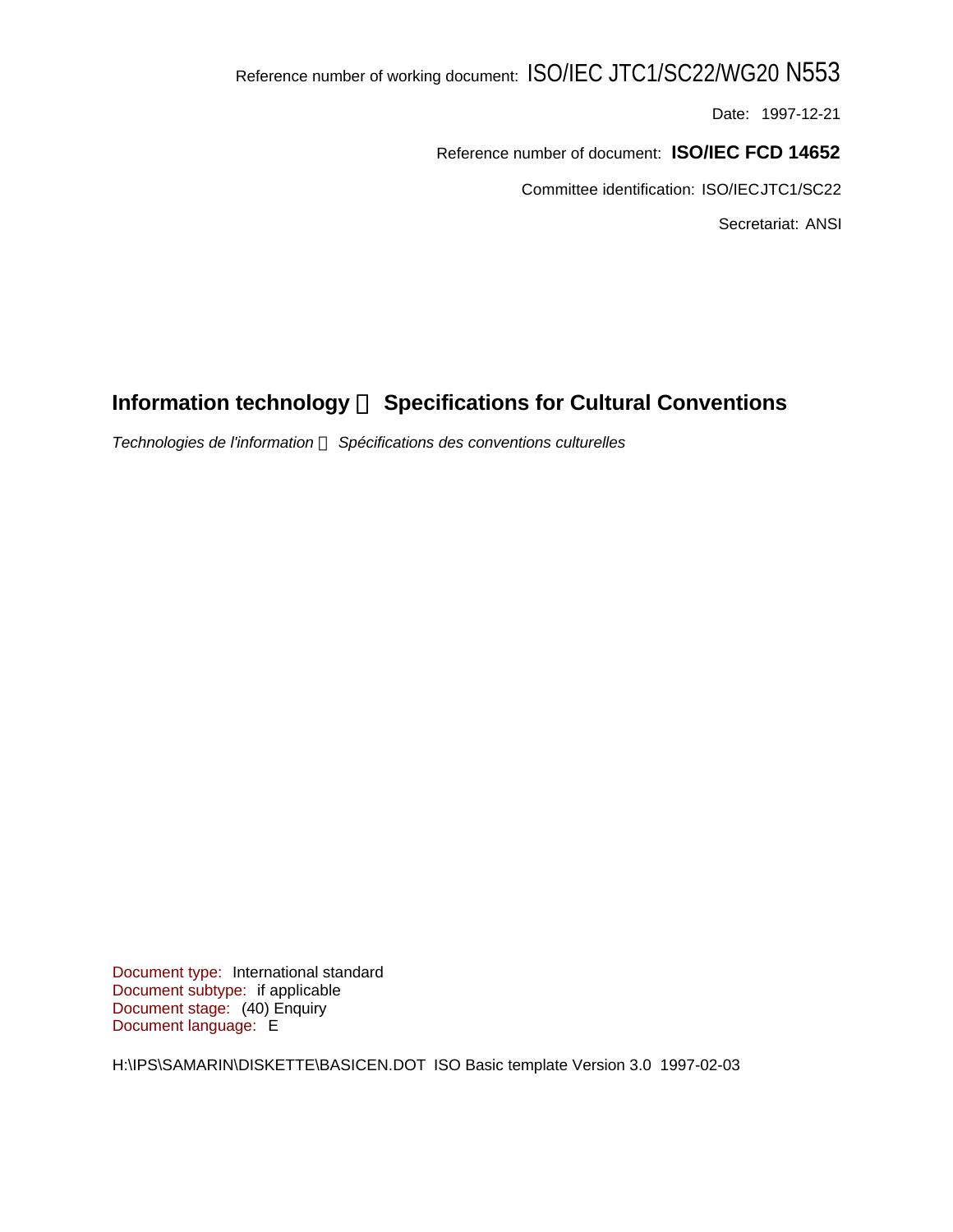## **Contents**

| 1 SCOPE                                                                                                                                                                                                                                                                                       | 1                                                                        |
|-----------------------------------------------------------------------------------------------------------------------------------------------------------------------------------------------------------------------------------------------------------------------------------------------|--------------------------------------------------------------------------|
| 2 NORMATIVE REFERENCES                                                                                                                                                                                                                                                                        | $\mathbf{1}$                                                             |
| 3 TERMS, DEFINITIONS AND NOTATIONS                                                                                                                                                                                                                                                            | $\mathbf{1}$                                                             |
| 4 FDCC-SET                                                                                                                                                                                                                                                                                    | $\boldsymbol{4}$                                                         |
| 4.1 FDCC-SET DEFINITION<br>4.2 LC_CTYPE<br>4.3 LC_COLLATE<br><b>4.4 LC MONETARY</b><br>4.5 LC NUMERIC<br>4.6 LC TIME<br>4.7 LC_MESSAGES<br>4.8 LC_PAPER<br>4.9 LC_NAME<br>4.10 LC ADDRESS<br>4.11 LC TELEPHONE<br>4.12 LC MEASUREMENT<br>4.13 LC VERSIONS - SPECIFICATION METHOD OF FDCC-SETS | 5<br>8<br>24<br>37<br>42<br>43<br>49<br>49<br>50<br>51<br>53<br>53<br>54 |
| 5. CHARMAP                                                                                                                                                                                                                                                                                    | 55                                                                       |
| <b>6 REPERTOIREMAP</b>                                                                                                                                                                                                                                                                        | 61                                                                       |
| 7 CONFORMANCE                                                                                                                                                                                                                                                                                 | 96                                                                       |
| <b>ANNEX A</b>                                                                                                                                                                                                                                                                                | 98                                                                       |
| <b>ANNEX B</b>                                                                                                                                                                                                                                                                                | 100                                                                      |
| <b>ANNEX C</b>                                                                                                                                                                                                                                                                                | 115                                                                      |
| <b>BIBLIOGRAPHY</b>                                                                                                                                                                                                                                                                           | 120                                                                      |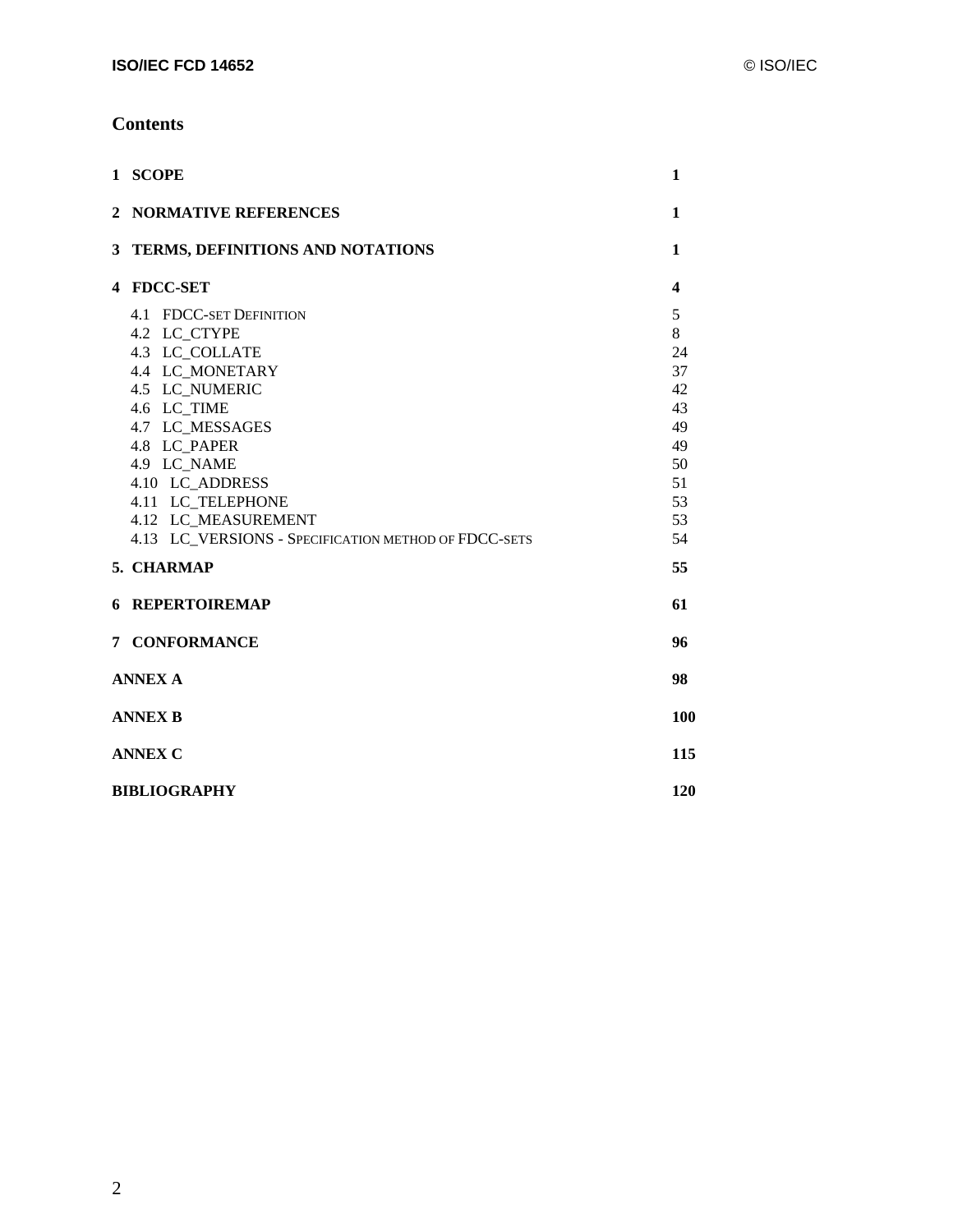## **FOREWORD**

ISO (the International Organization for Standardization) and IEC (the International Electrotechnical Commission) form the specialized system for worldwide standardization. National bodies that are members of ISO or IEC participate in the development of International Standards through technical committees established by the respective organization to deal with particular fields of technical activity. ISO and IEC technical committees collaborate in fields of mutual interest. Other international organizations, governmental and non-governmental, in liaison with ISO and IEC, also take part in the work.

International Standards are drafted in accordance with the rules given in the ISO/IEC Directives, Part 3.

In the field of information technology, ISO and IEC have established a joint technical committee, ISO/IEC JTC 1. Draft International Standards adopted by the joint technical committee are circulated to national bodies for voting. Publication as an International Standard requires approval by at least 75 % of the national bodies casting a vote.

International Standard ISO/IEC 14652 was prepared by Joint Technical Committee ISO/IEC JTC 1., "Information Technology", subcommittee 22, "Programming languages, their environments and system software interfaces".

The Standard uses text from ISO/IEC 9945-2:1993 "Information Technology - Portable Operating System Interface (POSIX) - Part 2: Shell and Utilities", primarily clauses 2.4 and 2.5. The major differences from this text is listed in annex A.

The annexes A, B and C are for information only.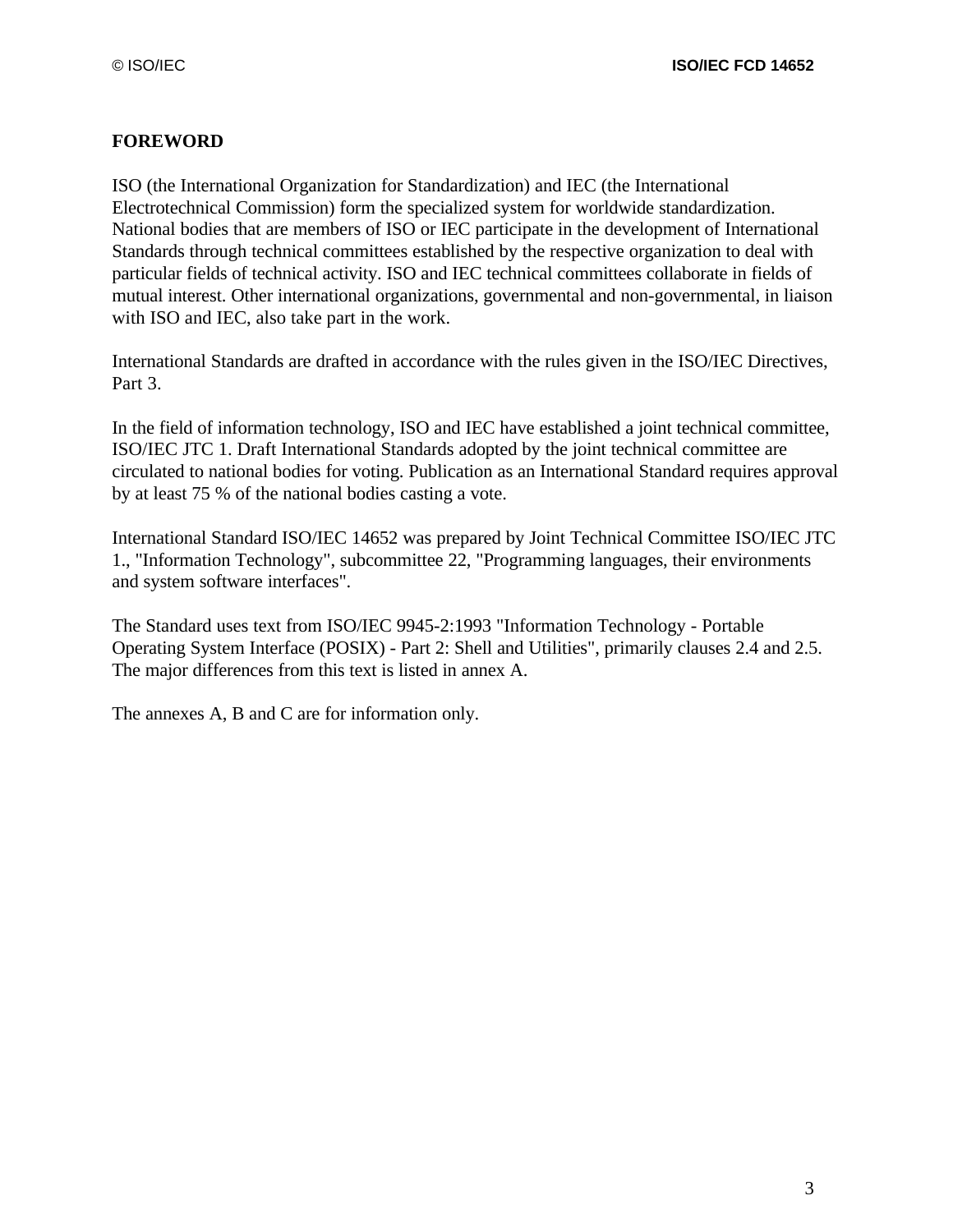#### **Introduction**

This International Standard defines a general mechanism to specify cultural conventions, and it defines formats for a number of specific cultural conventions in the areas of character classification and conversion, sorting, number formatting, monetary formatting, date formatting, message display, paper formats, addressing of persons, postal address formatting, telephone number handling, measurement handling, and a way to specify how much is covered and the status of it.

There are a number of benefits coming from this standard:

| Rigid specification   | Using this International Standard, a user can rigidly specify a number<br>of the cultural conventions that apply to the information technology<br>environment of the user.                                                                                                                                                                                                                                                                                                                                                                                         |
|-----------------------|--------------------------------------------------------------------------------------------------------------------------------------------------------------------------------------------------------------------------------------------------------------------------------------------------------------------------------------------------------------------------------------------------------------------------------------------------------------------------------------------------------------------------------------------------------------------|
| Cultural adaptability | An application may use the specifications as data to its APIs, and<br>thus the same application may accommodate different users in a<br>culturally acceptable way to each of the users, without change of the<br>binary application.                                                                                                                                                                                                                                                                                                                               |
| Internationalization  | An application developer can remove cultural dependencies from an<br>application, using the localized data given by the customer. In this<br>way the application developer is relieved from getting the different<br>information to support all the cultural environments for the expected<br>customers of the product. The application developer is thus ensured<br>of culturally correct behaviour as specified by the customer, and<br>possibly more markets may be reached as customers can provide the<br>data themselves for markets that were not targeted. |
| Uniform behaviour     | A user may use his/her cultural convention specifications with a<br>number of applications, and thus enjoy consistent and correct<br>behaviour on these issues from all of the applications.                                                                                                                                                                                                                                                                                                                                                                       |

The specification format is very general, independent of platforms and specific encoding, and targeted to be useable from a wide range of programming languages.

This International Standard defines the format to be used for the International String Ordering standard, ISO/IEC 14651. This Internal Standard is backwards compatible with the ISO/IEC 9945:1993 POSIX shell and utilities standard, and it has enhanced functionality in a number of areas such as ISO/IEC 10646 support, more classification of characters, transliteration, dual currency support, enhanced date and time formatting, paper handling, personal name writing, postal address formatting, telephone number handling, measurement system handling, and management of categories. There is enhanced support for character sets including ISO 2022 handling and an enhanced method to separate the specification of cultural conventions from an actual encoding via a description of the character repertoire employed. A standard set of values for all the categories has been defined covering the repertoire of ISO/IEC 10646.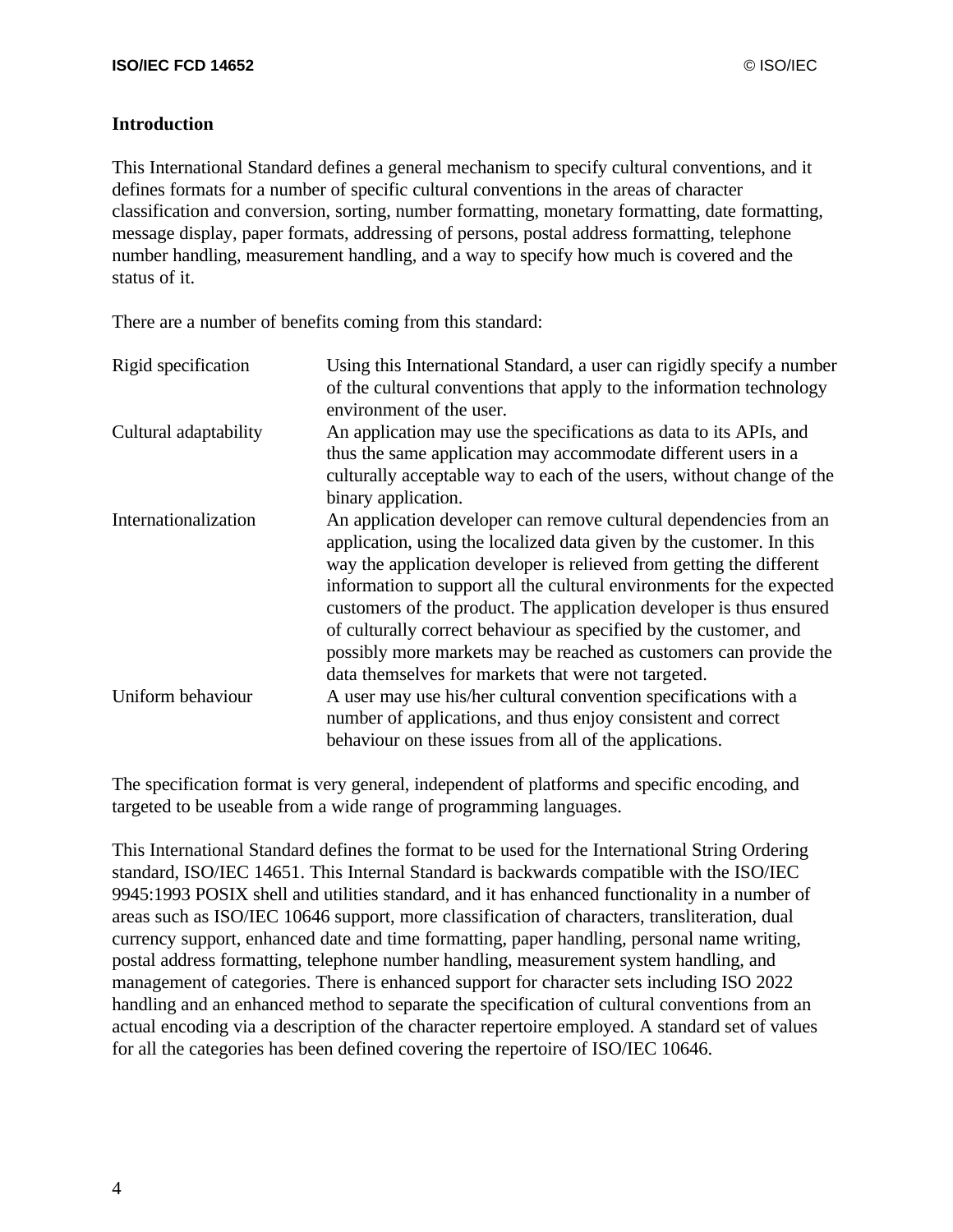## Information technology — Specifications for cultural conventions

# **1 SCOPE**

This Standard specifies a description format for the specification of cultural conventions, a description format for character sets, and a description format for binding character names to ISO/IEC 10646, plus a set of default values for some of these items. The specification is upward compatible with POSIX locale specifications - a locale conformant to POSIX specifications will also be conformant to the specifications in this Standard, while the reverse condition will not hold. The descriptions are intended to be coded in text files to be used via Application Programming Interfaces.

# **2 NORMATIVE REFERENCES**

The following normative documents contain provisions which, through reference in this text, constitute provisions of this International Standard. For dated references, subsequent amendments to, or revisions of, any of these publications do not apply. However, parties to agreements based on this International Standard are encouraged to investigate the possibility of applying the most recent editions of the normative documents indicated below. For undated references, the latest edition of the normative document referred to applies. Members of ISO and IEC maintain registers of currently valid International Standards.

ISO/IEC 2022, "Information technology - Character code structure and extension techniques".

ISO 4217, "Codes for the representation of currencies and funds".

ISO 8601, "Data elements and interchange formats - Information interchange - Representation of dates and times".

ISO/IEC 9945-2:1993, "Information technology - Portable Operating System Interface (POSIX) Part 2: Shell and Utilities".

ISO/IEC 10646:1997, "Information technology - Universal Multiple-Octet Coded Character Set (UCS), including Cor.1 and AMD 1-9".

ISO/IEC 14651, "Information technology - International string ordering - Method for comparing character strings and description of a default tailorable ordering".

# **3 TERMS, DEFINITIONS AND NOTATIONS**

## **3.1 Terms and definitions**

For the purposes of this International Standard, the terms and definitions given in the following apply.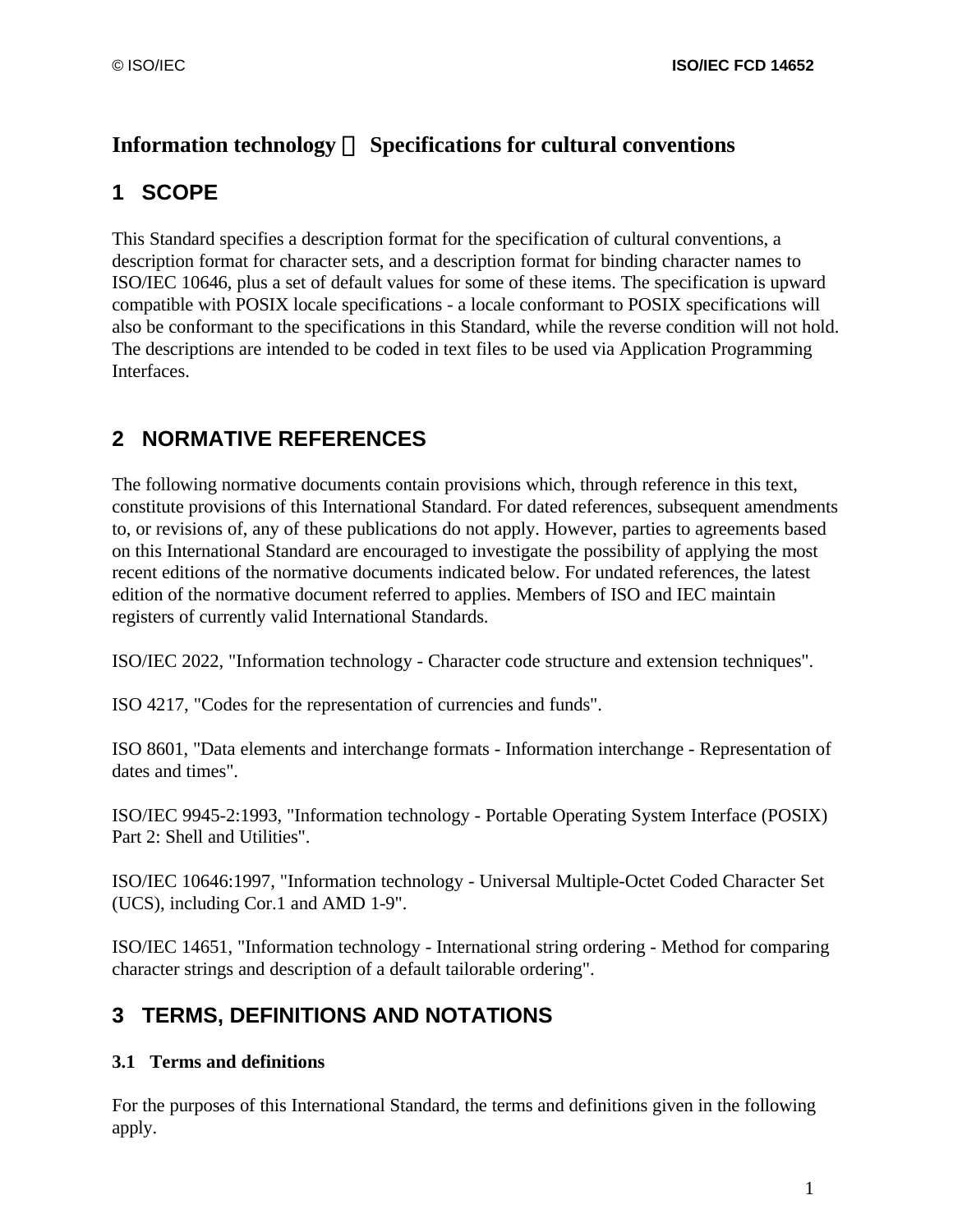**3.1.1 byte**: An individually addressable unit of data storage that is equal to or larger than an octet, used to store a character or a portion of a character.

A byte is composed of a contiguous sequence of bits, the number of which is application defined. The least significant bit is called the low-order bit; the most significant bit is called the high-order bit.

**3.1.2 character**: A member of a set of elements used for the organization, control or representation of data.

**3.1.3 coded character**: A sequence of one or more bytes representing a single character.

**3.1.4 text file**: A file that contains characters organized into one or more lines.

**3.1.5 cultural convention**: A data item for computer use that may vary dependent on language, territory, or other cultural circumstances.

**3.1.6 FDCC-set**: A Set of Formal Definitions of Cultural Conventions. The definition of the subset of a user's information technology environment that depends on language and cultural conventions. Note: the FDCC-set is a superset of the "locale" term in C and POSIX.

**3.1.7 charmap**: A definition of a mapping between symbolic character names and the encoding for a coded character set"

**3.1.8 repertoiremap**: A definition of a mapping between symbolic character names and characters for the repertoire of characters used in a FDCC-set, further described in clause 6.

**3.1.9 character class**: A named set of characters sharing an attribute associated with the name of the class.

**3.1.10 printable character**: One of the characters included in the "print" character classification of the LC\_CTYPE category in the current FDCC-set.

**3.1.11 white space**: A sequence of one or more characters that belong to the "space" class as defined via the LC\_CTYPE category in the current FDCC-set.

**3.1.12 collation**: The logical ordering of strings according to defined precedence rules.

**3.1.13 collating element**: The smallest entity used to determine the logical ordering of strings.

See collating sequence. A collating element shall consist of either a single character, or two or more characters collating as a single entity. The value of the LC\_COLLATE category in the current FDCC-set determines the current set of collating elements.

**3.1.14 multicharacter collating element**: A sequence of two or more characters that collate as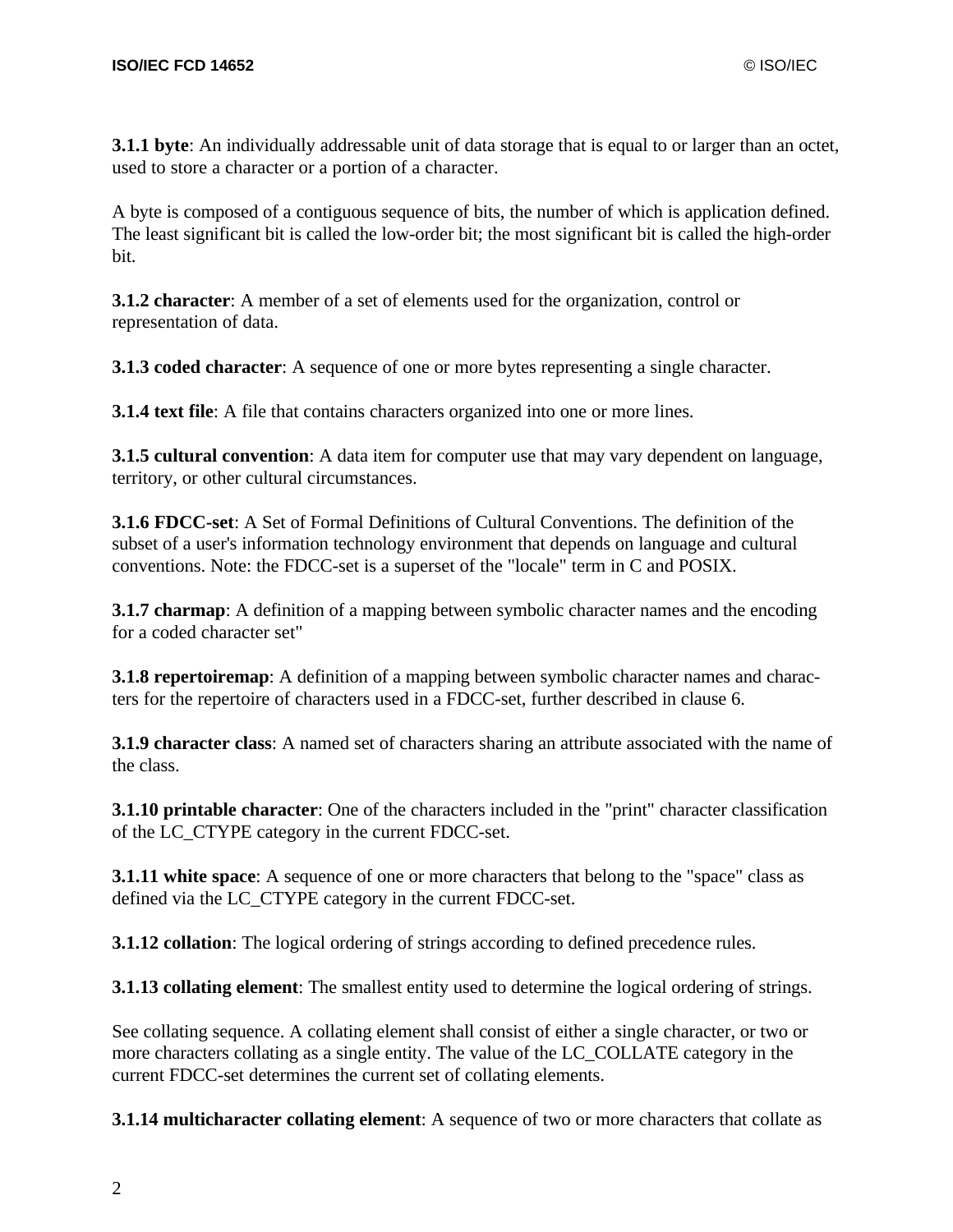an entity.

For example, in some languages two characters are sorted as one letter, this is the case for Danish and Norwegian "aa".

**3.1.15 collating sequence**: The relative order of collating elements as determined by the setting of the LC\_LOCALE category in the current FDCC-set.

**3.1.16 equivalence class**: A set of collating elements with the same primary collation weight.

Elements in an equivalence class are typically elements that naturally group together, such as all accented letters based on the same letter.

The collation order of elements within an equivalence class is determined by the weights assigned on any subsequent levels after the primary weight.

**3.1.17 affirmative response**: A string conforming to the definition of LC\_MESSAGES category keyword "yesexpr".

**3.1.18 negative response**: A string conforming to the definition of LC\_MESSAGES category keyword "noexpr".

## **3.2 Notations**

The following notations and common conventions for specifications apply to this standard:

## **3.2.1 Format of syntax descriptions**

In this standard the syntax descriptions for statements are specified in the following way:

The format is given in a format string enclosed in double quotes, followed by a number of parameters, separated by a comma. The format of each parameter is given by an escape sequence as follows:

- %s specifies a string
- %d specifies an decimal integer
- %c specifies a character
- %o specifies an octal integer
- %x specifies a hexadecimal integer

All other characters in the format string except

- %% specifies a single %
- \n specifies an end-of-line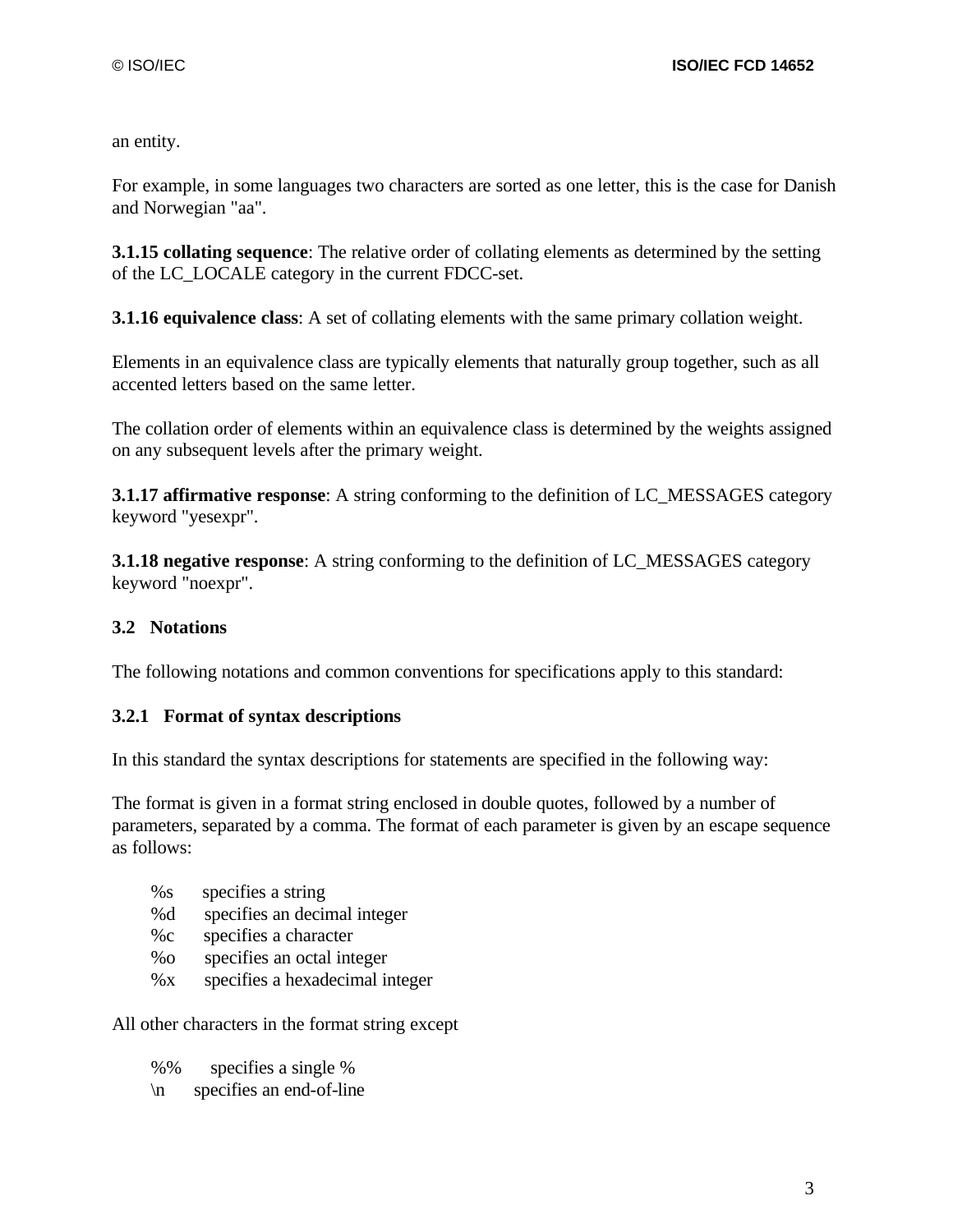represent themselves.

The notation "..." is used to specify that repetition of the previous specification is optional, and this is done in both the format string and in the parameter list.

## **3.2.2 Continuation of lines**

A line in a specification can be continued by placing an escape character as the last visible graphic character on the line; this continuation character shall be discarded from the input. Comment lines shall not be continued on a subsequent line using an escaped  $\leq$ newline $\geq$ .

## **3.2.3 Ellipses**

A series of characters in a specification can be represented by three adjacent periods representing an absolute ellipsis symbol ("..."), or the symbols "...." or ".." representing respectively the symbolic decimal ellipsis symbol and the symbolic hexadecimal ellipsis symbol. The ellipsis specification shall be interpreted as meaning that all values between the values preceding and following it represent valid characters.

The absolute ellipsis specification is only valid within a single encoded character set. An ellipsis shall be interpreted as including in the list all characters with an encoded value higher than the encoded value of the character preceding the ellipsis and lower than the encoded value of the character following the ellipsis. The absolute ellipsis specification is deprecated, as this is only relevant to FDCC-sets not using symbolic characters.

The symbolic ellipsis specifications are only valid between symbolic character names. They shall be interpreted as all the symbolic names that can be generated by either incrementing the first symbolic names decimally or hexadecimally (corresponding to "...." or ".." respectively) until the symbolic character name is less or equal the second symbolic character name.

## Examples:

The use of the hexadecimal symbolic ellipsis in <U01AC>..<U01B2> generates the symbolic character names <U01AC>, <U01AD>, <U01AE>, <U01AF>, <U01B0>, <U01B1>, and <U01B2> in that sequence.

The use of the decimal symbolic ellipsis in  $\langle j0148 \rangle$ ... $\langle j0153 \rangle$  generates the symbolic character names <j0148>, <j0149>, <j0150>, <j0151>, <j0152>, and <j0153> in that sequence.

# **4 FDCC-set**

A FDCC-set is the definition of the subset of a user's information technology environment that depends on language and cultural conventions. It is made up from one or more categories. Each category is identified by its name and controls specific aspects of the behaviour of components of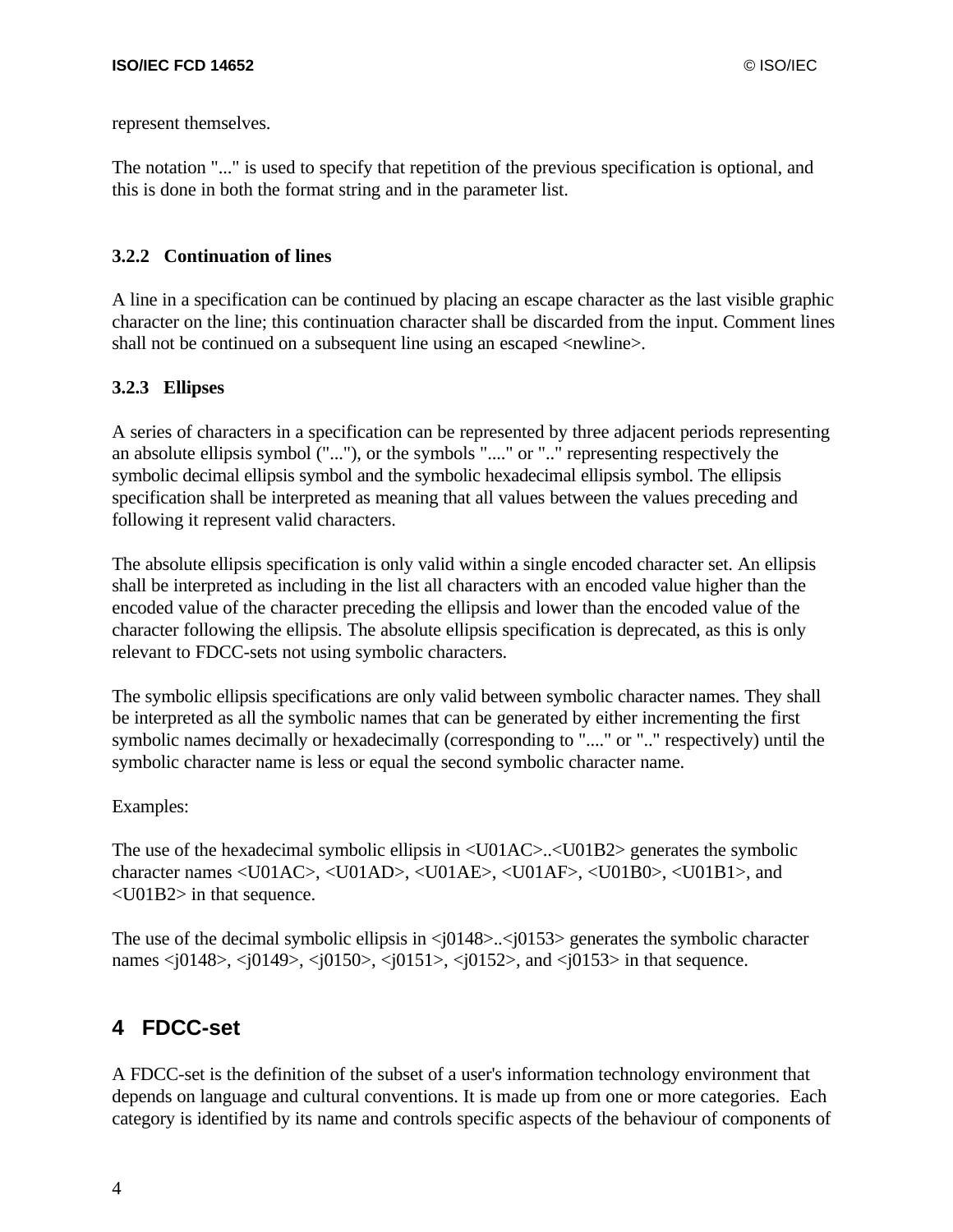the system. This standard defines following categories:

| LC CTYPE     | Character classification, case conversion and code transformation. |
|--------------|--------------------------------------------------------------------|
| LC COLLATE   | Collation order.                                                   |
| LC_TIME      | Date and time formats.                                             |
| LC NUMERIC   | Numeric, non-monetary formatting.                                  |
| LC_MONETARY  | Monetary formatting.                                               |
| LC MESSAGES  | Formats of informative and diagnostic messages and interactive     |
|              | responses.                                                         |
| LC_PAPER     | Paper format                                                       |
| LC_NAME      | Format of writing personal names                                   |
| LC ADDRESS   | Format of postal addresses                                         |
| LC TELEPHONE | Format for telephone numbers, and other telephone information      |
|              | LC_MEASUREMENT Information on measurement system                   |
| LC VERSIONS  | Versions and status of categories                                  |

In future editions of this standards further categories may be added. Other category names beginning with the 3 characters "LC\_" are intended for future standardization, except for category names beginning with the five letters "LC\_X\_" which use is application defined. An implementation should thus use category names beginning with the five letters "LC\_X\_" to avoid clashes with future standardized categories.

This standard also defines an FDCC-set named "i18n" with values for each of the above categories.

## **4.1 FDCC-set Definition**

FDCC-sets are described with the format presented in this subclause. For the purposes of this standard, the text is referred to as the FDCC-set definition text or FDCC-set source text.

The FDCC-set definition text shall contain one or more FDCC-set category source definitions, and shall not contain more than one definition for the same FDCC-set category. If the text contains source definitions for more than one category, application-defined categories, if present, shall appear after the categories defined by this clause. A category source definition shall contain either the definition of a category or a copy directive. In the event that some of the information for a FDCC-set category, as specified in this standard, is missing from the FDCC-set source definition, the behaviour of that category, if it is referenced, is unspecified. A FDCC-set category is the normal way of specifying a single FDCC.

A category source definition shall consist of a category header, a category body, and a category trailer. A category header shall consist of the character string naming of the category, beginning with the characters "LC ". The category trailer shall consist of the string "END", followed by one or more "blank"s and the string used in the corresponding category header.

The category body shall consist of one or more lines of text. Each line shall contain an identifier,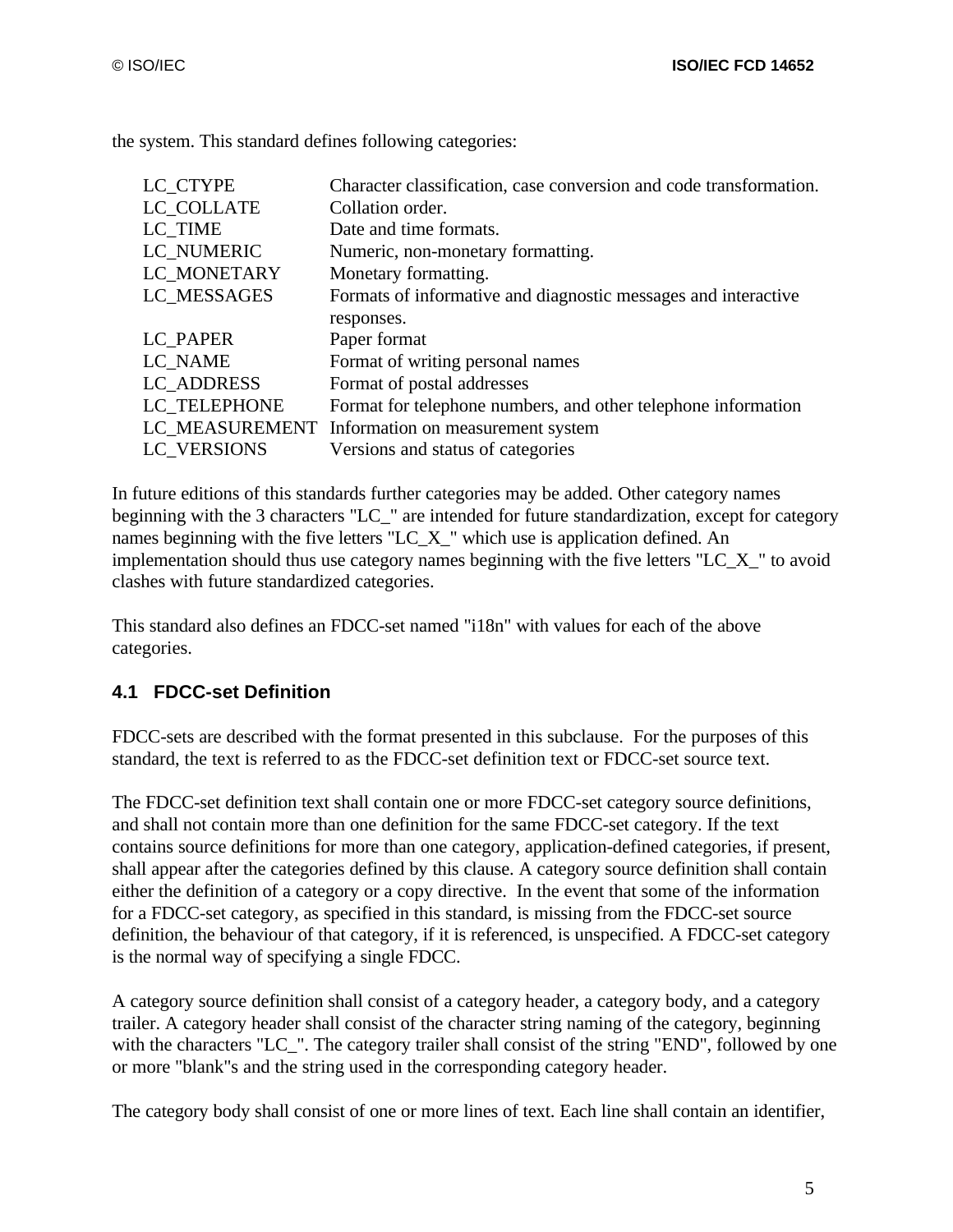optionally followed by one or more operands. Identifiers shall be either keywords, identifying a particular FDCC, or collating elements, or script symbols, or transliteration statements. In addition to the keywords defined in this standard, the source can contain application-defined keywords. Each keyword within a category shall have a unique name (i.e., two categories can have a commonly-named keyword); no keyword shall start with the characters "LC\_". Identifiers shall be separated from the operands by one or more "blank"s.

Operands shall be characters, collating elements, script symbols, or strings of characters. Strings shall be enclosed in double-quotes. Literal double-quotes within strings shall be preceded by the <escape character>, described below. When a keyword is followed by more than one operand, the operands shall be separated by semicolons; "blank"s shall be allowed before and/or after a semicolon.

#### **4.1.1 Character representation**

Individual characters, characters in strings, and collating elements shall be represented using symbolic names, UCS notation or characters themselves, or as octal, hexadecimal, or decimal constants as defined below. When constant notation is used, the resultant FDCC-set definitions need not be portable between systems.

(0) The left angle bracket  $\langle \langle \rangle$  is a reserved symbol, denoting the start of a symbolic name; when used to represent itself it shall be preceded by the escape character.

(1) A character can be represented via a symbolic name, enclosed within angle brackets (< and >). The symbolic name, including the angle brackets, shall exactly match a symbolic name defined in a charmap or a repertoiremap to be used, and shall be replaced by a character value determined from the value associated with the symbolic name in the charmap or a value associated via a repertoiremap. Repertoiremaps have predefined symbolic names for UCS characters, see clause 6. Use of the escape character or a right angle bracket within a symbolic name shall be invalid unless the character is preceded by the escape character.

Example: <c>;<c-cedilla> "<M><a><y>"

The items (2), (3), (4) and (5) are deprecated and are retained for compatibility with the POSIX standard. FDCC-sets should be specified in a coded character set independent way, using symbolic names. To make actual use of the FDCC-set, it shall be used together with charmaps and/or repertoiremaps, so that the symbolic character names can be resolved into the actual character encoding used.

(2) A character can be represented by the character itself, in which case the value of the character is application-defined. Within a string, the double-quote character, the escape character, and the right angle bracket character shall be escaped (preceded by the escape character) to be interpreted as the character itself. Outside strings, the characters

 $,$ ;  $\lt$   $>$  escape\_char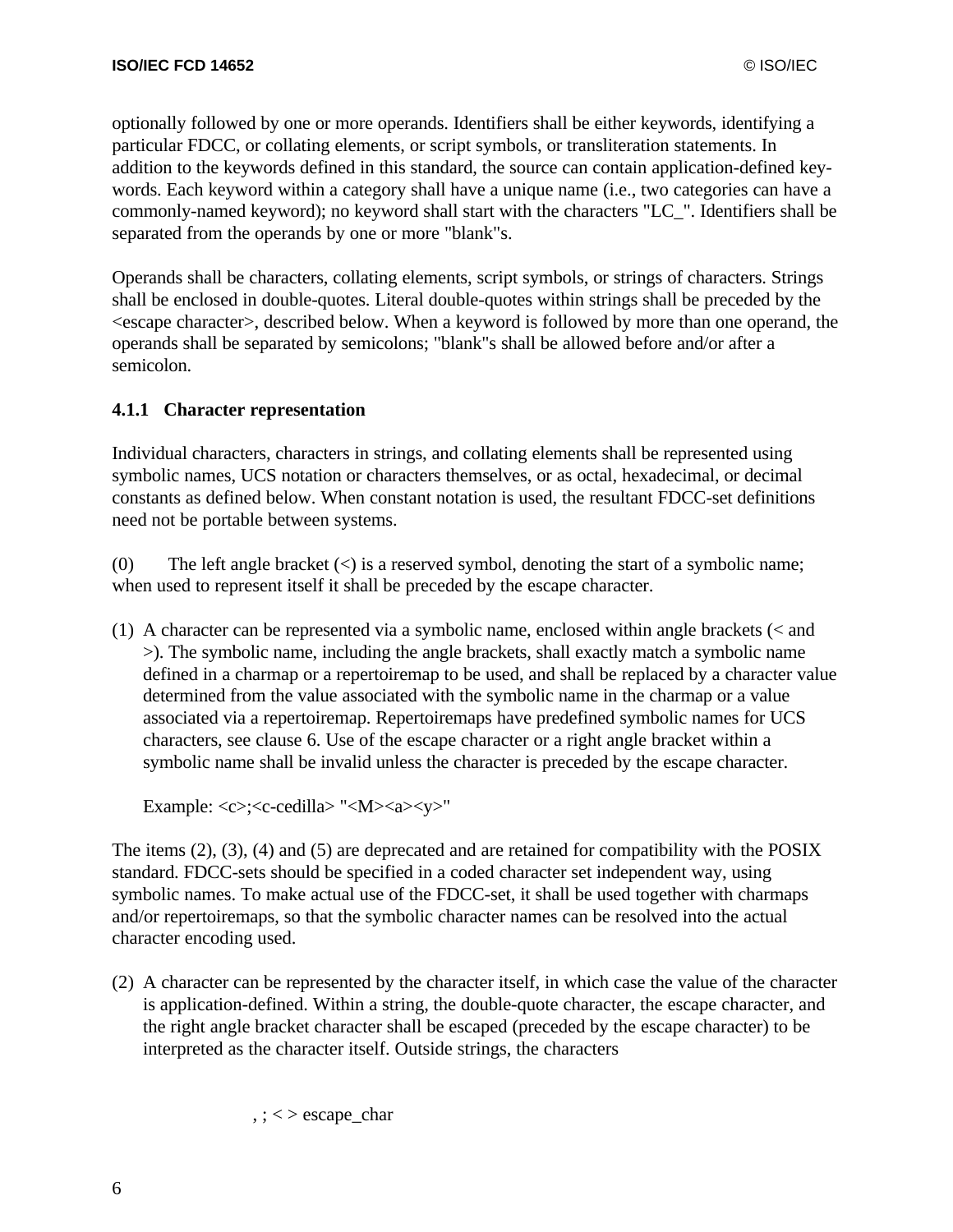shall be escaped to be interpreted as the character itself

Example: c ä "May"

(3) A character can be represented as an octal constant. An octal constant shall be specified as the escape character followed by two or more octal digits. Each constant shall represent a byte value.

Example: \143; \347; "\115"

(4) A character can be represented as a hexadecimal constant. A hexadecimal constant shall be specified as the escape character followed by an x followed by two or more hexadecimal digits. Each constant shall represent a byte value.

Example:  $x63$ ;  $xe7$ ;

(5) A character can be represented as a decimal constant. A decimal constant shall be specified as the escape character followed by a d followed by two or more decimal digits. Each constant shall represent a byte value.

Example: \d99; \d231;

(6) Multibyte characters can be represented by concatenated constants specified in byte order with the last constant specifying the least significant byte of the character. Concatenated constants can include a mix of the above character representations.

Example: \143\xe7; "\115\xe7\d171"

Only characters existing in the character set for which the FDCC-set definition is created shall be specified, whether using symbolic names, the characters themselves, or octal, decimal, or hexadecimal constants. If a charmap is present, only characters defined in the charmap can be specified using octal, decimal, or hexadecimal constants. Symbolic names not present in the charmap can be specified and shall be ignored, as specified under item (1) above.

#### **4.1.2 Pre-category statements**

In a FDCC-set the following statements can precede category specifications, and they apply to all categories in the specified FDCC-set.

#### **4.1.2.1 comment\_char**

The following line in a FDCC-set modifies the comment character. It shall have the following format, starting in column 1: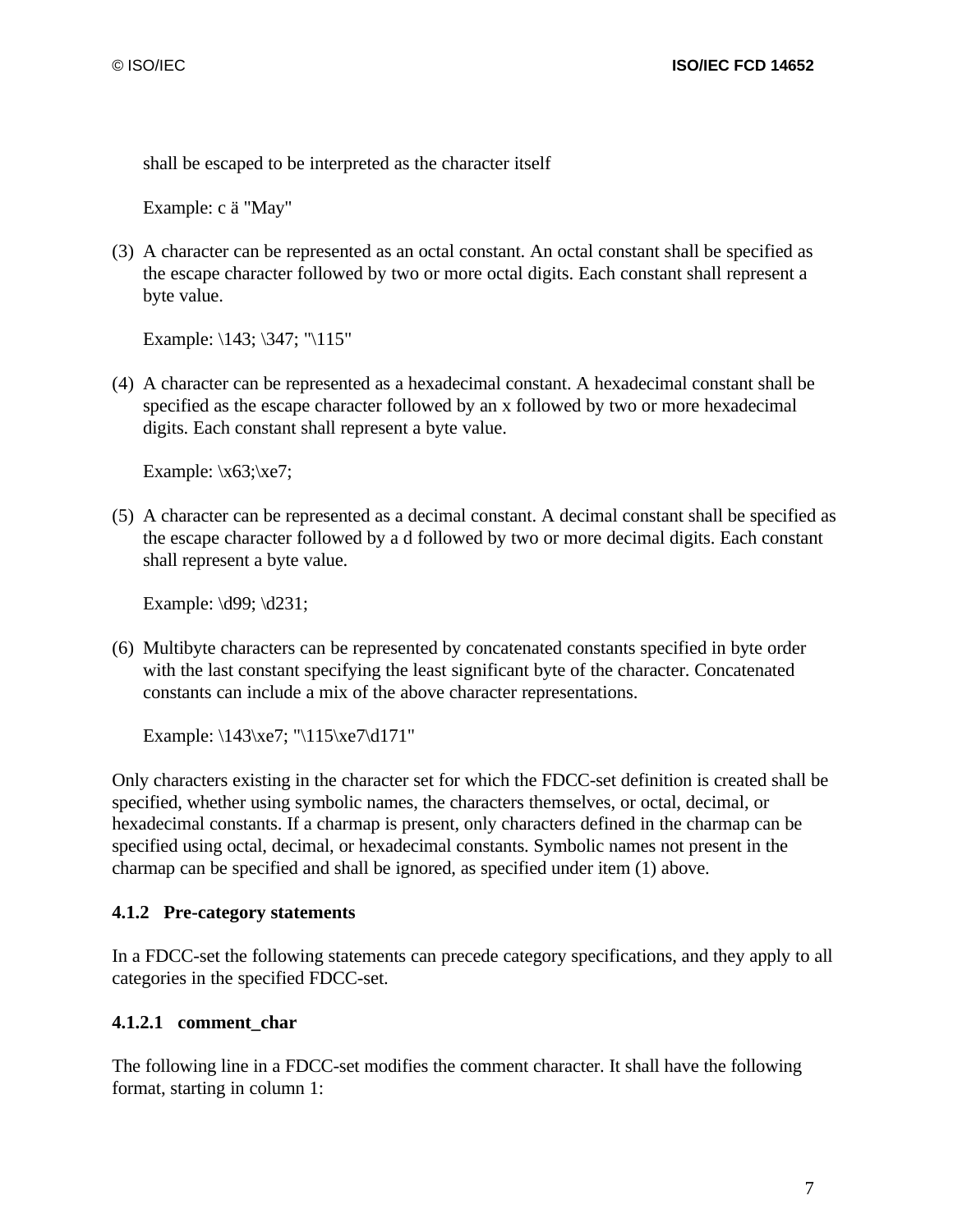"comment\_char %c\n", <comment character>

The comment character shall default to the number-sign (#). All examples this standard use "%" as the <comment char>, except where otherwise noted. Blank lines and lines containing the  $\alpha$  <comment char $>$  in the first position, and the remainder of a line with a  $\alpha$  comment char $>$ occurring where a syntactic semicolon may occur, shall be ignored.

#### **4.1.2.2 escape\_char**

The following line in a FDCC-set modifies the escape character to be used in the text. It shall have the following format, starting in column 1:

```
"escape_char %c\n", <escape character>
```
The escape character shall default to backslash "\". All examples in this standard uses "/" as the escape character, except where otherwise noted.

#### **4.1.2.3 repertoiremap**

The following line in a FDCC-set specifies the name of a repertoiremap used to define the symbolic character names in the FDCC-set. There may be at most one "repertoiremap" line. It shall have the following format, starting in column 1:

```
"repertoiremap %s\n", <repertoiremap>
```
#### **4.1.2.4 charmap**

The following line in a FDCC-set specifies the name of a charmap which may be used with the FDCC-set. It shall have the following format, starting in column 1:

```
"charmap %s\n",<charmap>
```
There may be more than one charmap specification in a FDCC-set. For the actual use of a FDCCset, at most one charmap may be in use, and this may be different from any charmap specified with the "charmap" line. The "charmap" keyword is intended to provide information on which charmaps are supposed to be used with the FDCC-set, but other charmaps may also be applicable.

## **4.2 LC\_CTYPE**

The LC\_CTYPE category defines character classification, case conversion, character transformation, and other character attribute mappings. Ellipsises and symbolic ellipsises as defined in clause 3.2.3 may be used to specify a list of characters. Support for the portable character set is required.

Example:  $x30...x39$ ; includes in the character class all characters with encoded values between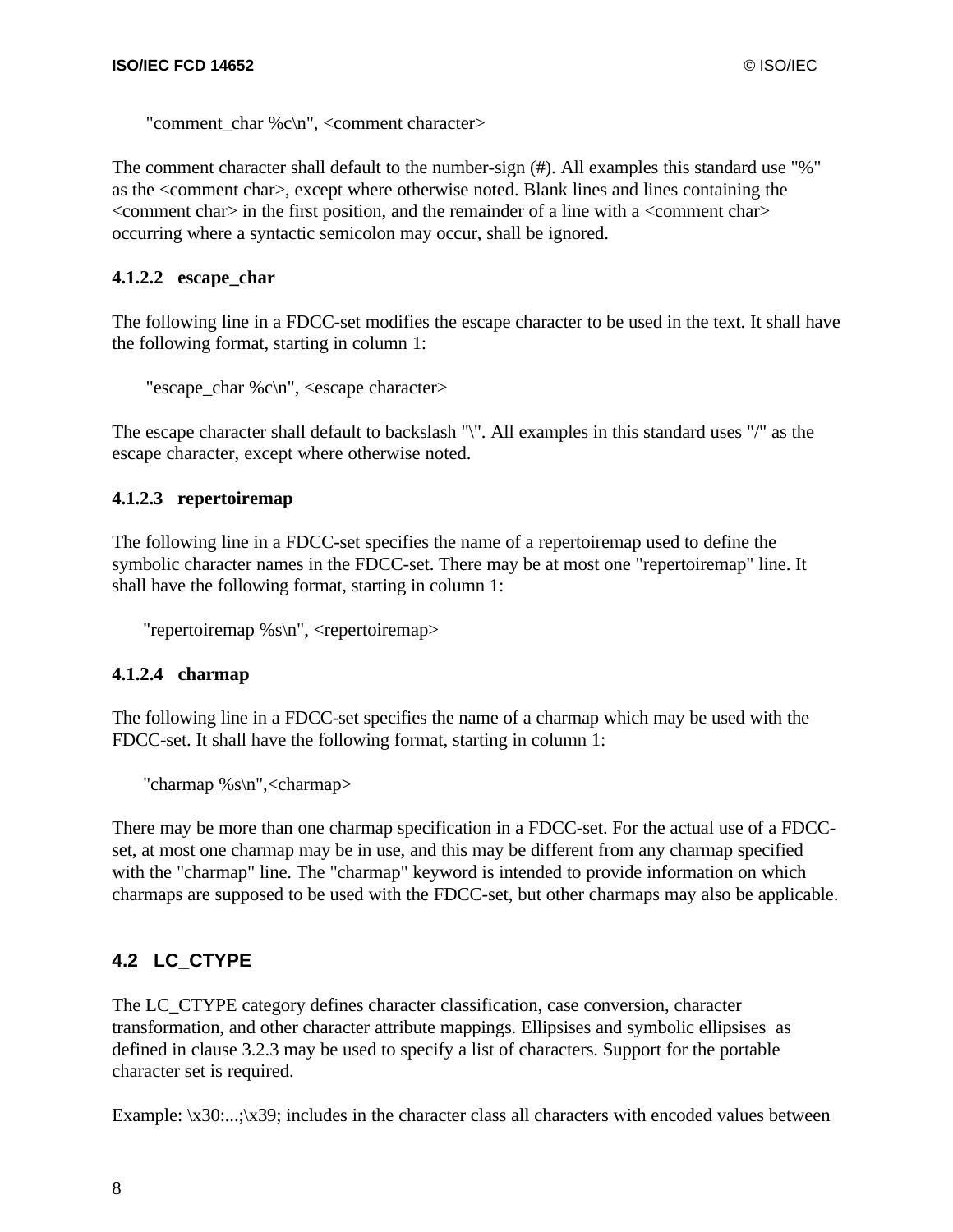the endpoints.

## **4.2.1 Basic keywords**

The following keywords shall be defined. In the descriptions, the term "automatically included" means that it shall not be an error to either include the referenced characters or to omit them; the interpreting system shall provide them if missing and accept them silently if present.

- copy Specify the name of an existing FDCC-set to be used as the source for the definition of this category. If this keyword is specified, no other keyword shall be specified.
- upper Define characters to be classified as uppercase letters. No character specified for the keywords cntrl, digit, punct, or space shall be specified. The uppercase letters A through Z of the portable character set, shall automatically belong to this class, with application-defined character values. The keyword may be omitted.
- lower Define characters to be classified as lowercase letters. No character specified for the keywords cntrl, digit, punct, or space shall be specified. The lowercase letters a through z of the portable character set, shall automatically belong to this class, with applicationdefined character values. The keyword my be omitted.
- alpha Define characters to be classified as letters or other characters used in words of natural languages such as syllabic or ideographic characters. No character specified for the keywords cntrl, digit, punct, or space shall be specified. In addition, characters classified as either upper or lower shall automatically belong to this class. The keyword may be omitted.
- digit Define the characters to be classified as numeric digits. Digits corresponding to the values  $0, 1, 2, 3, 4, 5, 6, 7, 8,$  and 9 can be specified in groups of 10 digits, and in ascending order of the values they represent. The digits of the portable character set are automatically included. If this keyword is not specified, the digits 0 through 9 of the portable character set shall automatically belong to this class, with application-defined character values. The keyword may be omitted.
- outdigit Define the characters to be classified as numeric digits for output. Digits corresponding to the values 0, 1, 2, 3, 4, 5, 6, 7, 8, and 9 can be specified, and in ascending order of the values they represent. If this keyword is not specified, the digits 0 through 9 of the portable character set shall automatically belong to this class, with application-defined character values. The keyword may be omitted.
- space Define characters to be classified as white-space characters, for to find syntactical boundaries. No character specified for the keywords upper, lower, alpha, digit, graph, or xdigit shall be specified. If this keyword is not specified, the characters <space>, <form-feed>, <newline>, <carriage-return>, <tab>, and <vertical-tab>, shall automatically belong to this class, with application-defined character values. Any characters included in the class blank shall be automatically included. The keyword may be omitted.
- cntrl Define characters to be classified as control characters. No character specified for the keywords upper, lower, alpha, digit, punct, graph, print, or xdigit shall be specified. The keyword shall be specified.
- punct Define characters to be classified as punctuation characters. No character specified for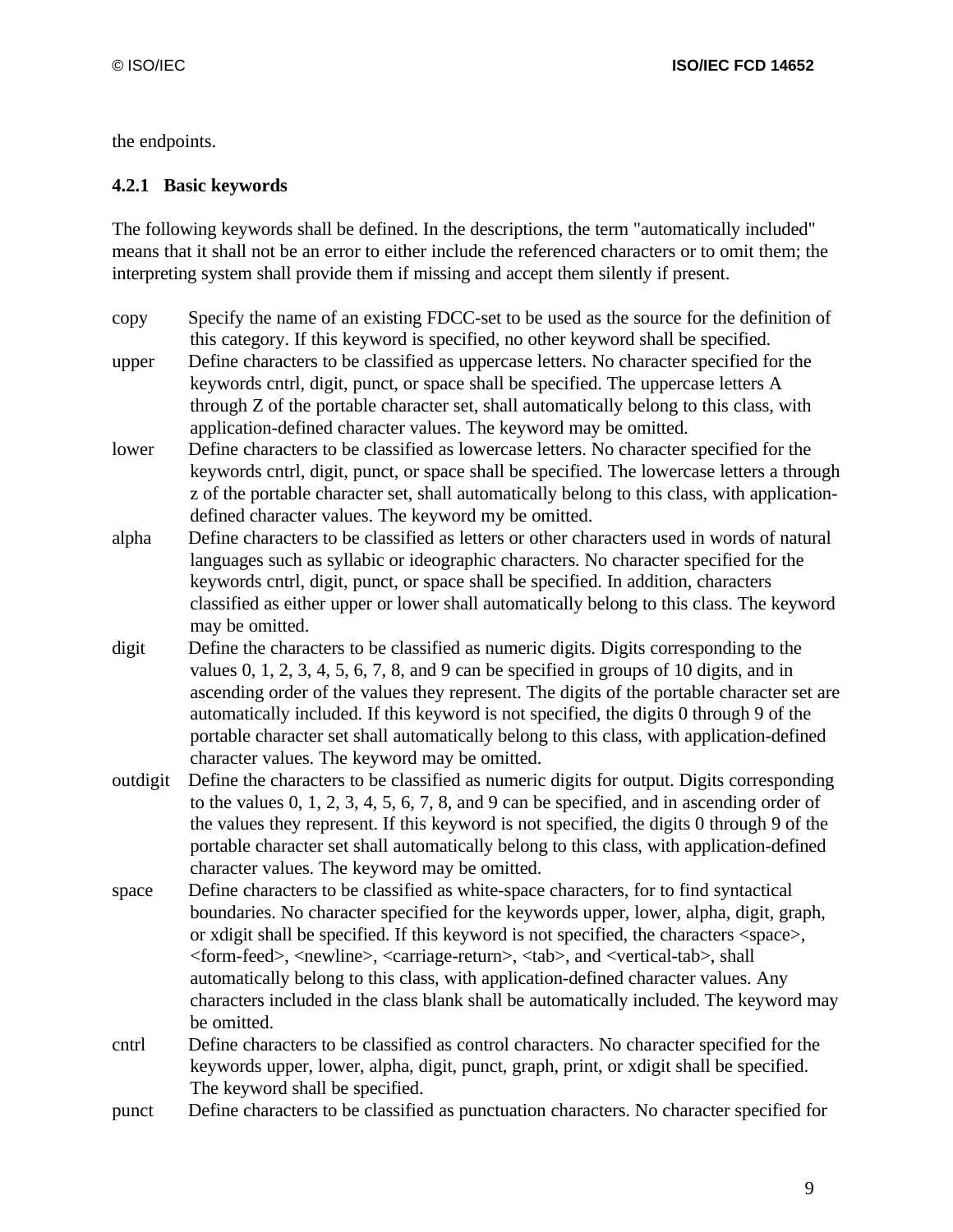the keywords upper, lower, alpha, digit, cntrl, xdigit, or as the <space> character shall be specified. The keyword shall be specified.

- graph Define characters to be classified as printable characters, not including the <space> character. If this keyword is not specified, characters specified for the keywords upper, lower, alpha, digit, xdigit, and punct shall belong to this character class. No character specified for the keyword cntrl shall be specified.
- print Define characters to be classified as printable characters, including the <space> character. If this keyword is not provided, characters specified for the keywords upper, lower, alpha, digit, xdigit, punct, graph, and the <space> character shall belong to this character class. No character specified for the keyword cntrl shall be specified.
- xdigit Define the characters to be classified as hexadecimal digits. Only the characters defined for the class digit shall be specified, in ascending sequence by numerical value, followed by one or more sets of six characters representing the hexadecimal digits 10 through 15, with each set in ascending order (for example A, B, C, D, E, F, a, b, c, d, e, f). If this keyword is not specified, the digits 0 through 9, the uppercase letters A through F, and the lowercase letters a through f, shall automatically belong to this class, with application-defined character values.
- blank Define characters to be classified as "blank" characters. If this keyword is unspecified, the characters <space> and <tab>, with application-defined character values, shall belong to this character class.
- toupper Define the mapping of lowercase letters to uppercase letters. The operand shall consist of character pairs, separated by semicolons. The characters in each character pair shall be separated by a comma and the pair enclosed by parentheses. The first character in each pair shall be the lowercase letter, the second the corresponding uppercase letter. Only characters specified for the keywords lower and upper shall be specified. If this keyword is not specified, the lowercase letters a through z, and their corresponding uppercase letters A through Z, shall automatically be included, with application-defined character values.
- tolower Define the mapping of uppercase letters to lowercase letters. The operand shall consist of character pairs, separated by semicolons. The characters in each character pair are separated by a comma and the pair enclosed by parentheses. The first character in each pair shall be the uppercase letter, the second the corresponding lowercase letter. Only characters specified for the keywords lower and upper shall be specified. If this keyword is specified, the uppercase letters A through Z, and their corresponding lowercase letter, shall be specified. If this keyword is not specified, the mapping shall be the reverse mapping of the one specified for toupper.
- class Define characters to be classified as characters in the class defined with the first operand, which is a string. The string shall only contain letters, digits and <hyphenminus> and <underline> form the portable character set. The following operands are characters. This keyword is optional. The keyword can only be specified once per named class. Defined classes are:

| $left_to$ right | Left-to-right directionality, for example Latin letters.  |
|-----------------|-----------------------------------------------------------|
| right_to_left   | Right-to-left directionality, for example Hebrew letters. |
| num terminator  | Numeric terminator required for determining the end of a  |
|                 | number.                                                   |
| num_separator   | numbers separator characters that can separate numbers    |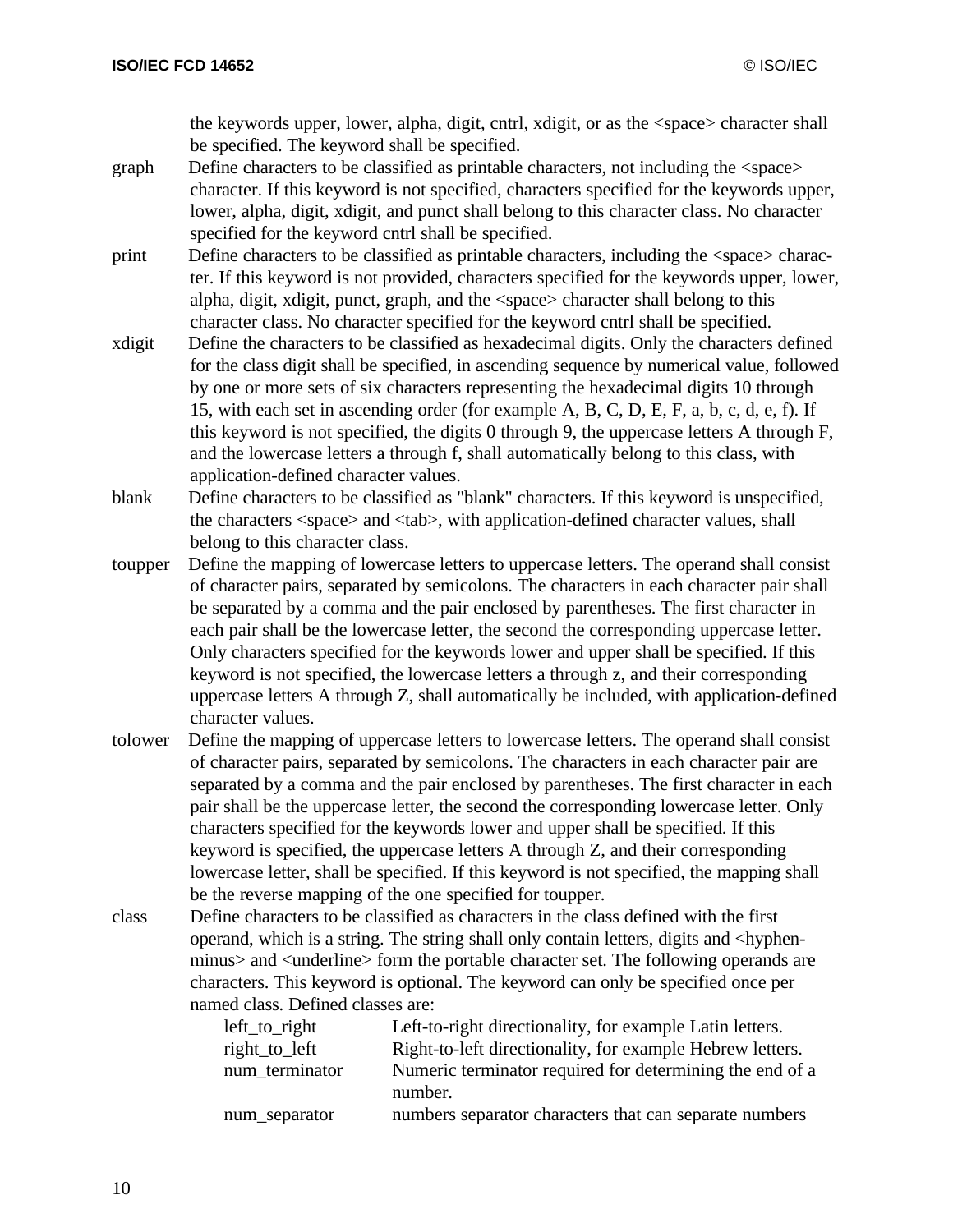| written with any of the characters in the digit class.                           |
|----------------------------------------------------------------------------------|
| Segment separator characters, that delimits segments,                            |
| normally part of a line, with specific directionality.                           |
| Block separator characters, that delimits larger blocks of                       |
| text with a specific directionality.                                             |
| Direction control characters, such as the characters listed in                   |
| ISO/IEC 10646-1:1993 annex D.1.3.                                                |
| Symmetrical swap layout characters, such as the characters                       |
| listed in ISO/IEC 10646-1:1993 annex D.2.2                                       |
| Character shaping selector characters, such as the characters                    |
| listed in ISO/IEC 10646-1:1993 annex D.2.3                                       |
| Numeric shaping selector characters, such as the characters                      |
| listed in ISO/IEC 10646-1:1993 annex D.2.4                                       |
| Characters to form composite graphic symbols, such as                            |
| characters listed in ISO/IEC 10646:1993 annex B.1.                               |
| Characters to form composite graphic symbols, that may                           |
| also be represented by other characters, such as characters                      |
| listed in ISO/IEC 10646-1:1993 annex B.2.                                        |
| Characters that connect both to the left and to the right                        |
| Characters that connect only to their right.                                     |
|                                                                                  |
| Characters that do not connect and cannot be overridden.                         |
| Characters that may be overridden, but do not connect.                           |
| Connectable vowels.                                                              |
| Characters that need special handling.                                           |
| Characters that need special handling.<br>Characters that need special handling. |
|                                                                                  |

The class names "upper", "lower", "alpha", "digit", "space", "cntrl", "punct", "graph", "print", "xdigit", and "blank" are taken to mean the classes defined by the respective keywords.

map Define the mapping of characters. The first operand is a string, defining the name of the mapping. The string shall only contain letters, digits and <hyphen-minus> and <underline> form the portable character set. The following operands shall consist of character pairs, separated by semicolons. The characters in each character pair shall be separated by a comma and the pair enclosed by parentheses. The first character in each pair shall be the character to map from, the second the corresponding character to map to. This keyword is optional. The keyword can only be specified once per named mapping. Defined mappings are:

tosymmetric Characters to be switched for eachother in bidirectional text, for example characters listed in ISO/IEC 10646-1 Annex C. For each pair also the mapping form the second operand to the first operand is also defined.

The mapping names "toupper", and "tolower" are taken to mean the mapping defined by the respective keywords.

Table 1 shows the allowed character class combinations.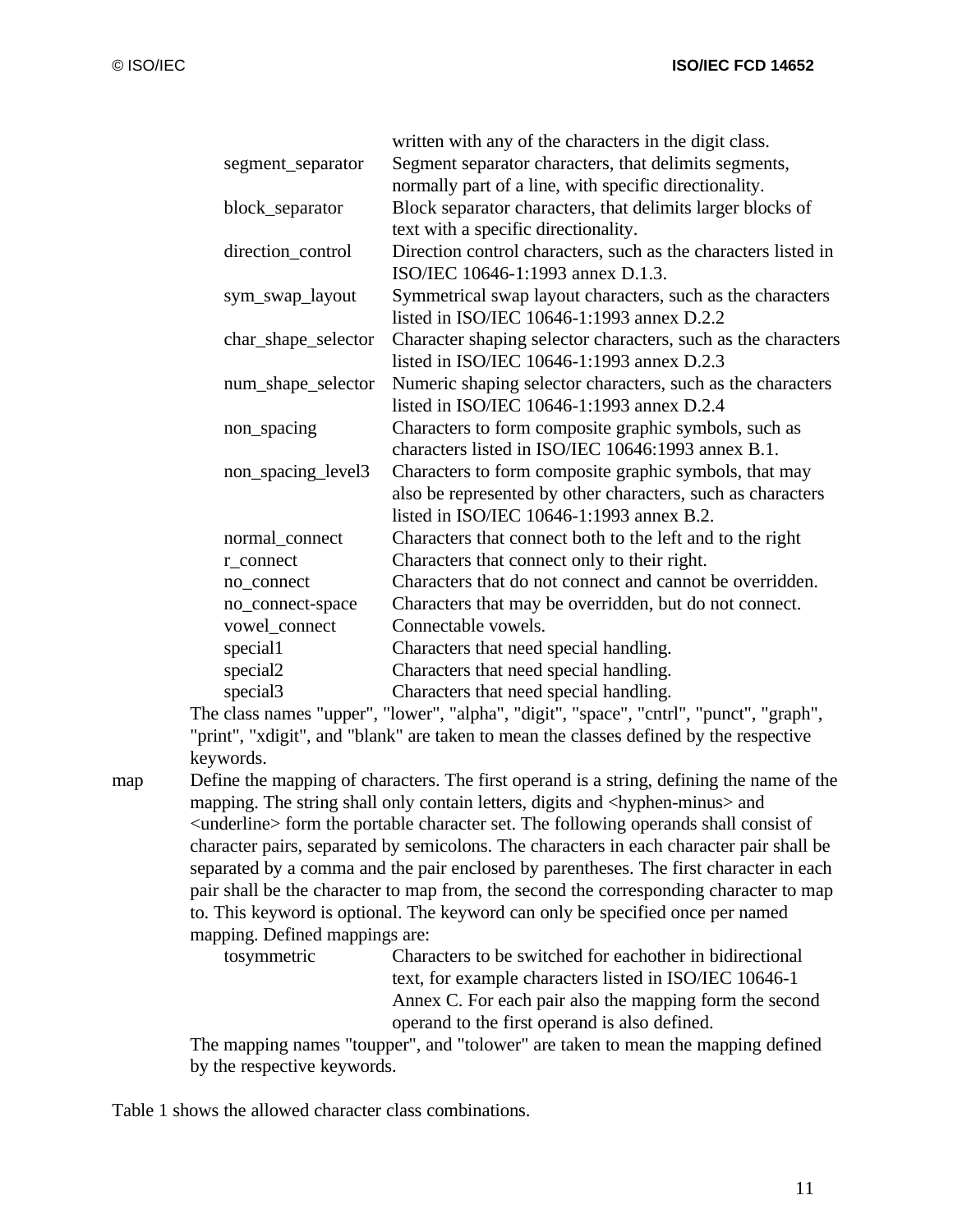| Class       | upper        |              |             |              |        |        |        | lower alpha digit space cntrl punct graph print |              | xdigit blank |        |
|-------------|--------------|--------------|-------------|--------------|--------|--------|--------|-------------------------------------------------|--------------|--------------|--------|
| upper       |              | $^{+}$       | A           | X            | X      | X      | X      | A                                               | A            | $^{+}$       | X      |
| $lower +$   |              |              | A           | X            | X      | X      | X      | A                                               | A            | $^{+}$       | X      |
| alpha       | $+$          | $^{+}$       |             | X            | X      | X      | X      | A                                               | A            | $^{+}$       | X      |
| digit       | $\mathbf{X}$ | X            | X           |              | X      | X      | X      | A                                               | A            | A            | X      |
| space x     |              | X            | X           | X            |        | $^{+}$ | ∗      | $\ast$                                          | *            | $\mathbf{x}$ | $^{+}$ |
| cntrl       | $\mathbf{X}$ | $\mathbf{x}$ | $\mathbf x$ | X            | $^{+}$ |        | X      | X                                               | $\mathbf{x}$ | $\mathbf{x}$ | $^{+}$ |
| punct x     |              | X            | X           | X            | $^{+}$ | X      |        | Α                                               | A            | $\mathbf{x}$ | $^{+}$ |
| $graph +$   |              | $^{+}$       | $^{+}$      | $^{+}$       | $^{+}$ | X      | $^{+}$ |                                                 | A            | $^{+}$       | $^{+}$ |
| print       | $+$          | $^{+}$       | $^{+}$      | $^{+}$       | $^{+}$ | X      | $^{+}$ | $^{+}$                                          |              | $+$          | $^{+}$ |
| $x$ digit + |              | $^{+}$       | $^{+}$      | $^{+}$       | X      | X      | X      | A                                               | A            |              | X      |
| blank       | $\mathbf{X}$ | $\mathbf{x}$ | X           | $\mathbf{x}$ | A      | $^{+}$ | ∗      | ∗                                               | ∗            | $\mathbf x$  |        |

#### Table 1: Valid Character Class Combinations

#### NOTES:

Note 1: Explanation of codes: A Automatically included; see text + Permitted x Mutually exclusive

\* See note 2

Note 2: The  $\langle$ space> character, which is part of the space and blank class, cannot belong to punct or graph, but automatically shall belong to the print class. Other space or blank characters can be classified as punct, graph, and/or print.

## **4.2.2 Character string transliteration**

The following keywords may be used to transliterate strings. The transliteration may for example be from the Cyrillic script to the Latin script. Transliteration is often language dependent, and the language to be transliterated to is identified with the FDCC-set, which may also be used to identify a specific language to be transliterated from. Transliteration of an incoming character string to a character string in a FDCC-set can be specified with the following keywords and transliteration statements.

| translit_start | The "translit_start" keyword is followed by one or more transliteration<br>statements assigning character transliteration values to transliterating<br>elements, and include statements copying transliteration specifications from<br>other FDCC-sets. |
|----------------|---------------------------------------------------------------------------------------------------------------------------------------------------------------------------------------------------------------------------------------------------------|
| translit_end   | The end of the transliteration statements.                                                                                                                                                                                                              |
| include        | The name of the FDCC-set in text form to transliterate from, and the                                                                                                                                                                                    |
|                | repertoiremap for the FDCC-set to be used for the definition of the<br>transliteration statements. Other transliteration statements may follow to                                                                                                       |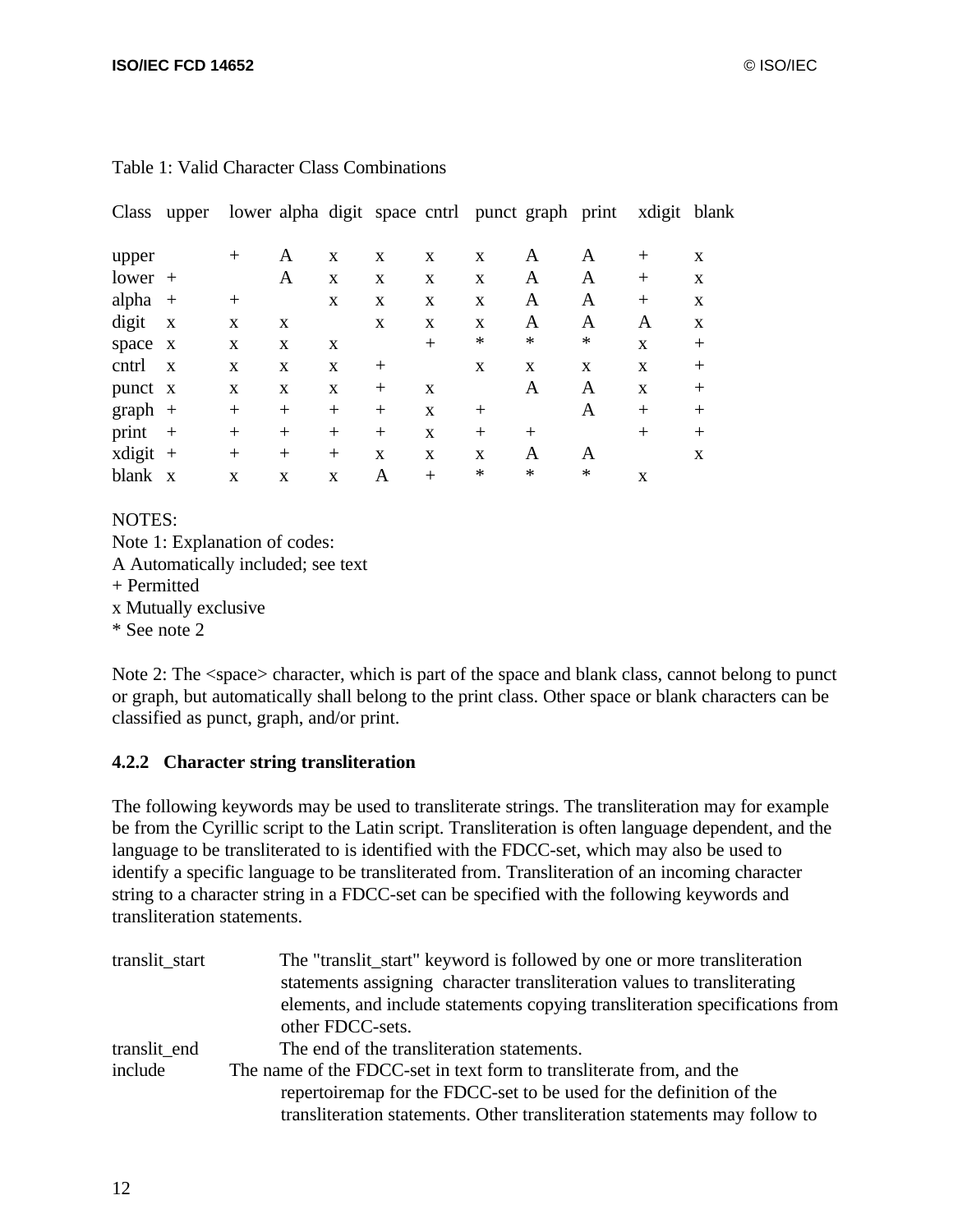replace specification of the copied FDCC-set. This keyword is optional. default missing defines one or more characters to be used if no transliteration statement can be applied to a input <transliteration-source>.

### **4.2.2.1 Transliteration statements**

The "translit\_start" keyword may be followed by transliteration statements. The syntax for a transliteration statement is:

"%s %s;%s;...;%s\n",<transliteration-source>,<transliteration-string>, <transliteration-string>,...

Each <transliteration-source> shall consist of one or more characters (in any of the forms defined in 4.1.1). The <transliteration-source> in terms of number of characters that match the input string is the one selected for transliteration.

The order the <transliteration-strings> is defined in, defines the precedence of transliterations. The first <transliteration-string> that satisfies the transliteration (by for example having characters that are all in the coded character set that is transformed into and having the desired string length) is chosen. Note: For this match in the list of <transliteration-strings> it is expected that a repertoire describing which characters to be present in the resulting transformed string be available to the transliteration API.

If more than one transliteration statement is given for a given <transliteration-source> this is an error, unless it is specifically allowed by the utility handling the FDCC-set - then a warning is given and the last transliteration statement is assumed.

#### **4.2.2.2 "include" keyword**

The "include" keyword specifies a set of transliteration statements in text form to be included in the current transliteration.

The syntax of the "include" statement is:

"include %s;%s\n", <FDCC-set>, <repertoiremap>

<FDCC-set> is a string identifying the FDCC-set to be included from.

<repertoiremap> is a string identifying the repertoiremap used in the FDCC-set being included, and is used to map character specifications from the specified FDCC-set into the current FDCCset.

## **4.2.2.3 Example of use of transliteration**

```
 translit_start
 include "de_DE";"de_repmap"
 default_missing <?>
```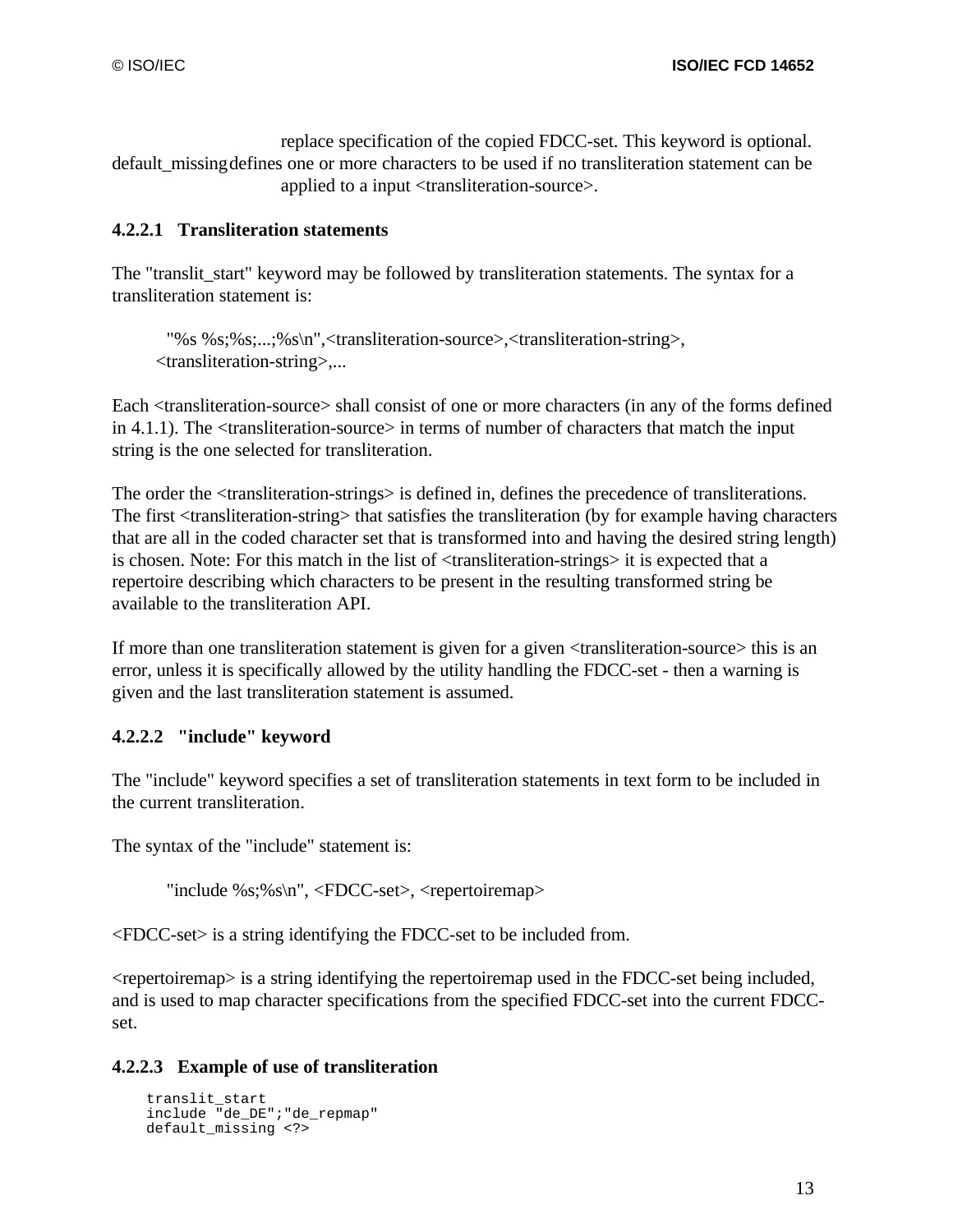```
 <ae> <a:>;<e*>;<a><e>;"<e>"
\langles> \langles*>;\langles=>
 <K><O> <KO>
 translit_end
```
The "translit\_start" keyword introduces the transliteration section in the LC\_CTYPE category.

The "include" keyword specifies that the FDCC-set "de DE" is copied and that the repertoiremap "de repmap" is used to define the symbolic character names in the FDCC-set "de DE".

The "default\_missing" keyword introduces the character sequence " $\langle \cdot \rangle$ " as the string to transform into for input characters that cannot be transformed into other strings, because no transliteration statement is applicable to the character.

The next 3 lines are transliteration statements.

The first transliteration statement defines a number of transliterations for the LATIN LETTER AE, including into LATIN LETTER A WITH DIAERESIS, GREEK LETTER EPSILON, the two Latin letters A and E, and finally the LATIN LETTER E.

The second transliteration statement defines transliteration of the LATIN LETTER S into GREEK LETTER SIGMA, and CYRILLIC LETTER ES.

The third transliteration statement transliterates the two Latin letters K and O into the Japanese Hiragana character KO.

The transliteration sections is terminated via the "translit\_end" keyword in the above example.

#### **4.2.3 "i18n" LC\_CTYPE category**

The "i18n" FDCC-set for the LC\_CTYPE is defined as follows:

```
LC_CTYPE
% The following is the 14652 i18n fdcc-set LC_CTYPE category.
% It covers ISO/IEC 10646-1 including Cor.1 and AMD 1 thru 9
upper /
    <U0041>..<U005A>;<U00C0>..<U00D6>;<U00D8>..<U00DE>;<U0100>;/
    <U0102>;<U0104>;<U0106>;<U0108>;<U010A>;<U010C>;<U010E>;<U0110>;/
    <U0112>;<U0114>;<U0116>;<U0118>;<U011A>;<U011C>;<U011E>;<U0120>;/
    <U0122>;<U0124>;<U0126>;<U0128>;<U012A>;<U012C>;<U012E>;<U0130>;/
    <U0132>;<U0134>;<U0136>;<U0139>;<U013B>;<U013D>;<U013F>;<U0141>;/
    <U0143>;<U0145>;<U0147>;<U014A>;<U014C>;<U014E>;<U0150>;<U0152>;/
    <U0154>;<U0156>;<U0158>;<U015A>;<U015C>;<U015E>;<U0160>;<U0162>;/
    <U0164>;<U0166>;<U0168>;<U016A>;<U016C>;<U016E>;<U0170>;<U0172>;/
    <U0174>;<U0176>;<U0178>;<U0179>;<U017B>;<U017D>;<U0181>;<U0182>;/
    <U0184>;<U0186>;<U0187>;<U0189>..<U018B>;<U018E>..<U0191>;/
    <U0193>;<U0194>;<U0196>..<U0198>;<U019C>;<U019D>;<U019F>;<U01A0>;<U01A2>;/
    <U01A4>;<U01A7>;<U01A9>;<U01AC>;<U01AE>;<U01AF>;<U01B1>..<U01B3>;/
    <U01B5>;<U01B7>;<U01B8>;<U01BC>;<U01C4>;<U01C5>;<U01C7>;<U01C8>;/
    <U01CA>;<U01CB>;<U01CD>;<U01CF>;<U01D1>;<U01D3>;<U01D5>;<U01D7>;<U01D9>;/
    <U01DB>;<U01DE>;<U01E0>;<U01E2>;<U01E4>;<U01E6>;<U01E8>;<U01EA>;/
    <U01EC>;<U01EE>;<U01F1>;<U01F2>;<U01F4>;<U01FA>;<U01FC>;<U01FE>;/
    <U0200>;<U0202>;<U0204>;<U0206>;<U0208>;<U020A>;<U020C>;<U020E>;/
    <U0210>;<U0212>;<U0214>;<U0216>;<U0262>;<U026A>;<U0274>;<U0276>;/
    <U0280>;<U0281>;<U028F>;<U0299>;<U029B>;<U029C>;<U029F>;<U0386>;/
```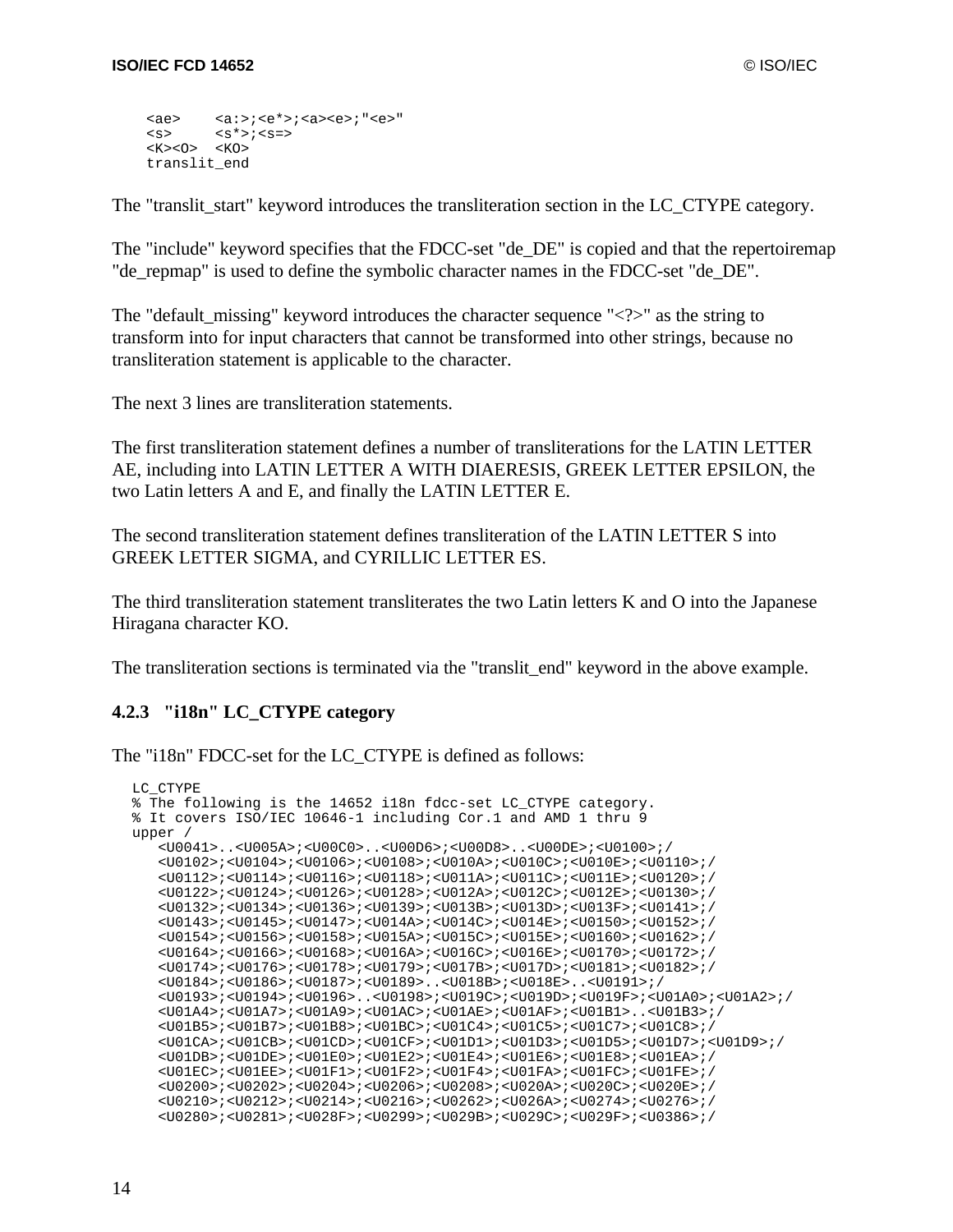%

 <U0388>..<U038A>;<U038C>;<U038E>;<U038F>;<U0391>..<U03A1>;<U03A3>..<U03AB>;/ <U0401>..<U040C>;<U040E>..<U042F>;<U0460>;<U0462>;<U0464>;<U0466>;<U0468>;/ <U046A>;<U046C>;<U046E>;<U0470>;<U0472>;<U0474>;<U0476>;<U0478>;/ <U047A>;<U047C>;<U047E>;<U0480>;<U0490>;<U0492>;<U0494>;<U0496>;/ <U0498>;<U049A>;<U049C>;<U049E>;<U04A0>;<U04A2>;<U04A4>;<U04A6>;/ <U04A8>;<U04AA>;<U04AC>;<U04AE>;<U04B0>;<U04B2>;<U04B4>;<U04B6>;/ <U04B8>;<U04BA>;<U04BC>;<U04BE>;<U04C1>;<U04C3>;<U04C7>;<U04CB>;/ <U04D0>;<U04D2>;<U04D4>;<U04D6>;<U04D8>;<U04DA>;<U04DC>;<U04DE>;/ <U04E0>;<U04E2>;<U04E4>;<U04E6>;<U04E8>;<U04EA>;<U04EE>;<U04F0>;/ <U04F2>;<U04F4>;<U04F8>;<U0531>..<U0556>;<U1E00>;<U1E02>;<U1E04>;/ <U1E06>;<U1E08>;<U1E0A>;<U1E0C>;<U1E0E>;<U1E10>;<U1E12>;<U1E14>;/  $<\!\!ULE16\!\!>_i<\!\!ULE18\!\!>_i<\!\!ULE1A\!\!>_i<\!\!ULE1C\!\!>_i<\!\!ULE1E\!\!>_i<\!\!ULE20\!\!>_i<\!\!ULE22\!\!>_i<\!\!ULE24\!\!>_i/$  <U1E26>;<U1E28>;<U1E2A>;<U1E2C>;<U1E2E>;<U1E30>;<U1E32>;<U1E34>;/  $<\!\!ULES6\!\!>_i<\!\!ULES8\!\!>_i<\!\!ULESA\!\!>_i<\!\!ULESC\!\!>_i<\!\!ULESE\!\!>_i<\!\!ULE40\!\!>_i<\!\!ULE42\!\!>_i<\!\!ULE44\!\!>_i/$  <U1E46>;<U1E48>;<U1E4A>;<U1E4C>;<U1E4E>;<U1E50>;<U1E52>;<U1E54>;/ <U1E56>;<U1E58>;<U1E5A>;<U1E5C>;<U1E5E>;<U1E60>;<U1E62>;<U1E64>;/ <U1E66>;<U1E68>;<U1E6A>;<U1E6C>;<U1E6E>;<U1E70>;<U1E72>;<U1E74>;/ <U1E76>;<U1E78>;<U1E7A>;<U1E7C>;<U1E7E>;<U1E80>;<U1E82>;<U1E84>;/ <U1E86>;<U1E88>;<U1E8A>;<U1E8C>;<U1E8E>;<U1E90>;<U1E92>;<U1E94>;/ <U1EA0>;<U1EA2>;<U1EA4>;<U1EA6>;<U1EA8>;<U1EAA>;<U1EAC>;<U1EAE>;/ <U1EB0>;<U1EB2>;<U1EB4>;<U1EB6>;<U1EB8>;<U1EBA>;<U1EBC>;<U1EBE>;/ <U1EC0>;<U1EC2>;<U1EC4>;<U1EC6>;<U1EC8>;<U1ECA>;<U1ECC>;<U1ECE>;/ <U1ED0>;<U1ED2>;<U1ED4>;<U1ED6>;<U1ED8>;<U1EDA>;<U1EDC>;<U1EDE>;/ <U1EE0>;<U1EE2>;<U1EE4>;<U1EE6>;<U1EE8>;<U1EEA>;<U1EEC>;<U1EEE>;/ <U1EF0>;<U1EF2>;<U1EF4>;<U1EF6>;<U1EF8>;<U1F08>..<U1F0F>;/ <U1F18>..<U1F1D>;<U1F28>..<U1F2F>;<U1F38>..<U1F3F>;<U1F48>..<U1F4D>;<U1F59>;/ <U1F5B>;<U1F5D>;<U1F5F>;<U1F68>..<U1F6F>;<U1F88>..<U1F8F>;/ <U1F98>..<U1F9F>;<U1FA8>..<U1FAF>;<U1FB8>..<U1FBC>;<U1FC8>..<U1FCC>;/ <U1FD8>..<U1FDB>;<U1FE8>..<U1FEC>;<U1FF8>..<U1FFC>;<UFF21>..<UFF3A> lower / <U0061>..<U007A>;<U00DF>..<U00F6>;<U00F8>..<U00FF>;<U0101>;/ <U0103>;<U0105>;<U0107>;<U0109>;<U010B>;<U010D>;<U010F>;<U0111>;/ <U0113>;<U0115>;<U0117>;<U0119>;<U011B>;<U011D>;<U011F>;<U0121>;/ <U0123>;<U0125>;<U0127>;<U0129>;<U012B>;<U012D>;<U012F>;<U0131>;/ <U0133>;<U0135>;<U0137>;<U0138>;<U013A>;<U013C>;<U013E>;<U0140>;/ <U0142>;<U0144>;<U0146>;<U0148>;<U0149>;<U014B>;<U014D>;<U014F>;/ <U0151>;<U0153>;<U0155>;<U0157>;<U0159>;<U015B>;<U015D>;<U015F>;/ <U0161>;<U0163>;<U0165>;<U0167>;<U0169>;<U016B>;<U016D>;<U016F>;/ <U0171>;<U0173>;<U0175>;<U0177>;<U017A>;<U017C>;<U017E>..<U0180>;/ <U0183>;<U0185>;<U0188>;<U018C>;<U018D>;<U0192>;<U0195>;/ <U0199>..<U019B>;<U019E>;<U01A1>;<U01A3>;<U01A5>;<U01A8>;<U01AB>;<U01AD>;/ <U01B0>;<U01B4>;<U01B6>;<U01B9>;<U01BA>;<U01BD>;<U01C5>;<U01C6>;/ <U01C8>;<U01C9>;<U01CB>;<U01CC>;<U01CE>;<U01D0>;<U01D2>;<U01D4>;<U01D6>;/ <U01D8>;<U01DA>;<U01DC>;<U01DD>;<U01DF>;<U01E1>;<U01E3>;<U01E5>;/ <U01E7>;<U01E9>;<U01EB>;<U01ED>;<U01EF>;<U01F0>;<U01F2>;<U01F3>;/ <U01F5>;<U01FB>;<U01FD>;<U01FF>;<U0201>;<U0203>;<U0205>;<U0207>;/ <U0209>;<U020B>;<U020D>;<U020F>;<U0211>;<U0213>;<U0215>;<U0217>;/ <U0250>..<U0293>;<U0299>..<U02A0>;<U02A3>..<U02A8>;<U0390>;<U03AC>..<U03CE>;/ <U0430>..<U044F>;<U0451>..<U045C>;<U045E>;<U045F>;<U0461>;<U0463>;<U0465>;/ <U0467>;<U0469>;<U046B>;<U046D>;<U046F>;<U0471>;<U0473>;<U0475>;/ <U0477>;<U0479>;<U047B>;<U047D>;<U047F>;<U0481>;<U0491>;<U0493>;/ <U0495>;<U0497>;<U0499>;<U049B>;<U049D>;<U049F>;<U04A1>;<U04A3>;/ <U04A5>;<U04A7>;<U04A9>;<U04AB>;<U04AD>;<U04AF>;<U04B1>;<U04B3>;/ <U04B5>;<U04B7>;<U04B9>;<U04BB>;<U04BD>;<U04BF>;<U04C2>;<U04C4>;/ <U04C8>;<U04CC>;<U04D1>;<U04D3>;<U04D5>;<U04D7>;<U04D9>;<U04DB>;/ <U04DD>;<U04DF>;<U04E1>;<U04E3>;<U04E5>;<U04E7>;<U04E9>;<U04EB>;/ <U04EF>;<U04F1>;<U04F3>;<U04F5>;<U04F9>;<U0561>..<U0586>;<U1E01>;/ <U1E03>;<U1E05>;<U1E07>;<U1E09>;<U1E0B>;<U1E0D>;<U1E0F>;<U1E11>;/ <U1E13>;<U1E15>;<U1E17>;<U1E19>;<U1E1B>;<U1E1D>;<U1E1F>;<U1E21>;/ <U1E23>;<U1E25>;<U1E27>;<U1E29>;<U1E2B>;<U1E2D>;<U1E2F>;<U1E31>;/ <U1E33>;<U1E35>;<U1E37>;<U1E39>;<U1E3B>;<U1E3D>;<U1E3F>;<U1E41>;/ <U1E43>;<U1E45>;<U1E47>;<U1E49>;<U1E4B>;<U1E4D>;<U1E4F>;<U1E51>;/ <U1E53>;<U1E55>;<U1E57>;<U1E59>;<U1E5B>;<U1E5D>;<U1E5F>;<U1E61>;/ <U1E63>;<U1E65>;<U1E67>;<U1E69>;<U1E6B>;<U1E6D>;<U1E6F>;<U1E71>;/ <U1E73>;<U1E75>;<U1E77>;<U1E79>;<U1E7B>;<U1E7D>;<U1E7F>;<U1E81>;/ <U1E83>;<U1E85>;<U1E87>;<U1E89>;<U1E8B>;<U1E8D>;<U1E8F>;<U1E91>;/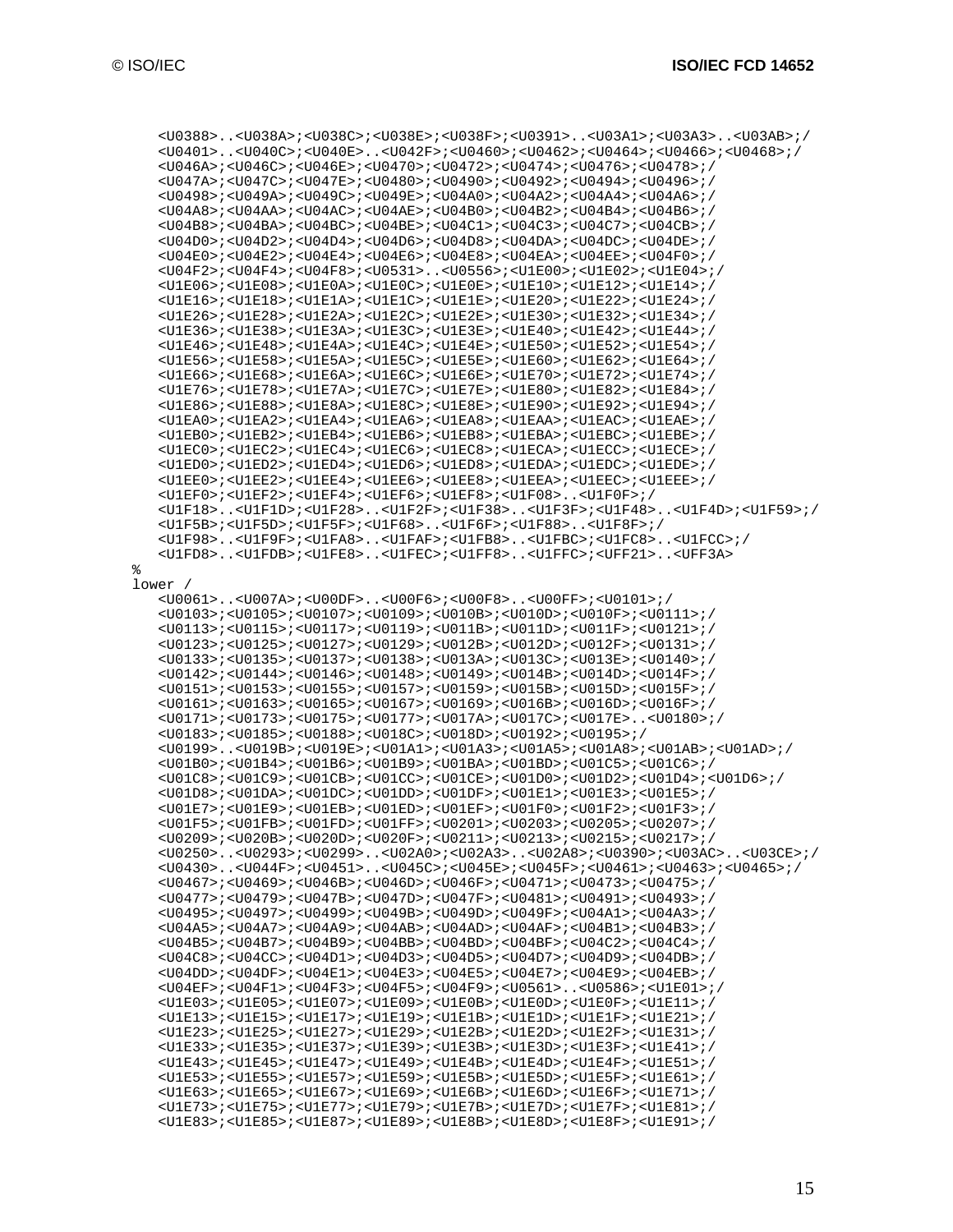%

```
 <U1E93>;<U1E95>..<U1E9B>;<U1EA1>;<U1EA3>;<U1EA5>;<U1EA7>;<U1EA9>;/
    <U1EAB>;<U1EAD>;<U1EAF>;<U1EB1>;<U1EB3>;<U1EB5>;<U1EB7>;<U1EB9>;/
    <U1EBB>;<U1EBD>;<U1EBF>;<U1EC1>;<U1EC3>;<U1EC5>;<U1EC7>;<U1EC9>;/
    <U1ECB>;<U1ECD>;<U1ECF>;<U1ED1>;<U1ED3>;<U1ED5>;<U1ED7>;<U1ED9>;/
    <U1EDB>;<U1EDD>;<U1EDF>;<U1EE1>;<U1EE3>;<U1EE5>;<U1EE7>;<U1EE9>;/
    <U1EEB>;<U1EED>;<U1EEF>;<U1EF1>;<U1EF3>;<U1EF5>;<U1EF7>;<U1EF9>;/
    <U1F00>..<U1F07>;<U1F10>..<U1F15>;<U1F20>..<U1F27>;<U1F30>..<U1F37>;/
    <U1F40>..<U1F45>;<U1F50>..<U1F57>;<U1F60>..<U1F67>;<U1F70>..<U1F7D>;/
    <U1F80>..<U1F87>;<U1F90>..<U1F97>;<U1FA0>..<U1FA7>;<U1FB0>..<U1FB4>;/
    <U1FB6>;<U1FB7>;<U1FC2>..<U1FC4>;<U1FC6>;<U1FC7>;<U1FD0>..<U1FD3>;/
    <U1FD6>;<U1FD7>;<U1FE0>..<U1FE7>;<U1FF2>..<U1FF4>;<U1FF6>;<U1FF7>;<U207F>;/
    <U2129>;<UFB00>..<UFB06>;<UFF41>..<UFF5A>
alpha /
    <U0041>..<U005A>;<U0061>..<U007A>;<U00AA>;<U00BA>;<U00C0>..<U00D6>;/
    <U00D8>..<U00F6>;<U00F8>..<U01F5>;<U01FA>..<U0217>;<U0250>..<U02A8>;/
    <U1E00>..<U1E9B>;<U1EA0>..<U1EF9>;<U207F>;/
    <U0386>;<U0388>..<U038A>;<U038C>;<U038E>..<U03A1>;<U03A3>..<U03CE>;/
    <U03D0>..<U03D6>;<U03DA>;<U03DC>;<U03DE>;<U03E0>;<U03E2>..<U03F3>;/
    <U1F00>..<U1F15>;<U1F18>..<U1F1D>;<U1F20>..<U1F45>;<U1F48>..<U1F4D>;/
    <U1F50>..<U1F57>;<U1F59>;<U1F5B>;<U1F5D>;<U1F5F>..<U1F7D>;/
    <U1F80>..<U1FB4>;<U1FB6>..<U1FBC>;<U1FC2>..<U1FC4>;<U1FC6>..<U1FCC>;/
    <U1FD0>..<U1FD3>;<U1FD6>..<U1FDB>;<U1FE0>..<U1FEC>;<U1FF2>..<U1FF4>;/
    <U1FF6>..<U1FFC>;/
    <U0401>..<U040C>;<U040E>..<U044F>;<U0451>..<U045C>;<U045E>..<U0481>;/
    <U0490>..<U04C4>;<U04C7>..<U04C8>;<U04CB>..<U04CC>;<U04D0>..<U04EB>;/
    <U04EE>..<U04F5>;<U04F8>..<U04F9>;/
    <U0531>..<U0556>;<U0561>..<U0587>;/
    <U05B0>..<U05B9>;<U05BB>..<U05BD>;<U05BF>;<U05C1>..<U05C2>;/
    <U05D0>..<U05EA>;<U05F0>..<U05F2>;/
    <U0621>..<U063A>;<U0640>..<U0652>;<U0670>..<U06B7>;<U06BA>..<U06BE>;/
    <U06C0>..<U06CE>;<U06D0>..<U06DC>;<U06E5>..<U06E8>;<U06EA>..<U06ED>;/
    <U0901>..<U0903>;<U0905>..<U0939>;<U093E>..<U094D>;<U0950>..<U0952>;/
    <U0958>..<U0963>;<U0981>..<U0983>;<U0985>..<U098C>;<U098F>..<U0990>;/
    <U0993>..<U09A8>;<U09AA>..<U09B0>;<U09B2>;<U09B6>..<U09B9>;/
    <U09BE>..<U09C4>;<U09C7>..<U09C8>;<U09CB>..<U09CD>;<U09DC>..<U09DD>;/
    <U09DF>..<U09E3>;<U09F0>..<U09F1>;/
    <U0A02>;<U0A05>..<U0A0A>;<U0A0F>..<U0A10>;<U0A13>..<U0A28>;/
    <U0A2A>..<U0A30>;<U0A32>..<U0A33>;<U0A35>..<U0A36>;<U0A38>..<U0A39>;/
    <U0A3E>..<U0A42>;<U0A47>..<U0A48>;<U0A4B>..<U0A4D>;<U0A59>..<U0A5C>;/
    <U0A5E>;<U0A74>;/
    <U0A81>..<U0A83>;<U0A85>..<U0A8B>;<U0A8D>;<U0A8F>..<U0A91>;/
    <U0A93>..<U0AA8>;<U0AAA>..<U0AB0>;<U0AB2>..<U0AB3>;<U0AB5>..<U0AB9>;/
    <U0ABD>..<U0AC5>;<U0AC7>..<U0AC9>;<U0ACB>..<U0ACD>;<U0AD0>;<U0AE0>;/
    <U0B01>..<U0B03>;<U0B05>..<U0B0C>;<U0B0F>..<U0B10>;<U0B13>..<U0B28>;/
    <U0B2A>..<U0B30>;<U0B32>..<U0B33>;<U0B36>..<U0B39>;<U0B3E>..<U0B43>;/
    <U0B47>..<U0B48>;<U0B4B>..<U0B4D>;<U0B5C>..<U0B5D>;<U0B5F>..<U0B61>;/
    <U0B82>..<U0B83>;<U0B85>..<U0B8A>;<U0B8E>..<U0B90>;<U0B92>..<U0B95>;/
    <U0B99>..<U0B9A>;<U0B9C>;<U0B9E>..<U0B9F>;<U0BA3>..<U0BA4>;/
    <U0BA8>..<U0BAA>;<U0BAE>..<U0BB5>;<U0BB7>..<U0BB9>;<U0BBE>..<U0BC2>;/
    <U0BC6>..<U0BC8>;<U0BCA>..<U0BCD>;/
    <U0C01>..<U0C03>;<U0C05>..<U0C0C>;<U0C0E>..<U0C10>;<U0C12>..<U0C28>;/
    <U0C2A>..<U0C33>;<U0C35>..<U0C39>;<U0C3E>..<U0C44>;<U0C46>..<U0C48>;/
    <U0C4A>..<U0C4D>;<U0C60>..<U0C61>;/
    <U0C82>..<U0C83>;<U0C85>..<U0C8C>;<U0C8E>..<U0C90>;<U0C92>..<U0CA8>;/
    <U0CAA>..<U0CB3>;<U0CB5>..<U0CB9>;<U0CBE>..<U0CC4>;<U0CC6>..<U0CC8>;/
    <U0CCA>..<U0CCD>;<U0CDE>;<U0CE0>..<U0CE1>;/
    <U0D02>..<U0D03>;<U0D05>..<U0D0C>;<U0D0E>..<U0D10>;<U0D12>..<U0D28>;/
    <U0D2A>..<U0D39>;<U0D3E>..<U0D43>;<U0D46>..<U0D48>;<U0D4A>..<U0D4D>;/
    <U0D60>..<U0D61>;/
    <U0E01>..<U0E3A>;<U0E40>..<U0E5B>;/
    <U0E81>..<U0E82>;<U0E84>;<U0E87>..<U0E88>;<U0E8A>;<U0E8D>;/
    <U0E94>..<U0E97>;<U0E99>..<U0E9F>;<U0EA1>..<U0EA3>;<U0EA5>;<U0EA7>;/
    <U0EAA>..<U0EAB>;<U0EAD>..<U0EAE>;<U0EB0>..<U0EB9>;<U0EBB>..<U0EBD>;/
    <U0EC0>..<U0EC4>;<U0EC6>;<U0EC8>..<U0ECD>;<U0EDC>..<U0EDD>;/
    <U0F00>;<U0F18>..<U0F19>;<U0F35>;<U0F37>;<U0F39>;<U0F3E>..<U0F47>;/
    <U0F49>..<U0F69>;/
    <U0F71>..<U0F84>;<U0F86>..<U0F8B>;<U0F90>..<U0F95>;<U0F97>;/
```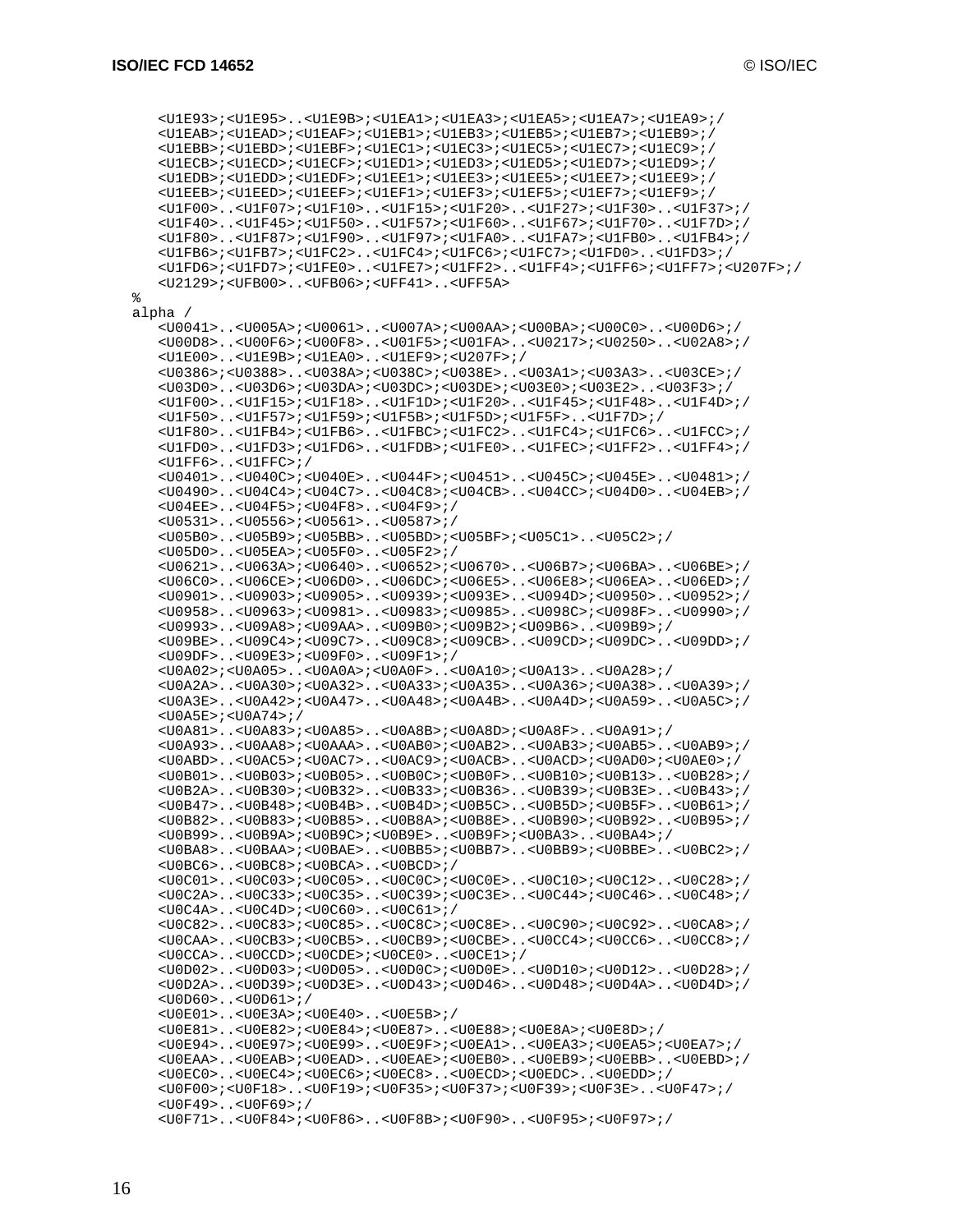```
 <U0F99>..<U0FAD>;<U0FB1>..<U0FB7>;<U0FB9>;/
    <U10A0>..<U10C5>;<U10D0>..<U10F6>;/
    <U3041>..<U3093>;<U309B>..<U309C>;/
    <U30A1>..<U30F6>;<U30FB>..<U30FC>;/
    <U3105>..<U312C>;/
    <U4E01>..<U4E02>;<U4E04>..<U4E08>;<U4E0A>..<U4E8B>;<U4E8D>..<U4E93>;/
    <U4E95>..<U4E5C>;<U4E5E>..<U516A>;<U516C>;<U516E>..<U56DA>;/
    <U56DC>..<U9FA5>;/
    <UAC00>..<UD7A3>;/
    <U00B5>;<U00B7>;<U02B0>..<U02B8>;<U02BB>;<U02BD>..<U02C1>;/
    <U02D0>..<U02D1>;<U02E0>..<U02E4>;<U037A>;<U0559>;<U093D>;<U0B3D>;/
    <U1FBE>;<U203F>..<U2040>;<U2102>;<U2107>;<U210A>..<U2113>;<U2115>;/
    <U2118>..<U211D>;<U2124>;<U2126>;<U2128>;<U212A>..<U2131>;/
    <U2133>..<U2138>;<U2160>..<U2182>;<U3005>..<U3006>;<U3021>..<U3029>
%
digit /
    <U0030>..<U0039>;<U0660>..<U0669>;<U06F0>..<U06F9>;<U0966>..<U096F>;/
    <U09E6>..<U09EF>;<U0A66>..<U0A6F>;<U0AE6>..<U0AEF>;<U0B66>..<U0B6F>;/
    <0>;<U0BE7>..<U0BEF>;<U0C66>..<U0C6F>;<U0CE6>..<U0CEF>;<U0D66>..<U0D6F>;/
    <U0E50>..<U0E59>;<U0ED0>..<U0ED9>;<U0F20>..<U0F29>;<U0F33>;<U0F2A>..<U0F32>;/
    <U3007>;<U4E00>;<U4E8C>;<U4E09>;<U56DB>;<U4E94>;/
    <U516D>;<U4E03>;<U516B>;<U4E5D>
\approxoutdigit <U0030>..<U0039>
%
space <U0008>;<U000A>..<U000D>;<U0020>;<U2000>..<U2006>;/
         <U2008>..<U200B>;<U3000>
%<br>cntrl
        cntrl <U0000>..<U001F>;<U0077>..<U009F>
%
punct /
    <U0021>..<U002F>;<U003A>..<U0040>;<U005B>..<U0060>;/
    <U007B>..<U007E>;<U00A0>..<U00BF>;<U00D7>;<U00F7>;<U02C7>;<U02D8>..<U02DD>;/
    <U037E>;<U0482>;<U055A>..<U055F>;<U0589>;<U05BE>;<U05C0>;<U05C3>;/
    <U05F3>;<U05F4>;<U060C>;<U061B>;<U061F>;<U0640>;<U064B>..<U0652>;/
    <U066A>..<U066D>;<U06D4>;<U06DD>..<U06E1>;<U06E9>..<U06EC>;<U10FB>;/
    <U2010>..<U2029>;<U2030>..<U2046>;<U20A0>..<U20AA>;<U2100>..<U210B>;/
    <U210D>..<U2110>;<U2112>..<U211B>;<U211D>..<U2127>;<U212A>..<U212C>;/
    <U212E>..<U2138>;<U2200>..<U22F1>;<U2300>;<U2302>..<U237A>;<U2400>..<U2424>;/
    <U2440>..<U244A>;<U2580>..<U2595>;<U25A0>..<U25EF>;<U2600>..<U2613>;/
    <U261A>..<U266F>;<U2701>..<U2704>;<U2706>..<U2709>;<U270C>..<U2727>;/
    <U2729>..<U274B>;<U274D>;<U274F>..<U2752>;<U2756>;<U2758>..<U275E>;/
    <U2761>..<U2767>;<U3000>..<U3020>;<U3030>;<U3036>;<U3037>;<U303F>;<U3164>;/
    <U3190>..<U319F>;<U3200>..<U321C>;<U3220>..<U3243>;<U3260>..<U327B>;/
    <U327F>..<U32B0>;<U32C0>..<U32CB>;<U32D0>..<U32FE>;<U3300>..<U3376>;/
    <U337B>..<U33DD>;<U33E0>..<U33FE>;<UFD3E>;<UFD3F>;<UFE49>..<UFE52>;/
    <UFE54>..<UFE66>;<UFE68>..<UFE6B>;<UFEFF>;<UFF01>..<UFF0F>;<UFF1A>..<UFF20>;/
    <UFF3B>..<UFF40>;<UFF5B>..<UFF5E>;<UFF61>..<UFF65>;<UFF70>;<UFF9E>..<UFFA0>;/
    <UFFE0>..<UFFE6>;<UFFE8>..<UFFEE>;<UFFFD>
%
graph /
    <U0021>..<U007E>;<U00A0>..<U01F5>;<U01FA>..<U0217>;/
    <U0250>..<U02A8>;<U02B0>..<U02DE>;<U02E0>..<U02E9>;<U0300>..<U0345>;/
    <U0360>;<U0361>;<U0374>;<U0375>;<U037A>;<U037E>;<U0384>..<U038A>;<U038C>;/
    <U038E>..<U03A1>;<U03A3>..<U03CE>;<U03D0>..<U03D6>;<U03DA>;<U03DC>;<U03DE>;/
    <U03E0>;<U03E2>..<U03F3>;<U0401>..<U040C>;<U040E>..<U044F>;/
    <U0451>..<U045C>;<U045E>..<U0486>;<U0490>..<U04C4>;<U04C7>;<U04C8>;/
    <U04CB>;<U04CC>;<U04D0>..<U04EB>;<U04EE>..<U04F5>;<U04F8>;<U04F9>;/
    <U0531>..<U0556>;<U0559>..<U055F>;<U0561>..<U0587>;<U0589>;/
    <U0591>..<U05A1>;<U05A3>..<U05AF>;<U05B0>..<U05B9>;/
    <U05BB>..<U05C4>;<U05D0>..<U05EA>;<U05F0>..<U05F4>;<U060C>;<U061B>;<U061F>;/
    <U0621>..<U063A>;<U0640>..<U0652>;<U0660>..<U066D>;<U0670>..<U06B7>;/
    <U06BA>..<U06BE>;<U06C0>..<U06CE>;<U06D0>..<U06ED>;<U06F0>..<U06F9>;/
    <U0901>..<U0903>;<U0905>..<U0939>;<U093C>..<U094D>;<U0950>..<U0954>;/
    <U0958>..<U0970>;<U0981>..<U0983>;<U0985>..<U098C>;<U098F>;<U0990>;/
    <U0993>..<U09A8>;<U09AA>..<U09B0>;<U09B2>;<U09B6>..<U09B9>;<U09BC>;/
    <U09BE>..<U09C4>;<U09C7>;<U09C8>;<U09CB>..<U09CD>;<U09D7>;<U09DC>;<U09DD>;/
```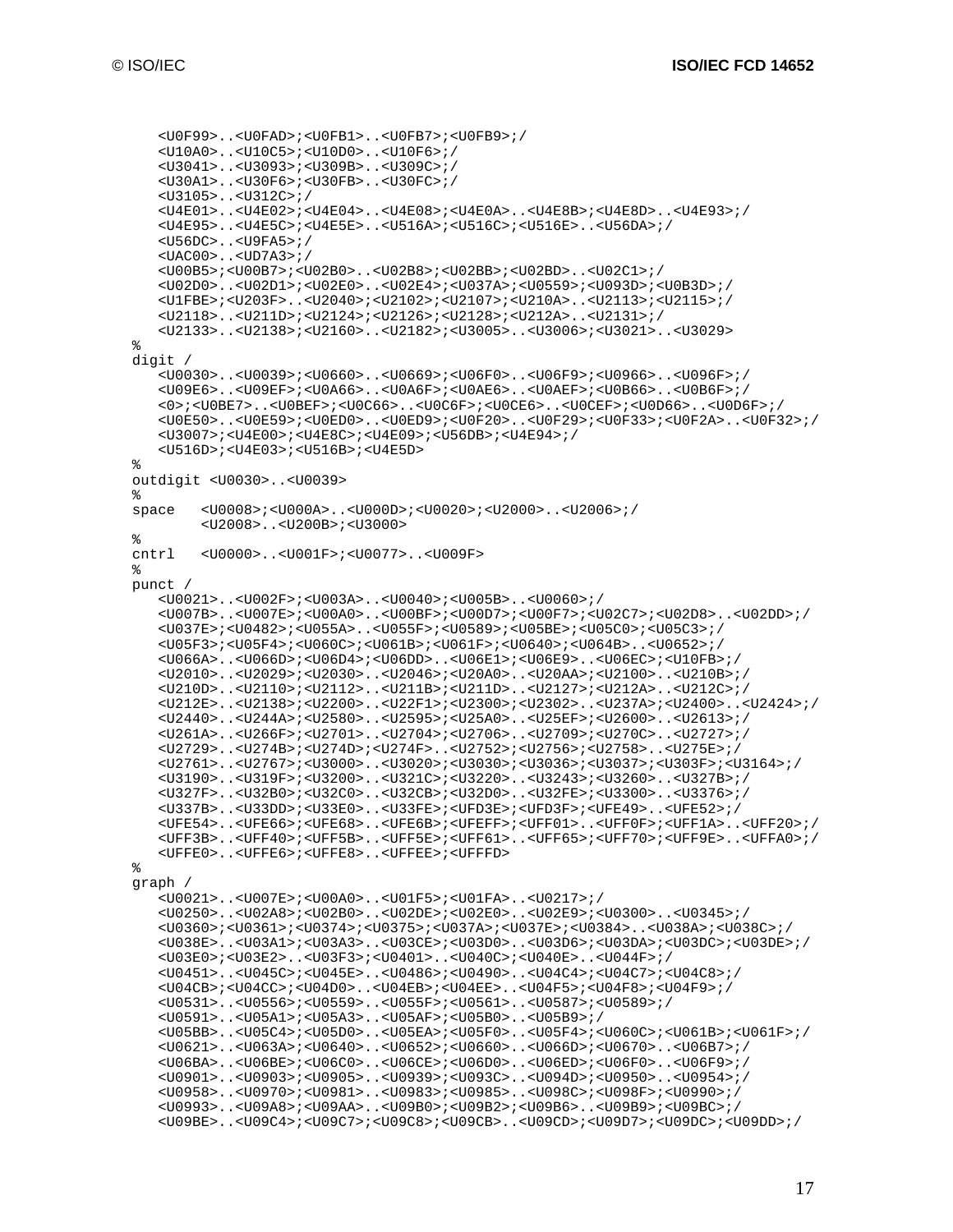<U09DF>..<U09E3>;<U09E6>..<U09FA>;<U0A02>;<U0A05>..<U0A0A>;<U0A0F>;<U0A10>;/ <U0A13>..<U0A28>;<U0A2A>..<U0A30>;<U0A32>;<U0A33>;<U0A35>;<U0A36>;/ <U0A38>;<U0A39>;<U0A3C>;<U0A3E>..<U0A42>;<U0A47>;<U0A48>;<U0A4B>..<U0A4D>;/ <U0A59>..<U0A5C>;<U0A5E>;<U0A66>..<U0A74>;<U0A81>..<U0A83>;<U0A85>..<U0A8B>;/ <U0A8D>;<U0A8F>..<U0A91>;<U0A93>..<U0AA8>;<U0AAA>..<U0AB0>;/ <U0AB2>;<U0AB3>;<U0AB5>..<U0AB9>;<U0ABC>..<U0AC5>;<U0AC7>..<U0AC9>;/ <U0ACB>..<U0ACD>;<U0AD0>;<U0AE0>;<U0AE6>..<U0AEF>;<U0B01>..<U0B03>;/ <U0B05>..<U0B0C>;<U0B0F>;<U0B10>;<U0B13>..<U0B28>;<U0B2A>..<U0B30>;/ <U0B32>;<U0B33>;<U0B36>..<U0B39>;<U0B3C>..<U0B43>;<U0B47>;<U0B48>;/ <U0B4B>..<U0B4D>;<U0B56>;<U0B57>;<U0B5C>;<U0B5D>;<U0B5F>..<U0B61>;/ <U0B66>..<U0B70>;<U0B82>;<U0B83>;<U0B85>..<U0B8A>;<U0B8E>..<U0B90>;/ <U0B92>..<U0B95>;<U0B99>;<U0B9A>;<U0B9C>;<U0B9E>;<U0B9F>;<U0BA3>;<U0BA4>;/ <U0BA8>..<U0BAA>;<U0BAE>..<U0BB5>;<U0BB7>..<U0BB9>;<U0BBE>..<U0BC2>;/ <U0BC6>..<U0BC8>;<U0BCA>..<U0BCD>;<U0BD7>;<U0BE7>..<U0BF2>;<U0C01>..<U0C03>;/ <U0C05>..<U0C0C>;<U0C0E>..<U0C10>;<U0C12>..<U0C28>;<U0C2A>..<U0C33>;/ <U0C35>..<U0C39>;<U0C3E>..<U0C44>;<U0C46>..<U0C48>;<U0C4A>..<U0C4D>;/ <U0C55>;<U0C56>;<U0C60>;<U0C61>;<U0C66>..<U0C6F>;<U0C82>;<U0C83>;/ <U0C85>..<U0C8C>;<U0C8E>..<U0C90>;<U0C92>..<U0CA8>;<U0CAA>..<U0CB3>;/ <U0CB5>..<U0CB9>;<U0CBE>..<U0CC4>;<U0CC6>..<U0CC8>;<U0CCA>..<U0CCD>;/ <U0CD5>;<U0CD6>;<U0CDE>;<U0CE0>;<U0CE1>;<U0CE6>..<U0CEF>;<U0D02>;<U0D03>;/ <U0D05>..<U0D0C>;<U0D0E>..<U0D10>;<U0D12>..<U0D28>;<U0D2A>..<U0D39>;/ <U0D3E>..<U0D43>;<U0D46>..<U0D48>;<U0D4A>..<U0D4D>;<U0D57>;<U0D60>;<U0D61>;/ <U0D66>..<U0D6F>;<U0E01>..<U0E3A>;<U0E3F>..<U0E5B>;<U0E81>;<U0E82>;<U0E84>;/ <U0E87>;<U0E88>;<U0E8A>;<U0E8D>;<U0E94>..<U0E97>;<U0E99>..<U0E9F>;/ <U0EA1>..<U0EA3>;<U0EA5>;<U0EA7>;<U0EAA>;<U0EAB>;<U0EAD>..<U0EB9>;/ <U0EBB>..<U0EBD>;<U0EC0>..<U0EC4>;<U0EC6>;<U0EC8>..<U0ECD>;<U0ED0>..<U0ED9>;/  $\times$ UIOEDC $>$ ;  $\times$ UOEDD $>$ ; / <U0F00>..<U0F47>;<U0F49>..<U0F69>;<U0F71>..<U0F7F>;/ <U10A0>..<U10C5>;<U10D0>..<U10F6>;<U10FB>;<U1100>..<U1159>;/ <U115F>..<U11A2>;<U11A8>..<U11F9>;<U1E00>..<U1E9B>;<U1EA0>..<U1EF9>;/ <U1F00>..<U1F15>;<U1F18>..<U1F1D>;<U1F20>..<U1F45>;<U1F48>..<U1F4D>;/ <U1F50>..<U1F57>;<U1F59>;<U1F5B>;<U1F5D>;<U1F5F>..<U1F7D>;<U1F80>..<U1FB4>;/ <U1FB6>..<U1FC4>;<U1FC6>..<U1FD3>;<U1FD6>..<U1FDB>;<U1FDD>..<U1FEF>;/ <U1FF2>..<U1FF4>;<U1FF6>..<U1FFE>;<U2000>..<U202E>;<U2030>..<U2046>;/ <U206A>..<U2070>;<U2074>..<U208E>;<U20A0>..<U20AB>;<U20D0>..<U20E1>;/ <U2100>..<U2138>;<U2153>..<U2182>;<U2190>..<U21EA>;<U2200>..<U22F1>;<U2300>;/ <U2302>..<U237A>;<U2400>..<U2424>;<U2440>..<U244A>;<U2460>..<U24EA>;/ <U2500>..<U2595>;<U25A0>..<U25EF>;<U2600>..<U2613>;<U261A>..<U266F>;/ <U2701>..<U2704>;<U2706>..<U2709>;<U270C>..<U2727>;<U2729>..<U274B>;<U274D>;/ <U274F>..<U2752>;<U2756>;<U2758>..<U275E>;<U2761>..<U2767>;<U2776>..<U2794>;/ <U2798>..<U27AF>;<U27B1>..<U27BE>;<U3000>..<U3037>;<U303F>;<U3041>..<U3094>;/ <U3099>..<U309E>;<U30A1>..<U30FE>;<U3105>..<U312C>;<U3131>..<U318E>;/ <U3190>..<U319F>;<U3200>..<U321C>;<U3220>..<U3243>;<U3260>..<U327B>;/ <U327F>..<U32B0>;<U32C0>..<U32CB>;<U32D0>..<U32FE>;<U3300>..<U3376>;/ <U337B>..<U33DD>;<U33E0>..<U33FE>;<UFB00>..<UFB06>;<UFB13>..<UFB17>;/ <UFB1E>..<UFB36>;<UFB38>..<UFB3C>;<UFB3E>;<UFB40>;<UFB41>;<UFB43>;<UFB44>;/ <UFB46>..<UFBB1>;<UFBD3>..<UFD3F>;<UFD50>..<UFD8F>;<UFD92>..<UFDC7>;/ <UFDF0>..<UFDFB>;<UFE20>..<UFE23>;<UFE30>..<UFE44>;<UFE49>..<UFE52>;/ <UFE54>..<UFE66>;<UFE68>..<UFE6B>;<UFE70>..<UFE72>;<UFE74>;<UFE76>..<UFEFC>;/ <UFEFF>;<UFF01>..<UFF5E>;<UFF61>..<UFFBE>;<UFFC2>..<UFFC7>;/ <UFFCA>..<UFFCF>;<UFFD2>..<UFFD7>;<UFFDA>..<UFFDC>;<UFFE0>..<UFFE6>;/ <UFFE8>..<UFFEE>;<UFFFD> % "print" is by default "graph", and the <space> character xdigit <U0030>..<U0039>;<U0041>..<U0046>;<U0061>..<U0066> %<br>blank blank <U0008>;<U0020>;<U2000>..<U2006>;<U2008>..<U200B>;<U3000> toupper / (<U0061>,<U0041>);(<U0062>,<U0042>);(<U0063>,<U0043>);(<U0064>,<U0044>);/ (<U0065>,<U0045>);(<U0066>,<U0046>);(<U0067>,<U0047>);(<U0068>,<U0048>);/ (<U0069>,<U0049>);(<U006A>,<U004A>);(<U006B>,<U004B>);(<U006C>,<U004C>);/ (<U006D>,<U004D>);(<U006E>,<U004E>);(<U006F>,<U004F>);(<U0070>,<U0050>);/ (<U0071>,<U0051>);(<U0072>,<U0052>);(<U0073>,<U0053>);(<U0074>,<U0054>);/ (<U0075>,<U0055>);(<U0076>,<U0056>);(<U0077>,<U0057>);(<U0078>,<U0058>);/ (<U0079>,<U0059>);(<U007A>,<U005A>);(<U00E0>,<U00C0>);(<U00E1>,<U00C1>);/ (<U00E2>,<U00C2>);(<U00E3>,<U00C3>);(<U00E4>,<U00C4>);(<U00E5>,<U00C5>);/

%

%

%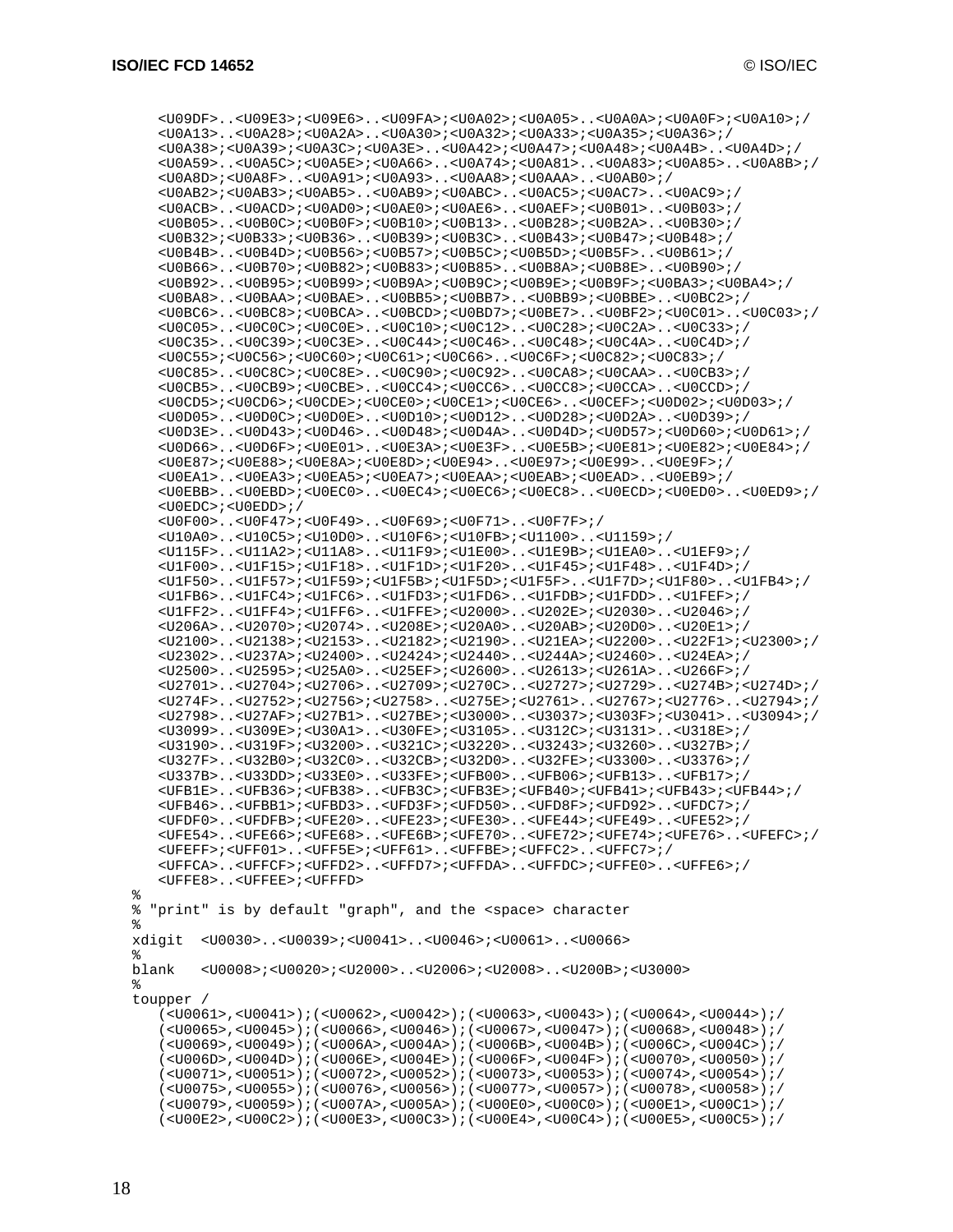| ( <u00e6>,<u00c6>);(<u00e7>,<u00c7>);(<u00e8>,<u00c8>);(<u00e9>,<u00c9>);/</u00c9></u00e9></u00c8></u00e8></u00c7></u00e7></u00c6></u00e6>                                                                                                                                                                                                                   |  |  |
|--------------------------------------------------------------------------------------------------------------------------------------------------------------------------------------------------------------------------------------------------------------------------------------------------------------------------------------------------------------|--|--|
| ( <u00ea>,<u00ca>);(<u00eb>,<u00cb>);(<u00ec>,<u00cc>);(<u00ed>,<u00cd>);/</u00cd></u00ed></u00cc></u00ec></u00cb></u00eb></u00ca></u00ea>                                                                                                                                                                                                                   |  |  |
| ( <u00ee>,<u00ce>);(<u00ef>,<u00cf>);(<u00f>);(<u00f0>,<u00d0>);(<u00f1>,<u00d1>);/</u00d1></u00f1></u00d0></u00f0></u00f></u00cf></u00ef></u00ce></u00ee>                                                                                                                                                                                                   |  |  |
| ( <u00f2>,<u00d2>);(<u00f3>,<u00d3>);(<u00f4>,<u00d4>);(<u00f5>,<u00d5>);/</u00d5></u00f5></u00d4></u00f4></u00d3></u00f3></u00d2></u00f2>                                                                                                                                                                                                                   |  |  |
| ( <u00f6>,<u00d6>);(<u00f8>,<u00d8>);(<u00f9>,<u00d9>);(<u00pa>,<u00fa>);/</u00fa></u00pa></u00d9></u00f9></u00d8></u00f8></u00d6></u00f6>                                                                                                                                                                                                                   |  |  |
| $(<0.00\textrm{PE}>, <0.00\textrm{DE}>); ( <0.00\textrm{PE}>, <0.00\textrm{DE}>); ( <0.00\textrm{PE}>, <0.00\textrm{DE}>); ( <0.00\textrm{PE}>, <0.00\textrm{DE}>).$                                                                                                                                                                                         |  |  |
| ( <u00ff>,<u0178>);(<u0101>,<u0100>);(<u0103>,<u0102>);(<u0105>,<u0104>);/</u0104></u0105></u0102></u0103></u0100></u0101></u0178></u00ff>                                                                                                                                                                                                                   |  |  |
| ( <u0107>,<u0106>);(<u0109>,<u0108>);(<u010b>,<u010a>);(<u010d>,<u010c>);/</u010c></u010d></u010a></u010b></u0108></u0109></u0106></u0107>                                                                                                                                                                                                                   |  |  |
| ( <u010f>,<u010e>);(<u0111>,<u0110>);(<u0113>,<u0112>);(<u0115>,<u0114>);/</u0114></u0115></u0112></u0113></u0110></u0111></u010e></u010f>                                                                                                                                                                                                                   |  |  |
| $(<00117> , <00116> ) \; ; \; (<00119> , <00118> ) \; ; \; (<0011B> , <0011A> ) \; ; \; (<0011D> , <0011C> ) \; ; \; / \; (<0011C> , <0011C> , <0011C> , <0011C> , <0011C> , <0011C> , <0011C> , <0011C> , <0011C> , <0011C> , <0011C> , <0011C> , <0011C> , <0011C> , <0011C> , <0011C> , <0011$                                                            |  |  |
| $(<0011F> , <0011E> ) ; ( <00121> , <00120> ) ; ( <00123> , <00122> ) ; ( <00125> , <00124> ) ; /$                                                                                                                                                                                                                                                           |  |  |
| $(<0.0127>$ , $<0.0126>$ ); $(<0.0129>$ , $<0.0128>$ ; $(<0.0128>$ , $<0.0128>$ ; $(<0.0120>$ , $<0.0120>$                                                                                                                                                                                                                                                   |  |  |
| $(U012F>, U012E)$ ; $(U0133>, U0132)$ ; $(U0135>, U0134)$ ; $(U0137$ , $(U0136)$ ;/                                                                                                                                                                                                                                                                          |  |  |
| ( <u013a>,<u0139>);(<u013c>,<u013b>);(<u013e>,<u013e>);(<u014d>,;(<u014f>);/</u014f></u014d></u013e></u013e></u013b></u013c></u0139></u013a>                                                                                                                                                                                                                 |  |  |
| $(<00142> , <00141>); (-00144> , <00143> ); (-00146> , <00145> ); (<00148> , <00147> ); /($                                                                                                                                                                                                                                                                  |  |  |
| $($ <u014b> , <u014a> ) ; ( <u014d> , <u014c> ) ; ( <u014f> , <u014e> ) ; ( <u0151> , <u0150> ) ; /</u0150></u0151></u014e></u014f></u014c></u014d></u014a></u014b>                                                                                                                                                                                          |  |  |
| $(<$ U0153>, $<$ U0152>); $(<$ U0155>, $<$ U0154>); $(<$ U0157>, $<$ U0156>); $(<$ U0159>, $<$ U0158>);/                                                                                                                                                                                                                                                     |  |  |
| $(<0015B> , <0015A> ) ; (<0015D> , <0015C> ) ; (<0015F> , <0015E> ) ; (<00161> , <00160> ) ; /$                                                                                                                                                                                                                                                              |  |  |
| ( <u0163>,<u0162>);(<u0165>,<u0164>);(<u0167>,<u0166>);(<u0169>,<u0168>);/</u0168></u0169></u0166></u0167></u0164></u0165></u0162></u0163>                                                                                                                                                                                                                   |  |  |
| $($ <u016b> , <u016a> ) ; ( <u016d> , <u016c> ) ; ( <u016f> , <u016e> ) ; ( <u0171> , <u0170> ) ; /</u0170></u0171></u016e></u016f></u016c></u016d></u016a></u016b>                                                                                                                                                                                          |  |  |
| $(U0173>, U0172)$ ; $(U0175$ , $(U0174)$ ; $(U0177$ , $(U0176)$ ; $(U017A$ , $U0179)$ ; /                                                                                                                                                                                                                                                                    |  |  |
| $(<$ U017C>, <u017b>);<math>(&lt;</math>U017E&gt;,<u017d>);<math>(&lt;</math>U017F&gt;,<u0053>);<math>(&lt;</math>U0183&gt;,<u0182>);/</u0182></u0053></u017d></u017b>                                                                                                                                                                                       |  |  |
| $(<0.0185> , <0.0184> ) ; (<0.0188> , <0.0187> ) ; (<0.0186> , <0.0188> ) ; (<0.0192> , <0.0191> ) ; /$                                                                                                                                                                                                                                                      |  |  |
|                                                                                                                                                                                                                                                                                                                                                              |  |  |
| ////00149>, //00148>) / / // // // // // // // // // // /// /// /// /// /// /// /// /// /// /// /// /// // ///<br>$(<\!\! 001A8\!\! >\!\! ,<\!\! 001A7\!\! >\!\! )\;;\; (<\!\! 001A\!\! D\!\! >\!\! ,<\!\! 001A\!\! C\!\! >\!\! )\;;\; (<\!\! 001B0\!\! >\!\! ,<\!\! 001A\!\! F\!\! >\!\! )\;;\; (<\!\! 001B4\!\! >\!\! ,<\!\! 001B3\!\! >\!\! )\;;\; /\;\!$ |  |  |
| $(<001B6>, <001B5>); (<001B9>, <001B8>); (<001B0>, <001B0>); (<001B0>); (<001C5>, <001C4>); (<001C4, <001C4, <001C4, <001C4, <001C4, <001C4, <001C4, <001C4, <001C4, <001C4, <001C4, <001C4, <001C4, <001C4, <001C4, <001C4, <001C4, <001C4, <001C4, <001C4, <001C4, <001C$                                                                                  |  |  |
| $(<0.0106$ , $<0.0104$ ); $(<0.0106$ , $<0.0104$ ); $(<0.0108$ , $<0.0107$ ); $(<0.010109$ , $<0.0107$ ); $/$                                                                                                                                                                                                                                                |  |  |
| $($ <u01c9>,<u01c7>);<math>(</math><u01cb>,<u01ca>);<math>(</math><u01ca>);<math>(</math><u01cc>,<u01ca>);<math>(</math><u01cc>,<u01cc>);<math>/</math></u01cc></u01cc></u01ca></u01cc></u01ca></u01ca></u01cb></u01c7></u01c9>                                                                                                                              |  |  |
| $(<$ U $01$ CE>, <u<math>01CD&gt;);<math>(&lt;</math>U<math>01</math>D<math>0</math>&gt;,<u<math>01CF&gt;);<math>(&lt;</math>U<math>01</math>D<math>2</math>&gt;,<u<math>01D<math>1</math>&gt;);<math>(&lt;</math>U<math>01</math>D<math>4</math>&gt;,<u<math>01D<math>3</math>&gt;);/</u<math></u<math></u<math></u<math>                                   |  |  |
| ( <u01d6>,<u01d5>);(<u01d8>,<u01d7>);(<u01da>,<u01d9>);(<u01d9>,<u01dc>,<u01db>);/</u01db></u01dc></u01d9></u01d9></u01da></u01d7></u01d8></u01d5></u01d6>                                                                                                                                                                                                   |  |  |
| $(<\!\! 001\!\!D\!\!D\!\!> \; ,<\!\! 0018\!\!E\!\!> \; )\;;\; (<\!\! 001\!\!D\!\!F\!\!> \; ,<\!\! 001\!\!D\!\!E\!\!> \; )\;;\; (<\!\! 001\!\!E\!\!1\!\! > \; ,<\!\! 001\!\!E\!\!1\!\! > \; )\;;\; (<\!\! 001\!\!E\!\!1\!\!> \; )\;;\; (<\!\! 001\!\!E\!\!1\!\!> \; )\;;\; (<\!\! 001\!\!E\!\!2\!\!$                                                          |  |  |
| $(<$ U01E5>, <u01e4>);<math>(&lt;</math>U01E7&gt;,<u01e6>);<math>(&lt;</math>U01E9&gt;,<u01e8>);<math>(&lt;</math>U01E8&gt;);<math>(&lt;</math>U01EB&gt;,<math>&lt;</math>U01EA&gt;);/</u01e8></u01e6></u01e4>                                                                                                                                               |  |  |
| ( <u01ed>,<u01ec>);(<u01ef>,<u01ee>);(<u01f2>,<u01f1>);(<u01f1>,(<u01f3>,<u01f1>);/</u01f1></u01f3></u01f1></u01f1></u01f2></u01ee></u01ef></u01ec></u01ed>                                                                                                                                                                                                  |  |  |
| /( <u01f3>,<u01f1>);(<u01f5>,<u01f4>);(<u01fb>,<u01fa>);(<u01fd>,<u01fc>);</u01fc></u01fd></u01fa></u01fb></u01f4></u01f5></u01f1></u01f3>                                                                                                                                                                                                                   |  |  |
| $($ <u01ff> , <u01fe> ) ; ( <u0201> , <u0200> ) ; ( <u0203> , <u0202> ) ; ( <u0205> , <u0204> ) ; /</u0204></u0205></u0202></u0203></u0200></u0201></u01fe></u01ff>                                                                                                                                                                                          |  |  |
| $(500207)$ , $500206$ , $(500209)$ , $500208$ , $(500208)$ , $(500208)$ , $(500200)$ , $(500200)$ , $(500200)$                                                                                                                                                                                                                                               |  |  |
| $(<0.020F$ , $<0.020F$ ); $(<0.0211$ , $<0.0210$ ); $(<0.0213$ , $<0.0213$ ); $(<0.0215$ ); $(<0.0214$ ); $/$                                                                                                                                                                                                                                                |  |  |
| $(<0.0217> , <0.0216> ) ; (<0.0253> , <0.0181> ) ; (<0.0254> , <0.0186> ) ; (<0.0256> , <0.0189> ) ; /$                                                                                                                                                                                                                                                      |  |  |
| ( <u0257>,<u018a>);(<u0258>,<u018e>);(<u0259>,<u018f>);(<u025b>,<u0190>);/</u0190></u025b></u018f></u0259></u018e></u0258></u018a></u0257>                                                                                                                                                                                                                   |  |  |
| ( <u0260>,<u0193>);(<u0263>,<u0194>);(<u0268>,<u0197>);(<u0269>,<u0196>);/</u0196></u0269></u0197></u0268></u0194></u0263></u0193></u0260>                                                                                                                                                                                                                   |  |  |
| $(<0.026F> , <0.019C> ) ; (<0.0272> , <0.019D> ) ; (<0.0283> , <0.0189> ) ; (<0.0288> , <0.018E> ) ; /$                                                                                                                                                                                                                                                      |  |  |
| $(<$ U028A>, <u01b1>);<math>(&lt;</math>U028B&gt;,<u01b2>);<math>(&lt;</math>U0292&gt;,<u01b7>);<math>(&lt;</math>U03AC&gt;,<u0386>);/</u0386></u01b7></u01b2></u01b1>                                                                                                                                                                                       |  |  |
| $(U03AD$ , $U0388)$ ; $(U03AE$ , $U0389)$ ; $(U03AF$ , $U038A)$ ; $(U03B1$ , $U0391)$ ; $/$                                                                                                                                                                                                                                                                  |  |  |
| ( <u03b2>,<u0392>);(<u03b3>,<u0393>);(<u03b4>,<u0394>);(<u03b5>,<u0395>);/</u0395></u03b5></u0394></u03b4></u0393></u03b3></u0392></u03b2>                                                                                                                                                                                                                   |  |  |
| ( <u03b6>,<u0396>);(<u03b7>,<u0397>);(<u03b8>,<u0398>);(<u03b9>,<u0399>);/</u0399></u03b9></u0398></u03b8></u0397></u03b7></u0396></u03b6>                                                                                                                                                                                                                   |  |  |
| ( <u03ba>,<u039a>);(<u03bb>,<u039b>);(<u03bc>,<u039c>);(<u03bd>,<u039d>);/</u039d></u03bd></u039c></u03bc></u039b></u03bb></u039a></u03ba>                                                                                                                                                                                                                   |  |  |
| ( <u03be>,<u039e>);(<u03bf>,<u039f>);(<u03c0>,<u03a0>);(<u03c1>,<u03a1>);/</u03a1></u03c1></u03a0></u03c0></u039f></u03bf></u039e></u03be>                                                                                                                                                                                                                   |  |  |
| / ( <u03c2> , <u03a3> ) ; ( <u03c3> , <u03a3> ) ; ( <u03c4> , <u03a4> ) ; ( <u03c5> , <u03a5> ) ; /</u03a5></u03c5></u03a4></u03c4></u03a3></u03c3></u03a3></u03c2>                                                                                                                                                                                          |  |  |
| ( <u03c6>,<u03a6>);(<u03c7>,<u03a7>);(<u03c8>,<u03a8>);(<u03c9>,<u03a9>);/</u03a9></u03c9></u03a8></u03c8></u03a7></u03c7></u03a6></u03c6>                                                                                                                                                                                                                   |  |  |
| $(<$ U03CA>, <u03aa>);<math>(&lt;</math>U03CB&gt;,<u03ab>);<math>(&lt;</math>U03CC&gt;,<u03cc>);<math>(&lt;</math>U03CD&gt;);<math>(&lt;</math>U03CD&gt;,<math>&lt;</math>U038E&gt;);/</u03cc></u03ab></u03aa>                                                                                                                                               |  |  |
| $(<0.03CE> , <0.038Fs> ) ; (<0.0430> , <0.0410> ) ; (<0.0431> , <0.0411> ) ; (<0.0432> , <0.0412> ) ; /$                                                                                                                                                                                                                                                     |  |  |
| $(U0433>, U0413)$ ; $(U0434>, U0414)$ ; $(U0435>, U0415)$ ; $(U0436>, U0416)$ ; $/$                                                                                                                                                                                                                                                                          |  |  |
| $(<$ U0437>, <u0417>); <math>(&lt;</math>U0438&gt;, <u0418>); <math>(&lt;</math>U0439&gt;, <u0419>); <math>(&lt;</math>U043A&gt;, <u041a>); <math>/</math></u041a></u0419></u0418></u0417>                                                                                                                                                                   |  |  |
| $(U043B$ , $U041B)$ ; $(U043C$ , $U041C)$ ; $(U043D$ , $U041D)$ ; $(U043E$ , $U041E)$ ; $/$                                                                                                                                                                                                                                                                  |  |  |
| $(<$ U043F>, $<$ U041F>); $(<$ U0440>, $<$ U0420>); $(<$ U0441>, $<$ U0421>); $(<$ U0421>); $<$ U0442>, $<$ U0422>);/                                                                                                                                                                                                                                        |  |  |
| $(U0443>, U0423)$ ; $(U0444$ , $(U0424)$ ; $(U0445$ , $(U0425)$ ; $(U0446$ , $(U0426)$ ; $/$                                                                                                                                                                                                                                                                 |  |  |
| ( <u0447>,<u0427>);(<u0448>,<u0428>);(<u0449>,<u0429>);(<u044a>,<u042a>);/</u042a></u044a></u0429></u0449></u0428></u0448></u0427></u0447>                                                                                                                                                                                                                   |  |  |
| $(<$ U044B>, <u042b>);<math>(&lt;</math>U044C&gt;,<u042c>);<math>(&lt;</math>U044D&gt;,<u042d>);<math>(&lt;</math>U044E&gt;,<math>&lt;</math>U044E&gt;,<math>(&lt;</math>U042E&gt;);/</u042d></u042c></u042b>                                                                                                                                                |  |  |
| $(U044F>, U042F)$ ; $(U0451>, U0401)$ ; $(U0452>, U0402)$ ; $(U0453>, U0403)$ ; $/$                                                                                                                                                                                                                                                                          |  |  |
| $(U0454$ , $U0404$ ); $(U0455$ , $U0405$ ); $(U0456$ , $U0406$ ); $(U0457$ , $U0407$ ); $/$                                                                                                                                                                                                                                                                  |  |  |
| $(U0458$ , $U0408$ ); $(U0459$ , $(U0409)$ ; $(U045A$ , $U040A$ ); $(U045B$ , $U040B$ ); $/$                                                                                                                                                                                                                                                                 |  |  |
| $(<$ U045C>, <u040c>);<math>(&lt;</math>U045E&gt;,<u040e>);<math>(&lt;</math>U045E&gt;,<u045f>,<math>(</math>U046F&gt;);<math>(&lt;</math>U0461&gt;,<u0460>);/</u0460></u045f></u040e></u040c>                                                                                                                                                               |  |  |
| $(<$ U0463>, <u0462>);(<u0465>,<u0464>);(<u0467>,<u0466>);(<u0469>,<u0469>,<u0468>);/</u0468></u0469></u0469></u0466></u0467></u0464></u0465></u0462>                                                                                                                                                                                                        |  |  |
| $(xU046B>$ , $xU046A>$ ); $(xU046D>$ , $xU046C>$ ); $(xU046F>$ , $xU046E>$ ); $(xU0471>$ , $xU0470>$ ); $(yU0470)$                                                                                                                                                                                                                                           |  |  |
| $(<$ U0473> , <u0472>); (<u0475> , <u0474>); (<u0477> , <u0476>); (<u0479> , <u0478>); /</u0478></u0479></u0476></u0477></u0474></u0475></u0472>                                                                                                                                                                                                             |  |  |
| $(xU047B>$ , $xU047A>$ ); $(xU047D>$ , $xU047C>$ ); $(xU047F>$ , $xU047F>$ ); $(xU0481>$ , $xU0480>$ ); $(xU0480>$                                                                                                                                                                                                                                           |  |  |
| ( <u0491>,<u0490>);(<u0493>,<u0492>);(<u0495>,<u0494>);(<u0497>,<u0496>);/</u0496></u0497></u0494></u0495></u0492></u0493></u0490></u0491>                                                                                                                                                                                                                   |  |  |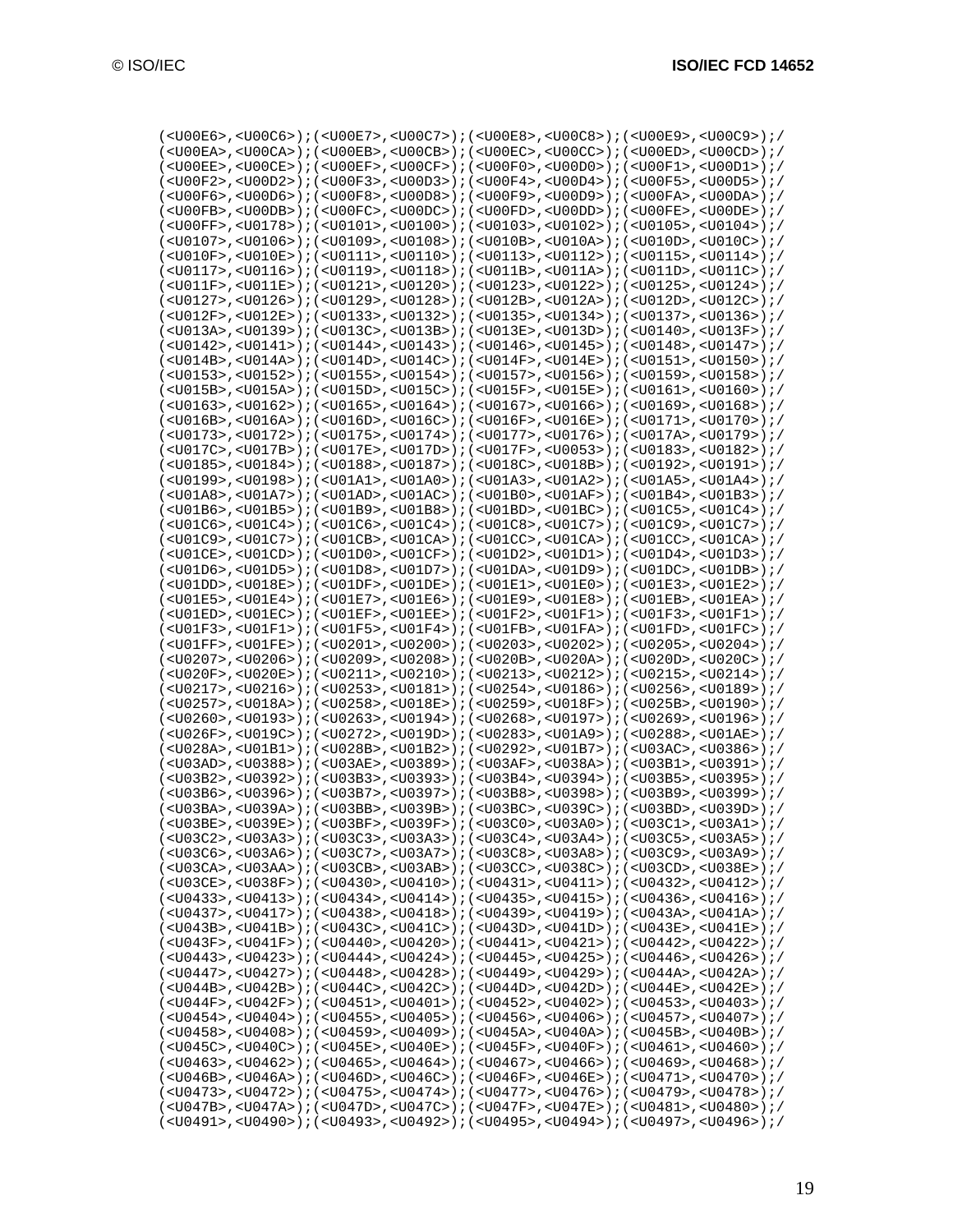| ( <u0499>,<u0498>);(<u049b>,<u049a>);(<u049a);(<u049d>,{U049C&gt;);(<u049f>,<u049e>);/</u049e></u049f></u049a);(<u049d></u049a></u049b></u0498></u0499>                                                                                                                                                                                                                                                                                             |  |                                                                                                                                             |  |  |
|-----------------------------------------------------------------------------------------------------------------------------------------------------------------------------------------------------------------------------------------------------------------------------------------------------------------------------------------------------------------------------------------------------------------------------------------------------|--|---------------------------------------------------------------------------------------------------------------------------------------------|--|--|
| ( <u04a1>,<u04a0>);(<u04a3>,<u04a2>);(<u04a5>,<u04a4>);(<u04a7>,<u04a6>);/</u04a6></u04a7></u04a4></u04a5></u04a2></u04a3></u04a0></u04a1>                                                                                                                                                                                                                                                                                                          |  |                                                                                                                                             |  |  |
| ( <u04a9>,<u04a8>);(<u04ab>,<u04aa>);(<u04ad>,<u04ad>,&gt;);(<u04ac+);(<u04af>,<u04ae+); <="" td=""><td></td><td></td><td></td><td></td></u04ae+);></u04ac+);(<u04af></u04ad></u04ad></u04aa></u04ab></u04a8></u04a9>                                                                                                                                                                                                                               |  |                                                                                                                                             |  |  |
| ( <u04b1>,<u04b0>);(<u04b3>,<u04b2>);(<u04b5>,<u04b4>);(<u04b7>,<u04b6>);/</u04b6></u04b7></u04b4></u04b5></u04b2></u04b3></u04b0></u04b1>                                                                                                                                                                                                                                                                                                          |  |                                                                                                                                             |  |  |
| ( <u04b9>,<u04b8>);(<u04bb>,<u04ba>);(<u04bd>,<u04bc>);(<u04bf>,<u04bf);(< td=""><td></td><td></td><td></td><td></td></u04bf);(<></u04bf></u04bc></u04bd></u04ba></u04bb></u04b8></u04b9>                                                                                                                                                                                                                                                           |  |                                                                                                                                             |  |  |
| ( <u04c2>,<u04c1>);(<u04c4>,<u04c3>);(<u04c8>,<u04c7>);(<u04c7>,(<u04c2+);(<u04c8>);/</u04c2+);(<u04c8></u04c7></u04c7></u04c8></u04c3></u04c4></u04c1></u04c2>                                                                                                                                                                                                                                                                                     |  |                                                                                                                                             |  |  |
| ( <u04d1>,<u04d0>);(<u04d3>,<u04d2>);(<u04d5>,<u04d5>);(<u04d4>);(<u04d7>,<u04d6>);/</u04d6></u04d7></u04d4></u04d5></u04d5></u04d2></u04d3></u04d0></u04d1>                                                                                                                                                                                                                                                                                        |  |                                                                                                                                             |  |  |
| $(<\!\! 004\!\!D9\!\!> \, ,<\!\! 004\!\!D8\!\!> \, )\; i\; (<\!\! 004\!\!D8\!\!> \, ,<\!\! 004\!\!D8\!\!> \, )\; i\; (<\!\! 004\!\!D0\!\!> \, ,<\!\! 004\!\!D0\!\!> \, )\; i\; (<\!\! 004\!\!D0\!\!P\!\!> \, ,<\!\! 004\!\!D0\!\!P\!\!> \, )\; i\; (<\!\! 004\!\!D0\!\!P\!\!> \, ,<\!\! 004$                                                                                                                                                        |  |                                                                                                                                             |  |  |
|                                                                                                                                                                                                                                                                                                                                                                                                                                                     |  |                                                                                                                                             |  |  |
| ( <u04e1>,<u04e0>);(<u04e3>,<u04e2>);(<u04e5>,<u04e4>);(<u04e7>,<u04e6>);/</u04e6></u04e7></u04e4></u04e5></u04e2></u04e3></u04e0></u04e1>                                                                                                                                                                                                                                                                                                          |  |                                                                                                                                             |  |  |
| $(<$ U04E9>, <u04e8>);<math>(&lt;</math>U04EB&gt;,<u04ea>);<math>(&lt;</math>U04EA);<math>(&lt;</math>U04EF&gt;,<u04ee>);<math>(&lt;</math>U04F1&gt;,<u04f0>);/</u04f0></u04ee></u04ea></u04e8>                                                                                                                                                                                                                                                     |  |                                                                                                                                             |  |  |
| ( <u04f3>,<u04f2>);(<u04f5>,<u04f4>);(<u04f9>,<u04f8>);(<u0561>,<u0531>);/</u0531></u0561></u04f8></u04f9></u04f4></u04f5></u04f2></u04f3>                                                                                                                                                                                                                                                                                                          |  |                                                                                                                                             |  |  |
| ( <u0562>,<u0532>);(<u0563>,<u0533>);(<u0564>,<u0534>);(<u0565>,<u0535>);/</u0535></u0565></u0534></u0564></u0533></u0563></u0532></u0562>                                                                                                                                                                                                                                                                                                          |  |                                                                                                                                             |  |  |
| ( <u0566>,<u0536>);(<u0567>,<u0537>);(<u0568>,<u0538>);(<u0569>,<u0539>);/</u0539></u0569></u0538></u0568></u0537></u0567></u0536></u0566>                                                                                                                                                                                                                                                                                                          |  |                                                                                                                                             |  |  |
| // ( <u056a>,<u053a>); (<u056b>,<u053b>); (<u056c>,<u053c>); (<u056d>,<u053d>); (</u053d></u056d></u053c></u056c></u053b></u056b></u053a></u056a>                                                                                                                                                                                                                                                                                                   |  |                                                                                                                                             |  |  |
| $(U056E>, U053E)$ ; $(U056F>, U053F)$ ; $(U0570>, U0540)$ ; $(U0571$ , $(U0541)$ ; $/$                                                                                                                                                                                                                                                                                                                                                              |  |                                                                                                                                             |  |  |
| ( <u0572>,<u0542>);(<u0573>,<u0543>);(<u0574>,<u0544>);(<u0575>,<u0545>);/</u0545></u0575></u0544></u0574></u0543></u0573></u0542></u0572>                                                                                                                                                                                                                                                                                                          |  |                                                                                                                                             |  |  |
| ( <u0576>,<u0546>);(<u0577>,<u0547>);(<u0578>,<u0548>);(<u0579>,<u0549>);/</u0549></u0579></u0548></u0578></u0547></u0577></u0546></u0576>                                                                                                                                                                                                                                                                                                          |  |                                                                                                                                             |  |  |
| ( <u057a>,<u054a>);(<u057b>,<u054b>);(<u057c>,<u054c>);(<u057d>,<u054d>);/</u054d></u057d></u054c></u057c></u054b></u057b></u054a></u057a>                                                                                                                                                                                                                                                                                                          |  |                                                                                                                                             |  |  |
| ( <u057e>,<u054e>);(<u057f>,<u054f>);(<u0580>,<u0550>);(<u0581>,<u0551>);/</u0551></u0581></u0550></u0580></u054f></u057f></u054e></u057e>                                                                                                                                                                                                                                                                                                          |  |                                                                                                                                             |  |  |
| (<00582>,<00552>);(<00583>,<00553>);(<00584>,<00554>);(<00585>,<00555>);/                                                                                                                                                                                                                                                                                                                                                                           |  |                                                                                                                                             |  |  |
| ( <u0586>,<u0556>);(<u1e01>,<u1e00>);(<u1e03>,<u1e02>);(<u1e05>,<u1e04>);/</u1e04></u1e05></u1e02></u1e03></u1e00></u1e01></u0556></u0586>                                                                                                                                                                                                                                                                                                          |  |                                                                                                                                             |  |  |
| $($ <u1e07>,<u1e06>);<math>(</math><u1e09>,<u1e08>);<math>(</math><u1e0b>,<u1e0a>);<math>(</math><u1e0d>,<u1e0c>);<math>(</math></u1e0c></u1e0d></u1e0a></u1e0b></u1e08></u1e09></u1e06></u1e07>                                                                                                                                                                                                                                                    |  |                                                                                                                                             |  |  |
| ( <u1e0f>,<u1e0e>);(<u1e11>,<u1e10>);(<u1e13>,<u1e12>);(<u1e15>,<u1e15>,<u1e14>);/</u1e14></u1e15></u1e15></u1e12></u1e13></u1e10></u1e11></u1e0e></u1e0f>                                                                                                                                                                                                                                                                                          |  |                                                                                                                                             |  |  |
| /( <u1e17>,<u1e16>);(<u1e19>,<u1e18>);(<u1e1b>,<u1e1a>);(<u1e1d>,<u1e1c>);</u1e1c></u1e1d></u1e1a></u1e1b></u1e18></u1e19></u1e16></u1e17>                                                                                                                                                                                                                                                                                                          |  |                                                                                                                                             |  |  |
| $(xU1E1F$ , $xU1E1E$ ); $(xU1E21)$ , $xU1E20$ ); $(xU1E23)$ , $xU1E22$ ); $(xU1E25)$ , $xU1E24$ );                                                                                                                                                                                                                                                                                                                                                  |  |                                                                                                                                             |  |  |
| $(\langle \texttt{CULE27>}, \langle \texttt{U1E26>}) i(\langle \texttt{U1E29>}, \langle \texttt{U1E28>}) i(\langle \texttt{U1E2B>}, \langle \texttt{U1E2A>}) i(\langle \texttt{U1E2D>}, \langle \texttt{U1E2C>}) i(\langle \texttt{U1E2B>}, \langle \texttt{U1E2C>}) i(\langle \texttt{U1E2C>}) i(\langle \texttt{U1E2B>}, \langle \texttt{U1E2C>}) i(\langle \texttt{U1E2B>}, \langle \texttt{U1E2C>}) i(\langle \texttt{U1E2B>}, \langle \texttt$ |  |                                                                                                                                             |  |  |
| /cU1E2F>,cU1E2E>);(cU1E31>,cU1E30>);(cU1E33>,cU1E32>);(cU1E35>,cU1E34>);/                                                                                                                                                                                                                                                                                                                                                                           |  |                                                                                                                                             |  |  |
| / ( <u1e37>,<u1e36>); (<u1e39>,<u1e38>); (<u1e3b>,<u1e3a>); (<u1e3d>,<u1e3c>); /</u1e3c></u1e3d></u1e3a></u1e3b></u1e38></u1e39></u1e36></u1e37>                                                                                                                                                                                                                                                                                                    |  |                                                                                                                                             |  |  |
| ( <u1e3f>,<u1e3e>);(<u1e41>,<u1e40>);(<u1e43>,<u1e42>);(<u1e45>,<u1e44>);/</u1e44></u1e45></u1e42></u1e43></u1e40></u1e41></u1e3e></u1e3f>                                                                                                                                                                                                                                                                                                          |  |                                                                                                                                             |  |  |
| $(U1E47$ , $(U1E46)$ ; $(U1E49$ , $(U1E48)$ ; $(U1E4B$ , $(U1E4A)$ ; $(U1E4D$ , $(U1E4C)$ ; $/$                                                                                                                                                                                                                                                                                                                                                     |  |                                                                                                                                             |  |  |
| ( <u1e4f>,<u1e4e>);(<u1e51>,<u1e50>);(<u1e53>,<u1e52>);(<u1e55>,<u1e55+); <="" td=""><td></td><td></td><td></td><td></td></u1e55+);></u1e55></u1e52></u1e53></u1e50></u1e51></u1e4e></u1e4f>                                                                                                                                                                                                                                                        |  |                                                                                                                                             |  |  |
| /cU1E57>, <u1e56>);(<u1e59>,<u1e58>);(<u1e5b>,<u1e5a>);(<u1e5d>,<u1e5d>);(</u1e5d></u1e5d></u1e5a></u1e5b></u1e58></u1e59></u1e56>                                                                                                                                                                                                                                                                                                                  |  |                                                                                                                                             |  |  |
| ( <u1e5f>,<u1e5e>);(<u1e61>,<u1e60>);(<u1e63>,<u1e62>);(<u1e65>,<u1e64>);/</u1e64></u1e65></u1e62></u1e63></u1e60></u1e61></u1e5e></u1e5f>                                                                                                                                                                                                                                                                                                          |  |                                                                                                                                             |  |  |
| ( <u1e67>,<u1e66>);(<u1e69>,<u1e68>);(<u1e6b>,<u1e6a>);(<u1e6d>,<u1e6d>);</u1e6d></u1e6d></u1e6a></u1e6b></u1e68></u1e69></u1e66></u1e67>                                                                                                                                                                                                                                                                                                           |  |                                                                                                                                             |  |  |
| $(xU1E6F$ , $xU1E6E$ ); $(xU1E71)$ , $xU1E70$ ); $(xU1E73)$ , $xU1E72$ ); $(xU1E75)$ , $xU1E74$ ); $y'$                                                                                                                                                                                                                                                                                                                                             |  |                                                                                                                                             |  |  |
| $(U1E77>$ , $U1E76>)$ ; $(U1E79>$ , $U1E78$ ); $(U1E7B>$ , $U1E7A$ ); $(U1E7D$ , $U1E7C$ ); $/$                                                                                                                                                                                                                                                                                                                                                     |  |                                                                                                                                             |  |  |
| $(U1E7F>$ , $U1E7E>$ ); $(U1E81>$ , $U1E80>$ ); $(U1E83>$ , $U1E82>$ ); $(U1E85>$ , $U1E84>$ ); $/$                                                                                                                                                                                                                                                                                                                                                 |  |                                                                                                                                             |  |  |
| $($ <u1e87>, <u1e86>); <math>(</math> <u1e89>, <u1e88>); <math>(</math> <u1e8b>, <u1e8a>); <math>(</math> <u1e8d>, <u1e8c>); <math>(</math></u1e8c></u1e8d></u1e8a></u1e8b></u1e88></u1e89></u1e86></u1e87>                                                                                                                                                                                                                                         |  |                                                                                                                                             |  |  |
|                                                                                                                                                                                                                                                                                                                                                                                                                                                     |  |                                                                                                                                             |  |  |
| $(xU1E8F>$ , <u<math>1E8E&gt;); <math>(xU1E91&gt;</math>, <u<math>1E90&gt;); <math>(xU1E93&gt;</math>, <u<math>1E92&gt;); <math>(xU1E95&gt;</math>, <u<math>1E94&gt;); <math>(yU1E94&gt;</math></u<math></u<math></u<math></u<math>                                                                                                                                                                                                                 |  |                                                                                                                                             |  |  |
| ( <u1ea1>,<u1ea0>);(<u1ea3>,<u1ea2>);(<u1ea5>,<u1ea4>);(<u1ea7>,<u1ea6>);/</u1ea6></u1ea7></u1ea4></u1ea5></u1ea2></u1ea3></u1ea0></u1ea1>                                                                                                                                                                                                                                                                                                          |  |                                                                                                                                             |  |  |
| ( <u1ea9>,<u1ea8>);(<u1eab>,<u1eaa>);(<u1ead>,<u1eac>);(<u1eaf>,<u1eaf>);/</u1eaf></u1eaf></u1eac></u1ead></u1eaa></u1eab></u1ea8></u1ea9>                                                                                                                                                                                                                                                                                                          |  |                                                                                                                                             |  |  |
| ( <u1eb1>,<u1eb0>);(<u1eb3>,<u1eb2>);(<u1eb5>,<u1eb4>);(<u1eb7>,<u1eb6>);/</u1eb6></u1eb7></u1eb4></u1eb5></u1eb2></u1eb3></u1eb0></u1eb1>                                                                                                                                                                                                                                                                                                          |  |                                                                                                                                             |  |  |
| ( <u1eb9>,<u1eb8>);(<u1ebb>,<u1eba>);(<u1ebd>,<u1ebc>);(<u1ebf>,<u1ebf); <="" td=""><td></td><td></td><td></td><td></td></u1ebf);></u1ebf></u1ebc></u1ebd></u1eba></u1ebb></u1eb8></u1eb9>                                                                                                                                                                                                                                                          |  |                                                                                                                                             |  |  |
| $(<\!\! \texttt{UIEC1}\!\!>~\!,<\!\! \texttt{UIEC0}\!\!>~\!):(<\!\! \texttt{VUEC3}\!\!>~\!,<\!\! \texttt{UIEC2}\!\!>~\!):(<\!\! \texttt{UIEC5}\!\!>~\!,<\!\! \texttt{UIEC4}\!\!>~\!):(<\!\! \texttt{UIEC7}\!\!>~\!,<\!\! \texttt{UIEC6}\!\!>~\!):$                                                                                                                                                                                                  |  |                                                                                                                                             |  |  |
| $(<\!\! \texttt{UIEC9}\!\!>~, <\!\! \texttt{UIEC8}\!\!>~) i ( <\!\! \texttt{UIECB}\!\!>~, <\!\! \texttt{UIECA}\!\!>) i ( <\!\! \texttt{UIECD}\!\!>~, <\!\! \texttt{UIECC}\!\!>) i ( <\!\! \texttt{UIECF}\!\!>~, <\!\! \texttt{UIECE}\!\!>) i/$                                                                                                                                                                                                      |  |                                                                                                                                             |  |  |
| $(U1ED1>, U1ED0)$ ; $(U1ED3$ , $U1ED2)$ ; $(U1ED5$ , $U1ED4)$ ; $(U1ED7$ , $U1ED6)$ ;/                                                                                                                                                                                                                                                                                                                                                              |  |                                                                                                                                             |  |  |
| $(<\!\! \texttt{UIED9}\!\!> \texttt{,} <\!\! \texttt{UIED8}\!\!> \texttt{) } i (<\!\! \texttt{UIEDB}\!\!> \texttt{,} <\!\! \texttt{UIEDA}\!\!> \texttt{) } i (<\!\! \texttt{UIEDD}\!\!> \texttt{,} <\!\! \texttt{UIEDC}\!\!> \texttt{) } i (<\!\! \texttt{UIEDF}\!\!> \texttt{,} <\!\! \texttt{UIEDE}\!\!> \texttt{) } i/$                                                                                                                          |  |                                                                                                                                             |  |  |
| ( <u1ee1>,<u1ee0>);(<u1ee3>,<u1ee2>);(<u1ee5>,<u1ee4>);(<u1ee7>,<u1ee7>,<u1ee6>);/</u1ee6></u1ee7></u1ee7></u1ee4></u1ee5></u1ee2></u1ee3></u1ee0></u1ee1>                                                                                                                                                                                                                                                                                          |  |                                                                                                                                             |  |  |
| ( <u1ee9>,<u1ee8>);(<u1eeb>,<u1eea>);(<u1eed>,<u1eec>);(<u1eec+);(<u1eef>,<u1eee>);/</u1eee></u1eec+);(<u1eef></u1eec></u1eed></u1eea></u1eeb></u1ee8></u1ee9>                                                                                                                                                                                                                                                                                      |  |                                                                                                                                             |  |  |
| ( <u1ef1>,<u1ef0>);(<u1ef3>,<u1ef2>);(<u1ef5>,<u1ef4>);(<u1ef7>,<u1ef6>);/</u1ef6></u1ef7></u1ef4></u1ef5></u1ef2></u1ef3></u1ef0></u1ef1>                                                                                                                                                                                                                                                                                                          |  |                                                                                                                                             |  |  |
| $(UIEF9>, GUIEF8)$ ; $(UIF00>, GUIF08)$ ; $(UIF01>, GUIF09)$ ; $(UIF02$ , $GUIF0A)$ ;                                                                                                                                                                                                                                                                                                                                                               |  |                                                                                                                                             |  |  |
| $(<\!\! \text{UIF03>},\!\! <\!\! \text{UIF0B>}):(\!\! <\!\!\! \text{UIF04>},\!\! <\!\! \text{UIF0C>}):(\!\! <\!\! \text{UIF05>},\!\! <\!\! \text{UIF0D>}):(\!\! <\!\! \text{UIF06>},\!\! <\!\! \text{UIF0E>}):/\!\!$                                                                                                                                                                                                                                |  |                                                                                                                                             |  |  |
| $(xU1F07$ , $xU1F0F$ ); $(xU1F10$ , $xU1F18$ ); $(xU1F11)$ , $xU1F19$ ); $(xU1F12)$ , $xU1F14$ );                                                                                                                                                                                                                                                                                                                                                   |  |                                                                                                                                             |  |  |
| $(xU1F13>$ , $xU1F1B>$ ; $(xU1F14>$ , $xU1F1C>$ ; $(xU1F15>$ , $xU1F1D>$ ; $(xU1F20>$ , $xU1F28>$ ; $i$                                                                                                                                                                                                                                                                                                                                             |  |                                                                                                                                             |  |  |
|                                                                                                                                                                                                                                                                                                                                                                                                                                                     |  |                                                                                                                                             |  |  |
|                                                                                                                                                                                                                                                                                                                                                                                                                                                     |  | /( <u1f21>,<u1f29>);(<u1f22>,<u1f2a>);(<u1f23>,<u1f2b>);(<u1f24>,<u1f2c>);/</u1f2c></u1f24></u1f2b></u1f23></u1f2a></u1f22></u1f29></u1f21> |  |  |
|                                                                                                                                                                                                                                                                                                                                                                                                                                                     |  | $(U1F25>, V1F2D)$ ; $(U1F26, V1F2E)$ ; $(U1F2F)$ ; $(U1F27, V2E)$ ; $(U1F30, V1F38)$ ;                                                      |  |  |
| $(xU1F31>$ , $xU1F39>$ ); $(xU1F32>$ , $xU1F3A>$ ); $(xU1F33>$ , $xU1F3B>$ ); $(xU1F34>$ , $xU1F3C>$ ); $(xU1F3C>$                                                                                                                                                                                                                                                                                                                                  |  |                                                                                                                                             |  |  |
| ( <u1f35>,<u1f3d>);(<u1f36>,<u1f3e>);(<u1f37>,<u1f3f>);(<u1f40>,<u1f48>);/</u1f48></u1f40></u1f3f></u1f37></u1f3e></u1f36></u1f3d></u1f35>                                                                                                                                                                                                                                                                                                          |  |                                                                                                                                             |  |  |
| $(xU1F41>$ , $xU1F49>$ ); $(xU1F42>$ , $xU1F4A>$ ); $(xU1F43>$ , $xU1F4B>$ ; $(xU1F44>$ , $xU1F4C>$ ); $(xU1F4C>$                                                                                                                                                                                                                                                                                                                                   |  |                                                                                                                                             |  |  |
| ( <u1f45>,<u1f4d>);(<u1f51>,<u1f59>);(<u1f53>,<u1f5b>);(<u1f55>,<u1f55););< td=""><td></td><td></td><td></td><td></td></u1f55););<></u1f55></u1f5b></u1f53></u1f59></u1f51></u1f4d></u1f45>                                                                                                                                                                                                                                                         |  |                                                                                                                                             |  |  |
| $(xU1F57>$ , $xU1F5F>$ ); $(xU1F60>$ , $xU1F68>$ ); $(xU1F61>$ , $xU1F69>$ ); $(xU1F62>$ , $xU1F6A>$ ); $(yU1F61>$                                                                                                                                                                                                                                                                                                                                  |  |                                                                                                                                             |  |  |
| $(UIF63)$ , $UIF6B)$ ; $(UIF64)$ , $UIF6C)$ ; $(UIF65)$ , $UIF6D)$ ; $(UIF66)$ , $UIF6E)$ ; $/$                                                                                                                                                                                                                                                                                                                                                     |  |                                                                                                                                             |  |  |
| $(xU1F67$ , $xU1F6F$ ) ; $(xU1F70$ , $xU1FBA$ ) ; $(xU1F71$ , $xU1FBB$ ) ; $(xU1F72$ , $xU1FC8$ ) ; $(yU1F67)$                                                                                                                                                                                                                                                                                                                                      |  |                                                                                                                                             |  |  |
| $(U1F73$ , $U1FCS$ ); $(U1F74$ , $U1FCA$ ); $(U1F75$ , $U1FCB$ ); $(U1F76$ , $U1FDA$ ); $/$                                                                                                                                                                                                                                                                                                                                                         |  |                                                                                                                                             |  |  |
| ( <u1f77>,<u1fdb>);(<u1f78>,<u1ff8>);(<u1f79>,<u1ff9>);(<u1f7a>,<u1fea>);/</u1fea></u1f7a></u1ff9></u1f79></u1ff8></u1f78></u1fdb></u1f77>                                                                                                                                                                                                                                                                                                          |  |                                                                                                                                             |  |  |
| $(xU1F7B>$ , $xU1FEB>$ ); $(xU1F7C>$ , $xU1FFA>$ ; $(xU1F7D>$ , $xU1FFB>$ ; $(xU1F80>$ , $xU1F88>$ ; $i \ne 0$                                                                                                                                                                                                                                                                                                                                      |  |                                                                                                                                             |  |  |
| $(xU1F81>$ , $xU1F89>$ ); $(xU1F82>$ , $xU1F8A>$ ); $(xU1F83>$ , $xU1F8B>$ ); $(xU1F84>$ , $xU1F8C>$ ); $(yU1F8C>$                                                                                                                                                                                                                                                                                                                                  |  |                                                                                                                                             |  |  |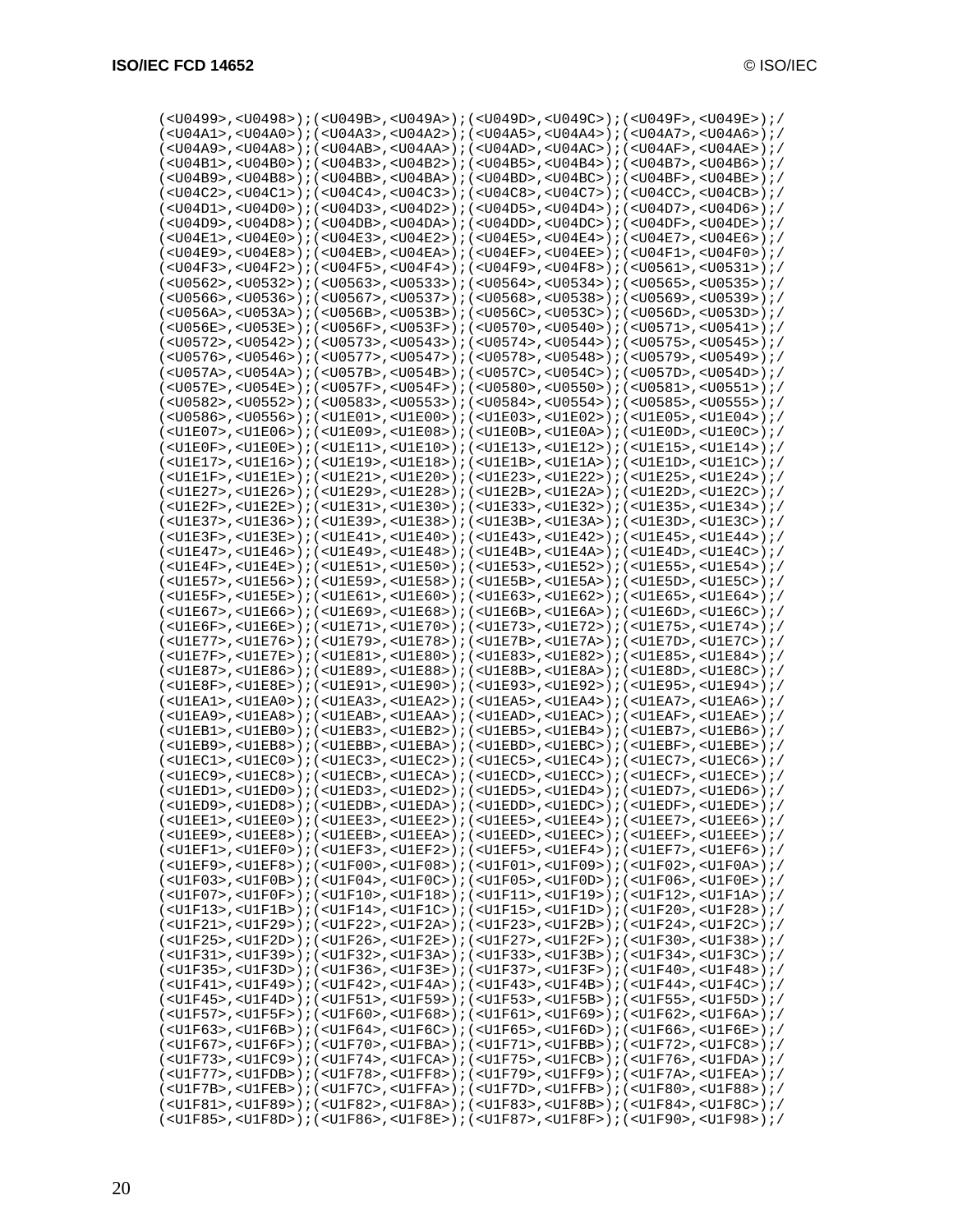|           | /cU1F91>, <u1f99>);(<u1f92>,<u1f9a>);(<u1f93>,<u1f9b>);(<u1f94>,<u1f9c>);</u1f9c></u1f94></u1f9b></u1f93></u1f9a></u1f92></u1f99>                                                                                                                                                                     |  |
|-----------|-------------------------------------------------------------------------------------------------------------------------------------------------------------------------------------------------------------------------------------------------------------------------------------------------------|--|
|           | ( <u1f95>,<u1f9d>);(<u1f96>,<u1f9e>);(<u1f97>,<u1f9f>);(<u1fao>,<u1fa8>);/</u1fa8></u1fao></u1f9f></u1f97></u1f9e></u1f96></u1f9d></u1f95>                                                                                                                                                            |  |
|           | / ( <u1fa1> , <u1fa9> ) ; ( <u1fa2> , <u1faa> ) ; ( <u1fa3> , <u1fab> ) ; ( <u1fa4> , <u1fac> ) ; /</u1fac></u1fa4></u1fab></u1fa3></u1faa></u1fa2></u1fa9></u1fa1>                                                                                                                                   |  |
|           | ( <u1fa5>,<u1fad>);(<u1fa6>,<u1fae>);(<u1fa7>,<u1faf>);(<u1fb0>,<u1fb8>);/</u1fb8></u1fb0></u1faf></u1fa7></u1fae></u1fa6></u1fad></u1fa5>                                                                                                                                                            |  |
|           | // ( <u1fb1>,<u1fb9>); (<u1fb3>,<u1fbc>); (<u1fc3>,<u1fcc>); (<u1fd0>,<u1fd8>);</u1fd8></u1fd0></u1fcc></u1fc3></u1fbc></u1fb3></u1fb9></u1fb1>                                                                                                                                                       |  |
|           | / ( <u1fd1> , <u1fd9> ) ; ( <u1fe0> , <u1fe8> ) ; ( <u1fe1> , <u1fe9> ) ; ( <u1fe5> , <u1fec> ) ; /</u1fec></u1fe5></u1fe9></u1fe1></u1fe8></u1fe0></u1fd9></u1fd1>                                                                                                                                   |  |
|           | ( <u1ff3>,<u1ffc>);(<uff41>,<uff21>);(<uff42>,<uff22>);(<uff43>,<uff23>);/</uff23></uff43></uff22></uff42></uff21></uff41></u1ffc></u1ff3>                                                                                                                                                            |  |
|           | / ( <uff44> , <uff24> ) ; ( <uff45> , <uff25> ) ; ( <uff46> , <uff26> ) ; ( <uff47> , <uff27> ) ; /</uff27></uff47></uff26></uff46></uff25></uff45></uff24></uff44>                                                                                                                                   |  |
|           | ( <uff48>,<uff28>);(<uff49>,<uff29>);(<uff4a>,<uff2a>);(<uff4b>,<uff2b>);/</uff2b></uff4b></uff2a></uff4a></uff29></uff49></uff28></uff48>                                                                                                                                                            |  |
|           | / ( <uff4c> , <uff2c> ) ; ( <uff4d> , <uff2d> ) ; ( <uff4e> , <uff2e> ) ; ( <uff4f> , <uff2f> ) ; /</uff2f></uff4f></uff2e></uff4e></uff2d></uff4d></uff2c></uff4c>                                                                                                                                   |  |
|           | / ( <uff50> , <uff30> ) ; ( <uff51> , <uff31> ) ; ( <uff52> , <uff32> ) ; ( <uff53> , <uff33> ) ; /</uff33></uff53></uff32></uff52></uff31></uff51></uff30></uff50>                                                                                                                                   |  |
|           | ( <uff54>,<uff34>);(<uff55>,<uff35>);(<uff56>,<uff36>);(<uff37>,<uff57>,</uff57></uff37></uff36></uff56></uff35></uff55></uff34></uff54>                                                                                                                                                              |  |
|           | ( <uff58>,<uff38>);(<uff59>,<uff39>);(<uff5a>,<uff3a>)</uff3a></uff5a></uff39></uff59></uff38></uff58>                                                                                                                                                                                                |  |
| tolower / |                                                                                                                                                                                                                                                                                                       |  |
|           | ( <u0041>,<u0061>);(<u0042>,<u0062>);(<u0043>,<u0063>);(<u0044>,<u0064>);/</u0064></u0044></u0063></u0043></u0062></u0042></u0061></u0041>                                                                                                                                                            |  |
|           | ( <u0045>,<u0065>);(<u0046>,<u0066>);(<u0047>,<u0067>);(<u0048>,<u0068>);/</u0068></u0048></u0067></u0047></u0066></u0046></u0065></u0045>                                                                                                                                                            |  |
|           | ( <u0049>,<u0069>);(<u004a>,<u006a>);(<u004b>,<u006b>);(<u004c>,<u006c>);/</u006c></u004c></u006b></u004b></u006a></u004a></u0069></u0049>                                                                                                                                                            |  |
|           | ( <u004d>,<u006d>);(<u004e>,<u006e>);(<u004f>,<u006f>);(<u005d>,<u0070>);/</u0070></u005d></u006f></u004f></u006e></u004e></u006d></u004d>                                                                                                                                                            |  |
|           | ( <u0051>,<u0071>);(<u0052>,<u0072>);(<u0053>,<u0073>);(<u0054>,<u0074>);/</u0074></u0054></u0073></u0053></u0072></u0052></u0071></u0051>                                                                                                                                                            |  |
|           | (< <code>U0055&gt;</code> , < <code>U0075&gt;</code> ) ; (< <code>U0056&gt;</code> , < <code>U0076&gt;</code> ) ; (< <code>U0057&gt;</code> , < <code>U0077&gt;</code> ) ; (< <code>U0058</code> > , < <code>U0078&gt;</code> ) ; /                                                                   |  |
|           | ( <u0059>,<u0079>);(<u005a>,<u007a>);(<u00c0>,<u00e0>);(<u00c1>,<u00e1>);/</u00e1></u00c1></u00e0></u00c0></u007a></u005a></u0079></u0059>                                                                                                                                                            |  |
|           | ( <u00c2>,<u00e2>);(<u00c3>,<u00e3>);(<u00c4>,<u00e4>);(<u00c5>,<u00e5>);/</u00e5></u00c5></u00e4></u00c4></u00e3></u00c3></u00e2></u00c2>                                                                                                                                                            |  |
|           | ( <u00c6>,<u00e6>);(<u00c7>,<u00e7>);(<u00c8>,<u00e8>);(<u00c9>,<u00c9>);/</u00c9></u00c9></u00e8></u00c8></u00e7></u00c7></u00e6></u00c6>                                                                                                                                                            |  |
|           | ( <u00ca>,<u00ea>);(<u00cb>,<u00eb>);(<u00cc>,<u00ec>);(<u00cd>,<u00ed>);/</u00ed></u00cd></u00ec></u00cc></u00eb></u00cb></u00ea></u00ca>                                                                                                                                                            |  |
|           | ( <u00ce>,<u00ee>);(<u00cf>,<u00ef>);(<u00d0>,<u00f0>);(<u00d1>,<u00f1>);/</u00f1></u00d1></u00f0></u00d0></u00ef></u00cf></u00ee></u00ce>                                                                                                                                                            |  |
|           | ( <u00d2>,<u00f2>);(<u00d3>,<u00f3>);(<u00d4>,<u00f4>);(<u00d5>,<u00f5>);/</u00f5></u00d5></u00f4></u00d4></u00f3></u00d3></u00f2></u00d2>                                                                                                                                                            |  |
|           | ( <u00d6>,<u00f6>);(<u00d8>,<u00f8>);(<u00d9>,<u00f9>);(<u00da>,<u00fa>);/</u00fa></u00da></u00f9></u00d9></u00f8></u00d8></u00f6></u00d6>                                                                                                                                                            |  |
|           | ( <u00db>,<u00fb>);(<u00dc>,<u00fc>);(<u00dd>,<u00fd>);(<u00de>,<u00de>,<u00fe>);/</u00fe></u00de></u00de></u00fd></u00dd></u00fc></u00dc></u00fb></u00db>                                                                                                                                            |  |
|           | ( <u0178>,<u00ff>);(<u0100>,<u0101>);(<u0102>,<u0103>);(<u0104>,<u0105>);/</u0105></u0104></u0103></u0102></u0101></u0100></u00ff></u0178>                                                                                                                                                            |  |
|           | ( <u0106>,<u0107>);(<u0108>,<u0109>);(<u010a>,<u010b>);(<u010c>,<u010d>);/</u010d></u010c></u010b></u010a></u0109></u0108></u0107></u0106>                                                                                                                                                            |  |
|           | ( <u010e>,<u010f>);(<u0110>,<u0111>);(<u0112>,<u0113>);(<u0114>,<u0115>);/</u0115></u0114></u0113></u0112></u0111></u0110></u010f></u010e>                                                                                                                                                            |  |
|           | ( <u0116>,<u0117>);(<u0118>,<u0119>);(<u011a>,<u011b>);(<u011c>,<u011d>);/</u011d></u011c></u011b></u011a></u0119></u0118></u0117></u0116>                                                                                                                                                            |  |
|           | ( <u011e>,<u011f>);(<u0120>,<u0121>);(<u0122>,<u0123>);(<u0124>,<u0125>);/</u0125></u0124></u0123></u0122></u0121></u0120></u011f></u011e>                                                                                                                                                            |  |
|           | ( <u0126>,<u0127>);(<u0128>,<u0129>);(<u012a>,<u012b>);(<u012c>,<u012d>);/</u012d></u012c></u012b></u012a></u0129></u0128></u0127></u0126>                                                                                                                                                            |  |
|           | ( <u012e>,<u012f>);(<u0132>,<u0133>);(<u0134>,<u0135>);(<u0136>,<u0137>);/</u0137></u0136></u0135></u0134></u0133></u0132></u012f></u012e>                                                                                                                                                            |  |
|           | /cU0139>, <u013a>);(<u013b>,<u013c>);(<u013d>,<u013e>);(<u013f>,<u0140>);/</u0140></u013f></u013e></u013d></u013c></u013b></u013a>                                                                                                                                                                    |  |
|           | ( <u0141>,<u0142>);(<u0143>,<u0144>);(<u0145>,<u0146>);(<u0147>,<u0148>);/</u0148></u0147></u0146></u0145></u0144></u0143></u0142></u0141>                                                                                                                                                            |  |
|           | ( <u014a>,<u014b>);(<u014c>,<u014d>);(<u014e>,<u014f>);(<u0150>,<u0151>);/</u0151></u0150></u014f></u014e></u014d></u014c></u014b></u014a>                                                                                                                                                            |  |
|           | ( <u0152>,<u0153>);(<u0154>,<u0155>);(<u0156>,<u0157>);(<u0158>,<u0159>);/</u0159></u0158></u0157></u0156></u0155></u0154></u0153></u0152>                                                                                                                                                            |  |
|           | ( <u015a>,<u015b>);(<u015c>,<u015d>);(<u015e>,<u015f>);(<u016o>,<u0161>);/</u0161></u016o></u015f></u015e></u015d></u015c></u015b></u015a>                                                                                                                                                            |  |
|           | ( <u0162>,<u0163>);(<u0164>,<u0165>);(<u0166>,<u0167>);(<u0168>,<u0169>);/</u0169></u0168></u0167></u0166></u0165></u0164></u0163></u0162>                                                                                                                                                            |  |
|           | ( <u016a>,<u016b>);(<u016c>,<u016d>);(<u016e>,<u016f>);(<u0170>,<u0171>);/</u0171></u0170></u016f></u016e></u016d></u016c></u016b></u016a>                                                                                                                                                            |  |
|           | ( <u0172>,<u0173>);(<u0174>,<u0175>);(<u0176>,<u0177>);(<u0179>,<u017a>);/</u017a></u0179></u0177></u0176></u0175></u0174></u0173></u0172>                                                                                                                                                            |  |
|           | ( <u017b>,<u017c>);(<u017d>,<u017e>);(<u0182>,<u0183>);(<u0184>,<u0185>);/</u0185></u0184></u0183></u0182></u017e></u017d></u017c></u017b>                                                                                                                                                            |  |
|           | ( <u0187>,<u0188>);(<u0256>,<u0189>);(<u018b>,<u018c>);(<u018e>,<u019d>);/</u019d></u018e></u018c></u018b></u0189></u0256></u0188></u0187>                                                                                                                                                            |  |
|           | ( <u0191>,<u0192>);(<u0198>,<u0199>);(<u01a0>,<u01a1>);(<u01a2>,<u01a3>);/</u01a3></u01a2></u01a1></u01a0></u0199></u0198></u0192></u0191>                                                                                                                                                            |  |
|           | ( <u01a4>,<u01a5>);(<u01a7>,<u01a8>);(<u01ac>,<u01ad>);(<u01af>,<u01b6>);/</u01b6></u01af></u01ad></u01ac></u01a8></u01a7></u01a5></u01a4>                                                                                                                                                            |  |
|           | ( <u01b3>,<u01b4>);(<u01b5>,<u01b6>);(<u01b8>,<u01b9>);(<u01b9>);(<u01bc>,<u01bd>);/</u01bd></u01bc></u01b9></u01b9></u01b8></u01b6></u01b5></u01b4></u01b3>                                                                                                                                          |  |
|           | $(<0.01C6>$ , $<0.01C4>$ ); $(<0.01C6>$ , $<0.01C5>$ ); $(<0.01C4>$ , $<0.01C6>$ ); $(<0.01C9>$ , $<0.01C7>$ ); $/$                                                                                                                                                                                   |  |
|           | $(<001C9> , <001C8> ) ; (<001C7> , <001C9> ) ; (<001C2> , <001C8> ) ; (<001C8> , <001C8> ) ; / (<001C9> , <001C8> ) ; / <001C8> , <001C8> , <001C8> , <001C8> , <001C8> , <001C8> , <001C8> , <001C8> , <001C8> , <001C8> , <001C8> , <001C8> , <001C8> , <001C8> , <001C8> , <001C8> , <001C$        |  |
|           | $(U01CA$ , $U01CC)$ ; $(U01CD$ , $U01CE)$ ; $(U01CF$ , $U01DD)$ ; $(U01DL$ , $U01D2)$ ; $/$                                                                                                                                                                                                           |  |
|           | ( <u01d3>,<u01d4>);(<u01d5>,<u01d6>);(<u01d7>,<u01d8>);(<u01d9>,<u01d9>,{U01DA&gt;);/</u01d9></u01d9></u01d8></u01d7></u01d6></u01d5></u01d4></u01d3>                                                                                                                                                 |  |
|           | $(<\!\! 001\!\!D\!\!B\!\!> ,<\!\! 001\!\!D\!\!C\!\! >\!\! )\;;\; (<\!\! 001\!\!D\!\!E\!\! > ,<\!\! 001\!\!D\!\!F\!\! >\!\! )\;;\; (<\!\! 001\!\!E\!\!O\!\! > ,<\!\! 001\!\!E\!\!O\!\! >\!\! )\;;\; (<\!\! 001\!\!E\!\!O\!\! >\!\! )\;;\; (<\!\! 001\!\!E\!\!O\!\! >\!\! )\;;\; (<\!\! 001\!\!E\!\!O\$ |  |
|           | $(<$ U01E4>, <u01e5>);<math>(&lt;</math>U01E6&gt;,<u01e7>);<math>(&lt;</math>U01E8&gt;,<u01e8>);<math>(&lt;</math>U01E8&gt;);<math>(&lt;</math>U01E8&gt;);/</u01e8></u01e7></u01e5>                                                                                                                   |  |
|           | ( <u01ec>,<u01ed>);(<u01ee>,<u01ef>);(<u01f3>,<u01f1>);(<u01f3>,<u01f3>);(</u01f3></u01f3></u01f1></u01f3></u01ef></u01ee></u01ed></u01ec>                                                                                                                                                            |  |
|           | $(<$ U01F1>, <u01f3>);<math>(&lt;</math>U01F4&gt;,<u01f5>);<math>(&lt;</math>U01FA&gt;,<u01fb>);<math>(&lt;</math>U01FB&gt;);<math>(&lt;</math>U01FC&gt;,<math>&lt;</math>U01FD&gt;);/</u01fb></u01f5></u01f3>                                                                                        |  |
|           | ( <u01fe>,<u01ff>);(<u0200>,<u0201>);(<u0202>,<u0203>);(<u0204>,<u0205>);/</u0205></u0204></u0203></u0202></u0201></u0200></u01ff></u01fe>                                                                                                                                                            |  |
|           | ( <u0206>,<u0207>);(<u0208>,<u0209>);(<u020a>,<u020b>);(<u020c>,<u020c>);/</u020c></u020c></u020b></u020a></u0209></u0208></u0207></u0206>                                                                                                                                                            |  |
|           | $(<0.020E>$ , $<0.020F>$ ; $(<0.0210>$ , $<0.0211>$ ; $(<0.0211>$ , $<0.0212>$ , $(<0.0213>$ ; $(<0.0214>$ , $<0.0215>$ ; $/$                                                                                                                                                                         |  |
|           | $(<$ U0216>, <u0217>);<math>(&lt;</math>U0181&gt;,<u0253>);<math>(&lt;</math>U0186&gt;,<u0254>);<math>(&lt;</math>U018A&gt;,<u0257>);/</u0257></u0254></u0253></u0217>                                                                                                                                |  |
|           | $(U018E>, U0258)$ ; $(U018F>, U0259)$ ; $(U0190>, U025B)$ ; $(U0193>, U0260)$ ;                                                                                                                                                                                                                       |  |
|           | ( <u0194>,<u0263>);(<u0197>,<u0268>);(<u0196>,<u0269>);(<u019c>,<u026f>);/</u026f></u019c></u0269></u0196></u0268></u0197></u0263></u0194>                                                                                                                                                            |  |
|           | $($ <u019d> , <u0272>); <math>(</math> <u01a9> , <u0283>); <math>(</math> <u01ae> , <u0288>); <math>(</math> <u01b1> , <u028a>); <math>/</math></u028a></u01b1></u0288></u01ae></u0283></u01a9></u0272></u019d>                                                                                       |  |
|           | $(U01B2$ , $U028B$ ); $(U01B7$ , $U0292$ ); $(U0386$ , $U03AC$ ); $(U0388$ , $U03AD$ ); $/$                                                                                                                                                                                                           |  |
|           | ( <u0389>,<u03ae>);(<u038a>,<u03af>);(<u0391>,<u03b1>);(<u0392>,<u03b2>);/</u03b2></u0392></u03b1></u0391></u03af></u038a></u03ae></u0389>                                                                                                                                                            |  |
|           | $(<$ U0393>, $<$ U03B3>); $(<$ U0394>, $<$ U03B4>); $(<$ U0395>, $<$ U03B5>); $(<$ U0396>, $<$ U03B6>);/                                                                                                                                                                                              |  |
|           | ( <u0397>,<u03b7>);(<u0398>,<u03b8>);(<u0399>,<u03b9>);(<u03b9>,<u039a>,<u03ba>);/</u03ba></u039a></u03b9></u03b9></u0399></u03b8></u0398></u03b7></u0397>                                                                                                                                            |  |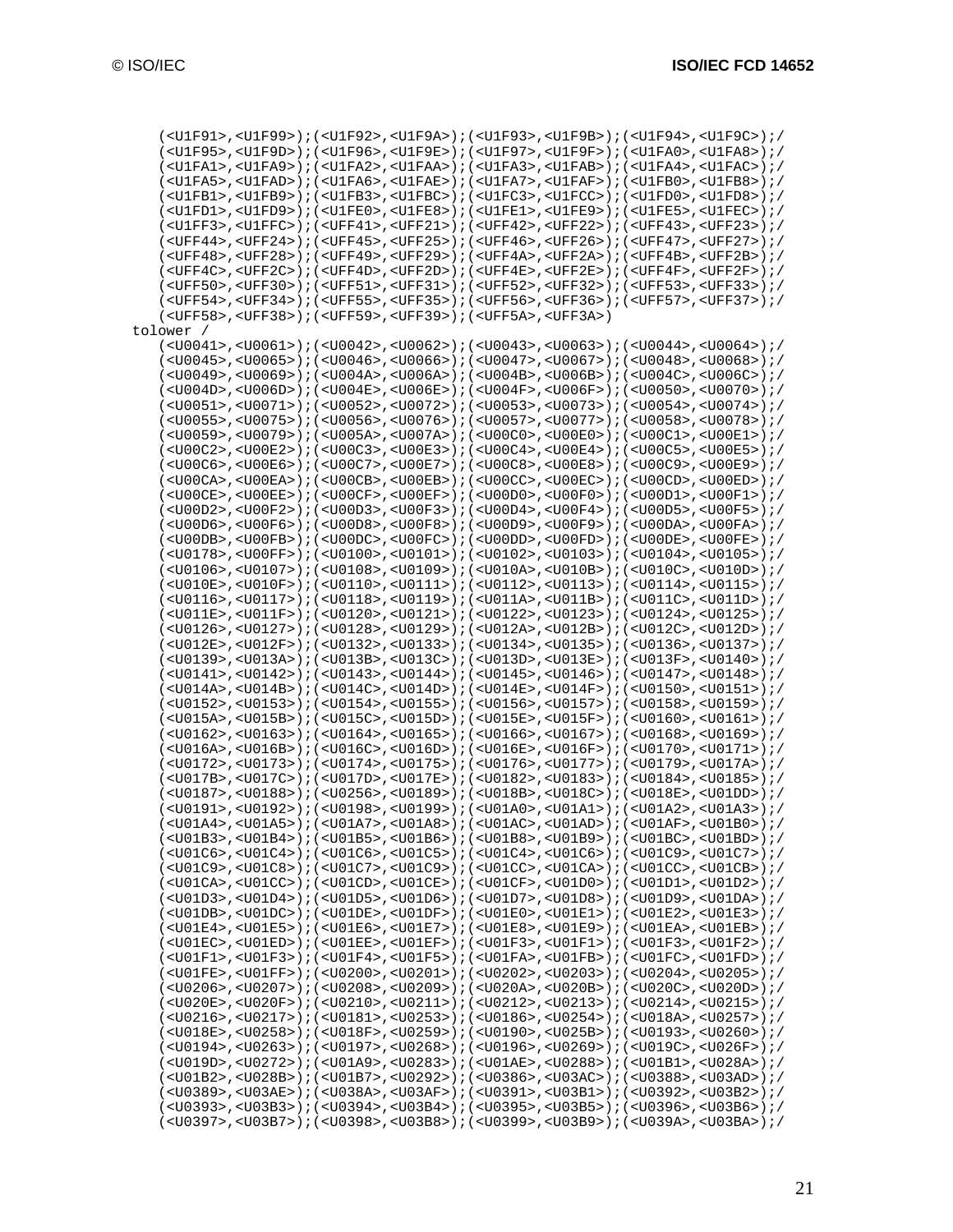| ( <u039b>,<u03bb>);(<u039c>,<u03bc>);(<u039d>,<u03bd>);(<u039e>,<u039e>,U03BE</u039e></u039e></u03bd></u039d></u03bc></u039c></u03bb></u039b>                                                                                                                                                              |  |  |  |
|------------------------------------------------------------------------------------------------------------------------------------------------------------------------------------------------------------------------------------------------------------------------------------------------------------|--|--|--|
| /cU039F>,cU03BF>);(cU03A0>,cU03C0>);(cU03A1>,cU03C1>);(cU03A3>,cU03C3>);)                                                                                                                                                                                                                                  |  |  |  |
|                                                                                                                                                                                                                                                                                                            |  |  |  |
| // ( <u03a8>,<u03c8>); (<u03a9>,<u03c9>); (<u03aa>,<u03ca>); (<u03ab>,<u03cb< td=""><td></td><td></td><td></td></u03cb<></u03ab></u03ca></u03aa></u03c9></u03a9></u03c8></u03a8>                                                                                                                           |  |  |  |
| $(<$ U038C>, <u03cc>);<math>(&lt;</math>U038E&gt;,<u03cd>);<math>(&lt;</math>U038F&gt;,<u038f>,<math>(</math>U038F&gt;);<math>(&lt;</math>U0410&gt;,<math>&lt;</math>U0430&gt;);/</u038f></u03cd></u03cc>                                                                                                  |  |  |  |
| ( <u0411>,<u0431>);(<u0412>,<u0432>);(<u0413>,<u0433>);(<u0414>,<u0434>);/</u0434></u0414></u0433></u0413></u0432></u0412></u0431></u0411>                                                                                                                                                                 |  |  |  |
| $(<$ U0415> , < <code>U0435&gt;</code> ); $(<$ U0416> , < <code>U0436&gt;</code> ); $(<$ U0417> , < <code>U0437&gt;</code> ); $(<$ U0418> , < <code>U0438&gt;</code> ); $/$                                                                                                                                |  |  |  |
| ( <u0419>,<u0439>);(<u041a>,<u043a>);(<u041b>,<u043b>);(<u041c>,<u043c>);/</u043c></u041c></u043b></u041b></u043a></u041a></u0439></u0419>                                                                                                                                                                 |  |  |  |
|                                                                                                                                                                                                                                                                                                            |  |  |  |
| ( <u041d>,<u043d>);(<u041e>,<u043e>);(<u041f>,<u043f>);(<u0420>,<u0440>);/</u0440></u0420></u043f></u041f></u043e></u041e></u043d></u041d>                                                                                                                                                                 |  |  |  |
| $(<$ U0421>, <u0441>);<math>(&lt;</math>U0422&gt;,<math>&lt;</math>U0442&gt;);<math>(&lt;</math>U0442&gt;);<math>(&lt;</math>U0423&gt;,<math>(&lt;</math>U0443&gt;);<math>(&lt;</math>U0424&gt;,<math>&lt;</math>U0444&gt;);/</u0441>                                                                      |  |  |  |
| ( <u0425>,<u0445>);(<u0426>,<u0446>);(<u0427>,<u0447>);(<u0428>,<u0448>);/</u0448></u0428></u0447></u0427></u0446></u0426></u0445></u0425>                                                                                                                                                                 |  |  |  |
| ( <u0429>,<u0449>);(<u042a>,<u044a>);(<u042b>,<u044b>);(<u042c>,<u044c>);/</u044c></u042c></u044b></u042b></u044a></u042a></u0449></u0429>                                                                                                                                                                 |  |  |  |
| $(xU042D>$ , $xU044D>$ ); $(xU042E>$ , $xU044E>$ ); $(xU042F>$ , $xU044F>$ ); $(xU0401>$ , $xU0451>$ ); $(yU045E>$                                                                                                                                                                                         |  |  |  |
| ( <u0402>,<u0452>);(<u0403>,<u0453>);(<u0404>,<u0454>);(<u0405>,<u0455>);/</u0455></u0405></u0454></u0404></u0453></u0403></u0452></u0402>                                                                                                                                                                 |  |  |  |
| $(<$ U0406>, <u0456>);<math>(&lt;</math>U0407&gt;,<math>&lt;</math>U0457&gt;);<math>(&lt;</math>U0408&gt;,<math>&lt;</math>U0408&gt;);<math>(&lt;</math>U0458&gt;);<math>(&lt;</math>U0409&gt;,<math>&lt;</math>U0459&gt;);/</u0456>                                                                       |  |  |  |
| ( <u040a>,<u045a>);(<u040b>,<u045b>);(<u040c>,<u045c>);(<u040e>,<u045e>);/</u045e></u040e></u045c></u040c></u045b></u040b></u045a></u040a>                                                                                                                                                                 |  |  |  |
| ( <u040f>,<u045f>);(<u0460>,<u0461>);(<u0462>,<u0463>);(<u0464>,<u0465>);/</u0465></u0464></u0463></u0462></u0461></u0460></u045f></u040f>                                                                                                                                                                 |  |  |  |
| ( <u0466>,<u0467>);(<u0468>,<u0469>);(<u046a>,<u046b>);(<u046c>,<u046d>);/</u046d></u046c></u046b></u046a></u0469></u0468></u0467></u0466>                                                                                                                                                                 |  |  |  |
| ( <u046e>,<u046f>);(<u0470>,<u0471>);(<u0472>,<u0473>);(<u0474>,<u0475>);/</u0475></u0474></u0473></u0472></u0471></u0470></u046f></u046e>                                                                                                                                                                 |  |  |  |
| ( <u0476>,<u0477>);(<u0478>,<u0479>);(<u0479>);(<u047a>,<u047b>);(<u047c>,<u047d>);/</u047d></u047c></u047b></u047a></u0479></u0479></u0478></u0477></u0476>                                                                                                                                               |  |  |  |
| ( <u047e>,<u047f>);(<u0480>,<u0481>);(<u0490>,<u0491>);(<u0492>,<u0492>,<u0493>);/</u0493></u0492></u0492></u0491></u0490></u0481></u0480></u047f></u047e>                                                                                                                                                 |  |  |  |
| ( <u0494>,<u0495>);(<u0496>,<u0497>);(<u0498>,<u0499>);(<u0498>,<u049a>,<u049b>);/</u049b></u049a></u0498></u0499></u0498></u0497></u0496></u0495></u0494>                                                                                                                                                 |  |  |  |
| ( <u049c>,<u049d>);(<u049e>,<u049f>);(<u04a0>,<u04a1>);(<u04a2>,<u04a3>);/</u04a3></u04a2></u04a1></u04a0></u049f></u049e></u049d></u049c>                                                                                                                                                                 |  |  |  |
| ( <u04a4>,<u04a5>);(<u04a6>,<u04a7>);(<u04a8>,<u04a9>);(<u04aa>,<u04a5); <="" td=""><td></td><td></td><td></td></u04a5);></u04aa></u04a9></u04a8></u04a7></u04a6></u04a5></u04a4>                                                                                                                          |  |  |  |
| $(<$ U04AC>, <u04ad>);<math>(&lt;</math>U04AE&gt;,<math>&lt;</math>U04AF&gt;);<math>(&lt;</math>U04AF&gt;);<math>(&lt;</math>U04B0&gt;,<math>&lt;</math>U04B1&gt;);<math>(&lt;</math>U04B2&gt;,<math>&lt;</math>U04B3&gt;);/</u04ad>                                                                       |  |  |  |
| ( <u04b4>,<u04b5>);(<u04b6>,<u04b7>);(<u04b8>,<u04b9>);(<u04b9>,;(<u04ba>,<u04bb>);/</u04bb></u04ba></u04b9></u04b9></u04b8></u04b7></u04b6></u04b5></u04b4>                                                                                                                                               |  |  |  |
| ( <u04bc>,<u04bd>);(<u04be>,<u04bf>);(<u04c1>,<u04c2>);(<u04c3>,<u04c4>);/</u04c4></u04c3></u04c2></u04c1></u04bf></u04be></u04bd></u04bc>                                                                                                                                                                 |  |  |  |
| $(<$ U04C7>, <u04c8>);<math>(&lt;</math>U04CB&gt;,<math>&lt;</math>U04CC&gt;);<math>(&lt;</math>U04D0&gt;,<math>&lt;</math>U04D1&gt;);<math>(&lt;</math>U04D2&gt;,<math>&lt;</math>U04D2&gt;);/</u04c8>                                                                                                    |  |  |  |
| ( <u04d4>,<u04d5>);(<u04d6>,<u04d7>);(<u04d8>,<u04d9>);(<u04da>,<u04db>);/</u04db></u04da></u04d9></u04d8></u04d7></u04d6></u04d5></u04d4>                                                                                                                                                                 |  |  |  |
| $(<$ U04DC>, <u04dd>);<math>(&lt;</math>U04DE&gt;,<math>&lt;</math>U04DE&gt;,<math>(&lt;</math>U04DF&gt;);<math>(&lt;</math>U04E0&gt;,<math>&lt;</math>U04E1&gt;);<math>(&lt;</math>U04E2&gt;,<math>&lt;</math>U04E3&gt;);/</u04dd>                                                                        |  |  |  |
| ( <u04e4>,<u04e5>);(<u04e6>,<u04e7>);(<u04e8>,<u04e8);(<u04e4>,<u04ea>,<u04e8>);/</u04e8></u04ea></u04e8);(<u04e4></u04e8></u04e7></u04e6></u04e5></u04e4>                                                                                                                                                 |  |  |  |
| ( <u04ee>,<u04ef>);(<u04f0>,<u04f1>);(<u04f2>,<u04f3>);(<u04f4>,<u04f5>);/</u04f5></u04f4></u04f3></u04f2></u04f1></u04f0></u04ef></u04ee>                                                                                                                                                                 |  |  |  |
| ( <u04f8>,<u04f9>);(<u0531>,<u0561>);(<u0532>,<u0562>);(<u0533>,<u0563>);/</u0563></u0533></u0562></u0532></u0561></u0531></u04f9></u04f8>                                                                                                                                                                 |  |  |  |
| ( <u0534>,<u0564>);(<u0535>,<u0565>);(<u0536>,<u0566>);(<u0537>,<u0567>);/</u0567></u0537></u0566></u0536></u0565></u0535></u0564></u0534>                                                                                                                                                                 |  |  |  |
| ( <u0538>,<u0568>);(<u0539>,<u0569>);(<u053a>,<u056a>);(<u053b>,<u056b>);/</u056b></u053b></u056a></u053a></u0569></u0539></u0568></u0538>                                                                                                                                                                 |  |  |  |
| ( <u053c>,<u056c>);(<u053d>,<u056d>);(<u053e>,<u056e>);(<u053f>,<u055f>););(</u055f></u053f></u056e></u053e></u056d></u053d></u056c></u053c>                                                                                                                                                               |  |  |  |
| ( <u0540>,<u0570>);(<u0541>,<u0571>);(<u0542>,<u0572>);(<u0543>,<u0573>);/</u0573></u0543></u0572></u0542></u0571></u0541></u0570></u0540>                                                                                                                                                                 |  |  |  |
|                                                                                                                                                                                                                                                                                                            |  |  |  |
| ( <u0544>,<u0574>);(<u0545>,<u0575>);(<u0546>,<u0576>);(<u0547>,<u0577>);/</u0577></u0547></u0576></u0546></u0575></u0545></u0574></u0544>                                                                                                                                                                 |  |  |  |
| ( <u0548>,<u0578>);(<u0549>,<u0579>);(<u054a>,<u057a>);(<u054b>,<u057b>);/</u057b></u054b></u057a></u054a></u0579></u0549></u0578></u0548>                                                                                                                                                                 |  |  |  |
| ( <u054c>,<u057c>);(<u054d>,<u057d>);(<u054e>,<u057e>);(<u054f>,<u057f>);/</u057f></u054f></u057e></u054e></u057d></u054d></u057c></u054c>                                                                                                                                                                 |  |  |  |
| ( <u0550>,<u0580>);(<u0551>,<u0581>);(<u0552>,<u0582>);(<u0553>,<u0583>);/</u0583></u0553></u0582></u0552></u0581></u0551></u0580></u0550>                                                                                                                                                                 |  |  |  |
| $($ <u0554> , <u0584>); <math>(</math> <u0555> , <u0585>); <math>(</math> <u0556> , <u0586>); <math>(</math> <u1e00> , <u1e01>); <math>/</math></u1e01></u1e00></u0586></u0556></u0585></u0555></u0584></u0554>                                                                                            |  |  |  |
| $(U1E02>, U1E03)$ ; $(U1E04$ , $U1E05)$ ; $(U1E06$ , $U1E07$ ); $(U1E08$ , $U1E09)$ ;                                                                                                                                                                                                                      |  |  |  |
| ( <u1e0a>,<u1e0b>);(<u1e0c>,<u1e0d>);(<u1e0e>,<u1e0f>);(<u1e10>,<u1e10>);/</u1e10></u1e10></u1e0f></u1e0e></u1e0d></u1e0c></u1e0b></u1e0a>                                                                                                                                                                 |  |  |  |
| /// ( <u1e12>,<u1e13>); // (<u1e14>,<u1e15>); // (<u1e16>,<u1e17>); // (<u1e18>,<u1e19>); /</u1e19></u1e18></u1e17></u1e16></u1e15></u1e14></u1e13></u1e12>                                                                                                                                                |  |  |  |
| ( <u1e1a>,<u1e1b>);(<u1e1c>,<u1e1d>);(<u1e1e>,<u1e1f>);(<u1e2o>,<u1e21>);/</u1e21></u1e2o></u1e1f></u1e1e></u1e1d></u1e1c></u1e1b></u1e1a>                                                                                                                                                                 |  |  |  |
| $(<\!\! \texttt{UIE22}> \; , \; <\!\! \texttt{UIE23}> \; \texttt{;} \; (<\!\! \texttt{UIE24}> \; , \; <\!\! \texttt{UIE25}> \; \texttt{;} \; (<\!\! \texttt{UIE26}> \; , \; <\!\! \texttt{UIE27}> \; \texttt{;} \; (<\!\! \texttt{UIE28}> \; , \; <\!\! \texttt{UIE29}> \; \texttt{;} \; \; \texttt{;} \;$ |  |  |  |
| $(xU1E2A>$ , $xU1E2B>$ ; $(xU1E2C>$ , $xU1E2D>$ ; $(xU1E2E>$ , $xU1E2F>$ ; $(xU1E30>$ , $xU1E31>$ ; $y \in U1E3D$                                                                                                                                                                                          |  |  |  |
| $(U1E32>, U1E33)$ ; $(U1E34>, U1E35)$ ; $(U1E36>, U1E37)$ ; $(U1E38>, U1E39)$ ; $/$                                                                                                                                                                                                                        |  |  |  |
| /( <u1e3a>,<u1e3b>);(<u1e3c>,<u1e3d>);(<u1e3e>,<u1e3f>);(<u1e40>,<u1e4);< td=""><td></td><td></td><td></td></u1e4);<></u1e40></u1e3f></u1e3e></u1e3d></u1e3c></u1e3b></u1e3a>                                                                                                                              |  |  |  |
| $(<$ U1E42>, <u1e43>);(<u1e44>,<u1e45>);(<u1e46>,<u1e47>);(<u1e48>,<u1e48>);/</u1e48></u1e48></u1e47></u1e46></u1e45></u1e44></u1e43>                                                                                                                                                                      |  |  |  |
| $(<\!\! \text{UIE4A>},\!\! <\!\! \text{UIE4B>}): \!\! \text{ }(\texttt{<\!\! \text{UIE4C>},\!\! <\!\! \text{UIE4D>})}: \!\! \text{ }(\texttt{<\!\! \text{UIE4E>},\text{<\!\! \text{UIE4F>})}:}(\texttt{<\!\! \text{UIE50>},\text{<\!\! \text{UIE51>})}:}$                                                  |  |  |  |
| $(xU1E52)$ , $xU1E53$ ); $(xU1E54)$ , $xU1E55$ ); $(xU1E56)$ , $xU1E57$ ); $(xU1E58)$ , $xU1E59$ ); $(yU1E54)$                                                                                                                                                                                             |  |  |  |
| $(xU1E5A>$ , $xU1E5B>$ ); $(xU1E5C>$ , $xU1E5D>$ ); $(xU1E5E>$ , $xU1E5F>$ ); $(xU1E60>$ , $xU1E61>$ ); $(xU1E61>$                                                                                                                                                                                         |  |  |  |
| $(<$ U1E62>, <u1e63>);(<u1e64>,<u1e65>);(<u1e66>,<u1e67>);(<u1e68>,<u1e68>);</u1e68></u1e68></u1e67></u1e66></u1e65></u1e64></u1e63>                                                                                                                                                                       |  |  |  |
| $(xU1E6A)$ , $xU1E6B$ ); $(xU1E6C)$ , $xU1E6D$ ); $(xU1E6E)$ , $xU1E6F$ ); $(xU1E70)$ , $xU1E71$ ); $yU1E71$                                                                                                                                                                                               |  |  |  |
| $(U1E72$ , $(U1E73)$ ; $(U1E74$ , $(U1E75)$ ; $(U1E76$ , $(U1E77)$ ; $(U1E78$ , $(U1E79)$ ; $/$                                                                                                                                                                                                            |  |  |  |
| $(<$ U1E7A>, <u1e7b>);<math>(&lt;</math>U1E7C&gt;,<u1e7d>);<math>(&lt;</math>U1E7E&gt;,<u1e7f>);<math>(&lt;</math>U1E80&gt;,<u1e81>);/</u1e81></u1e7f></u1e7d></u1e7b>                                                                                                                                     |  |  |  |
| $(<$ U1E82>, <u1e83>);(<u1e84>,<u1e85>);(<u1e86>,<u1e87>);(<u1e88>,<u1e88>,<u1e89>);/</u1e89></u1e88></u1e88></u1e87></u1e86></u1e85></u1e84></u1e83>                                                                                                                                                      |  |  |  |
| $(xU1E8A>$ , $xU1E8B>$ ); $(xU1E8C>$ , $xU1E8D>$ ); $(xU1E8E>$ , $xU1E8F>$ ); $(xU1E90>$ , $xU1E91>$ ); $(xU1E9E>$                                                                                                                                                                                         |  |  |  |
| $(xU1E92)$ , $xU1E93$ ); $(xU1E94)$ , $xU1E95$ ); $(xU1EA0)$ , $xU1EA1$ ); $(xU1EA2)$ , $xU1EA3$ ); $(yU1E04)$                                                                                                                                                                                             |  |  |  |
| ( <u1ea4>,<u1ea5>);(<u1ea6>,<u1ea7>);(<u1ea8>,<u1ea9>);(<u1eaa>,<u1eaa>,<u1eab>);/</u1eab></u1eaa></u1eaa></u1ea9></u1ea8></u1ea7></u1ea6></u1ea5></u1ea4>                                                                                                                                                 |  |  |  |
| ( <u1eac>,<u1ead>);(<u1eae>,<u1eaf>);(<u1eb0>,<u1eb1>);(<u1eb2>,<u1eb3>);/</u1eb3></u1eb2></u1eb1></u1eb0></u1eaf></u1eae></u1ead></u1eac>                                                                                                                                                                 |  |  |  |
| $(xU1EB4)$ , $xU1EB5$ ); $(xU1EB6)$ , $xU1EB7$ ); $(xU1EB8)$ , $xU1EB9$ ); $(xU1EBA)$ , $xU1EBB$ ); $y$                                                                                                                                                                                                    |  |  |  |
| ( <u1ebc>,<u1ebd>);(<u1ebe>,<u1ebf>);(<u1ec0>,<u1ec1>);(<u1ec2>,<u1ec3>);/</u1ec3></u1ec2></u1ec1></u1ec0></u1ebf></u1ebe></u1ebd></u1ebc>                                                                                                                                                                 |  |  |  |
| ( <u1ec4>,<u1ec5>);(<u1ec6>,<u1ec7>);(<u1ec8>,<u1ec9>);(<u1ec9>);(<u1eca>,<u1ecb>);/</u1ecb></u1eca></u1ec9></u1ec9></u1ec8></u1ec7></u1ec6></u1ec5></u1ec4>                                                                                                                                               |  |  |  |
| ( <u1ecc>,<u1ecd>);(<u1ece>,<u1ecf>);(<u1ed0>,<u1ed1>);(<u1ed2>,<u1ed3>);/</u1ed3></u1ed2></u1ed1></u1ed0></u1ecf></u1ece></u1ecd></u1ecc>                                                                                                                                                                 |  |  |  |
| ( <u1ed4>,<u1ed5>);(<u1ed6>,<u1ed7>);(<u1ed8>,<u1ed9>);(<u1eda>,<u1ed8>);/</u1ed8></u1eda></u1ed9></u1ed8></u1ed7></u1ed6></u1ed5></u1ed4>                                                                                                                                                                 |  |  |  |
|                                                                                                                                                                                                                                                                                                            |  |  |  |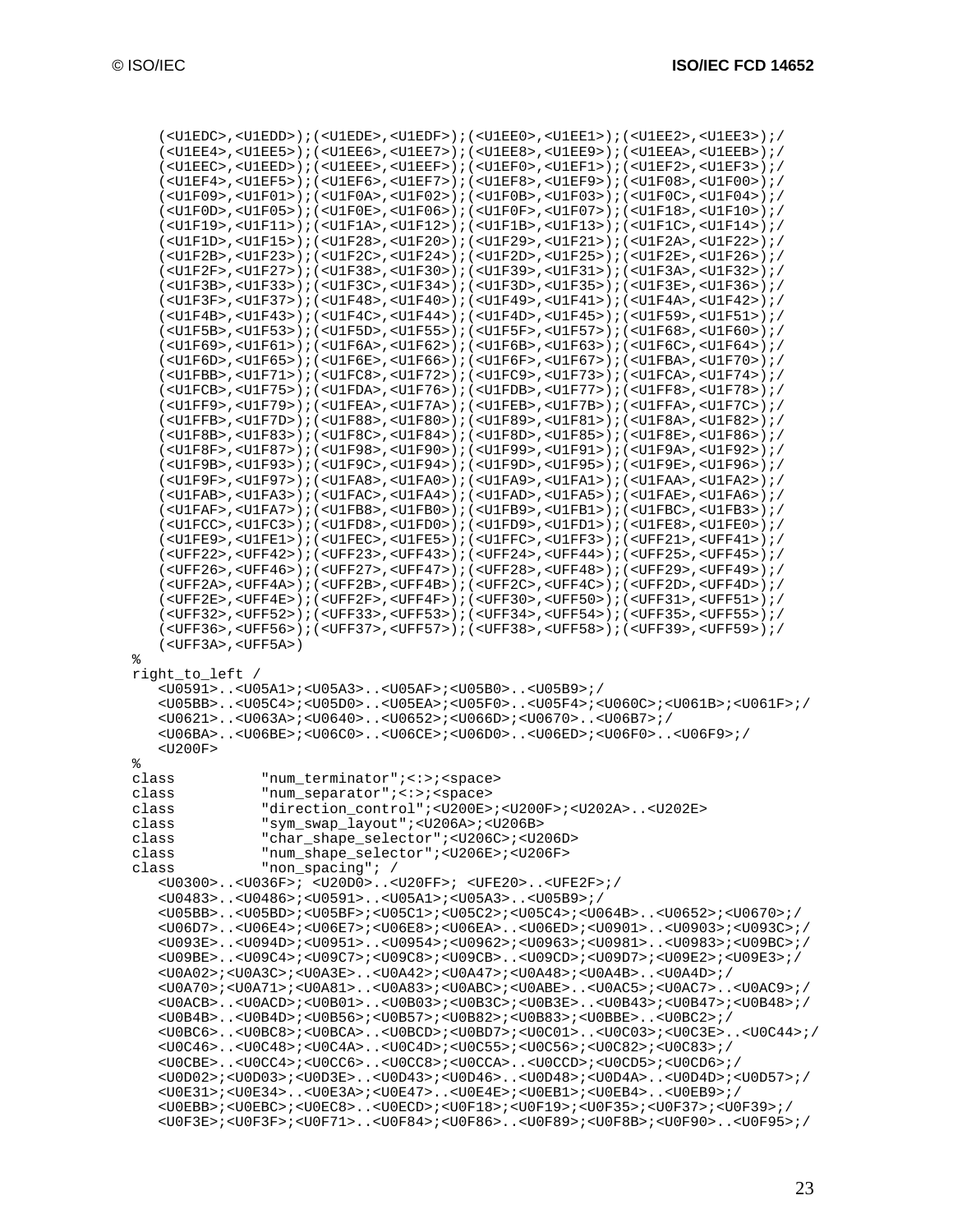|       |                                             |                                     | <u0f97>;<u0f99><u0fad>;<u0fb1><u0fb7>;<u0fb9>;<u302a><u302f>;/</u302f></u302a></u0fb9></u0fb7></u0fb1></u0fad></u0f99></u0f97>                                                                                          |                                     |
|-------|---------------------------------------------|-------------------------------------|-------------------------------------------------------------------------------------------------------------------------------------------------------------------------------------------------------------------------|-------------------------------------|
|       | $<$ U3099>; <u309a>;<ufb1e></ufb1e></u309a> |                                     |                                                                                                                                                                                                                         |                                     |
| နွ    |                                             |                                     |                                                                                                                                                                                                                         |                                     |
| class |                                             | "non spacing level3";               |                                                                                                                                                                                                                         |                                     |
|       |                                             |                                     | <u0300><u036f>;<u20d0><u20ff>;<u1100><u11ff>;<ufe20><ufe2f>;/</ufe2f></ufe20></u11ff></u1100></u20ff></u20d0></u036f></u0300>                                                                                           |                                     |
|       |                                             |                                     | $<$ U0483> $<$ U0486>; <u0591><math>&lt;</math>U05A1&gt;;<u05a3><math>&lt;</math>U05AE&gt;;<u05c4>;/</u05c4></u05a3></u0591>                                                                                            |                                     |
|       |                                             |                                     | $<$ UO5AF>; <uo93c>;<uo953>;<uo954>;<uo9bc>;<uo9d7>;<uoa3c>;/</uoa3c></uo9d7></uo9bc></uo954></uo953></uo93c>                                                                                                           |                                     |
|       |                                             |                                     | <u0a70>;<u0a71>;<u0abc>;<u0b3c>;<u0b56>;<u0b57>;<u0bd7>;<u0c55>;<u0c56>;/</u0c56></u0c55></u0bd7></u0b57></u0b56></u0b3c></u0abc></u0a71></u0a70>                                                                       |                                     |
|       |                                             |                                     | $\langle 110005 \rangle$ ; $\langle 1100006 \rangle$ ; $\langle 110057 \rangle$ ; $\langle 1100539 \rangle$ ; $\langle 113028 \rangle$ , $\langle 113028 \rangle$ ; $\langle 113099 \rangle$ ; $\langle 113098 \rangle$ |                                     |
| ి     |                                             |                                     |                                                                                                                                                                                                                         |                                     |
| map   | "tosymmetric"; /                            |                                     |                                                                                                                                                                                                                         |                                     |
|       | $(<0.0028>$ , $<0.0029>$ ;                  | $(<$ U003C>, <u003e>);</u003e>      | $(<$ U005B>, <u005d>);</u005d>                                                                                                                                                                                          | $(<$ U007B>, <u007d>);</u007d>      |
|       | $(<$ U2045>, <u2046>);</u2046>              | $(<$ U207D>, <u207e>);</u207e>      | $(<$ U208D>, <u208e>);</u208e>                                                                                                                                                                                          | $(<$ U2201>, <u2202>);</u2202>      |
|       | $(<$ U2203>, <u2204>);</u2204>              | $(<$ U2208>, <u2209>);</u2209>      | $(U220A>, U220B)$ ;                                                                                                                                                                                                     | $(U220C>, U220D)$ ;                 |
|       | $(U2211>, U2215)$ ;                         | $(U2216>, U221A)$ ;                 | $(U221B>, U221C)$ ;                                                                                                                                                                                                     | $(U221D>, U221F>)$ ;                |
|       | ( <u>U2220</u> >, <u>U2221</u> )            | ( <u2222>,<u2224>);</u2224></u2222> | $(<$ U2226>, <u222b>);</u222b>                                                                                                                                                                                          | $(<$ U222C>, <u222d>);</u222d>      |
|       | $(<$ U222E>, <u222f>);</u222f>              | ( <u2230>,<u2231>);</u2231></u2230> | $(<$ U2232>, <u2233>);</u2233>                                                                                                                                                                                          | $(<$ U2239>, <u223b>);</u223b>      |
|       | $(<$ U223C>, <u223d>);</u223d>              | ( <u223e>,<u223f>);</u223f></u223e> | ( <u2240>,<u2241>);</u2241></u2240>                                                                                                                                                                                     | $(<$ U2242>, <u2243>);</u2243>      |
|       | ( <u2244>,<u2245>);</u2245></u2244>         | ( <u2246>,<u2247>);</u2247></u2246> | ( <u2248>,<u2249>);</u2249></u2248>                                                                                                                                                                                     | ( <u224a>,<u224b>);</u224b></u224a> |
|       | $(<$ U224C>, <u2252>);</u2252>              | $(<$ U2253>, <u2254>);</u2254>      | ( <u2255>,<u225f>);</u225f></u2255>                                                                                                                                                                                     | ( <u2260>,<u2262>);</u2262></u2260> |
|       | $(<$ U2264>, <u2265>);</u2265>              | ( <u2266>,<u2267>);</u2267></u2266> | ( <u2268>,<u2269>);</u2269></u2268>                                                                                                                                                                                     | ( <u226a>,<u226b>);</u226b></u226a> |
|       | $(<$ U226E>, <u226f>);</u226f>              | ( <u2270>,<u2271>);</u2271></u2270> | $(<$ U2272>, <u2273>);</u2273>                                                                                                                                                                                          | $(<$ U2274>, <u2275>);</u2275>      |
|       | $(<$ U2276>, <u2277>);</u2277>              | $(<$ U2278>, <u2279>);</u2279>      | $(<$ U227A>, <u227b>);</u227b>                                                                                                                                                                                          | $(U227C>, U227D>) ;$                |
|       | $(<$ U227E>, <u227f>);</u227f>              | ( <u2280>,<u2281>);</u2281></u2280> | $(<$ U2282>, <u2283>);</u2283>                                                                                                                                                                                          | $(<$ U2284>, <u2285>);</u2285>      |
|       | $(<$ U2286>, <u2287>);</u2287>              | $(U2288>, U2289)$ ;                 | $(<$ U228A>, <u228b>);</u228b>                                                                                                                                                                                          | $(<$ U228C>, <u228f>);</u228f>      |
|       | $(<$ U2290>, <u2291>);</u2291>              | $(<$ U2292>, <u2298>);</u2298>      | $(<$ U22A2>, <u22a3>);</u22a3>                                                                                                                                                                                          | $(<$ U22A6>, <u22a7>);</u22a7>      |
|       | $(<$ U22A8>, <u22a9>);</u22a9>              | ( <u22aa>,<u22ab>);</u22ab></u22aa> | ( <u22ac>,<u22ad>);</u22ad></u22ac>                                                                                                                                                                                     | ( <u22ae>,<u22af>);</u22af></u22ae> |
|       | ( <b>U22B0</b> >, <b>U22B1</b> )            | ( <u22b2>,<u22b3>);</u22b3></u22b2> | ( <u22b4>,<u22b5>);</u22b5></u22b4>                                                                                                                                                                                     | ( <u22b6>,<u22b7>);</u22b7></u22b6> |
|       | $(<$ U22B8>, <u22be>);</u22be>              | $(<$ U22BF>, <u22c9>);</u22c9>      | ( <u22ca>,<u22cb>);</u22cb></u22ca>                                                                                                                                                                                     | ( <u22cc>,<u22cd>);</u22cd></u22cc> |
|       | $(U22D0, U22D1)$ ;                          | ( <u22d6>,<u22d7>);</u22d7></u22d6> | ( <u22d8>,<u22d9>);</u22d9></u22d8>                                                                                                                                                                                     | ( <u22da>,<u22db>);</u22db></u22da> |
|       | $(U22DC>, U22DD)$ ;                         | ( <u22de>,<u22df>);</u22df></u22de> | ( <u22e0>,<u22e1>);</u22e1></u22e0>                                                                                                                                                                                     | ( <u22e2>,<u22e3>);</u22e3></u22e2> |
|       | $(<$ U22E4>, <u22e5>);</u22e5>              | ( <u22e6>,<u22e7>);</u22e7></u22e6> | ( <u22e8>,<u22e9>);</u22e9></u22e8>                                                                                                                                                                                     | ( <u22ea>,<u22eb>);</u22eb></u22ea> |
|       | $(<$ U22EC>, <u22ed>);</u22ed>              | ( <u22f0>,<u22f1>);</u22f1></u22f0> | $(U2308, U2309)$ ;                                                                                                                                                                                                      | $(<$ U230A>, <u230b>);</u230b>      |
|       | $(<$ U2320>, <u2321>);</u2321>              | ( <u2329>,<u232a>);</u232a></u2329> | $(<$ U3008>, <u3009>);</u3009>                                                                                                                                                                                          | $(<$ U300A>, <u300b>);</u300b>      |
|       | $(<$ U300C>, <u300d>);</u300d>              | $(<$ U300E>, <u300f>);</u300f>      | $(U3010$ , $U3011)$ ;                                                                                                                                                                                                   | ( <u3014>,<u3015>);</u3015></u3014> |
|       | $(<$ U3016>, <u3017>);</u3017>              | $(<$ U3018>, <u3019>);</u3019>      | $(<$ U301A>, <u301b>)</u301b>                                                                                                                                                                                           |                                     |

```
END LC_CTYPE
```
## **4.3 LC\_COLLATE**

A collation sequence definition defines the relative order between collating elements (characters and multicharacter collating elements) in the FDCC-set. This order is expressed in terms of collation values; i.e., by assigning each element one or more collation values (also known as collation weights). This does not imply that applications shall assign such values, but that ordering of strings using the resultant collation definition in the FDCC-set shall behave as if such assignment is done and used in the collation process. The collation sequence definition shall be used by regular expressions, pattern matching, and sorting. The following capabilities are provided:

- (1) Multicharacter collating elements. Specification of multicharacter collating elements (i.e., sequences of two or more characters to be collated as an entity).
- (2) User-defined ordering of collating elements. Each collating element shall be assigned a collation value defining its order in the character (or basic) collation sequence. This ordering is used by regular expressions and pattern matching and, unless collation weights are explicitly specified, also as the collation weight to be used in sorting.
- (3) Multiple weights and equivalence classes. Collating elements can be assigned one or more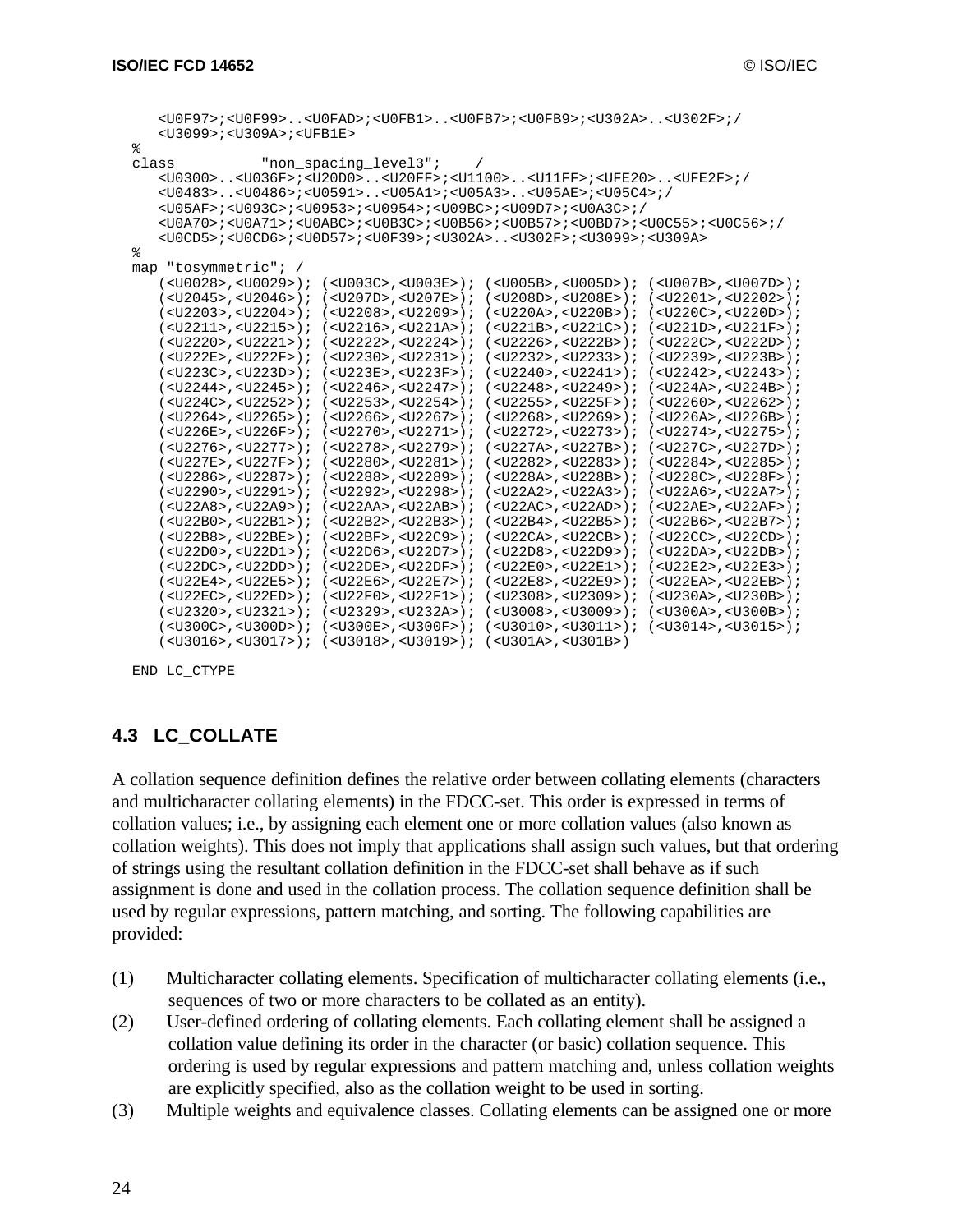(up to the limit (COLL\_WEIGHTS\_MAX)) collating weights for use in sorting. The first weight is hereafter referred to as the primary weight.

- (4) One-to Many mapping. A single character is mapped into a string of collating elements.
- (5) Many-to-Many substitution. A string of one or more characters is substituted by another string (or an empty string, i.e., the character or characters shall be ignored for collation purposes).
- (6) Equivalence class definition. Two or more collating elements have the same collation value (primary weight).
- (7) Ordering by weights. When two strings are compared to determine their relative order, the two strings are first broken up into a series of collating elements, and each successive pair of elements are compared according to the relative primary weights for the elements. If equal, and more than one weight has been assigned, then the pairs of collating elements are recompared according to the relative subsequent weights, until either a pair of collating elements compare unequal or the weights are exhausted.
- (8) Per script ordering rules. Some cultures order some scripts in a different direction than other scripts, for example in French cultures the Latin script is ordered backwards on the level handling accents, while the Cyrillic script may be ordered forwards.
- (9) Easy reordering of characters. ISO/IEC 14651 has a template for collation specification that with just a few modifications can be culturally correct for a specific culture. Here the "reorder-after" keyword gives a convenient way to modify a FDCC-set template.
- (10) Easy reordering of scripts. The template in ISO/IEC 14651 gives an ordering of the scripts that may not be culturally acceptable in certain cultures. The keyword "reorder-script-after" gives a convenient way to modify the order of scripts in a FDCC-set template.

The following keywords shall be defined in a collation sequence definition. Some of them are described in detail in the following subclauses.

| copy              | Specify the name of an existing FDCC-set to be used as the source for the<br>definition of this category. If this keyword is specified, only the "reorder-<br>after", "reorder-end", "reorder-scripts-after" and "reorder-scripts-end"<br>keywords may also be specified. The FDCC-set shall be copied in source |
|-------------------|------------------------------------------------------------------------------------------------------------------------------------------------------------------------------------------------------------------------------------------------------------------------------------------------------------------|
|                   | form.                                                                                                                                                                                                                                                                                                            |
| coll_weight_max   | Define as a decimal number the number of collation levels that an interpreting<br>system needs to support, this value is elsewhere referred as the                                                                                                                                                               |
|                   | COLL_WEIGHT_MAX limit. The minimum value is 7.                                                                                                                                                                                                                                                                   |
|                   |                                                                                                                                                                                                                                                                                                                  |
| script            | Define a script symbol representing a set of collation order statements. This                                                                                                                                                                                                                                    |
|                   | keyword is optional.                                                                                                                                                                                                                                                                                             |
| collating-element | Define a collating-element symbol representing a multicharacter collating<br>element. This keyword is optional.                                                                                                                                                                                                  |
| collating-symbol  | Define a collating symbol for use in collation order statements. This keyword                                                                                                                                                                                                                                    |
|                   | is optional.                                                                                                                                                                                                                                                                                                     |
| order_start       | Define collation rules. This statement is followed by one or more collation<br>order statements, assigning character collation values and collation weights<br>to collating elements.                                                                                                                            |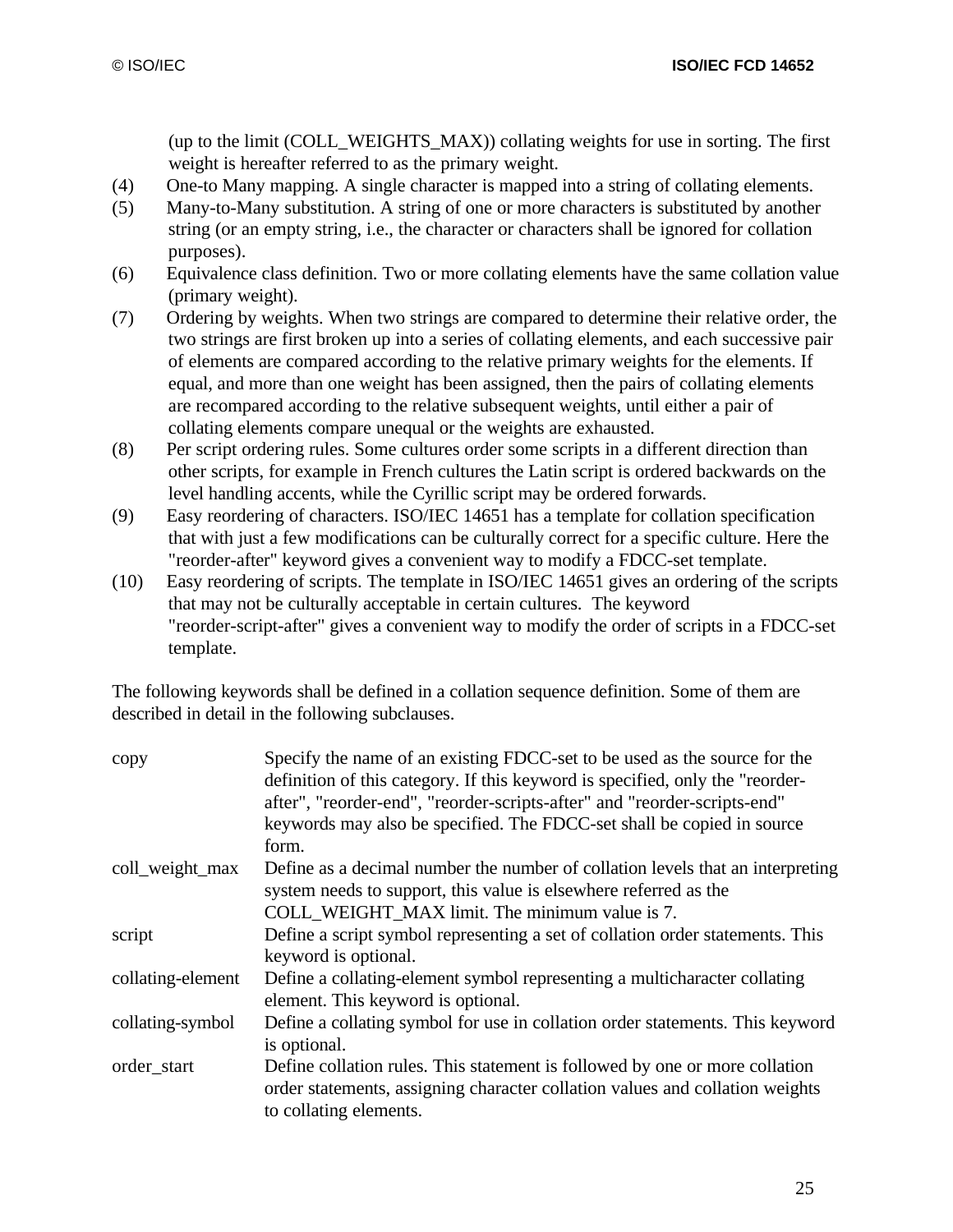| order end          | Specify the end of the collation-order statements.                                            |
|--------------------|-----------------------------------------------------------------------------------------------|
| reorder-after      | Redefine collating rules. Specify after which collating element the redefi-                   |
|                    | nition of collation order shall take order. This statement is followed by one or              |
|                    | more collation order statements, reassigning character collation values and                   |
|                    | collation weights to collating elements.                                                      |
| reorder-end        | Specify the end of the "reorder-after" collating order statements.                            |
|                    | reorder-script-after Redefine the order of scripts. This statement is followed by one or more |
|                    | script symbols, reassigning character collation values and collation weights to               |
|                    | collating elements.                                                                           |
| reorder-script-end | Specify the end of the "reorder-scripts" script order statements.                             |

#### **Toggling keywords:**

| define                                                                                          | defines a toggle                                               |  |
|-------------------------------------------------------------------------------------------------|----------------------------------------------------------------|--|
| undef                                                                                           | undefines a toggle                                             |  |
| ifdef                                                                                           | tests a toggle, and if defined uses the following statements   |  |
| ifndef                                                                                          | tests a toggle, and if undefined uses the following statements |  |
| elseuses the following statements if no preceding toggling statements have been used            |                                                                |  |
| elif tests a toggle, and uses the following statements if no preceding toggling statements have |                                                                |  |
|                                                                                                 | been used, and the toggle is defined                           |  |
| endif                                                                                           | terminates set of toggling statements                          |  |

#### **4.3.1 Collation statements**

The "order start" and "replace-after" keyword shall be followed by collating statements. The syntax for the collating statements is

```
"%s %s;%s;...;%s\n",<collating-element>,<weight>,<weight>,...
```
Each collating-element shall consist of either a character (in any of the forms defined in 4.1.1), a <collating-element>, a <collating-symbol>, an ellipsis, or the special symbol UNDEFINED. The order in which collating elements are specified determines the character collation sequence, such that each collating element shall compare less than the elements following it. The NUL character shall compare lower than any other character.

A <collating-element> shall be used to specify multicharacter collating elements, and indicates that the character sequence specified via the <collating-element> is to be collated as a unit and in the relative order specified by its place.

A <collating-symbol> shall be used to define a position in the relative order for use in weights.

The ellipsis symbol ("...") specifies that a sequence of characters shall collate according to their encoded character values. It shall be interpreted as indicating that all characters with a coded character set value higher than the value of the character in the preceding line, and lower than the coded character set value for the character in the following line, in the current coded character set, shall be placed in the character collation order between the previous and the following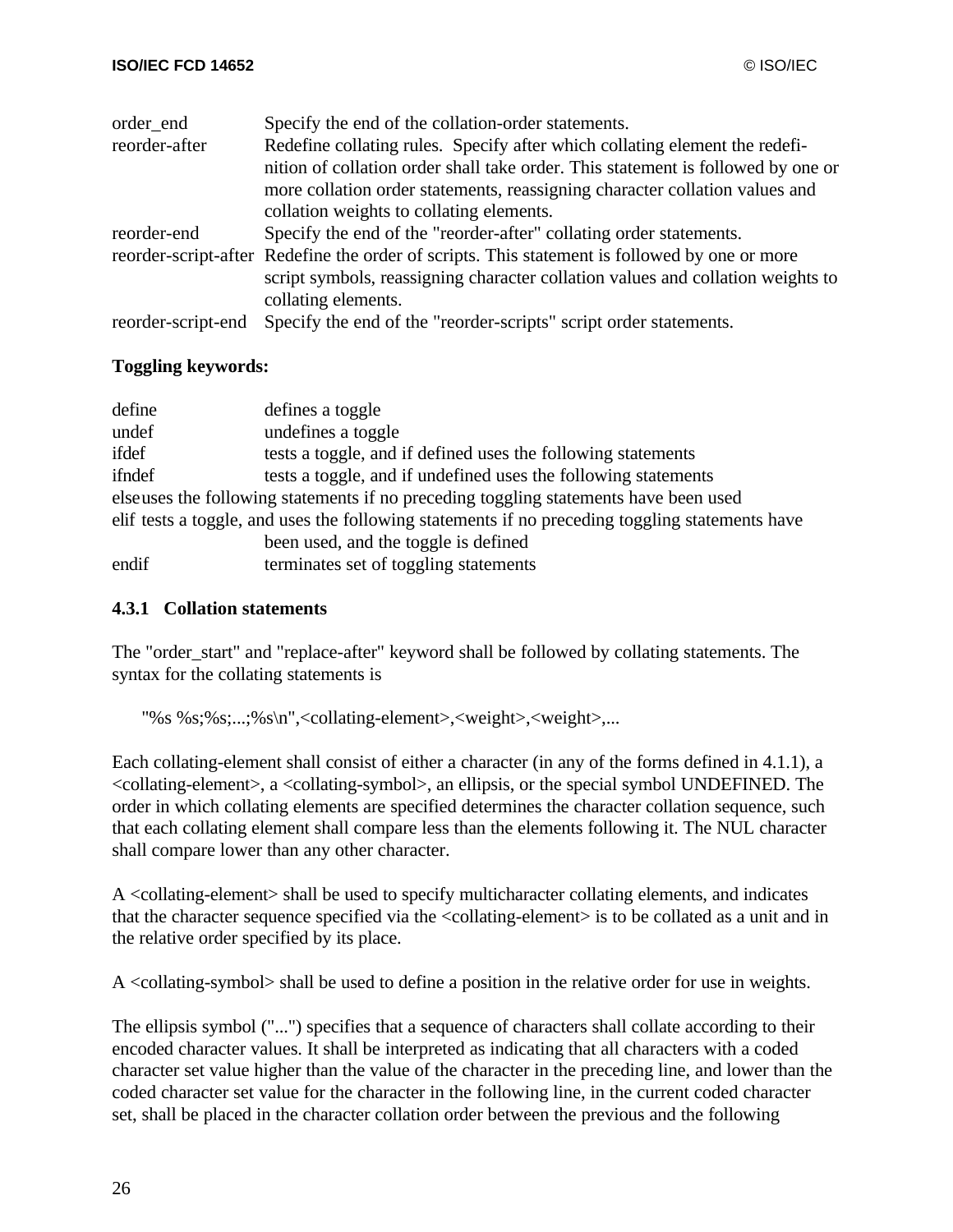character in ascending order according to their coded character set values. An initial ellipsis shall be interpreted as if the preceding line specified the NUL character, and a trailing ellipsis as if the following line specified the highest coded character set value in the current coded character set. An ellipsis shall be treated as invalid if the preceding or following lines do not specify characters in the current coded character set. The use of the ellipsis symbol ties the definition to a specific coded character set and may preclude the definition from being portable between applications. Symbolic ellipses may be used as the ellipses symbol, but generating symbolic character names, and thus have a better chance of portability between applications.

The symbolic ellipsises (".." or "....") specifies that a sequence collating statements. It shall be interpreted as indicating that all characters with symbolic names higher then the symbolic name of the character in the preceding line, and lower than the coded character set value for the character in the following line, shall be placed in the character collation order between the previous and the following character in ascending order.

The symbol UNDEFINED shall be interpreted as including all coded character set values not specified explicitly or via the ellipsis or one of the symbolic elipsises symbols. Such characters shall be inserted in the character collation order at the point indicated by the symbol, and in ascending order according to their coded character set values. If no UNDEFINED symbol is specified, and the current coded character set contains characters not specified in this clause, the utility shall issue a warning message and place such characters at the end of the character collation order.

The optional operands for each collation-element shall be used to define the primary, secondary, or subsequent weights for the collating element. The first operand specifies the relative primary weight, the second the relative secondary weight, and so on. Two or more collation-elements can be assigned the same weight; they belong to the same equivalence class if they have the same primary weight. Collation shall behave as if, for each weight level, IGNOREd elements are removed. Then each successive pair of elements shall be compared according to the relative weights for the elements. If the two strings compare equal, the process shall be repeated for the next weight level, up to the limit "COLL\_WEIGHTS\_MAX" .

Weights shall be expressed as characters (in any of the forms specified here),  $\leq$ collating-symbol>s, <collating-element>s, an ellipsis, or the special symbol IGNORE. A single character, a <collatingsymbol>, or a <collating-element> shall represent the relative order in the character collating sequence of the character or symbol, rather than the character or characters themselves.

One-to-many mapping is indicated by specifying two or more concatenated characters or symbolic names. Thus, if the character  $\langle$ ss $\rangle$  is given the string  $\langle$ s $\rangle$  $\langle$ s $\rangle$  as a weight, comparisons shall be performed as if all occurrences of the character  $\langle ss \rangle$  are replaced by  $\langle ss \rangle$ . If it is desirable to define  $\langle$ ss> and  $\langle$ s> $\langle$ s> as an equivalence class, then a collating-element must be defined for the string "ss", as in the example below.

All characters specified via an ellipsis shall by default be assigned unique weights, equal to the relative order of characters. Characters specified via an explicit or implicit UNDEFINED special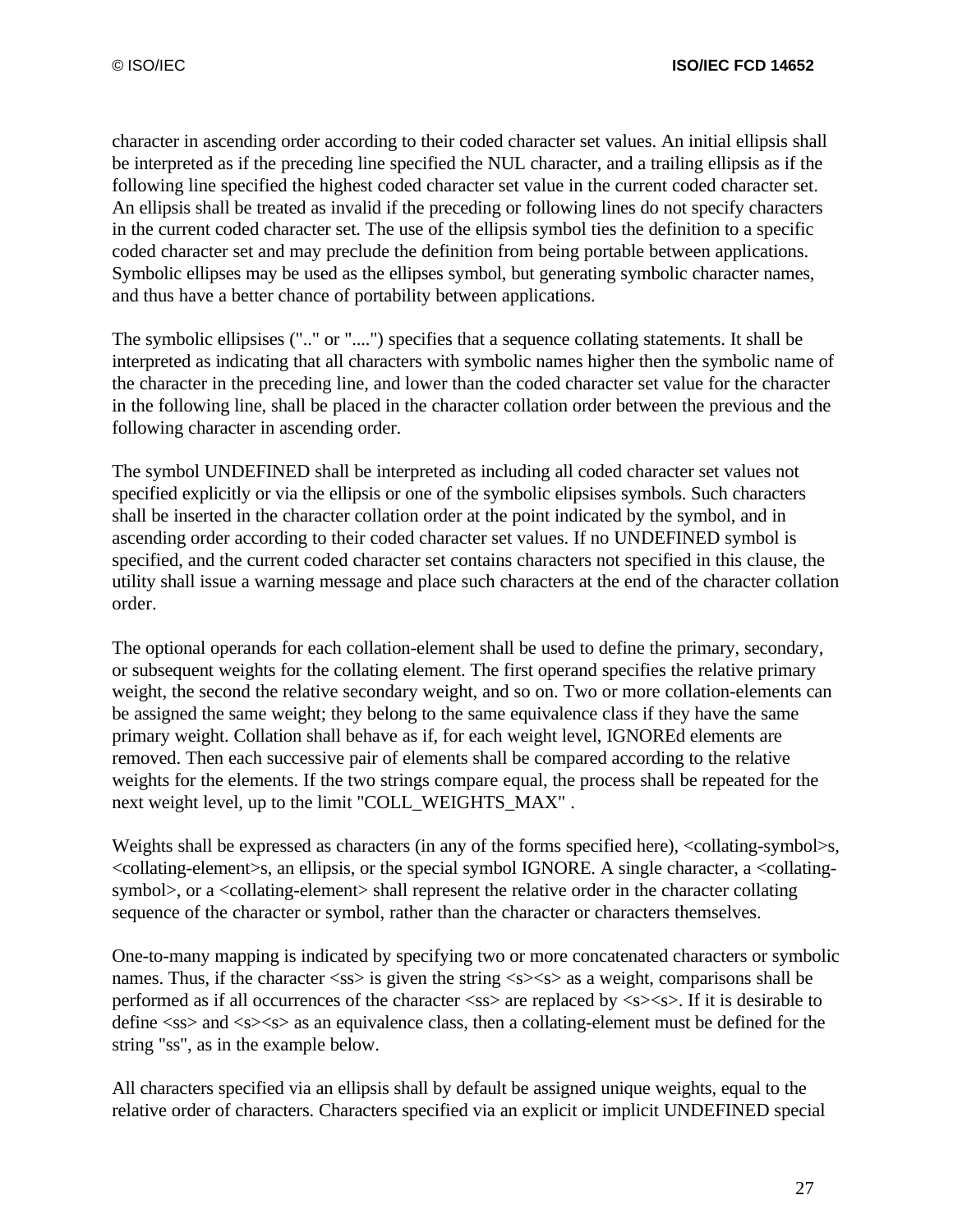symbol shall by default be assigned the same primary weight (i.e., belong to the same equivalence class). An ellipsis symbol as a weight shall be interpreted to mean that each character in the sequence shall have unique weights, equal to the relative order of their character in the character collation sequence. Secondary and subsequent weights have unique values. The use of the ellipsis as a weight shall be treated as an error if the collating element is neither an ellipsis nor the special symbol UNDEFINED.

The special keyword IGNORE as a weight shall indicate that when strings are compared using the weights at the level where IGNORE is specified, the collating element shall be ignored; i.e., as if the string did not contain the collating element. In regular expressions and pattern matching, all characters that are IGNOREd in their primary weight form an equivalence class.

A <comment character> occurring where the delimiter ";" may occur, terminates the collating statement.

An empty operand shall be interpreted as the collating-element itself.

For example, the collation statement

 $\langle a \rangle$   $\langle a \rangle$ ;  $\langle a \rangle$ 

is equal to

 $\langle$ a $\rangle$ 

An ellipsis (absolute or symbolic) can be used as an operand if the collating-element was an ellipsis, and shall be interpreted as the value of each character defined by the ellipsis.

Example:

```
collating-element <ch> from <c><h>
collating-element <Ch> from <C><h>
 order_start forward;backward
 UNDEFINED IGNORE; IGNORE
<LOW><space> <LOW>;<space>
 . . . \hfill\ensuremath{\mathsf{<}} \verb|<| \verb|<| \verb|<| \verb|<| \verb|<|<a> <a>;<a>
 <a'> <a>;<a'>
<A> <a>;<A>
\langle A' \rangle \langle A' \rangle<ch> <ch>;<ch>
<Ch> <ch>;<Ch>
\begin{array}{ccc} \langle S \rangle & \langle S \rangle & \langle S \rangle & \langle S \rangle & \langle S \rangle & \langle S \rangle & \langle S \rangle & \langle S \rangle & \langle S \rangle & \langle S \rangle & \langle S \rangle & \langle S \rangle & \langle S \rangle & \langle S \rangle & \langle S \rangle & \langle S \rangle & \langle S \rangle & \langle S \rangle & \langle S \rangle & \langle S \rangle & \langle S \rangle & \langle S \rangle & \langle S \rangle & \langle S \rangle & \langle S \rangle & \langle S \rangle & \langle S \rangle & \langle S \rangle & \langle S \rangle & \langle S \rangle & \langle S \rangle & \langle S \rangle & \langle S \rangle & \langle S \rangle & \langle S \rangle & \langle S<ss> <s><s>;<ss><ss>
order_end
```
This example is interpreted as follows:

(1) The UNDEFINED means that all characters not specified in this definition (explicitly or via the ellipsis) shall be ignored.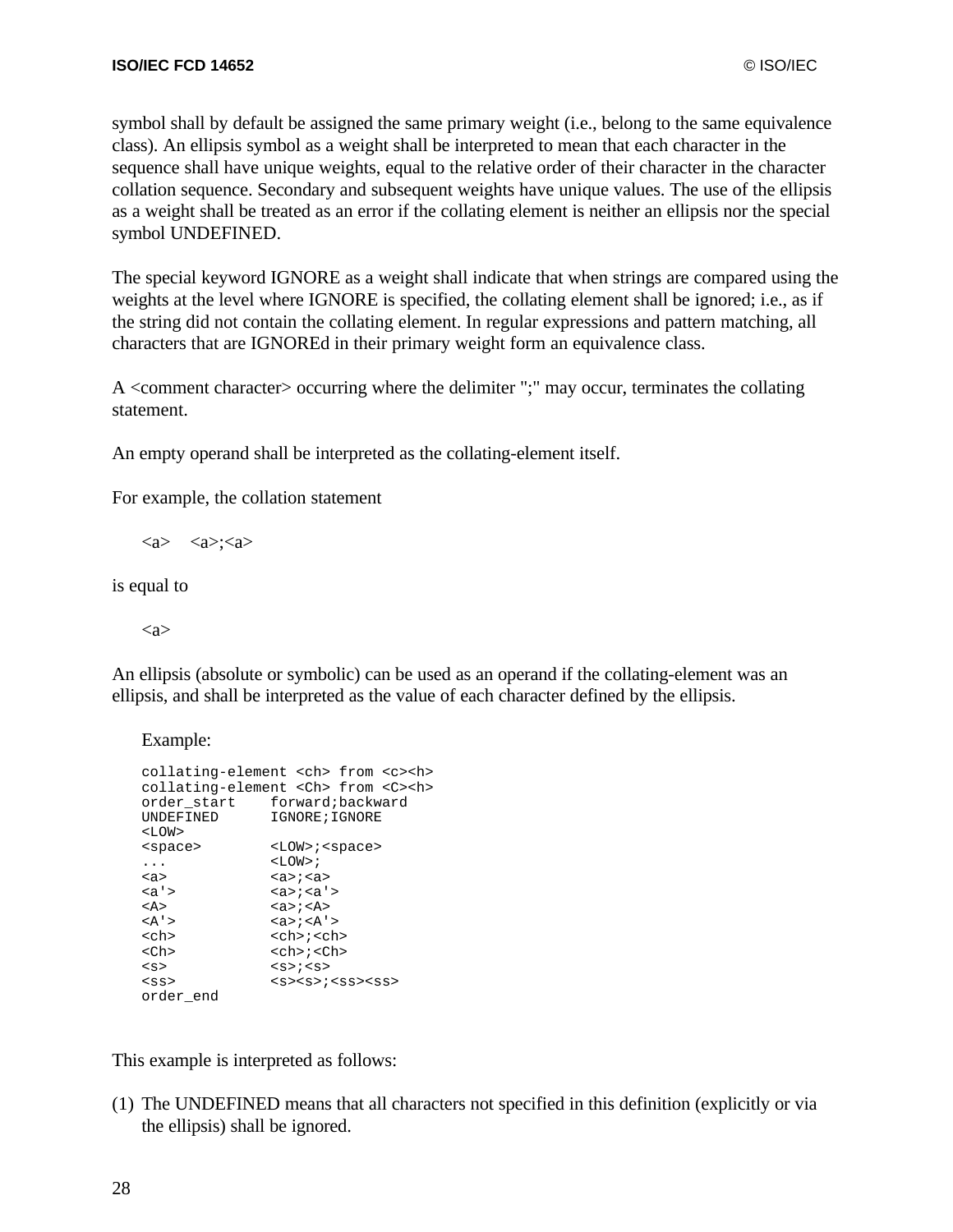- (2) <LOW> defines the first collating weight, and thus the lowest weight in this example.
- (3) All characters between  $\langle$ space $\rangle$  and  $\langle$ a $\rangle$  shall have the same primary equivalence class <LOW> and individual secondary weights based on their ordinal encoded values.
- (4) All characters based on the upper or lowercase character "a" belong to the same primary equivalence class.
- (5) The multicharacter collating element  $\langle c \rangle \langle h \rangle$  is represented by the collating symbol  $\langle ch \rangle$  and belongs to the same primary equivalence class as the multicharacter collating element  $\langle C \rangle \langle h \rangle$ .
- (6) The <ss> collating element has two weights on the primary level, and it is in the same primary equivalence class as two consecutive <s>-es; on the secondary level the collating element has two weights of the equivalence class  $\langle$ ss>.

## **4.3.2 "copy" keyword**

This keyword specifies the name of an existing FDCC-set to be used as the source for the definition of this category. The syntax is

"copy %s\n", <FDCC-set-name>

The <FDCC-set-name> shall consist of one or more characters (in any of the forms defined in 4.1.1). If this keyword is specified, only the "reorder-after", "reorder-end", "reorder-scripts-after" and "reorder-scripts-end" keywords may also be specified. The FDCC-set shall be copied in source form.

## **4.3.3 "col\_weight\_max" keyword**

This keyword defines as a decimal number the number of collation levels that an interpreting system needs to support, this value is elsewhere referred as the COLL\_WEIGHT\_MAX limit. The minimum value is 7. The syntax is

"col\_weight\_max %d\n", <value>

## **4.3.4 "script" keyword**

This keyword shall be used to define symbols for use in script related statements; such as the "order\_start", and "reorder-scripts-after" keywords and script-reordering statements. The syntax is

"script %s\n", <script-symbol>

The  $\le$ script-symbol $>$ shall be a symbolic name, enclosed between angle brackets ( $\le$  and  $>$ ), and shall not duplicate any symbolic name in the current charmap (if any), or any other symbolic name defined in this collation definition. A <script-symbol> defined via this keyword is only defined with the LC\_COLLATE category.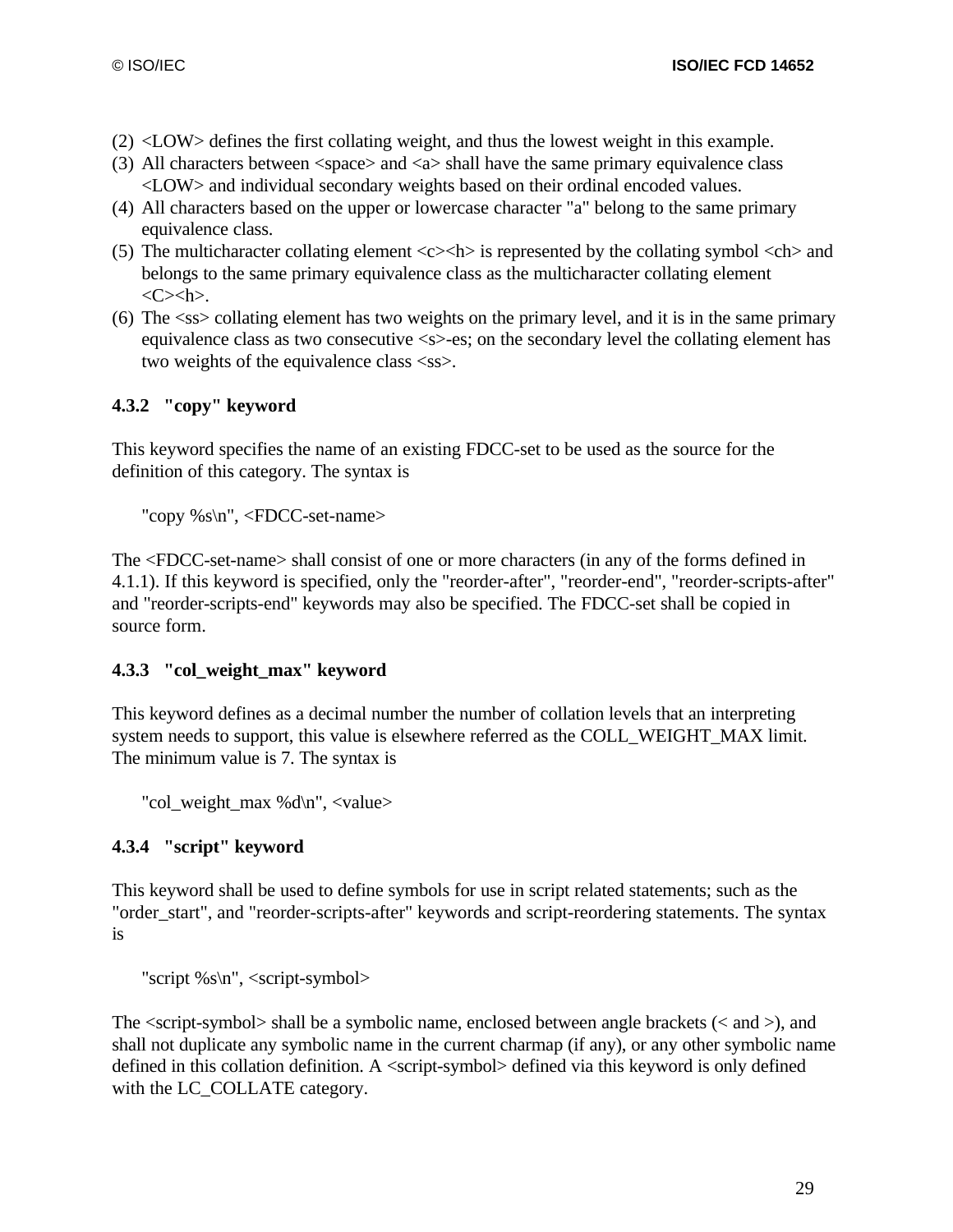Example: script <LATIN> script <ARABIC>

#### **4.3.5 "collating-element" keyword**

In addition to the collating elements in the character set, the collating-element keyword shall be used to define multicharacter collating elements. The syntax is

"collating-element %s from %s\n",<collating-symbol>,<string>

The <collating-symbol> operand shall be a symbolic name, enclosed between angle brackets (< and >), and shall not duplicate any symbolic name in the current charmap or repertoiremap file (if any), or any other symbolic name defined in this collation definition. The string operand shall be a string of two or more characters that shall collate as an entity. A <collating-element> defined via this keyword is only defined with the LC\_COLLATE category.

Example with ISO/IEC 6937:  $collating-element < **ch** from < < **ch**$ collating-element <e-acute> from <acute><e> collating-element <aa> from <a><a>

#### **4.3.6 "collating-symbol" keyword**

This keyword shall be used to define symbols for use in collation sequence statements; e.g., between the order start and the order end keywords. The syntax is

```
"collating-symbol %s\n", <collating-symbol>
```
The <collating-symbol> shall be a symbolic name, enclosed between angle brackets (< and >), and shall not duplicate any symbolic name in the current charmap (if any), or any other symbolic name defined in this collation definition. A <collating-symbol> defined via this keyword is only defined with the LC\_COLLATE category.

Example: collating-symbol <CAPITAL> collating-symbol <HIGH>

## **4.3.7 "symbol-equivalence" keyword**

This keyword shall be used to define symbols for use in collation sequence statements; and assign the same weight as another defined symbol. The syntax is

"symbol-equivalence %s %s\n", <collating-symbol-1>, <collating-symbol-2>

The <collating-symbol-1> and <collating-symbol-2> shall be symbolic names, enclosed between angle brackets  $(<$  and  $>$ ).  $<$ collating-symbol-1 $>$  shall not duplicate any symbolic name in the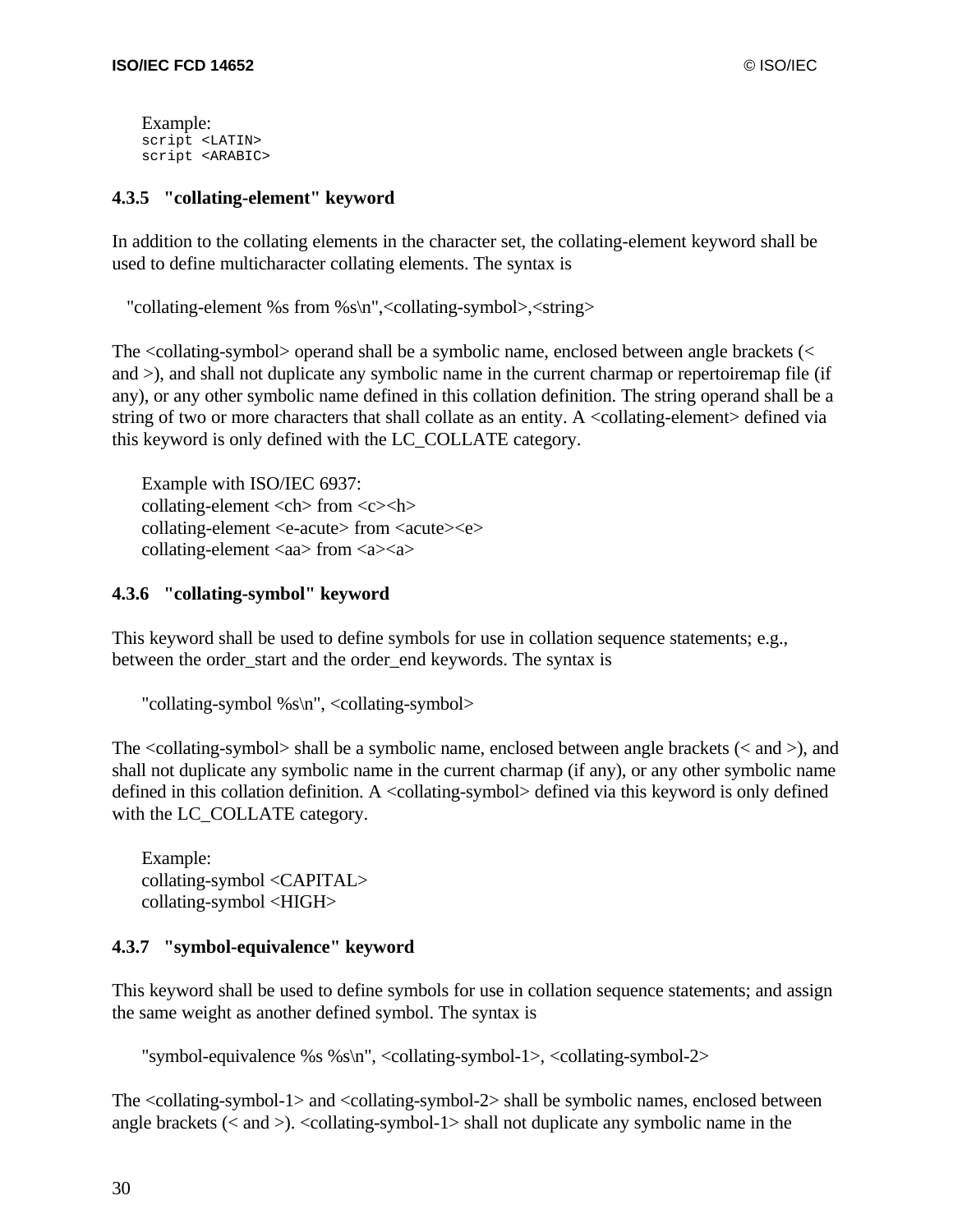current charmap (if any), or any other symbolic name defined in this collation definition. <collating-symbol-2> is defined elsewhere in the LC\_COLLATE category as a collating-symbol. The use of  $\ll$ collating-symbol-2 $>$  shall be equivalent to using the  $\ll$ collating-symbol-2 in the LC\_COLLATE category. A  $\leq$ collating-symbol-1 $>$  defined via this keyword is only defined with the LC\_COLLATE category.

Example collating-symbol <CAP> symbol-equivalence <CAPITAL> <CAP>

## **4.3.8 "order\_start" keyword**

The "order start" keyword shall precede collation order entries and also defines the number of weights for this collation sequence definition, the collation script name and other collation rules.

The syntax of the "order\_start" keyword has two forms:

```
"order start \frac{6s}{6s}: \frac{6s}{10}, \frac{s}{s}sin", <sort-rules>, <sort-rules> ...
and
```
"order\_start %s;%s;...;%s\n", <script-symbol>, <sort-rules>, <sort-rules> ...

The operands to the order start keyword are optional. If present, the operands define rules to be applied when strings are compared. The first operand may be a <script-symbol> surrounded by "<" and ">" and the set of collating statements following the "order\_start" keyword until the "order\_end" keyword are identified with this <script\_symbol> or another "order\_start" keyword is encountered. The remaining number of operands define how many weights each element is assigned; if no operands are present, one forward operand is assumed. If present, the first operand defines rules to be applied when comparing strings using the first (primary) weight; the second when comparing strings using the second weight, and so on. Operands shall be separated by semicolons (;). Each operand shall consist of one or more collation directives, separated by commas (,). If the number or operands exceeds the (COLL\_WEIGHTS\_MAX) limit, the utility shall issue a warning message. The following directives shall be supported:

| forward  | Specifies that the direction of scanning a substring in this script at a given<br>point in a string is done towards the logical end of the string for this weight<br>level.                                                                                                                                                                                                                                                                                           |
|----------|-----------------------------------------------------------------------------------------------------------------------------------------------------------------------------------------------------------------------------------------------------------------------------------------------------------------------------------------------------------------------------------------------------------------------------------------------------------------------|
| backward | Specifies that the direction of scanning a substring in this script at a given<br>point in a string is done towards the logical beginning of the string for this<br>weight level.                                                                                                                                                                                                                                                                                     |
| position | Specifies that comparison operations for the weight level will consider the<br>relative position of non-IGNOREd elements in the strings. The string<br>containing a non-IGNOREd element after the fewest IGNOREd collating<br>elements from the start of the compare shall collate first. If both strings<br>contain a non-IGNOREd character in the same relative position, the collating<br>values assigned to the elements shall determine the ordering. In case of |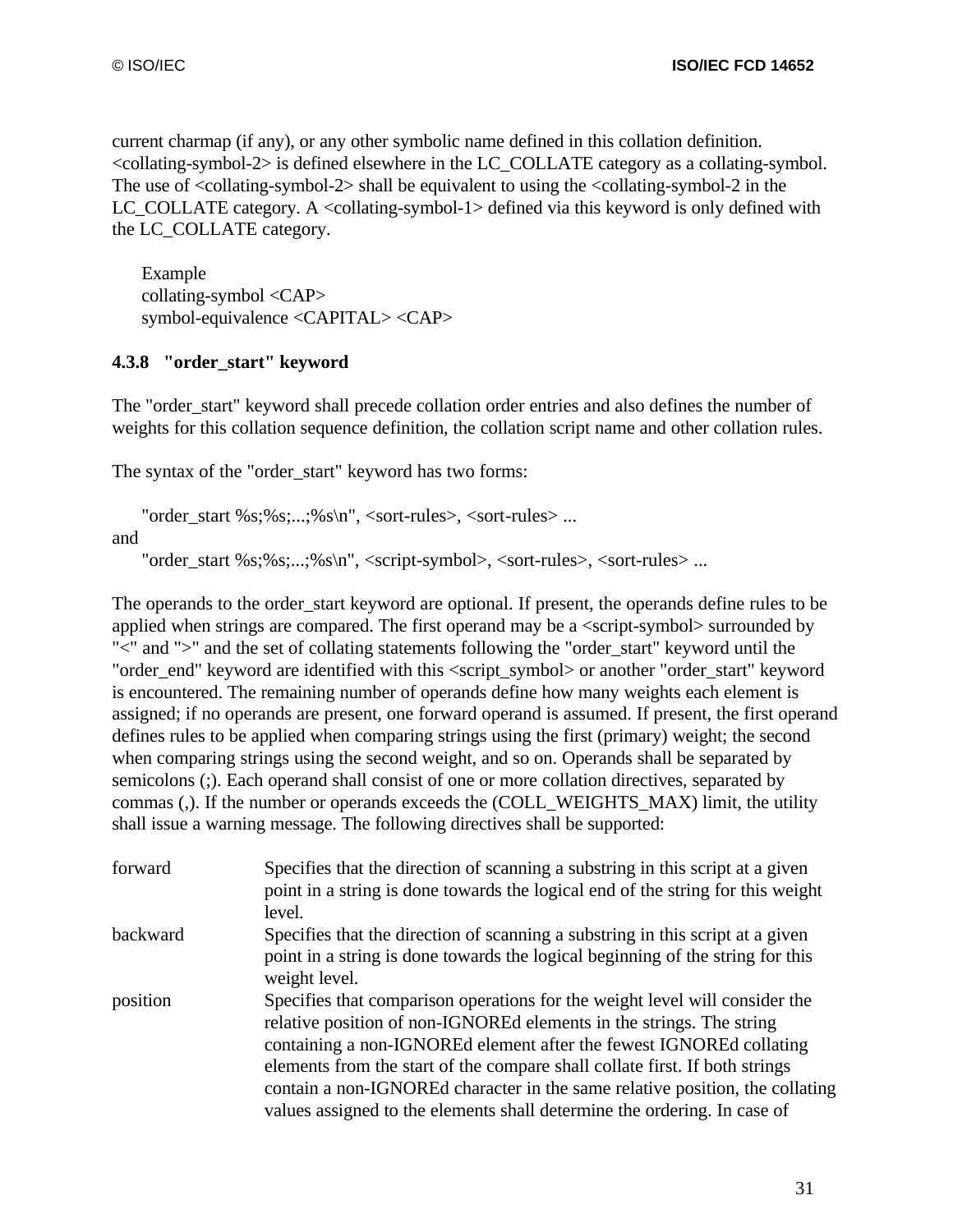equality, subsequent non-IGNOREd characters shall be considered in the same manner.

The directives forward and backward are mutually exclusive.

Examples: order\_start forward;backward order\_start <CYRILLIC>;forward;forward

If no operands are specified, a single forward operand shall be assumed.

#### **4.3.9 "order\_end" keyword**

The collating order entries shall be terminated with an order end keyword.

#### **4.3.10 "reorder-after" keyword**

The "reorder-after" keyword shall be used to specify a modification to a copied collation specification of an existing FDCC-set. There can be more than one "reorder-after" statement in a collating specification. The syntax shall be:

"reorder-after %s\n",<collating-symbol>

The <collating-symbol> operand shall be a symbolic name, enclosed between angle brackets, and shall be present in the source FDCC-set copied via the "copy" keyword. The "reorder-after" statement is followed by one or more collation statements as described in the "Collating Order" clause (4.3.5), with the exception that the ellipsis symbol (...) shall not be used.

Each collation statement reassigns character collation values and collation weights to collating elements existing in the copied collation specification, by removing the collating statement from the copied specification, and inserting the collating element in the collating sequence with the new collation weights after the preceding collating element of the "reorder-after" specification, the first collating element in the collation sequence being the <collating-symbol> specified on the "reorderafter" statement.

A "reorder-after" specification is terminated by another "reorder-after" specification or the "reorder-end" statement.

#### **4.3.10.1 Example of "reorder-after"**

reorder-after <y8> <U:> <Y>;<U:>;<CAPITAL>  $\langle U: \rangle$   $\langle Y: \langle U: \rangle: \langle \text{SMALL}\rangle$ reorder-after <z8> <AE> <AE>;<NONE>;<CAPITAL>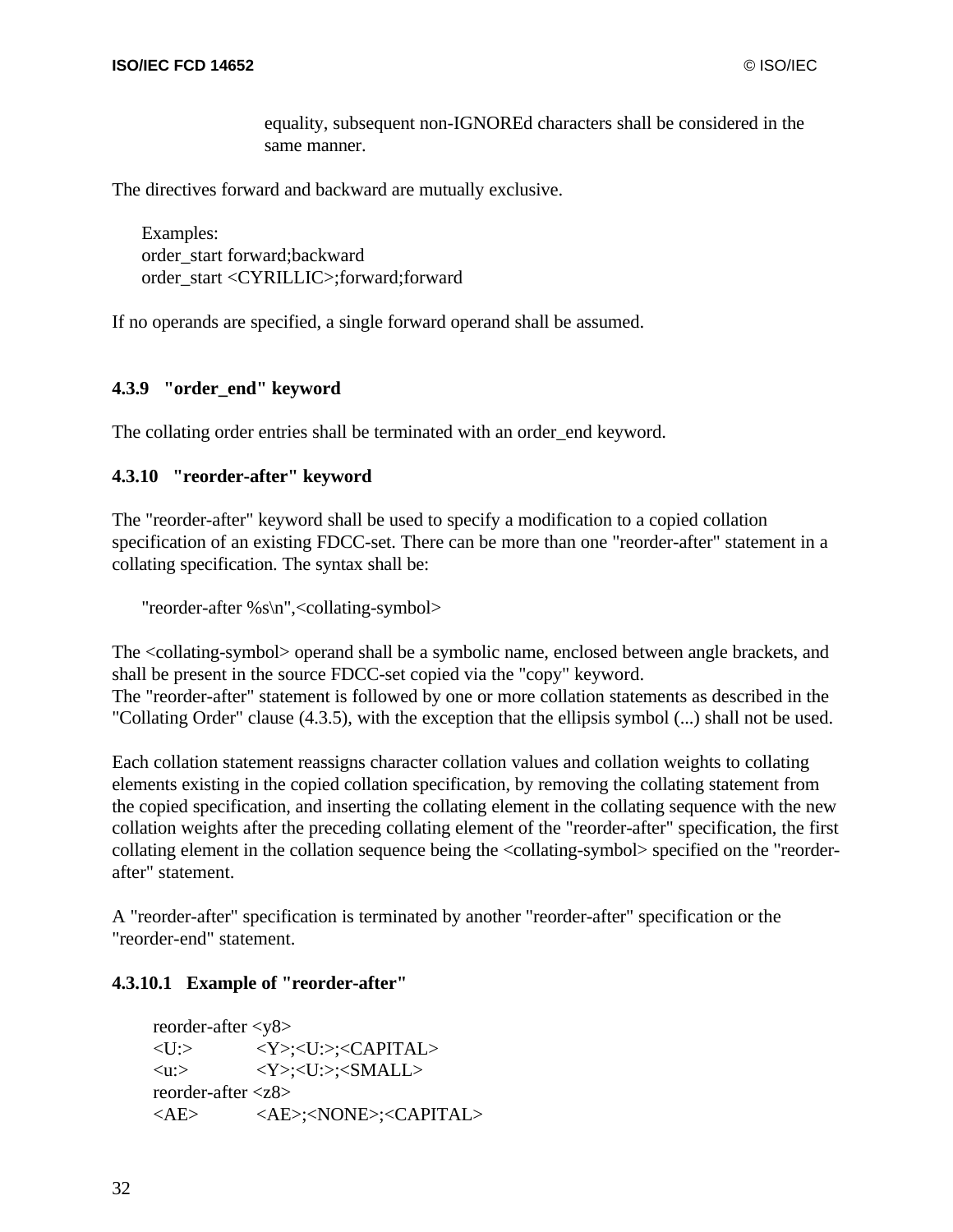| $\langle ae \rangle$   | <ae>;<none>;<small></small></none></ae>               |
|------------------------|-------------------------------------------------------|
| $\langle A: \rangle$   | <ae>;<diaeresis>;<capital></capital></diaeresis></ae> |
| $\langle a: \rangle$   | <ae>;<diaeresis>;<small></small></diaeresis></ae>     |
| $\langle$ O/ $>$       | <0/>: <none>;<capital></capital></none>               |
| $\langle 0 \rangle$    | <0/>: <none>;<small></small></none>                   |
| $<\!\!AA\!\!>$         | <aa>;<none>;<capital></capital></none></aa>           |
| $\langle$ aa $\rangle$ | <aa>;<none>;<small></small></none></aa>               |
| reorder-end            |                                                       |

The example is interpreted as follows (using the "i18nrep" repertoiremap):

- 1. The collating element <U:> is removed from the copied collating sequence and inserted after  $\langle \sqrt{8} \rangle$  in the collating sequence with the new weights. The collating element  $\langle u \rangle$  is removed from the copied collating sequence and inserted in the resulting collation sequence after <U:> with the new weights.
- 2. The second "reorder-after" statement terminates the first list of reordering collation identifier entries, and initiates a second list, rearranging the order and weights for the  $\langle AE \rangle$ ,  $\langle ae \rangle$ ,  $\langle A:\rangle$ ,  $\langle a:\rangle$ ,  $\langle 0/\rangle$ , and  $\langle 0/\rangle$  collating elements after the  $\langle 28 \rangle$  collating symbol in the copied specification.
- 3. The "reorder-end" statement terminates the second list of reordering entries.
- 4. Thus for the original sequence

... ( U u Ü ü ) V v W w X x Y y Z z

this example reordering gives

... U u V v W w X x ( Y y Ü ü ) Z z ( Æ æ Ä ä ) Ø ø Å å

### **4.3.11 "reorder-end" keyword**

The "reorder-end" keyword shall specify the end of a list of collating statements, initiated by the "reorder-after" keyword.

#### **4.3.12 "reorder-scripts-after" keyword**

The "reorder-scripts-after" keyword shall be used to specify a modification to a copied collation specification of an existing FDCC-set. The "reorder-scripts-after" statement is followed by one or more statements consisting of script reordering statements.

#### **4.3.12.1 script reordering statements**

The script reordering statements rearranges the set of collating entries and changes sorting rules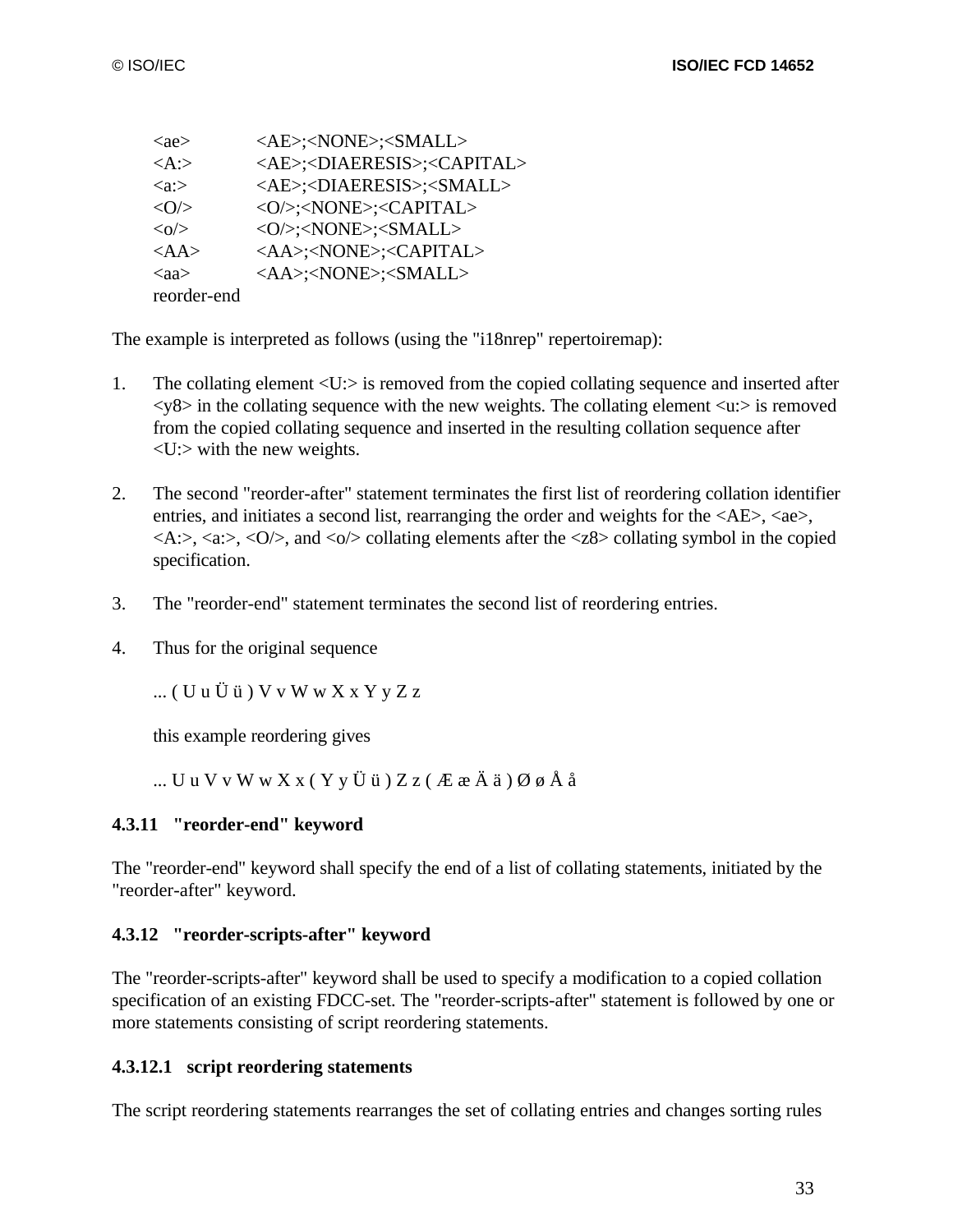for the set of collating entries identified by a script symbol in a preceding "order\_start" statement. Each script reorder statement has the syntax:

"%s %s;...%s\n", <script-symbol>, <sort-rules>, <sort-rules> ...

The <script-symbol> identifies the set of collating entries, and shall be defined via a "script" keyword.

The <sort-rules> are as described for the "order\_start" keyword. Specified <sort-rules> replace the specification for the ordering of the script given on the "order\_start" statement identified by the <script-symbol>. The <sort-rules> are optional and <sort-rules> not to be changed may be given by empty specifications.

The order of the script reordering statements rearranges the assignment of collation entries for the sets of collation entries identified by the  $\le$ script-symbols $>$  to the order that the  $\le$ script-symbols $>$ occur after the "reorder-scripts-after" statement.

The script reordering statements are terminated by a "reorder-scripts-end" statement.

### **4.3.12.2 Example of script reordering**

```
copy "i18n"
reorder-scripts-after <DIGITS>
<ARABIC>
<LATIN> forward;backward;forward;forward,position
reorder-scripts-end
```
This example is interpreted as follows: The LC\_COLLATE category of the "i18n" FDCC-set is copied. Then a reordering of all collating statements for the scripts <ARABIC> and <LATIN> is done, leaving the rest of the scripts as they were in the "i18n" FDCC-set. The <ARABIC> script is placed immediately after the <DIGITS> script, and the <LATIN> script immediately following the <ARABIC> script. The ordering rules are kept as they were in the "i18n" FDCC-set, while the <LATIN> script gets new ordering rules as indicated. The "reorder-scripts-end" keyword terminates the script reordering statements.

### **4.3.13 "reorder-scripts-end" keyword**

The "reorder-scripts-end" keyword shall specify the end of a list of script symbols, initiated by the "reorder-scripts-after" keyword.

### **4.3.14 Toggling keyword statements**

The toggling keywords "define" and "undef" shall set, respectively unset a toggle. Toggles that are not defined, are regarded as unset. The toggle is a string of characters, in any form as described in clause 4.1.1. The keywords "ifdef", "ifndef", "elif", "else", and "endif" controls the inclusion of LC\_COLLATE keywords and statements, as described in the following, and they work in a nesting manner. The toggling keywords are modelled after the precompiler in the C standard.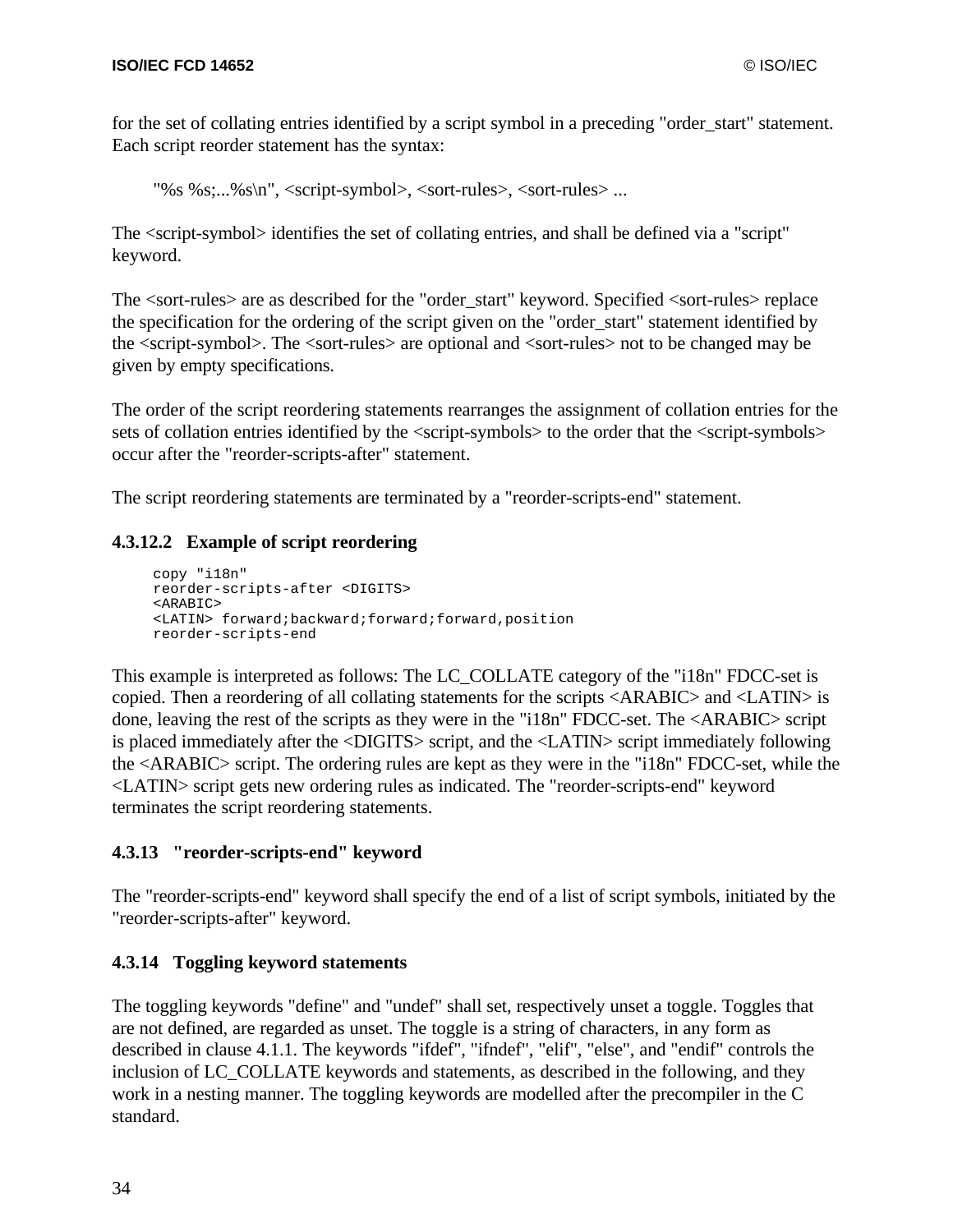### **4.3.14.1 "define" keyword**

This keyword shall be used to set a toggle, for use with other toggling keywords. The same toggle may occur with more "define" statements. The syntax is

"define  $\%$ s\n", <toggle>

## **4.3.14.2 "undef" keyword**

This keyword shall be used to unset a toggle, for use with other toggling keywords. The same toggle may occur with more "undef" statements. The syntax is

"undef %s $n$ ", <toggle>

### **4.3.14.3 "ifdef" keyword**

This keyword shall be used to control the inclusion of the following LC\_COLLATE statements, up to a corresponding "elif", "else" or "endif" keyword. If the toggle is set, the statements are used, otherwise they are ignored. The syntax is

"ifdef %s\n",  $ltt$ oggle $gt$ 

### **4.3.14.4 "ifndef" keyword**

This keyword shall be used to control the inclusion of the following LC\_COLLATE statements, up to a corresponding "elif", "else" or "endif" keyword. If the toggle is unset, the statements are used, otherwise they are ignored. The syntax is

"ifndef %s $n$ ", <toggle>

### **4.3.14.5 "elif" keyword**

This keyword shall be used to control the inclusion of the following LC\_COLLATE statements, up to a corresponding "elif", "else" or "endif" keyword. The keyword shall be preceded by a corresponding "ifdef", "ifndef", or "elif" statement and the statement that these keyword statements control. If no preceding "ifdef", "ifndef" or "elif" statement has been used, and if the toggle is set, the statements are used, otherwise they are ignored. The syntax is

"elif %s\n", <toggle>

### **4.3.14.6 "else" keyword**

This keyword shall be used to control the inclusion of the following LC\_COLLATE statements, up to a corresponding "endif" keyword. The keyword shall be preceded by a corresponding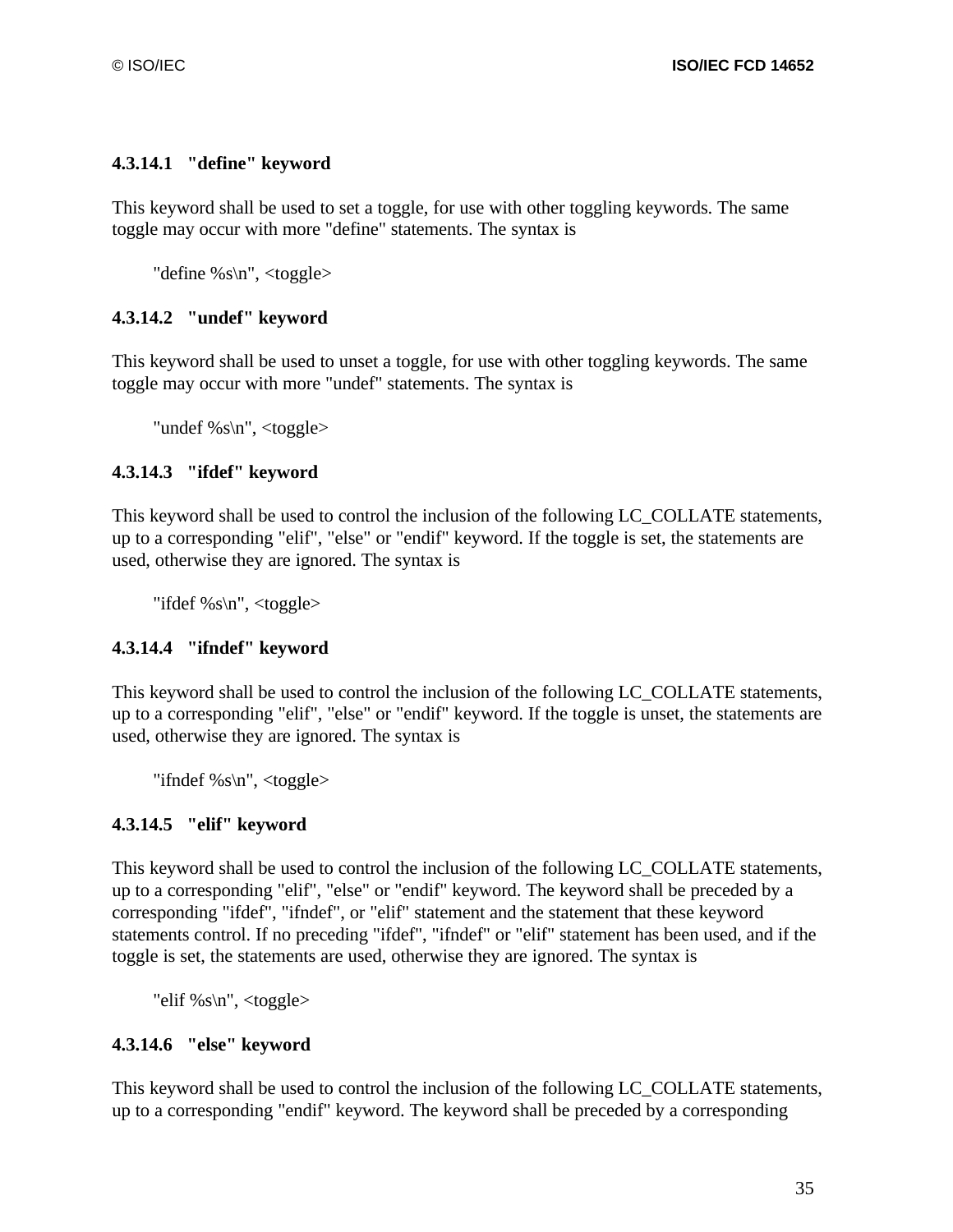"ifdef", "ifndef", or "elif" statement and the statement that these keyword statements control. If the preceding block of statements were not used, the statements are used, otherwise they are ignored. The syntax is

"else\n"

# **4.3.14.7 "endif" keyword**

This keyword shall be used to terminate the control of the inclusion of the preceding LC\_COLLATE statements. The keyword shall be preceded by a corresponding "ifdef", "ifndef", "elif" or "else" statement. The syntax is

"endif\n"

# **4.3.14.8 Toggling example**

Here is an example to show the workings of the toggling statements:

The "gensort" FDCC-set may be defined as:

```
LC_COLLATE
ifdef BACKWARD
order_start <LATIN>;forward;backward;forward;forward,position
else
order_start <LATIN>;forward;forward;forward;forward,position
endif
....
END LC_COLLATE
```
Then the following LC\_COLLATE category specification can use the "gensort" specification to create a new LC\_COLLATE category:

```
LC_COLLATE
define BACKWARD
copy "gensort"
END LC_COLLATE
```
The example is explained as follows: The LC\_COLLATE category in the "gensort" FDCC-set uses the toggle BACKWARD, and as BACKWARD is not set the second "order\_start" statement (all "forward") is used.

In the second LC\_COLLATE category, the BACKWARD toggle is set before copying the first LC\_COLLATE category, and thus the first "order\_start" statement with 2nd level "backward" is used.

# **4.3.15 "i18n" LC\_COLLATE category**

The "i18n" LC\_COLLATE category is defined as the tailorable template in ISO/IEC 14651.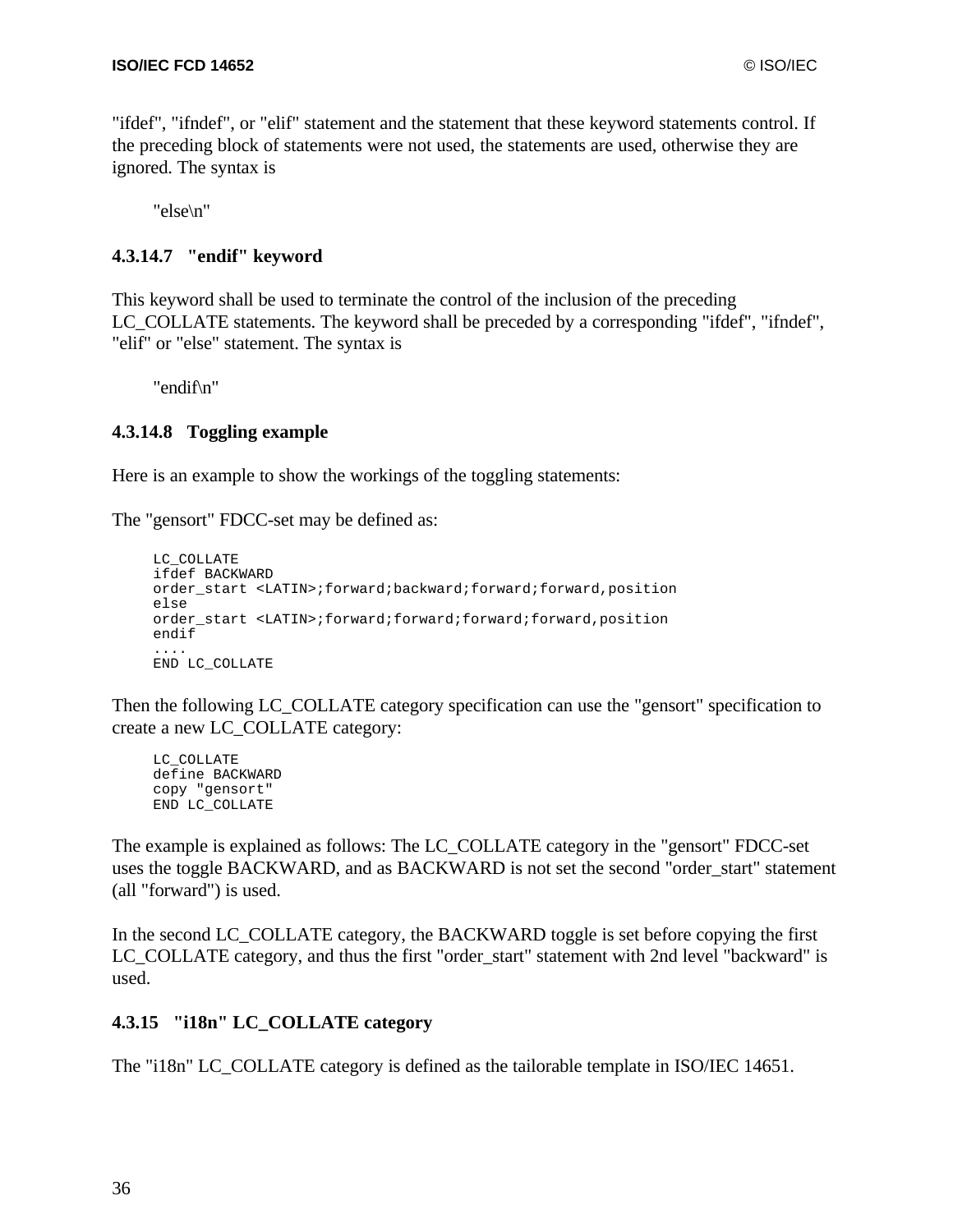# **4.4 LC\_MONETARY**

The LC\_MONETARY category defines the rules and symbols that shall be used to format monetary numeric information. The operands are strings. For some keywords, the strings can contain only integers. Keywords that are not provided, string values set to the empty string "", or integer keywords set to -1, shall be used to indicate that the value is unspecified, and then no default is taken. The following keywords shall be defined:

| copy              | Specify the name of an existing FDCC-set to be used as the source for      |
|-------------------|----------------------------------------------------------------------------|
|                   | the definition of this category. If this keyword is specified, no other    |
|                   | keyword shall be specified.                                                |
| int_curr_symbol   | The international currency symbol. The operand shall be a four             |
|                   | character string, with the first three characters containing the           |
|                   | alphabetic international currency symbol in accordance with those          |
|                   | specified in ISO 4217 (Codes for the representation of currencies and      |
|                   | funds). The fourth character shall be the character used to separate the   |
|                   | international currency symbol from the monetary quantity. The              |
|                   | keyword shall be specified, unless the "copy" keyword is used.             |
| currency_symbol   | The string that shall be used as the local currency symbol.                |
| mon_decimal_point | The operand is a string containing the symbol that shall be used as the    |
|                   | decimal delimiter in monetary formatted quantities. In contexts where      |
|                   | other standards limit the mon_decimal_point to a single byte, the result   |
|                   | of specifying a multibyte operand is unspecified. The keyword shall be     |
|                   | specified, unless the "copy" keyword is used.                              |
| mon_thousands_sep | The operand is a string containing the symbol that shall be used as a      |
|                   | separator for groups of digits to the left of the decimal delimiter in     |
|                   | formatted monetary quantities. In contexts where other standards limit     |
|                   | the mon_thousands_sep to a single byte, the result of specifying a         |
|                   | multibyte operand is unspecified. The keyword shall be specified,          |
|                   | unless the "copy" keyword is used.                                         |
| mon_grouping      | Define the size of each group of digits in formatted monetary quan-        |
|                   | tities. The operand is a sequence of integers separated by semicolons.     |
|                   | Each integer specifies the number of digits in each group, with the        |
|                   | initial integer defining the size of the group immediately preceding the   |
|                   | decimal delimiter, and the following integers defining the preceding       |
|                   | groups. If the last integer is not -1, then the size of the previous group |
|                   | (if any) shall be repeatedly used for the remainder of the digits. If the  |
|                   | last integer is -1, then no further grouping shall be performed. The       |
|                   | keyword shall be specified, unless the "copy" keyword is used.             |
| positive_sign     | A string that shall be used to indicate a nonnegative-valued formatted     |
|                   | monetary quantity. The keyword shall be specified, unless the "copy"       |
|                   | keyword is used.                                                           |
| negative_sign     | A string that shall be used to indicate a negative-valued formatted        |
|                   | monetary quantity. The keyword shall be specified, unless the "copy"       |
|                   | keyword is used.                                                           |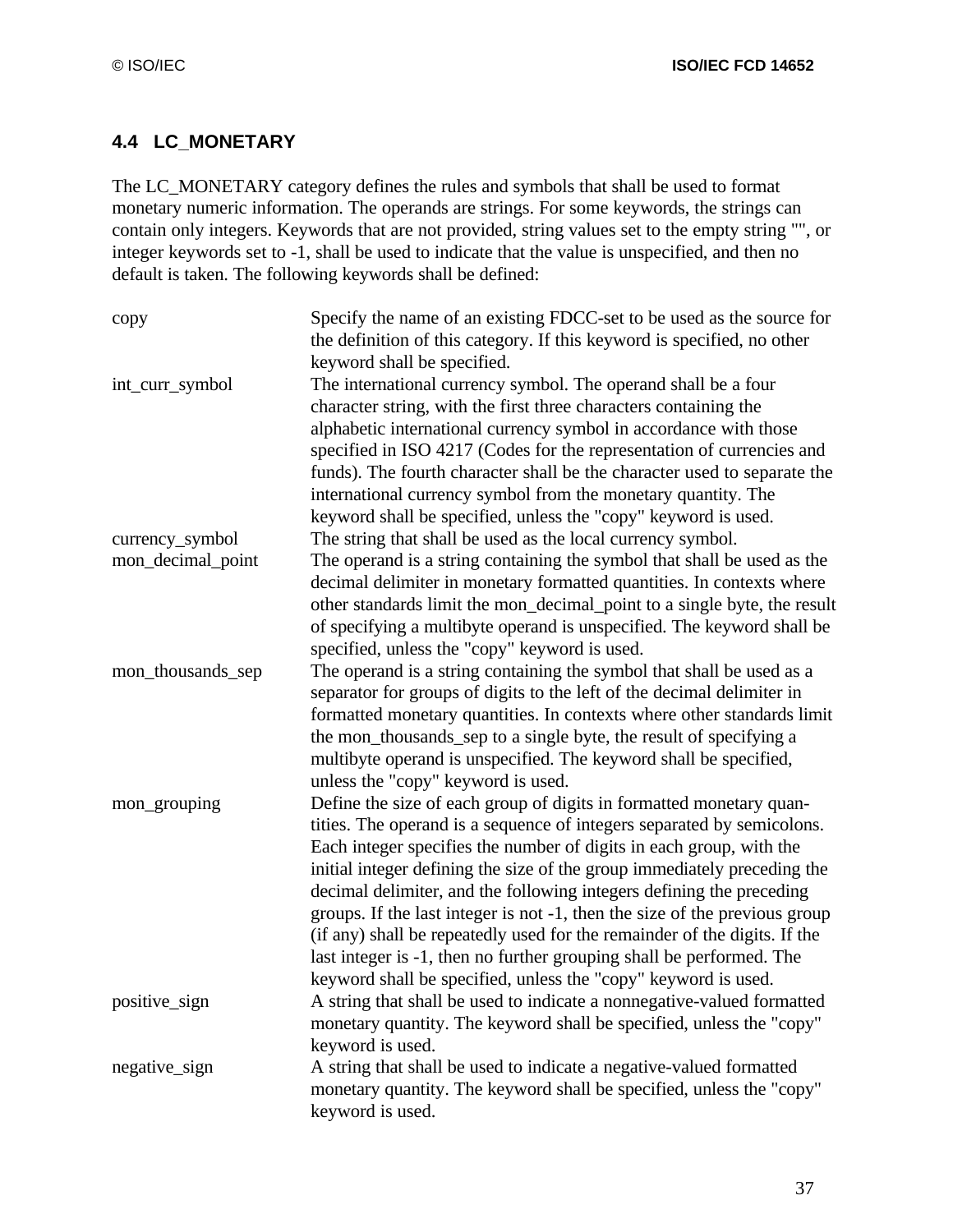| int_frac_digits    | An integer representing the number of fractional digits (those to the<br>right of the decimal delimiter) to be written in a formatted monetary<br>quantity using int_curr_symbol. The keyword shall be specified, unless |
|--------------------|--------------------------------------------------------------------------------------------------------------------------------------------------------------------------------------------------------------------------|
|                    | the "copy" keyword is used.                                                                                                                                                                                              |
| frac_digits        | An integer representing the number of fractional digits (those to the                                                                                                                                                    |
|                    | right of the decimal delimiter) to be written in a formatted monetary                                                                                                                                                    |
|                    | quantity using currency_symbol. The keyword shall be specified, unless                                                                                                                                                   |
|                    | the "copy" keyword is used.                                                                                                                                                                                              |
| p_cs_precedes      | An integer set to 1 if the currency_symbol precedes the value for a                                                                                                                                                      |
|                    | nonnegative formatted monetary quantity, and set to 0 if the symbol                                                                                                                                                      |
|                    | succeeds the value. The keyword shall be specified, unless the "copy"                                                                                                                                                    |
|                    | keyword is used.                                                                                                                                                                                                         |
| p_sep_by_space     | An integer set to 0 if no space separates the currency_symbol from the                                                                                                                                                   |
|                    | value for a nonnegative formatted monetary quantity, set to 1 if a space                                                                                                                                                 |
|                    | separates the symbol from the value, and set to 2 if a space separates                                                                                                                                                   |
|                    | the symbol and the sign string, if adjacent. The keyword shall be                                                                                                                                                        |
|                    | specified, unless the "copy" keyword is used.                                                                                                                                                                            |
| n_cs_precedes      | An integer set to 1 if the currency_symbol precedes the value for a                                                                                                                                                      |
|                    | negative formatted monetary quantity, and set to 0 if the symbol                                                                                                                                                         |
|                    | succeeds the value. The keyword shall be specified, unless the "copy"                                                                                                                                                    |
|                    | keyword is used.                                                                                                                                                                                                         |
| n_sep_by_space     | An integer set to 0 if no space separates the currency_symbol from the                                                                                                                                                   |
|                    | value for a negative formatted monetary quantity, set to 1 if a space                                                                                                                                                    |
|                    | separates the symbol from the value, and set to 2 if a space separates                                                                                                                                                   |
|                    | the symbol and the sign string, if adjacent. The keyword shall be                                                                                                                                                        |
|                    | specified, unless the "copy" keyword is used.                                                                                                                                                                            |
| int_p_cs_precedes  | An integer set to 1 if the int_curr_symbol precedes the value for a                                                                                                                                                      |
|                    | nonnegative formatted monetary quantity, and set to 0 if the symbol                                                                                                                                                      |
|                    | succeeds the value. If not specified, the value of p_cs_precedes is                                                                                                                                                      |
|                    | taken.                                                                                                                                                                                                                   |
| int_p_sep_by_space | An integer set to 0 if no space separates the int_curr_symbol from the                                                                                                                                                   |
|                    | value for a nonnegative formatted monetary quantity, set to 1 if a space                                                                                                                                                 |
|                    | separates the symbol from the value, and set to 2 if a space separates                                                                                                                                                   |
|                    | the symbol and the sign string, if adjacent. If not specified, the value of                                                                                                                                              |
|                    | p_sep_by_space is taken.                                                                                                                                                                                                 |
| int_n_cs_precedes  | An integer set to 1 if the int_curr_symbol precedes the value for a                                                                                                                                                      |
|                    | negative formatted monetary quantity, and set to 0 if the symbol                                                                                                                                                         |
|                    | succeeds the value. If not specified, the value of n_cs_precedes is                                                                                                                                                      |
|                    | taken.                                                                                                                                                                                                                   |
| int_n_sep_by_space | An integer set to 0 if no space separates the int_curr_symbol from the                                                                                                                                                   |
|                    | value for a negative formatted monetary quantity, set to 1 if a space                                                                                                                                                    |
|                    | separates the symbol from the value, and set to 2 if a space separates                                                                                                                                                   |
|                    | the symbol and the sign string, if adjacent. If not specified, the value of                                                                                                                                              |
|                    | n_sep_by_space is taken.                                                                                                                                                                                                 |
| p_sign_posn        | An integer set to a value indicating the positioning of the positive_sign                                                                                                                                                |
|                    | for a nonnegative formatted monetary quantity using the                                                                                                                                                                  |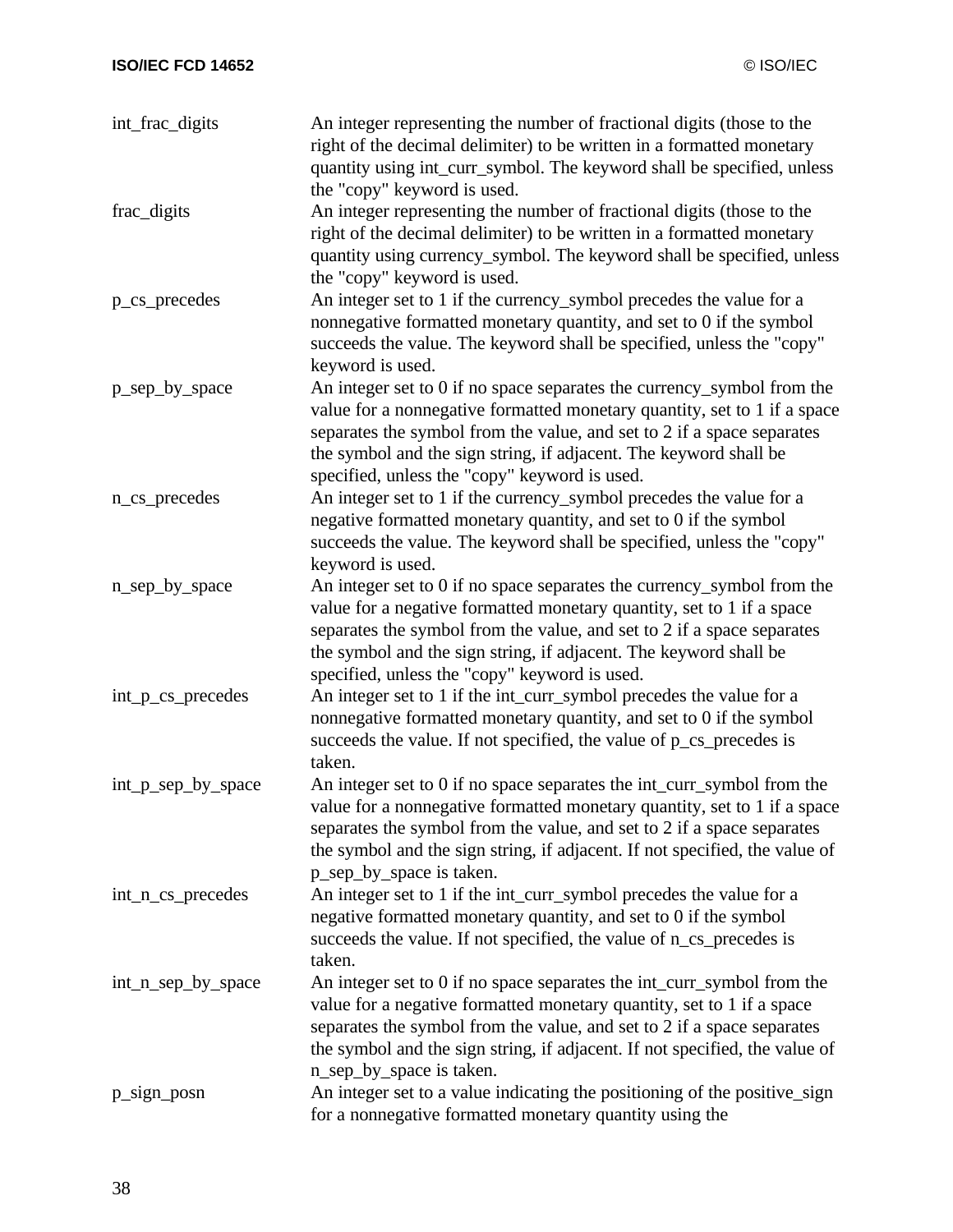|                     | currency_symbol. The following integer values shall be defined:                                                                                                                                                                                                                                                                                                                                                                                               |
|---------------------|---------------------------------------------------------------------------------------------------------------------------------------------------------------------------------------------------------------------------------------------------------------------------------------------------------------------------------------------------------------------------------------------------------------------------------------------------------------|
|                     | $\boldsymbol{0}$<br>Parentheses enclose the quantity and the currency_symbol.<br>The sign string precedes the quantity and the currency_symbol.<br>$\mathbf{1}$<br>The sign string succeeds the quantity and the currency_symbol.<br>$\overline{2}$<br>3<br>The sign string immediately precedes the currency_symbol.<br>The sign string immediately succeeds the currency_symbol.<br>4<br>The keyword shall be specified, unless the "copy" keyword is used. |
| $n$ _sign_posn      | An integer set to a value indicating the positioning of the negative_sign<br>for a negative formatted monetary quantity using the currency_symbol.<br>The following integer values shall be defined:                                                                                                                                                                                                                                                          |
|                     | Parentheses enclose the quantity and the int_curr_symbol.<br>$\boldsymbol{0}$<br>The sign string precedes the quantity and the currency_symbol.<br>1<br>The sign string succeeds the quantity and the currency_symbol.<br>2<br>3<br>The sign string immediately precedes the currency_symbol.<br>The sign string immediately succeeds the currency_symbol.<br>4<br>The keyword shall be specified, unless the "copy" keyword is used.                         |
| int_p_sign_posn     | An integer set to a value indicating the positioning of the positive_sign<br>for a nonnegative formatted international monetary quantity. The fol-<br>lowing integer values shall be defined:                                                                                                                                                                                                                                                                 |
|                     | Parentheses enclose the quantity and the int_curr_symbol.<br>$\boldsymbol{0}$<br>The sign string precedes the quantity and the int_curr_symbol.<br>1<br>The sign string succeeds the quantity and the int_curr_symbol.<br>2<br>3<br>The sign string immediately precedes the int_curr_symbol.<br>The sign string immediately succeeds the int_curr_symbol.<br>$\overline{4}$<br>If no int_p_sign_posn is present the value of the p_sign_posn is taken.       |
| int_n_sign_posn     | An integer set to a value indicating the positioning of the negative_sign<br>for a negative formatted international monetary quantity. The following<br>integer values shall be defined:                                                                                                                                                                                                                                                                      |
|                     | Parentheses enclose the quantity and the int_curr_symbol.<br>$\boldsymbol{0}$<br>The sign string precedes the quantity and the int_curr_symbol.<br>1<br>The sign string succeeds the quantity and the int_curr_symbol.<br>$\overline{2}$<br>3<br>The sign string immediately precedes the int_curr_symbol.<br>The sign string immediately succeeds the int_curr_symbol.<br>4<br>If no int_n_sign_posn is present the value of the n_sign_posn is taken.       |
| duo_int_curr_symbol | The second international currency symbol. The operand shall be a four<br>character string, with the first three characters containing the al-<br>phabetic international currency symbol in accordance with those<br>specified in ISO 4217 (Codes for the representation of currencies and                                                                                                                                                                     |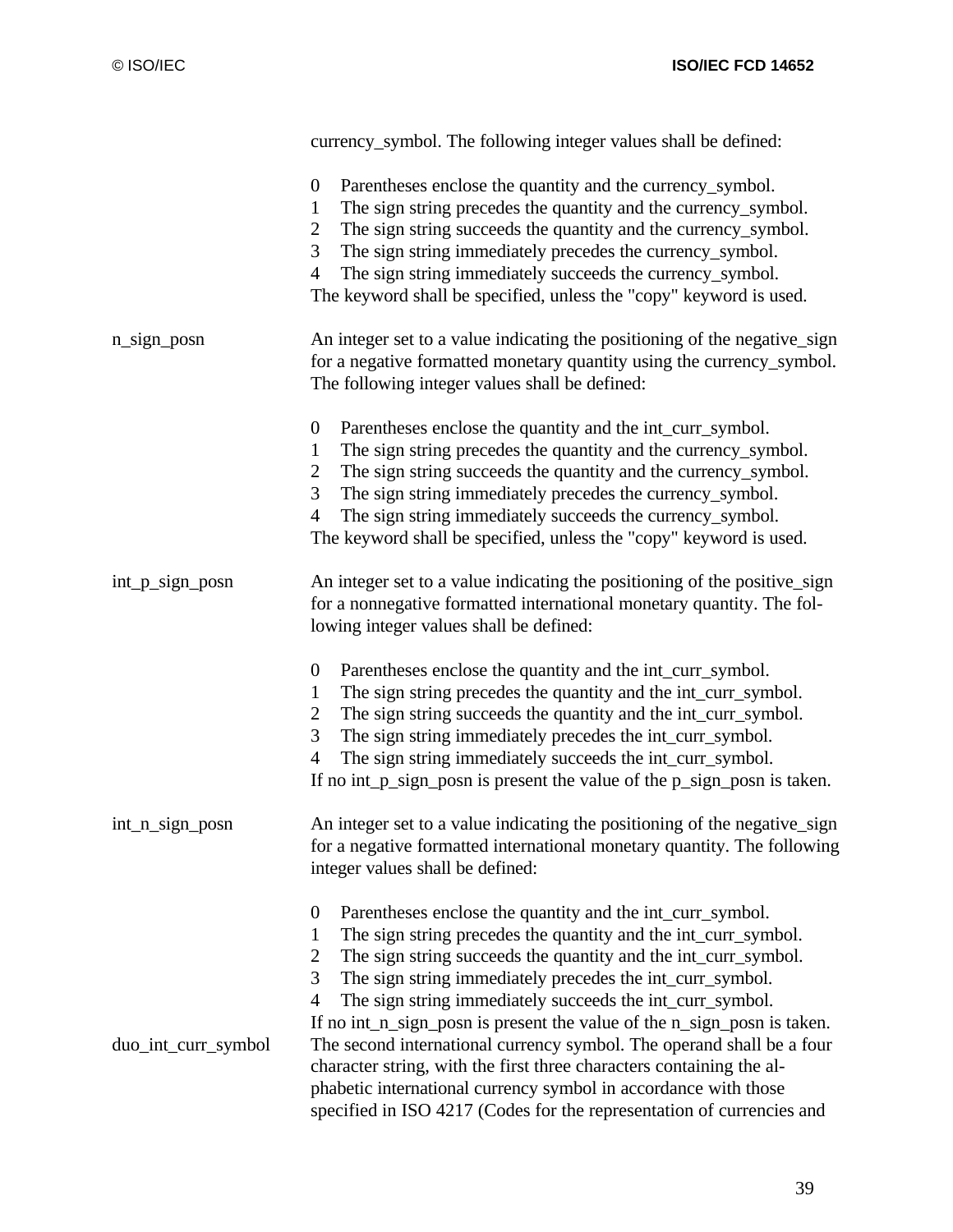|                        | funds). The fourth character shall be the character used to separate the<br>international currency symbol from the monetary quantity. The                                                                                                                                                                                                                              |
|------------------------|------------------------------------------------------------------------------------------------------------------------------------------------------------------------------------------------------------------------------------------------------------------------------------------------------------------------------------------------------------------------|
|                        | keyword is optional.                                                                                                                                                                                                                                                                                                                                                   |
| duo_currency_symbol    | The string that shall be used as the second local currency symbol.                                                                                                                                                                                                                                                                                                     |
| duo_int_frac_digits    | An integer representing the number of fractional digits (those to the<br>right of the decimal delimiter) to be written in a formatted monetary                                                                                                                                                                                                                         |
| duo_frac_digits        | quantity using duo_int_curr_symbol. The keyword is optional.<br>An integer representing the number of fractional digits (those to the                                                                                                                                                                                                                                  |
|                        | right of the decimal delimiter) to be written in a formatted monetary                                                                                                                                                                                                                                                                                                  |
| duo_p_cs_precedes      | quantity using duo_currency_symbol. The keyword is optional.<br>An integer set to 1 if the duo_currency_symbol precedes the value for<br>a nonnegative formatted monetary quantity, and set to 0 if the symbol<br>succeeds the value. The keyword is optional.                                                                                                         |
| duo_p_sep_by_space     | An integer set to 0 if no space separates the duo_currency_symbol                                                                                                                                                                                                                                                                                                      |
|                        | from the value for a nonnegative formatted monetary quantity, set to 1<br>if a space separates the symbol from the value, and set to 2 if a space<br>separates the symbol and the sign string, if adjacent. The keyword is<br>optional.                                                                                                                                |
| duo_n_cs_precedes      | An integer set to 1 if the duo_currency_symbol precedes the value for                                                                                                                                                                                                                                                                                                  |
|                        | a negative formatted monetary quantity, and set to 0 if the symbol<br>succeeds the value. The keyword is optional.                                                                                                                                                                                                                                                     |
| duo_n_sep_by_space     | An integer set to 0 if no space separates the duo_currency_symbol                                                                                                                                                                                                                                                                                                      |
|                        | from the value for a negative formatted monetary quantity, set to 1 if a<br>space separates the symbol from the value, and set to 2 if a space<br>separates the symbol and the sign string, if adjacent. The keyword is<br>optional.                                                                                                                                   |
| duo_int_p_cs_precedes  | An integer set to 1 if the duo_int_curr_symbol precedes the value for a<br>nonnegative formatted monetary quantity, and set to 0 if the symbol<br>succeeds the value. If not specified, the value of duo_p_cs_precedes is<br>taken.                                                                                                                                    |
|                        | duo_int_p_sep_by_space An integer set to 0 if no space separates the duo_int_curr_symbol from<br>the value for a nonnegative formatted monetary quantity, set to 1 if a<br>space separates the symbol from the value, and set to 2 if a space<br>separates the symbol and the sign string, if adjacent. If not specified,<br>the value of duo_p_sep_by_space is taken. |
| duo_int_n_cs_precedes  | An integer set to 1 if the duo_int_curr_symbol precedes the value for a<br>negative formatted monetary quantity, and set to 0 if the symbol<br>succeeds the value. If not specified, the value of duo_n_cs_precedes is<br>taken.                                                                                                                                       |
| duo_int_n_sep_by_space | An integer set to 0 if no space separates the duo_int_curr_symbol from<br>the value for a negative formatted monetary quantity, set to 1 if a space<br>separates the symbol from the value, and set to 2 if a space separates<br>the symbol and the sign string, if adjacent. If not specified, the value of<br>duo_n_sep_by_space is taken.                           |
| $duo_p\_sign\_posn$    | An integer set to a value indicating the positioning of the positive_sign<br>for a nonnegative formatted monetary quantity using the                                                                                                                                                                                                                                   |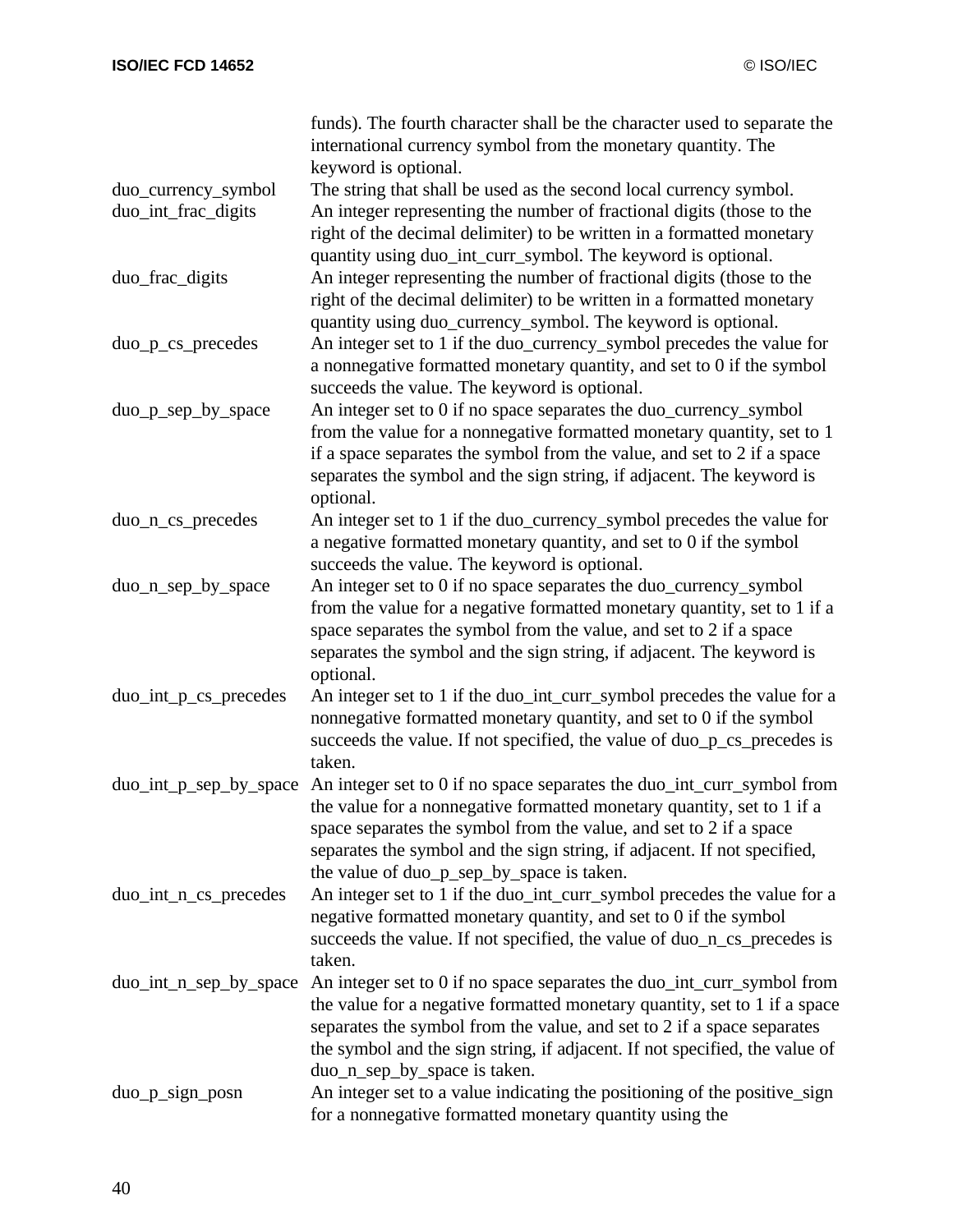|                     | duo_currency_symbol. The following integer values shall be defined:                                                                                                                                                                                                                                                                                                                                                                                                                                             |
|---------------------|-----------------------------------------------------------------------------------------------------------------------------------------------------------------------------------------------------------------------------------------------------------------------------------------------------------------------------------------------------------------------------------------------------------------------------------------------------------------------------------------------------------------|
|                     | Parentheses enclose the quantity and the duo_currency_symbol.<br>$\overline{0}$<br>The sign string precedes the quantity and the<br>$\mathbf{1}$<br>duo_currency_symbol.<br>The sign string succeeds the quantity and the<br>$\overline{2}$<br>duo_currency_symbol.<br>The sign string immediately precedes the duo_currency_symbol.<br>3<br>The sign string immediately succeeds the duo_currency_symbol.<br>$\overline{4}$<br>The keyword is optional.                                                        |
| $duo_n$ _sign_posn  | An integer set to a value indicating the positioning of the negative_sign<br>for a negative formatted monetary quantity using the<br>duo_currency_symbol. The following integer values shall be defined:                                                                                                                                                                                                                                                                                                        |
|                     | $\boldsymbol{0}$<br>Parentheses enclose the quantity and the int_curr_symbol.<br>The sign string precedes the quantity and the<br>$\mathbf{1}$<br>duo_currency_symbol.<br>The sign string succeeds the quantity and the<br>2<br>duo_currency_symbol.<br>The sign string immediately precedes the duo_currency_symbol.<br>3<br>The sign string immediately succeeds the duo_currency_symbol.<br>4<br>The keyword is optional.                                                                                    |
| duo_int_p_sign_posn | An integer set to a value indicating the positioning of the positive_sign<br>for a nonnegative formatted second international monetary quantity.<br>The following integer values shall be defined:                                                                                                                                                                                                                                                                                                              |
|                     | $\boldsymbol{0}$<br>Parentheses enclose the quantity and the duo_int_curr_symbol.<br>The sign string precedes the quantity and the duo_int_curr_symbol.<br>$\mathbf{1}$<br>The sign string succeeds the quantity and the duo_int_curr_sym-<br>$\overline{2}$<br>bol.<br>3<br>The sign string immediately precedes the duo_int_curr_symbol.<br>The sign string immediately succeeds the duo_int_curr_symbol.<br>$\overline{4}$<br>If no duo_int_p_sign_posn is present the value of the p_sign_posn is<br>taken. |
| duo_int_n_sign_posn | An integer set to a value indicating the positioning of the negative_sign<br>for a negative formatted second international monetary quantity. The<br>following integer values shall be defined:                                                                                                                                                                                                                                                                                                                 |
|                     | Parentheses enclose the quantity and the duo_int_curr_symbol.<br>$\theta$<br>The sign string precedes the quantity and the duo_int_curr_symbol.<br>1<br>The sign string succeeds the quantity and the duo_int_curr_sym-<br>$\overline{2}$<br>bol.                                                                                                                                                                                                                                                               |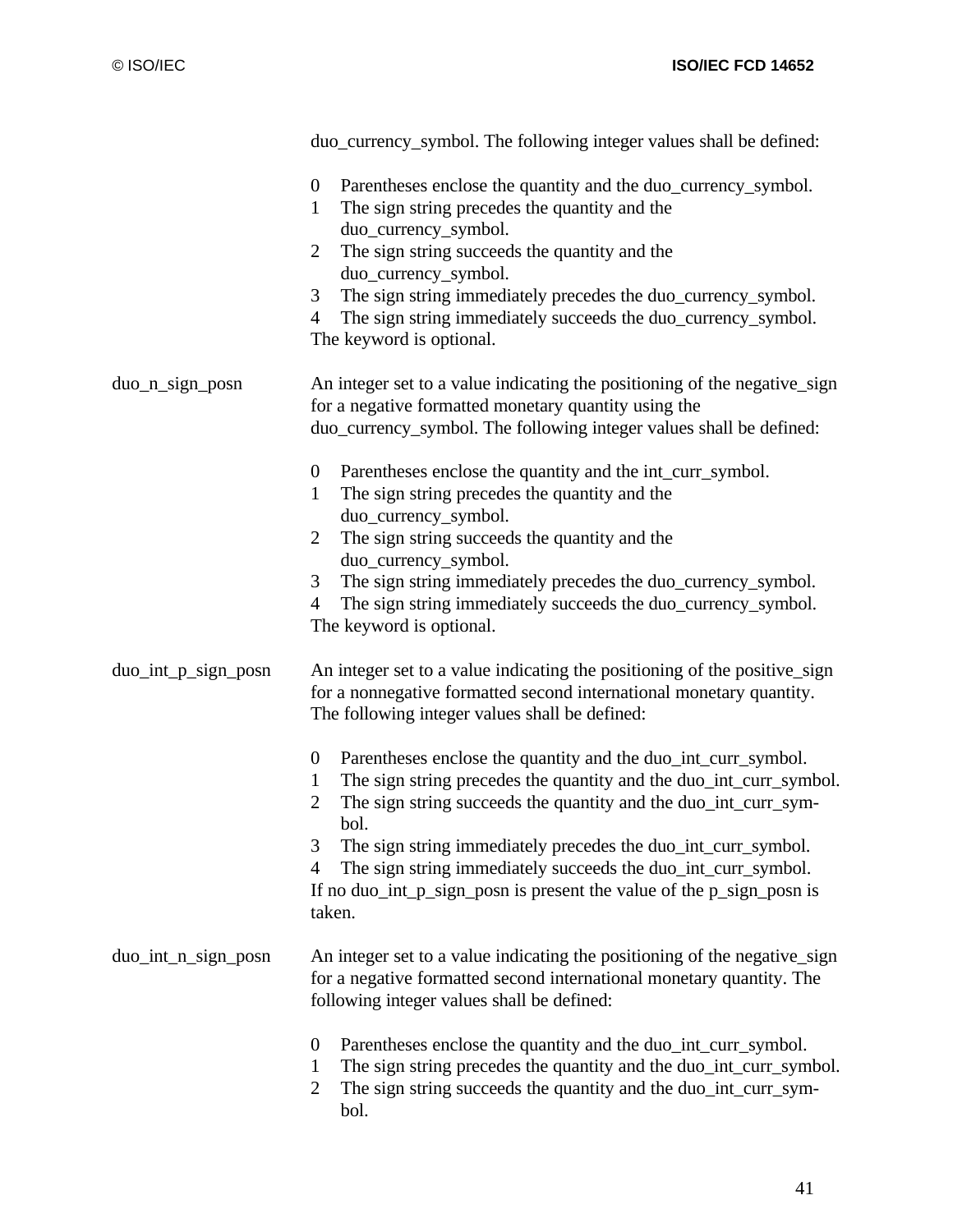|                 | The sign string immediately precedes the duo_int_curr_symbol.<br>3         |
|-----------------|----------------------------------------------------------------------------|
|                 | The sign string immediately succeeds the duo_int_curr_symbol.<br>4         |
|                 | If no duo_int_n_sign_posn is present the value of the duo_n_sign_posn      |
|                 | is taken.                                                                  |
| uno_valid_from  | an integer representing a Gregorian date in the form YYYYMMDD,             |
|                 | specifying the beginning date (inclusive) of the validity of the first     |
|                 | currency. If not specified, it is taken to be the beginning of time.       |
| uno_valid_to    | an integer representing a Gregorian date in the form YYYYMMDD,             |
|                 | specifying the end date (inclusive) of the validity of the first currency. |
|                 | If not specified, it is taken to be the end of time.                       |
| duo_valid_from  | an integer representing a Gregorian date in the form YYYYMMDD,             |
|                 | specifying the beginning date (inclusive) of the validity of the second    |
|                 | currency. If not specified, it is taken to be the beginning of time.       |
| duo_valid_to    | an integer representing a Gregorian date in the form YYYYMMDD,             |
|                 | specifying the end date (inclusive) of the validity of the second          |
|                 | currency. If not specified, it is taken to be the end of time.             |
| conversion_rate | two integers separated by a <semicolon> specifying the fixed</semicolon>   |
|                 | conversion rate between the first and second currencies; the first         |
|                 | integer is for multiplying the first currency, and the second for dividing |
|                 | this result to get the amount in the second currency.                      |

The "i18n" FDCC-set is defined as follows for the LC\_MONETARY category.

```
LC_MONETARY
 % This is the 14652 i18n fdcc-set definition for
% the LC_MONETARY category.
\frac{6}{6}int_curr_symbol ""
currency_symbol
mon_decimal_point ""
mon_thousands_sep ""<br>mon_grouping -1
mon_grouping -1<br>nositive_sign ""
positive_sign ""<br>negative sign ""
negative_sign ""<br>int frac digits -1
int_frac_digits -1<br>frac digits -1
frac_digits -1<br>p cs precedes -1
p_cs_precedes
p_sep_by_space -1<br>n_cs_precedes -1
n_cs_precedes -1<br>n sep by space -1
n_sep_by_space -1<br>p sign posn -1
p_sign_posn -1<br>n sign posn -1
n_sign_posn
 %
END LC_MONETARY
```
# **4.5 LC\_NUMERIC**

The LC\_NUMERIC category defines the rules and symbols that shall be used to format nonmonetary numeric information. The operands are strings. For some keywords, the strings only can contain integers. Keywords that are not provided, string values set to the empty string (""), or integer keywords set to -1, shall be used to indicate that the value is unspecified. The following keywords shall be defined: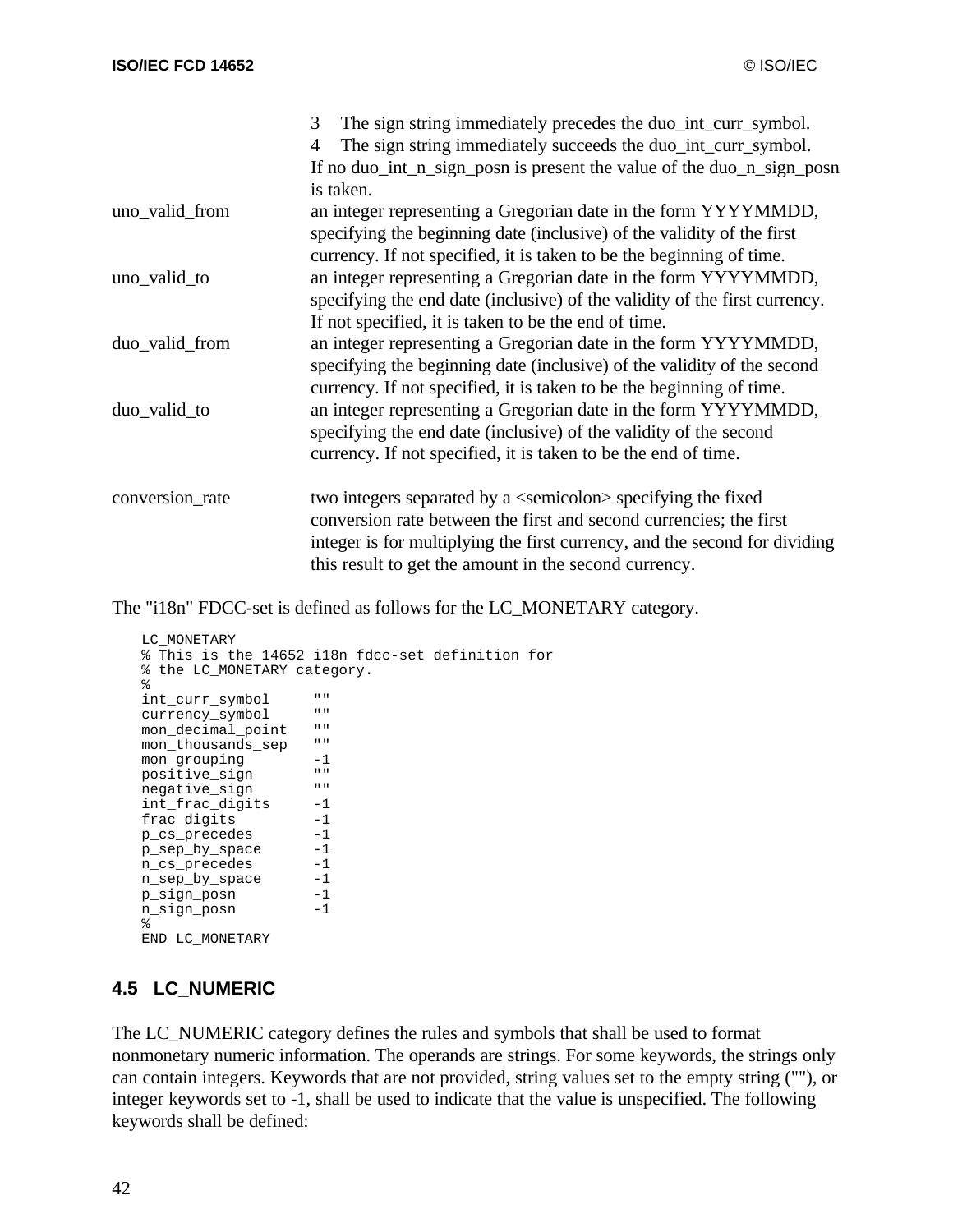| copy          | Specify the name of an existing FDCC-set to be used as the source for the<br>definition of this category. If this keyword is specified, no other keyword shall be<br>specified.                                                                                                                                                                                                                                                                                                                                                                                                                        |
|---------------|--------------------------------------------------------------------------------------------------------------------------------------------------------------------------------------------------------------------------------------------------------------------------------------------------------------------------------------------------------------------------------------------------------------------------------------------------------------------------------------------------------------------------------------------------------------------------------------------------------|
| decimal_point | The operand is a string containing the symbol that shall be used as the decimal<br>delimiter in numeric, nonmonetary formatted quantities. This keyword cannot be<br>omitted and cannot be set to the empty string. In contexts where other standards<br>limit the decimal point to a single byte, the result of specifying a multibyte<br>operand is unspecified.                                                                                                                                                                                                                                     |
| thousands_sep | The operand is a string containing the symbol that shall be used as a separator for<br>groups of digits to the left of the decimal delimiter in numeric, nonmonetary<br>formatted monetary quantities. In contexts where other standards limit the<br>thousands sep to a single byte, the result of specifying a multibyte operand is<br>unspecified.                                                                                                                                                                                                                                                  |
| grouping      | Define the size of each group of digits in formatted non-monetary quantities. The<br>operand is a sequence of integers separated by semicolons. Each integer specifies<br>the number of digits in each group, with the initial integer defining the size of the<br>group immediately preceding the decimal delimiter, and the following integers<br>defining the preceding groups. If the last integer is not -1, then the size of the<br>previous group (if any) shall be repeatedly used for the remainder of the digits. If<br>the last integer is -1, then no further grouping shall be performed. |

The "i18n" FDCC-set is for the LC\_NUMERIC category:

```
LC_NUMERIC
% This is the 14652 i18n fdcc-set definition for
% the LC_NUMERIC category.
\epsilondecimal_point ""
thousands_sep ""
grouping -1\approxEND LC_NUMERIC
```
# **4.6 LC\_TIME**

The following keywords shall be defined:

| copy  | Specify the name of an existing FDCC-set to be used as the source for the<br>definition of this category. If this keyword is specified, no other keyword shall be<br>specified.                                                                                                                                                                                                                                                                                                                                                                                  |
|-------|------------------------------------------------------------------------------------------------------------------------------------------------------------------------------------------------------------------------------------------------------------------------------------------------------------------------------------------------------------------------------------------------------------------------------------------------------------------------------------------------------------------------------------------------------------------|
| abday | Define the abbreviated weekday names for calendar systems with weeks of<br>constant length, to be referenced by the %a field descriptor. The length of the<br>week and a gregorian date for the first weekday is defined by the "week"<br>keyword. The operand shall consist of semicolon-separated strings. The first<br>string shall be the abbreviated name of the day corresponding to the first day of<br>the week (default Sunday), the second the abbreviated name of the day<br>corresponding to the second day of the week (default Monday), and so on. |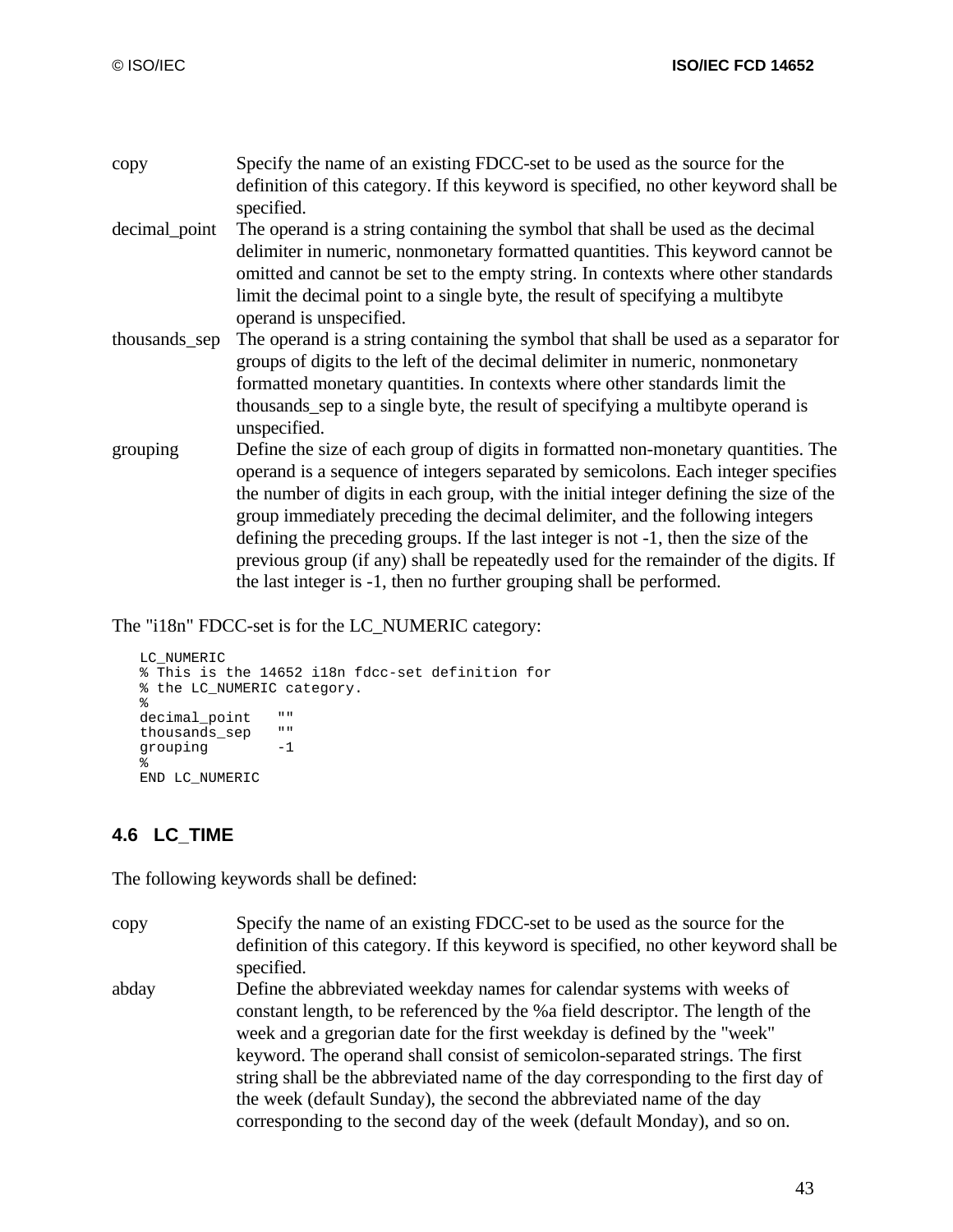| day        | Define the full weekday names for calendar systems with weeks of constant<br>length, to be referenced by the % a field descriptor. The length of the week and a   |
|------------|-------------------------------------------------------------------------------------------------------------------------------------------------------------------|
|            | gregorian date for the first weekday is defined by the "week" keyword. The<br>operand shall consist of semicolon-separated strings. The first string shall be the |
|            | full name of the day corresponding to the first day of the week (default Sunday),                                                                                 |
|            | the second the full name of the day corresponding to the second day of the week                                                                                   |
|            | (default Monday), and so on.                                                                                                                                      |
| week       | Shall be used to define the number of days in a week, which is the first weekday -                                                                                |
|            | the first weekday has the value 1, and which week is to be considered the first in                                                                                |
|            | a year. The first operand is an integer specifying the number of days in the week,                                                                                |
|            | The second operand is an integer specifying the gregorian date in the format<br>YYYYMMDD with a leading <hyphen-minus> if before Christ. The third</hyphen-minus> |
|            | operand is an integer specifying the weekday number to be contained in the first                                                                                  |
|            | week of the year. If the keyword is not specified the values are taken as 7,                                                                                      |
|            | 19971130 (a Sunday), and 7 (Saturday), respectively. ISO 8601 conforming<br>applications should use the values 7, 19971201 (a Monday), and 4 (Thursday),          |
|            | respectively.                                                                                                                                                     |
| abmon      | Define the abbreviated month names, to be referenced by the %b field descriptor.                                                                                  |
|            | The operand shall consist of twelve or thirteen semicolon-separated strings. The                                                                                  |
|            | first string shall be the abbreviated name of the first month of the year (January),                                                                              |
|            | the second the abbreviated name of the second month, and so on.                                                                                                   |
| mon        | Define the full month names, to be referenced by the %B field descriptor. The                                                                                     |
|            | operand shall consist of twelve or thirteen semicolon-separated strings. The first                                                                                |
|            | string shall be the full name of the first month of the year (January), the second                                                                                |
|            | the full name of the second month, and so on.                                                                                                                     |
| $d_t$ fmt  | Define the appropriate date and time representation, to be referenced by the %c                                                                                   |
|            | field descriptor. The operand shall consist of a string, and can contain any                                                                                      |
|            | combination of characters and field descriptors. In addition, the string can                                                                                      |
|            | contain escape sequences defined in Table 2.                                                                                                                      |
| d_fmt      | Define the appropriate date representation, to be referenced by the %x field                                                                                      |
|            | descriptor. The operand shall consist of a string, and can contain any                                                                                            |
|            | combination of characters and field descriptors. In addition, the string can<br>contain escape sequences defined in Table 2.                                      |
| t_fmt      | Define the appropriate time representation, to be referenced by the %X field                                                                                      |
|            | descriptor. The operand shall consist of a string, and can contain any com-                                                                                       |
|            | bination of characters and field descriptors. In addition, the string can contain                                                                                 |
|            | escape sequences defined in Table 2.                                                                                                                              |
| am_pm      | Define the appropriate representation of the ante meridiem and post meridiem                                                                                      |
|            | strings, to be referenced by the %p field descriptor. The operand shall consist of                                                                                |
|            | two strings, separated by a semicolon. The first string shall represent the an-                                                                                   |
|            | temeridiem designation, the last string the postmeridiem designation. The                                                                                         |
|            | keyword is optional. If unspecified, the %p field descriptor shall refer to the                                                                                   |
|            | empty string.                                                                                                                                                     |
| t_fmt_ampm | Define the appropriate time representation in the 12-hour clock format with                                                                                       |
|            | am_pm, to be referenced by the %r field descriptor. The operand shall consist of                                                                                  |
|            | a string and can contain any combination of characters and field descriptors. If                                                                                  |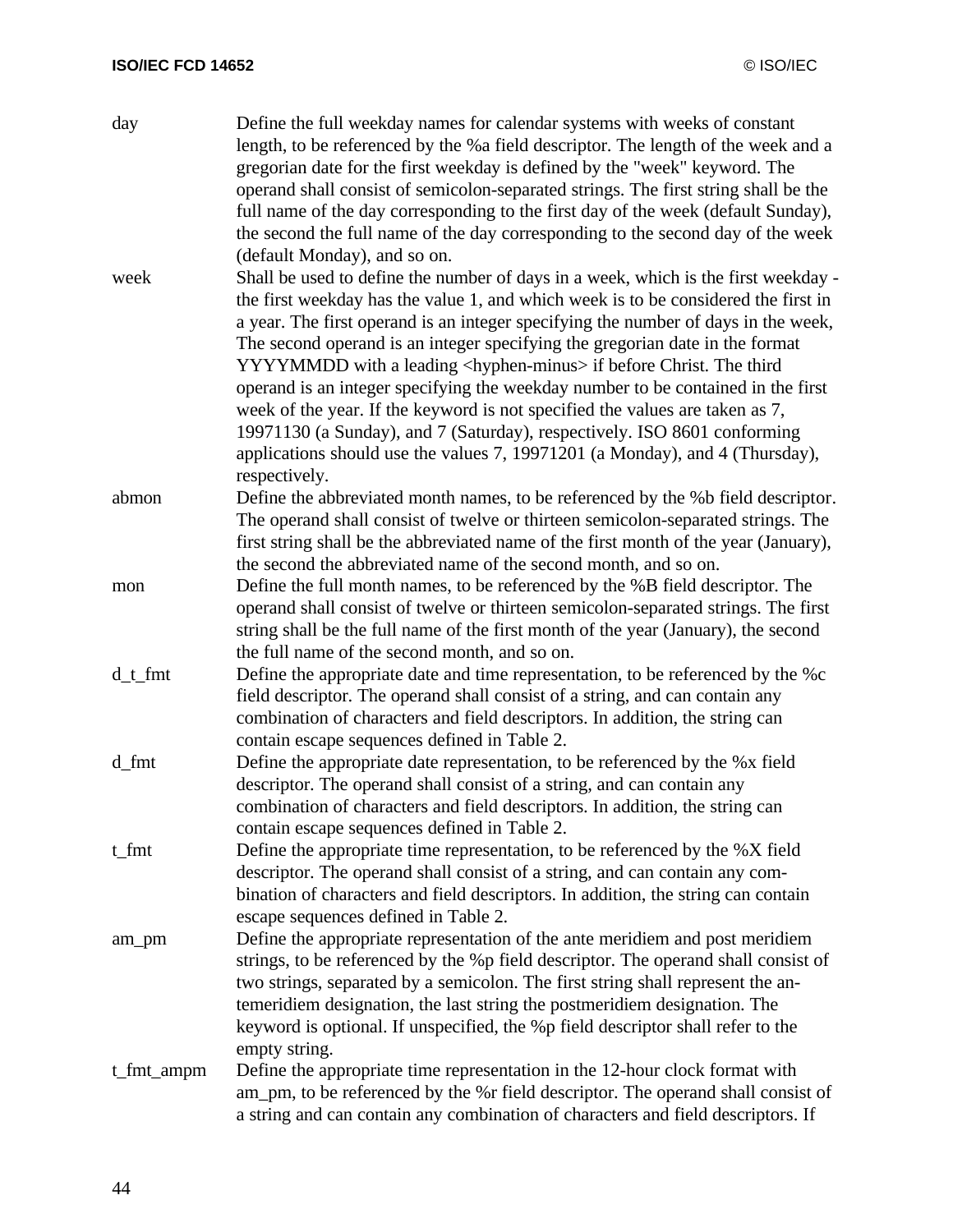| Shall be used to define alternate Eras, corresponding to the %E field descriptor<br>modifier. The format of the operand is unspecified, but shall support the defini-<br>tion of the %EC and %Ey field descriptors, and may also define the era_year<br>Shall be used to define alternate symbols for digits, corresponding to the %O<br>strings. The first string shall be the alternate symbol corresponding with zero, the<br>second string the symbol corresponding with one, and so on. Up to 100 alternate |  |  |
|------------------------------------------------------------------------------------------------------------------------------------------------------------------------------------------------------------------------------------------------------------------------------------------------------------------------------------------------------------------------------------------------------------------------------------------------------------------------------------------------------------------|--|--|
|                                                                                                                                                                                                                                                                                                                                                                                                                                                                                                                  |  |  |
|                                                                                                                                                                                                                                                                                                                                                                                                                                                                                                                  |  |  |
|                                                                                                                                                                                                                                                                                                                                                                                                                                                                                                                  |  |  |
|                                                                                                                                                                                                                                                                                                                                                                                                                                                                                                                  |  |  |
|                                                                                                                                                                                                                                                                                                                                                                                                                                                                                                                  |  |  |
|                                                                                                                                                                                                                                                                                                                                                                                                                                                                                                                  |  |  |
|                                                                                                                                                                                                                                                                                                                                                                                                                                                                                                                  |  |  |
|                                                                                                                                                                                                                                                                                                                                                                                                                                                                                                                  |  |  |
|                                                                                                                                                                                                                                                                                                                                                                                                                                                                                                                  |  |  |
|                                                                                                                                                                                                                                                                                                                                                                                                                                                                                                                  |  |  |
|                                                                                                                                                                                                                                                                                                                                                                                                                                                                                                                  |  |  |
|                                                                                                                                                                                                                                                                                                                                                                                                                                                                                                                  |  |  |
|                                                                                                                                                                                                                                                                                                                                                                                                                                                                                                                  |  |  |
| corresponding to the value specified via the field descriptor shall be used instead                                                                                                                                                                                                                                                                                                                                                                                                                              |  |  |
|                                                                                                                                                                                                                                                                                                                                                                                                                                                                                                                  |  |  |
| Shall be used to define the first day to be displayed, for example in a calendar                                                                                                                                                                                                                                                                                                                                                                                                                                 |  |  |
| display utility. The operand is an integer specifying the day number $(1 = first)$                                                                                                                                                                                                                                                                                                                                                                                                                               |  |  |
| according to the information specified with the "day" keyword. The keyword                                                                                                                                                                                                                                                                                                                                                                                                                                       |  |  |
| may be omitted, and then the value 1 is taken, corresponding to Sunday for a                                                                                                                                                                                                                                                                                                                                                                                                                                     |  |  |
|                                                                                                                                                                                                                                                                                                                                                                                                                                                                                                                  |  |  |
| week beginning Sunday, or to Monday for a week beginning Monday.<br>Shall be used to define the first workday as an integer according to the day                                                                                                                                                                                                                                                                                                                                                                 |  |  |
|                                                                                                                                                                                                                                                                                                                                                                                                                                                                                                                  |  |  |
|                                                                                                                                                                                                                                                                                                                                                                                                                                                                                                                  |  |  |
| calendar display utility. The operand is an integer, and the following values are                                                                                                                                                                                                                                                                                                                                                                                                                                |  |  |
|                                                                                                                                                                                                                                                                                                                                                                                                                                                                                                                  |  |  |
|                                                                                                                                                                                                                                                                                                                                                                                                                                                                                                                  |  |  |
|                                                                                                                                                                                                                                                                                                                                                                                                                                                                                                                  |  |  |
|                                                                                                                                                                                                                                                                                                                                                                                                                                                                                                                  |  |  |
|                                                                                                                                                                                                                                                                                                                                                                                                                                                                                                                  |  |  |
|                                                                                                                                                                                                                                                                                                                                                                                                                                                                                                                  |  |  |
| following the characters $\langle \rangle$ , [ and ] are used as metacharacters. Only characters                                                                                                                                                                                                                                                                                                                                                                                                                 |  |  |
| with a visible glyph from the portable character set may be used, except in the                                                                                                                                                                                                                                                                                                                                                                                                                                  |  |  |
|                                                                                                                                                                                                                                                                                                                                                                                                                                                                                                                  |  |  |
|                                                                                                                                                                                                                                                                                                                                                                                                                                                                                                                  |  |  |
|                                                                                                                                                                                                                                                                                                                                                                                                                                                                                                                  |  |  |
|                                                                                                                                                                                                                                                                                                                                                                                                                                                                                                                  |  |  |
|                                                                                                                                                                                                                                                                                                                                                                                                                                                                                                                  |  |  |
|                                                                                                                                                                                                                                                                                                                                                                                                                                                                                                                  |  |  |
| characters that are the designation for the standard                                                                                                                                                                                                                                                                                                                                                                                                                                                             |  |  |
|                                                                                                                                                                                                                                                                                                                                                                                                                                                                                                                  |  |  |
| required; if <dst> is missing, then summer time does</dst>                                                                                                                                                                                                                                                                                                                                                                                                                                                       |  |  |
|                                                                                                                                                                                                                                                                                                                                                                                                                                                                                                                  |  |  |
| not apply in this category. Upper- and lowercase                                                                                                                                                                                                                                                                                                                                                                                                                                                                 |  |  |
| Shall be used to define the direction of the display of dates, for example in a<br>$\langle \text{std} \rangle$ or summer $\langle \text{dst} \rangle$ time zone. only $\langle \text{std} \rangle$ is                                                                                                                                                                                                                                                                                                           |  |  |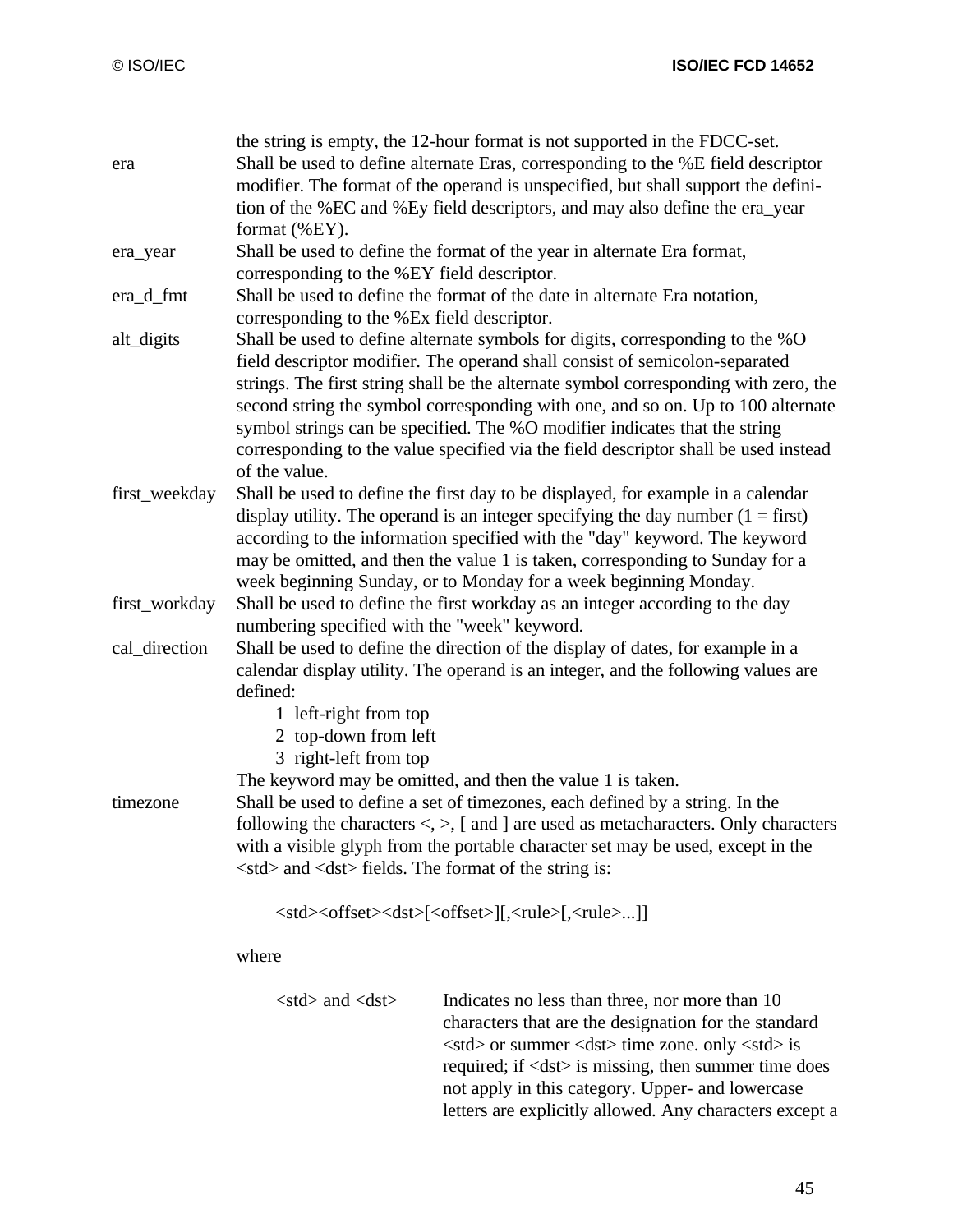| <offset></offset> | leading colon $\langle \cdot \rangle$ or digits, the comma $\langle \cdot \rangle$ , the<br>minus $\langle \rightarrow \rangle$ , the plus $\langle \rightarrow \rangle$ , and the null character are<br>permitted to appear in these fields, but their meaning<br>is unspecified.<br>Indicates the value one must add to the local time to arrive at<br>the Coordinated Universal Time. The <offset> has the form:</offset>                                                                                                                                                                                                                                                                                                                                                                  |
|-------------------|-----------------------------------------------------------------------------------------------------------------------------------------------------------------------------------------------------------------------------------------------------------------------------------------------------------------------------------------------------------------------------------------------------------------------------------------------------------------------------------------------------------------------------------------------------------------------------------------------------------------------------------------------------------------------------------------------------------------------------------------------------------------------------------------------|
|                   | hh[:mm[:ss]]                                                                                                                                                                                                                                                                                                                                                                                                                                                                                                                                                                                                                                                                                                                                                                                  |
| $<$ rule $>$      | The minutes (mm) and seconds (ss) are optional. The hour<br>(hh) shall be required and may be a single digit. The $\leq$ offset ><br>following $\langle$ std $\rangle$ shall be required. If no $\langle$ offset $\rangle$ follows<br><dst>, summer time is assumed to be one hour ahead of<br/>standard time. One or more digits may be used; the value is<br/>always interpreted as a decimal number. The hour shall be<br/>between zero and 24, and the minutes (and seconds) - if<br/>present - shall be between zero and 59. If preceded by a "-",<br/>the time zone shall be east of the Prime Meridian; otherwise it<br/>shall be west of (which may be indicated by an optional<br/>preceding <math>"+</math>").<br/>Indicates when to change to and back from summer time. The</dst> |
|                   | <rule> has the form:</rule>                                                                                                                                                                                                                                                                                                                                                                                                                                                                                                                                                                                                                                                                                                                                                                   |
|                   | <date>[/<time>/<year>],<date>[/<time>/<year>]<br/>where the first <date> describes when the change from<br/>standard time to summer time occurs, and the second <date><br/>describes when the change back happens. Each <time> field<br/>describes when, in current local time, the change to the other<br/>time is made. The first <year> field defines the beginning of<br/>the validity of this rule, and the second <year> field defines<br/>the end of the validity of the rule. A number of rules may be<br/>given.</year></year></time></date></date></year></time></date></year></time></date>                                                                                                                                                                                        |
|                   | The format of <date> shall be one of the following:</date>                                                                                                                                                                                                                                                                                                                                                                                                                                                                                                                                                                                                                                                                                                                                    |
|                   | The Julian day $\langle n \rangle$ (1 $\langle n \rangle$ = n $\langle n \rangle$ = 365) Leap<br>J < n ><br>years shall not be counted. That is, in all<br>years - including leap years - February 28 is<br>day 59 and March 1 is day 60. It is<br>impossible to explicitly refer to the<br>occasional February 29.                                                                                                                                                                                                                                                                                                                                                                                                                                                                           |
|                   | The zero-based Julian day ( $0 \le n \le 365$ ).<br>$\langle n \rangle$<br>Leap years shall be counted and it is<br>possible to refer to February 29.                                                                                                                                                                                                                                                                                                                                                                                                                                                                                                                                                                                                                                         |
|                   | $M m < n < d$<br>the $\langle d \rangle$ th day (0 $\langle d \rangle$ = d $\langle d \rangle$ = 7) of week $\langle n \rangle$ of                                                                                                                                                                                                                                                                                                                                                                                                                                                                                                                                                                                                                                                            |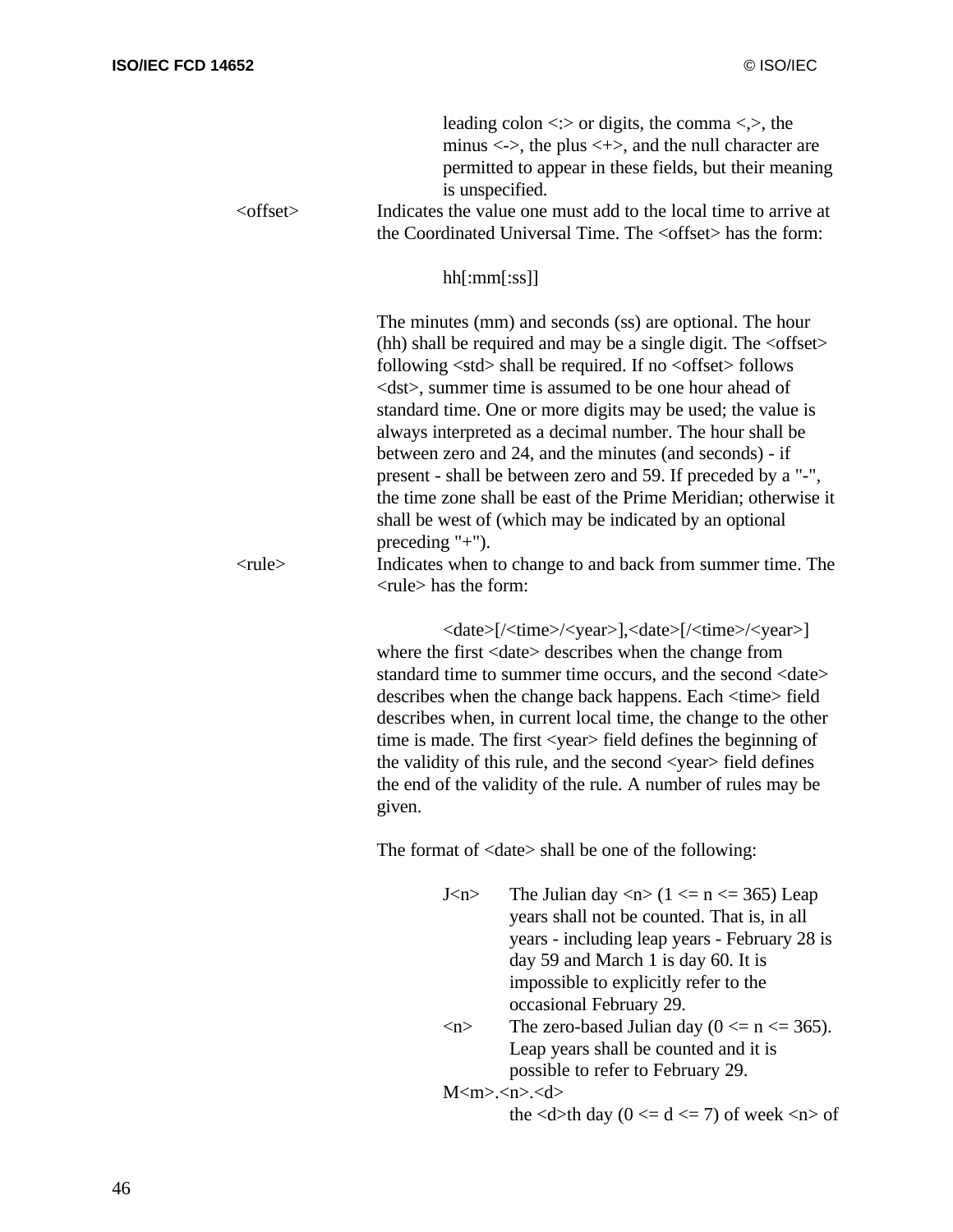month  $\langle m \rangle$  (1  $\langle m = n \rangle$  to  $n = 5$ , 1  $\langle m = 12,$ where week 5 means "the last  $\langle d \rangle$  day in month  $\langle m \rangle$ " which may occur in either the fourth or fifth week). Week 1 is the first week in which the <d>th day occurs. Day zero and day seven is Sunday.

The <time> has the same format as <offset> except that no leading sign ("-" or "+") shall be allowed. The default, if <time> is not given, shall be "02:00:00".

The <year> has the format YYYY.

### **4.6.1 Date Field Descriptors**

The LC\_TIME category defines the interpretation of a number of field descriptors. The field descriptors are also available in the definitions with the following LC\_TIME keywords: d\_t\_fmt, d\_fmt, t\_fmt, t\_fmt\_ampm, era, and era\_d\_fmt. A field descriptor may not be used with the LC\_TIME keywords defining it.

Table 2: Escape sequences for the date field

| %a     | FDCC-set's abbreviated weekday name.                                                      |
|--------|-------------------------------------------------------------------------------------------|
| %A     | FDCC-set's full weekday name.                                                             |
| %b     | FDCC-set's abbreviated month name.                                                        |
| %B     | FDCC-set's full month name.                                                               |
| $\%c$  | FDCC-set's appropriate date and time representation.                                      |
| $\%C$  | Century (a year divided by 100 and truncated to integer) as decimal number<br>$(00-99)$ . |
| %d     | Day of the month as a decimal number $(01-31)$ .                                          |
| %D     | Date in the format mm/dd/yy.                                                              |
| %e     | Day of the month as a decimal number (1-31 in at two-digit field with leading             |
|        | $<$ space> fill).                                                                         |
|        | %fWeekday as a decimal number (1(Monday)-7).                                              |
| %F     | is replaced by the date in the format YYYY-MM-DD (ISO 8601 format)                        |
| %h     | A synonym for %b.                                                                         |
| %H     | Hour $(24$ -hour clock) as a decimal number $(00-23)$ .                                   |
| % I    | Hour $(12$ -hour clock) as a decimal number $(01-12)$ .                                   |
|        | % $\phi$ iDay of the year as a decimal number (001-366).                                  |
| %m     | Month as a decimal number $(01-13)$ .                                                     |
| $\%$ M | Minute as a decimal number (00-59).                                                       |
| %n     | $A$ <newline> character.</newline>                                                        |
| $\%$ p | FDCC-set's equivalent of either AM or PM.                                                 |
| $\%r$  | 12-hour clock time (01-12) using the AM/PM notation.                                      |
| %S     | Seconds as a decimal number (00-61).                                                      |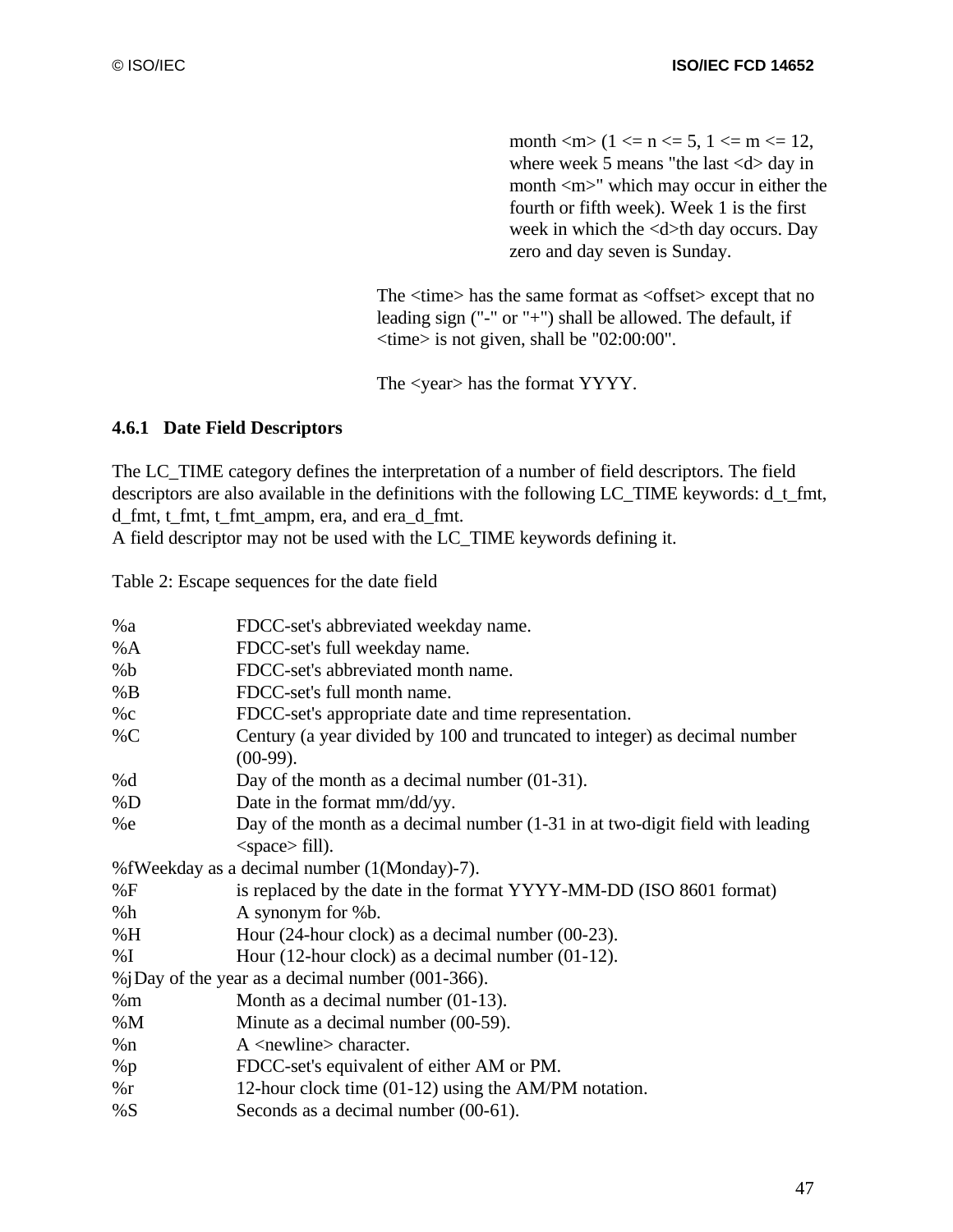| % $tA$ <tab> character.</tab> |                                                                                                               |
|-------------------------------|---------------------------------------------------------------------------------------------------------------|
| $\%T$                         | 24-hour clock time in the format HH:MM:SS.                                                                    |
| %u                            | Week number of the year as a decimal number with two digits and leading zero,<br>according to "week" keyword. |
| $\%$ U                        | Week number of the year (Sunday as the first day of the week) as a decimal<br>number $(00-53)$ .              |
| $\%$ W                        | Weekday as a decimal number $(0(Sunday)-6)$ .                                                                 |
| %W                            | Week number of the year (Monday as the first day of the week) as a decimal<br>number $(00-53)$ .              |
| $\%$ X                        | FDCC-set's appropriate date representation.                                                                   |
| $\%X$                         | FDCC-set's appropriate time representation.                                                                   |
| $\%$ y                        | Year (offset from $\%C$ ) as a decimal number (00-99).                                                        |
| $\%$ Y                        | Year with century as a decimal number.                                                                        |
| %Z                            | Time-zone name, or no characters if no time zone is determinable.                                             |
| $% \%$                        | $A \leq$ percent-sign > character.                                                                            |

# **4.6.2 Modified Field Descriptors**

Some field descriptors can be modified by the E and O modifier characters to indicate a different format or specification as specified in the LC\_TIME FDCC-set description. If the corresponding keyword (see era, era\_year, era\_d\_fmt, and alt\_digits) is not specified for the current FDCC-set, the unmodified field descriptor value shall be used.

| $%$ Ec | FDCC-set's alternate date and time representation.                             |
|--------|--------------------------------------------------------------------------------|
| %EC    | The name of the base year (period) in the FDCC-set's alternate representation. |
| %Ex    | FDCC-set's alternate date representation.                                      |
| $%E_y$ | Offset from %EC (year only) in the FDCC-set's alternate representation.        |
| %EY    | Full alternate year representation.                                            |
| %Od    | Day of month using the FDCC-set's alternate numeric symbols.                   |
| %Oe    | Day of month using the FDCC-set's alternate numeric symbols.                   |
| %Of    | Weekday as a decimal number according to alt_day (1 is first day).             |
| %OH    | Hour (24-hour clock) using the FDCC-set's alternate numeric symbols.           |
| %OI    | Hour (12-hour clock) using the FDCC-set's alternate numeric symbols.           |
| %Om    | Month using the FDCC-set's alternate numeric symbols.                          |
| %OM    | Minutes using the FDCC-set's alternate numeric symbols.                        |
| $%$ OS | Seconds using the FDCC-set's alternate numeric symbols.                        |
| %OU    | Week number of the year (Sunday as the first day of the week) using the FDCC-  |
|        | set's alternate numeric symbols.                                               |
| $%$ Ow | Weekday as number in the FDCC-set's alternate representation (Sunday=0).       |
| %OW    | Week number of the year (Monday as the first day of the week) using the FDCC-  |
|        | set's alternate numeric symbols.                                               |
| %Oy    | Year (offset from $\%C$ ) in alternate representation.                         |
|        |                                                                                |

# **4.6.3 "i18n" LC\_TIME category**

The "i18n" LC\_TIME category is (following ISO 8601):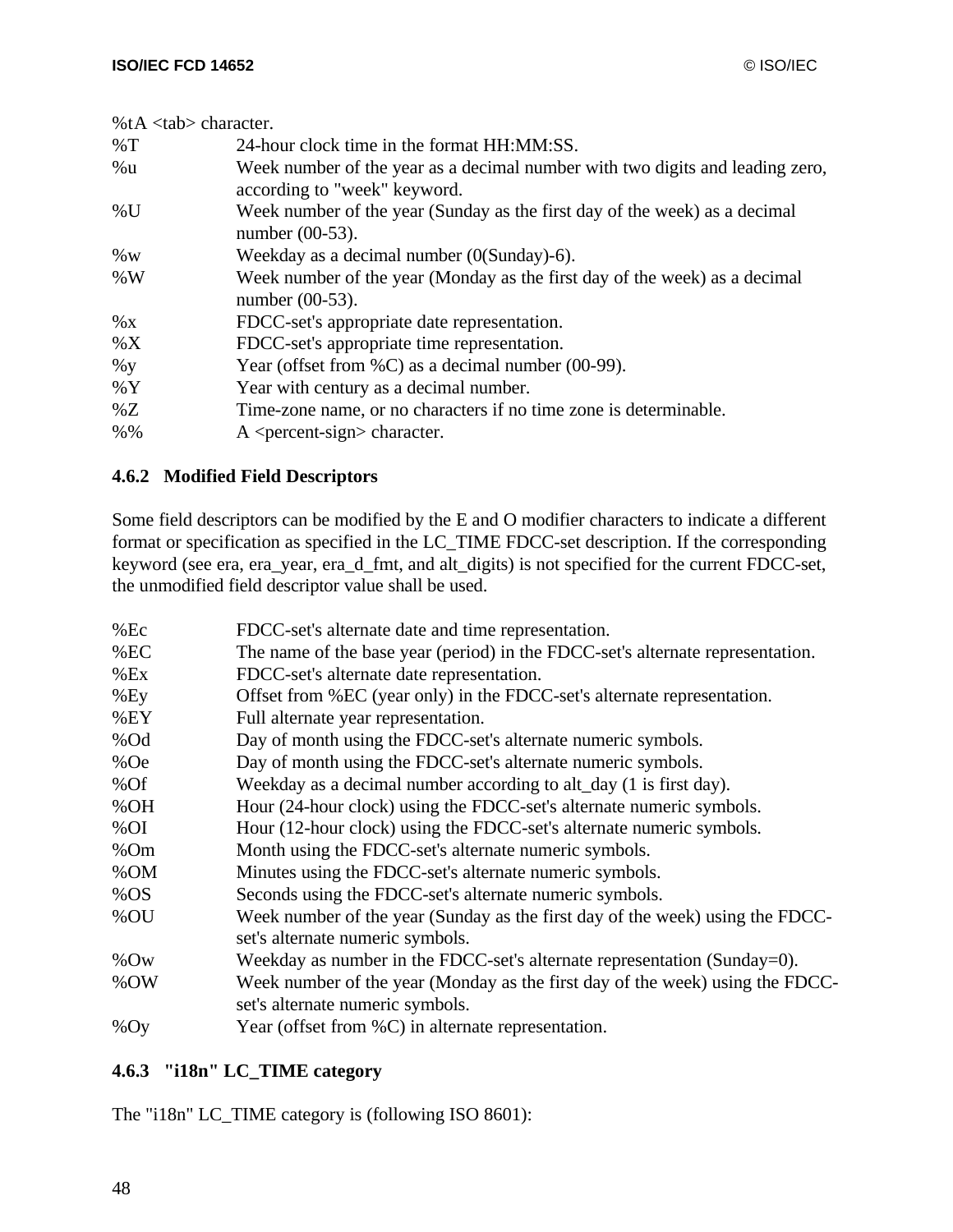```
LC_TIME
% This is the ISO/IEC 14652 "i18n" definition for
% the LC_TIME category.
%
% Weekday and week numbering according to ISO 8601
abday "<1>";"<2>";"<3>";"<4>";"<5>";"<6>;<7>"
day "<1>";"<2>";"<3>";"<4>";"<5>";"<6>;<7>"
week 7;19971201;4<br>abmon "<0><1>";"<0;
        "<0><1>";"<0><2>";"<0><<>";"<0><<>";"<0><<>
         "<0><7>";"<0><8>";"<0><9>";"<1><0>";"<1><1>";"<1><2>"
mon "<0><1>";"<0><2>";"<0><3>";"<0><4>";"<0><5>";"<0><6>";/
        "<0><7>";"<0><8>";"<0><9>";"<1><0>";"<1><2>";"<1><2>"<br>"";""
am_pm
% Date formats following ISO 8601
% Appropriate date and time representation (%c)
% "%a %F %T"
d_t_fmt "<%><a><SP><%><F><SP><%><T>"
%
% Appropriate date representation (%x) "%F"
d_fmt "<%><F>"
%
% Appropriate time representation (%X) "%T"
t_fmt "<%><T>"
t_fmt_ampm ""
%
END LC_TIME
```
### **4.7 LC\_MESSAGES**

The LC\_MESSAGES category shall define the format and values for affirmative and negative responses. The operands shall be strings or extended regular expressions; see ISO/IEC 9945-2 clause 2.8.4. The following keywords shall be defined:

| copy    | Specify the name of an existing FDCC-set to be used as the source for the                                                                                            |
|---------|----------------------------------------------------------------------------------------------------------------------------------------------------------------------|
|         | definition of this category. If this keyword is specified, no other keyword shall be<br>specified.                                                                   |
| yesexpr | The operand shall consist of an extended regular expression that describes the<br>acceptable affirmative response to a question expecting an affirmative or negative |
|         | response.                                                                                                                                                            |
| noexpr  | The operand shall consist of an extended regular expression that describes the<br>acceptable negative response to a question expecting an affirmative or negative    |
|         | response.                                                                                                                                                            |
|         |                                                                                                                                                                      |

The "i18n" LC\_MESSAGES category is:

```
LC_MESSAGES
% This is the ISO/IEC 14652 "i18n" definition for
% the LC_MESSAGES category.
%
yesexpr "<U005B><+><1><U005D>"
noexpr "<U005B><-><0><U005D>"
END LC_MESSAGES
```
#### **4.8 LC\_PAPER**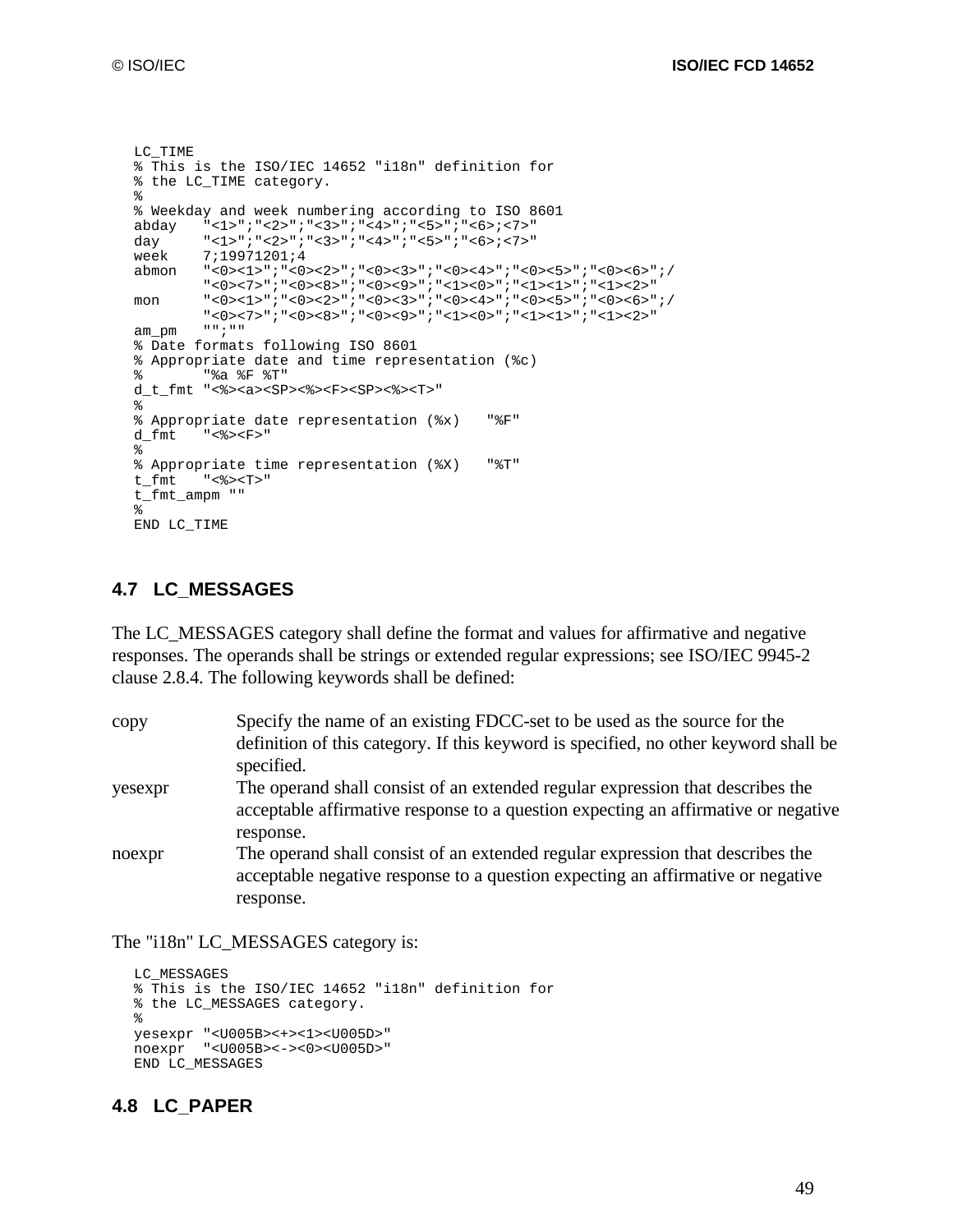|  |  | The LC_PAPER category defines the paper size. The following keywords shall be defined: |  |
|--|--|----------------------------------------------------------------------------------------|--|
|  |  |                                                                                        |  |

| copy   | Specify the name of an existing FDCC-set to be used as the source for the            |
|--------|--------------------------------------------------------------------------------------|
|        | definition of this category. If this keyword is specified, no other keyword shall be |
|        | specified.                                                                           |
| height | Shall be used to specify the height of the paper. The operand is an integer and the  |
|        | value is the height measured in millimetres.                                         |
| width  | Shall be used to specify the width of the paper. The operand is an integer and the   |
|        | value is the width measured in millimetres.                                          |

The "i18n" LC\_PAPER category is:

```
LC_PAPER
% This is the ISO/IEC 14652 "i18n" definition for
% the LC_PAPER category.
%
height 297
width 210
END LC_PAPER
```
# **4.9 LC\_NAME**

The LC\_NAME category defines formats to be used in addressing a person, e.g. in a postal address or in a letter. The following keywords shall be defined:

| copy      | Specify the name of an existing FDCC-set to be used as the source for the<br>definition of this category. If this keyword is specified, no other keyword shall be |
|-----------|-------------------------------------------------------------------------------------------------------------------------------------------------------------------|
|           | specified.                                                                                                                                                        |
| name fmt  | Define the appropriate representation of a person's name and title. The operand                                                                                   |
|           | shall consist of a string, and can contain any combination of characters and field                                                                                |
|           | descriptors. In addition, the string can contain escape sequences defined below.                                                                                  |
| name_gen  | The operand is a string defining a salutation valid for all persons, example: the                                                                                 |
|           | Japanese "-san" salutation.                                                                                                                                       |
| name_mr   | The operand is a string defining a salutation valid for males.                                                                                                    |
| name_mrs  | The operand is a string defining a salutation valid for married females.                                                                                          |
| name_miss | The operand is a string defining a salutation valid for unmarried females.                                                                                        |
| name ms   | The operand is a string defining a salutation valid for all females.                                                                                              |

The LC\_NAME category defines the interpretation of a number of escape sequences. The escape sequences are also available in the definitions with the following LC\_NAME keywords: "name\_fmt".

Escape sequences for the "name\_fmt" keyword:

%fFamily names. %F Family names in uppercase. %g First given name. %G First given initial %lFirst given name with latin letters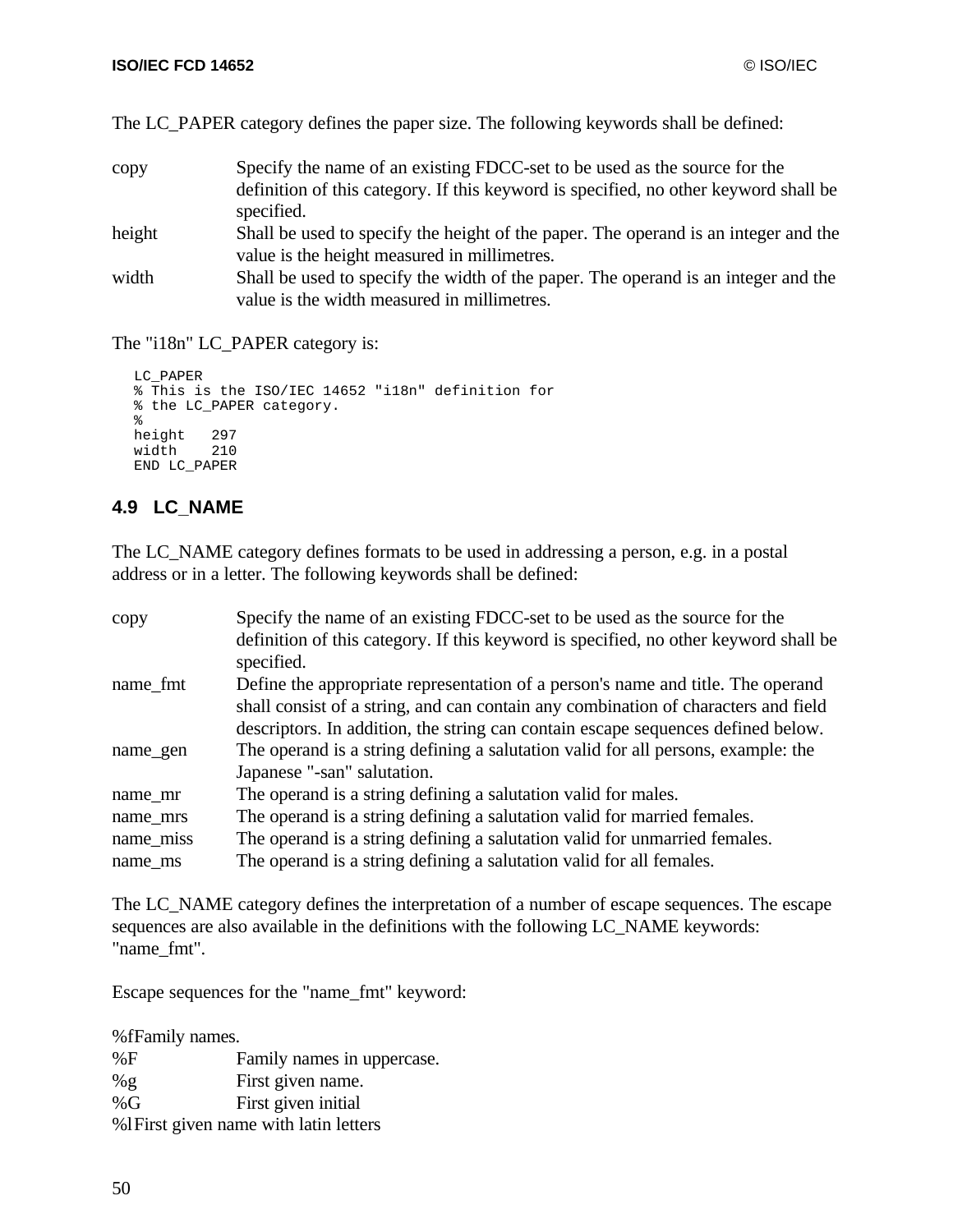| $\%$ O                                                                                         | Other shorter name, eg. "Bill"                                              |  |
|------------------------------------------------------------------------------------------------|-----------------------------------------------------------------------------|--|
| %m                                                                                             | Middle names.                                                               |  |
| %M                                                                                             | Middle initial                                                              |  |
| %p                                                                                             | Profession                                                                  |  |
| %s                                                                                             | salutation, such as "Mr."                                                   |  |
| %S                                                                                             | salutation, using the FDCC-sets conventions, with 1 for the name_gen, 2 for |  |
|                                                                                                | name mr, 3 for name mrs, 4 for name miss, 5 for name ms                     |  |
| % tif the preceding escape sequence resulted in an empty string, then the empty string, else a |                                                                             |  |
|                                                                                                | <space></space>                                                             |  |

Each escape sequence may have an  $\langle R \rangle$  after the  $\langle \% \rangle$  to specify that the information is taken from a Romanized version string of the entity.

The "i18n" LC\_NAME category is:

```
LC_NAME
% This is the ISO/IEC 14652 "i18n" definition for
% the LC_NAME category.
%<br>name_fmt
           name_fmt "<%><p><%><t><%><g><%><t><%><m><%><t><%><f>"
END LC_NAME
```
# **4.10 LC\_ADDRESS**

The LC\_ADDRESS category defines formats to be used in addressing a person, e.g. in a postal address or in a letter, and other items of geographic nature. All keywords are optional. The following keywords shall be defined:

| copy          | Specify the name of an existing FDCC-set to be used as the source for the<br>definition of this category. If this keyword is specified, no other keyword shall be<br>specified.                                                                     |
|---------------|-----------------------------------------------------------------------------------------------------------------------------------------------------------------------------------------------------------------------------------------------------|
| postal_fmt    | Define the appropriate representation of a postal address such as street and city.<br>The proper formatting of a person's name and title is done with the "name_fmt"<br>keyword of the LC_NAME category. The operand shall consist of a string, and |
|               | can contain any combination of characters and field descriptors. In addition, the<br>string can contain escape sequences defined below.                                                                                                             |
| country_name  | The operand is a string with the name of the country in the language of the<br>FDCC-set                                                                                                                                                             |
| country_post  | The operand is a string with the abbreviation of the country, used for postal<br>addresses, according to CEPT-MAILCODE                                                                                                                              |
| $country_ab2$ | The operand is a string with the two-letter abbreviation of the country, according<br>to ISO 3166                                                                                                                                                   |
| $country_ab3$ | The operand is a string with the three-letter abbreviation of the country,<br>according to ISO 3166                                                                                                                                                 |
| country_num   | The operand is an integer with the three-digit number of the country, according<br>to ISO 3166                                                                                                                                                      |
| country_car   | The operand is a string with the abbreviation of the country, used for motor<br>vehicles and traffic, according to the Genève convention 1949:68.                                                                                                   |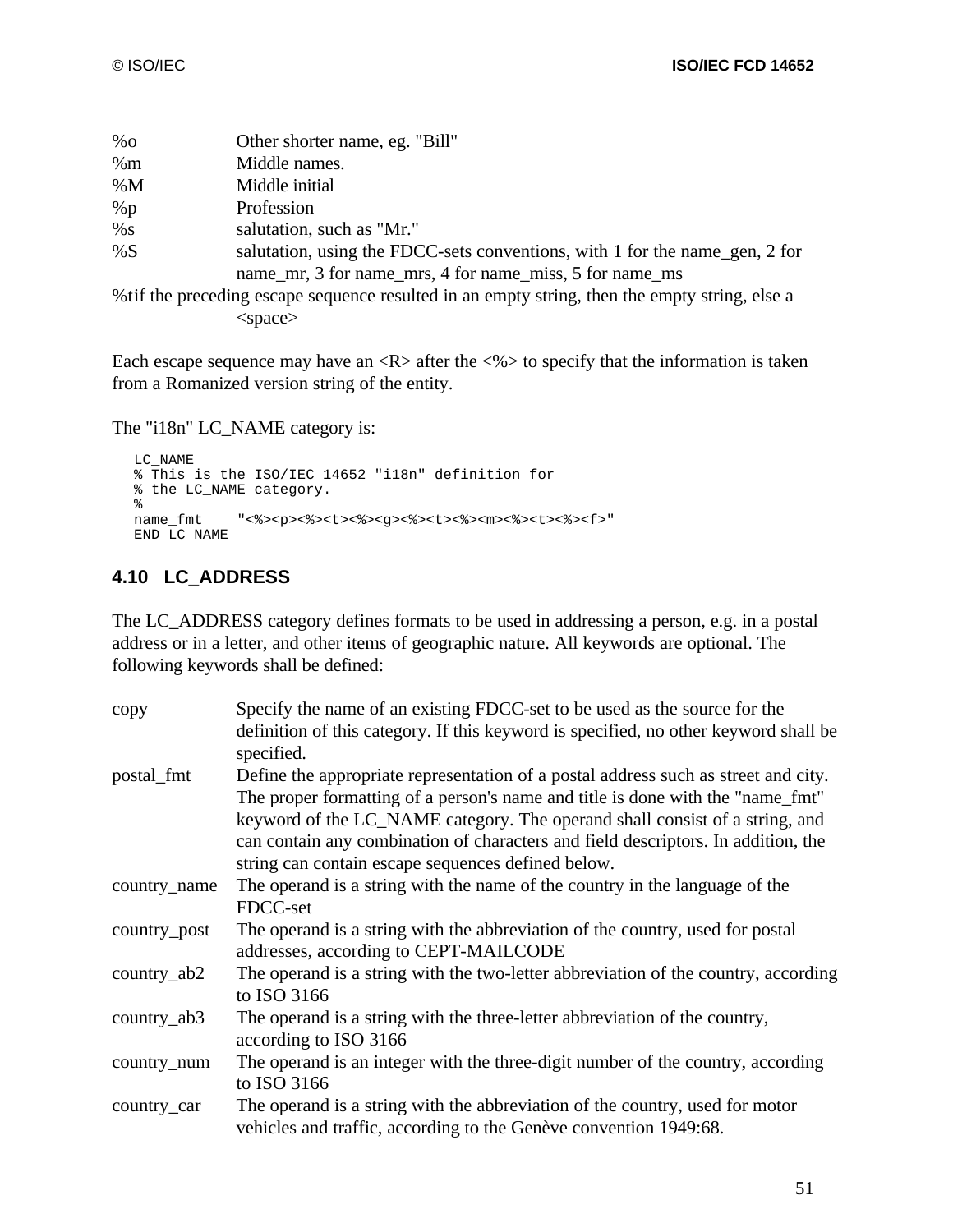| country_isbn       | The operand is a string with the abbreviation of the country, used for book                                                                                                                |
|--------------------|--------------------------------------------------------------------------------------------------------------------------------------------------------------------------------------------|
|                    | numbering (ISBN), according to ISO 2108.                                                                                                                                                   |
| lang_name          | The operand is a string with the name of the language in the language of the                                                                                                               |
|                    | FDCC-set.                                                                                                                                                                                  |
| lang <sub>ab</sub> | The operand is a string with the two-letter abbreviation of the language,<br>according to ISO 639                                                                                          |
| lang_term          | The operand is a string with the three-letter abbreviation of the language for<br>terminology use, according to ISO 639-2                                                                  |
| lang_lib           | The operand is a string with the three-letter abbreviation of the language for<br>library use, according to ISO 639-2. If not specified, the value of the "lang_term"<br>keyword is taken. |

The LC\_ADDRESS category defines the interpretation of a number of escape sequences. The escape sequences are also available in the definitions with the following LC\_ADDRESS keywords: "postal\_fmt".

Escape sequences for the "postal\_fmt" keyword:

| C/O address.                                                                                   |
|------------------------------------------------------------------------------------------------|
|                                                                                                |
| department name.                                                                               |
| Building name                                                                                  |
| street name                                                                                    |
| house number or designation                                                                    |
| if any graphical characters have been specified then an end of line is made.                   |
| % tif the preceding escape sequence resulted in an empty string, then the empty string, else a |
| $<$ space $>$                                                                                  |
| room number, door designation                                                                  |
| floor number                                                                                   |
| country designation                                                                            |
| zip number, postal code                                                                        |
| town, city                                                                                     |
| country                                                                                        |
|                                                                                                |

Each escape sequence may have an  $\langle R \rangle$  after the  $\langle \% \rangle$  to specify that the information is taken from a Romanized version string of the entity.

The "i18n" LC\_ADDRESS category is:

```
LC_ADDRESS
% This is the ISO/IEC 14652 "i18n" definition for
% the LC_ADDRESS category.
%<br>postal_fmt
                           postal_fmt "<%><a><%><N><%><f><%><N><%><d><%><N><%><b><%><N><%>/
<\!\!s\!><\!\!s\!><\!\!s\!>\!<\!\!s\!>\!<\!\!s\!>\!<\!\!s\!>\!<\!\!s\!>\!<\!\!h\!>\!<\!\!s\!P\!>\!<\!\!s\!>\!<\!\!e\!>\!<\!\!s\!P\!>\!<\!\!s\!>\!<\!\!r\!>\!<\!\!s\!>\!<\!\!N\!>\!/<\!\!*&>\!\!<\!\!C\!\!><\!\!-&>\!\!<\!\!*&>\!\!<\!\!C\!\!>\!<\!\!-&>\!\!<\!\!*&>\!\!<\!\!S\!\!P\!\!><\!\!*&>\!\!<\!\!T\!\!><\!\!*&>\!\!<\!\!X\!\!><\!\!C\!\!>\!<\!\!c\!\!>\!<\!\!N\!\!>''END LC_ADDRESS
```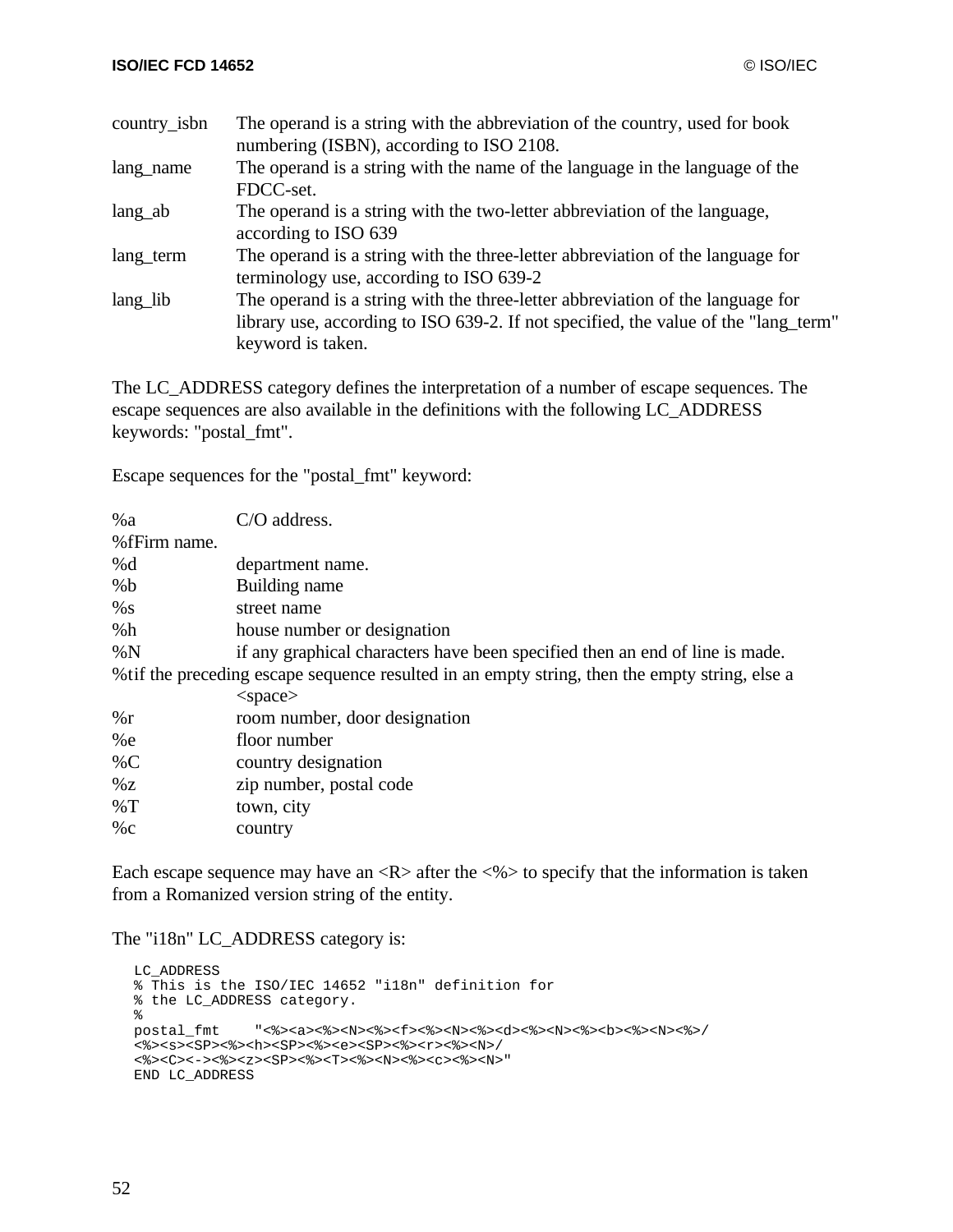# **4.11 LC\_TELEPHONE**

The LC\_TELEPHONE category defines formats to be used with telephone services. All keywords are optional. The following keywords shall be defined:

| Specify the name of an existing FDCC-set to be used as the source for the            |
|--------------------------------------------------------------------------------------|
| definition of this category. If this keyword is specified, no other keyword shall be |
|                                                                                      |
| Define the appropriate representation of a telephone number for international        |
| use. The operand shall consist of a string, and can contain any combination of       |
| characters and field descriptors. In addition, the string can contain escape         |
| sequences defined below.                                                             |
| Define the appropriate representation of a telephone number for domestic use.        |
| The operand shall consist of a string, and can contain any combination of            |
| characters and field descriptors. In addition, the string can contain escape         |
| sequences defined below.                                                             |
| The operand is a string with the digits used to call international telephone         |
| The operand is a string with the prefix used from other countries to call the area   |
|                                                                                      |

The LC\_TELEPHONE category defines the interpretation of a number of escape sequences. The escape sequences are also available in the definitions with the following LC\_TELEPHONE keywords: "tel\_int\_fmt" and "tel\_dom\_fmt".

| %a              | are code without prefix (prefix is often $\langle 0 \rangle$ ).   |
|-----------------|-------------------------------------------------------------------|
| %A              | are code including prefix (prefix is often $\langle 0 \rangle$ ). |
| %1local number. |                                                                   |
| $\%c$           | country code                                                      |

The "i18n" LC\_TELEPHONE category is:

```
LC_TELEPHONE
% This is the ISO/IEC 14652 "i18n" definition for
% the LC_TELEPHONE category.
%
tel_int_fmt "<+><%><c><SP><%><a><SP><%><l>"
END LC_TELEPHONE
```
# **4.12 LC\_MEASUREMENT**

The LC\_MEASUREMENT category defines which measurement system in use. All keywords are optional. The following keywords shall be defined:

copy Specify the name of an existing FDCC-set to be used as the source for the definition of this category. If this keyword is specified, no other keyword shall be specified. measurement Shall be used to define the measurement system in use. The operand is an integer.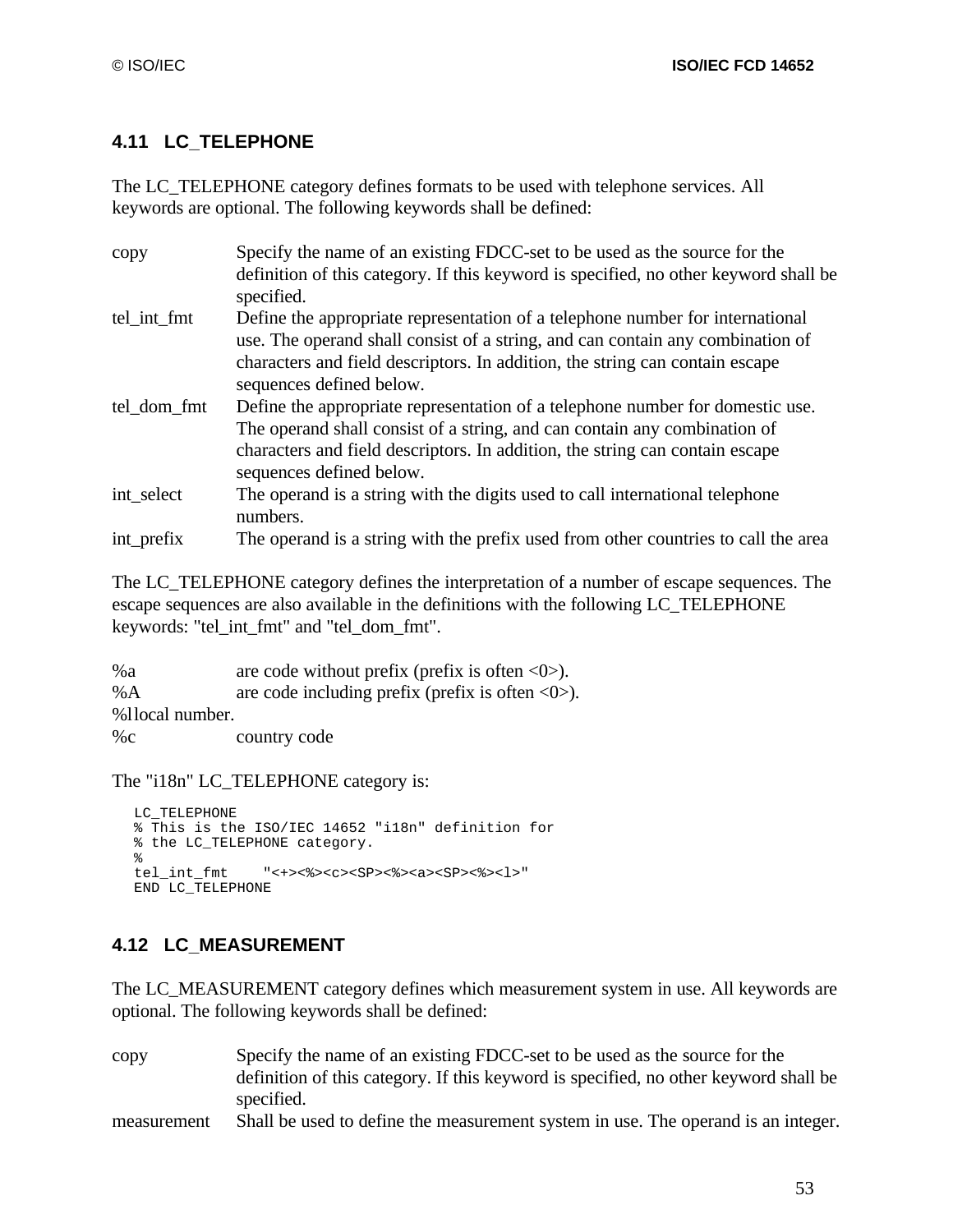The following values are defined: 1 ISO 1000 2 U.S.A. measurement 3 other

The "i18n" LC\_MEASUREMENT category is:

```
LC_MEASUREMENT
% This is the ISO/IEC 14652 "i18n" definition for
% the LC_MEASUREMENT category.
%
measurement 1
END LC_MEASUREMENT
```
# **4.13 LC\_VERSIONS - Specification method of FDCC-sets**

The LC\_VERSIONS category defines which specification methods that have been used. All keywords are mandatory unless otherwise noted, and the operands are strings. The following keywords shall be defined:

| title        | Title of the FDCC-set                                                               |
|--------------|-------------------------------------------------------------------------------------|
| source       | Organization name of provider of the source                                         |
| address      | Organization postal address                                                         |
| contact      | Name of contact person                                                              |
| email        | Electronic mail address of the organization, or contact person                      |
|              | tel Telephone number for the organization, in international format.                 |
| fax          | Fax number for the organization, in international format.                           |
| language     | Natural language, as specified in ISO 639                                           |
| territory    | Territory, as two-letter form of ISO 3166                                           |
| audience     | If not for general use, an indication of the intended user audience. This keyword   |
|              | is optional.                                                                        |
| application  | If for use of a special application, a description of the application. This keyword |
|              | is optional.                                                                        |
| abbreviation | Short name for provider of the source. This keyword is optional.                    |
| revision     | Revision number consisting of digits and zero or more full stops (".").             |
| date         | Revision date in the format according to this example: "1995-02-05" meaning the     |
|              | 5th of February, 1995.                                                              |

If any of the above information is non-existent, it must be stated in each case; the corresponding string is then the empty string. If required information is not present in ISO 639 or ISO 3166, the relevant Maintenance Authority should be approached to get the needed item registered.

category Shall be used to define that a category is present and what specification the category is claiming conformance to. The first operand is a string that describes the specification that the category is claiming conformance to, and the following values shall be defined: i18n:1998 posix:1993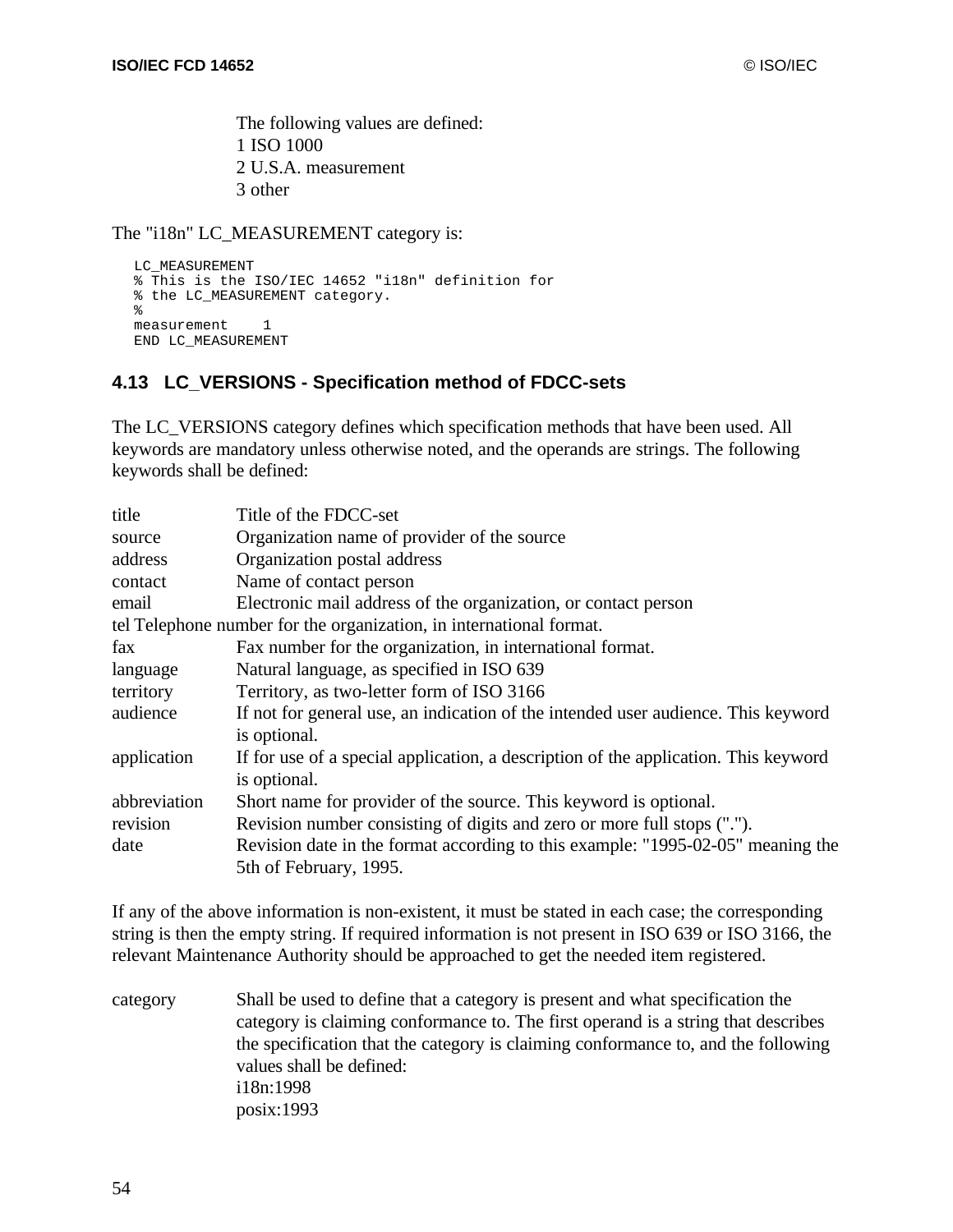The second operand is a string with the category name, where the category names of clause 4 shall be defined. More than one "category" keyword may be given, but only one per category name.

The "i18n" LC\_VERSIONS category is:

```
LC_VERSIONS
% This is the ISO/IEC 14652 "i18n" definition for
% the LC_VERSIONS category.
%
title "ISO/IEC 14652 i18n FDCC-set"
source "ISO/IEC JTC1/SC22/WG20 - internationalization"
address "C/o Keld Simonsen, Skt. Jorgens Alle 8, DK-1615 Kobenhavn V" 
contact "Keld Simonsen"
email "keld@dkuug.dk"
tel "+45 3122-6543"
fax "+45 3325-6543"
language
territory "ISO"
revision "1.0"
date "1997-12-20"
%
category i18n:1998;LC_VERSIONS
category i18n:1998;LC_CTYPE
category i18n:1998;LC_COLLATE
category i18n:1998;LC_TIME
category i18n:1998;LC_NUMERIC
category i18n:1998;LC_MONETARY
category i18n:1998;LC_MESSAGES
category i18n:1998;LC_PAPER
category i18n:1998;LC_NAME
category i18n:1998;LC_ADDRESS
category i18n:1998;LC_TELEPHONE
category i18n:1998;LC_MEASUREMENT
```
END LC\_VERSIONS

# **5. CHARMAP**

A character set description may exist for each coded character set supported by an application. This text is referred elsewhere in this standard as a charmap.

A conforming charmap to be used with a FDCC-set shall support the portable character set specified in Table 3. The table defines the characters in the portable character set and the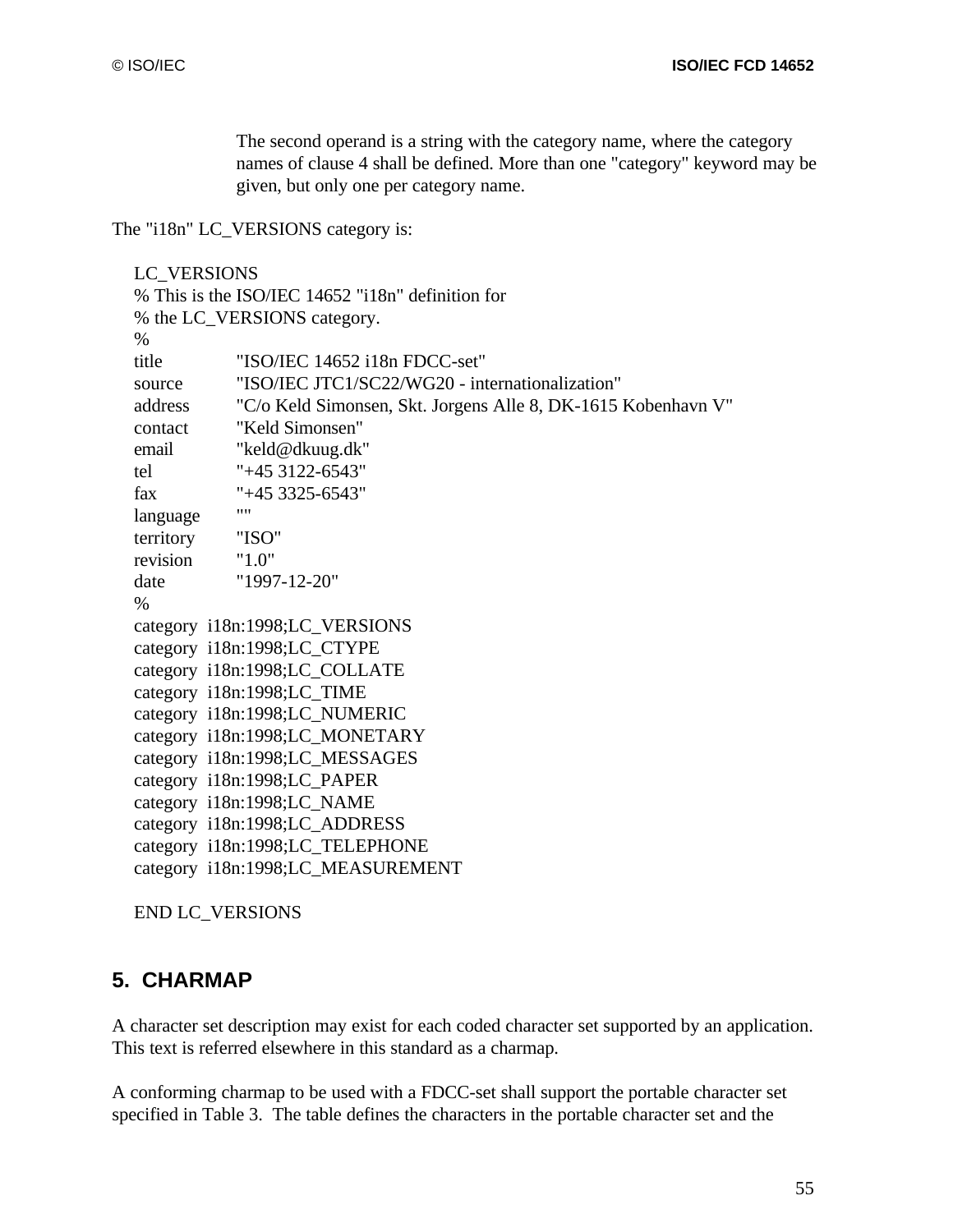corresponding symbolic character names used to identify each character in a character description text.

# Table 3: portable character set

| Symbolic name                           | Glyph                    | UCS               | UCS name                         |
|-----------------------------------------|--------------------------|-------------------|----------------------------------|
| <nul></nul>                             |                          | <u0000></u0000>   | NULL (NUL)                       |
| <alert></alert>                         |                          | <u0007></u0007>   | BELL (BEL)                       |
| <backspace></backspace>                 |                          | <u0008></u0008>   | BACKSPACE (BS)                   |
| <tab></tab>                             |                          | <u0009></u0009>   | CHARACTER TABULATION (HT)        |
| <carriage-return></carriage-return>     |                          | <u000d></u000d>   | CARRIAGE RETURN (CR)             |
| <newline></newline>                     |                          | $<$ U000A>        | LINE FEED (LF)                   |
| <vertical-tab></vertical-tab>           |                          | <u000b></u000b>   | LINE TABULATION (VT)             |
| <form-feed></form-feed>                 |                          | <u000c></u000c>   | FORM FEED (FF)                   |
| <space></space>                         |                          | <u0020></u0020>   | SPACE                            |
| <exclamation-mark></exclamation-mark>   | Ţ                        | <u0021></u0021>   | EXCLAMATION MARK                 |
| <quotation-mark></quotation-mark>       | п                        | $<$ U0022>        | <b>OUOTATION MARK</b>            |
| <number-sign></number-sign>             |                          | <u0023></u0023>   | NUMBER SIGN                      |
|                                         | #                        |                   |                                  |
| <dollar-sign></dollar-sign>             | \$                       | <u0024></u0024>   | DOLLAR SIGN                      |
| <percent-sign></percent-sign>           | နွ                       | <u0025></u0025>   | PERCENT SIGN                     |
| <ampersand></ampersand>                 | &                        | <u0026></u0026>   | AMPERSAND                        |
| <apostrophe></apostrophe>               | $\mathbf{I}$             | <u0027></u0027>   | APOSTROPHE                       |
| <left-parenthesis></left-parenthesis>   | $\overline{\phantom{a}}$ | <u0028></u0028>   | LEFT PARENTHESIS                 |
| <right-parenthesis></right-parenthesis> | $\lambda$                | <u0029></u0029>   | RIGHT PARENTHESIS                |
| <asterisk></asterisk>                   | $^\ast$                  | <u002a></u002a>   | ASTERISK                         |
| <plus-sign></plus-sign>                 | $^{+}$                   | <u002b></u002b>   | PLUS SIGN                        |
| $<$ comma $>$                           | $\pmb{\prime}$           | $<$ U $002$ C $>$ | COMMA                            |
| <hyphen-minus></hyphen-minus>           |                          | <u002d></u002d>   | HYPHEN-MINUS                     |
| <hyphen></hyphen>                       |                          | <u002d></u002d>   | HYPHEN-MINUS                     |
| <full-stop></full-stop>                 |                          | <u002e></u002e>   | <b>FULL STOP</b>                 |
| <period></period>                       | $\bullet$                | <u002e></u002e>   | FULL STOP                        |
| <slash></slash>                         | $\prime$                 | $<$ U002F>        | SOLIDUS                          |
| <solidus></solidus>                     | $\overline{ }$           | <u002f></u002f>   | SOLIDUS                          |
| <zero></zero>                           | 0                        | $<$ U0030>        | DIGIT ZERO                       |
| <one></one>                             | $\mathbf 1$              | <u0031></u0031>   | DIGIT ONE                        |
| <two></two>                             | $\sqrt{2}$               | <u0032></u0032>   | DIGIT TWO                        |
| <three></three>                         | 3                        | $<$ U0033>        | DIGIT THREE                      |
| <four></four>                           | 4                        | <u0034></u0034>   | DIGIT FOUR                       |
| <five></five>                           | 5                        | <u0035></u0035>   | DIGIT FIVE                       |
| $\langle \text{six} \rangle$            | 6                        | <u0036></u0036>   | DIGIT SIX                        |
| <seven></seven>                         | 7                        | <u0037></u0037>   | DIGIT SEVEN                      |
| <eight></eight>                         | 8                        | $<$ U0038>        | DIGIT EIGHT                      |
| <nine></nine>                           | 9                        | <u0039></u0039>   | DIGIT NINE                       |
| <colon></colon>                         | $\ddot{\phantom{a}}$     | <u003a></u003a>   | COLON                            |
| <semicolon></semicolon>                 |                          |                   |                                  |
|                                         | $\ddot{ }$               | $<$ U003B>        | SEMICOLON                        |
| <less-than-sign></less-than-sign>       | $\,<\,$                  | <u003c></u003c>   | LESS-THAN SIGN                   |
| <equals-sign></equals-sign>             | $\equiv$                 | $<$ U003D>        | EQUALS SIGN<br>GREATER-THAN SIGN |
| <greater-than-sign></greater-than-sign> | >                        | <u003e></u003e>   |                                  |
| <question-mark></question-mark>         | ?                        | $<$ U003F>        | QUESTION MARK                    |
| <commercial-at></commercial-at>         | @                        | <u0040></u0040>   | COMMERCIAL AT                    |
| <a></a>                                 | Α                        | <u0041></u0041>   | LATIN CAPITAL LETTER A           |
| <b></b>                                 | В                        | $<$ U0042>        | LATIN CAPITAL LETTER B           |
| <<>                                     | $\mathsf C$              | <u0043></u0043>   | LATIN CAPITAL LETTER C           |
| $<$ D>                                  | D                        | $<$ U0044>        | LATIN CAPITAL LETTER D           |
| E >                                     | Е                        | $<$ U0045>        | LATIN CAPITAL LETTER E           |
| $\langle F \rangle$                     | F                        | $<$ U0046>        | LATIN CAPITAL LETTER F           |
| $\langle G \rangle$                     | G                        | $<$ U0047>        | LATIN CAPITAL LETTER G           |
| $<$ H $>$                               | Η                        | <u0048></u0048>   | LATIN CAPITAL LETTER H           |
| $<\mathbb{I}>$                          | I                        | $<$ U0049>        | LATIN CAPITAL LETTER I           |
| <j></j>                                 | J                        | $<$ U004A>        | LATIN CAPITAL LETTER J           |
| K>                                      | Κ                        | $<$ U004B>        | LATIN CAPITAL LETTER K           |
| <l></l>                                 | L                        | $<$ U004C>        | LATIN CAPITAL LETTER L           |
| M>                                      | М                        | <u004d></u004d>   | LATIN CAPITAL LETTER M           |
| $<$ N>                                  | Ν                        | $<$ U004E>        | LATIN CAPITAL LETTER N           |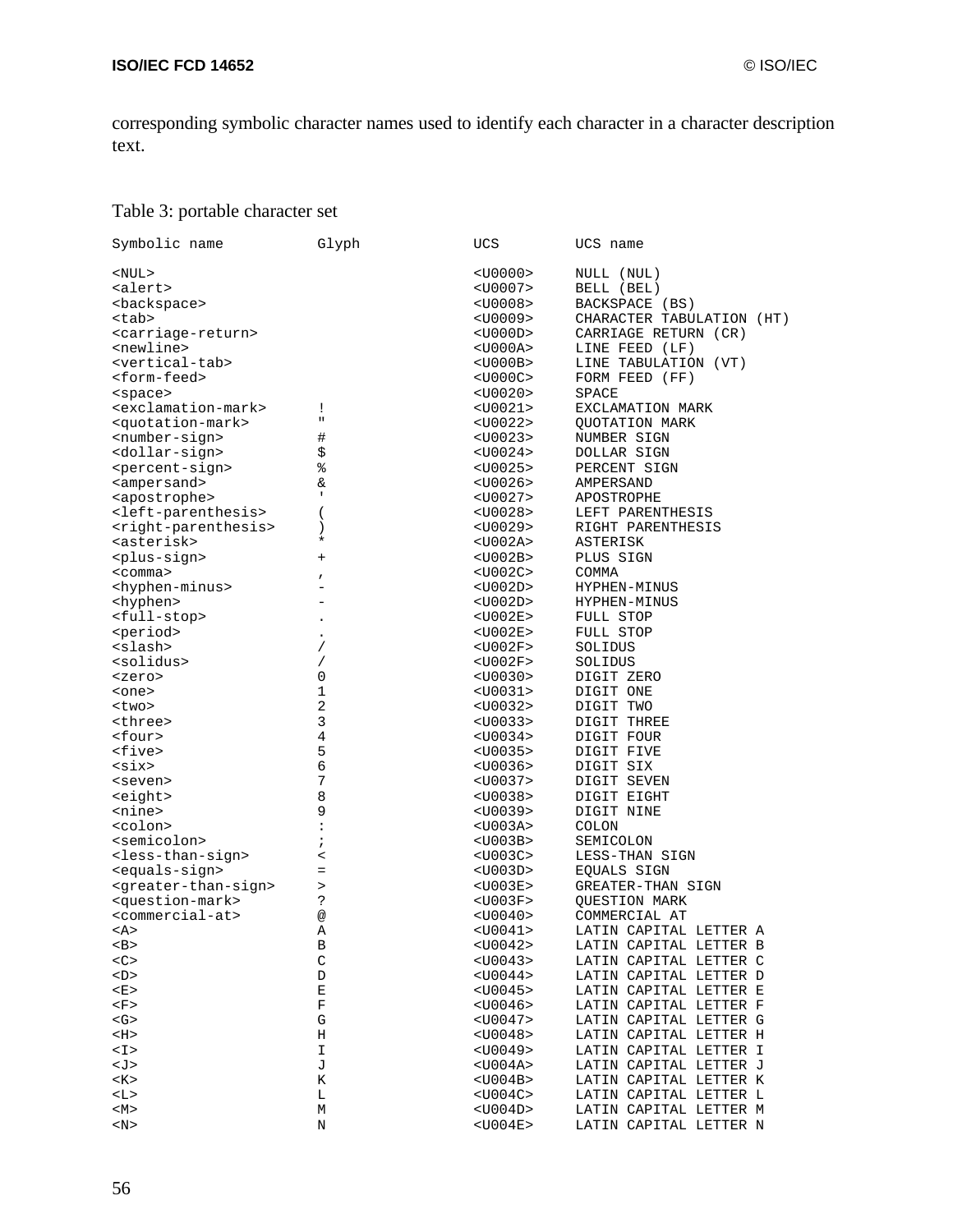|                                               | O              | $<$ U004F>      | LATIN CAPITAL LETTER O |
|-----------------------------------------------|----------------|-----------------|------------------------|
| P                                             | $\mathbf{P}$   | <u0050></u0050> | LATIN CAPITAL LETTER P |
| Q >                                           | Q              | $<$ U0051>      | LATIN CAPITAL LETTER O |
| $<\mathbb{R}>$                                | R              | $<$ U0052>      | LATIN CAPITAL LETTER R |
| < s                                           | S              | $<$ U0053>      | LATIN CAPITAL LETTER S |
| T>                                            | T              | $<$ U0054>      | LATIN CAPITAL LETTER T |
| $<$ U>                                        | U              | $<$ U0055>      | LATIN CAPITAL LETTER U |
| $<\vee>$                                      | $\overline{V}$ | $<$ U0056>      | LATIN CAPITAL LETTER V |
| $<\!\!\mathrm{W}\!\!>$                        | W              | $<$ U0057>      | LATIN CAPITAL LETTER W |
| <x></x>                                       | X              | $<$ U0058>      | LATIN CAPITAL LETTER X |
| $<$ Y $>$                                     | Υ              | $<$ U0059>      | LATIN CAPITAL LETTER Y |
| Z>                                            | Ζ              | $<$ U005A>      | LATIN CAPITAL LETTER Z |
| <left-square-bracket></left-square-bracket>   | ſ              | $<$ U005B>      | LEFT SQUARE BRACKET    |
| <backslash></backslash>                       |                | $<$ U005C>      | REVERSE SOLIDUS        |
|                                               |                |                 |                        |
| <reverse-solidus></reverse-solidus>           |                | $<$ U005C>      | REVERSE SOLIDUS        |
| <right-square-bracket></right-square-bracket> | 1<br>ᄉ         | $<$ U005D>      | RIGHT SQUARE BRACKET   |
| <circumflex-accent></circumflex-accent>       | ᄉ              | $<$ U005E>      | CIRCUMFLEX ACCENT      |
| <circumflex></circumflex>                     |                | $<$ U005E>      | CIRCUMFLEX ACCENT      |
| <low-line></low-line>                         |                | $<$ U005F>      | LOW LINE               |
| <underscore></underscore>                     | τ              | $<$ U005F>      | LOW LINE               |
| <grave-accent></grave-accent>                 |                | $<$ U0060>      | <b>GRAVE ACCENT</b>    |
| <a></a>                                       | а              | $<$ U0061>      | LATIN SMALL LETTER A   |
| <b></b>                                       | b              | $<$ U0062>      | LATIN SMALL LETTER B   |
| $c$                                           | $\mathbf C$    | $<$ U0063>      | LATIN SMALL LETTER C   |
| <d></d>                                       | d              | $<$ U0064>      | LATIN SMALL LETTER D   |
| <e></e>                                       | e              | $<$ U0065>      | LATIN SMALL LETTER E   |
| $\mathsf{<}$ f>                               | f              | $<$ U0066>      | LATIN SMALL LETTER F   |
| < g >                                         | g              | $<$ U0067>      | LATIN SMALL LETTER G   |
| <h></h>                                       | h              | $<$ U0068>      | LATIN SMALL LETTER H   |
| <i></i>                                       | i              | $<$ U0069>      | LATIN SMALL LETTER I   |
| $\leq$ j>                                     | j              | $<$ U006A>      | LATIN SMALL LETTER J   |
| <k></k>                                       | k              | $<$ U006B>      | LATIN SMALL LETTER K   |
| <1>                                           | 1              | $<$ U006C>      | LATIN SMALL LETTER L   |
| $<$ m $>$                                     | m              | $<$ U006D>      | LATIN SMALL LETTER M   |
| <n></n>                                       | n              | $<$ U006E>      | LATIN SMALL LETTER N   |
| $<\circ$                                      | $\circ$        | $<$ U006F>      | LATIN SMALL LETTER O   |
| < p >                                         | p              | $<$ U0070>      | LATIN SMALL LETTER P   |
| <g></g>                                       |                | $<$ U0071>      | LATIN SMALL LETTER O   |
| $<$ r>                                        | đ<br>r         | $<$ U0072>      | LATIN SMALL LETTER R   |
| < s                                           | S              | $<$ U0073>      | LATIN SMALL LETTER S   |
|                                               | t              | $<$ U0074>      | LATIN SMALL LETTER T   |
| くしつ                                           |                |                 |                        |
| <u></u>                                       | u              | $<$ U0075>      | LATIN SMALL LETTER U   |
| $<$ v>                                        | $\mathbf v$    | $<$ U0076>      | LATIN SMALL LETTER V   |
| < w >                                         | W              | $<$ U0077>      | LATIN SMALL LETTER W   |
| <x></x>                                       | X              | $<$ U0078>      | LATIN SMALL LETTER X   |
| < y >                                         | У              | $<$ U0079>      | LATIN SMALL LETTER Y   |
| $Z$                                           | Z              | $<$ U007A>      | LATIN SMALL LETTER Z   |
| <left-brace></left-brace>                     |                | <u007b></u007b> | LEFT CURLY BRACKET     |
| <left-curly-bracket></left-curly-bracket>     |                | $<$ U007B>      | LEFT CURLY BRACKET     |
| <vertical-line></vertical-line>               |                | $<$ U007C>      | VERTICAL LINE          |
| <right-brace></right-brace>                   |                | $<$ U007D>      | RIGHT CURLY BRACKET    |
| <right-curly-bracket></right-curly-bracket>   |                | <u007d></u007d> | RIGHT CURLY BRACKET    |
| <tilde></tilde>                               |                | <u007e></u007e> | TILDE                  |

This standard places only the following requirements on the encoded values of the characters in the portable character set:

 (1) The encoded values associated with each member of the portable character set shall be invariant across all FDCC-sets supported by the application.

 (2) The encoded values associated with the digits '0' to '9' shall be such that the value of each character after '0' shall be one greater than the value of the previous character.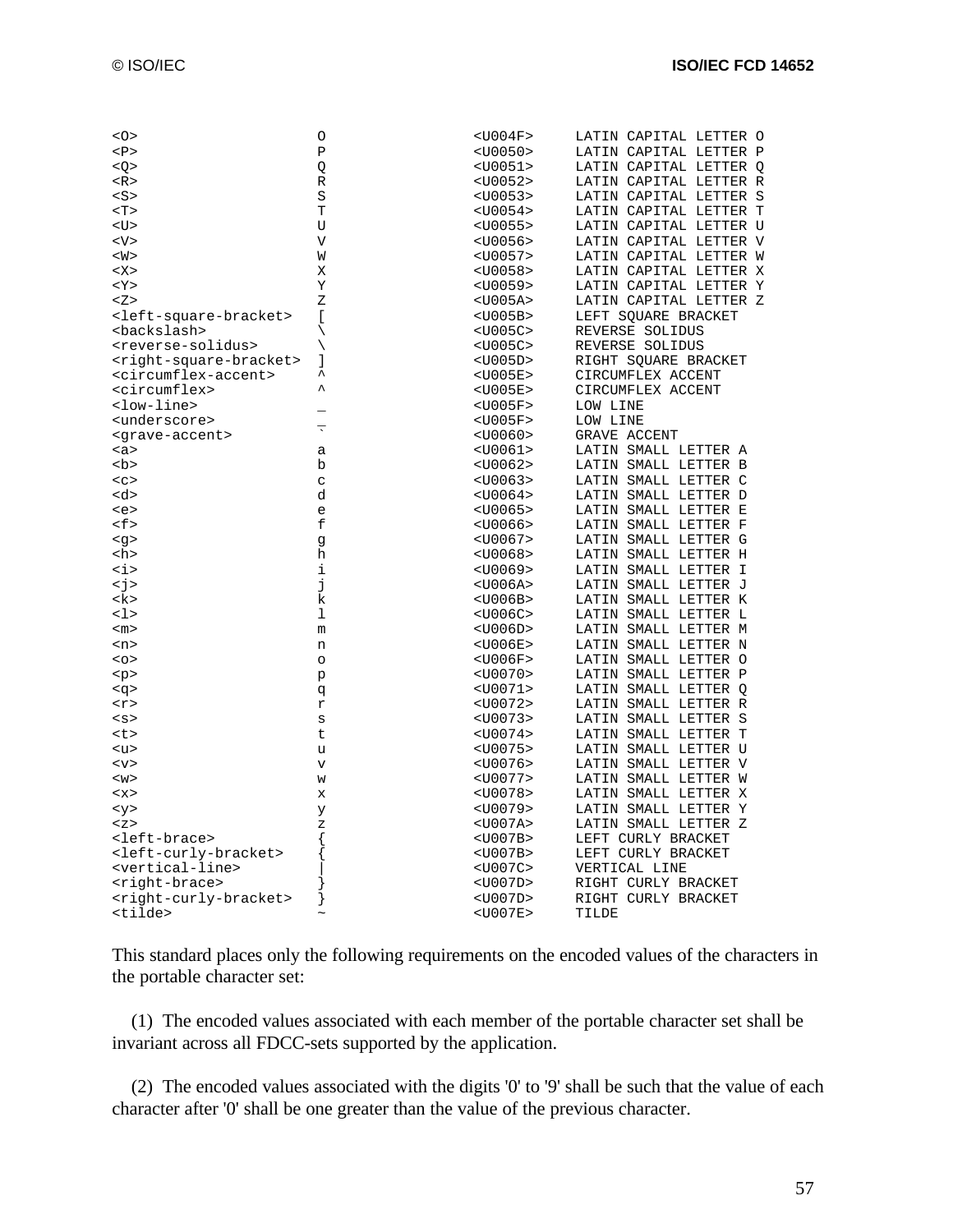Conforming charmaps shall specify certain character and character set attributes, as defined in 5.1.

### **5.1 Character Set Description Text**

The character set description text (charmap) describes the mapping between symbolic character names and actual encoding of a coded character set. It is used to bind the symbolic character names in a FDCC-set to an actual encoding, so an application can process data in this encoding.

The following declarations can precede the character definitions. Each shall consist of the symbol shown in the following list, starting in column 1, including the surrounding brackets, followed by one of more "blank"s, followed by the value to be assigned to the symbol. If any of the declarations are included, they shall be specified in the order shown in the following list:

| <code_set_name></code_set_name> | The name of the coded character set for which the character set description<br>text is defined. The characters of the name shall be taken form the set of<br>characters with visible glyphs defined in Table 3.                                                                                                                                                                                                                                                                                  |
|---------------------------------|--------------------------------------------------------------------------------------------------------------------------------------------------------------------------------------------------------------------------------------------------------------------------------------------------------------------------------------------------------------------------------------------------------------------------------------------------------------------------------------------------|
| $\langle mb\_cur\_max \rangle$  | The maximum number of bytes in a multibyte character. This shall default<br>to $1$ .                                                                                                                                                                                                                                                                                                                                                                                                             |
| $\langle mb\_cur\_min \rangle$  | An unsigned positive integer value that shall define the minimum number of<br>bytes in a character for the encoded character set. The value shall be less or<br>equal to "mb_cur_max". If not specified, the minimum number shall be<br>equal to "mb_cur_max".                                                                                                                                                                                                                                   |
| <escape_char></escape_char>     | The escape character used to indicate that the characters following shall be<br>interpreted in a special way, as defined later in this subclause. This shall<br>default to backslash ( $\setminus$ ). The character slash ( $\setminus$ ) is used in all the following<br>text and examples, unless otherwise noted.                                                                                                                                                                             |
| <comment_char></comment_char>   | The character that when placed in column 1 of a charmap line, is used to<br>indicate that the line shall be ignored. The default character shall be the<br>number sign $(\#)$ . The character percent-sign $(\%)$ is used in all the following<br>text and examples, unless otherwise noted.                                                                                                                                                                                                     |
| <repertoiremap></repertoiremap> | The name of the repertoiremap used to define the symbolic character names<br>in the charmap. The characters of the name shall be taken form the set of<br>characters with visible glyphs defined in Table 3.                                                                                                                                                                                                                                                                                     |
| $<$ escseq $>$                  | defines the escape sequences for ISO 2022 shifting for the coded character<br>set defined by the charmap. The semicolon-separated operands are all<br>strings with characters taken from the set of characters with visible glyphs<br>defined in table 3. The first operand defines the g-set or c-set to be defined,<br>and the following values are defined: $c0$ , $c1$ , $g0$ , $g1$ , $g2$ , $g3$ . The second<br>operand defines what range of characters in the charmap that is affected, |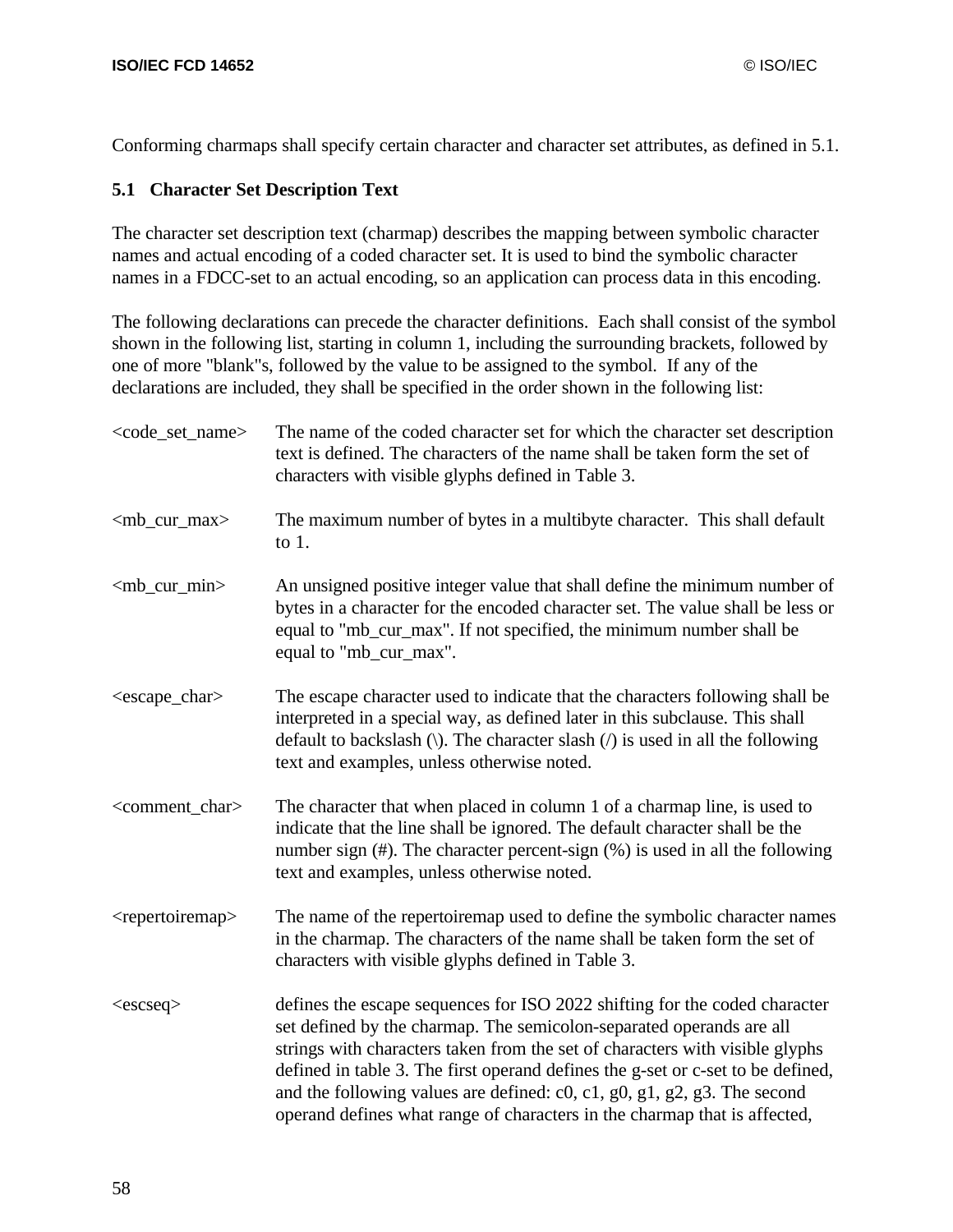and the values defined are: c0, c1, g0, g1. The third operand is the escape sequence that is defined.

- <addset> the name of the charmap to be added the current coded character set and to be selected by the escape sequences defined by <escseq> of the added charmap.
- <include> include the encoding of another charmap in the current charmap. The semicolon-separated operands are all strings with characters taken from the set of characters with visible glyphs defined in table 3. The first operand defines the g-set or c-set to be defined in the current charmap, and the following values are defined: c0, c1, g0, g1, g2, g3. The second operand defines what range of characters in the referenced charmap, and the values defined are: c0, c1, g0, g1. The third operand is the name of another charmap.

The character set mapping definitions shall be all the lines immediately following an identifier line containing the string CHARMAP starting in column 1, and preceding a trailer line containing the string END CHARMAP starting in column 1. Empty lines and lines containing a  $\leq$ comment char $>$  in the first column shall be ignored. Each noncomment line of the character set mapping definition (i.e., between the CHARMAP and END CHARMAP lines of the text) shall be in one of the following formats.

- "%s %s %s\n", <symbolic-name>,<encoding>,<comments>
- "%s...%s %s %s\n", <symbolic-name>,<symbolic-name>,<encoding>,<comments>
- "%s....%s %s %s\n", <symbolic-name>,<symbolic-name>,<encoding>,<comments>

"%s..%s %s %s\n", <symbolic-name>,<symbolic-name>,<encoding>,<comments>

In the first format, the line of the character set mapping definition shall start with the symbolic name, immediately preceded by a <less-than> character and immediately followed by a <greaterthan> character. Symbolic names shall only contain characters from the set shown with a visible glyph in Table 3. The <greater-than> character or the escape character can be included as part of the symbolic name by specifying it twice; for example, the sequence " $\langle \rangle \rangle \rangle >$ " represents the symbolic name "\>".

The same symbolic name may occur several times, with different values. The first value is the one used when generating an encoding, while the other values are accepted in decoding. Symbolic names may be included to identify values that can overlap with each other or with the values of the symbolic names shown in Table 3. It is possible to specify symbolic names for which no encoding exists in the encoded character set, by not specifying a value.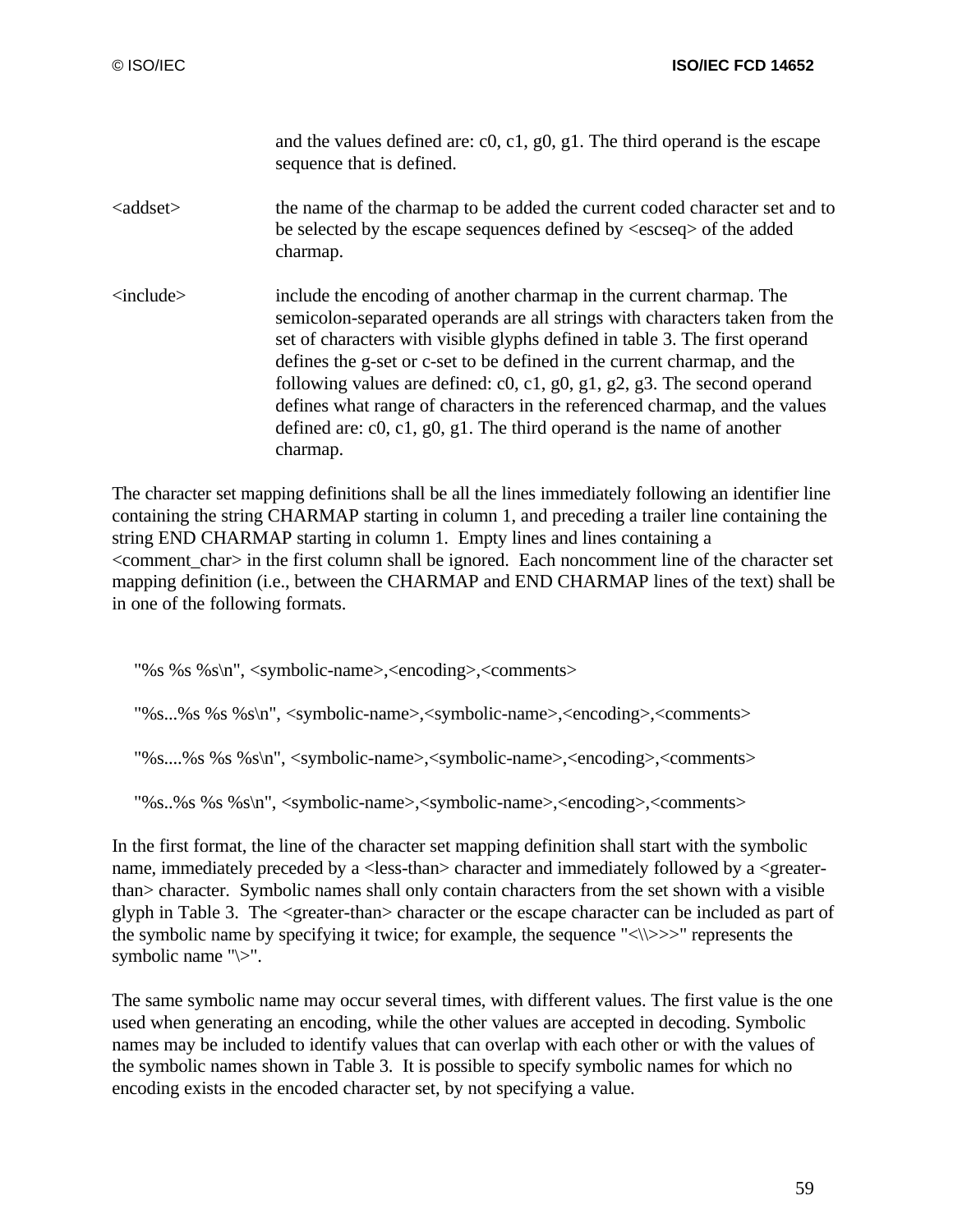In the second and third format (symbolic decimal ellipsis), the line in the character set mapping defines a range of one or more symbolic names. The difference between the second and the third format is the number of dots in the ellipsis: the second has 3 dots, the third has 4 dots. In these forms the symbolic names shall consist of zero or more nonnumeric characters from the set shown with visible glyphs in Table 3, followed by an integer formed by one or more decimal digits. The characters preceding the integer shall be identical in the two symbolic names, and the integer formed by the digits in the second symbolic name shall be identical to or greater than the integer formed by the digits in the first name. This shall be interpreted as a series of symbolic names formed from the common part and each of the integers in decimal format between the first and the second integer, inclusive, and with a length of the symbolic names generated that is equal to the length of the first (and also the second) symbolic name. As an example,  $\langle i0101 \rangle$ ... $\langle i0104 \rangle$  is interpreted as the symbolic names  $\langle i0101 \rangle$ ,  $\langle i0102 \rangle$ ,  $\langle i0103 \rangle$ , and  $\langle i0104 \rangle$ , in that order.

In the fourth format (symbolic hexadecimal ellipsis, with two dots), the line in the character set mapping defines a range of one or more symbolic names. In this form the symbolic names shall consist of zero or more nonnumeric characters from the set shown with visible glyphs in Table 3, followed by an integer formed by one or more hexadecimal digits, using uppercase letters only for the range "A" to "F". The characters preceding the hexadecimal integer shall be identical in the two symbolic names, and the integer formed by the hexadecimal digits in the second symbolic name shall be identical to or greater than the integer formed by the hexadecimal digits in the first name. This shall be interpreted as a series of symbolic names formed from the common part and each of the integers in hexadecimal format using uppercase letters only between the first and the second integer, inclusive, and with a length of the symbolic names generated that is equal to the length of the first (and also the second) symbolic name. As an example,  $\langle$ U010E>.. $\langle$ U0111> is interpreted as the symbolic names <U010E>, <U010F>, <U0110>, and <U0111>, in that order.

The encoding part shall be expressed as one (for single-byte values) or more concatenated decimal, octal or hexadecimal constants. Decimal constants shall be represented by two or three decimal digits, preceded by the escape character and the lowercase letter "d"; for example /d05, /d97, or /d143. Hexadecimal constants shall be represented by two hexadecimal digits, preceded by the escape character and the lowercase letter "x"; for example /x05, /x61, or /x8f. Octal constants shall be represented by two or three octal digits, preceded by the escape character; for example /05, /141, or /217. In a charmap, each constant should represent an 8 bit byte for portability reasons. Applications supporting other byte sizes may allow constants to represent values larger than those that can be represented in 8 bit bytes, and to allow additional digits in constants. When constants are concatenated for multibyte character values, they may be of different types, and interpreted in byte order from the first to the last with the least significant byte of the multibyte character specified by the last byte. The manner in which these constants are represented in the character stored in the system is application defined. Omitting bytes from a multibyte character produces undefined results.

In lines defining ranges of symbolic names, the encoded value is the value for the first symbolic name in the range (the symbolic name preceding the ellipsis). Subsequent symbolic names defined by the range shall have encoding values in increasing order. For example the line

 $\langle$ j0101>... $\langle$ j0104> /d129/d254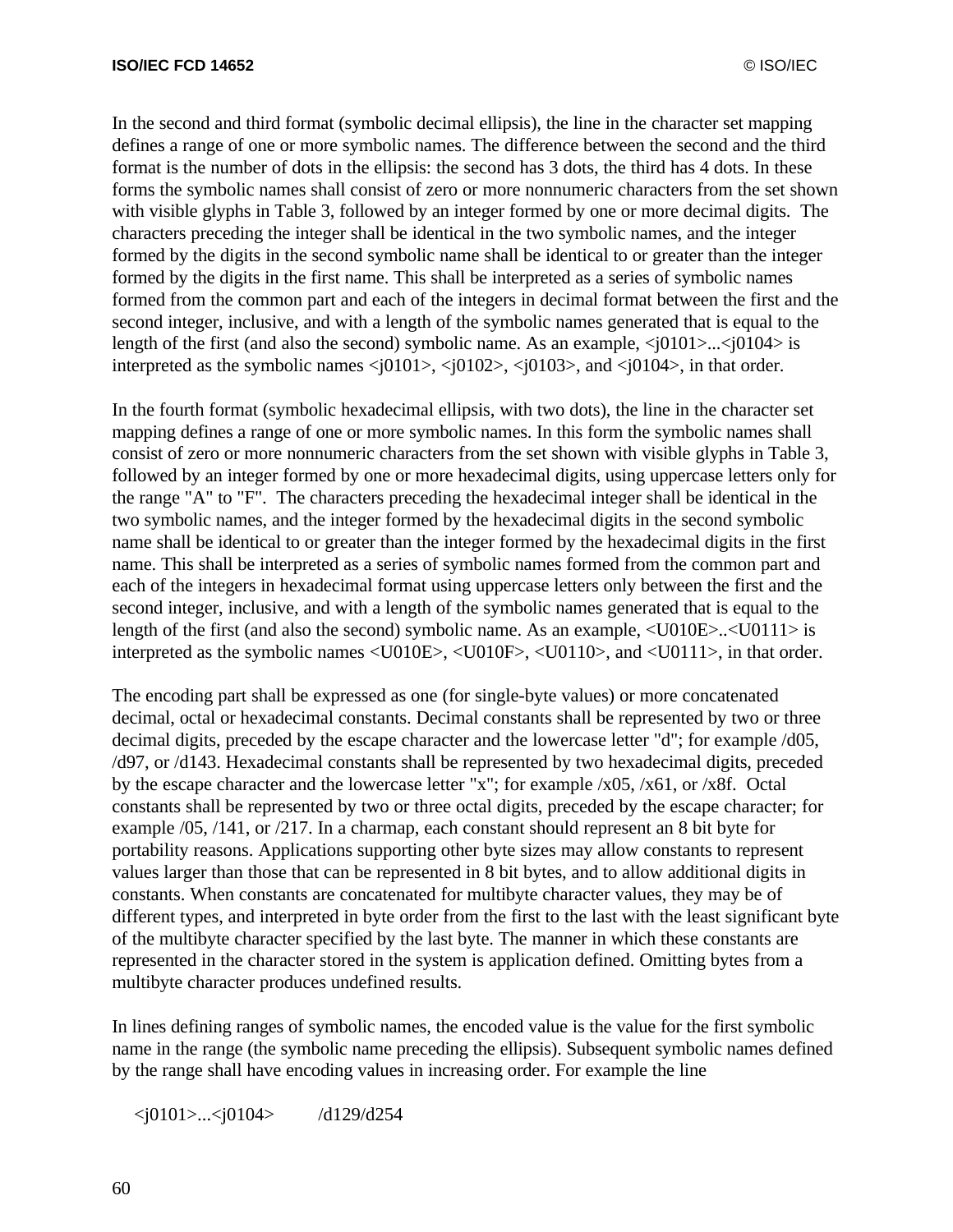shall be interpreted as

| $<$ j $0101$ | /d129/d254 |
|--------------|------------|
| $<$ j0102>   | d129/d255/ |
| $<$ j0103>   | /d130/d000 |
| $<$ j0104>   | /d130/d001 |

The comments parameter is optional.

# **6 REPERTOIREMAP**

FDCC-set and Charmap sources may be specified in a coded character set independent way, using symbolic character names. The relation between the symbolic character names and characters may be specified via a Repertoiremap, which defines the repertoire of characters defined for a FDCCset, and the symbolic character names and corresponding abstract character (by a reference to ISO/IEC 10646).

The repertoire mapping is defined by specifying the symbolic character name and the ISO/IEC 10646 code position in hexadecimal form (with a preceding 'U') and optionally the long ISO/IEC 10646 character name in the following format:

"%s %s %s\n",<symbolic-name>,<10646-codepoint>,<comments>

The symbolic character name and the ISO/IEC 10646 code position are each surrounded by angle brackets <>, and the fields shall be separated by one or more spaces or tabs on a line. If a right angle bracket or an escape character is used within a symbolic name, it shall be preceded by the escape character.

The escape character can be redefined from the default reverse solidus (\) with the first line of the Repertoiremap containing the string "escape\_char" followed by one or more spaces or tabs and then the escape character.

Several symbolic character names can refer to the same abstract character, and are then used as synonyms in FDCC-sets and charmaps. The set of <U0000>..<UFFFF> and <U00000000>..<U7FFFFFFF> symbolic names (no lowercase letters) are predefined and refers to the corresponding code points of ISO/IEC 10646 with the same short identifier.

The "i18nrep" repertoiremap is defined to accommodate prior art. The contents of the "i18nrep" repertoiremap is as follows:

| escape char / |                                        |
|---------------|----------------------------------------|
| $<$ NUL $>$   | $<$ U0000> NULL (NUL)                  |
| $<$ SOH $>$   | <u0001> START OF HEADING (SOH)</u0001> |
| $<$ STX $>$   | <u0002> START OF TEXT (STX)</u0002>    |
| $<$ $ETX$ $>$ | $<$ U0003> END OF TEXT (ETX)           |
|               |                                        |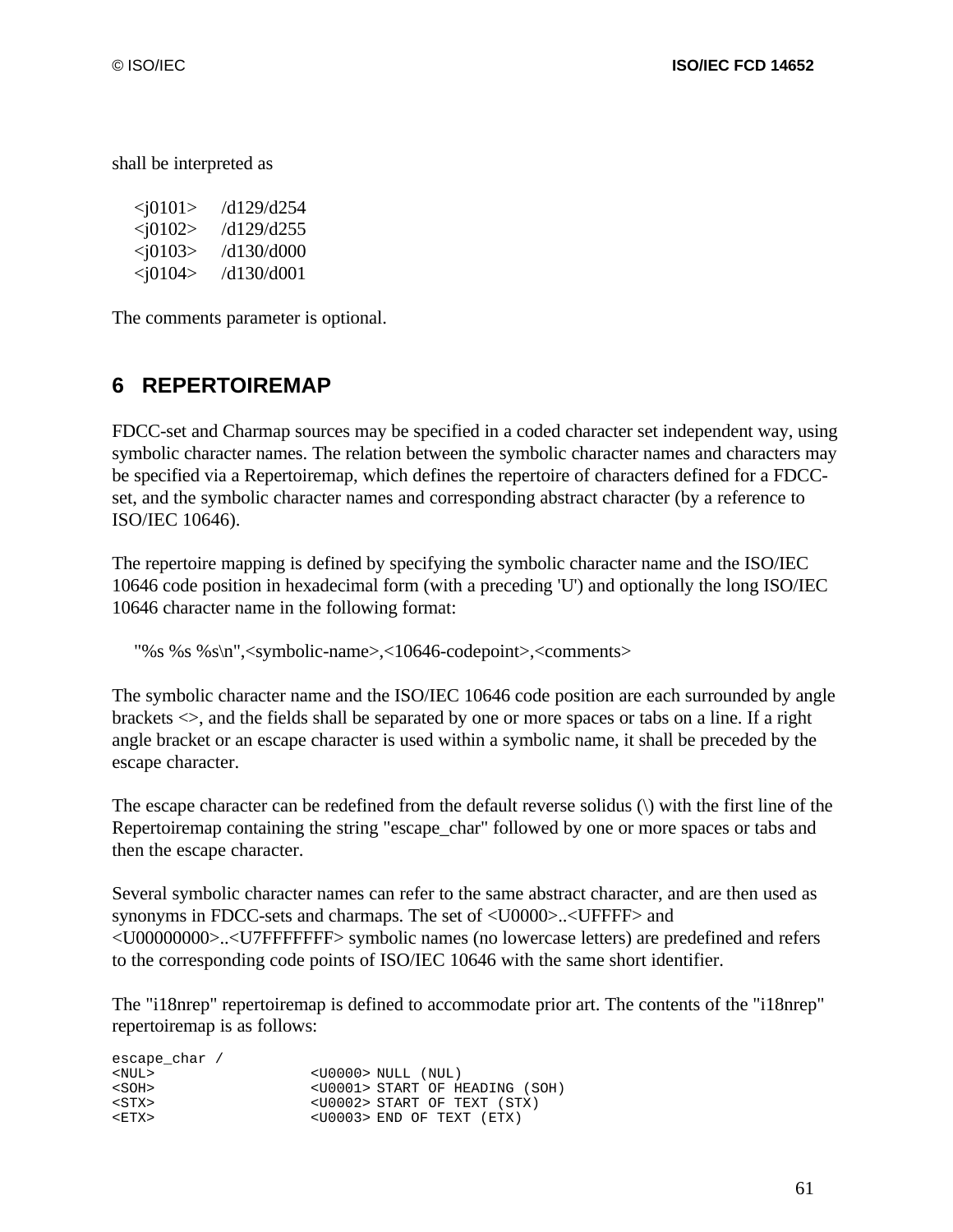<EOT> <U0004> END OF TRANSMISSION (EOT)

<ENQ> <U0005> ENQUIRY (ENQ) <ACK>
<br/>
<br/>
<br/>
<br/>
<U0006>
ACKNOWLEDGE (ACK)<br/>
<<br/>
<U0007>
BELL (BEL) <U0007> BELL (BEL)<br><U0007> BELL (BEL) <BEL> <U0007> BELL (BEL) <br />
<br />
<br />
<br />
<br />
<br />
<br />
<br />
<br />
<br />
<br />
<br />
<br />
<br />
<br />
<br />
<br />
<br />
<br />
<br />
<br />
<br />
<br />
<br />
<br />
<br />
<br />
<br />
<br />
<br />
<br />
<br / <tab> <U0009> CHARACTER TABULATION (HT) <newline> <U000A> LINE FEED (LF) <vertical-tab> <U000B> LINE TABULATION (VT) <form-feed> <U000C>FORM FEED (FF) <carriage-return> <U000D> CARRIAGE RETURN (CR) <DLE> <U0010> DATALINK ESCAPE (DLE) <DC1> <U0011> DEVICE CONTROL ONE (DC1) <DC2> <U0012> DEVICE CONTROL TWO (DC2) <DC3> <U0013> DEVICE CONTROL THREE (DC3) <DC4> <U0014> DEVICE CONTROL FOUR (DC4) <U0015> NEGATIVE ACKNOWLEDGE (NAK) <SYN> <U0016> SYNCRONOUS IDLE (SYN) <U0017> END OF TRANSMISSION BLOCK (ETB) <CAN> <U0018> CANCEL (CAN) <SUB> <br/>
<br/>
<br/>
<br/>
<br/>
<br/>
<br/>
<br/>
<br/>
<br/>
<<br/>
<<br/>
<<br/>
<<br/>
<<br/>
<<br/>
<<br/>
<<br/>
<<br/>
<<br/>
<<br/>
<<br/>
<<br/>
<<br/>
<<br/>
<<br/>
<<br/>
<<br/>
<<br/>
<<br/>
<<br/>
<<br/>
<< <ESC> <U001B> ESCAPE (ESC) <IS4> <U001C> FILE SEPARATOR (IS4) <IS3> <U001D> GROUP SEPARATOR (IS3) <U001D> GROUP SEPARATOR (IS3) <IS2> <U001E> RECORD SEPARATOR (IS2) <IS1> <U001F> UNIT SEPARATOR (IS1) <DEL> <U007F> DELETE (DEL) <space> <U0020> SPACE <exclamation-mark> <U0021> EXCLAMATION MARK <quotation-mark> <U0022> QUOTATION MARK <number-sign> <U0023> NUMBER SIGN <dollar-sign> <U0024> DOLLAR SIGN <percent-sign> <U0025> PERCENT SIGN <ampersand> <U0026> AMPERSAND <apostrophe> <U0027> APOSTROPHE <left-parenthesis> <U0028> LEFT PARENTHESIS <right-parenthesis> <U0029> RIGHT PARENTHESIS <asterisk> <U002A> ASTERISK <plus-sign> <U002B> PLUS SIGN <comma> <U002C> COMMA <hyphen> <u002D> HYPHEN-MINUS <hyphen-minus> <U002D> HYPHEN-MINUS <period> <U002E> FULL STOP <full-stop> <U002E> FULL STOP <slash> <u002F> SOLIDUS <solidus> <U002F> SOLIDUS<br><zero> <U0030> DIGIT Z <zero> <U0030> DIGIT ZERO<br/>
<une> <une> <une> <U0031> DIGIT ONE <two> <U0032> DIGIT TWO <three> <U0033> DIGIT THREE <four> <U0034> DIGIT FOUR< <five> <U0035> DIGIT FIVE <six> <U0036>DIGIT SIX <seven> <U0037> DIGIT SEVEN <eight> <U0038> DIGIT EIGHT <nine> <br/> <00039> DIGIT NINE<br/> <<o<br/>lon> <0003A> <<br/><<br/>OLON <colon> <U003A> COLON <semicolon> <U003B> SEMICOLON <less-than-sign> <U003C> LESS-THAN SIGN <equals-sign> <U003D> EQUALS SIGN <greater-than-sign> <U003E> GREATER-THAN SIGN <question-mark> <U003F> QUESTION MARK <commercial-at> <U0040> COMMERCIAL AT <br/>
<br/>
<br/>
<br/>
<br/>
<br/>
<br/>
<br/>
<br/>
<br/>
<br/>
<br/>
<br/>
<<br/>
<<br/>
<<br/>
<<br/>
<<br/>
<<br/>
<<br/>
<<br/>
<LOOSE> LEFT SQUARE BRACKET<br/> $\langle U005C>$ REVERSE SOLIDUS <backslash> <U005C> REVERSE SOLIDUS <reverse-solidus> <U005C> REVERSE SOLIDUS <right-square-bracket> <U005D> RIGHT SQUARE BRACKET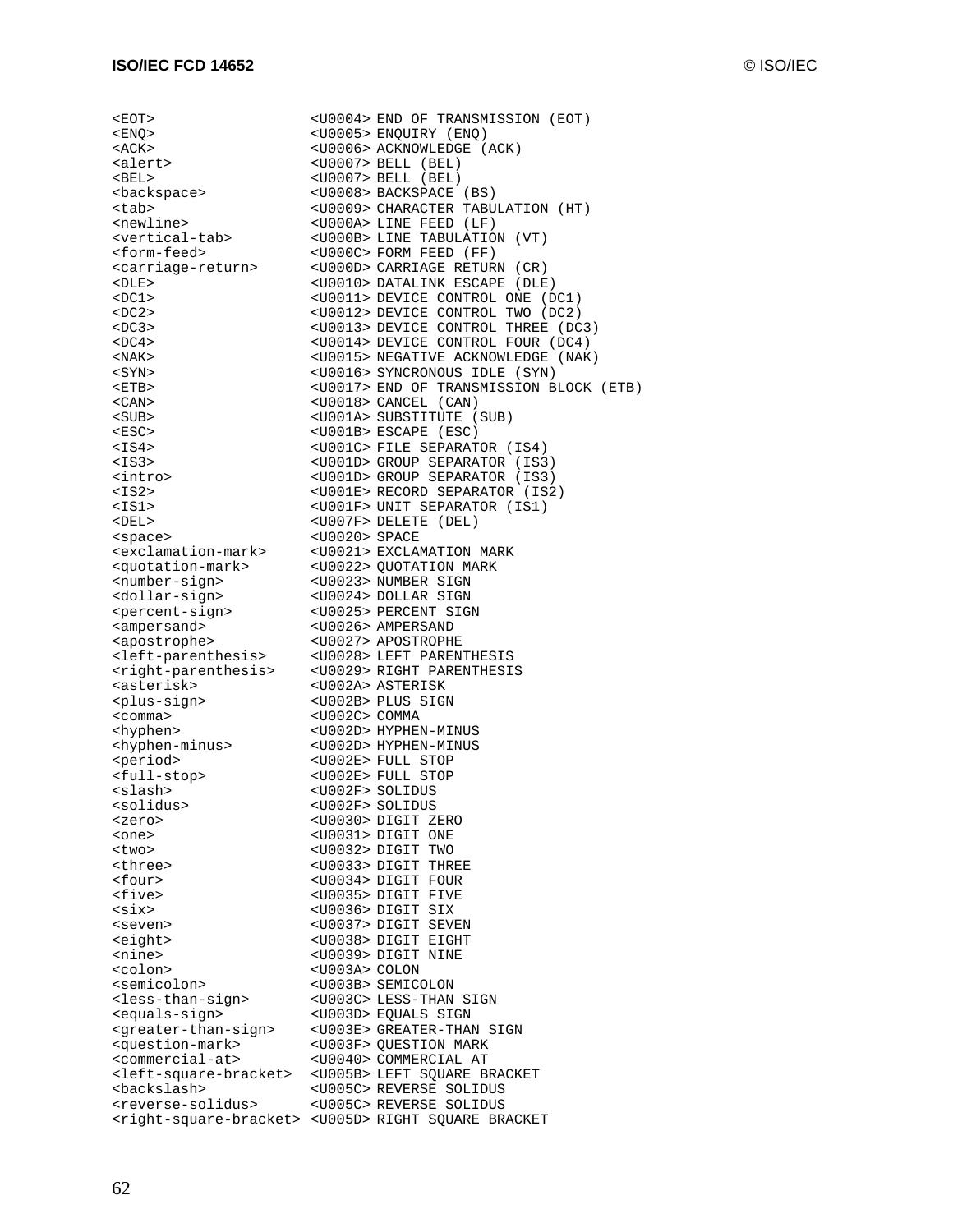<circumflex> <U005E> CIRCUMFLEX ACCENT <circumflex-accent> <U005E> CIRCUMFLEX ACCENT<br><underscore> <U005F> LOW LINE <underscore> <U005F> LOW LINE <br />
<br />
<br />
<br />
<br />
<br />
<br />
<br />
<br />
<<br />
<<br />
<<br />
<<br />
<<br />
<<br />
<<br />
<<br />
<<br />
<<br />
<<br />
<<br />
<<br />
<<br />
<<br />
<<br />
<<br />
<<br />
<<br /> $\label{eq:2}$ <grave-accent> <U0060> GRAVE ACCENT<br/>
<br/>
<br/>
<br/>
<U<br/>eft-brace> <U007B> LEFT CURLY BI <U007B> LEFT CURLY BRACKET <left-curly-bracket> <U007B> LEFT CURLY BRACKET <vertical-line> <U007C> VERTICAL LINE<br>
<right-brace> <U007D> RIGHT CURLY BRACKET <right-brace> <U007D>RIGHT CURLY BRACKET <right-curly-bracket> <U007D> RIGHT CURLY BRACKET <tilde> <U007E> TILDE <NU> <U0000> NULL (NUL) <SH> <U0001> START OF HEADING (SOH) <SX> <U0002> START OF TEXT (STX)<br><EX> <U0003> END OF TEXT (ETX) <EX> <U0003> END OF TEXT (ETX) <ET> <U0004> END OF TRANSMISSION (EOT) <EQ> <U0005> ENQUIRY (ENQ) <AK> <U0006> ACKNOWLEDGE (ACK) <BL> <U0007> BELL (BEL) <BS> <U0008> BACKSPACE (BS) <U0009> CHARACTER TABULATION (HT) <LF> <U000A> LINE FEED (LF) <VT> <U000B> LINE TABULATION (VT) <FF> <U000C> FORM FEED (FF)<br><CR> <UI000D> CARRIAGE RETUR <CR> <U000D> CARRIAGE RETURN (CR)<br><SO> <U000E> SHIFT OUT (SO) <U000E> SHIFT OUT (SO) <SI> <U000F> SHIFT IN (SI) <DL> <U0010> DATALINK ESCAPE (DLE) <U0011> DEVICE CONTROL ONE (DC1) <D2> <U0012> DEVICE CONTROL TWO (DC2) <D3> <U0013> DEVICE CONTROL THREE (DC3) <D4> <U0014> DEVICE CONTROL FOUR (DC4) <NK> <U0015> NEGATIVE ACKNOWLEDGE (NAK) <SY> <U0016> SYNCHRONOUS IDLE (SYN) <EB> <U0017> END OF TRANSMISSION BLOCK (ETB)<br><CN> <UD018> CANCEL (CAN) <CN> <U0018> CANCEL (CAN)<br>
<EM> <U0019> END OF MEDIU <U0019> END OF MEDIUM (EM) <SB> <U001A> SUBSTITUTE (SUB) <EC> <U001B> ESCAPE (ESC)<br><ES> <U001C> FILE SEPARAT <FS> <U001C> FILE SEPARATOR (IS4) <U001D> GROUP SEPARATOR (IS3) <RS> <U001E> RECORD SEPARATOR (IS2) <US> <U001F> UNIT SEPARATOR (IS1) <DT> <U007F> DELETE (DEL) <U0080> PADDING CHARACTER (PAD) <HO> <U0081> HIGH OCTET PRESET (HOP) <BH> <U0082> BREAK PERMITTED HERE (BPH) <NH> <U0083> NO BREAK HERE (NBH) <IN> <U0084> INDEX (IND) <NL> <U0085> NEXT LINE (NEL) <U0086> START OF SELECTED AREA (SSA) <ES> <U0087> END OF SELECTED AREA (ESA) <HS> <U0088> CHARACTER TABULATION SET (HTS) <HJ> <U0089> CHARACTER TABULATION WITH JUSTIFICATION (HTJ) <VS> <U008A> LINE TABULATION SET (VTS) <U008B> PARTIAL LINE FORWARD (PLD) <PU> <U008C> PARTIAL LINE BACKWARD (PLU) <RI> <U008D> REVERSE LINE FEED (RI) <S2> <U008E> SINGLE-SHIFT TWO (SS2)<br><S3> <U008F> SINGLE-SHIFT THREE (SS <S3> <U008F> SINGLE-SHIFT THREE (SS3) <U0090> DEVICE CONTROL STRING (DCS) <P1> <U0091> PRIVATE USE ONE (PU1) <P2> <U0092> PRIVATE USE TWO (PU2) <TS> <U0093> SET TRANSMIT STATE (STS) <U0094> CANCEL CHARACTER (CCH) <MW> <U0095> MESSAGE WAITING (MW) <SG> <U0096> START OF GUARDED AREA (SPA)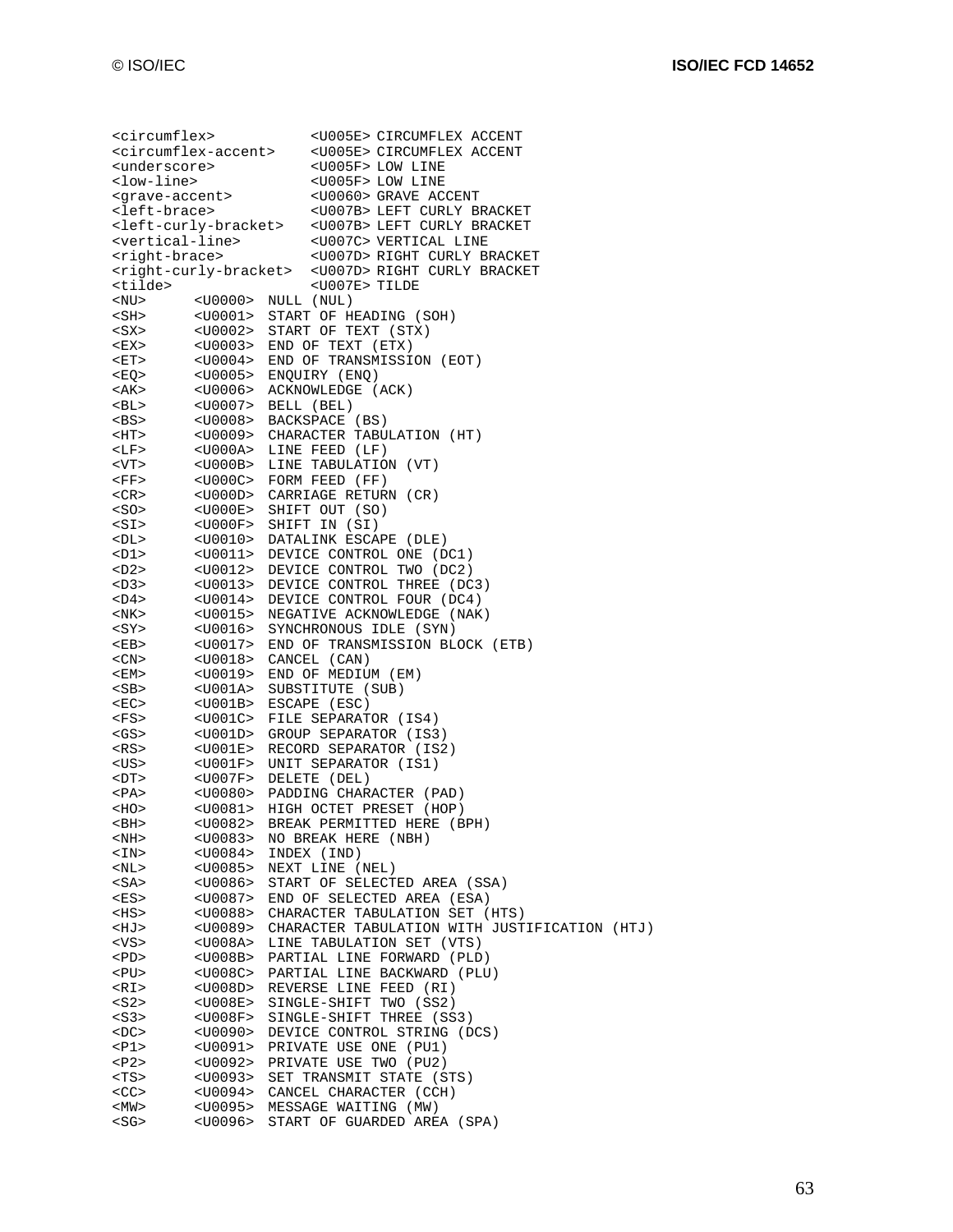| <eg></eg>                      | $<$ U0097>            | END OF GUARDED AREA (EPA)                  |
|--------------------------------|-----------------------|--------------------------------------------|
| <ss></ss>                      | <u0098></u0098>       | START OF STRING (SOS)                      |
| <gc></gc>                      | <u0099></u0099>       | SINGLE GRAPHIC CHARACTER INTRODUCER (SGCI) |
| <sc></sc>                      | <u009a></u009a>       | SINGLE CHARACTER INTRODUCER (SCI)          |
| <ci></ci>                      | <u009b></u009b>       | CONTROL SEQUENCE INTRODUCER (CSI)          |
| <st></st>                      | <u009c></u009c>       | STRING TERMINATOR (ST)                     |
| <oc></oc>                      | $<$ U $009$ D $>$     | OPERATING SYSTEM COMMAND (OSC)             |
| <pm></pm>                      | <u009e></u009e>       | PRIVACY MESSAGE (PM)                       |
| <ac></ac>                      | <u009f></u009f>       | APPLICATION PROGRAM COMMAND (APC)          |
| <sp></sp>                      | <u0020></u0020>       | <b>SPACE</b>                               |
| $\lt$ ! >                      | $<$ U $0021$ >        | EXCLAMATION MARK                           |
| < " >                          | <u0022></u0022>       | <b>OUOTATION MARK</b>                      |
| <nb></nb>                      |                       | <u0023> NUMBER SIGN</u0023>                |
| $<$ DO>                        | <u0024></u0024>       | DOLLAR SIGN                                |
| <응>                            |                       | <u0025> PERCENT SIGN</u0025>               |
| $<\delta >$                    |                       | <u0026> AMPERSAND</u0026>                  |
| $\langle$ '>                   |                       | <u0027> APOSTROPHE</u0027>                 |
| $\lt$ ( $>$                    |                       | <u0028> LEFT PARENTHESIS</u0028>           |
| $\langle \rangle$              |                       | <u0029> RIGHT PARENTHESIS</u0029>          |
| $\lt^*$                        |                       | <u002a> ASTERISK</u002a>                   |
| $\lt +$                        |                       | <u002b> PLUS SIGN</u002b>                  |
| $\lt$ , $>$                    | <u002c> COMMA</u002c> |                                            |
| $\lt$ $\gt$                    |                       | <u002d> HYPHEN-MINUS</u002d>               |
| $\langle \cdot, \cdot \rangle$ |                       | <u002e> FULL STOP</u002e>                  |
| $\lt>/\gt$                     | <u002f></u002f>       | SOLIDUS                                    |
| < 0                            |                       | <u0030> DIGIT ZERO</u0030>                 |
| $1$ >                          |                       |                                            |
| <2>                            |                       | <u0031> DIGIT ONE</u0031>                  |
|                                |                       | <u0032> DIGIT TWO</u0032>                  |
| 3>                             | $<$ U0033>            | DIGIT THREE                                |
| <4>                            |                       | <u0034> DIGIT FOUR</u0034>                 |
| 5                              |                       | <u0035> DIGIT FIVE</u0035>                 |
| <6>                            |                       | <u0036> DIGIT SIX</u0036>                  |
| < 7                            | <u0037></u0037>       | DIGIT SEVEN                                |
| 8 >                            | <u0038></u0038>       | DIGIT EIGHT                                |
| <9>                            | <u0039></u0039>       | DIGIT NINE                                 |
| <:>                            | <u003a></u003a>       | COLON                                      |
| $\langle i \rangle$            | <u003b></u003b>       | SEMICOLON                                  |
| <<                             | <u003c></u003c>       | LESS-THAN SIGN                             |
| $\leq$ $\geq$                  | <u003d></u003d>       | EQUALS SIGN                                |
| $\lt/$ >>                      | <u003e></u003e>       | GREATER-THAN SIGN                          |
| $\langle ? \rangle$            | <u003f></u003f>       | QUESTION MARK                              |
| <at></at>                      | <u0040></u0040>       | COMMERCIAL AT                              |
| <a></a>                        |                       | <u0041> LATIN CAPITAL LETTER A</u0041>     |
| >B>                            |                       | <u0042> LATIN CAPITAL LETTER B</u0042>     |
| <<>                            |                       | <u0043> LATIN CAPITAL LETTER C</u0043>     |
| $<$ D>                         |                       | <u0044> LATIN CAPITAL LETTER D</u0044>     |
| <e></e>                        |                       | <u0045> LATIN CAPITAL LETTER E</u0045>     |
| <f></f>                        | <u0046></u0046>       | LATIN CAPITAL LETTER F                     |
| <g></g>                        | $<$ U0047>            | LATIN CAPITAL LETTER G                     |
| $<$ H $>$                      | $<$ U0048>            | LATIN CAPITAL LETTER H                     |
| $<$ $\mathbb{I}>$              | $<$ U0049>            | LATIN CAPITAL LETTER I                     |
| <j></j>                        | $<$ U004A>            | LATIN CAPITAL LETTER J                     |
| <k></k>                        | $<$ U004B>            | LATIN CAPITAL LETTER K                     |
| <∐>                            | $<$ U004C>            | LATIN CAPITAL LETTER L                     |
| M>                             | $<$ U004D>            | LATIN CAPITAL LETTER M                     |
| $<\!\!{\rm N}\!\!>$            | $<$ U004E>            | LATIN CAPITAL LETTER N                     |
|                                | $<$ U004F>            | LATIN CAPITAL LETTER O                     |
| P                              | $<$ U0050>            | LATIN CAPITAL LETTER P                     |
| Q >                            | $<$ U0051>            | LATIN CAPITAL LETTER Q                     |
| <r></r>                        | $<$ U0052>            | LATIN CAPITAL LETTER R                     |
| <s></s>                        | $<$ U0053>            | LATIN CAPITAL LETTER S                     |
| < T                            | $<$ U0054>            | LATIN CAPITAL LETTER T                     |
| <u></u>                        | $<$ U0055>            | LATIN CAPITAL LETTER U                     |
| <v></v>                        | $<$ U0056>            | LATIN CAPITAL LETTER V                     |
| <w></w>                        | $<$ U0057>            | LATIN CAPITAL LETTER W                     |
| $<\ge$                         | $<$ U0058>            | LATIN CAPITAL LETTER X                     |
| $<$ Y $>$                      | $<$ U0059>            | LATIN CAPITAL LETTER Y                     |
| Z >                            | <u005a></u005a>       | LATIN CAPITAL LETTER Z                     |
|                                |                       |                                            |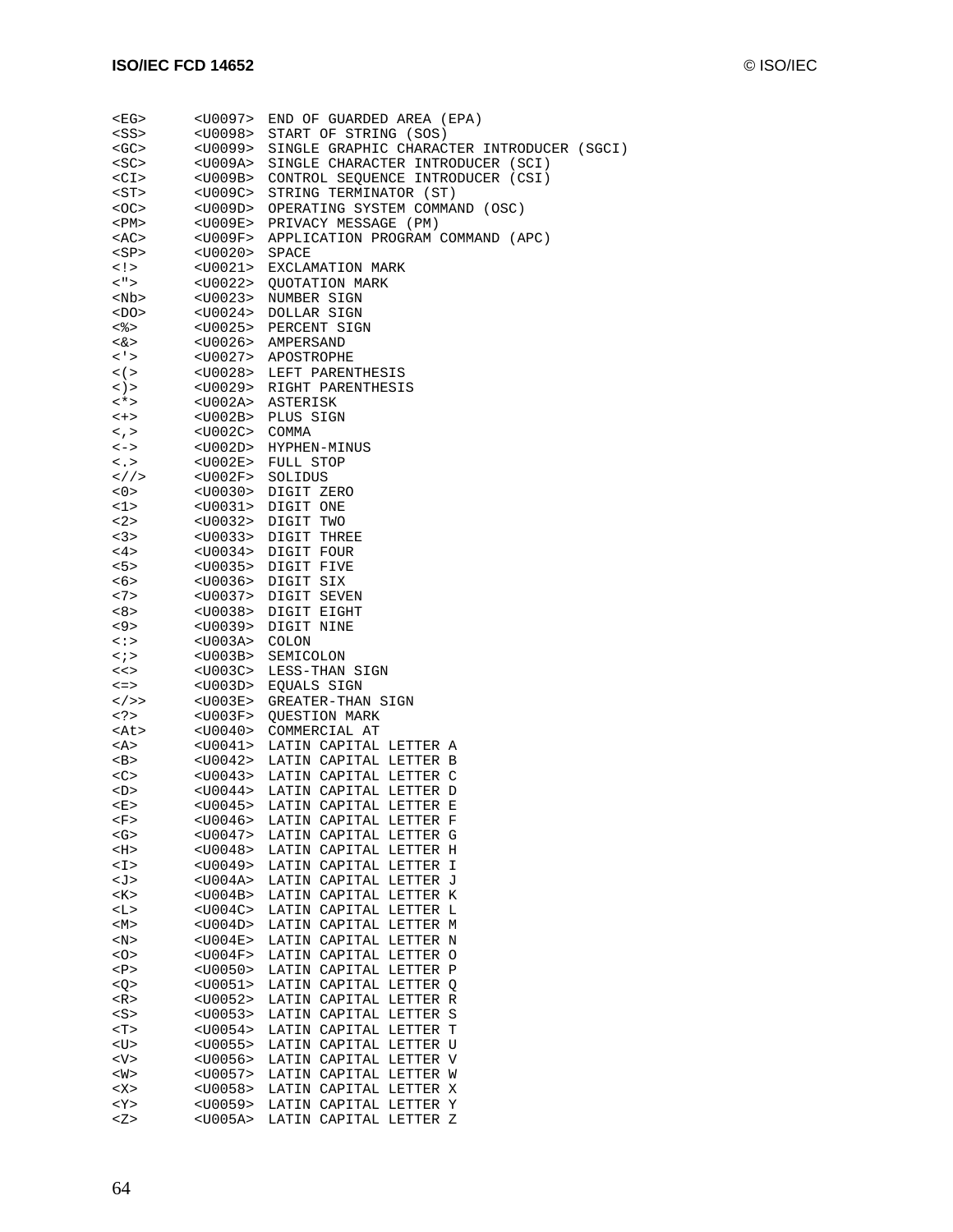| $<<$ ( $>$                       | <u005b></u005b>         | LEFT SQUARE BRACKET                        |
|----------------------------------|-------------------------|--------------------------------------------|
| $\frac{2}{1}$ /// / >            | $<$ U $005$ C $>$       | REVERSE SOLIDUS                            |
| $\langle \rangle$ / >>           | $<$ U $005$ D $>$       | RIGHT SQUARE BRACKET                       |
| $\langle$ ' / >>                 | <u005e></u005e>         | CIRCUMFLEX ACCENT                          |
| $\leq$ >                         | <u005f></u005f>         | LOW LINE                                   |
|                                  |                         |                                            |
| $\langle \cdot   \cdot \rangle$  | $<$ U $0060$ >          | GRAVE ACCENT                               |
| $a$                              | $U0061>$                | LATIN SMALL LETTER A                       |
| <b></b>                          | <u0062></u0062>         | LATIN SMALL LETTER B                       |
| < <sub></sub>                    | <u0063></u0063>         | LATIN SMALL LETTER C                       |
| <d></d>                          | <u0064></u0064>         | LATIN SMALL LETTER D                       |
| <e></e>                          | <u0065></u0065>         | LATIN SMALL LETTER E                       |
|                                  |                         |                                            |
| <f></f>                          | $<$ U $0066$ >          | LATIN SMALL LETTER F                       |
| $<\geq$                          | <u0067></u0067>         | LATIN SMALL LETTER G                       |
| <h></h>                          | $<$ U0068>              | LATIN SMALL LETTER H                       |
| $\langle i \rangle$              | <u0069></u0069>         | LATIN SMALL LETTER I                       |
| $\le j$                          | <u006a></u006a>         | LATIN SMALL LETTER J                       |
| <k></k>                          | $<$ U $006$ B $>$       | LATIN SMALL LETTER K                       |
| <1>                              | <u006c></u006c>         | LATIN SMALL LETTER L                       |
| $<$ m $>$                        | <u006d></u006d>         | LATIN SMALL LETTER M                       |
|                                  |                         |                                            |
| <n></n>                          | <u006e></u006e>         | LATIN SMALL LETTER N                       |
| $<\circ$                         | <u006f></u006f>         | LATIN SMALL LETTER O                       |
| < p >                            | <u0070></u0070>         | LATIN SMALL LETTER P                       |
| <g></g>                          | <u0071></u0071>         | LATIN SMALL LETTER Q                       |
| $<$ r>                           | <u0072></u0072>         | LATIN SMALL LETTER R                       |
| < s                              | <u0073></u0073>         | LATIN SMALL LETTER S                       |
| <t></t>                          |                         | <u0074> LATIN SMALL LETTER T</u0074>       |
| $u$                              | <u0075></u0075>         | LATIN SMALL LETTER U                       |
|                                  | <u0076></u0076>         |                                            |
| $<$ v>                           |                         | LATIN SMALL LETTER V                       |
| $<\omega>$                       | $<$ U0077>              | LATIN SMALL LETTER W                       |
| $<$ $\times$                     | <u0078></u0078>         | LATIN SMALL LETTER X                       |
| <y></y>                          | <u0079></u0079>         | LATIN SMALL LETTER Y                       |
| < z >                            | <u007a></u007a>         | LATIN SMALL LETTER Z                       |
| $\lt$ ( ! >                      | <u007b></u007b>         | LEFT CURLY BRACKET                         |
| $<$ !!>                          | <u007c></u007c>         | VERTICAL LINE                              |
| $\langle \cdot   \cdot \rangle$  | <u007d></u007d>         | RIGHT CURLY BRACKET                        |
|                                  |                         |                                            |
| $<$ ' ? >                        | <u007e></u007e>         | TILDE                                      |
| <ns></ns>                        | $<$ U $00$ A $0$ >      | NO-BREAK SPACE                             |
| $<$ ! $\ge$                      | <u00a1></u00a1>         | INVERTED EXCLAMATION MARK                  |
| <ct></ct>                        | <u00a2></u00a2>         | CENT SIGN                                  |
| <pd></pd>                        | <u00a3></u00a3>         | POUND SIGN                                 |
| <cu></cu>                        | <u00a4></u00a4>         | CURRENCY SIGN                              |
| <ye></ye>                        | <u00a5></u00a5>         | YEN SIGN                                   |
| $<$ BB>                          | <u00a6></u00a6>         | BROKEN BAR                                 |
|                                  |                         | SECTION SIGN                               |
| $<$ SE>                          | <u00a7></u00a7>         |                                            |
| < ' : >                          | <u00a8></u00a8>         | DIAERESIS                                  |
| $<$ Co>                          | <u00a9></u00a9>         | COPYRIGHT SIGN                             |
| <-a>                             |                         | <u00aa> FEMININE ORDINAL INDICATOR</u00aa> |
| <<<>                             | $<$ U $00$ AB>          | LEFT-POINTING DOUBLE ANGLE QUOTATION MARK  |
| $<$ NO $>$                       | <u00ac></u00ac>         | NOT SIGN                                   |
| $\left\langle \,--\right\rangle$ | <u00ad></u00ad>         | SOFT HYPHEN                                |
| <rq></rq>                        | <u00ae></u00ae>         | REGISTERED SIGN                            |
| $<$ ' m $>$                      | $<$ U $00$ AF>          | MACRON                                     |
|                                  |                         |                                            |
| <dg></dg>                        | <u00b0></u00b0>         | DEGREE SIGN                                |
| $\left\langle +-\right\rangle$   | <u00b1></u00b1>         | PLUS-MINUS SIGN                            |
| <2S>                             | <u00b2></u00b2>         | SUPERSCRIPT TWO                            |
| <3S>                             |                         | <u00b3> SUPERSCRIPT THREE</u00b3>          |
| $\lt'$ ' >                       | <u00b4></u00b4>         | ACUTE ACCENT                               |
| <my></my>                        | <u00b5></u00b5>         | MICRO SIGN                                 |
| P <sub>I</sub>                   | <u00b6></u00b6>         | PILCROW SIGN                               |
| $<$ . M $>$                      | <u00b7></u00b7>         | MIDDLE DOT                                 |
| $\lt'$ , $>$                     | <u00b8> CEDILLA</u00b8> |                                            |
|                                  |                         |                                            |
| $<$ 15>                          | <u00b9></u00b9>         | SUPERSCRIPT ONE                            |
| $<-O>$                           | <u00ba></u00ba>         | MASCULINE ORDINAL INDICATOR                |
| $\langle$ />/>>                  | <u00bb></u00bb>         | RIGHT-POINTING DOUBLE ANGLE QUOTATION MARK |
| <14>                             | <u00bc></u00bc>         | VULGAR FRACTION ONE QUARTER                |
| <12>                             |                         | <u00bd> VULGAR FRACTION ONE HALF</u00bd>   |
| <34>                             | <u00be></u00be>         | VULGAR FRACTION THREE QUARTERS             |
|                                  |                         |                                            |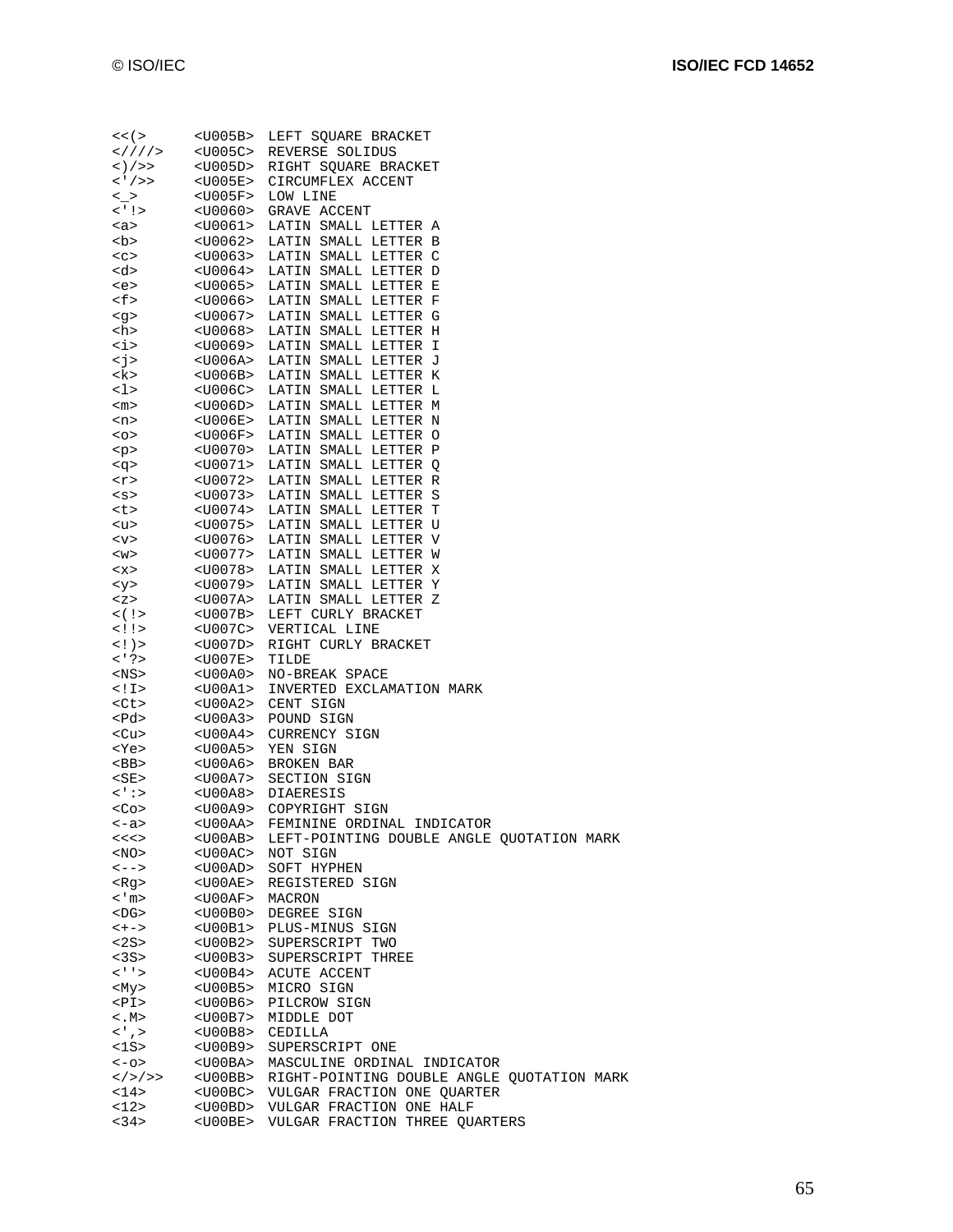| I                                                                                                     | <u00bf></u00bf>            |                 | INVERTED QUESTION MARK             |                                        |                                      |
|-------------------------------------------------------------------------------------------------------|----------------------------|-----------------|------------------------------------|----------------------------------------|--------------------------------------|
| <a!></a!>                                                                                             | $<$ U00C0>                 |                 | LATIN CAPITAL LETTER A WITH GRAVE  |                                        |                                      |
| <a'></a'>                                                                                             | $U00C1>$                   |                 | LATIN CAPITAL LETTER A WITH ACUTE  |                                        |                                      |
| <a></a> >                                                                                             | $<$ U00C2>                 |                 |                                    | LATIN CAPITAL LETTER A WITH CIRCUMFLEX |                                      |
| <a?></a?>                                                                                             | $<$ U00C3>                 |                 | LATIN CAPITAL LETTER A WITH TILDE  |                                        |                                      |
| <a:></a:>                                                                                             | $<$ U00C4>                 |                 |                                    | LATIN CAPITAL LETTER A WITH DIAERESIS  |                                      |
| <aa></aa>                                                                                             | $<$ U00C5>                 |                 |                                    | LATIN CAPITAL LETTER A WITH RING ABOVE |                                      |
| <ae></ae>                                                                                             | $<$ U00C6>                 |                 | LATIN CAPITAL LETTER AE            | (ash)                                  |                                      |
| $<$ C, $>$                                                                                            | $<$ U00C7>                 |                 | LATIN CAPITAL LETTER C             | WITH CEDILLA                           |                                      |
| <e!></e!>                                                                                             | $<$ U00C8>                 |                 | LATIN CAPITAL LETTER E             | WITH GRAVE                             |                                      |
|                                                                                                       | $<$ U00C9>                 |                 | LATIN CAPITAL LETTER E             | WITH ACUTE                             |                                      |
| <e '=""></e>                                                                                          |                            |                 |                                    |                                        |                                      |
| <e></e> >                                                                                             | $<$ U00CA>                 |                 | LATIN CAPITAL LETTER E             | WITH CIRCUMFLEX                        |                                      |
| <e:></e:>                                                                                             | $<$ U00CB>                 |                 | LATIN CAPITAL LETTER E             | WITH DIAERESIS                         |                                      |
| <1!>                                                                                                  | $<$ U00CC $>$              |                 | LATIN CAPITAL LETTER I             | WITH GRAVE                             |                                      |
| <1'>                                                                                                  | $<$ U00CD $>$              |                 | LATIN CAPITAL LETTER               | Ι<br>WITH ACUTE                        |                                      |
| $<$ I $/$ >>                                                                                          | $<$ U00CE>                 |                 | LATIN CAPITAL LETTER               | I<br>WITH CIRCUMFLEX                   |                                      |
| < ∐ >                                                                                                 | $<$ U $00CF$ >             |                 | LATIN CAPITAL LETTER               | Ι<br>WITH DIAERESIS                    |                                      |
| $-D->$                                                                                                | $<$ U $00D0>$              |                 | LATIN CAPITAL LETTER               | ETH (Icelandic)                        |                                      |
| <n?></n?>                                                                                             | $<$ U $00$ D $1$ >         |                 | LATIN CAPITAL LETTER N             | WITH TILDE                             |                                      |
| 0!                                                                                                    | $<$ U $00D2>$              |                 | LATIN CAPITAL LETTER               | O<br>WITH GRAVE                        |                                      |
| 0'                                                                                                    | $<$ U00D3>                 |                 | LATIN CAPITAL LETTER O             | WITH ACUTE                             |                                      |
| 0/>>                                                                                                  | $<$ U00D4>                 |                 | LATIN CAPITAL LETTER O             | WITH CIRCUMFLEX                        |                                      |
| $<$ 0? >                                                                                              | $<$ U00D5>                 |                 | LATIN CAPITAL LETTER O             | WITH TILDE                             |                                      |
| 0:>                                                                                                   | $<$ U $00D6$ >             |                 | LATIN CAPITAL LETTER O             | WITH DIAERESIS                         |                                      |
| <*X>                                                                                                  | $<$ U00D7>                 |                 | MULTIPLICATION SIGN                |                                        |                                      |
| 0/2                                                                                                   | $<$ U00D8>                 |                 | LATIN CAPITAL LETTER O             | WITH STROKE                            |                                      |
|                                                                                                       |                            |                 |                                    |                                        |                                      |
| <u!></u!>                                                                                             | <u00d9></u00d9>            |                 | LATIN CAPITAL LETTER U WITH GRAVE  |                                        |                                      |
| <u'></u'>                                                                                             | <u00da></u00da>            |                 | LATIN CAPITAL LETTER               | U WITH ACUTE                           |                                      |
| <u></u>                                                                                               | $<$ U $0$ ODB $>$          |                 |                                    | LATIN CAPITAL LETTER U WITH CIRCUMFLEX |                                      |
| <u:></u:>                                                                                             | $<$ U $00DC$ >             |                 |                                    | LATIN CAPITAL LETTER U WITH DIAERESIS  |                                      |
| <y '=""></y>                                                                                          | $<$ U $0$ ODD $>$          |                 | LATIN CAPITAL LETTER Y WITH ACUTE  |                                        |                                      |
| <th></th>                                                                                             |                            | $<$ U $00$ DE>  |                                    | LATIN CAPITAL LETTER THORN             | (Icelandic)                          |
| $<$ SS $>$                                                                                            | $<$ U $00$ DF>             |                 | LATIN SMALL LETTER SHARP S         | (German)                               |                                      |
| <a!></a!>                                                                                             | $<$ U $00$ E $0$ >         |                 | LATIN SMALL LETTER A WITH GRAVE    |                                        |                                      |
| <a>'&gt;</a>                                                                                          | $<$ U $00E1$               |                 | LATIN SMALL LETTER A WITH ACUTE    |                                        |                                      |
| <a></a>                                                                                               | $<$ U $00E2$               | LATIN           |                                    | SMALL LETTER A WITH CIRCUMFLEX         |                                      |
| <a?></a?>                                                                                             | $<$ U $00E3>$              | LATIN           | SMALL LETTER A WITH TILDE          |                                        |                                      |
| <a∶></a∶>                                                                                             | $<$ U $00E4>$              | LATIN           |                                    | SMALL LETTER A WITH DIAERESIS          |                                      |
| <aa></aa>                                                                                             | <u00e5></u00e5>            | LATIN           |                                    | SMALL LETTER A WITH RING ABOVE         |                                      |
| <ae></ae>                                                                                             | $<$ U $00E6$ >             | LATIN           | SMALL LETTER<br>AЕ                 | (ash)                                  |                                      |
| $c$ , >                                                                                               | <u00e7></u00e7>            | LATIN           | SMALL LETTER C                     | WITH CEDILLA                           |                                      |
| <e!></e!>                                                                                             | $<$ U $00E8$               | LATIN           | SMALL LETTER E                     | WITH GRAVE                             |                                      |
| <e'< td=""><td><u00e9></u00e9></td><td>LATIN</td><td>SMALL LETTER<br/>E</td><td>WITH ACUTE</td></e'<> | <u00e9></u00e9>            | LATIN           | SMALL LETTER<br>E                  | WITH ACUTE                             |                                      |
|                                                                                                       |                            |                 |                                    |                                        |                                      |
| <e></e> >                                                                                             | $<$ U $00$ EA>             | LATIN           | SMALL LETTER E                     | WITH CIRCUMFLEX                        |                                      |
| <e:></e:>                                                                                             | $<$ U $00$ EB $>$          |                 | LATIN SMALL LETTER<br>Е            | WITH DIAERESIS                         |                                      |
| <i!></i!>                                                                                             | $<$ U $00$ EC $>$          | LATIN           | SMALL LETTER<br>$\mathbf I$        | WITH GRAVE                             |                                      |
| $\langle i$ '>                                                                                        | <u00ed></u00ed>            | LATIN           | SMALL<br>LETTER<br>Ι               | WITH ACUTE                             |                                      |
| <i></i> >                                                                                             | <u00ee></u00ee>            |                 |                                    | LATIN SMALL LETTER I WITH CIRCUMFLEX   |                                      |
| <i:></i:>                                                                                             | $<$ U $00EF$ >             |                 |                                    | LATIN SMALL LETTER I WITH DIAERESIS    |                                      |
| <d-></d->                                                                                             | $<$ U $00$ F $0$ $>$       |                 | LATIN SMALL LETTER ETH (Icelandic) |                                        |                                      |
| $<$ n?>                                                                                               | $<$ U $00$ F $1$ >         |                 | LATIN SMALL LETTER N WITH TILDE    |                                        |                                      |
| <0!                                                                                                   | <u00f2></u00f2>            |                 | LATIN SMALL LETTER O WITH GRAVE    |                                        |                                      |
| $<$ $\circ$ ' $>$                                                                                     | <u00f3></u00f3>            |                 | LATIN SMALL LETTER O WITH ACUTE    |                                        |                                      |
| $<0$ />>                                                                                              | <u00f4></u00f4>            |                 |                                    | LATIN SMALL LETTER O WITH CIRCUMFLEX   |                                      |
| < 0.2                                                                                                 | $<$ U $00$ F5>             |                 | LATIN SMALL LETTER O WITH TILDE    |                                        |                                      |
| $<\circ :$                                                                                            | <u00f6></u00f6>            |                 |                                    | LATIN SMALL LETTER O WITH DIAERESIS    |                                      |
| $\leftarrow$ : >                                                                                      | $<$ U $00$ F $7$ >         |                 | DIVISION SIGN                      |                                        |                                      |
| <o></o>                                                                                               | <u00f8></u00f8>            |                 | LATIN SMALL LETTER O WITH STROKE   |                                        |                                      |
| <u!></u!>                                                                                             | <u00f9></u00f9>            |                 | LATIN SMALL LETTER U WITH GRAVE    |                                        |                                      |
|                                                                                                       | $<$ U $00$ FA $>$          |                 | LATIN SMALL LETTER U WITH ACUTE    |                                        |                                      |
| <u'></u'>                                                                                             |                            |                 |                                    |                                        |                                      |
| <u></u>                                                                                               | $<$ U $00$ FB $>$          |                 |                                    | LATIN SMALL LETTER U WITH CIRCUMFLEX   |                                      |
| $\langle u: \rangle$                                                                                  | <u00fc></u00fc>            |                 |                                    | LATIN SMALL LETTER U WITH DIAERESIS    |                                      |
| $<$ y'>                                                                                               | <u00fd></u00fd>            |                 | LATIN SMALL LETTER Y WITH ACUTE    |                                        |                                      |
| <th></th>                                                                                             |                            | <u00fe></u00fe> |                                    |                                        | LATIN SMALL LETTER THORN (Icelandic) |
| <y:></y:>                                                                                             | $<$ U $00$ FF $>$          |                 |                                    | LATIN SMALL LETTER Y WITH DIAERESIS    |                                      |
| <a-></a->                                                                                             | $<$ U $0100$ >             |                 | LATIN CAPITAL LETTER A WITH MACRON |                                        |                                      |
|                                                                                                       |                            |                 | LATIN SMALL LETTER A WITH MACRON   |                                        |                                      |
| $$<br>$<$ A(>                                                                                         | $U0101$<br><u0102></u0102> |                 | LATIN CAPITAL LETTER A WITH BREVE  |                                        |                                      |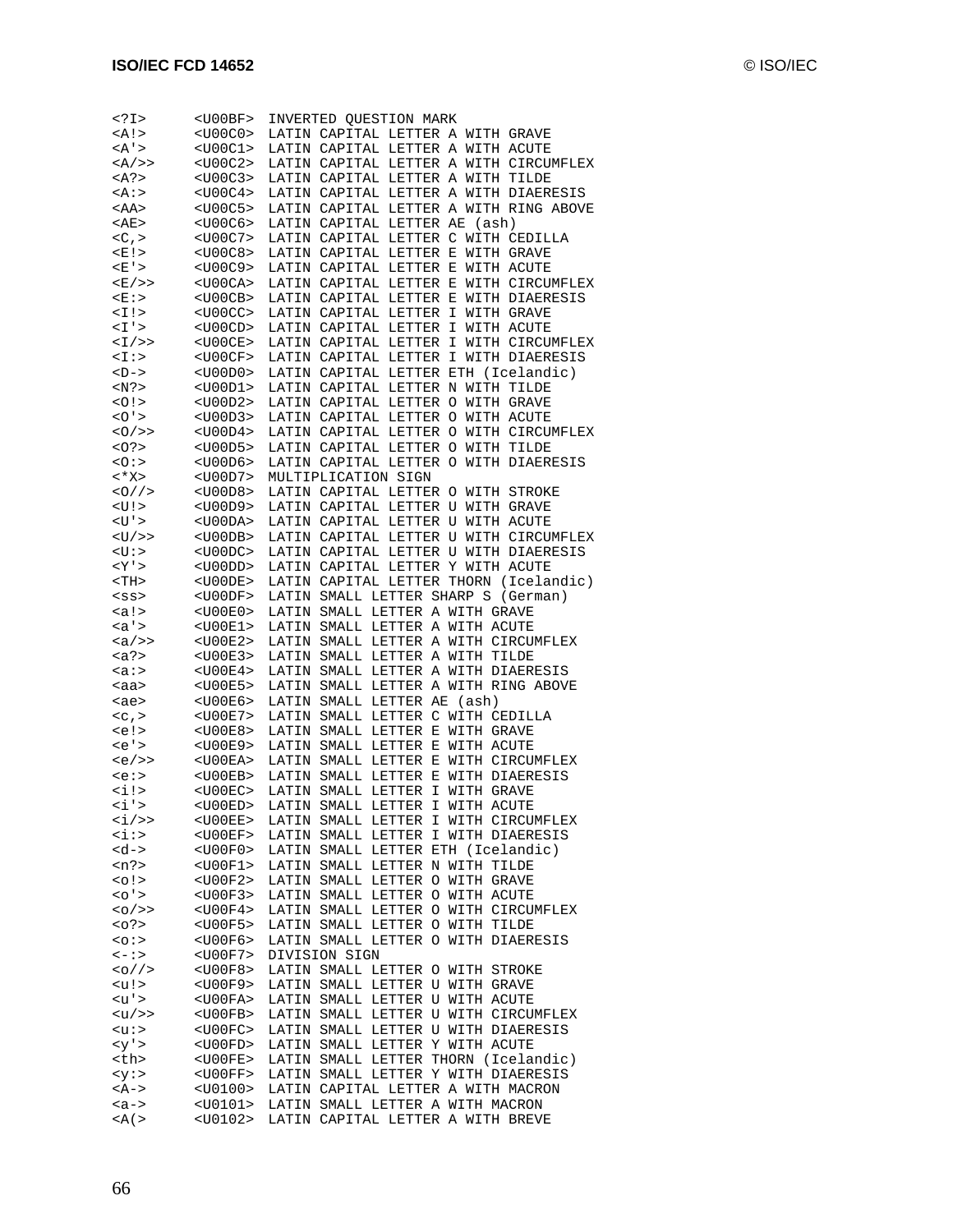| <a(></a(>                                                                                      | <u0103></u0103>                     | LATIN SMALL LETTER A WITH BREVE                                       |                                        |
|------------------------------------------------------------------------------------------------|-------------------------------------|-----------------------------------------------------------------------|----------------------------------------|
| $<$ A;>                                                                                        | <u0104></u0104>                     | LATIN CAPITAL LETTER A WITH OGONEK                                    |                                        |
| <a;< td=""><td><u0105></u0105></td><td>LATIN SMALL LETTER A WITH OGONEK</td><td></td></a;<>    | <u0105></u0105>                     | LATIN SMALL LETTER A WITH OGONEK                                      |                                        |
| $<$ C $\prime$ >                                                                               | <u0106></u0106>                     | LATIN CAPITAL LETTER C WITH ACUTE                                     |                                        |
| $c$ ' >                                                                                        | <u0107></u0107>                     | LATIN SMALL LETTER C WITH ACUTE                                       |                                        |
| $<\frac{C}{2}$                                                                                 | <u0108></u0108>                     |                                                                       | LATIN CAPITAL LETTER C WITH CIRCUMFLEX |
| $<\frac{C}{2}$                                                                                 | <u0109></u0109>                     |                                                                       | LATIN SMALL LETTER C WITH CIRCUMFLEX   |
| $<$ C $\ge$                                                                                    | $<$ U010A>                          |                                                                       | LATIN CAPITAL LETTER C WITH DOT ABOVE  |
| $c$ .                                                                                          | $<$ U $010B$                        | LATIN SMALL LETTER C WITH DOT ABOVE                                   |                                        |
| <<                                                                                             | $<$ U $010$ C $>$                   | LATIN CAPITAL LETTER C WITH CARON                                     |                                        |
| $C$                                                                                            | $<$ U $010$ D>                      | LATIN SMALL LETTER C WITH CARON                                       |                                        |
| $<$ D $<$ >                                                                                    | $<$ U $010E$ >                      | LATIN CAPITAL LETTER D WITH CARON                                     |                                        |
| <d<></d<>                                                                                      | $<$ U $010$ F>                      | LATIN SMALL LETTER D WITH CARON                                       |                                        |
| $<$ D $//$                                                                                     | $U0110>$                            | LATIN CAPITAL LETTER D WITH STROKE                                    |                                        |
| $\langle d // \rangle$                                                                         | $U0111>$                            | LATIN SMALL LETTER D WITH STROKE                                      |                                        |
| $E -$                                                                                          | <u0112></u0112>                     | LATIN CAPITAL LETTER E WITH MACRON                                    |                                        |
| $$                                                                                             | $U0113>$                            | LATIN SMALL LETTER E WITH MACRON                                      |                                        |
| <e(></e(>                                                                                      | $U0114>$                            | LATIN CAPITAL LETTER E WITH BREVE                                     |                                        |
| $< e$ ( $>$                                                                                    | <u0115></u0115>                     | LATIN SMALL LETTER E WITH BREVE                                       |                                        |
| E.                                                                                             | <u0116></u0116>                     |                                                                       | LATIN CAPITAL LETTER E WITH DOT ABOVE  |
| <e.< td=""><td><u0117></u0117></td><td>LATIN SMALL LETTER E WITH DOT ABOVE</td><td></td></e.<> | <u0117></u0117>                     | LATIN SMALL LETTER E WITH DOT ABOVE                                   |                                        |
| <e ;=""></e>                                                                                   | <u0118></u0118>                     | LATIN CAPITAL LETTER E WITH OGONEK                                    |                                        |
| $e$ ; $>$                                                                                      | <u0119></u0119>                     | LATIN SMALL LETTER E WITH OGONEK                                      |                                        |
| <e<></e<>                                                                                      | $U011A>$                            | LATIN CAPITAL LETTER E WITH CARON                                     |                                        |
| <e<></e<>                                                                                      | $<$ U011B $>$                       | LATIN SMALL LETTER E WITH CARON                                       |                                        |
| $<$ G $/$ >>                                                                                   | $<$ U $011$ C $>$                   |                                                                       | LATIN CAPITAL LETTER G WITH CIRCUMFLEX |
| $\langle q \rangle$ >>                                                                         | $U011D>$                            |                                                                       | LATIN SMALL LETTER G WITH CIRCUMFLEX   |
| $<$ G(>                                                                                        | <u011e></u011e>                     | LATIN CAPITAL LETTER G WITH BREVE                                     |                                        |
| < g(                                                                                           | $<$ U $011$ F>                      | LATIN SMALL LETTER G WITH BREVE                                       |                                        |
| $<$ G.>                                                                                        | <u0120></u0120>                     |                                                                       | LATIN CAPITAL LETTER G WITH DOT ABOVE  |
| < g.                                                                                           | <u0121></u0121>                     | LATIN SMALL LETTER G WITH DOT ABOVE                                   |                                        |
| $\lt G$ , $>$                                                                                  | <u0122></u0122>                     | LATIN CAPITAL LETTER G WITH CEDILLA                                   |                                        |
| $< g$ , $>$                                                                                    | <u0123></u0123>                     | LATIN SMALL LETTER G WITH CEDILLA                                     |                                        |
| $>H$ / >>                                                                                      | <u0124></u0124>                     |                                                                       | LATIN CAPITAL LETTER H WITH CIRCUMFLEX |
| $\langle h \rangle$                                                                            | <u0125></u0125>                     |                                                                       | LATIN SMALL LETTER H WITH CIRCUMFLEX   |
| >H//                                                                                           | <u0126></u0126>                     | LATIN CAPITAL LETTER H WITH STROKE                                    |                                        |
| $\frac{h}{2}$                                                                                  | <u0127></u0127>                     | LATIN SMALL LETTER H WITH STROKE                                      |                                        |
| $<$ I?>                                                                                        | <u0128></u0128>                     | LATIN CAPITAL LETTER                                                  | I WITH TILDE                           |
| $\langle i \rangle$                                                                            | <u0129></u0129>                     | LATIN SMALL LETTER I WITH TILDE                                       |                                        |
| $< I -$                                                                                        | <u012a></u012a>                     | LATIN CAPITAL LETTER                                                  | I WITH MACRON                          |
| <i-></i->                                                                                      | <u012b></u012b>                     | LATIN SMALL LETTER I WITH MACRON                                      |                                        |
| $\leq$ $\perp$ ( $>$                                                                           | $<$ U012C>                          | LATIN CAPITAL LETTER                                                  | I WITH BREVE                           |
| $\langle i \rangle$                                                                            | <u012d></u012d>                     | LATIN SMALL LETTER I WITH BREVE                                       |                                        |
| $<$ $\!1$ $\!>$                                                                                | <u012e></u012e>                     | LATIN CAPITAL LETTER                                                  | I WITH OGONEK                          |
| $\langle i \rangle$                                                                            | $<$ U012F>                          | LATIN SMALL LETTER I WITH OGONEK                                      |                                        |
| $<$ I.>                                                                                        | <u0130></u0130>                     |                                                                       | LATIN CAPITAL LETTER I WITH DOT ABOVE  |
| $\overline{\text{}}$ .>                                                                        | $<$ U0131>                          | LATIN SMALL LETTER DOTLESS                                            | Ι                                      |
| $<$ IJ>                                                                                        | $<$ U0132>                          | LATIN CAPITAL LIGATURE IJ                                             |                                        |
| $\langle i \rangle$                                                                            | $<$ U0133>                          | LATIN SMALL LIGATURE IJ                                               |                                        |
| $<\mathbb{J}/\mathbb{>}$                                                                       | <u0134></u0134>                     |                                                                       | LATIN CAPITAL LETTER J WITH CIRCUMFLEX |
| $\langle j \rangle$                                                                            | $<$ U0135>                          |                                                                       | LATIN SMALL LETTER J WITH CIRCUMFLEX   |
| $<$ K, $>$                                                                                     | $<$ U0136>                          | LATIN CAPITAL LETTER K WITH CEDILLA                                   |                                        |
| $\langle k, \rangle$                                                                           | <u0137></u0137>                     | LATIN SMALL LETTER K WITH CEDILLA                                     |                                        |
| <kk></kk>                                                                                      | $<$ U0138>                          | LATIN SMALL LETTER KRA (Greenlandic)                                  |                                        |
| <l'></l'>                                                                                      | <u0139></u0139>                     | LATIN CAPITAL LETTER L WITH ACUTE                                     |                                        |
| $1$ '>                                                                                         | <u013a></u013a>                     | LATIN SMALL LETTER L WITH ACUTE                                       |                                        |
| $<$ L, $>$                                                                                     | $<$ U013B>                          | LATIN CAPITAL LETTER L WITH CEDILLA                                   |                                        |
| <1,>                                                                                           | $<$ U $013$ C $>$                   | LATIN SMALL LETTER L WITH CEDILLA                                     |                                        |
| <l<></l<>                                                                                      | <u013d></u013d>                     | LATIN CAPITAL LETTER L WITH CARON                                     |                                        |
| $<$ l $<$ >                                                                                    | <u013e></u013e>                     | LATIN SMALL LETTER L WITH CARON                                       |                                        |
| $<\mathbb{L}$ .>                                                                               | $<$ U $013F$                        |                                                                       | LATIN CAPITAL LETTER L WITH MIDDLE DOT |
| 1.5                                                                                            | $<$ U $0140>$                       |                                                                       | LATIN SMALL LETTER L WITH MIDDLE DOT   |
| $<$ L $//$                                                                                     | <u0141></u0141>                     | LATIN CAPITAL LETTER L WITH STROKE                                    |                                        |
| <1//<br>$<\!\mathrm{N}$ ' $>$                                                                  | $<$ U $0142>$                       | LATIN SMALL LETTER L WITH STROKE<br>LATIN CAPITAL LETTER N WITH ACUTE |                                        |
| $\langle n' \rangle$                                                                           | <u0143><br/><u0144></u0144></u0143> | LATIN SMALL LETTER N WITH ACUTE                                       |                                        |
| $< N$ , $>$                                                                                    | <u0145></u0145>                     | LATIN CAPITAL LETTER N WITH CEDILLA                                   |                                        |
|                                                                                                |                                     |                                                                       |                                        |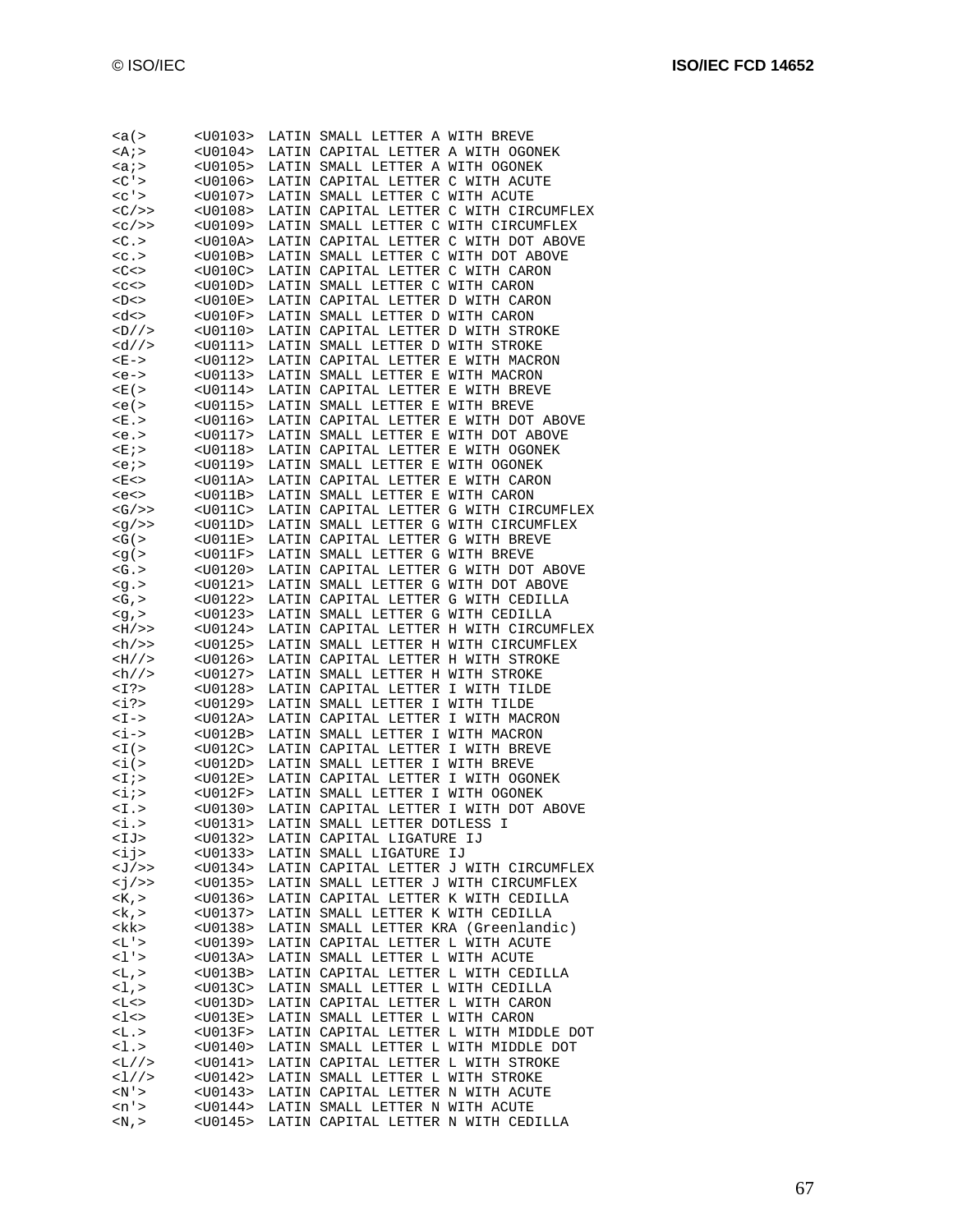| < n,                                            | <u0146></u0146>   | LATIN SMALL LETTER N WITH CEDILLA   |                                             |
|-------------------------------------------------|-------------------|-------------------------------------|---------------------------------------------|
| $<\mathbb{N}$ $<$ $>$                           | <u0147></u0147>   | LATIN CAPITAL LETTER N WITH CARON   |                                             |
| <n<></n<>                                       | <u0148></u0148>   | LATIN SMALL LETTER N WITH CARON     |                                             |
| < 'n>                                           | <u0149></u0149>   |                                     | LATIN SMALL LETTER N PRECEDED BY APOSTROPHE |
| <ng></ng>                                       | $<$ U $014$ A $>$ | LATIN CAPITAL LETTER ENG (Sami)     |                                             |
| <ng></ng>                                       | $<$ U $014$ B $>$ | LATIN SMALL LETTER ENG (Sami)       |                                             |
| $\langle$ O $\rightarrow$                       | $<$ U $014$ C $>$ | LATIN CAPITAL LETTER O WITH MACRON  |                                             |
| $<$ 0 $ >$                                      | <u014d></u014d>   | LATIN SMALL LETTER O WITH MACRON    |                                             |
| $<$ $\circ$ $\circ$                             | $<$ U $014E>$     | LATIN CAPITAL LETTER O WITH BREVE   |                                             |
|                                                 | $<$ U $014$ F>    |                                     |                                             |
| $<$ $\circ$ ( $>$                               |                   | LATIN SMALL LETTER O WITH BREVE     |                                             |
| $<$ $\circ$ $\circ$ $\circ$                     | <u0150></u0150>   |                                     | LATIN CAPITAL LETTER O WITH DOUBLE ACUTE    |
| $<$ 0" $>$                                      | <u0151></u0151>   |                                     | LATIN SMALL LETTER O WITH DOUBLE ACUTE      |
| <oe></oe>                                       | <u0152></u0152>   | LATIN CAPITAL LIGATURE OE           |                                             |
| <oe></oe>                                       | $U0153>$          | LATIN SMALL LIGATURE OE             |                                             |
| $\langle R' \rangle$                            | $U0154>$          | LATIN CAPITAL LETTER R WITH ACUTE   |                                             |
| <r '=""></r>                                    | <u0155></u0155>   | LATIN SMALL LETTER R WITH ACUTE     |                                             |
| $<$ R, $>$                                      | <u0156></u0156>   | LATIN CAPITAL LETTER R WITH CEDILLA |                                             |
| $\langle \Upsilon \rangle$                      | <u0157></u0157>   | LATIN SMALL LETTER R WITH CEDILLA   |                                             |
| R <                                             | <u0158></u0158>   | LATIN CAPITAL LETTER R WITH CARON   |                                             |
| $<$ r $<$ >                                     | $U0159>$          | LATIN SMALL LETTER R WITH CARON     |                                             |
| S'                                              | $<$ U $015$ A $>$ | LATIN CAPITAL LETTER S WITH ACUTE   |                                             |
| $<$ s' >                                        | $<$ U $015B>$     | LATIN SMALL LETTER S WITH ACUTE     |                                             |
| $<\mathcal{S}\mathcal{S}\mathcal{S}\mathcal{S}$ | $<$ U $015$ C $>$ |                                     | LATIN CAPITAL LETTER S WITH CIRCUMFLEX      |
| $<$ s $/$ >>                                    | <u015d></u015d>   |                                     | LATIN SMALL LETTER S WITH CIRCUMFLEX        |
| $<\!{\rm S}$ , $>$                              | $<$ U $015E$ >    | LATIN CAPITAL LETTER S WITH CEDILLA |                                             |
|                                                 | $<$ U $015$ F>    | LATIN SMALL LETTER S WITH CEDILLA   |                                             |
| $< s$ , $>$                                     |                   |                                     |                                             |
| $<$ S $<$ >                                     | $U0160>$          | LATIN CAPITAL LETTER S WITH CARON   |                                             |
| $<$ s $<$ >                                     | <u0161></u0161>   | LATIN SMALL LETTER S WITH CARON     |                                             |
| $T$ , $>$                                       | <u0162></u0162>   | LATIN CAPITAL LETTER T WITH CEDILLA |                                             |
| $<$ t, $>$                                      | <u0163></u0163>   | LATIN SMALL LETTER T WITH CEDILLA   |                                             |
| $<$ T $<$ $>$                                   | $U0164>$          | LATIN CAPITAL LETTER T WITH CARON   |                                             |
| <t<></t<>                                       | <u0165></u0165>   | LATIN SMALL LETTER T WITH CARON     |                                             |
| $<\!\mathrm{T}\!$ / / $>$                       | <u0166></u0166>   | LATIN CAPITAL LETTER T WITH STROKE  |                                             |
| <t></t>                                         | <u0167></u0167>   | LATIN SMALL LETTER T WITH STROKE    |                                             |
| $<$ U? $>$                                      | $U0168>$          | LATIN CAPITAL LETTER U WITH TILDE   |                                             |
| <u?></u?>                                       | <u0169></u0169>   | LATIN SMALL LETTER U WITH TILDE     |                                             |
| $<$ U $ >$                                      | <u016a></u016a>   | LATIN CAPITAL LETTER U WITH MACRON  |                                             |
| <น->                                            | $<$ U $016B>$     | LATIN SMALL LETTER U WITH MACRON    |                                             |
| $<$ U $($ $>$                                   | $U016C>$          | LATIN CAPITAL LETTER U WITH BREVE   |                                             |
| $\langle u(z)$                                  | $<$ U $016$ D $>$ | LATIN SMALL LETTER U WITH BREVE     |                                             |
| <u0></u0>                                       | $<$ U $016E>$     |                                     | LATIN CAPITAL LETTER U WITH RING ABOVE      |
| $u0>$                                           | $<$ U $016$ F>    |                                     | LATIN SMALL LETTER U WITH RING ABOVE        |
| <u"></u">                                       | $U0170>$          |                                     | LATIN CAPITAL LETTER U WITH DOUBLE ACUTE    |
| $">$                                            | <u0171></u0171>   |                                     | LATIN SMALL LETTER U WITH DOUBLE ACUTE      |
|                                                 | $U0172>$          |                                     |                                             |
| <u;></u;>                                       |                   | LATIN CAPITAL LETTER U WITH OGONEK  |                                             |
| $\langle u \rangle$                             | <u0173></u0173>   | LATIN SMALL LETTER U WITH OGONEK    |                                             |
| $<$ $\overline{W}$ / $>>$                       | $<$ U $0174>$     |                                     | LATIN CAPITAL LETTER W WITH CIRCUMFLEX      |
| < w / > >                                       | $<$ U0175>        |                                     | LATIN SMALL LETTER W WITH CIRCUMFLEX        |
| $<$ Y/>>                                        | <u0176></u0176>   |                                     | LATIN CAPITAL LETTER Y WITH CIRCUMFLEX      |
| $<\frac{y}{>}$                                  | $<$ U $0177$ >    |                                     | LATIN SMALL LETTER Y WITH CIRCUMFLEX        |
| $<$ Y $\cdot$                                   | $U0178>$          |                                     | LATIN CAPITAL LETTER Y WITH DIAERESIS       |
| <z '=""></z>                                    | $U0179>$          | LATIN CAPITAL LETTER Z WITH ACUTE   |                                             |
| $<$ z $^{\prime}$ $>$                           | $<$ U $017$ A $>$ | LATIN SMALL LETTER Z WITH ACUTE     |                                             |
| Z <sub>1</sub>                                  | $<$ U $017B>$     |                                     | LATIN CAPITAL LETTER Z WITH DOT ABOVE       |
| $Z$ .                                           | $<$ U $017$ C $>$ | LATIN SMALL LETTER Z WITH DOT ABOVE |                                             |
| $<\mathbb{Z}$ < $>$                             | $<$ U $017$ D $>$ | LATIN CAPITAL LETTER Z WITH CARON   |                                             |
| $<$ $Z$ $<$ $>$                                 | $<$ U017E>        | LATIN SMALL LETTER Z WITH CARON     |                                             |
| <s1></s1>                                       | <u017f></u017f>   | LATIN SMALL LETTER LONG S           |                                             |
| $b$ //>                                         | $<$ U0180>        | LATIN SMALL LETTER B WITH STROKE    |                                             |
| $B2>$                                           | $U0181>$          | LATIN CAPITAL LETTER B WITH HOOK    |                                             |
| $<$ C2>                                         | $U0187>$          | LATIN CAPITAL LETTER C WITH HOOK    |                                             |
| $c2>$                                           | $<$ U0188>        | LATIN SMALL LETTER C WITH HOOK      |                                             |
|                                                 |                   |                                     |                                             |
| $<$ F2>                                         | <u0191></u0191>   | LATIN CAPITAL LETTER F WITH HOOK    |                                             |
| $<$ f2>                                         | <u0192></u0192>   | LATIN SMALL LETTER F WITH HOOK      |                                             |
| <k2></k2>                                       | $U0198>$          | LATIN CAPITAL LETTER K WITH HOOK    |                                             |
| <k2></k2>                                       | <u0199></u0199>   | LATIN SMALL LETTER K WITH HOOK      |                                             |
| $<$ 09 $>$                                      | $U01A0>$          | LATIN CAPITAL LETTER O WITH HORN    |                                             |
| < 09                                            | $U01A1>$          | LATIN SMALL LETTER O WITH HORN      |                                             |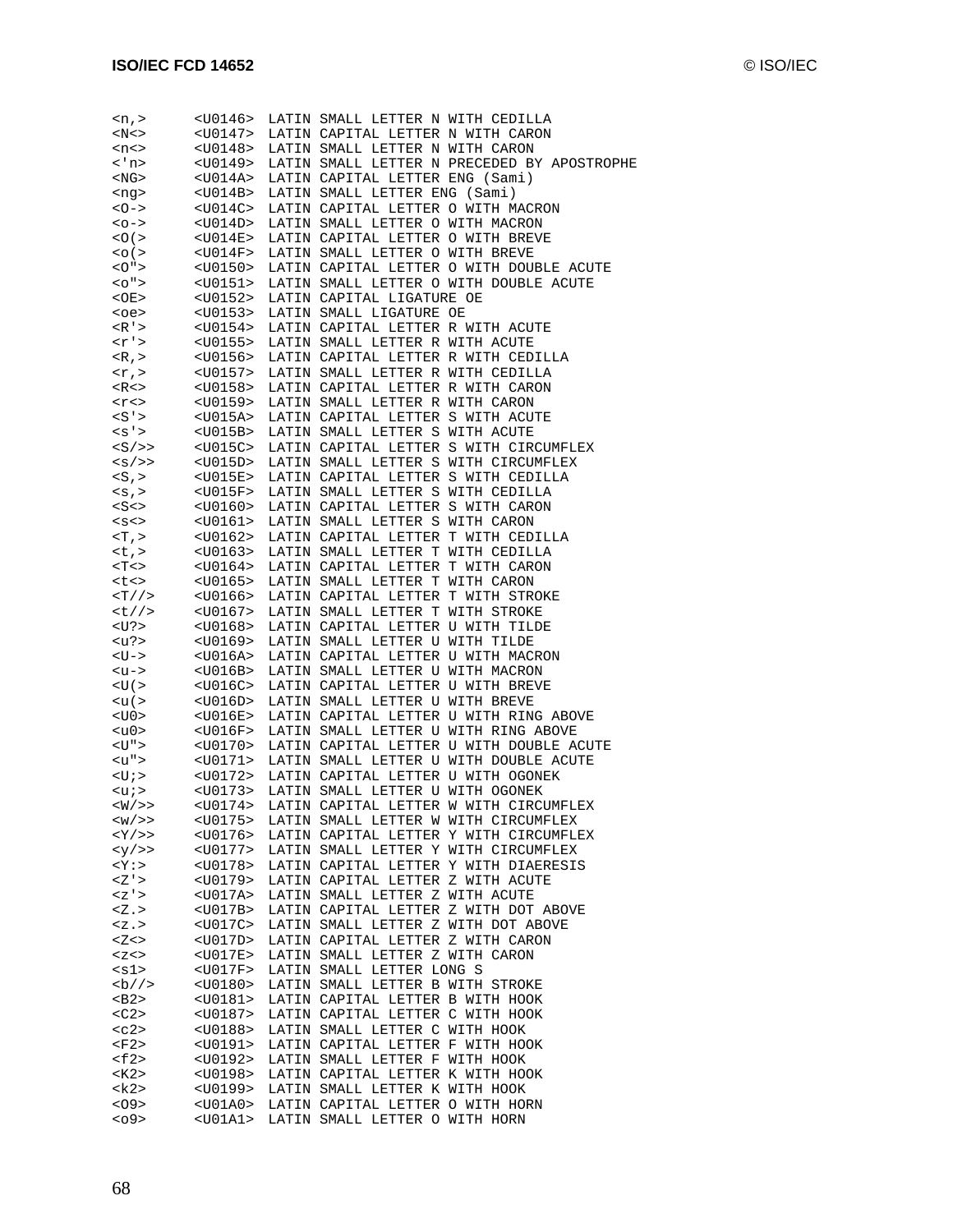| $<$ OI>                                                                                                                                                                                                                                                                                                                                                                                          |                   | <u01a2> LATIN CAPITAL LETTER OI</u01a2>                                                                                                                                                                                                                                                                                                |
|--------------------------------------------------------------------------------------------------------------------------------------------------------------------------------------------------------------------------------------------------------------------------------------------------------------------------------------------------------------------------------------------------|-------------------|----------------------------------------------------------------------------------------------------------------------------------------------------------------------------------------------------------------------------------------------------------------------------------------------------------------------------------------|
| <oi></oi>                                                                                                                                                                                                                                                                                                                                                                                        |                   | <u01a3> LATIN SMALL LETTER OI</u01a3>                                                                                                                                                                                                                                                                                                  |
|                                                                                                                                                                                                                                                                                                                                                                                                  |                   |                                                                                                                                                                                                                                                                                                                                        |
| <yr></yr>                                                                                                                                                                                                                                                                                                                                                                                        |                   |                                                                                                                                                                                                                                                                                                                                        |
| <u9></u9>                                                                                                                                                                                                                                                                                                                                                                                        |                   | <u01af> LATIN CAPITAL LETTER U WITH HORN</u01af>                                                                                                                                                                                                                                                                                       |
| <u9></u9>                                                                                                                                                                                                                                                                                                                                                                                        |                   |                                                                                                                                                                                                                                                                                                                                        |
|                                                                                                                                                                                                                                                                                                                                                                                                  |                   | <uoia6> LATIN LETTER YR<br/><uoiaf> LATIN CAPITAL LETTER U WITH HORN<br/><uoibo> LATIN SMALL LETTER U WITH HORN<br/><uoibo> LATIN SMALL LETTER U WITH HORN</uoibo></uoibo></uoiaf></uoia6>                                                                                                                                             |
|                                                                                                                                                                                                                                                                                                                                                                                                  |                   | $\langle Z//\rangle$ <u01b5> LATIN CAPITAL LETTER Z WITH STROKE</u01b5>                                                                                                                                                                                                                                                                |
| <z></z>                                                                                                                                                                                                                                                                                                                                                                                          |                   | <u01b6> LATIN SMALL LETTER Z WITH STROKE</u01b6>                                                                                                                                                                                                                                                                                       |
| <ed></ed>                                                                                                                                                                                                                                                                                                                                                                                        |                   | <u01b6> LATIN SMALL LETTER Z WIT<br/><u01b7> LATIN CAPITAL LETTER EZH</u01b7></u01b6>                                                                                                                                                                                                                                                  |
|                                                                                                                                                                                                                                                                                                                                                                                                  |                   |                                                                                                                                                                                                                                                                                                                                        |
|                                                                                                                                                                                                                                                                                                                                                                                                  |                   | <dz<>&gt; <u01c4> LATIN CAPITAL LETTER DZ WITH CARON<br/><dz<> <u01c5> LATIN CAPITAL LETTER D WITH SMALL LETTER Z WITH CARON</u01c5></dz<></u01c4></dz<>                                                                                                                                                                               |
|                                                                                                                                                                                                                                                                                                                                                                                                  |                   |                                                                                                                                                                                                                                                                                                                                        |
| $<$ dz $<$ >                                                                                                                                                                                                                                                                                                                                                                                     |                   | <u01c6> LATIN SMALL LETTER DZ WITH CARON</u01c6>                                                                                                                                                                                                                                                                                       |
|                                                                                                                                                                                                                                                                                                                                                                                                  |                   |                                                                                                                                                                                                                                                                                                                                        |
|                                                                                                                                                                                                                                                                                                                                                                                                  |                   |                                                                                                                                                                                                                                                                                                                                        |
|                                                                                                                                                                                                                                                                                                                                                                                                  |                   | <li3> <u01c7> LATIN CAPITAL LETTER LJ<br/><li3> <u01c8> LATIN CAPITAL LETTER L WITH SMALL LETTER J<br/><li3> <u01c9> LATIN SMALL LETTER LJ<br/><li3> <u01c9> LATIN SMALL LETTER LJ<br/><nj3> <u01ca> LATIN CAPITAL LETTER NJ<br/><nj3> <u01ca> LAT</u01ca></nj3></u01ca></nj3></u01c9></li3></u01c9></li3></u01c8></li3></u01c7></li3> |
|                                                                                                                                                                                                                                                                                                                                                                                                  |                   |                                                                                                                                                                                                                                                                                                                                        |
|                                                                                                                                                                                                                                                                                                                                                                                                  |                   |                                                                                                                                                                                                                                                                                                                                        |
|                                                                                                                                                                                                                                                                                                                                                                                                  |                   |                                                                                                                                                                                                                                                                                                                                        |
|                                                                                                                                                                                                                                                                                                                                                                                                  |                   |                                                                                                                                                                                                                                                                                                                                        |
|                                                                                                                                                                                                                                                                                                                                                                                                  |                   |                                                                                                                                                                                                                                                                                                                                        |
|                                                                                                                                                                                                                                                                                                                                                                                                  |                   | <no3><br/> <no3><br/> <no1cb> LATIN CAPITAL LETTER N WITH SMALL LETTER J<br/> <n> <n> </n></n></no1cb></no3><br/> <uo1cc> LATIN SMALL LETTER NJ<br/> <a> &lt; <uo1cd> LATIN CAPITAL LETTER A WITH CARON<br/> <a<> &lt; <uo1ce> LATIN SMALL LETTER A WITH CARON<br/> <a<> &lt;</a<></uo1ce></a<></uo1cd></a></uo1cc></no3>              |
|                                                                                                                                                                                                                                                                                                                                                                                                  |                   |                                                                                                                                                                                                                                                                                                                                        |
|                                                                                                                                                                                                                                                                                                                                                                                                  |                   |                                                                                                                                                                                                                                                                                                                                        |
|                                                                                                                                                                                                                                                                                                                                                                                                  |                   |                                                                                                                                                                                                                                                                                                                                        |
|                                                                                                                                                                                                                                                                                                                                                                                                  |                   |                                                                                                                                                                                                                                                                                                                                        |
| $\langle i \rangle$                                                                                                                                                                                                                                                                                                                                                                              |                   | <u01d0> LATIN SMALL LETTER I WITH CARON</u01d0>                                                                                                                                                                                                                                                                                        |
|                                                                                                                                                                                                                                                                                                                                                                                                  |                   | <br><br><br><br><br><br><br><br><br><br><<br><<br><<br><<br><<br>< < < < < < < < < < < < <<br><u01d1> LATIN CAPITAL LETTER O WITH CARON</u01d1>                                                                                                                                                                                        |
|                                                                                                                                                                                                                                                                                                                                                                                                  |                   |                                                                                                                                                                                                                                                                                                                                        |
|                                                                                                                                                                                                                                                                                                                                                                                                  |                   |                                                                                                                                                                                                                                                                                                                                        |
|                                                                                                                                                                                                                                                                                                                                                                                                  |                   | <u01d3> LATIN CAPITAL LETTER U WITH CARON</u01d3>                                                                                                                                                                                                                                                                                      |
|                                                                                                                                                                                                                                                                                                                                                                                                  |                   |                                                                                                                                                                                                                                                                                                                                        |
|                                                                                                                                                                                                                                                                                                                                                                                                  |                   | <u:-> <u01d5> LATIN CAPITAL LETTER U WITH DIAERESIS AND MACRON</u01d5></u:->                                                                                                                                                                                                                                                           |
|                                                                                                                                                                                                                                                                                                                                                                                                  |                   |                                                                                                                                                                                                                                                                                                                                        |
| $\langle u:->$                                                                                                                                                                                                                                                                                                                                                                                   |                   | <u01d6> LATIN SMALL LETTER U WITH DIAERESIS AND MACRON</u01d6>                                                                                                                                                                                                                                                                         |
|                                                                                                                                                                                                                                                                                                                                                                                                  |                   | <u01d7> LATIN CAPITAL LETTER U WITH DIAERESIS AND ACUTE</u01d7>                                                                                                                                                                                                                                                                        |
|                                                                                                                                                                                                                                                                                                                                                                                                  |                   | <u01d8> LATIN SMALL LETTER U WITH DIAERESIS AND ACUTE</u01d8>                                                                                                                                                                                                                                                                          |
| <u:'><br/><u:<><br/><u:<></u:<></u:<></u:'>                                                                                                                                                                                                                                                                                                                                                      |                   | <u01d9> LATIN CAPITAL LETTER U WITH DIAERESIS AND CARON</u01d9>                                                                                                                                                                                                                                                                        |
|                                                                                                                                                                                                                                                                                                                                                                                                  |                   |                                                                                                                                                                                                                                                                                                                                        |
|                                                                                                                                                                                                                                                                                                                                                                                                  |                   | <u01da> LATIN SMALL LETTER U WITH DIAERESIS AND CARON</u01da>                                                                                                                                                                                                                                                                          |
| <u:!></u:!>                                                                                                                                                                                                                                                                                                                                                                                      |                   | <u01db> LATIN CAPITAL LETTER U WITH DIAERESIS AND GRAVE</u01db>                                                                                                                                                                                                                                                                        |
| <u:!></u:!>                                                                                                                                                                                                                                                                                                                                                                                      |                   | <u01dc> LATIN SMALL LETTER U WITH DIAERESIS AND GRAVE</u01dc>                                                                                                                                                                                                                                                                          |
|                                                                                                                                                                                                                                                                                                                                                                                                  |                   |                                                                                                                                                                                                                                                                                                                                        |
| $\leq$ el $>$<br>$\leq$ al $>$                                                                                                                                                                                                                                                                                                                                                                   |                   | <u01dd> LATIN SMALL LETTER TURNED E</u01dd>                                                                                                                                                                                                                                                                                            |
| <a1></a1>                                                                                                                                                                                                                                                                                                                                                                                        | <u01de></u01de>   | LATIN CAPITAL LETTER A WITH DIAERESIS AND MACRON                                                                                                                                                                                                                                                                                       |
| <a<sub>1</a<sub>                                                                                                                                                                                                                                                                                                                                                                                 |                   | <u01df> LATIN SMALL LETTER A WITH DIAERESIS AND MACRON</u01df>                                                                                                                                                                                                                                                                         |
|                                                                                                                                                                                                                                                                                                                                                                                                  |                   |                                                                                                                                                                                                                                                                                                                                        |
| $\begin{tabular}{ll} <\!\!\!\!\!&\text{\bf A7>}\!\!\!\!&\text{\bf C101E0>}\!\!\!\!&\text{\bf A2>}\!\!\!\!&\text{\bf C101E1>}\!\!\!\!&\text{\bf A3>}\!\!\!\!&\text{\bf C101E2>}\!\!\!\!&\text{\bf A3>}\!\!\!\!&\text{\bf A3>}\!\!\!\!&\text{\bf C101E2>}\!\!\!\!&\text{\bf A3>}\!\!\!\!&\text{\bf A3>}\!\!\!\!&\text{\bf A3>}\!\!\!\!&\text{\bf A3>}\!\!\!\!&\text{\bf A3>}\!\!\!\!&\text{\bf A3$ |                   | <u01e0> LATIN CAPITAL LETTER A WITH DOT ABOVE AND MACRON</u01e0>                                                                                                                                                                                                                                                                       |
|                                                                                                                                                                                                                                                                                                                                                                                                  |                   | <u01e1> LATIN SMALL LETTER A WITH DOT ABOVE AND MACRON</u01e1>                                                                                                                                                                                                                                                                         |
|                                                                                                                                                                                                                                                                                                                                                                                                  |                   | <u01e2> LATIN CAPITAL LETTER AE WITH MACRON (ash)</u01e2>                                                                                                                                                                                                                                                                              |
|                                                                                                                                                                                                                                                                                                                                                                                                  |                   |                                                                                                                                                                                                                                                                                                                                        |
|                                                                                                                                                                                                                                                                                                                                                                                                  |                   |                                                                                                                                                                                                                                                                                                                                        |
|                                                                                                                                                                                                                                                                                                                                                                                                  |                   | LATIN SMALL LETTER AE WITH MACRON (ash)                                                                                                                                                                                                                                                                                                |
|                                                                                                                                                                                                                                                                                                                                                                                                  |                   |                                                                                                                                                                                                                                                                                                                                        |
|                                                                                                                                                                                                                                                                                                                                                                                                  |                   |                                                                                                                                                                                                                                                                                                                                        |
|                                                                                                                                                                                                                                                                                                                                                                                                  |                   |                                                                                                                                                                                                                                                                                                                                        |
|                                                                                                                                                                                                                                                                                                                                                                                                  |                   |                                                                                                                                                                                                                                                                                                                                        |
|                                                                                                                                                                                                                                                                                                                                                                                                  |                   |                                                                                                                                                                                                                                                                                                                                        |
|                                                                                                                                                                                                                                                                                                                                                                                                  |                   |                                                                                                                                                                                                                                                                                                                                        |
|                                                                                                                                                                                                                                                                                                                                                                                                  |                   | <g></g> <g></g> <g></g> <g></g> <g></g> <g></g> <g></g> <g></g> <g></g> <g></g> <g></g> <g></g> <g></g> <g></g> <g></g> <g></g> <g></g> <g></g> <g></g> <g></g> <g></g> <g></g> <g></g> <g></g> <g></g> <g></g> <g></g> <g></g> <g></g> <g></g> <g></g> <g></g> <g></g> <g></g> <g></g> COOLES                                         |
| $<\kappa$ $<$ $>$                                                                                                                                                                                                                                                                                                                                                                                | <u01e9></u01e9>   | LATIN SMALL LETTER K WITH CARON                                                                                                                                                                                                                                                                                                        |
| 0.5                                                                                                                                                                                                                                                                                                                                                                                              |                   | <u01ea> LATIN CAPITAL LETTER O WITH OGONEK</u01ea>                                                                                                                                                                                                                                                                                     |
| $<$ 0 $i$                                                                                                                                                                                                                                                                                                                                                                                        |                   | <u01eb> LATIN SMALL LETTER O WITH OGONEK</u01eb>                                                                                                                                                                                                                                                                                       |
|                                                                                                                                                                                                                                                                                                                                                                                                  |                   |                                                                                                                                                                                                                                                                                                                                        |
| <01>                                                                                                                                                                                                                                                                                                                                                                                             |                   | <u01ec> LATIN CAPITAL LETTER O WITH OGONEK AND MACRON</u01ec>                                                                                                                                                                                                                                                                          |
| <o1></o1>                                                                                                                                                                                                                                                                                                                                                                                        |                   | <u01ed> LATIN SMALL LETTER O WITH OGONEK AND MACRON</u01ed>                                                                                                                                                                                                                                                                            |
| <ez></ez>                                                                                                                                                                                                                                                                                                                                                                                        |                   | <u01ee> LATIN CAPITAL LETTER EZH WITH CARON</u01ee>                                                                                                                                                                                                                                                                                    |
|                                                                                                                                                                                                                                                                                                                                                                                                  |                   |                                                                                                                                                                                                                                                                                                                                        |
| $ez$                                                                                                                                                                                                                                                                                                                                                                                             |                   | <u01ef> LATIN SMALL LETTER EZH WITH CARON</u01ef>                                                                                                                                                                                                                                                                                      |
| $\langle \dot{\gamma} \rangle$                                                                                                                                                                                                                                                                                                                                                                   |                   | <u01f0> LATIN SMALL LETTER J WITH CARON</u01f0>                                                                                                                                                                                                                                                                                        |
| $<$ DZ3>                                                                                                                                                                                                                                                                                                                                                                                         |                   | <u01f1> LATIN CAPITAL LETTER DZ</u01f1>                                                                                                                                                                                                                                                                                                |
|                                                                                                                                                                                                                                                                                                                                                                                                  |                   |                                                                                                                                                                                                                                                                                                                                        |
| $<$ Dz $3>$                                                                                                                                                                                                                                                                                                                                                                                      | <u01f2></u01f2>   | LATIN CAPITAL LETTER D WITH SMALL LETTER Z                                                                                                                                                                                                                                                                                             |
| $<$ dz $3>$                                                                                                                                                                                                                                                                                                                                                                                      |                   | <u01f3> LATIN SMALL LETTER DZ</u01f3>                                                                                                                                                                                                                                                                                                  |
| $<$ G' $>$                                                                                                                                                                                                                                                                                                                                                                                       | $U01F4>$          | LATIN CAPITAL LETTER G WITH ACUTE                                                                                                                                                                                                                                                                                                      |
| $<$ q'>                                                                                                                                                                                                                                                                                                                                                                                          |                   | <u01f5> LATIN SMALL LETTER G WITH ACUTE</u01f5>                                                                                                                                                                                                                                                                                        |
|                                                                                                                                                                                                                                                                                                                                                                                                  |                   |                                                                                                                                                                                                                                                                                                                                        |
| <aa'></aa'>                                                                                                                                                                                                                                                                                                                                                                                      | $<$ U $01$ FA $>$ | LATIN CAPITAL LETTER A WITH RING ABOVE AND ACUTE                                                                                                                                                                                                                                                                                       |
| $<$ aa'>                                                                                                                                                                                                                                                                                                                                                                                         | <u01fb></u01fb>   | LATIN SMALL LETTER A WITH RING ABOVE AND ACUTE                                                                                                                                                                                                                                                                                         |
| <ae '=""></ae>                                                                                                                                                                                                                                                                                                                                                                                   |                   | <u01fc> LATIN CAPITAL LETTER AE WITH ACUTE (ash)</u01fc>                                                                                                                                                                                                                                                                               |
|                                                                                                                                                                                                                                                                                                                                                                                                  |                   |                                                                                                                                                                                                                                                                                                                                        |
| <a>e'</a>                                                                                                                                                                                                                                                                                                                                                                                        | $<$ U $01$ FD $>$ | LATIN SMALL LETTER AE WITH ACUTE (ash)                                                                                                                                                                                                                                                                                                 |
| $<0//$ '>                                                                                                                                                                                                                                                                                                                                                                                        |                   | <u01fe> LATIN CAPITAL LETTER O WITH STROKE AND ACUTE</u01fe>                                                                                                                                                                                                                                                                           |
| $<0//$ '>                                                                                                                                                                                                                                                                                                                                                                                        | $<$ U $01$ FF $>$ | LATIN SMALL LETTER O WITH STROKE AND ACUTE                                                                                                                                                                                                                                                                                             |
|                                                                                                                                                                                                                                                                                                                                                                                                  |                   |                                                                                                                                                                                                                                                                                                                                        |
| $<$ A!!>                                                                                                                                                                                                                                                                                                                                                                                         |                   | <u0200> LATIN CAPITAL LETTER A WITH DOUBLE GRAVE</u0200>                                                                                                                                                                                                                                                                               |
| $!!><A) >$                                                                                                                                                                                                                                                                                                                                                                                       |                   | <u0201> LATIN SMALL LETTER A WITH DOUBLE GRAVE<br/><u0202> LATIN CAPITAL LETTER A WITH INVERTED BREVE</u0202></u0201>                                                                                                                                                                                                                  |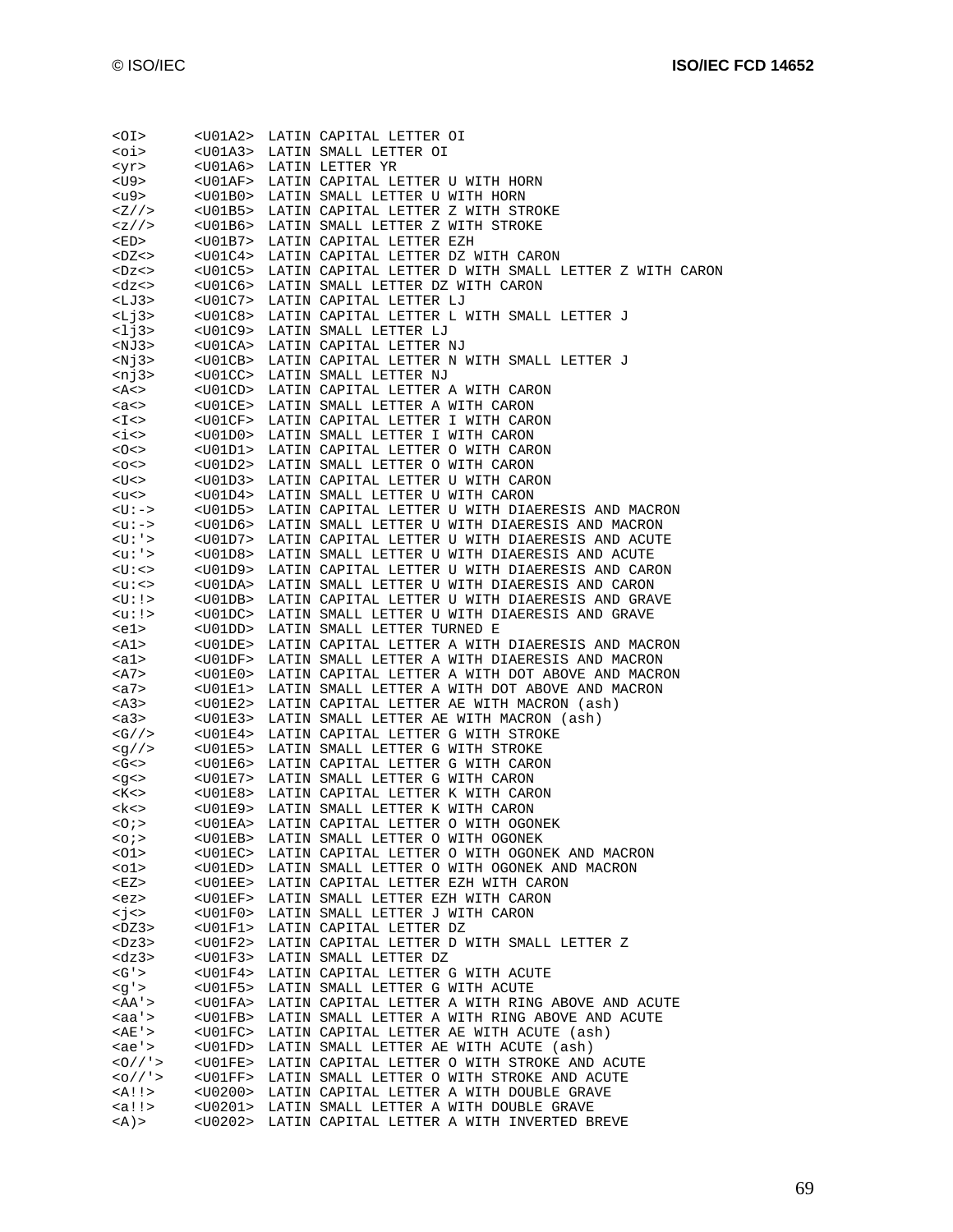| (a)                            |                        | <u0203> LATIN SMALL LETTER A WITH INVERTED BREVE</u0203>                    |
|--------------------------------|------------------------|-----------------------------------------------------------------------------|
| E:I                            |                        | <u0204> LATIN CAPITAL LETTER E WITH DOUBLE GRAVE</u0204>                    |
|                                |                        | <u0205> LATIN SMALL LETTER E WITH DOUBLE GRAVE</u0205>                      |
| $!!>$                          |                        |                                                                             |
| <e )=""></e>                   |                        | <u0206> LATIN CAPITAL LETTER E WITH INVERTED BREVE</u0206>                  |
| <e)></e)>                      |                        | <u0207> LATIN SMALL LETTER E WITH INVERTED BREVE</u0207>                    |
| $<$ I!!>                       |                        | <u0208> LATIN CAPITAL LETTER I WITH DOUBLE GRAVE</u0208>                    |
|                                |                        |                                                                             |
| <i!!></i!!>                    |                        | <u0209> LATIN SMALL LETTER I WITH DOUBLE GRAVE</u0209>                      |
| $\langle I \rangle$            |                        | <u020a> LATIN CAPITAL LETTER I WITH INVERTED BREVE</u020a>                  |
| $\langle i \rangle$            |                        | <u020b> LATIN SMALL LETTER I WITH INVERTED BREVE</u020b>                    |
| 0!15                           |                        | <u020c> LATIN CAPITAL LETTER O WITH DOUBLE GRAVE</u020c>                    |
|                                |                        | <u020d> LATIN SMALL LETTER O WITH DOUBLE GRAVE</u020d>                      |
| $<$ 0 $!$ $>$                  |                        |                                                                             |
| $<$ $0$ $>$                    |                        | <u020e> LATIN CAPITAL LETTER O WITH INVERTED BREVE</u020e>                  |
| $<$ $\circ$ $>$                |                        | <u020f> LATIN SMALL LETTER O WITH INVERTED BREVE</u020f>                    |
| $\langle R! \rangle$           |                        | <u0210> LATIN CAPITAL LETTER R WITH DOUBLE GRAVE</u0210>                    |
| $\langle r! \rangle$           |                        | <u0211> LATIN SMALL LETTER R WITH DOUBLE GRAVE</u0211>                      |
|                                |                        |                                                                             |
| $\langle R \rangle$ >          |                        | <u0212> LATIN CAPITAL LETTER R WITH INVERTED BREVE</u0212>                  |
| $\langle \Upsilon \rangle$ >   |                        | <u0213> LATIN SMALL LETTER R WITH INVERTED BREVE</u0213>                    |
| $<$ U!!>                       |                        | <u0214> LATIN CAPITAL LETTER U WITH DOUBLE GRAVE</u0214>                    |
| <u!!></u!!>                    |                        | <u0215> LATIN SMALL LETTER U WITH DOUBLE GRAVE</u0215>                      |
|                                |                        |                                                                             |
| $<$ U) >                       |                        | <u0216> LATIN CAPITAL LETTER U WITH INVERTED BREVE</u0216>                  |
| <u)></u)>                      |                        | <u0217> LATIN SMALL LETTER U WITH INVERTED BREVE</u0217>                    |
| <r1></r1>                      |                        | <u027c> LATIN SMALL LETTER R WITH LONG LEG</u027c>                          |
| <ed></ed>                      |                        | <u0292> LATIN SMALL LETTER EZH</u0292>                                      |
|                                |                        |                                                                             |
| $\langle$ ; S $>$              |                        | <u02bb> MODIFIER LETTER TURNED COMMA</u02bb>                                |
| $<1$ / >>                      |                        | <u02c6> MODIFIER LETTER CIRCUMFLEX ACCENT</u02c6>                           |
| $\lt'$ $\lt$                   |                        | <u02c7> CARON (Mandarin Chinese third tone)</u02c7>                         |
| $1 -$                          |                        | <u02c9> MODIFIER LETTER MACRON (Mandarin Chinese first tone)</u02c9>        |
|                                |                        | <u02cb> MODIFIER LETTER GRAVE ACCENT (Mandarin Chinese fourth tone)</u02cb> |
| <1!                            |                        |                                                                             |
| $\lt'$ ( $>$                   | <u02d8> BREVE</u02d8>  |                                                                             |
| $\langle \cdot, \cdot \rangle$ |                        | <u02d9> DOT ABOVE (Mandarin Chinese light tone)</u02d9>                     |
| $\lt$ ' 0 >                    |                        | <u02da> RING ABOVE</u02da>                                                  |
| $\langle$ ' $\rangle$          | <u02db> OGONEK</u02db> |                                                                             |
|                                |                        |                                                                             |
| $<$ 1?>                        |                        | <u02dc> SMALL TILDE</u02dc>                                                 |
| < ' " >                        |                        | <u02dd> DOUBLE ACUTE ACCENT</u02dd>                                         |
| $<$ ' G>                       |                        | <u0374> GREEK NUMERAL SIGN (Dexia keraia)</u0374>                           |
| $<$ , G>                       |                        | <u0375> GREEK LOWER NUMERAL SIGN (Aristeri keraia)</u0375>                  |
|                                |                        |                                                                             |
| $<$ j3>                        |                        | <u037a> GREEK YPOGEGRAMMENI</u037a>                                         |
| %                              |                        | <u037e> GREEK QUESTION MARK (Erotimatiko)</u037e>                           |
| $\lt'$ ' * >                   |                        | <u0384> GREEK TONOS</u0384>                                                 |
| < ' %>                         |                        | <u0385> GREEK DIALYTIKA TONOS</u0385>                                       |
| <a%></a%>                      |                        | <u0386> GREEK CAPITAL LETTER ALPHA WITH TONOS</u0386>                       |
|                                |                        |                                                                             |
| $\lt$ .*>                      |                        | <u0387> GREEK ANO TELEIA</u0387>                                            |
| <e%></e%>                      |                        | <u0388> GREEK CAPITAL LETTER EPSILON WITH TONOS</u0388>                     |
| $<$ Y $\scriptstyle\rm S$ $>$  |                        | <u0389> GREEK CAPITAL LETTER ETA WITH TONOS</u0389>                         |
| <i%></i%>                      |                        | <u038a> GREEK CAPITAL LETTER IOTA WITH TONOS</u038a>                        |
|                                |                        |                                                                             |
| $<\!\!0$ %>                    |                        | <u038c> GREEK CAPITAL LETTER OMICRON WITH TONOS</u038c>                     |
| <u%></u%>                      | <u038e></u038e>        | GREEK CAPITAL LETTER UPSILON WITH TONOS                                     |
| <w%></w%>                      | <u038f></u038f>        | GREEK CAPITAL LETTER OMEGA WITH TONOS                                       |
| $<$ i3>                        | <u0390></u0390>        | GREEK SMALL LETTER IOTA WITH DIALYTIKA AND TONOS                            |
| $<$ A*>                        | <u0391></u0391>        | GREEK CAPITAL LETTER ALPHA                                                  |
|                                |                        |                                                                             |
| $\langle B^* \rangle$          | <u0392></u0392>        | GREEK CAPITAL LETTER BETA                                                   |
| $\langle G^* \rangle$          | <u0393></u0393>        | GREEK CAPITAL LETTER GAMMA                                                  |
| $<\!D^*$ $>$                   | <u0394></u0394>        | GREEK CAPITAL LETTER DELTA                                                  |
| <e*></e*>                      | <u0395></u0395>        | GREEK CAPITAL LETTER EPSILON                                                |
|                                |                        |                                                                             |
| $Z^*>$                         | <u0396></u0396>        | GREEK CAPITAL LETTER ZETA                                                   |
| $<$ Y $\star$ $>$              | <u0397></u0397>        | GREEK CAPITAL LETTER ETA                                                    |
| $\leq$ H $\star$ $>$           | <u0398></u0398>        | GREEK CAPITAL LETTER THETA                                                  |
| < ∐ * >                        | <u0399></u0399>        | GREEK CAPITAL LETTER IOTA                                                   |
| $K^*$                          | <u039a></u039a>        | GREEK CAPITAL LETTER KAPPA                                                  |
|                                |                        |                                                                             |
| <∐*>                           | <u039b></u039b>        | GREEK CAPITAL LETTER LAMDA                                                  |
| $ M^*>$                        | <u039c></u039c>        | GREEK CAPITAL LETTER MU                                                     |
| $<\mathbb{N}^*$                | <u039d></u039d>        | GREEK CAPITAL LETTER NU                                                     |
| $<$ C*>                        | <u039e></u039e>        | GREEK CAPITAL LETTER XI                                                     |
|                                |                        |                                                                             |
| $0$ *>                         | <u039f></u039f>        | GREEK CAPITAL LETTER OMICRON                                                |
| $\langle P^* \rangle$          | <u03a0></u03a0>        | GREEK CAPITAL LETTER PI                                                     |
| $<\mathbb{R}^*$                | <u03a1></u03a1>        | GREEK CAPITAL LETTER RHO                                                    |
| $S^*$                          | <u03a3></u03a3>        | GREEK CAPITAL LETTER SIGMA                                                  |
|                                |                        | GREEK CAPITAL LETTER TAU                                                    |
| <t*></t*>                      | <u03a4></u03a4>        |                                                                             |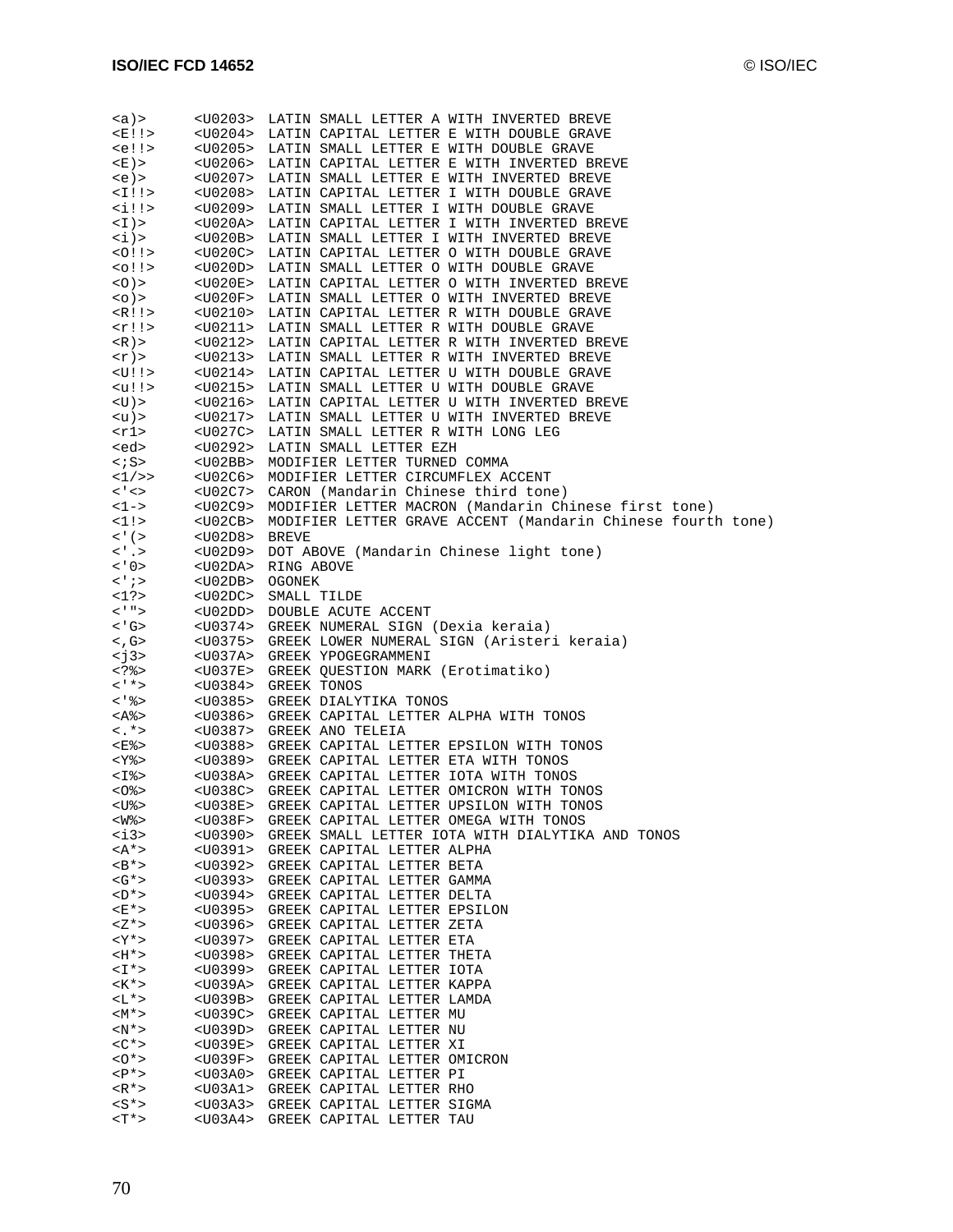| <u*></u*>                                  |                                     | <u03a5> GREEK CAPITAL LETTER UPSILON</u03a5>                                                                     |
|--------------------------------------------|-------------------------------------|------------------------------------------------------------------------------------------------------------------|
| <f*></f*>                                  |                                     | <u03a6> GREEK CAPITAL LETTER PHI</u03a6>                                                                         |
| <x*></x*>                                  |                                     | <u03a7> GREEK CAPITAL LETTER CHI</u03a7>                                                                         |
| $Q^*$                                      |                                     | <u03a8> GREEK CAPITAL LETTER PSI</u03a8>                                                                         |
| $W^*>$                                     |                                     | <u03a9> GREEK CAPITAL LETTER OMEGA</u03a9>                                                                       |
| <j *=""></j>                               |                                     | <u03aa> GREEK CAPITAL LETTER IOTA WITH DIALYTIKA</u03aa>                                                         |
| $<$ V $*$ >                                |                                     | <u03ab> GREEK CAPITAL LETTER UPSILON WITH DIALYTIKA</u03ab>                                                      |
| <a%></a%>                                  |                                     | <u03ac> GREEK SMALL LETTER ALPHA WITH TONOS</u03ac>                                                              |
| <e%></e%>                                  |                                     | <u03ad> GREEK SMALL LETTER EPSILON WITH TONOS</u03ad>                                                            |
| <y%></y%>                                  |                                     | <u03ae> GREEK SMALL LETTER ETA WITH TONOS</u03ae>                                                                |
| $<$ i% $>$                                 |                                     | <u03af> GREEK SMALL LETTER IOTA WITH TONOS</u03af>                                                               |
| <u3></u3>                                  |                                     | <u03b0> GREEK SMALL LETTER UPSILON WITH DIALYTIKA AND TONOS<br/><u03b1> GREEK SMALL LETTER ALPHA</u03b1></u03b0> |
| <a*><br/><math>^*&gt;</math></a*>          |                                     | <u03b2> GREEK SMALL LETTER BETA</u03b2>                                                                          |
|                                            |                                     | <u03b3> GREEK SMALL LETTER GAMMA</u03b3>                                                                         |
| $$                                         |                                     | <u03b4> GREEK SMALL LETTER DELTA</u03b4>                                                                         |
| <e*></e*>                                  |                                     | <u03b5> GREEK SMALL LETTER EPSILON</u03b5>                                                                       |
| <z*></z*>                                  |                                     | <u03b6> GREEK SMALL LETTER ZETA</u03b6>                                                                          |
|                                            |                                     | $\langle y^* \rangle$ < $\langle 003B7 \rangle$ GREEK SMALL LETTER ETA                                           |
| $\mathsf{ch}^{\star}\mathsf{>}$            |                                     | <u03b8> GREEK SMALL LETTER THETA</u03b8>                                                                         |
| $\langle i^* \rangle$                      |                                     | <u03b9> GREEK SMALL LETTER IOTA</u03b9>                                                                          |
| $<$ k $*$ >                                |                                     | <u03ba> GREEK SMALL LETTER KAPPA</u03ba>                                                                         |
| $<\geq$ *>                                 |                                     | <u03bb> GREEK SMALL LETTER LAMDA</u03bb>                                                                         |
| $<$ m*>                                    |                                     | <u03bc> GREEK SMALL LETTER MU</u03bc>                                                                            |
| $<$ n*>                                    |                                     | <u03bd> GREEK SMALL LETTER NU</u03bd>                                                                            |
| $c$ $<$ $>$                                |                                     | <u03be> GREEK SMALL LETTER XI</u03be>                                                                            |
| $<\circ^*$                                 |                                     | <u03bf> GREEK SMALL LETTER OMICRON</u03bf>                                                                       |
| $< p^*$                                    |                                     | <u03c0> GREEK SMALL LETTER PI</u03c0>                                                                            |
| $\langle r^* \rangle$                      |                                     | <u03c1> GREEK SMALL LETTER RHO</u03c1>                                                                           |
| $\langle$ * $s$ >                          |                                     | <u03c2> GREEK SMALL LETTER FINAL SIGMA</u03c2>                                                                   |
| $<$ s*>                                    |                                     | <u03c3> GREEK SMALL LETTER SIGMA</u03c3>                                                                         |
| くしゃ >                                      |                                     | <u03c4> GREEK SMALL LETTER TAU</u03c4>                                                                           |
| <u*></u*>                                  |                                     | <u03c5> GREEK SMALL LETTER UPSILON<br/><u03c6> GREEK SMALL LETTER PHI</u03c6></u03c5>                            |
| $\mathsf{f} \cdot \mathsf{f}$<br>$< x * >$ |                                     |                                                                                                                  |
| $\langle q^* \rangle$                      |                                     | <u03c7> GREEK SMALL LETTER CHI<br/><u03c8> GREEK SMALL LETTER PSI</u03c8></u03c7>                                |
| $< w^* >$                                  | $<$ U $03$ C $9$ >                  | GREEK SMALL LETTER OMEGA                                                                                         |
| <j*></j*>                                  | <u03ca></u03ca>                     | GREEK SMALL LETTER IOTA WITH DIALYTIKA                                                                           |
| $< v^*$                                    | <u03cb></u03cb>                     | GREEK SMALL LETTER UPSILON WITH DIALYTIKA                                                                        |
| <୦୫>                                       |                                     | <u03cc> GREEK SMALL LETTER OMICRON WITH TONOS</u03cc>                                                            |
| <น%>                                       |                                     | <u03cd> GREEK SMALL LETTER UPSILON WITH TONOS</u03cd>                                                            |
| <w%></w%>                                  | <u03ce></u03ce>                     | GREEK SMALL LETTER OMEGA WITH TONOS                                                                              |
| <b3></b3>                                  |                                     | <u03d0> GREEK BETA SYMBOL</u03d0>                                                                                |
| $<$ T3>                                    |                                     | <u03da> GREEK LETTER STIGMA</u03da>                                                                              |
| $<$ M3>                                    |                                     | <u03dc> GREEK LETTER DIGAMMA</u03dc>                                                                             |
| $<$ K3>                                    |                                     | <u03de> GREEK LETTER KOPPA</u03de>                                                                               |
| $<$ P3>                                    | <u03e0></u03e0>                     | GREEK LETTER SAMPI                                                                                               |
| <i0></i0>                                  | <u0401></u0401>                     | CYRILLIC CAPITAL LETTER IO                                                                                       |
| $<$ D% $>$                                 | <u0402></u0402>                     | CYRILLIC CAPITAL LETTER DJE (Serbocroatian)                                                                      |
| <g%></g%>                                  | <u0403></u0403>                     | CYRILLIC CAPITAL LETTER GJE                                                                                      |
| $<$ IE>                                    | <u0404><br/><u0405></u0405></u0404> | CYRILLIC CAPITAL LETTER UKRAINIAN IE<br>CYRILLIC CAPITAL LETTER DZE                                              |
| <ds><br/><ii></ii></ds>                    | <u0406></u0406>                     | CYRILLIC CAPITAL LETTER BYELORUSSIAN-UKRAINIAN I                                                                 |
| <yi></yi>                                  | <u0407></u0407>                     | CYRILLIC CAPITAL LETTER YI (Ukrainian)                                                                           |
| <j%></j%>                                  | <u0408></u0408>                     | CYRILLIC CAPITAL LETTER JE                                                                                       |
| <lj></lj>                                  | <u0409></u0409>                     | CYRILLIC CAPITAL LETTER LJE                                                                                      |
| <nj></nj>                                  | <u040a></u040a>                     | CYRILLIC CAPITAL LETTER NJE                                                                                      |
| <ts></ts>                                  | <u040b></u040b>                     | CYRILLIC CAPITAL LETTER TSHE (Serbocroatian)                                                                     |
| <kj></kj>                                  | <u040c></u040c>                     | CYRILLIC CAPITAL LETTER KJE                                                                                      |
| <v%></v%>                                  | <u040e></u040e>                     | CYRILLIC CAPITAL LETTER SHORT U (Byelorussian)                                                                   |
| $<$ DZ>                                    | <u040f></u040f>                     | CYRILLIC CAPITAL LETTER DZHE                                                                                     |
| $<$ A=>                                    | <u0410></u0410>                     | CYRILLIC CAPITAL LETTER A                                                                                        |
| $\leq$ B=>                                 | <u0411></u0411>                     | CYRILLIC CAPITAL LETTER BE                                                                                       |
| <v></v>                                    | <u0412></u0412>                     | CYRILLIC CAPITAL LETTER VE                                                                                       |
| $\mathcal{G}$ =>                           | <u0413></u0413>                     | CYRILLIC CAPITAL LETTER GHE                                                                                      |
| $\leq$ D=>                                 | <u0414></u0414>                     | CYRILLIC CAPITAL LETTER DE                                                                                       |
| $E =$                                      | <u0415></u0415>                     | CYRILLIC CAPITAL LETTER IE                                                                                       |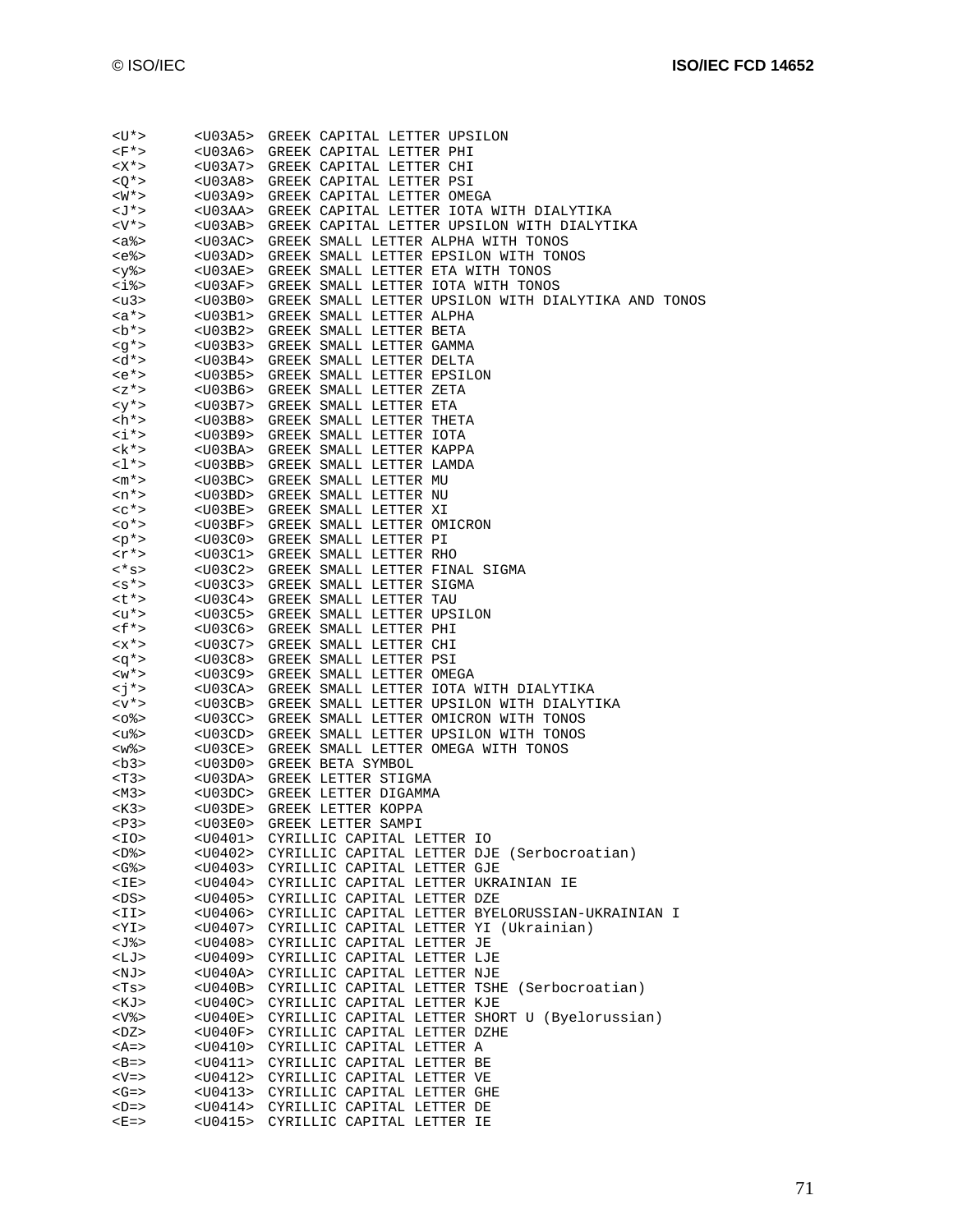| <∑%>                        | <u0416></u0416>   | CYRILLIC CAPITAL LETTER ZHE                          |
|-----------------------------|-------------------|------------------------------------------------------|
| $Z =$                       | <u0417></u0417>   | CYRILLIC CAPITAL LETTER ZE                           |
| $\leq$ $\equiv$ $\geq$      |                   | <u0418> CYRILLIC CAPITAL LETTER I</u0418>            |
| <j=></j=>                   | <u0419></u0419>   | CYRILLIC CAPITAL LETTER SHORT I                      |
| $K = >$                     | <u041a></u041a>   | CYRILLIC CAPITAL LETTER KA                           |
| $-L =$                      | <u041b></u041b>   | CYRILLIC CAPITAL LETTER EL                           |
| $ M>=$                      | <u041c></u041c>   | CYRILLIC CAPITAL LETTER EM                           |
| $<$ N=>                     |                   | <u041d> CYRILLIC CAPITAL LETTER EN</u041d>           |
|                             |                   |                                                      |
| $<0=>$                      | <u041e></u041e>   | CYRILLIC CAPITAL LETTER O                            |
| $\langle P = \rangle$       | $<$ U $041$ F $>$ | CYRILLIC CAPITAL LETTER PE                           |
| $R = >$                     | <u0420></u0420>   | CYRILLIC CAPITAL LETTER ER                           |
| $<$ S=>                     |                   | <u0421> CYRILLIC CAPITAL LETTER ES</u0421>           |
| $T = >$                     |                   | <u0422> CYRILLIC CAPITAL LETTER TE</u0422>           |
| <u=></u=>                   | <u0423></u0423>   | CYRILLIC CAPITAL LETTER U                            |
| $F = >$                     | <u0424></u0424>   | CYRILLIC CAPITAL LETTER EF                           |
| $<$ H= $>$                  |                   | <u0425> CYRILLIC CAPITAL LETTER HA</u0425>           |
| $\langle$ C=>               |                   | <u0426> CYRILLIC CAPITAL LETTER TSE</u0426>          |
| <c%></c%>                   |                   | <u0427> CYRILLIC CAPITAL LETTER CHE</u0427>          |
| <s%></s%>                   | <u0428></u0428>   | CYRILLIC CAPITAL LETTER SHA                          |
| $<$ S $c$ >                 | <u0429></u0429>   | CYRILLIC CAPITAL LETTER SHCHA                        |
| <= " >                      | <u042a></u042a>   | CYRILLIC CAPITAL LETTER HARD SIGN                    |
| <y></y>                     | <u042b></u042b>   | CYRILLIC CAPITAL LETTER YERU                         |
| <% " >                      |                   | <u042c> CYRILLIC CAPITAL LETTER SOFT SIGN</u042c>    |
|                             |                   |                                                      |
| <je></je>                   | <u042d></u042d>   | CYRILLIC CAPITAL LETTER E                            |
| <ju></ju>                   | <u042e></u042e>   | CYRILLIC CAPITAL LETTER YU                           |
| <ja></ja>                   | <u042f></u042f>   | CYRILLIC CAPITAL LETTER YA                           |
| $$                          | <u0430></u0430>   | CYRILLIC SMALL LETTER A                              |
| <br>50                      |                   | <u0431> CYRILLIC SMALL LETTER BE</u0431>             |
| $< v =>$                    | <u0432></u0432>   | CYRILLIC SMALL LETTER VE                             |
| $\leq$ q=>                  | <u0433></u0433>   | CYRILLIC SMALL LETTER GHE                            |
| <d=></d=>                   | <u0434></u0434>   | CYRILLIC SMALL LETTER DE                             |
| $e =$                       | <u0435></u0435>   | CYRILLIC SMALL LETTER IE                             |
| <z%></z%>                   | <u0436></u0436>   | CYRILLIC SMALL LETTER ZHE                            |
| $=$                         | <u0437></u0437>   | CYRILLIC SMALL LETTER ZE                             |
| $\langle$ i=>               | <u0438></u0438>   | CYRILLIC SMALL LETTER I                              |
| $\langle \cdot   = \rangle$ | <u0439></u0439>   | CYRILLIC SMALL LETTER SHORT I                        |
| <k=></k=>                   | <u043a></u043a>   | CYRILLIC SMALL LETTER KA                             |
| $\leq$ $\geq$ $\geq$        | <u043b></u043b>   | CYRILLIC SMALL LETTER EL                             |
|                             |                   |                                                      |
| $<$ m= $>$                  | <u043c></u043c>   | CYRILLIC SMALL LETTER EM                             |
| $<$ n=>                     | $<$ U $043$ D $>$ | CYRILLIC SMALL LETTER EN                             |
| $< \circ = >$               | <u043e></u043e>   | CYRILLIC SMALL LETTER O                              |
| $-p =$                      | <u043f></u043f>   | CYRILLIC SMALL LETTER PE                             |
| $<$ r=>                     |                   | <u0440> CYRILLIC SMALL LETTER ER</u0440>             |
| $< s = >$                   |                   | <u0441> CYRILLIC SMALL LETTER ES</u0441>             |
| $< t = >$                   |                   | <u0442> CYRILLIC SMALL LETTER TE</u0442>             |
| $u=>$                       |                   | <u0443> CYRILLIC SMALL LETTER U</u0443>              |
| $\leq f =$                  | <u0444></u0444>   | CYRILLIC SMALL LETTER EF                             |
| <h=></h=>                   | <u0445></u0445>   | CYRILLIC SMALL LETTER HA                             |
| $C=>$                       | <u0446></u0446>   | CYRILLIC SMALL LETTER TSE                            |
| $<$ c $\delta$ >            | <u0447></u0447>   | CYRILLIC SMALL LETTER CHE                            |
| $<$ s $\degree$ >           | <u0448></u0448>   | CYRILLIC SMALL LETTER SHA                            |
| $<$ sc>                     | <u0449></u0449>   | CYRILLIC SMALL LETTER SHCHA                          |
| $\lt$ = ' $>$               |                   | <u044a> CYRILLIC SMALL LETTER HARD SIGN</u044a>      |
|                             |                   |                                                      |
| $< y = > $                  | <u044b></u044b>   | CYRILLIC SMALL LETTER YERU                           |
| $<\frac{6}{6}$ ' >          |                   | <u044c> CYRILLIC SMALL LETTER SOFT SIGN</u044c>      |
| <je></je>                   | <u044d></u044d>   | CYRILLIC SMALL LETTER E                              |
| <ju></ju>                   | <u044e></u044e>   | CYRILLIC SMALL LETTER YU                             |
| <ja></ja>                   | <u044f></u044f>   | CYRILLIC SMALL LETTER YA                             |
| $\langle$ io>               | <u0451></u0451>   | CYRILLIC SMALL LETTER IO                             |
| <d%></d%>                   | <u0452></u0452>   | CYRILLIC SMALL LETTER DJE (Serbocroatian)            |
| <g%></g%>                   | <u0453></u0453>   | CYRILLIC SMALL LETTER GJE                            |
| <ie></ie>                   | <u0454></u0454>   | CYRILLIC SMALL LETTER UKRAINIAN IE                   |
| <ds></ds>                   | <u0455></u0455>   | CYRILLIC SMALL LETTER DZE                            |
| $\langle i \rangle$         | <u0456></u0456>   | CYRILLIC SMALL LETTER BYELORUSSIAN-UKRAINIAN I       |
| <yi></yi>                   |                   | <u0457> CYRILLIC SMALL LETTER YI (Ukrainian)</u0457> |
| $< j$ 8>                    | $<$ U $0458$      | CYRILLIC SMALL LETTER JE                             |
| <1j>                        |                   |                                                      |
|                             |                   | <u0459> CYRILLIC SMALL LETTER LJE</u0459>            |
| <nj></nj>                   |                   | <u045a> CYRILLIC SMALL LETTER NJE</u045a>            |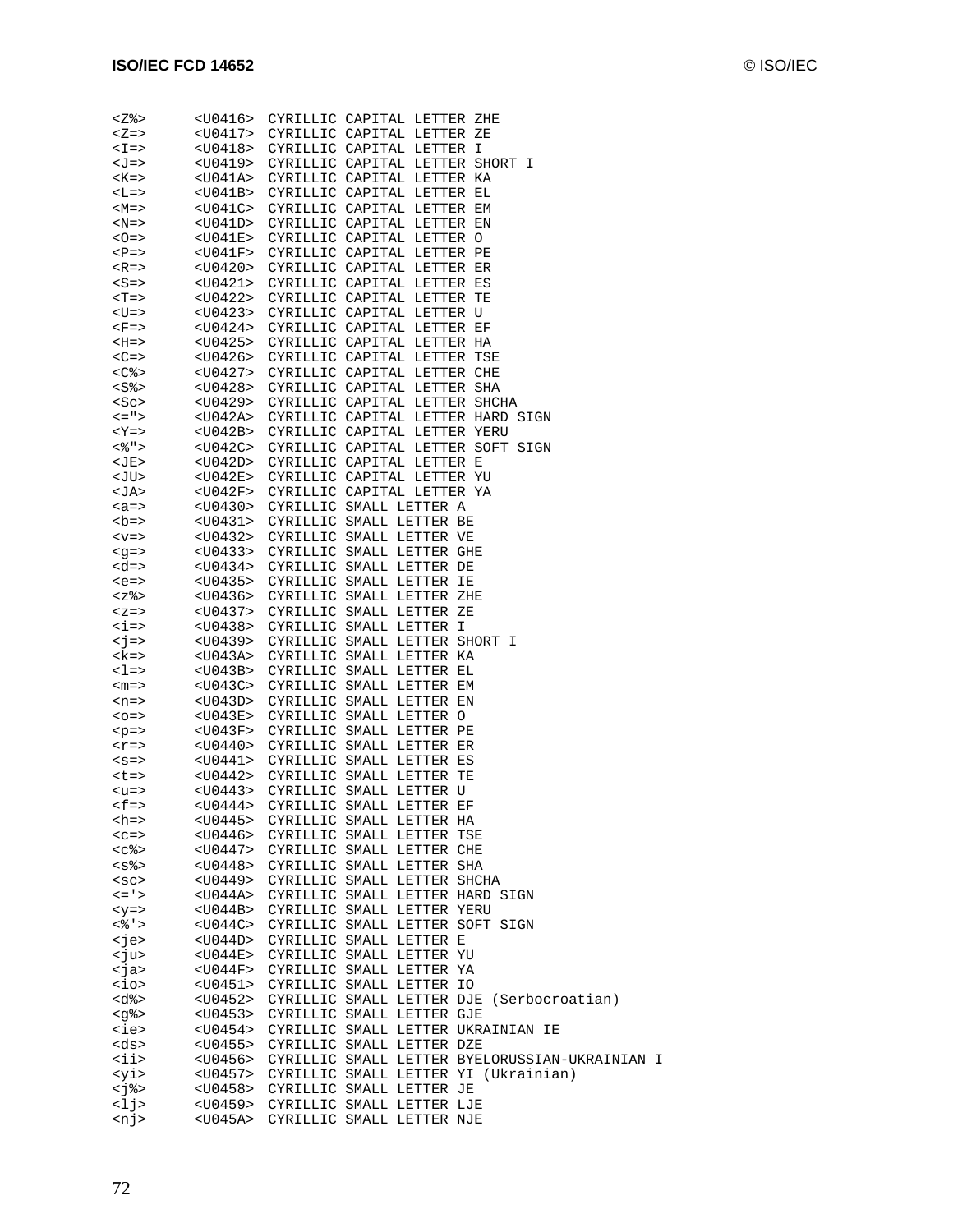| <ts></ts>                |                 | <u045b> CYRILLIC SMALL LETTER TSHE (Serbocroatian)</u045b>                                                        |
|--------------------------|-----------------|-------------------------------------------------------------------------------------------------------------------|
| <kj></kj>                |                 | <u045c> CYRILLIC SMALL LETTER KJE</u045c>                                                                         |
| $< v$ %>                 |                 | <u045e> CYRILLIC SMALL LETTER SHORT U (Byelorussian)</u045e>                                                      |
| <dz></dz>                |                 | <u045f> CYRILLIC SMALL LETTER DZHE</u045f>                                                                        |
| $<$ Y3>                  |                 |                                                                                                                   |
| $<$ y3>                  |                 | <u0462> CYRILLIC CAPITAL LETTER YAT<br/><u0463> CYRILLIC SMALL LETTER YAT</u0463></u0462>                         |
| < 03 >                   |                 | <u046a> CYRILLIC CAPITAL LETTER BIG YUS</u046a>                                                                   |
|                          |                 |                                                                                                                   |
| $03>$                    |                 | <u046b> CYRILLIC SMALL LETTER BIG YUS</u046b>                                                                     |
| $<$ F3>                  |                 | <u0472> CYRILLIC CAPITAL LETTER FITA</u0472>                                                                      |
| $\langle$ f3>            |                 | <u0473> CYRILLIC SMALL LETTER FITA</u0473>                                                                        |
| $<$ V3>                  |                 | <u0474> CYRILLIC CAPITAL LETTER IZHITSA</u0474>                                                                   |
| $<$ v3>                  |                 | <u0475> CYRILLIC SMALL LETTER IZHITSA</u0475>                                                                     |
| $<$ C3>                  |                 | <u0480> CYRILLIC CAPITAL LETTER KOPPA</u0480>                                                                     |
| $c3>$                    |                 | <u0481> CYRILLIC SMALL LETTER KOPPA</u0481>                                                                       |
| $<$ G3>                  |                 |                                                                                                                   |
| <g3></g3>                |                 | <u0490> CYRILLIC CAPITAL LETTER GHE WITH UPTURN<br/><u0491> CYRILLIC SMALL LETTER GHE WITH UPTURN</u0491></u0490> |
|                          | $U05D0$         |                                                                                                                   |
| $<$ A+ $>$               |                 | HEBREW LETTER ALEF                                                                                                |
| $-B+>$                   |                 | <u05d1> HEBREW LETTER BET</u05d1>                                                                                 |
| $<$ G+ $>$               |                 | <u05d2> HEBREW LETTER GIMEL</u05d2>                                                                               |
| $-D+>$                   |                 | <u05d3> HEBREW LETTER DALET<br/><u05d4> HEBREW LETTER HE</u05d4></u05d3>                                          |
| <h+></h+>                |                 |                                                                                                                   |
| $<\!\!\overline{W}+>$    | $<$ U05D5>      | HEBREW LETTER VAV                                                                                                 |
| $Z+2$                    |                 | <u05d6> HEBREW LETTER ZAYIN</u05d6>                                                                               |
| $<\mathsf{X}+\mathsf{>}$ |                 | <u05d7> HEBREW LETTER HET</u05d7>                                                                                 |
| $<$ T $\dot{\gamma}$     |                 |                                                                                                                   |
| <j+></j+>                |                 | <u05d8> HEBREW LETTER TET<br/><u05d9> HEBREW LETTER YOD</u05d9></u05d8>                                           |
| $<$ K $\degree$ >        | $<$ U05DA>      | HEBREW LETTER FINAL KAF                                                                                           |
|                          |                 | <u05db> HEBREW LETTER KAF</u05db>                                                                                 |
| $K+>$                    |                 |                                                                                                                   |
| $<$ L+ $>$               |                 | <u05dc> HEBREW LETTER LAMED</u05dc>                                                                               |
| <m%></m%>                |                 | <u05dd> HEBREW LETTER FINAL MEM<br/><u05de> HEBREW LETTER MEM</u05de></u05dd>                                     |
| $ M+>$                   |                 |                                                                                                                   |
| $<$ N $\degree$ >        | <u05df></u05df> | HEBREW LETTER FINAL NUN                                                                                           |
| $<\mathbb{N}$ +>         |                 | <u05e0> HEBREW LETTER NUN</u05e0>                                                                                 |
| $<$ S+ $>$               |                 | <u05e1> HEBREW LETTER SAMEKH</u05e1>                                                                              |
| $E + >$                  |                 | <u05e2> HEBREW LETTER AYIN</u05e2>                                                                                |
| <p%></p%>                |                 | <uose3> HEBREW LETTER FINAL PE</uose3>                                                                            |
| $<\mathbb{P}$ +>         | <u05e4></u05e4> | HEBREW LETTER PE                                                                                                  |
| Zj                       |                 | <u05e5> HEBREW LETTER FINAL TSADI</u05e5>                                                                         |
| <zj></zj>                |                 | <u05e6> HEBREW LETTER TSADI</u05e6>                                                                               |
|                          |                 |                                                                                                                   |
| $Q + >$                  |                 | <u05e7> HEBREW LETTER QOF</u05e7>                                                                                 |
| $<\mathbb{R}$ +>         | $<$ U05E8>      | HEBREW LETTER RESH                                                                                                |
| <sh></sh>                | <u05e9></u05e9> | HEBREW LETTER SHIN                                                                                                |
| $<$ T+ $>$               |                 | <u05ea> HEBREW LETTER TAV</u05ea>                                                                                 |
| $\lt$ , + $>$            |                 | <u060c> ARABIC COMMA</u060c>                                                                                      |
| $\langle i+2$            |                 | <u061b> ARABIC SEMICOLON</u061b>                                                                                  |
| $2 + 5$                  |                 | <u061f> ARABIC QUESTION MARK</u061f>                                                                              |
| H'                       | <u0621></u0621> | ARABIC LETTER HAMZA                                                                                               |
| <am></am>                | <u0622></u0622> | ARABIC LETTER ALEF WITH MADDA ABOVE                                                                               |
| <ah></ah>                | <u0623></u0623> | ARABIC LETTER ALEF WITH HAMZA ABOVE                                                                               |
| $WH>$                    | <u0624></u0624> | ARABIC LETTER WAW WITH HAMZA ABOVE                                                                                |
| <ah></ah>                | <u0625></u0625> | ARABIC LETTER ALEF WITH HAMZA BELOW                                                                               |
| <yh></yh>                | <u0626></u0626> | ARABIC LETTER YEH WITH HAMZA ABOVE                                                                                |
| $$                       | $<$ U $0627$ >  | ARABIC LETTER ALEF                                                                                                |
|                          | <u0628></u0628> |                                                                                                                   |
| $-b+>$                   |                 | ARABIC LETTER BEH                                                                                                 |
| <tm></tm>                | <u0629></u0629> | ARABIC LETTER TEH MARBUTA                                                                                         |
| <t+></t+>                | <u062a></u062a> | ARABIC LETTER TEH                                                                                                 |
| <tk></tk>                | <u062b></u062b> | ARABIC LETTER THEH                                                                                                |
| $<$ q+ $>$               | <u062c></u062c> | ARABIC LETTER JEEM                                                                                                |
| <hk></hk>                | $<$ U062D>      | ARABIC LETTER HAH                                                                                                 |
| $< x + >$                | <u062e></u062e> | ARABIC LETTER KHAH                                                                                                |
| $d+>$                    | <u062f></u062f> | ARABIC LETTER DAL                                                                                                 |
| <dk></dk>                | $<$ U $0630>$   | ARABIC LETTER THAL                                                                                                |
| $<$ r+>                  | <u0631></u0631> | ARABIC LETTER REH                                                                                                 |
| $Z+>$                    | <u0632></u0632> | ARABIC LETTER ZAIN                                                                                                |
| $< s + >$                | <u0633></u0633> | ARABIC LETTER SEEN                                                                                                |
| $<$ sn>                  | <u0634></u0634> | ARABIC LETTER SHEEN                                                                                               |
|                          |                 |                                                                                                                   |
| $c+>$                    | <u0635></u0635> | ARABIC LETTER SAD                                                                                                 |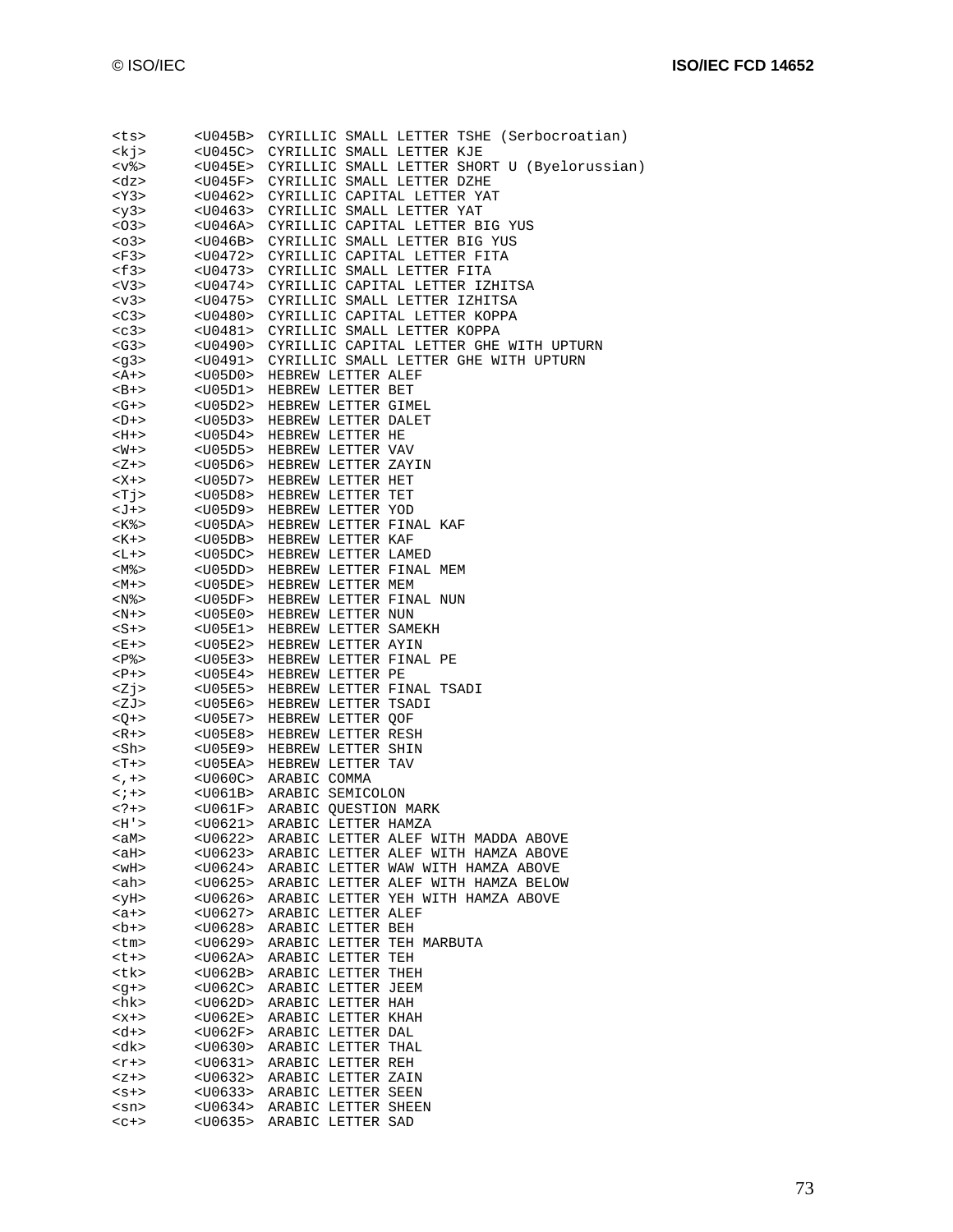| <dd></dd>                        |                                                                                       | <u0636> ARABIC LETTER DAD</u0636>                                            |
|----------------------------------|---------------------------------------------------------------------------------------|------------------------------------------------------------------------------|
| <tj></tj>                        |                                                                                       | <u0637> ARABIC LETTER TAH</u0637>                                            |
| $ZH>$                            |                                                                                       | <u0638> ARABIC LETTER ZAH</u0638>                                            |
| $e+>$                            |                                                                                       | <u0639> ARABIC LETTER AIN</u0639>                                            |
| $\langle i+ \rangle$             |                                                                                       | <u063a> ARABIC LETTER GHAIN</u063a>                                          |
| $<++>$                           |                                                                                       | <u0640> ARABIC TATWEEL</u0640>                                               |
| $<$ f+>                          |                                                                                       | <u0641> ARABIC LETTER FEH</u0641>                                            |
| $<$ q+>                          |                                                                                       | <u0642> ARABIC LETTER QAF</u0642>                                            |
| $<\kappa$ +>                     |                                                                                       | <u0643> ARABIC LETTER KAF</u0643>                                            |
| $1+>$                            |                                                                                       | <u0644> ARABIC LETTER LAM</u0644>                                            |
| $<$ m+ $>$                       |                                                                                       | <u0645> ARABIC LETTER MEEM</u0645>                                           |
| $<$ n+ $>$                       |                                                                                       | <u0646> ARABIC LETTER NOON</u0646>                                           |
| $\hbox{{\small -}h+>}$           |                                                                                       | <u0647> ARABIC LETTER HEH</u0647>                                            |
| $< w + > $                       |                                                                                       | EU064/> ARAPIC LETTER WAW<<br>U0648> ARABIC LETTER WAW>                      |
| $\langle j+ \rangle$             |                                                                                       | <u0649> ARABIC LETTER ALEF MAKSURA</u0649>                                   |
| $<$ y+>                          |                                                                                       | <u064a> ARABIC LETTER YEH</u064a>                                            |
| $\lt$ : + >                      |                                                                                       | <u064b> ARABIC FATHATAN</u064b>                                              |
| $<$ " + $>$                      |                                                                                       | <u064c> ARABIC DAMMATAN</u064c>                                              |
| $\lt = +$                        |                                                                                       | <u064d> ARABIC KASRATAN</u064d>                                              |
| $\lt$ / / + >                    |                                                                                       | <u064e> ARABIC FATHA</u064e>                                                 |
| $\lt$ ' + >                      |                                                                                       | <u064f> ARABIC DAMMA</u064f>                                                 |
| $1+>$                            |                                                                                       | <u0650> ARABIC KASRA</u0650>                                                 |
| $3+>$                            |                                                                                       | <u0651> ARABIC SHADDA</u0651>                                                |
| $0 + >$                          |                                                                                       | <u0652> ARABIC SUKUN</u0652>                                                 |
| $0a>$                            |                                                                                       | <u0660> ARABIC-INDIC DIGIT ZERO</u0660>                                      |
| <1a>                             |                                                                                       | <u0661> ARABIC-INDIC DIGIT ONE</u0661>                                       |
| $2a>$                            |                                                                                       | <u0662> ARABIC-INDIC DIGIT TWO</u0662>                                       |
| <3a>                             |                                                                                       | <u0663> ARABIC-INDIC DIGIT THREE</u0663>                                     |
| <4a>                             |                                                                                       | <u0664> ARABIC-INDIC DIGIT FOUR</u0664>                                      |
| 5a>                              |                                                                                       | <u0665> ARABIC-INDIC DIGIT FIVE</u0665>                                      |
| <6a>                             |                                                                                       | <u0666> ARABIC-INDIC DIGIT SIX</u0666>                                       |
| $7a>$                            |                                                                                       | <u0667> ARABIC-INDIC DIGIT SEVEN</u0667>                                     |
| <8a>                             |                                                                                       | <u0668> ARABIC-INDIC DIGIT EIGHT</u0668>                                     |
| <9a>                             |                                                                                       | <u0669> ARABIC-INDIC DIGIT NINE</u0669>                                      |
| <as></as>                        | <u0670></u0670>                                                                       | ARABIC LETTER SUPERSCRIPT ALEF                                               |
| $-p+>$                           | <u067e></u067e>                                                                       | ARABIC LETTER PEH                                                            |
| <hh></hh>                        |                                                                                       | <u0681> ARABIC LETTER HAH WITH HAMZA ABOVE</u0681>                           |
| <tc></tc>                        |                                                                                       | <u0686> ARABIC LETTER TCHEH</u0686>                                          |
| < z j                            |                                                                                       | <u0698> ARABIC LETTER JEH</u0698>                                            |
| $<$ $+$ $<$                      | <u06a4></u06a4>                                                                       | ARABIC LETTER VEH                                                            |
| <gf></gf>                        | <u06af></u06af>                                                                       | ARABIC LETTER GAF                                                            |
| <a-0></a-0>                      |                                                                                       | <u1e00> LATIN CAPITAL LETTER A WITH RING BELOW</u1e00>                       |
| $$                               |                                                                                       | <u1e01> LATIN SMALL LETTER A WITH RING BELOW</u1e01>                         |
| $\langle B. \rangle$             |                                                                                       | <u1e02> LATIN CAPITAL LETTER B WITH DOT ABOVE</u1e02>                        |
| $ab$ .                           |                                                                                       | <u1e03> LATIN SMALL LETTER B WITH DOT ABOVE</u1e03>                          |
| $-B-.$                           | <u1e04></u1e04>                                                                       | LATIN CAPITAL LETTER B WITH DOT BELOW                                        |
| $\langle b - . \rangle$          |                                                                                       | <u1e05> LATIN SMALL LETTER B WITH DOT BELOW</u1e05>                          |
| $\langle B \rangle$              | $<$ U $1$ E $06$ >                                                                    | LATIN CAPITAL LETTER B WITH LINE BELOW                                       |
|                                  | <u1e07></u1e07>                                                                       | LATIN SMALL LETTER B WITH LINE BELOW                                         |
| $<$ C , $\prime$ >               | $<$ U $1$ E $0$ 8>                                                                    | LATIN CAPITAL LETTER C WITH CEDILLA AND ACUTE                                |
| $<$ $<$ $<$ $<$ $>$              | $<$ U $1$ E $0$ 9>                                                                    | LATIN SMALL LETTER C WITH CEDILLA AND ACUTE                                  |
| $<\mathsf{D}$ . $>$<br><d.></d.> | <u1e0a><br/><math>&lt;</math>U<math>1</math>E<math>0</math>B<math>&gt;</math></u1e0a> | LATIN CAPITAL LETTER D WITH DOT ABOVE<br>LATIN SMALL LETTER D WITH DOT ABOVE |
| $-D-.$                           | $<$ U $1$ E $0$ C $>$                                                                 | LATIN CAPITAL LETTER D WITH DOT BELOW                                        |
| $d - 5$                          | $<$ U $1$ E $0$ D $>$                                                                 | LATIN SMALL LETTER D WITH DOT BELOW                                          |
| $\langle D \rangle$              | $<$ U $1$ E $0$ E $>$                                                                 | LATIN CAPITAL LETTER D WITH LINE BELOW                                       |
| < d >                            | $<$ U $1$ E $0$ F $>$                                                                 | LATIN SMALL LETTER D WITH LINE BELOW                                         |
| $<$ D, $>$                       | $U1E10>$                                                                              | LATIN CAPITAL LETTER D WITH CEDILLA                                          |
| < d, >                           | $U1E11>$                                                                              | LATIN SMALL LETTER D WITH CEDILLA                                            |
| $-D-/->$                         | $<$ U $1$ E $12$ >                                                                    | LATIN CAPITAL LETTER D WITH CIRCUMFLEX BELOW                                 |
| $d - / >>$                       | $<$ U $1$ E $1$ $3$ >                                                                 | LATIN SMALL LETTER D WITH CIRCUMFLEX BELOW                                   |
| $E - 1$                          | <u1e14></u1e14>                                                                       | LATIN CAPITAL LETTER E WITH MACRON AND GRAVE                                 |
| $e$ -!>                          | $U1E15>$                                                                              | LATIN SMALL LETTER E WITH MACRON AND GRAVE                                   |
| $E - 1$                          | $U1E16>$                                                                              | LATIN CAPITAL LETTER E WITH MACRON AND ACUTE                                 |
| $e - 1$                          | $<$ U $1$ E $17$ >                                                                    | LATIN SMALL LETTER E WITH MACRON AND ACUTE                                   |
| <e-></e-> >                      | $<$ U $1$ E $18$ >                                                                    | LATIN CAPITAL LETTER E WITH CIRCUMFLEX BELOW                                 |
| $/>>$                            | <u1e19></u1e19>                                                                       | LATIN SMALL LETTER E WITH CIRCUMFLEX BELOW                                   |
| $E - ? >$                        | <u1e1a></u1e1a>                                                                       | LATIN CAPITAL LETTER E WITH TILDE BELOW                                      |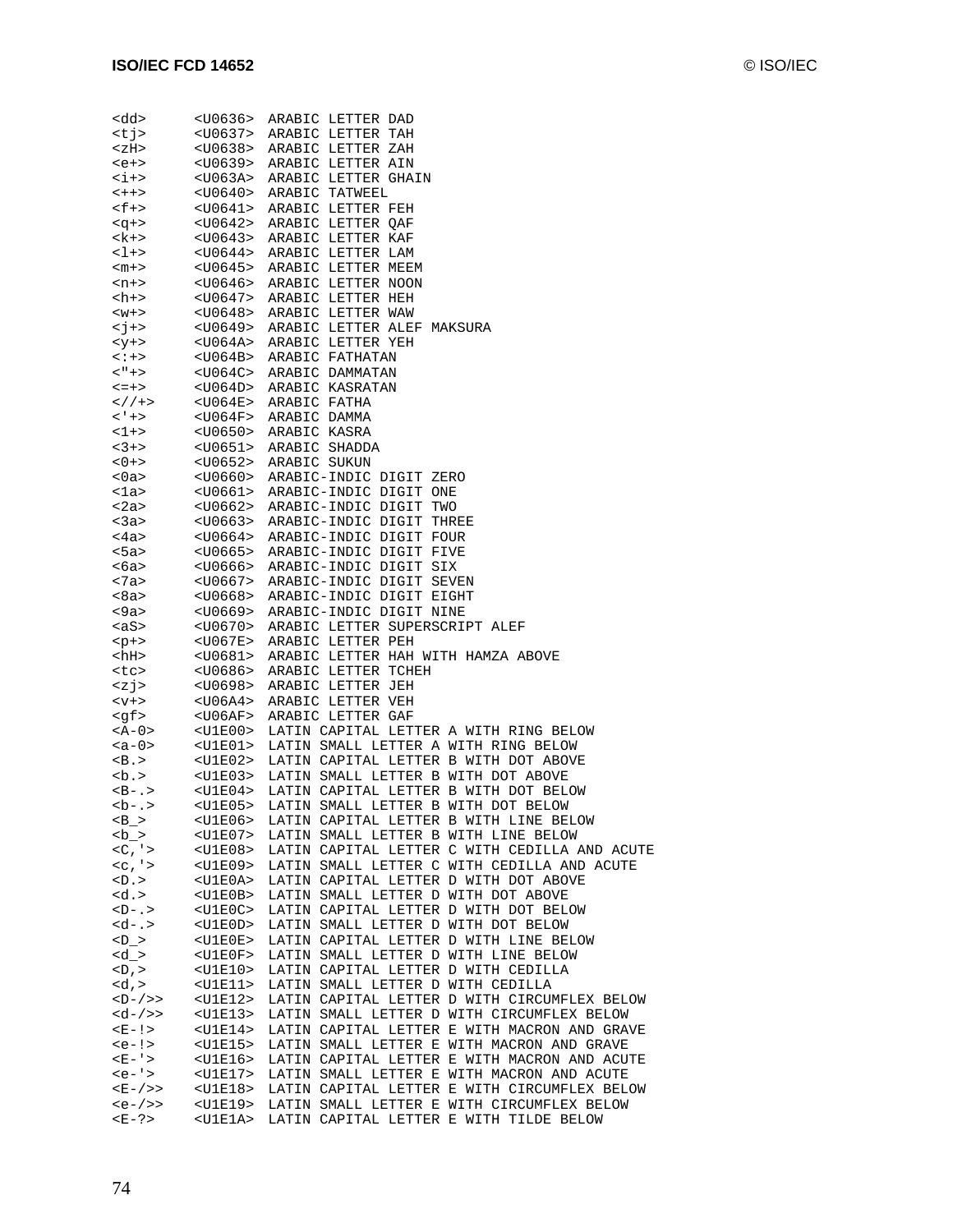| $$                                                                                                                                                                                                                                                                                                                                                                                              | $<$ U $1$ E $1$ B $>$            |                                                                                                                                                                              | LATIN SMALL LETTER E WITH TILDE BELOW                                                                                                                                                                                           |
|-------------------------------------------------------------------------------------------------------------------------------------------------------------------------------------------------------------------------------------------------------------------------------------------------------------------------------------------------------------------------------------------------|----------------------------------|------------------------------------------------------------------------------------------------------------------------------------------------------------------------------|---------------------------------------------------------------------------------------------------------------------------------------------------------------------------------------------------------------------------------|
|                                                                                                                                                                                                                                                                                                                                                                                                 |                                  |                                                                                                                                                                              | $\langle E, (>$ $\langle U1E1C \rangle$ LATIN CAPITAL LETTER E WITH CEDILLA AND BREVE                                                                                                                                           |
| $\leq e$ , ( $>$                                                                                                                                                                                                                                                                                                                                                                                |                                  |                                                                                                                                                                              | <u1e1d> LATIN SMALL LETTER E WITH CEDILLA AND BREVE</u1e1d>                                                                                                                                                                     |
| $\langle F. \rangle$ $\langle U1E1E \rangle$                                                                                                                                                                                                                                                                                                                                                    |                                  |                                                                                                                                                                              | LATIN CAPITAL LETTER F WITH DOT ABOVE                                                                                                                                                                                           |
|                                                                                                                                                                                                                                                                                                                                                                                                 |                                  | LATIN SMALL LETTER F WITH DOT ABOVE                                                                                                                                          |                                                                                                                                                                                                                                 |
| $\begin{tabular}{ll} <\texttt{f.}> & & & <\texttt{UIE1F}> \\ <\texttt{G->} & & <\texttt{UIE20}> \\ \end{tabular}$                                                                                                                                                                                                                                                                               |                                  | LATIN CAPITAL LETTER G WITH MACRON                                                                                                                                           |                                                                                                                                                                                                                                 |
|                                                                                                                                                                                                                                                                                                                                                                                                 |                                  | LATIN SMALL LETTER G WITH MACRON                                                                                                                                             |                                                                                                                                                                                                                                 |
| $<\hspace{-1.5mm} \begin{array}{ll} <\hspace{-1.5mm} \text{g--}\hspace{-1.5mm}>\hspace{-1.5mm} \end{array} \hspace{1.5mm} \begin{array}{ll} <\hspace{-1.5mm} \text{ULE21}\hspace{-1.5mm}>\hspace{-1.5mm}\\\hspace{1.5mm} <\hspace{-1.5mm} \text{ULE22}\hspace{-1.5mm}>\hspace{-1.5mm}\\\hspace{1.5mm} <\hspace{-1.5mm} \text{ULE22}\hspace{-1.5mm}>\hspace{-1.5mm}\\\hspace{1.5mm} \end{array}$ |                                  |                                                                                                                                                                              | LATIN CAPITAL LETTER H WITH DOT ABOVE                                                                                                                                                                                           |
| $\langle h. \rangle$ $\langle \text{U1E23>}\rangle$                                                                                                                                                                                                                                                                                                                                             |                                  | LATIN SMALL LETTER H WITH DOT ABOVE                                                                                                                                          |                                                                                                                                                                                                                                 |
|                                                                                                                                                                                                                                                                                                                                                                                                 |                                  |                                                                                                                                                                              | LATIN CAPITAL LETTER H WITH DOT BELOW                                                                                                                                                                                           |
|                                                                                                                                                                                                                                                                                                                                                                                                 |                                  | LATIN SMALL LETTER H WITH DOT BELOW                                                                                                                                          |                                                                                                                                                                                                                                 |
|                                                                                                                                                                                                                                                                                                                                                                                                 |                                  |                                                                                                                                                                              | LATIN CAPITAL LETTER H WITH DIAERESIS                                                                                                                                                                                           |
| $\begin{array}{lll} <\!\!\!\!\mbox{H\!:\!>} & <\!\!\!\!\mbox{U1E26>}\\ <\!\!\!\mbox{h\!:\!>} & <\!\!\!\!\mbox{U1E27>} \end{array}$                                                                                                                                                                                                                                                              |                                  | LATIN SMALL LETTER H WITH DIAERESIS                                                                                                                                          |                                                                                                                                                                                                                                 |
| $-H$ , > $U1E28>$                                                                                                                                                                                                                                                                                                                                                                               |                                  | LATIN CAPITAL LETTER H WITH CEDILLA                                                                                                                                          |                                                                                                                                                                                                                                 |
|                                                                                                                                                                                                                                                                                                                                                                                                 |                                  |                                                                                                                                                                              |                                                                                                                                                                                                                                 |
|                                                                                                                                                                                                                                                                                                                                                                                                 |                                  |                                                                                                                                                                              | <h,> <br <=""/>&gt; <u1e29> LATIN SMALL LETTER H WITH CEDILLA<br <="" <br=""/>&gt;<u1e22> LATIN CAPITAL LETTER H WITH BREVE BELOW</u1e22></u1e29></h,>                                                                          |
|                                                                                                                                                                                                                                                                                                                                                                                                 |                                  |                                                                                                                                                                              | LATIN SMALL LETTER H WITH BREVE BELOW                                                                                                                                                                                           |
|                                                                                                                                                                                                                                                                                                                                                                                                 |                                  |                                                                                                                                                                              | LATIN CAPITAL LETTER I WITH TILDE BELOW                                                                                                                                                                                         |
| $\langle i-?\rangle$ $\langle \text{UIE2D>}\rangle$                                                                                                                                                                                                                                                                                                                                             |                                  |                                                                                                                                                                              | LATIN SMALL LETTER I WITH TILDE BELOW                                                                                                                                                                                           |
|                                                                                                                                                                                                                                                                                                                                                                                                 |                                  |                                                                                                                                                                              | LATIN CAPITAL LETTER I WITH DIAERESIS AND ACUTE                                                                                                                                                                                 |
|                                                                                                                                                                                                                                                                                                                                                                                                 |                                  |                                                                                                                                                                              | <i:'> <u1e2e> LATIN CAPITAL LETTER I WITH DIAERESIS AND ACU<br/><i:'> <u1e2f> LATIN SMALL LETTER I WITH DIAERESIS AND ACUTE</u1e2f></i:'></u1e2e></i:'>                                                                         |
| $\begin{array}{lll} <\!\!K\!\!&\!\!> &\qquad <\!\!U1E30\!> \\ <\!\!k\!\!&\!\!> &\qquad <\!\!U1E31\!> \end{array}$                                                                                                                                                                                                                                                                               |                                  | LATIN CAPITAL LETTER K WITH ACUTE                                                                                                                                            |                                                                                                                                                                                                                                 |
|                                                                                                                                                                                                                                                                                                                                                                                                 |                                  | LATIN SMALL LETTER K WITH ACUTE                                                                                                                                              |                                                                                                                                                                                                                                 |
| $$ < U1E32>                                                                                                                                                                                                                                                                                                                                                                                     |                                  |                                                                                                                                                                              | LATIN CAPITAL LETTER K WITH DOT BELOW                                                                                                                                                                                           |
|                                                                                                                                                                                                                                                                                                                                                                                                 |                                  | LATIN SMALL LETTER K WITH DOT BELOW                                                                                                                                          |                                                                                                                                                                                                                                 |
|                                                                                                                                                                                                                                                                                                                                                                                                 |                                  |                                                                                                                                                                              | LATIN CAPITAL LETTER K WITH LINE BELOW                                                                                                                                                                                          |
|                                                                                                                                                                                                                                                                                                                                                                                                 |                                  |                                                                                                                                                                              | LATIN SMALL LETTER K WITH LINE BELOW                                                                                                                                                                                            |
|                                                                                                                                                                                                                                                                                                                                                                                                 |                                  |                                                                                                                                                                              | LATIN CAPITAL LETTER L WITH DOT BELOW                                                                                                                                                                                           |
|                                                                                                                                                                                                                                                                                                                                                                                                 |                                  | LATIN SMALL LETTER L WITH DOT BELOW                                                                                                                                          |                                                                                                                                                                                                                                 |
|                                                                                                                                                                                                                                                                                                                                                                                                 |                                  |                                                                                                                                                                              | $\langle L--. \rangle$ $\sim$ CU1E38> LATIN CAPITAL LETTER L WITH DOT BELOW AND MACRON $\langle 1--. \rangle$ $\sim$ CU1E39> LATIN SMALL LETTER L WITH DOT BELOW AND MACRON<br>LATIN CAPITAL LETTER L WITH DOT BELOW AND MACRON |
|                                                                                                                                                                                                                                                                                                                                                                                                 |                                  |                                                                                                                                                                              |                                                                                                                                                                                                                                 |
| $< L_ > \qquad < \text{UIE3A>} \\ < \text{I}_ > \qquad < \text{UIE3B>}$                                                                                                                                                                                                                                                                                                                         |                                  |                                                                                                                                                                              | LATIN CAPITAL LETTER L WITH LINE BELOW                                                                                                                                                                                          |
|                                                                                                                                                                                                                                                                                                                                                                                                 |                                  |                                                                                                                                                                              | LATIN SMALL LETTER L WITH LINE BELOW                                                                                                                                                                                            |
|                                                                                                                                                                                                                                                                                                                                                                                                 |                                  |                                                                                                                                                                              |                                                                                                                                                                                                                                 |
|                                                                                                                                                                                                                                                                                                                                                                                                 | $< L - / >>$ $< U1E3C>$          |                                                                                                                                                                              | LATIN CAPITAL LETTER L WITH CIRCUMFLEX BELOW                                                                                                                                                                                    |
|                                                                                                                                                                                                                                                                                                                                                                                                 |                                  |                                                                                                                                                                              | LATIN SMALL LETTER L WITH CIRCUMFLEX BELOW                                                                                                                                                                                      |
| $< l - / >> \n< M' > \n< U1E3E> \n< U1E3E>$                                                                                                                                                                                                                                                                                                                                                     |                                  | LATIN CAPITAL LETTER M WITH ACUTE                                                                                                                                            |                                                                                                                                                                                                                                 |
|                                                                                                                                                                                                                                                                                                                                                                                                 |                                  | LATIN SMALL LETTER M WITH ACUTE                                                                                                                                              |                                                                                                                                                                                                                                 |
| $<\hspace{-1.5mm}m'>\hspace{-1.5mm} <\hspace{-1.5mm}U1E3F\hspace{-1.5mm}> \hspace{-1.5mm} <\hspace{-1.5mm}U1E40\hspace{-1.5mm}>$                                                                                                                                                                                                                                                                |                                  |                                                                                                                                                                              | LATIN CAPITAL LETTER M WITH DOT ABOVE                                                                                                                                                                                           |
| $m.> <$ U1E41>                                                                                                                                                                                                                                                                                                                                                                                  |                                  | LATIN SMALL LETTER M WITH DOT ABOVE                                                                                                                                          |                                                                                                                                                                                                                                 |
|                                                                                                                                                                                                                                                                                                                                                                                                 |                                  |                                                                                                                                                                              | LATIN CAPITAL LETTER M WITH DOT BELOW                                                                                                                                                                                           |
|                                                                                                                                                                                                                                                                                                                                                                                                 |                                  | $\langle M-0.5 \rangle$ $\langle U1E42 \rangle$ LATIN CAPITAL LETTER M WITH DOT BELOW<br>$\langle m-0.5 \rangle$ $\langle U1E43 \rangle$ LATIN SMALL LETTER M WITH DOT BELOW |                                                                                                                                                                                                                                 |
|                                                                                                                                                                                                                                                                                                                                                                                                 |                                  |                                                                                                                                                                              |                                                                                                                                                                                                                                 |
|                                                                                                                                                                                                                                                                                                                                                                                                 |                                  |                                                                                                                                                                              | $<\!N.>$ $\,$ $\,$ $\,$ $<\!U1E44\!>$ LATIN CAPITAL LETTER N WITH DOT ABOVE $<\!n.>$ $\,$ $\,$ $\,$ $<\!U1E45\!>$ LATIN SMALL LETTER N WITH DOT ABOVE                                                                           |
|                                                                                                                                                                                                                                                                                                                                                                                                 |                                  |                                                                                                                                                                              | <n-.> <u1e46> LATIN CAPITAL LETTER N WITH DOT BELOW</u1e46></n-.>                                                                                                                                                               |
|                                                                                                                                                                                                                                                                                                                                                                                                 |                                  |                                                                                                                                                                              |                                                                                                                                                                                                                                 |
|                                                                                                                                                                                                                                                                                                                                                                                                 |                                  |                                                                                                                                                                              |                                                                                                                                                                                                                                 |
| $\langle n \rangle$                                                                                                                                                                                                                                                                                                                                                                             |                                  |                                                                                                                                                                              | <u1e49> LATIN SMALL LETTER N WITH LINE BELOW</u1e49>                                                                                                                                                                            |
| $< N - / > >$                                                                                                                                                                                                                                                                                                                                                                                   | $<$ U $1$ E $4$ A $>$            |                                                                                                                                                                              | LATIN CAPITAL LETTER N WITH CIRCUMFLEX BELOW                                                                                                                                                                                    |
| $\langle n - / \rangle$                                                                                                                                                                                                                                                                                                                                                                         |                                  |                                                                                                                                                                              | <u1e4b> LATIN SMALL LETTER N WITH CIRCUMFLEX BELOW</u1e4b>                                                                                                                                                                      |
| $<0?$ ' >                                                                                                                                                                                                                                                                                                                                                                                       | <u1e4c></u1e4c>                  |                                                                                                                                                                              | LATIN CAPITAL LETTER O WITH TILDE AND ACUTE                                                                                                                                                                                     |
| $0?$ '>                                                                                                                                                                                                                                                                                                                                                                                         | $<$ U $1$ E $4$ D $>$            |                                                                                                                                                                              | LATIN SMALL LETTER O WITH TILDE AND ACUTE                                                                                                                                                                                       |
| $<$ 0? : >                                                                                                                                                                                                                                                                                                                                                                                      | $<$ U $1$ E $4$ E $>$            |                                                                                                                                                                              | LATIN CAPITAL LETTER O WITH TILDE AND DIAERESIS                                                                                                                                                                                 |
| $<$ 0? : >                                                                                                                                                                                                                                                                                                                                                                                      | $<$ U $1$ E $4$ F $>$            |                                                                                                                                                                              | LATIN SMALL LETTER O WITH TILDE AND DIAERESIS                                                                                                                                                                                   |
| $-1$                                                                                                                                                                                                                                                                                                                                                                                            | $<$ U $1E50>$                    |                                                                                                                                                                              | LATIN CAPITAL LETTER O WITH MACRON AND GRAVE                                                                                                                                                                                    |
| $<0-1>$                                                                                                                                                                                                                                                                                                                                                                                         | <u1e51></u1e51>                  |                                                                                                                                                                              | LATIN SMALL LETTER O WITH MACRON AND GRAVE                                                                                                                                                                                      |
| $0 - 1$                                                                                                                                                                                                                                                                                                                                                                                         | <u1e52></u1e52>                  |                                                                                                                                                                              | LATIN CAPITAL LETTER O WITH MACRON AND ACUTE                                                                                                                                                                                    |
| $0 - 1$                                                                                                                                                                                                                                                                                                                                                                                         | $<$ U $1E53>$                    |                                                                                                                                                                              | LATIN SMALL LETTER O WITH MACRON AND ACUTE                                                                                                                                                                                      |
| $\langle P' \rangle$                                                                                                                                                                                                                                                                                                                                                                            | $<$ U $1E54>$                    | LATIN CAPITAL LETTER P WITH ACUTE                                                                                                                                            |                                                                                                                                                                                                                                 |
| < p'                                                                                                                                                                                                                                                                                                                                                                                            | $<$ U $1E$ 55>                   | LATIN SMALL LETTER P WITH ACUTE                                                                                                                                              |                                                                                                                                                                                                                                 |
| $\langle P. \rangle$                                                                                                                                                                                                                                                                                                                                                                            | <u1e56></u1e56>                  |                                                                                                                                                                              | LATIN CAPITAL LETTER P WITH DOT ABOVE                                                                                                                                                                                           |
| < p . >                                                                                                                                                                                                                                                                                                                                                                                         | <u1e57></u1e57>                  | LATIN SMALL LETTER P WITH DOT ABOVE                                                                                                                                          |                                                                                                                                                                                                                                 |
| $<$ R.>                                                                                                                                                                                                                                                                                                                                                                                         | $<$ U $1E58>$<br><u1e59></u1e59> |                                                                                                                                                                              | LATIN CAPITAL LETTER R WITH DOT ABOVE                                                                                                                                                                                           |
| $<$ r.><br>$R-2$                                                                                                                                                                                                                                                                                                                                                                                |                                  | LATIN SMALL LETTER R WITH DOT ABOVE                                                                                                                                          | <u1e5a> LATIN CAPITAL LETTER R WITH DOT BELOW</u1e5a>                                                                                                                                                                           |
| $<$ r – . >                                                                                                                                                                                                                                                                                                                                                                                     | $<$ U $1$ E5B $>$                | LATIN SMALL LETTER R WITH DOT BELOW                                                                                                                                          |                                                                                                                                                                                                                                 |
| $R - - 1$                                                                                                                                                                                                                                                                                                                                                                                       | $<$ U $1$ E $5$ C $>$            |                                                                                                                                                                              | LATIN CAPITAL LETTER R WITH DOT BELOW AND MACRON                                                                                                                                                                                |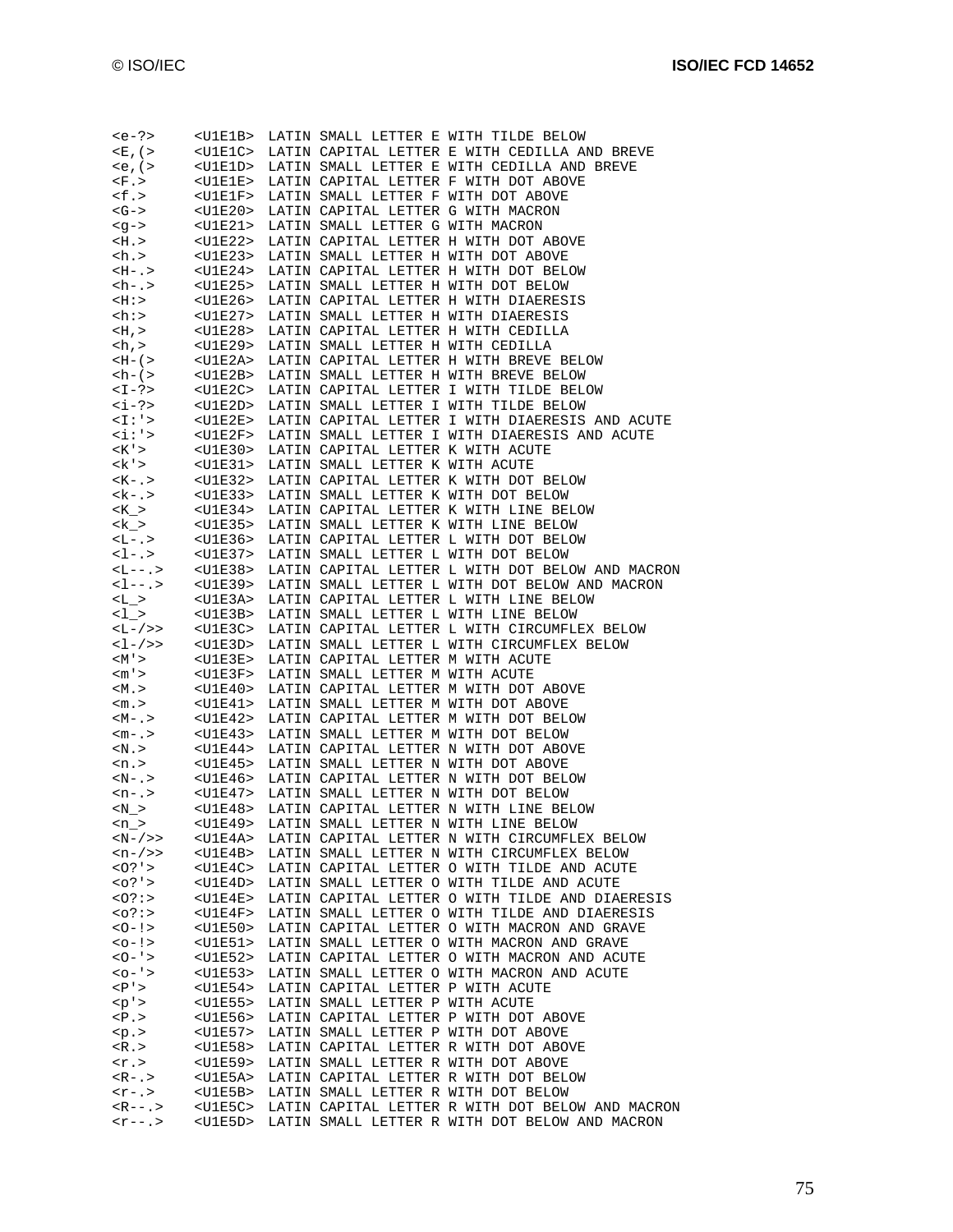| R >                                                                                                                    | <u1e5e></u1e5e>                     |                                                     | LATIN CAPITAL LETTER R WITH LINE BELOW                                                             |
|------------------------------------------------------------------------------------------------------------------------|-------------------------------------|-----------------------------------------------------|----------------------------------------------------------------------------------------------------|
| $< r$ >                                                                                                                | $<$ U $1$ E $5$ F $>$               |                                                     | LATIN SMALL LETTER R WITH LINE BELOW                                                               |
| $<$ S.>                                                                                                                | $<$ UlE $60$ >                      |                                                     | LATIN CAPITAL LETTER S WITH DOT ABOVE                                                              |
| < s . >                                                                                                                | <u1e61></u1e61>                     | LATIN SMALL LETTER S WITH DOT ABOVE                 |                                                                                                    |
| $S-2$                                                                                                                  | <u1e62></u1e62>                     |                                                     | LATIN CAPITAL LETTER S WITH DOT BELOW                                                              |
| $< s - . >$                                                                                                            |                                     | <u1e63> LATIN SMALL LETTER S WITH DOT BELOW</u1e63> |                                                                                                    |
| $\langle S^{\dagger} \cdot \rangle$                                                                                    | <u1e64></u1e64>                     |                                                     | LATIN CAPITAL LETTER S WITH ACUTE AND DOT ABOVE                                                    |
| $< s'$ .                                                                                                               | $<$ U $1$ E $6$ 5>                  |                                                     | LATIN SMALL LETTER S WITH ACUTE AND DOT ABOVE                                                      |
| $<$ S $<$ . >                                                                                                          | <u1e66></u1e66>                     |                                                     | LATIN CAPITAL LETTER S WITH CARON AND DOT ABOVE                                                    |
| $<$ s $<$ . $>$                                                                                                        | $<$ U $1E67>$                       |                                                     | LATIN SMALL LETTER S WITH CARON AND DOT ABOVE                                                      |
| $-S. - . >$                                                                                                            | $<$ U $1$ E $68$ >                  |                                                     | LATIN CAPITAL LETTER S WITH DOT BELOW AND DOT ABOVE                                                |
| $< s. - . >$                                                                                                           | <u1e69></u1e69>                     |                                                     | LATIN SMALL LETTER S WITH DOT BELOW AND DOT ABOVE                                                  |
| $<$ T $\ge$                                                                                                            | $<$ U $1$ E $6$ A $>$               |                                                     | LATIN CAPITAL LETTER T WITH DOT ABOVE                                                              |
|                                                                                                                        |                                     |                                                     |                                                                                                    |
| $<$ t.>                                                                                                                | $<$ U $1$ E $6$ B $>$               | LATIN SMALL LETTER T WITH DOT ABOVE                 |                                                                                                    |
| <t- .=""></t->                                                                                                         | $<$ U $1E6C>$                       |                                                     | LATIN CAPITAL LETTER T WITH DOT BELOW                                                              |
| <t-.></t-.>                                                                                                            |                                     | <u1e6d> LATIN SMALL LETTER T WITH DOT BELOW</u1e6d> |                                                                                                    |
| T >                                                                                                                    | $<$ U $1$ E $6$ E $>$               |                                                     | LATIN CAPITAL LETTER T WITH LINE BELOW                                                             |
| <t_></t_>                                                                                                              | <u1e6f></u1e6f>                     |                                                     | LATIN SMALL LETTER T WITH LINE BELOW                                                               |
| $<$ T – / > >                                                                                                          | <u1e70></u1e70>                     |                                                     | LATIN CAPITAL LETTER T WITH CIRCUMFLEX BELOW                                                       |
| <t-></t-> >                                                                                                            | <u1e71></u1e71>                     |                                                     | LATIN SMALL LETTER T WITH CIRCUMFLEX BELOW                                                         |
| <u--:></u--:>                                                                                                          |                                     |                                                     | <u1e72> LATIN CAPITAL LETTER U WITH DIAERESIS BELOW</u1e72>                                        |
| $-u--:>$                                                                                                               | <u1e73></u1e73>                     |                                                     | LATIN SMALL LETTER U WITH DIAERESIS BELOW                                                          |
| <u-?></u-?>                                                                                                            | <u1e74></u1e74>                     |                                                     | LATIN CAPITAL LETTER U WITH TILDE BELOW                                                            |
| <u−?></u−?>                                                                                                            | <u1e75></u1e75>                     |                                                     | LATIN SMALL LETTER U WITH TILDE BELOW                                                              |
| <u-></u-> >                                                                                                            | <u1e76></u1e76>                     |                                                     | LATIN CAPITAL LETTER U WITH CIRCUMFLEX BELOW                                                       |
| <u−></u−> >                                                                                                            |                                     |                                                     | <u1e77> LATIN SMALL LETTER U WITH CIRCUMFLEX BELOW</u1e77>                                         |
| <u?'></u?'>                                                                                                            | <u1e78></u1e78>                     |                                                     | LATIN CAPITAL LETTER U WITH TILDE AND ACUTE                                                        |
| <u?'></u?'>                                                                                                            | $<$ U $1E$ 79>                      |                                                     | LATIN SMALL LETTER U WITH TILDE AND ACUTE                                                          |
| <u-:></u-:>                                                                                                            | <u1e7a></u1e7a>                     |                                                     | LATIN CAPITAL LETTER U WITH MACRON AND DIAERESIS                                                   |
| <u-∶></u-∶>                                                                                                            | $<$ U $1E$ 7B>                      |                                                     | LATIN SMALL LETTER U WITH MACRON AND DIAERESIS                                                     |
| $<\nabla$ ?>                                                                                                           | <u1e7c></u1e7c>                     | LATIN CAPITAL LETTER V WITH TILDE                   |                                                                                                    |
| $<$ v?>                                                                                                                | $<$ U $1$ E $7$ D $>$               | LATIN SMALL LETTER V WITH TILDE                     |                                                                                                    |
| $\langle -V \rangle$                                                                                                   | $<$ U $1$ E $7$ E $>$               |                                                     | LATIN CAPITAL LETTER V WITH DOT BELOW                                                              |
| $\langle v - v \rangle$                                                                                                | $<$ U $1E$ $7F$ >                   | LATIN SMALL LETTER V WITH DOT BELOW                 |                                                                                                    |
| $<$ $\stackrel{<}{\scriptstyle\rm W}$ ! $>$                                                                            | $<$ U $1E80>$                       | LATIN CAPITAL LETTER W WITH GRAVE                   |                                                                                                    |
| < w! >                                                                                                                 | <u1e81></u1e81>                     | LATIN SMALL LETTER W WITH GRAVE                     |                                                                                                    |
| $\langle W \rangle$                                                                                                    | $<$ U $1E82>$                       | LATIN CAPITAL LETTER W WITH ACUTE                   |                                                                                                    |
| $<$ W $\prime$ $>$                                                                                                     | <u1e83></u1e83>                     | LATIN SMALL LETTER W WITH ACUTE                     |                                                                                                    |
| <w:></w:>                                                                                                              | <u1e84></u1e84>                     |                                                     | LATIN CAPITAL LETTER W WITH DIAERESIS                                                              |
| < w : >                                                                                                                | <u1e85></u1e85>                     | LATIN SMALL LETTER W WITH DIAERESIS                 |                                                                                                    |
| $<$ $\overline{W}$ . $>$                                                                                               | <u1e86></u1e86>                     |                                                     | LATIN CAPITAL LETTER W WITH DOT ABOVE                                                              |
| < w . >                                                                                                                | <u1e87></u1e87>                     | LATIN SMALL LETTER W WITH DOT ABOVE                 |                                                                                                    |
| <w−.></w−.>                                                                                                            | <u1e88></u1e88>                     |                                                     | LATIN CAPITAL LETTER W WITH DOT BELOW                                                              |
| $<\cdot$ - $W$                                                                                                         |                                     | <u1e89> LATIN SMALL LETTER W WITH DOT BELOW</u1e89> |                                                                                                    |
| $<\x X.>$                                                                                                              | $<$ U $1$ E $8$ A $>$               |                                                     | LATIN CAPITAL LETTER X WITH DOT ABOVE                                                              |
| <x.></x.>                                                                                                              |                                     | <u1e8b> LATIN SMALL LETTER X WITH DOT ABOVE</u1e8b> |                                                                                                    |
| $<$ X : $>$                                                                                                            | $<$ U $1E8C$ $>$                    |                                                     | LATIN CAPITAL LETTER X WITH DIAERESIS                                                              |
| <x:></x:>                                                                                                              | <u1e8d></u1e8d>                     | LATIN SMALL LETTER X WITH DIAERESIS                 |                                                                                                    |
| $<$ Y $>$                                                                                                              | $<$ U $1$ E $8$ E $>$               |                                                     | LATIN CAPITAL LETTER Y WITH DOT ABOVE                                                              |
| <y.< td=""><td><math>&lt;</math>U<math>1E8F</math>&gt;</td><td>LATIN SMALL LETTER Y WITH DOT ABOVE</td><td></td></y.<> | $<$ U $1E8F$ >                      | LATIN SMALL LETTER Y WITH DOT ABOVE                 |                                                                                                    |
| Z/>>                                                                                                                   | $<$ U $1E90$ >                      |                                                     | LATIN CAPITAL LETTER Z WITH CIRCUMFLEX                                                             |
| <z></z> >                                                                                                              | <u1e91></u1e91>                     |                                                     | LATIN SMALL LETTER Z WITH CIRCUMFLEX                                                               |
| $Z - 0.5$                                                                                                              | $<$ U $1E92>$                       |                                                     | LATIN CAPITAL LETTER Z WITH DOT BELOW                                                              |
| $. >$                                                                                                                  | <u1e93></u1e93>                     | LATIN SMALL LETTER Z WITH DOT BELOW                 |                                                                                                    |
| Z >                                                                                                                    | $<$ U $1$ E $94$                    |                                                     | LATIN CAPITAL LETTER Z WITH LINE BELOW                                                             |
| < z >                                                                                                                  | $<$ U $1E95>$                       |                                                     | LATIN SMALL LETTER Z WITH LINE BELOW                                                               |
| $<$ A-.>                                                                                                               | <u1ea0></u1ea0>                     |                                                     | LATIN CAPITAL LETTER A WITH DOT BELOW                                                              |
| $a - .$                                                                                                                | <u1ea1></u1ea1>                     | LATIN SMALL LETTER A WITH DOT BELOW                 |                                                                                                    |
| $<$ A2>                                                                                                                | <u1ea2></u1ea2>                     |                                                     | LATIN CAPITAL LETTER A WITH HOOK ABOVE                                                             |
| <a2></a2>                                                                                                              | $<$ U $1$ EA $3$ >                  |                                                     | LATIN SMALL LETTER A WITH HOOK ABOVE                                                               |
| $<\mathbb{A}/>\mathbb{I}>$                                                                                             | $<$ U $1$ EA $4$ >                  |                                                     | LATIN CAPITAL LETTER A WITH CIRCUMFLEX AND ACUTE                                                   |
| $/>'>$                                                                                                                 | <u1ea5></u1ea5>                     |                                                     | LATIN SMALL LETTER A WITH CIRCUMFLEX AND ACUTE                                                     |
| $<\lambda/>\!>$ !>                                                                                                     | <u1ea6></u1ea6>                     |                                                     | LATIN CAPITAL LETTER A WITH CIRCUMFLEX AND GRAVE                                                   |
| $\langle a \rangle >$ !>                                                                                               | <u1ea7></u1ea7>                     |                                                     | LATIN SMALL LETTER A WITH CIRCUMFLEX AND GRAVE                                                     |
| $<\lambda$ / > 2 >                                                                                                     | <u1ea8></u1ea8>                     |                                                     | LATIN CAPITAL LETTER A WITH CIRCUMFLEX AND HOOK ABOVE                                              |
| <a></a> 2>                                                                                                             | <u1ea9></u1ea9>                     |                                                     | LATIN SMALL LETTER A WITH CIRCUMFLEX AND HOOK ABOVE                                                |
|                                                                                                                        |                                     |                                                     |                                                                                                    |
| <a></a> > ?><br>$\langle a \rangle > ? >$                                                                              | <u1eaa><br/><u1eab></u1eab></u1eaa> |                                                     | LATIN CAPITAL LETTER A WITH CIRCUMFLEX AND TILDE<br>LATIN SMALL LETTER A WITH CIRCUMFLEX AND TILDE |
|                                                                                                                        |                                     |                                                     |                                                                                                    |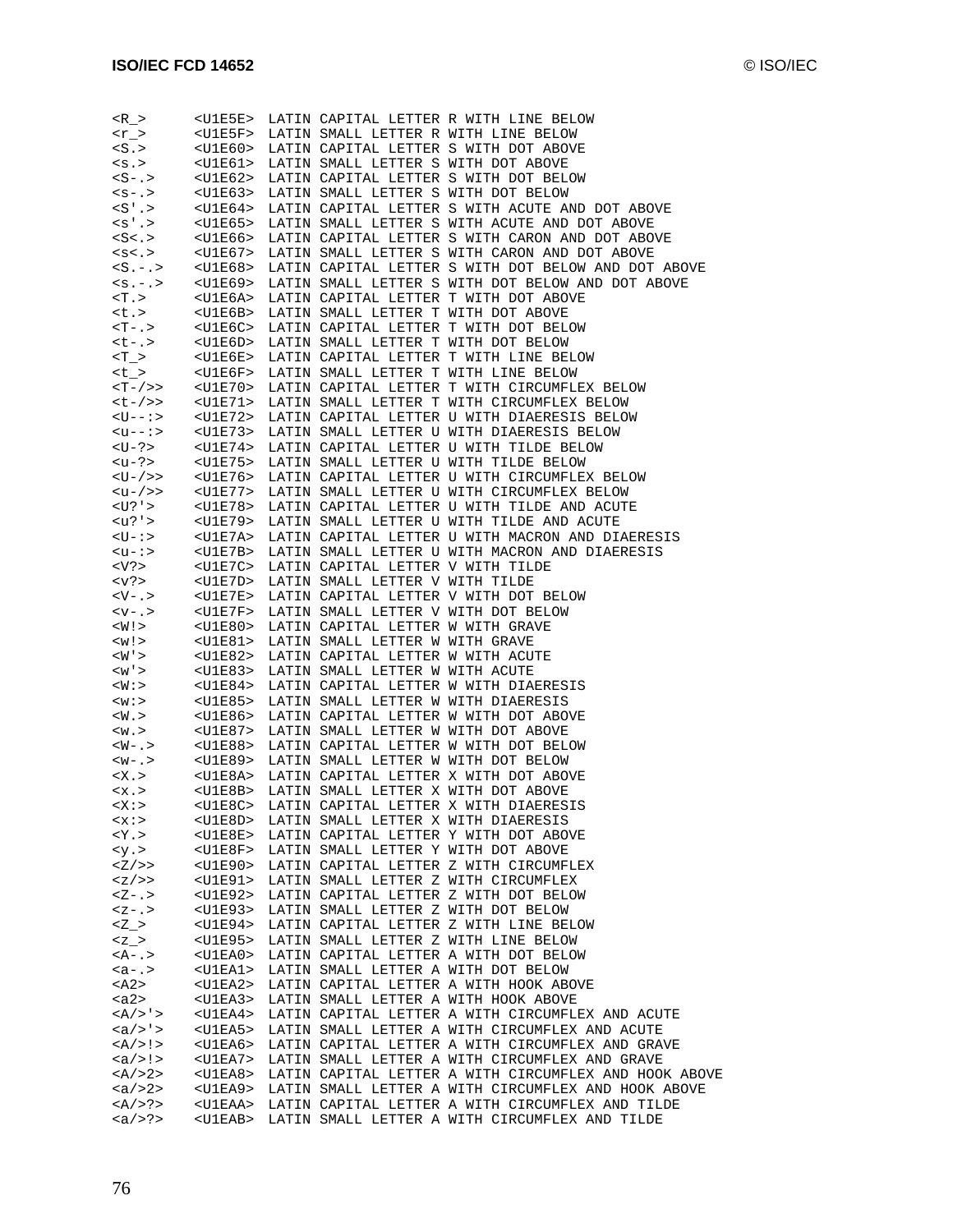| $<\lambda/> - . >$                          | <u1eac></u1eac>    |                                     | LATIN CAPITAL LETTER A WITH CIRCUMFLEX AND DOT BELOW                                                         |
|---------------------------------------------|--------------------|-------------------------------------|--------------------------------------------------------------------------------------------------------------|
| $a/>-.$                                     | <u1ead></u1ead>    |                                     | LATIN SMALL LETTER A WITH CIRCUMFLEX AND DOT BELOW                                                           |
| $<$ A( $\prime$ >                           |                    |                                     | LATIN CAPITAL LETTER A WITH BREVE AND ACUTE                                                                  |
|                                             | <u1eae></u1eae>    |                                     |                                                                                                              |
| <a('></a('>                                 | $ULEAF>$           |                                     | LATIN SMALL LETTER A WITH BREVE AND ACUTE                                                                    |
| $<$ A(!>                                    | $<$ U $1$ EB $0$ > |                                     | LATIN CAPITAL LETTER A WITH BREVE AND GRAVE                                                                  |
|                                             |                    |                                     |                                                                                                              |
| $! >$                                       | $U1EB1>$           |                                     | LATIN SMALL LETTER A WITH BREVE AND GRAVE                                                                    |
| $<$ A(2>                                    | $<$ U $1EB2>$      |                                     | LATIN CAPITAL LETTER A WITH BREVE AND HOOK ABOVE                                                             |
| <a(2></a(2>                                 | $<$ U $1$ EB $3$ > |                                     | LATIN SMALL LETTER A WITH BREVE AND HOOK ABOVE                                                               |
| $<$ A(?>                                    | $U1EB4>$           |                                     | LATIN CAPITAL LETTER A WITH BREVE AND TILDE                                                                  |
|                                             |                    |                                     |                                                                                                              |
| <a(?></a(?>                                 | $<$ U $1$ EB5>     |                                     | LATIN SMALL LETTER A WITH BREVE AND TILDE                                                                    |
| $<$ A(-.>                                   | $<$ U $1$ EB $6$ > |                                     | LATIN CAPITAL LETTER A WITH BREVE AND DOT BELOW                                                              |
| $)$                                         | $<$ U $1$ EB $7$ > |                                     | LATIN SMALL LETTER A WITH BREVE AND DOT BELOW                                                                |
|                                             |                    |                                     |                                                                                                              |
| $E - . >$                                   | $<$ U $1$ EB $8$ > |                                     | LATIN CAPITAL LETTER E WITH DOT BELOW                                                                        |
| $e - 3$                                     | $<$ U $1$ EB $9$ > | LATIN SMALL LETTER E WITH DOT BELOW |                                                                                                              |
| <e2></e2>                                   | <u1eba></u1eba>    |                                     | LATIN CAPITAL LETTER E WITH HOOK ABOVE                                                                       |
| $e2>$                                       |                    |                                     |                                                                                                              |
|                                             | $<$ U $1$ EBB $>$  |                                     | LATIN SMALL LETTER E WITH HOOK ABOVE                                                                         |
| <e?></e?>                                   | $<$ U $1$ EBC $>$  | LATIN CAPITAL LETTER E WITH TILDE   |                                                                                                              |
| $?>$                                        | $<$ U $1$ EBD $>$  | LATIN SMALL LETTER E WITH TILDE     |                                                                                                              |
| $E/$ > $\cdot$ >                            | $<$ U $1$ EBE>     |                                     | LATIN CAPITAL LETTER E WITH CIRCUMFLEX AND ACUTE                                                             |
|                                             |                    |                                     |                                                                                                              |
| $\langle e \rangle$ > ' >                   | $<$ U $1$ EBF>     |                                     | LATIN SMALL LETTER E WITH CIRCUMFLEX AND ACUTE                                                               |
| $E/$ > ! >                                  | <u1ec0></u1ec0>    |                                     | LATIN CAPITAL LETTER E WITH CIRCUMFLEX AND GRAVE                                                             |
| $\langle e \rangle$ = $\langle$ = $\rangle$ | $U1EC1>$           |                                     | LATIN SMALL LETTER E WITH CIRCUMFLEX AND GRAVE                                                               |
|                                             |                    |                                     |                                                                                                              |
| E/>2>                                       | $U1EC2>$           |                                     | LATIN CAPITAL LETTER E WITH CIRCUMFLEX AND HOOK ABOVE                                                        |
| <e></e> 2>                                  | $ULEC3>$           |                                     | LATIN SMALL LETTER E WITH CIRCUMFLEX AND HOOK ABOVE                                                          |
| <e> ? &gt;</e>                              | $<$ U $1EC4>$      |                                     | LATIN CAPITAL LETTER E WITH CIRCUMFLEX AND TILDE                                                             |
| <e></e> >?                                  | $<$ U $1$ EC5>     |                                     | LATIN SMALL LETTER E WITH CIRCUMFLEX AND TILDE                                                               |
|                                             |                    |                                     |                                                                                                              |
| $E/>-.$                                     | $U1EC6>$           |                                     | LATIN CAPITAL LETTER E WITH CIRCUMFLEX AND DOT BELOW                                                         |
| $\langle e \rangle$ > - . >                 | $<$ U $1$ EC $7$ > |                                     | LATIN SMALL LETTER E WITH CIRCUMFLEX AND DOT BELOW                                                           |
| $<$ I2>                                     | $<$ U $1$ EC $8$ > |                                     | LATIN CAPITAL LETTER I WITH HOOK ABOVE                                                                       |
|                                             |                    |                                     |                                                                                                              |
| $\langle i2 \rangle$                        | $<$ U $1$ EC $9$ > |                                     | LATIN SMALL LETTER I WITH HOOK ABOVE                                                                         |
| $\langle I - . \rangle$                     | $<$ U $1$ ECA $>$  |                                     | LATIN CAPITAL LETTER I WITH DOT BELOW                                                                        |
| $\langle i-1 \rangle$                       | $U1ECB>$           | LATIN SMALL LETTER I WITH DOT BELOW |                                                                                                              |
| $<-0$                                       | $U1ECC>$           |                                     | LATIN CAPITAL LETTER O WITH DOT BELOW                                                                        |
|                                             |                    |                                     |                                                                                                              |
| $< 0 - . >$                                 | $U1ECD>$           | LATIN SMALL LETTER O WITH DOT BELOW |                                                                                                              |
|                                             |                    |                                     |                                                                                                              |
| $<$ 02>                                     | $<$ U $1$ E $CE$ > |                                     | LATIN CAPITAL LETTER O WITH HOOK ABOVE                                                                       |
|                                             |                    |                                     |                                                                                                              |
| $02>$                                       | $U1ECF$            |                                     | LATIN SMALL LETTER O WITH HOOK ABOVE                                                                         |
| $<0/>$ '>                                   | $U1ED0>$           |                                     | LATIN CAPITAL LETTER O WITH CIRCUMFLEX AND ACUTE                                                             |
| $<0/$ >' >                                  | $U1ED1>$           |                                     | LATIN SMALL LETTER O WITH CIRCUMFLEX AND ACUTE                                                               |
|                                             |                    |                                     |                                                                                                              |
| $0/$ > ! >                                  | $<$ U $1$ ED $2$ > |                                     | LATIN CAPITAL LETTER O WITH CIRCUMFLEX AND GRAVE                                                             |
| $<0/$ > ! >                                 | $U1ED3>$           |                                     | LATIN SMALL LETTER O WITH CIRCUMFLEX AND GRAVE                                                               |
| 0/>2>                                       | $U1ED4>$           |                                     | LATIN CAPITAL LETTER O WITH CIRCUMFLEX AND HOOK ABOVE                                                        |
| <0/>2>                                      | <u1ed5></u1ed5>    |                                     | LATIN SMALL LETTER O WITH CIRCUMFLEX AND HOOK ABOVE                                                          |
|                                             |                    |                                     |                                                                                                              |
| $<0$ />?>                                   | <u1ed6></u1ed6>    |                                     | LATIN CAPITAL LETTER O WITH CIRCUMFLEX AND TILDE                                                             |
| $<0$ />?>                                   | <u1ed7></u1ed7>    |                                     | LATIN SMALL LETTER O WITH CIRCUMFLEX AND TILDE                                                               |
| $0/$ > - . >                                |                    |                                     | <u1ed8> LATIN CAPITAL LETTER O WITH CIRCUMFLEX AND DOT BELOW</u1ed8>                                         |
| $0/$ $\ge$ $ \ge$                           | $<$ U $1$ ED $9$ > |                                     | LATIN SMALL LETTER O WITH CIRCUMFLEX AND DOT BELOW                                                           |
|                                             |                    |                                     |                                                                                                              |
| $<$ 09 ' $>$                                |                    |                                     | <u1eda> LATIN CAPITAL LETTER O WITH HORN AND ACUTE</u1eda>                                                   |
| <09'                                        |                    |                                     | <u1edb> LATIN SMALL LETTER O WITH HORN AND ACUTE</u1edb>                                                     |
| $<$ 09 ! >                                  |                    |                                     | <u1edc> LATIN CAPITAL LETTER O WITH HORN AND GRAVE</u1edc>                                                   |
| < 09!                                       |                    |                                     |                                                                                                              |
|                                             |                    |                                     | <u1edd> LATIN SMALL LETTER O WITH HORN AND GRAVE</u1edd>                                                     |
| <092>                                       |                    |                                     | <u1ede> LATIN CAPITAL LETTER O WITH HORN AND HOOK ABOVE</u1ede>                                              |
| < 092                                       |                    |                                     | <u1edf> LATIN SMALL LETTER O WITH HORN AND HOOK ABOVE</u1edf>                                                |
| $<$ 09? >                                   |                    |                                     | <u1ee0> LATIN CAPITAL LETTER O WITH HORN AND TILDE</u1ee0>                                                   |
|                                             |                    |                                     |                                                                                                              |
| $<$ 09?>                                    | $<$ U $1$ EE $1$ > |                                     | LATIN SMALL LETTER O WITH HORN AND TILDE                                                                     |
| $09 - .5$                                   |                    |                                     | <u1ee2> LATIN CAPITAL LETTER O WITH HORN AND DOT BELOW</u1ee2>                                               |
| $<09-.$                                     | <u1ee3></u1ee3>    |                                     | LATIN SMALL LETTER O WITH HORN AND DOT BELOW                                                                 |
| $-1$                                        | <u1ee4></u1ee4>    |                                     |                                                                                                              |
|                                             |                    |                                     | LATIN CAPITAL LETTER U WITH DOT BELOW                                                                        |
| $-12$                                       | $<$ U $1$ EE5>     | LATIN SMALL LETTER U WITH DOT BELOW |                                                                                                              |
| <u2></u2>                                   | <u1ee6></u1ee6>    |                                     | LATIN CAPITAL LETTER U WITH HOOK ABOVE                                                                       |
| <u2></u2>                                   | <u1ee7></u1ee7>    |                                     | LATIN SMALL LETTER U WITH HOOK ABOVE                                                                         |
|                                             |                    |                                     |                                                                                                              |
| $<$ U $9$ '>                                | $<$ U $1$ EE $8$ > |                                     | LATIN CAPITAL LETTER U WITH HORN AND ACUTE                                                                   |
| $u9'$                                       | <u1ee9></u1ee9>    |                                     | LATIN SMALL LETTER U WITH HORN AND ACUTE                                                                     |
| $<$ U $9!$                                  | <u1eea></u1eea>    |                                     | LATIN CAPITAL LETTER U WITH HORN AND GRAVE                                                                   |
| <u9!></u9!>                                 | <u1eeb></u1eeb>    |                                     | LATIN SMALL LETTER U WITH HORN AND GRAVE                                                                     |
|                                             |                    |                                     |                                                                                                              |
| <u92></u92>                                 |                    |                                     | <u1eec> LATIN CAPITAL LETTER U WITH HORN AND HOOK ABOVE</u1eec>                                              |
| $u92>$<br>$<$ U $9$ ?>                      | <u1eee></u1eee>    |                                     | <u1eed> LATIN SMALL LETTER U WITH HORN AND HOOK ABOVE<br/>LATIN CAPITAL LETTER U WITH HORN AND TILDE</u1eed> |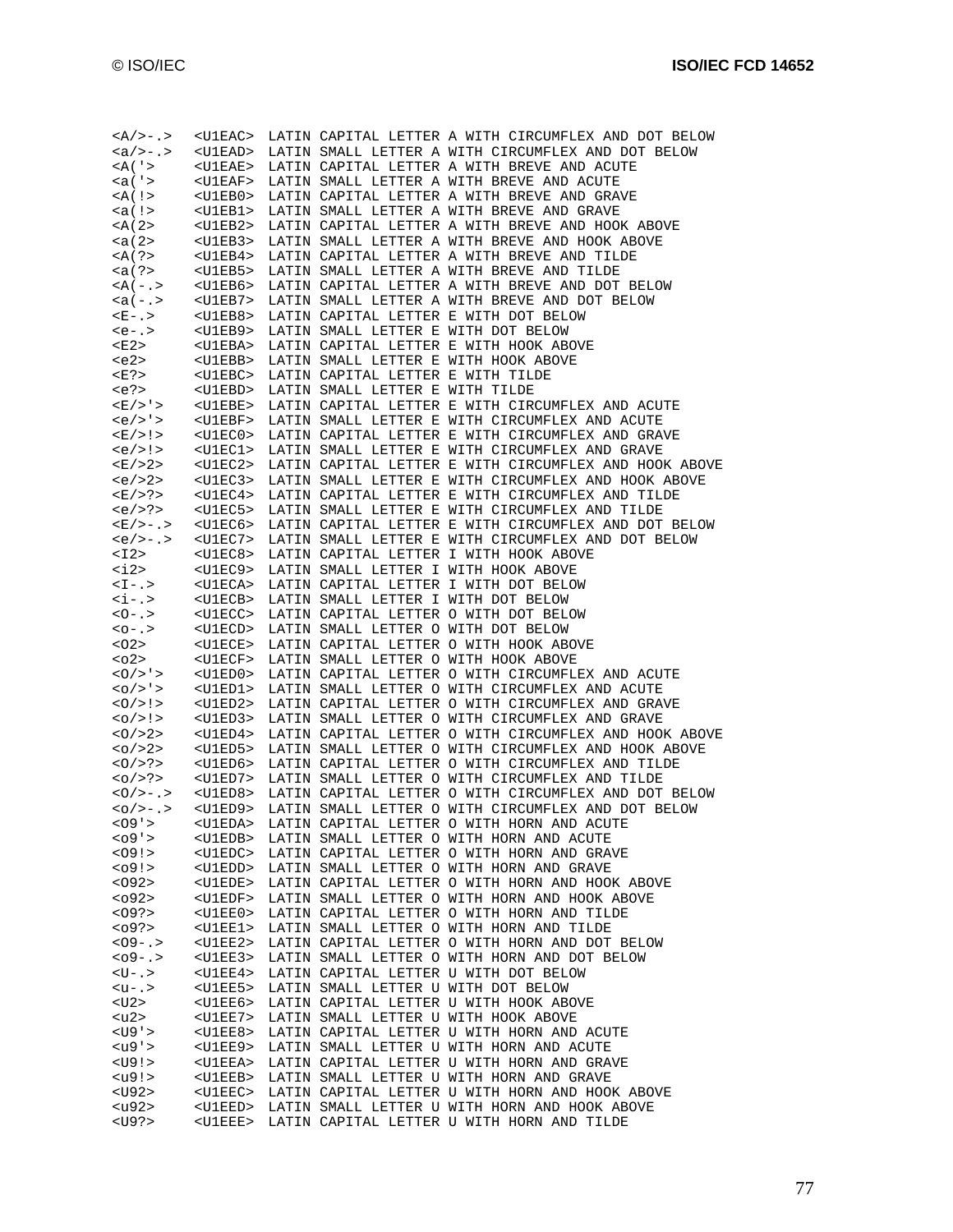| <u9?></u9?>                                                                | $<$ U $1$ EEF>                      | LATIN SMALL LETTER U WITH HORN AND TILDE                                                         |
|----------------------------------------------------------------------------|-------------------------------------|--------------------------------------------------------------------------------------------------|
| $<$ U9-.>                                                                  | $<$ U $1$ EF $0$ >                  | LATIN CAPITAL LETTER U WITH HORN AND DOT BELOW                                                   |
| $\langle u9-. \rangle$                                                     | $<$ U $1$ EF $1$ >                  | LATIN SMALL LETTER U WITH HORN AND DOT BELOW                                                     |
| $<$ Y ! $>$                                                                | $<$ U $1$ EF $2$ >                  | LATIN CAPITAL LETTER Y WITH GRAVE                                                                |
| <y!></y!>                                                                  | $<$ U $1$ EF $3$ >                  | LATIN SMALL LETTER Y WITH GRAVE                                                                  |
| $Y - Y >$                                                                  |                                     | <u1ef4> LATIN CAPITAL LETTER Y WITH DOT BELOW</u1ef4>                                            |
| $< y - . >$                                                                | $<$ U $1$ EF5>                      | LATIN SMALL LETTER Y WITH DOT BELOW                                                              |
| $<$ Y2>                                                                    | <u1ef6></u1ef6>                     | LATIN CAPITAL LETTER Y WITH HOOK ABOVE                                                           |
| $<$ y2>                                                                    | <u1ef7></u1ef7>                     | LATIN SMALL LETTER Y WITH HOOK ABOVE                                                             |
| $<$ Y ? $>$                                                                | $<$ U $1$ EF $8$ >                  | LATIN CAPITAL LETTER Y WITH TILDE                                                                |
| <y?></y?>                                                                  | $<$ U $1$ EF $9$ >                  | LATIN SMALL LETTER Y WITH TILDE                                                                  |
| $ , >$                                                                     | $U1F00>$                            | GREEK SMALL LETTER ALPHA WITH PSILI                                                              |
| $$                                                                         | $<$ U $1$ F $0$ $1$ >               | GREEK SMALL LETTER ALPHA WITH DASIA                                                              |
| $$                                                                         | <u1f02></u1f02>                     | GREEK SMALL LETTER ALPHA WITH PSILI AND VARIA                                                    |
| $$                                                                         | $<$ U $1$ F $0$ 3>                  | GREEK SMALL LETTER ALPHA WITH DASIA AND VARIA                                                    |
| $, '>$                                                                     | $<$ U $1$ F $0$ 4 $>$               | GREEK SMALL LETTER ALPHA WITH PSILI AND OXIA                                                     |
| $; '>$                                                                     | <u1f05></u1f05>                     | GREEK SMALL LETTER ALPHA WITH DASIA AND OXIA                                                     |
| $<$ a*,?>                                                                  | <u1f06></u1f06>                     | GREEK SMALL LETTER ALPHA WITH PSILI AND PERISPOMENI                                              |
| $$                                                                         | <u1f07></u1f07>                     | GREEK SMALL LETTER ALPHA WITH DASIA AND PERISPOMENI                                              |
| $<$ A*, >                                                                  | $<$ U $1$ F $0$ 8>                  | GREEK CAPITAL LETTER ALPHA WITH PSILI                                                            |
| <a*;></a*;>                                                                | <u1f09></u1f09>                     | GREEK CAPITAL LETTER ALPHA WITH DASIA                                                            |
| $<$ A*, !>                                                                 | <u1f0a></u1f0a>                     | GREEK CAPITAL LETTER ALPHA WITH PSILI AND VARIA                                                  |
| $<$ A*;!>                                                                  | $<$ U $1$ F $0$ B $>$               | GREEK CAPITAL LETTER ALPHA WITH DASIA AND VARIA                                                  |
| $<$ A*, '>                                                                 | <u1f0c></u1f0c>                     | GREEK CAPITAL LETTER ALPHA WITH PSILI AND OXIA                                                   |
| $<$ A*;'>                                                                  | $<$ U $1$ F $0$ D $>$               | GREEK CAPITAL LETTER ALPHA WITH DASIA AND OXIA                                                   |
| $<$ A*, ?>                                                                 | $<$ U $1$ F $0$ E $>$               | GREEK CAPITAL LETTER ALPHA WITH PSILI AND PERISPOMENI                                            |
| $<$ A*;?>                                                                  | $<$ U $1$ F $0$ F $>$               | GREEK CAPITAL LETTER ALPHA WITH DASIA AND PERISPOMENI                                            |
| <e*,></e*,>                                                                | <u1f10></u1f10>                     | GREEK SMALL LETTER EPSILON WITH PSILI                                                            |
| $;$                                                                        | <u1f11></u1f11>                     | GREEK SMALL LETTER EPSILON WITH DASIA                                                            |
| <e*,!></e*,!>                                                              | $<$ U $1$ F $12$ >                  | GREEK SMALL LETTER EPSILON WITH PSILI AND VARIA                                                  |
| <e*;!><br/><math><e^*< math="">, '&gt;</e^*<></math></e*;!>                | <u1f13></u1f13>                     | GREEK SMALL LETTER EPSILON WITH DASIA AND VARIA                                                  |
| $e^*i'$                                                                    | <u1f14></u1f14>                     | GREEK SMALL LETTER EPSILON WITH PSILI AND OXIA<br>GREEK SMALL LETTER EPSILON WITH DASIA AND OXIA |
| <e *="" ,=""></e>                                                          | <u1f15></u1f15>                     | GREEK CAPITAL LETTER EPSILON WITH PSILI                                                          |
|                                                                            | <u1f18></u1f18>                     |                                                                                                  |
|                                                                            |                                     |                                                                                                  |
| <e*;></e*;>                                                                | <u1f19></u1f19>                     | GREEK CAPITAL LETTER EPSILON WITH DASIA                                                          |
| $E^*$ , !>                                                                 | $<$ U $1$ F $1$ A $>$               | GREEK CAPITAL LETTER EPSILON WITH PSILI AND VARIA                                                |
| $E^*$ ; ! >                                                                | <u1f1b></u1f1b>                     | GREEK CAPITAL LETTER EPSILON WITH DASIA AND VARIA                                                |
| $<\!{\ensuremath{\mathbb E}}^{\,\star}$ , $\,{}^{\scriptscriptstyle +}\!>$ | $<$ U $1$ F $1$ C $>$               | GREEK CAPITAL LETTER EPSILON WITH PSILI AND OXIA                                                 |
| <e*;'></e*;'>                                                              | <u1f1d></u1f1d>                     | GREEK CAPITAL LETTER EPSILON WITH DASIA AND OXIA                                                 |
| $ , >$                                                                     | $<$ U $1$ F $20$ >                  | GREEK SMALL LETTER ETA WITH PSILI                                                                |
| $ ; >$                                                                     | <u1f21></u1f21>                     | GREEK SMALL LETTER ETA WITH DASIA                                                                |
| $, \downarrow >$                                                           | <u1f22><br/><u1f23></u1f23></u1f22> | GREEK SMALL LETTER ETA WITH PSILI AND VARIA<br>GREEK SMALL LETTER ETA WITH DASIA AND VARIA       |
| $<$ y*;!>                                                                  |                                     | <u1f24> GREEK SMALL LETTER ETA WITH PSILI AND OXIA</u1f24>                                       |
| $<$ y <sup>*</sup> , '><br>$; '>$                                          | $<$ U $1$ F $25$ >                  | GREEK SMALL LETTER ETA WITH DASIA AND OXIA                                                       |
| $, ?>$                                                                     | <u1f26></u1f26>                     | GREEK SMALL LETTER ETA WITH PSILI AND PERISPOMENI                                                |
| $<$ y*;?>                                                                  | <u1f27></u1f27>                     | GREEK SMALL LETTER ETA WITH DASIA AND PERISPOMENI                                                |
| <y* ,=""></y*>                                                             | $<$ U $1$ F $28$ >                  | GREEK CAPITAL LETTER ETA WITH PSILI                                                              |
| $<$ Y*;>                                                                   | <u1f29></u1f29>                     | GREEK CAPITAL LETTER ETA WITH DASIA                                                              |
| $<$ Y*, ! >                                                                | $<$ U $1$ F $2$ A $>$               | GREEK CAPITAL LETTER ETA WITH PSILI AND VARIA                                                    |
| $<$ Y*;!>                                                                  | $<$ U $1$ F $2$ B $>$               | GREEK CAPITAL LETTER ETA WITH DASIA AND VARIA                                                    |
| $<$ Y*, '>                                                                 | $<$ U $1$ F $2$ C $>$               | GREEK CAPITAL LETTER ETA WITH PSILI AND OXIA                                                     |
| <y*;'></y*;'>                                                              | <u1f2d></u1f2d>                     | GREEK CAPITAL LETTER ETA WITH DASIA AND OXIA                                                     |
| $<$ Y*,?>                                                                  | $<$ U $1$ F $2$ E $>$               | GREEK CAPITAL LETTER ETA WITH PSILI AND PERISPOMENI                                              |
| $<$ Y*;?>                                                                  | $<$ U $1$ F $2$ F $>$               | GREEK CAPITAL LETTER ETA WITH DASIA AND PERISPOMENI                                              |
| $\langle i^*, \rangle$                                                     | $<$ U $1$ F $30$ >                  | GREEK SMALL LETTER IOTA WITH PSILI                                                               |
| $\langle i^* \rangle$                                                      | <u1f31></u1f31>                     | GREEK SMALL LETTER IOTA WITH DASIA                                                               |
| $< i *$ , !>                                                               | <u1f32></u1f32>                     | GREEK SMALL LETTER IOTA WITH PSILI AND VARIA                                                     |
| $\langle i^* i \rangle$                                                    | <u1f33></u1f33>                     | GREEK SMALL LETTER IOTA WITH DASIA AND VARIA                                                     |
| $\langle i^*, \rangle$                                                     | <u1f34></u1f34>                     | GREEK SMALL LETTER IOTA WITH PSILI AND OXIA                                                      |
| $\langle i^* \rangle$ '>                                                   | $<$ U $1$ F $35$ >                  | GREEK SMALL LETTER IOTA WITH DASIA AND OXIA                                                      |
| $< i *$ , ?>                                                               | <u1f36></u1f36>                     | GREEK SMALL LETTER IOTA WITH PSILI AND PERISPOMENI                                               |
| $\langle i^* \rangle$ ?>                                                   | <u1f37></u1f37>                     | GREEK SMALL LETTER IOTA WITH DASIA AND PERISPOMENI                                               |
| $\langle$ $\mathbb{I}^*$ , $>$                                             | <u1f38></u1f38>                     | GREEK CAPITAL LETTER IOTA WITH PSILI                                                             |
| <i*;></i*;>                                                                | <u1f39><br/><u1f3a></u1f3a></u1f39> | GREEK CAPITAL LETTER IOTA WITH DASIA                                                             |
| $<$ I *, ! ><br>$<\Gamma^*$ ; ! >                                          | <u1f3b></u1f3b>                     | GREEK CAPITAL LETTER IOTA WITH PSILI AND VARIA<br>GREEK CAPITAL LETTER IOTA WITH DASIA AND VARIA |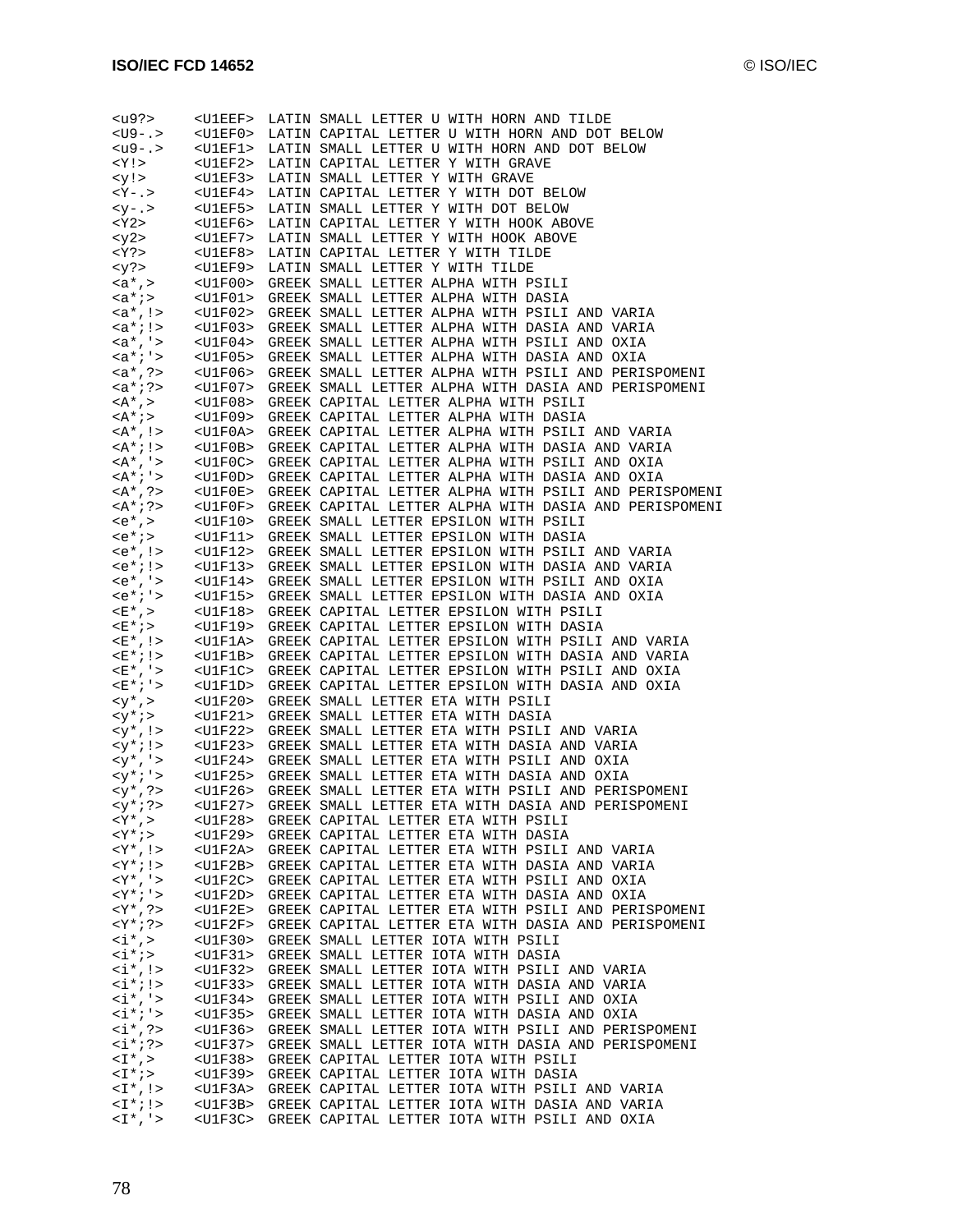| $\langle I^*; \cdot \rangle$                            |                 | <u1f3d> GREEK CAPITAL LETTER IOTA WITH DASIA AND OXIA</u1f3d>                                                                                                                                                                                                                     |
|---------------------------------------------------------|-----------------|-----------------------------------------------------------------------------------------------------------------------------------------------------------------------------------------------------------------------------------------------------------------------------------|
| $<\mathbb{I}^*$ , ?>                                    |                 | <u1f3e> GREEK CAPITAL LETTER IOTA WITH PSILI AND PERISPOMENI</u1f3e>                                                                                                                                                                                                              |
| $<\pm$ *;?>                                             |                 | <u1f3f> GREEK CAPITAL LETTER IOTA WITH DASIA AND PERISPOMENI</u1f3f>                                                                                                                                                                                                              |
|                                                         |                 |                                                                                                                                                                                                                                                                                   |
| $<$ 0 <sup>*</sup> , >                                  |                 | <u1f40> GREEK SMALL LETTER OMICRON WITH PSILI</u1f40>                                                                                                                                                                                                                             |
| $0$ *;>                                                 |                 | <u1f41> GREEK SMALL LETTER OMICRON WITH DASIA</u1f41>                                                                                                                                                                                                                             |
|                                                         |                 |                                                                                                                                                                                                                                                                                   |
|                                                         |                 |                                                                                                                                                                                                                                                                                   |
|                                                         |                 | $<\circ^*$ , !> $\hspace{0.3cm}$ <u1f42> GREEK SMALL LETTER OMICRON WITH PSILI AND VARIA <o*; !=""> <math>\hspace{0.3cm}</math> <u1f43> GREEK SMALL LETTER OMICRON WITH DASIA AND VARIA<br/><u1f43> GREEK SMALL LETTER OMICRON WITH DASIA AND VARIA</u1f43></u1f43></o*;></u1f42> |
|                                                         |                 | <br><uif44> GREEK SMALL LETTER OMICRON WITH PSILI AND OXIA</uif44>                                                                                                                                                                                                                |
|                                                         |                 |                                                                                                                                                                                                                                                                                   |
|                                                         |                 | <u1f45> GREEK SMALL LETTER OMICRON WITH DASIA AND OXIA</u1f45>                                                                                                                                                                                                                    |
| <0*;'><br><0*,>                                         |                 | <u1f48> GREEK CAPITAL LETTER OMICRON WITH PSILI</u1f48>                                                                                                                                                                                                                           |
| $<$ 0* $i >$                                            |                 | <u1f49> GREEK CAPITAL LETTER OMICRON WITH DASIA</u1f49>                                                                                                                                                                                                                           |
|                                                         |                 |                                                                                                                                                                                                                                                                                   |
| $<0^*$ , ! >                                            |                 | <u1f4a> GREEK CAPITAL LETTER OMICRON WITH PSILI AND VARIA</u1f4a>                                                                                                                                                                                                                 |
| $50*715$                                                |                 | <u1f4b> GREEK CAPITAL LETTER OMICRON WITH DASIA AND VARIA</u1f4b>                                                                                                                                                                                                                 |
|                                                         |                 |                                                                                                                                                                                                                                                                                   |
| $<$ O <sup>*</sup> , ' ><br><o<sup>* ; ' &gt;</o<sup>   |                 | <u1f4c> GREEK CAPITAL LETTER OMICRON WITH PSILI AND OXIA</u1f4c>                                                                                                                                                                                                                  |
|                                                         |                 | <u1f4d> GREEK CAPITAL LETTER OMICRON WITH DASIA AND OXIA</u1f4d>                                                                                                                                                                                                                  |
| $\langle u^*, \rangle$                                  |                 | <u1f50> GREEK SMALL LETTER UPSILON WITH PSILI</u1f50>                                                                                                                                                                                                                             |
|                                                         |                 |                                                                                                                                                                                                                                                                                   |
| <u*;></u*;>                                             |                 | <u1f51> GREEK SMALL LETTER UPSILON WITH DASIA</u1f51>                                                                                                                                                                                                                             |
| $\langle u^*, \cdot \rangle$                            |                 | <u1f52> GREEK SMALL LETTER UPSILON WITH PSILI AND VARIA</u1f52>                                                                                                                                                                                                                   |
|                                                         |                 | <u1f53> GREEK SMALL LETTER UPSILON WITH DASIA AND VARIA</u1f53>                                                                                                                                                                                                                   |
|                                                         |                 | $\times {\tt u}^\star$ ;<br>) > $\times {\tt U1F53}$ > GREEK SMALL LETTER UPSILON WITH DASIA AND OXIA<br>$\times {\tt u}^\star$ , '> $\times {\tt U1F54}$ > GREEK SMALL LETTER UPSILON WITH PSILI AND OXIA                                                                        |
|                                                         |                 |                                                                                                                                                                                                                                                                                   |
|                                                         |                 | $\langle u^{\star}\,;\,{}^{\scriptscriptstyle +}\rangle$ $\quad$ $\langle U1F55\rangle$ GREEK SMALL LETTER UPSILON WITH DASIA AND OXIA                                                                                                                                            |
|                                                         |                 |                                                                                                                                                                                                                                                                                   |
| <u* ,="" ?=""><br/><u* ;="" ?=""></u*></u*>             |                 | <u1f56> GREEK SMALL LETTER UPSILON WITH PSILI AND PERISPOMENI</u1f56>                                                                                                                                                                                                             |
|                                                         |                 | <u1f57> GREEK SMALL LETTER UPSILON WITH DASIA AND PERISPOMENI</u1f57>                                                                                                                                                                                                             |
|                                                         |                 | <u1f59> GREEK CAPITAL LETTER UPSILON WITH DASIA</u1f59>                                                                                                                                                                                                                           |
| <u* ;=""><br/><u* !="" ;=""></u*></u*>                  |                 |                                                                                                                                                                                                                                                                                   |
|                                                         |                 | <u1f5b> GREEK CAPITAL LETTER UPSILON WITH DASIA AND VARIA</u1f5b>                                                                                                                                                                                                                 |
| $\langle U^* i\rangle$                                  |                 | <u1f5d> GREEK CAPITAL LETTER UPSILON WITH DASIA AND OXIA</u1f5d>                                                                                                                                                                                                                  |
| <u*;?></u*;?>                                           |                 | <u1f5f> GREEK CAPITAL LETTER UPSILON WITH DASIA AND PERISPOMENI</u1f5f>                                                                                                                                                                                                           |
| $\langle w^* \rangle$                                   |                 |                                                                                                                                                                                                                                                                                   |
|                                                         |                 | <u1f60> GREEK SMALL LETTER OMEGA WITH PSILI</u1f60>                                                                                                                                                                                                                               |
|                                                         |                 | <u1f61> GREEK SMALL LETTER OMEGA WITH DASIA</u1f61>                                                                                                                                                                                                                               |
| ${<}w^*$ ; ><br>${<}w^*$ , ! >                          |                 | <u1f62> GREEK SMALL LETTER OMEGA WITH PSILI AND VARIA</u1f62>                                                                                                                                                                                                                     |
|                                                         |                 |                                                                                                                                                                                                                                                                                   |
| $\langle w^* i\rangle$                                  |                 | <u1f63> GREEK SMALL LETTER OMEGA WITH DASIA AND VARIA</u1f63>                                                                                                                                                                                                                     |
| $*, ' >$<br>$W$ ; ' >                                   |                 | <u1f64> GREEK SMALL LETTER OMEGA WITH PSILI AND OXIA</u1f64>                                                                                                                                                                                                                      |
|                                                         |                 | <u1f65> GREEK SMALL LETTER OMEGA WITH DASIA AND OXIA</u1f65>                                                                                                                                                                                                                      |
|                                                         |                 | <u1f66> GREEK SMALL LETTER OMEGA WITH PSILI AND PERISPOMENI</u1f66>                                                                                                                                                                                                               |
| $W* , ?> W* ; ?>$                                       |                 |                                                                                                                                                                                                                                                                                   |
|                                                         |                 | <u1f67> GREEK SMALL LETTER OMEGA WITH DASIA AND PERISPOMENI</u1f67>                                                                                                                                                                                                               |
| $\langle W^*$ , $>$                                     |                 | <u1f68> GREEK CAPITAL LETTER OMEGA WITH PSILI</u1f68>                                                                                                                                                                                                                             |
| $\langle W^* \rangle$                                   |                 | <u1f69> GREEK CAPITAL LETTER OMEGA WITH DASIA</u1f69>                                                                                                                                                                                                                             |
|                                                         |                 |                                                                                                                                                                                                                                                                                   |
| $<\!\!\!\mathrm{W}^{\star}$ , $!>$                      |                 | <u1f6a> GREEK CAPITAL LETTER OMEGA WITH PSILI AND VARIA</u1f6a>                                                                                                                                                                                                                   |
| $\frac{<\mathsf{W}^{\star}:!>}{<\mathsf{W}^{\star},!>}$ |                 | <u1f6b> GREEK CAPITAL LETTER OMEGA WITH DASIA AND VARIA</u1f6b>                                                                                                                                                                                                                   |
|                                                         |                 | <u1f6c> GREEK CAPITAL LETTER OMEGA WITH PSILI AND OXIA</u1f6c>                                                                                                                                                                                                                    |
|                                                         |                 |                                                                                                                                                                                                                                                                                   |
| $\langle W^* : ' \rangle$                               |                 | <u1f6d> GREEK CAPITAL LETTER OMEGA WITH DASIA AND OXIA</u1f6d>                                                                                                                                                                                                                    |
| <w* ,="" ?=""><br/><w* ;="" ?=""></w*></w*>             |                 | <u1f6e> GREEK CAPITAL LETTER OMEGA WITH PSILI AND PERISPOMENI</u1f6e>                                                                                                                                                                                                             |
|                                                         |                 | <u1f6f> GREEK CAPITAL LETTER OMEGA WITH DASIA AND PERISPOMENI</u1f6f>                                                                                                                                                                                                             |
|                                                         |                 |                                                                                                                                                                                                                                                                                   |
|                                                         |                 | <u1f70> GREEK SMALL LETTER ALPHA WITH VARIA</u1f70>                                                                                                                                                                                                                               |
|                                                         |                 |                                                                                                                                                                                                                                                                                   |
| $e^*$ : >                                               |                 | <u1f72> GREEK SMALL LETTER EPSILON WITH VARIA</u1f72>                                                                                                                                                                                                                             |
|                                                         |                 |                                                                                                                                                                                                                                                                                   |
| $'>$                                                    |                 | <u1f73> GREEK SMALL LETTER EPSILON WITH OXIA</u1f73>                                                                                                                                                                                                                              |
| $$                                                      |                 | <u1f74> GREEK SMALL LETTER ETA WITH VARIA</u1f74>                                                                                                                                                                                                                                 |
| $'>$                                                    |                 | <u1f75> GREEK SMALL LETTER ETA WITH OXIA</u1f75>                                                                                                                                                                                                                                  |
|                                                         |                 |                                                                                                                                                                                                                                                                                   |
| $\langle i^* \rangle$                                   |                 | <u1f76> GREEK SMALL LETTER IOTA WITH VARIA</u1f76>                                                                                                                                                                                                                                |
| $<\!\pm^{\,*}$ '>                                       |                 | <u1f77> GREEK SMALL LETTER IOTA WITH OXIA</u1f77>                                                                                                                                                                                                                                 |
| $<0$ *!>                                                |                 | <u1f78> GREEK SMALL LETTER OMICRON WITH VARIA</u1f78>                                                                                                                                                                                                                             |
|                                                         |                 |                                                                                                                                                                                                                                                                                   |
| $0* >$                                                  |                 | <u1f79> GREEK SMALL LETTER OMICRON WITH OXIA</u1f79>                                                                                                                                                                                                                              |
|                                                         |                 |                                                                                                                                                                                                                                                                                   |
| <u*!></u*!>                                             |                 | <u1f7a> GREEK SMALL LETTER UPSILON WITH VARIA</u1f7a>                                                                                                                                                                                                                             |
|                                                         |                 |                                                                                                                                                                                                                                                                                   |
| <u*'></u*'>                                             |                 | <u1f7b> GREEK SMALL LETTER UPSILON WITH OXIA</u1f7b>                                                                                                                                                                                                                              |
| $\langle w^*  \rangle$                                  |                 | <u1f7c> GREEK SMALL LETTER OMEGA WITH VARIA</u1f7c>                                                                                                                                                                                                                               |
| $\langle w^* \rangle$                                   |                 | <u1f7d> GREEK SMALL LETTER OMEGA WITH OXIA</u1f7d>                                                                                                                                                                                                                                |
|                                                         |                 |                                                                                                                                                                                                                                                                                   |
| $\langle a^*, j \rangle$                                |                 | <u1f80> GREEK SMALL LETTER ALPHA WITH PSILI AND YPOGEGRAMMENI</u1f80>                                                                                                                                                                                                             |
| <a*;j></a*;j>                                           |                 | <u1f81> GREEK SMALL LETTER ALPHA WITH DASIA AND YPOGEGRAMMENI</u1f81>                                                                                                                                                                                                             |
| $\langle a^*, !j \rangle$                               |                 | <u1f82> GREEK SMALL LETTER ALPHA WITH PSILI AND VARIA AND YPOGEGRAMMENI</u1f82>                                                                                                                                                                                                   |
|                                                         |                 |                                                                                                                                                                                                                                                                                   |
| $\langle a^* i ! j \rangle$                             |                 | <u1f83> GREEK SMALL LETTER ALPHA WITH DASIA AND VARIA AND YPOGEGRAMMENI</u1f83>                                                                                                                                                                                                   |
| $\langle a^*, 'j \rangle$                               |                 | <u1f84> GREEK SMALL LETTER ALPHA WITH PSILI AND OXIA AND YPOGEGRAMMENI</u1f84>                                                                                                                                                                                                    |
| $\langle a^* \rangle$ ' j>                              |                 | <u1f85> GREEK SMALL LETTER ALPHA WITH DASIA AND OXIA AND YPOGEGRAMMENI</u1f85>                                                                                                                                                                                                    |
|                                                         |                 |                                                                                                                                                                                                                                                                                   |
| $<$ a*,? $j>$                                           | <u1f86></u1f86> | GREEK SMALL LETTER ALPHA WITH PSILI AND PERISPOMENI AND                                                                                                                                                                                                                           |
| YPOGEGRAMMENI                                           |                 |                                                                                                                                                                                                                                                                                   |
| $;?j>$                                                  |                 | <u1f87> GREEK SMALL LETTER ALPHA WITH DASIA AND PERISPOMENI AND</u1f87>                                                                                                                                                                                                           |
| YPOGEGRAMMENI                                           |                 |                                                                                                                                                                                                                                                                                   |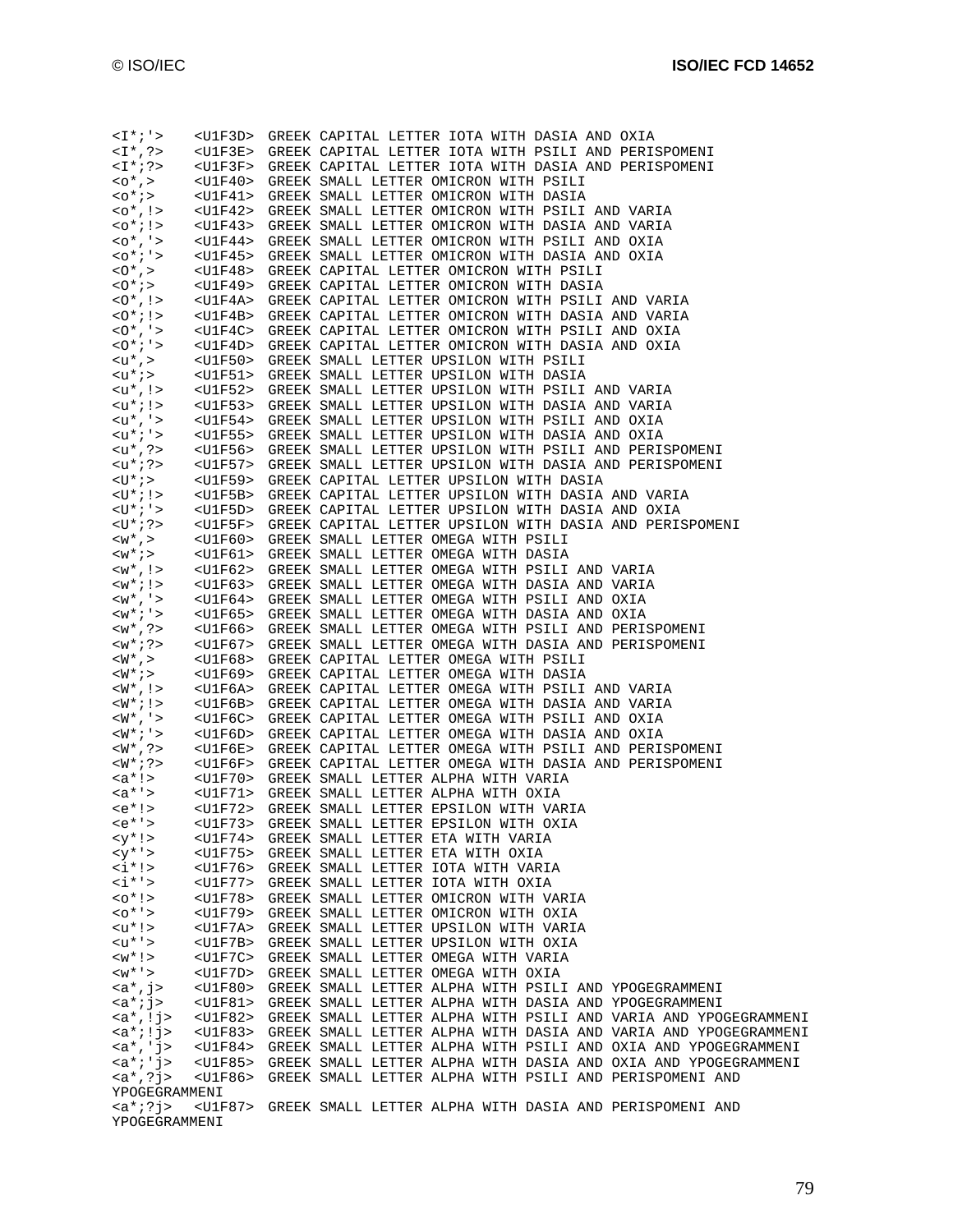<A\*,J> <U1F88> GREEK CAPITAL LETTER ALPHA WITH PSILI AND PROSGEGRAMMENI <A\*;J> <U1F89> GREEK CAPITAL LETTER ALPHA WITH DASIA AND PROSGEGRAMMENI <A\*,!J> <U1F8A> GREEK CAPITAL LETTER ALPHA WITH PSILI AND VARIA AND PROSGEGRAMMENI <U1F8B> GREEK CAPITAL LETTER ALPHA WITH DASIA AND VARIA AND PROSGEGRAMMENI <A\*,'J> <U1F8C> GREEK CAPITAL LETTER ALPHA WITH PSILI AND OXIA AND PROSGEGRAMMENI <A\*;'J> <U1F8D> GREEK CAPITAL LETTER ALPHA WITH DASIA AND OXIA AND PROSGEGRAMMENI <A\*,?J> <U1F8E> GREEK CAPITAL LETTER ALPHA WITH PSILI AND PERISPOMENI AND PROSGEGRAMMENI <A\*;?J> <U1F8F> GREEK CAPITAL LETTER ALPHA WITH DASIA AND PERISPOMENI AND PROSGEGRAMMENI <y\*,j> <U1F90> GREEK SMALL LETTER ETA WITH PSILI AND YPOGEGRAMMENI <U1F91> GREEK SMALL LETTER ETA WITH DASIA AND YPOGEGRAMMENI <y\*,!j> <U1F92> GREEK SMALL LETTER ETA WITH PSILI AND VARIA AND YPOGEGRAMMENI <y\*;!j> <U1F93> GREEK SMALL LETTER ETA WITH DASIA AND VARIA AND YPOGEGRAMMENI <y\*,'j> <U1F94> GREEK SMALL LETTER ETA WITH PSILI AND OXIA AND YPOGEGRAMMENI <y\*;'j> <U1F95> GREEK SMALL LETTER ETA WITH DASIA AND OXIA AND YPOGEGRAMMENI <y\*,?j> <U1F96> GREEK SMALL LETTER ETA WITH PSILI AND PERISPOMENI AND YPOGEGRAMMENI <y\*;?j> <U1F97> GREEK SMALL LETTER ETA WITH DASIA AND PERISPOMENI AND YPOGEGRAMMENI <Y\*,J> <U1F98> GREEK CAPITAL LETTER ETA WITH PSILI AND PROSGEGRAMMENI <VIIF99> GREEK CAPITAL LETTER ETA WITH DASIA AND PROSGEGRAMMENI <Y\*,!J> <U1F9A> GREEK CAPITAL LETTER ETA WITH PSILI AND VARIA AND PROSGEGRAMMENI <Y\*;!J> <U1F9B> GREEK CAPITAL LETTER ETA WITH DASIA AND VARIA AND PROSGEGRAMMENI <Y\*,'J> <U1F9C> GREEK CAPITAL LETTER ETA WITH PSILI AND OXIA AND PROSGEGRAMMENI <Y\*;'J> <U1F9D> GREEK CAPITAL LETTER ETA WITH DASIA AND OXIA AND PROSGEGRAMMENI <Y\*,?J> <U1F9E> GREEK CAPITAL LETTER ETA WITH PSILI AND PERISPOMENI AND PROSGEGRAMMENI <Y\*;?J> <U1F9F> GREEK CAPITAL LETTER ETA WITH DASIA AND PERISPOMENI AND PROSGEGRAMMENI <w\*,j> <U1FA0> GREEK SMALL LETTER OMEGA WITH PSILI AND YPOGEGRAMMENI <w\*;j> <U1FA1> GREEK SMALL LETTER OMEGA WITH DASIA AND YPOGEGRAMMENI <w\*,!j> <U1FA2> GREEK SMALL LETTER OMEGA WITH PSILI AND VARIA AND YPOGEGRAMMENI <w\*;!j> <U1FA3> GREEK SMALL LETTER OMEGA WITH DASIA AND VARIA AND YPOGEGRAMMENI <w\*,'j> <U1FA4> GREEK SMALL LETTER OMEGA WITH PSILI AND OXIA AND YPOGEGRAMMENI <w\*;'j> <U1FA5> GREEK SMALL LETTER OMEGA WITH DASIA AND OXIA AND YPOGEGRAMMENI <w\*,?j> <U1FA6> GREEK SMALL LETTER OMEGA WITH PSILI AND PERISPOMENI AND YPOGEGRAMMENI <w\*;?j> <U1FA7> GREEK SMALL LETTER OMEGA WITH DASIA AND PERISPOMENI AND YPOGEGRAMMENI <W\*,J> <U1FA8> GREEK CAPITAL LETTER OMEGA WITH PSILI AND PROSGEGRAMMENI <W\*;J> <U1FA9> GREEK CAPITAL LETTER OMEGA WITH DASIA AND PROSGEGRAMMENI <W\*,!J> <U1FAA> GREEK CAPITAL LETTER OMEGA WITH PSILI AND VARIA AND PROSGEGRAMMENI <W\*;!J> <U1FAB> GREEK CAPITAL LETTER OMEGA WITH DASIA AND VARIA AND PROSGEGRAMMENI <W\*,'J> <U1FAC> GREEK CAPITAL LETTER OMEGA WITH PSILI AND OXIA AND PROSGEGRAMMENI <W\*;'J> <U1FAD> GREEK CAPITAL LETTER OMEGA WITH DASIA AND OXIA AND PROSGEGRAMMENI <U1FAE> GREEK CAPITAL LETTER OMEGA WITH PSILI AND PERISPOMENI AND PROSGEGRAMMENI <W\*;?J> <U1FAF> GREEK CAPITAL LETTER OMEGA WITH DASIA AND PERISPOMENI AND PROSGEGRAMMENI <a\*(> <U1FB0> GREEK SMALL LETTER ALPHA WITH VRACHY <a\*-> <U1FB1> GREEK SMALL LETTER ALPHA WITH MACRON<br><a\*!j> <U1FB2> GREEK SMALL LETTER ALPHA WITH VARIA <U1FB2> GREEK SMALL LETTER ALPHA WITH VARIA AND YPOGEGRAMMENI <a\*j> <U1FB3> GREEK SMALL LETTER ALPHA WITH YPOGEGRAMMENI <a\*'j> <U1FB4> GREEK SMALL LETTER ALPHA WITH OXIA AND YPOGEGRAMMENI <U1FB6> GREEK SMALL LETTER ALPHA WITH PERISPOMENI <a\*?j> <U1FB7> GREEK SMALL LETTER ALPHA WITH PERISPOMENI AND YPOGEGRAMMENI <A\*(> <U1FB8> GREEK CAPITAL LETTER ALPHA WITH VRACHY<A\*-> <U1FB9> GREEK CAPITAL LETTER ALPHA WITH MACRON <A\*-> <U1FB9> GREEK CAPITAL LETTER ALPHA WITH MACRON <U1FBA> GREEK CAPITAL LETTER ALPHA WITH VARIA <A\*'> <U1FBB> GREEK CAPITAL LETTER ALPHA WITH OXIA <A\*J> <U1FBC> GREEK CAPITAL LETTER ALPHA WITH PROSGEGRAMMENI<br><)\*> <U1FBD> GREEK KORONIS <)\*> <U1FBD> GREEK KORONIS <U1FBE> GREEK PROSGEGRAMMENI <,,> <U1FBF> GREEK PSILI <?\*> <U1FC0> GREEK PERISPOMENI <?:> <U1FC1> GREEK DIALYTIKA AND PERISPOMENI <U1FC2> GREEK SMALL LETTER ETA WITH VARIA AND YPOGEGRAMMENI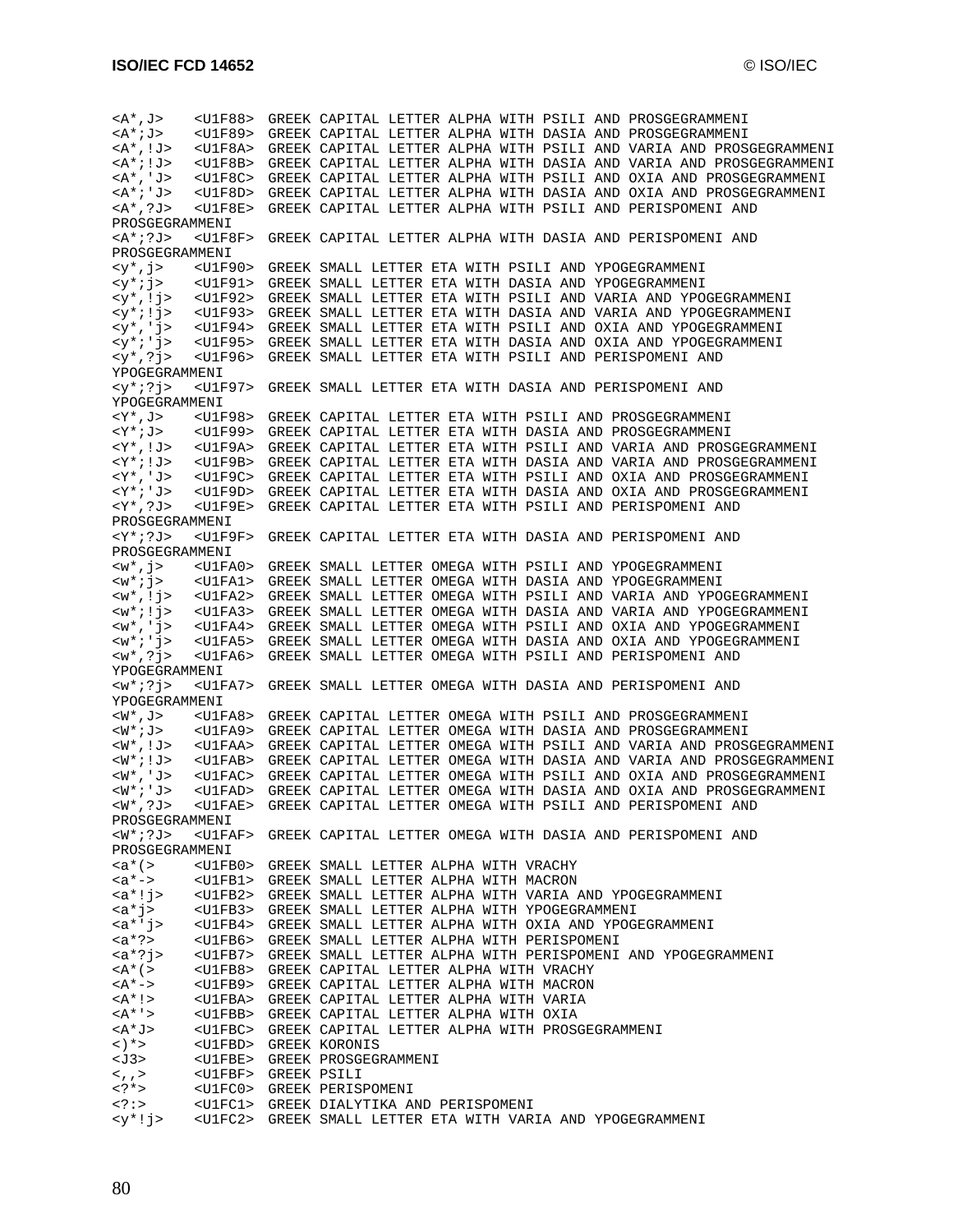| <u1fc3> GREEK SMALL LETTER ETA WITH YPOGEGRAMMENI<br/><math><y*< math=""> ' j&gt;<br/><u1fc4> GREEK SMALL LETTER ETA WITH OXIA AND YPOGEGRAMMENI<br/><u1fc6> GREEK SMALL LETTER ETA WITH PERISPOMENI<br/><y*?j><br/><u1fc7> GREEK SMALL LETTER ETA WITH PERISPOMENI AND YPOGEGRAMMENI<br/><e*!!><br/><u1fc8> GREEK CAPITAL LETTER EPSILON WITH VARIA<br/><math>E^{\star}</math>'&gt;<br/><u1fc9> GREEK CAPITAL LETTER EPSILON WITH OXIA<br/><math>&lt;</math>Y*!&gt;<br/><u1fca> GREEK CAPITAL LETTER ETA WITH VARIA<br/><y*'><br/><u1fcb> GREEK CAPITAL LETTER ETA WITH OXIA<br/><y*j><br/><u1fcc> GREEK CAPITAL LETTER ETA WITH PROSGEGRAMMENI<br/><math>\langle , ! \rangle</math><br/><u1fcd> GREEK PSILI AND VARIA<br/><u1fce> GREEK PSILI AND OXIA<br/><u1fcf> GREEK PSILI AND PERISPOMENI<br/><u1fd0> GREEK SMALL LETTER IOTA WITH VRACHY<br/><math>\langle i^*(\rangle</math><br/><math>\langle</math>i*-&gt;<br/><u1fd1> GREEK SMALL LETTER IOTA WITH MACRON<br/><i*:!><br/><u1fd2> GREEK SMALL LETTER IOTA WITH DIALYTIKA AND VARIA<br/><math>&lt;</math>i*:'&gt;<br/><u1fd3> GREEK SMALL LETTER IOTA WITH DIALYTIKA AND OXIA<br/><i*?><br/><u1fd6> GREEK SMALL LETTER IOTA WITH PERISPOMENI<br/><math>&lt;</math>i*:?&gt;<br/><u1fd7> GREEK SMALL LETTER IOTA WITH DIALYTIKA AND PERISPOMENI<br/><math>\langle</math>I*<math>(</math> &gt;<br/><u1fd8> GREEK CAPITAL LETTER IOTA WITH VRACHY<br/><u1fd9> GREEK CAPITAL LETTER IOTA WITH MACRON<br/><u1fda> GREEK CAPITAL LETTER IOTA WITH VARIA<br/><math>&lt;</math>I * ' &gt;<br/><u1fdb> GREEK CAPITAL LETTER IOTA WITH OXIA<br/><u1fdd> GREEK DASIA AND VARIA<br/><math>\langle i</math>!&gt;<br/><u1fde> GREEK DASIA AND OXIA<br/><math>\langle i</math>'&gt;<br/><u1fdf> GREEK DASIA AND PERISPOMENI<br/>&lt; ? ; &gt;<br/><u1fe0> GREEK SMALL LETTER UPSILON WITH VRACHY<br/><u1fe1> GREEK SMALL LETTER UPSILON WITH MACRON<br/><u1fe2> GREEK SMALL LETTER UPSILON WITH DIALYTIKA AND VARIA<br/><math>\langle u^*: ' \rangle</math><br/><u1fe3> GREEK SMALL LETTER UPSILON WITH DIALYTIKA AND OXIA<br/><u1fe4> GREEK SMALL LETTER RHO WITH PSILI<br/><math>\langle \Upsilon^* \rangle</math><br/><u1fe5> GREEK SMALL LETTER RHO WITH DASIA<br/><math>\langle \Upsilon^{\star} \rangle</math><br/><u*?><br/><u1fe6> GREEK SMALL LETTER UPSILON WITH PERISPOMENI<br/><u*:?><br/><u1fe7> GREEK SMALL LETTER UPSILON WITH DIALYTIKA AND PERISPOMENI<br/><math>&lt;</math>U * ( <math>&gt;</math><br/><u1fe8> GREEK CAPITAL LETTER UPSILON WITH VRACHY<br/><u1fe9> GREEK CAPITAL LETTER UPSILON WITH MACRON<br/><u1fea> GREEK CAPITAL LETTER UPSILON WITH VARIA<br/><u* '=""><br/><u1feb> GREEK CAPITAL LETTER UPSILON WITH OXIA<br/><math>\langle R^* \rangle</math><br/><u1fec> GREEK CAPITAL LETTER RHO WITH DASIA<br/><math>\lt</math> ! : &gt;<br/><u1fed> GREEK DIALYTIKA AND VARIA<br/><u1fee> GREEK DIALYTIKA AND OXIA<br/>&lt;: '&gt;<br/><math>\langle</math> ! <math>*</math> &gt;<br/><u1fef> GREEK VARIA<br/><w*!j><br/><u1ff2> GREEK SMALL LETTER OMEGA WITH VARIA AND YPOGEGRAMMENI<br/>-UIFF2&gt; GREEK SMALL LETTER OMEGA WITH YPOGEGRAMMENI<br/>-UIFF3&gt; GREEK SMALL LETTER OMEGA WITH YPOGEGRAMMENI<br/><w*'j> <u1ff4> GREEK SMALL LETTER OMEGA WITH OXIA AND YPOGEGRAMMENI<br/><w*?> <u1ff6> GREEK SMALL LETTER OMEGA WITH PERISPOMENI<br/><math>&lt;</math>w*?&gt;<br/><u1ff6> GREEK SMALL LETTER OMEGA WITH PERISPOMENI<br/><math>&lt; w * ? j &gt;</math><br/><u1ff7> GREEK SMALL LETTER OMEGA WITH PERISPOMENI AND YPOGEGRAMMENI<br/><u1ff8> GREEK CAPITAL LETTER OMICRON WITH VARIA<br/><math>0*!</math><br/><math>0* &gt;</math><br/><u1ff9> GREEK CAPITAL LETTER OMICRON WITH OXIA<br/><math>\langle W^*  \rangle</math><br/><u1ffa> GREEK CAPITAL LETTER OMEGA WITH VARIA<br/><math>\langle W^* \rangle</math><br/><u1ffb> GREEK CAPITAL LETTER OMEGA WITH OXIA<br/><u1ffc> GREEK CAPITAL LETTER OMEGA WITH PROSGEGRAMMENI<br/><u1ffd> GREEK OXIA<br/><math>\langle i \rangle</math><br/><u1ffe><br/>GREEK DASIA<br/>&lt;1N&gt;<br/><u2002><br/>EN SPACE<br/>EM SPACE<br/>&lt;1M&gt;<br/><u2003><br/>&lt;3M&gt;<br/><u2004><br/>THREE-PER-EM SPACE<br/>&lt;4M&gt;<br/><u2005> FOUR-PER-EM SPACE<br/>&lt;6M&gt;<br/><u2006><br/>SIX-PER-EM SPACE<br/><u200e> LEFT-TO-RIGHT MARK<br/><u200f> RIGHT-TO-LEFT MARK<br/>1T&gt;<br/><u2009> THIN SPACE<br/>&lt;1H&gt;<br/><u200a> HAIR SPACE<br/><u2010> HYPHEN<br/><math>\leftarrow</math> 1&gt;<br/>EN DASH<br/><math>&lt;-N&gt;</math><br/><u2013><br/><math>&lt;-M&gt;</math><br/><u2014><br/>EM DASH<br/><u2015> HORIZONTAL BAR<br/><u2016> DOUBLE VERTICAL LINE</u2016></u2015></u2014></u2013></u2010></u200a></u2009></u200f></u200e></u2006></u2005></u2004></u2003></u2002></u1ffe></u1ffd></u1ffc></u1ffb></u1ffa></u1ff9></u1ff8></u1ff7></u1ff6></u1ff6></w*?></u1ff4></w*'j></u1ff2></w*!j></u1fef></u1fee></u1fed></u1fec></u1feb></u*></u1fea></u1fe9></u1fe8></u1fe7></u*:?></u1fe6></u*?></u1fe5></u1fe4></u1fe3></u1fe2></u1fe1></u1fe0></u1fdf></u1fde></u1fdd></u1fdb></u1fda></u1fd9></u1fd8></u1fd7></u1fd6></i*?></u1fd3></u1fd2></i*:!></u1fd1></u1fd0></u1fcf></u1fce></u1fcd></u1fcc></y*j></u1fcb></y*'></u1fca></u1fc9></u1fc8></e*!!></u1fc7></y*?j></u1fc6></u1fc4></y*<></math></u1fc3> |                                 |  |
|-------------------------------------------------------------------------------------------------------------------------------------------------------------------------------------------------------------------------------------------------------------------------------------------------------------------------------------------------------------------------------------------------------------------------------------------------------------------------------------------------------------------------------------------------------------------------------------------------------------------------------------------------------------------------------------------------------------------------------------------------------------------------------------------------------------------------------------------------------------------------------------------------------------------------------------------------------------------------------------------------------------------------------------------------------------------------------------------------------------------------------------------------------------------------------------------------------------------------------------------------------------------------------------------------------------------------------------------------------------------------------------------------------------------------------------------------------------------------------------------------------------------------------------------------------------------------------------------------------------------------------------------------------------------------------------------------------------------------------------------------------------------------------------------------------------------------------------------------------------------------------------------------------------------------------------------------------------------------------------------------------------------------------------------------------------------------------------------------------------------------------------------------------------------------------------------------------------------------------------------------------------------------------------------------------------------------------------------------------------------------------------------------------------------------------------------------------------------------------------------------------------------------------------------------------------------------------------------------------------------------------------------------------------------------------------------------------------------------------------------------------------------------------------------------------------------------------------------------------------------------------------------------------------------------------------------------------------------------------------------------------------------------------------------------------------------------------------------------------------------------------------------------------------------------------------------------------------------------------------------------------------------------------------------------------------------------------------------------------------------------------------------------------------------------------------------------------------------------------------------------------------------------------------------------------------------------------------------------------------------------------------------------------------------------------------------------------------------------------------------------------------------------------------------------------------------------------------------------------------------------------------------------------------------------------------------------------------------------------------------------------------------------------------------------------------------------------------------------------------------------------------------------------------------------------------------------------------------------------------------------------------------------------------------------------------------------------------------------------------------------------------------------------------------------------------------------------------------------------------------------------------------------------------------------------------------------------------------------------------------------------------------------------------------------------------------------------------------------------------------------------------------------------------------------------------------------------------------------------------------------------------------------------------------------------------------------------------------------------------------------------------------------------------------------------------------------------------------------------------------------------------------------------------------------------------------------------------------------------------------------------------|---------------------------------|--|
|                                                                                                                                                                                                                                                                                                                                                                                                                                                                                                                                                                                                                                                                                                                                                                                                                                                                                                                                                                                                                                                                                                                                                                                                                                                                                                                                                                                                                                                                                                                                                                                                                                                                                                                                                                                                                                                                                                                                                                                                                                                                                                                                                                                                                                                                                                                                                                                                                                                                                                                                                                                                                                                                                                                                                                                                                                                                                                                                                                                                                                                                                                                                                                                                                                                                                                                                                                                                                                                                                                                                                                                                                                                                                                                                                                                                                                                                                                                                                                                                                                                                                                                                                                                                                                                                                                                                                                                                                                                                                                                                                                                                                                                                                                                                                                                                                                                                                                                                                                                                                                                                                                                                                                                                                                                             | $$                              |  |
|                                                                                                                                                                                                                                                                                                                                                                                                                                                                                                                                                                                                                                                                                                                                                                                                                                                                                                                                                                                                                                                                                                                                                                                                                                                                                                                                                                                                                                                                                                                                                                                                                                                                                                                                                                                                                                                                                                                                                                                                                                                                                                                                                                                                                                                                                                                                                                                                                                                                                                                                                                                                                                                                                                                                                                                                                                                                                                                                                                                                                                                                                                                                                                                                                                                                                                                                                                                                                                                                                                                                                                                                                                                                                                                                                                                                                                                                                                                                                                                                                                                                                                                                                                                                                                                                                                                                                                                                                                                                                                                                                                                                                                                                                                                                                                                                                                                                                                                                                                                                                                                                                                                                                                                                                                                             |                                 |  |
|                                                                                                                                                                                                                                                                                                                                                                                                                                                                                                                                                                                                                                                                                                                                                                                                                                                                                                                                                                                                                                                                                                                                                                                                                                                                                                                                                                                                                                                                                                                                                                                                                                                                                                                                                                                                                                                                                                                                                                                                                                                                                                                                                                                                                                                                                                                                                                                                                                                                                                                                                                                                                                                                                                                                                                                                                                                                                                                                                                                                                                                                                                                                                                                                                                                                                                                                                                                                                                                                                                                                                                                                                                                                                                                                                                                                                                                                                                                                                                                                                                                                                                                                                                                                                                                                                                                                                                                                                                                                                                                                                                                                                                                                                                                                                                                                                                                                                                                                                                                                                                                                                                                                                                                                                                                             | <y*?></y*?>                     |  |
|                                                                                                                                                                                                                                                                                                                                                                                                                                                                                                                                                                                                                                                                                                                                                                                                                                                                                                                                                                                                                                                                                                                                                                                                                                                                                                                                                                                                                                                                                                                                                                                                                                                                                                                                                                                                                                                                                                                                                                                                                                                                                                                                                                                                                                                                                                                                                                                                                                                                                                                                                                                                                                                                                                                                                                                                                                                                                                                                                                                                                                                                                                                                                                                                                                                                                                                                                                                                                                                                                                                                                                                                                                                                                                                                                                                                                                                                                                                                                                                                                                                                                                                                                                                                                                                                                                                                                                                                                                                                                                                                                                                                                                                                                                                                                                                                                                                                                                                                                                                                                                                                                                                                                                                                                                                             |                                 |  |
|                                                                                                                                                                                                                                                                                                                                                                                                                                                                                                                                                                                                                                                                                                                                                                                                                                                                                                                                                                                                                                                                                                                                                                                                                                                                                                                                                                                                                                                                                                                                                                                                                                                                                                                                                                                                                                                                                                                                                                                                                                                                                                                                                                                                                                                                                                                                                                                                                                                                                                                                                                                                                                                                                                                                                                                                                                                                                                                                                                                                                                                                                                                                                                                                                                                                                                                                                                                                                                                                                                                                                                                                                                                                                                                                                                                                                                                                                                                                                                                                                                                                                                                                                                                                                                                                                                                                                                                                                                                                                                                                                                                                                                                                                                                                                                                                                                                                                                                                                                                                                                                                                                                                                                                                                                                             |                                 |  |
|                                                                                                                                                                                                                                                                                                                                                                                                                                                                                                                                                                                                                                                                                                                                                                                                                                                                                                                                                                                                                                                                                                                                                                                                                                                                                                                                                                                                                                                                                                                                                                                                                                                                                                                                                                                                                                                                                                                                                                                                                                                                                                                                                                                                                                                                                                                                                                                                                                                                                                                                                                                                                                                                                                                                                                                                                                                                                                                                                                                                                                                                                                                                                                                                                                                                                                                                                                                                                                                                                                                                                                                                                                                                                                                                                                                                                                                                                                                                                                                                                                                                                                                                                                                                                                                                                                                                                                                                                                                                                                                                                                                                                                                                                                                                                                                                                                                                                                                                                                                                                                                                                                                                                                                                                                                             |                                 |  |
|                                                                                                                                                                                                                                                                                                                                                                                                                                                                                                                                                                                                                                                                                                                                                                                                                                                                                                                                                                                                                                                                                                                                                                                                                                                                                                                                                                                                                                                                                                                                                                                                                                                                                                                                                                                                                                                                                                                                                                                                                                                                                                                                                                                                                                                                                                                                                                                                                                                                                                                                                                                                                                                                                                                                                                                                                                                                                                                                                                                                                                                                                                                                                                                                                                                                                                                                                                                                                                                                                                                                                                                                                                                                                                                                                                                                                                                                                                                                                                                                                                                                                                                                                                                                                                                                                                                                                                                                                                                                                                                                                                                                                                                                                                                                                                                                                                                                                                                                                                                                                                                                                                                                                                                                                                                             |                                 |  |
|                                                                                                                                                                                                                                                                                                                                                                                                                                                                                                                                                                                                                                                                                                                                                                                                                                                                                                                                                                                                                                                                                                                                                                                                                                                                                                                                                                                                                                                                                                                                                                                                                                                                                                                                                                                                                                                                                                                                                                                                                                                                                                                                                                                                                                                                                                                                                                                                                                                                                                                                                                                                                                                                                                                                                                                                                                                                                                                                                                                                                                                                                                                                                                                                                                                                                                                                                                                                                                                                                                                                                                                                                                                                                                                                                                                                                                                                                                                                                                                                                                                                                                                                                                                                                                                                                                                                                                                                                                                                                                                                                                                                                                                                                                                                                                                                                                                                                                                                                                                                                                                                                                                                                                                                                                                             |                                 |  |
|                                                                                                                                                                                                                                                                                                                                                                                                                                                                                                                                                                                                                                                                                                                                                                                                                                                                                                                                                                                                                                                                                                                                                                                                                                                                                                                                                                                                                                                                                                                                                                                                                                                                                                                                                                                                                                                                                                                                                                                                                                                                                                                                                                                                                                                                                                                                                                                                                                                                                                                                                                                                                                                                                                                                                                                                                                                                                                                                                                                                                                                                                                                                                                                                                                                                                                                                                                                                                                                                                                                                                                                                                                                                                                                                                                                                                                                                                                                                                                                                                                                                                                                                                                                                                                                                                                                                                                                                                                                                                                                                                                                                                                                                                                                                                                                                                                                                                                                                                                                                                                                                                                                                                                                                                                                             |                                 |  |
|                                                                                                                                                                                                                                                                                                                                                                                                                                                                                                                                                                                                                                                                                                                                                                                                                                                                                                                                                                                                                                                                                                                                                                                                                                                                                                                                                                                                                                                                                                                                                                                                                                                                                                                                                                                                                                                                                                                                                                                                                                                                                                                                                                                                                                                                                                                                                                                                                                                                                                                                                                                                                                                                                                                                                                                                                                                                                                                                                                                                                                                                                                                                                                                                                                                                                                                                                                                                                                                                                                                                                                                                                                                                                                                                                                                                                                                                                                                                                                                                                                                                                                                                                                                                                                                                                                                                                                                                                                                                                                                                                                                                                                                                                                                                                                                                                                                                                                                                                                                                                                                                                                                                                                                                                                                             |                                 |  |
|                                                                                                                                                                                                                                                                                                                                                                                                                                                                                                                                                                                                                                                                                                                                                                                                                                                                                                                                                                                                                                                                                                                                                                                                                                                                                                                                                                                                                                                                                                                                                                                                                                                                                                                                                                                                                                                                                                                                                                                                                                                                                                                                                                                                                                                                                                                                                                                                                                                                                                                                                                                                                                                                                                                                                                                                                                                                                                                                                                                                                                                                                                                                                                                                                                                                                                                                                                                                                                                                                                                                                                                                                                                                                                                                                                                                                                                                                                                                                                                                                                                                                                                                                                                                                                                                                                                                                                                                                                                                                                                                                                                                                                                                                                                                                                                                                                                                                                                                                                                                                                                                                                                                                                                                                                                             |                                 |  |
|                                                                                                                                                                                                                                                                                                                                                                                                                                                                                                                                                                                                                                                                                                                                                                                                                                                                                                                                                                                                                                                                                                                                                                                                                                                                                                                                                                                                                                                                                                                                                                                                                                                                                                                                                                                                                                                                                                                                                                                                                                                                                                                                                                                                                                                                                                                                                                                                                                                                                                                                                                                                                                                                                                                                                                                                                                                                                                                                                                                                                                                                                                                                                                                                                                                                                                                                                                                                                                                                                                                                                                                                                                                                                                                                                                                                                                                                                                                                                                                                                                                                                                                                                                                                                                                                                                                                                                                                                                                                                                                                                                                                                                                                                                                                                                                                                                                                                                                                                                                                                                                                                                                                                                                                                                                             | $\langle , ' \rangle$           |  |
|                                                                                                                                                                                                                                                                                                                                                                                                                                                                                                                                                                                                                                                                                                                                                                                                                                                                                                                                                                                                                                                                                                                                                                                                                                                                                                                                                                                                                                                                                                                                                                                                                                                                                                                                                                                                                                                                                                                                                                                                                                                                                                                                                                                                                                                                                                                                                                                                                                                                                                                                                                                                                                                                                                                                                                                                                                                                                                                                                                                                                                                                                                                                                                                                                                                                                                                                                                                                                                                                                                                                                                                                                                                                                                                                                                                                                                                                                                                                                                                                                                                                                                                                                                                                                                                                                                                                                                                                                                                                                                                                                                                                                                                                                                                                                                                                                                                                                                                                                                                                                                                                                                                                                                                                                                                             | $< ?$ , >                       |  |
|                                                                                                                                                                                                                                                                                                                                                                                                                                                                                                                                                                                                                                                                                                                                                                                                                                                                                                                                                                                                                                                                                                                                                                                                                                                                                                                                                                                                                                                                                                                                                                                                                                                                                                                                                                                                                                                                                                                                                                                                                                                                                                                                                                                                                                                                                                                                                                                                                                                                                                                                                                                                                                                                                                                                                                                                                                                                                                                                                                                                                                                                                                                                                                                                                                                                                                                                                                                                                                                                                                                                                                                                                                                                                                                                                                                                                                                                                                                                                                                                                                                                                                                                                                                                                                                                                                                                                                                                                                                                                                                                                                                                                                                                                                                                                                                                                                                                                                                                                                                                                                                                                                                                                                                                                                                             |                                 |  |
|                                                                                                                                                                                                                                                                                                                                                                                                                                                                                                                                                                                                                                                                                                                                                                                                                                                                                                                                                                                                                                                                                                                                                                                                                                                                                                                                                                                                                                                                                                                                                                                                                                                                                                                                                                                                                                                                                                                                                                                                                                                                                                                                                                                                                                                                                                                                                                                                                                                                                                                                                                                                                                                                                                                                                                                                                                                                                                                                                                                                                                                                                                                                                                                                                                                                                                                                                                                                                                                                                                                                                                                                                                                                                                                                                                                                                                                                                                                                                                                                                                                                                                                                                                                                                                                                                                                                                                                                                                                                                                                                                                                                                                                                                                                                                                                                                                                                                                                                                                                                                                                                                                                                                                                                                                                             |                                 |  |
|                                                                                                                                                                                                                                                                                                                                                                                                                                                                                                                                                                                                                                                                                                                                                                                                                                                                                                                                                                                                                                                                                                                                                                                                                                                                                                                                                                                                                                                                                                                                                                                                                                                                                                                                                                                                                                                                                                                                                                                                                                                                                                                                                                                                                                                                                                                                                                                                                                                                                                                                                                                                                                                                                                                                                                                                                                                                                                                                                                                                                                                                                                                                                                                                                                                                                                                                                                                                                                                                                                                                                                                                                                                                                                                                                                                                                                                                                                                                                                                                                                                                                                                                                                                                                                                                                                                                                                                                                                                                                                                                                                                                                                                                                                                                                                                                                                                                                                                                                                                                                                                                                                                                                                                                                                                             |                                 |  |
|                                                                                                                                                                                                                                                                                                                                                                                                                                                                                                                                                                                                                                                                                                                                                                                                                                                                                                                                                                                                                                                                                                                                                                                                                                                                                                                                                                                                                                                                                                                                                                                                                                                                                                                                                                                                                                                                                                                                                                                                                                                                                                                                                                                                                                                                                                                                                                                                                                                                                                                                                                                                                                                                                                                                                                                                                                                                                                                                                                                                                                                                                                                                                                                                                                                                                                                                                                                                                                                                                                                                                                                                                                                                                                                                                                                                                                                                                                                                                                                                                                                                                                                                                                                                                                                                                                                                                                                                                                                                                                                                                                                                                                                                                                                                                                                                                                                                                                                                                                                                                                                                                                                                                                                                                                                             |                                 |  |
|                                                                                                                                                                                                                                                                                                                                                                                                                                                                                                                                                                                                                                                                                                                                                                                                                                                                                                                                                                                                                                                                                                                                                                                                                                                                                                                                                                                                                                                                                                                                                                                                                                                                                                                                                                                                                                                                                                                                                                                                                                                                                                                                                                                                                                                                                                                                                                                                                                                                                                                                                                                                                                                                                                                                                                                                                                                                                                                                                                                                                                                                                                                                                                                                                                                                                                                                                                                                                                                                                                                                                                                                                                                                                                                                                                                                                                                                                                                                                                                                                                                                                                                                                                                                                                                                                                                                                                                                                                                                                                                                                                                                                                                                                                                                                                                                                                                                                                                                                                                                                                                                                                                                                                                                                                                             |                                 |  |
|                                                                                                                                                                                                                                                                                                                                                                                                                                                                                                                                                                                                                                                                                                                                                                                                                                                                                                                                                                                                                                                                                                                                                                                                                                                                                                                                                                                                                                                                                                                                                                                                                                                                                                                                                                                                                                                                                                                                                                                                                                                                                                                                                                                                                                                                                                                                                                                                                                                                                                                                                                                                                                                                                                                                                                                                                                                                                                                                                                                                                                                                                                                                                                                                                                                                                                                                                                                                                                                                                                                                                                                                                                                                                                                                                                                                                                                                                                                                                                                                                                                                                                                                                                                                                                                                                                                                                                                                                                                                                                                                                                                                                                                                                                                                                                                                                                                                                                                                                                                                                                                                                                                                                                                                                                                             |                                 |  |
|                                                                                                                                                                                                                                                                                                                                                                                                                                                                                                                                                                                                                                                                                                                                                                                                                                                                                                                                                                                                                                                                                                                                                                                                                                                                                                                                                                                                                                                                                                                                                                                                                                                                                                                                                                                                                                                                                                                                                                                                                                                                                                                                                                                                                                                                                                                                                                                                                                                                                                                                                                                                                                                                                                                                                                                                                                                                                                                                                                                                                                                                                                                                                                                                                                                                                                                                                                                                                                                                                                                                                                                                                                                                                                                                                                                                                                                                                                                                                                                                                                                                                                                                                                                                                                                                                                                                                                                                                                                                                                                                                                                                                                                                                                                                                                                                                                                                                                                                                                                                                                                                                                                                                                                                                                                             |                                 |  |
|                                                                                                                                                                                                                                                                                                                                                                                                                                                                                                                                                                                                                                                                                                                                                                                                                                                                                                                                                                                                                                                                                                                                                                                                                                                                                                                                                                                                                                                                                                                                                                                                                                                                                                                                                                                                                                                                                                                                                                                                                                                                                                                                                                                                                                                                                                                                                                                                                                                                                                                                                                                                                                                                                                                                                                                                                                                                                                                                                                                                                                                                                                                                                                                                                                                                                                                                                                                                                                                                                                                                                                                                                                                                                                                                                                                                                                                                                                                                                                                                                                                                                                                                                                                                                                                                                                                                                                                                                                                                                                                                                                                                                                                                                                                                                                                                                                                                                                                                                                                                                                                                                                                                                                                                                                                             |                                 |  |
|                                                                                                                                                                                                                                                                                                                                                                                                                                                                                                                                                                                                                                                                                                                                                                                                                                                                                                                                                                                                                                                                                                                                                                                                                                                                                                                                                                                                                                                                                                                                                                                                                                                                                                                                                                                                                                                                                                                                                                                                                                                                                                                                                                                                                                                                                                                                                                                                                                                                                                                                                                                                                                                                                                                                                                                                                                                                                                                                                                                                                                                                                                                                                                                                                                                                                                                                                                                                                                                                                                                                                                                                                                                                                                                                                                                                                                                                                                                                                                                                                                                                                                                                                                                                                                                                                                                                                                                                                                                                                                                                                                                                                                                                                                                                                                                                                                                                                                                                                                                                                                                                                                                                                                                                                                                             | <i*-></i*->                     |  |
|                                                                                                                                                                                                                                                                                                                                                                                                                                                                                                                                                                                                                                                                                                                                                                                                                                                                                                                                                                                                                                                                                                                                                                                                                                                                                                                                                                                                                                                                                                                                                                                                                                                                                                                                                                                                                                                                                                                                                                                                                                                                                                                                                                                                                                                                                                                                                                                                                                                                                                                                                                                                                                                                                                                                                                                                                                                                                                                                                                                                                                                                                                                                                                                                                                                                                                                                                                                                                                                                                                                                                                                                                                                                                                                                                                                                                                                                                                                                                                                                                                                                                                                                                                                                                                                                                                                                                                                                                                                                                                                                                                                                                                                                                                                                                                                                                                                                                                                                                                                                                                                                                                                                                                                                                                                             | <1*!>                           |  |
|                                                                                                                                                                                                                                                                                                                                                                                                                                                                                                                                                                                                                                                                                                                                                                                                                                                                                                                                                                                                                                                                                                                                                                                                                                                                                                                                                                                                                                                                                                                                                                                                                                                                                                                                                                                                                                                                                                                                                                                                                                                                                                                                                                                                                                                                                                                                                                                                                                                                                                                                                                                                                                                                                                                                                                                                                                                                                                                                                                                                                                                                                                                                                                                                                                                                                                                                                                                                                                                                                                                                                                                                                                                                                                                                                                                                                                                                                                                                                                                                                                                                                                                                                                                                                                                                                                                                                                                                                                                                                                                                                                                                                                                                                                                                                                                                                                                                                                                                                                                                                                                                                                                                                                                                                                                             |                                 |  |
|                                                                                                                                                                                                                                                                                                                                                                                                                                                                                                                                                                                                                                                                                                                                                                                                                                                                                                                                                                                                                                                                                                                                                                                                                                                                                                                                                                                                                                                                                                                                                                                                                                                                                                                                                                                                                                                                                                                                                                                                                                                                                                                                                                                                                                                                                                                                                                                                                                                                                                                                                                                                                                                                                                                                                                                                                                                                                                                                                                                                                                                                                                                                                                                                                                                                                                                                                                                                                                                                                                                                                                                                                                                                                                                                                                                                                                                                                                                                                                                                                                                                                                                                                                                                                                                                                                                                                                                                                                                                                                                                                                                                                                                                                                                                                                                                                                                                                                                                                                                                                                                                                                                                                                                                                                                             |                                 |  |
|                                                                                                                                                                                                                                                                                                                                                                                                                                                                                                                                                                                                                                                                                                                                                                                                                                                                                                                                                                                                                                                                                                                                                                                                                                                                                                                                                                                                                                                                                                                                                                                                                                                                                                                                                                                                                                                                                                                                                                                                                                                                                                                                                                                                                                                                                                                                                                                                                                                                                                                                                                                                                                                                                                                                                                                                                                                                                                                                                                                                                                                                                                                                                                                                                                                                                                                                                                                                                                                                                                                                                                                                                                                                                                                                                                                                                                                                                                                                                                                                                                                                                                                                                                                                                                                                                                                                                                                                                                                                                                                                                                                                                                                                                                                                                                                                                                                                                                                                                                                                                                                                                                                                                                                                                                                             |                                 |  |
|                                                                                                                                                                                                                                                                                                                                                                                                                                                                                                                                                                                                                                                                                                                                                                                                                                                                                                                                                                                                                                                                                                                                                                                                                                                                                                                                                                                                                                                                                                                                                                                                                                                                                                                                                                                                                                                                                                                                                                                                                                                                                                                                                                                                                                                                                                                                                                                                                                                                                                                                                                                                                                                                                                                                                                                                                                                                                                                                                                                                                                                                                                                                                                                                                                                                                                                                                                                                                                                                                                                                                                                                                                                                                                                                                                                                                                                                                                                                                                                                                                                                                                                                                                                                                                                                                                                                                                                                                                                                                                                                                                                                                                                                                                                                                                                                                                                                                                                                                                                                                                                                                                                                                                                                                                                             |                                 |  |
|                                                                                                                                                                                                                                                                                                                                                                                                                                                                                                                                                                                                                                                                                                                                                                                                                                                                                                                                                                                                                                                                                                                                                                                                                                                                                                                                                                                                                                                                                                                                                                                                                                                                                                                                                                                                                                                                                                                                                                                                                                                                                                                                                                                                                                                                                                                                                                                                                                                                                                                                                                                                                                                                                                                                                                                                                                                                                                                                                                                                                                                                                                                                                                                                                                                                                                                                                                                                                                                                                                                                                                                                                                                                                                                                                                                                                                                                                                                                                                                                                                                                                                                                                                                                                                                                                                                                                                                                                                                                                                                                                                                                                                                                                                                                                                                                                                                                                                                                                                                                                                                                                                                                                                                                                                                             |                                 |  |
|                                                                                                                                                                                                                                                                                                                                                                                                                                                                                                                                                                                                                                                                                                                                                                                                                                                                                                                                                                                                                                                                                                                                                                                                                                                                                                                                                                                                                                                                                                                                                                                                                                                                                                                                                                                                                                                                                                                                                                                                                                                                                                                                                                                                                                                                                                                                                                                                                                                                                                                                                                                                                                                                                                                                                                                                                                                                                                                                                                                                                                                                                                                                                                                                                                                                                                                                                                                                                                                                                                                                                                                                                                                                                                                                                                                                                                                                                                                                                                                                                                                                                                                                                                                                                                                                                                                                                                                                                                                                                                                                                                                                                                                                                                                                                                                                                                                                                                                                                                                                                                                                                                                                                                                                                                                             | <u*(></u*(>                     |  |
|                                                                                                                                                                                                                                                                                                                                                                                                                                                                                                                                                                                                                                                                                                                                                                                                                                                                                                                                                                                                                                                                                                                                                                                                                                                                                                                                                                                                                                                                                                                                                                                                                                                                                                                                                                                                                                                                                                                                                                                                                                                                                                                                                                                                                                                                                                                                                                                                                                                                                                                                                                                                                                                                                                                                                                                                                                                                                                                                                                                                                                                                                                                                                                                                                                                                                                                                                                                                                                                                                                                                                                                                                                                                                                                                                                                                                                                                                                                                                                                                                                                                                                                                                                                                                                                                                                                                                                                                                                                                                                                                                                                                                                                                                                                                                                                                                                                                                                                                                                                                                                                                                                                                                                                                                                                             | <u*-></u*->                     |  |
|                                                                                                                                                                                                                                                                                                                                                                                                                                                                                                                                                                                                                                                                                                                                                                                                                                                                                                                                                                                                                                                                                                                                                                                                                                                                                                                                                                                                                                                                                                                                                                                                                                                                                                                                                                                                                                                                                                                                                                                                                                                                                                                                                                                                                                                                                                                                                                                                                                                                                                                                                                                                                                                                                                                                                                                                                                                                                                                                                                                                                                                                                                                                                                                                                                                                                                                                                                                                                                                                                                                                                                                                                                                                                                                                                                                                                                                                                                                                                                                                                                                                                                                                                                                                                                                                                                                                                                                                                                                                                                                                                                                                                                                                                                                                                                                                                                                                                                                                                                                                                                                                                                                                                                                                                                                             | <u*:!></u*:!>                   |  |
|                                                                                                                                                                                                                                                                                                                                                                                                                                                                                                                                                                                                                                                                                                                                                                                                                                                                                                                                                                                                                                                                                                                                                                                                                                                                                                                                                                                                                                                                                                                                                                                                                                                                                                                                                                                                                                                                                                                                                                                                                                                                                                                                                                                                                                                                                                                                                                                                                                                                                                                                                                                                                                                                                                                                                                                                                                                                                                                                                                                                                                                                                                                                                                                                                                                                                                                                                                                                                                                                                                                                                                                                                                                                                                                                                                                                                                                                                                                                                                                                                                                                                                                                                                                                                                                                                                                                                                                                                                                                                                                                                                                                                                                                                                                                                                                                                                                                                                                                                                                                                                                                                                                                                                                                                                                             |                                 |  |
|                                                                                                                                                                                                                                                                                                                                                                                                                                                                                                                                                                                                                                                                                                                                                                                                                                                                                                                                                                                                                                                                                                                                                                                                                                                                                                                                                                                                                                                                                                                                                                                                                                                                                                                                                                                                                                                                                                                                                                                                                                                                                                                                                                                                                                                                                                                                                                                                                                                                                                                                                                                                                                                                                                                                                                                                                                                                                                                                                                                                                                                                                                                                                                                                                                                                                                                                                                                                                                                                                                                                                                                                                                                                                                                                                                                                                                                                                                                                                                                                                                                                                                                                                                                                                                                                                                                                                                                                                                                                                                                                                                                                                                                                                                                                                                                                                                                                                                                                                                                                                                                                                                                                                                                                                                                             |                                 |  |
|                                                                                                                                                                                                                                                                                                                                                                                                                                                                                                                                                                                                                                                                                                                                                                                                                                                                                                                                                                                                                                                                                                                                                                                                                                                                                                                                                                                                                                                                                                                                                                                                                                                                                                                                                                                                                                                                                                                                                                                                                                                                                                                                                                                                                                                                                                                                                                                                                                                                                                                                                                                                                                                                                                                                                                                                                                                                                                                                                                                                                                                                                                                                                                                                                                                                                                                                                                                                                                                                                                                                                                                                                                                                                                                                                                                                                                                                                                                                                                                                                                                                                                                                                                                                                                                                                                                                                                                                                                                                                                                                                                                                                                                                                                                                                                                                                                                                                                                                                                                                                                                                                                                                                                                                                                                             |                                 |  |
|                                                                                                                                                                                                                                                                                                                                                                                                                                                                                                                                                                                                                                                                                                                                                                                                                                                                                                                                                                                                                                                                                                                                                                                                                                                                                                                                                                                                                                                                                                                                                                                                                                                                                                                                                                                                                                                                                                                                                                                                                                                                                                                                                                                                                                                                                                                                                                                                                                                                                                                                                                                                                                                                                                                                                                                                                                                                                                                                                                                                                                                                                                                                                                                                                                                                                                                                                                                                                                                                                                                                                                                                                                                                                                                                                                                                                                                                                                                                                                                                                                                                                                                                                                                                                                                                                                                                                                                                                                                                                                                                                                                                                                                                                                                                                                                                                                                                                                                                                                                                                                                                                                                                                                                                                                                             |                                 |  |
|                                                                                                                                                                                                                                                                                                                                                                                                                                                                                                                                                                                                                                                                                                                                                                                                                                                                                                                                                                                                                                                                                                                                                                                                                                                                                                                                                                                                                                                                                                                                                                                                                                                                                                                                                                                                                                                                                                                                                                                                                                                                                                                                                                                                                                                                                                                                                                                                                                                                                                                                                                                                                                                                                                                                                                                                                                                                                                                                                                                                                                                                                                                                                                                                                                                                                                                                                                                                                                                                                                                                                                                                                                                                                                                                                                                                                                                                                                                                                                                                                                                                                                                                                                                                                                                                                                                                                                                                                                                                                                                                                                                                                                                                                                                                                                                                                                                                                                                                                                                                                                                                                                                                                                                                                                                             |                                 |  |
|                                                                                                                                                                                                                                                                                                                                                                                                                                                                                                                                                                                                                                                                                                                                                                                                                                                                                                                                                                                                                                                                                                                                                                                                                                                                                                                                                                                                                                                                                                                                                                                                                                                                                                                                                                                                                                                                                                                                                                                                                                                                                                                                                                                                                                                                                                                                                                                                                                                                                                                                                                                                                                                                                                                                                                                                                                                                                                                                                                                                                                                                                                                                                                                                                                                                                                                                                                                                                                                                                                                                                                                                                                                                                                                                                                                                                                                                                                                                                                                                                                                                                                                                                                                                                                                                                                                                                                                                                                                                                                                                                                                                                                                                                                                                                                                                                                                                                                                                                                                                                                                                                                                                                                                                                                                             |                                 |  |
|                                                                                                                                                                                                                                                                                                                                                                                                                                                                                                                                                                                                                                                                                                                                                                                                                                                                                                                                                                                                                                                                                                                                                                                                                                                                                                                                                                                                                                                                                                                                                                                                                                                                                                                                                                                                                                                                                                                                                                                                                                                                                                                                                                                                                                                                                                                                                                                                                                                                                                                                                                                                                                                                                                                                                                                                                                                                                                                                                                                                                                                                                                                                                                                                                                                                                                                                                                                                                                                                                                                                                                                                                                                                                                                                                                                                                                                                                                                                                                                                                                                                                                                                                                                                                                                                                                                                                                                                                                                                                                                                                                                                                                                                                                                                                                                                                                                                                                                                                                                                                                                                                                                                                                                                                                                             |                                 |  |
|                                                                                                                                                                                                                                                                                                                                                                                                                                                                                                                                                                                                                                                                                                                                                                                                                                                                                                                                                                                                                                                                                                                                                                                                                                                                                                                                                                                                                                                                                                                                                                                                                                                                                                                                                                                                                                                                                                                                                                                                                                                                                                                                                                                                                                                                                                                                                                                                                                                                                                                                                                                                                                                                                                                                                                                                                                                                                                                                                                                                                                                                                                                                                                                                                                                                                                                                                                                                                                                                                                                                                                                                                                                                                                                                                                                                                                                                                                                                                                                                                                                                                                                                                                                                                                                                                                                                                                                                                                                                                                                                                                                                                                                                                                                                                                                                                                                                                                                                                                                                                                                                                                                                                                                                                                                             | <u*-></u*->                     |  |
|                                                                                                                                                                                                                                                                                                                                                                                                                                                                                                                                                                                                                                                                                                                                                                                                                                                                                                                                                                                                                                                                                                                                                                                                                                                                                                                                                                                                                                                                                                                                                                                                                                                                                                                                                                                                                                                                                                                                                                                                                                                                                                                                                                                                                                                                                                                                                                                                                                                                                                                                                                                                                                                                                                                                                                                                                                                                                                                                                                                                                                                                                                                                                                                                                                                                                                                                                                                                                                                                                                                                                                                                                                                                                                                                                                                                                                                                                                                                                                                                                                                                                                                                                                                                                                                                                                                                                                                                                                                                                                                                                                                                                                                                                                                                                                                                                                                                                                                                                                                                                                                                                                                                                                                                                                                             | <u*!></u*!>                     |  |
|                                                                                                                                                                                                                                                                                                                                                                                                                                                                                                                                                                                                                                                                                                                                                                                                                                                                                                                                                                                                                                                                                                                                                                                                                                                                                                                                                                                                                                                                                                                                                                                                                                                                                                                                                                                                                                                                                                                                                                                                                                                                                                                                                                                                                                                                                                                                                                                                                                                                                                                                                                                                                                                                                                                                                                                                                                                                                                                                                                                                                                                                                                                                                                                                                                                                                                                                                                                                                                                                                                                                                                                                                                                                                                                                                                                                                                                                                                                                                                                                                                                                                                                                                                                                                                                                                                                                                                                                                                                                                                                                                                                                                                                                                                                                                                                                                                                                                                                                                                                                                                                                                                                                                                                                                                                             |                                 |  |
|                                                                                                                                                                                                                                                                                                                                                                                                                                                                                                                                                                                                                                                                                                                                                                                                                                                                                                                                                                                                                                                                                                                                                                                                                                                                                                                                                                                                                                                                                                                                                                                                                                                                                                                                                                                                                                                                                                                                                                                                                                                                                                                                                                                                                                                                                                                                                                                                                                                                                                                                                                                                                                                                                                                                                                                                                                                                                                                                                                                                                                                                                                                                                                                                                                                                                                                                                                                                                                                                                                                                                                                                                                                                                                                                                                                                                                                                                                                                                                                                                                                                                                                                                                                                                                                                                                                                                                                                                                                                                                                                                                                                                                                                                                                                                                                                                                                                                                                                                                                                                                                                                                                                                                                                                                                             |                                 |  |
|                                                                                                                                                                                                                                                                                                                                                                                                                                                                                                                                                                                                                                                                                                                                                                                                                                                                                                                                                                                                                                                                                                                                                                                                                                                                                                                                                                                                                                                                                                                                                                                                                                                                                                                                                                                                                                                                                                                                                                                                                                                                                                                                                                                                                                                                                                                                                                                                                                                                                                                                                                                                                                                                                                                                                                                                                                                                                                                                                                                                                                                                                                                                                                                                                                                                                                                                                                                                                                                                                                                                                                                                                                                                                                                                                                                                                                                                                                                                                                                                                                                                                                                                                                                                                                                                                                                                                                                                                                                                                                                                                                                                                                                                                                                                                                                                                                                                                                                                                                                                                                                                                                                                                                                                                                                             |                                 |  |
|                                                                                                                                                                                                                                                                                                                                                                                                                                                                                                                                                                                                                                                                                                                                                                                                                                                                                                                                                                                                                                                                                                                                                                                                                                                                                                                                                                                                                                                                                                                                                                                                                                                                                                                                                                                                                                                                                                                                                                                                                                                                                                                                                                                                                                                                                                                                                                                                                                                                                                                                                                                                                                                                                                                                                                                                                                                                                                                                                                                                                                                                                                                                                                                                                                                                                                                                                                                                                                                                                                                                                                                                                                                                                                                                                                                                                                                                                                                                                                                                                                                                                                                                                                                                                                                                                                                                                                                                                                                                                                                                                                                                                                                                                                                                                                                                                                                                                                                                                                                                                                                                                                                                                                                                                                                             |                                 |  |
|                                                                                                                                                                                                                                                                                                                                                                                                                                                                                                                                                                                                                                                                                                                                                                                                                                                                                                                                                                                                                                                                                                                                                                                                                                                                                                                                                                                                                                                                                                                                                                                                                                                                                                                                                                                                                                                                                                                                                                                                                                                                                                                                                                                                                                                                                                                                                                                                                                                                                                                                                                                                                                                                                                                                                                                                                                                                                                                                                                                                                                                                                                                                                                                                                                                                                                                                                                                                                                                                                                                                                                                                                                                                                                                                                                                                                                                                                                                                                                                                                                                                                                                                                                                                                                                                                                                                                                                                                                                                                                                                                                                                                                                                                                                                                                                                                                                                                                                                                                                                                                                                                                                                                                                                                                                             |                                 |  |
|                                                                                                                                                                                                                                                                                                                                                                                                                                                                                                                                                                                                                                                                                                                                                                                                                                                                                                                                                                                                                                                                                                                                                                                                                                                                                                                                                                                                                                                                                                                                                                                                                                                                                                                                                                                                                                                                                                                                                                                                                                                                                                                                                                                                                                                                                                                                                                                                                                                                                                                                                                                                                                                                                                                                                                                                                                                                                                                                                                                                                                                                                                                                                                                                                                                                                                                                                                                                                                                                                                                                                                                                                                                                                                                                                                                                                                                                                                                                                                                                                                                                                                                                                                                                                                                                                                                                                                                                                                                                                                                                                                                                                                                                                                                                                                                                                                                                                                                                                                                                                                                                                                                                                                                                                                                             |                                 |  |
|                                                                                                                                                                                                                                                                                                                                                                                                                                                                                                                                                                                                                                                                                                                                                                                                                                                                                                                                                                                                                                                                                                                                                                                                                                                                                                                                                                                                                                                                                                                                                                                                                                                                                                                                                                                                                                                                                                                                                                                                                                                                                                                                                                                                                                                                                                                                                                                                                                                                                                                                                                                                                                                                                                                                                                                                                                                                                                                                                                                                                                                                                                                                                                                                                                                                                                                                                                                                                                                                                                                                                                                                                                                                                                                                                                                                                                                                                                                                                                                                                                                                                                                                                                                                                                                                                                                                                                                                                                                                                                                                                                                                                                                                                                                                                                                                                                                                                                                                                                                                                                                                                                                                                                                                                                                             |                                 |  |
|                                                                                                                                                                                                                                                                                                                                                                                                                                                                                                                                                                                                                                                                                                                                                                                                                                                                                                                                                                                                                                                                                                                                                                                                                                                                                                                                                                                                                                                                                                                                                                                                                                                                                                                                                                                                                                                                                                                                                                                                                                                                                                                                                                                                                                                                                                                                                                                                                                                                                                                                                                                                                                                                                                                                                                                                                                                                                                                                                                                                                                                                                                                                                                                                                                                                                                                                                                                                                                                                                                                                                                                                                                                                                                                                                                                                                                                                                                                                                                                                                                                                                                                                                                                                                                                                                                                                                                                                                                                                                                                                                                                                                                                                                                                                                                                                                                                                                                                                                                                                                                                                                                                                                                                                                                                             | $\langle w^* \rangle$           |  |
|                                                                                                                                                                                                                                                                                                                                                                                                                                                                                                                                                                                                                                                                                                                                                                                                                                                                                                                                                                                                                                                                                                                                                                                                                                                                                                                                                                                                                                                                                                                                                                                                                                                                                                                                                                                                                                                                                                                                                                                                                                                                                                                                                                                                                                                                                                                                                                                                                                                                                                                                                                                                                                                                                                                                                                                                                                                                                                                                                                                                                                                                                                                                                                                                                                                                                                                                                                                                                                                                                                                                                                                                                                                                                                                                                                                                                                                                                                                                                                                                                                                                                                                                                                                                                                                                                                                                                                                                                                                                                                                                                                                                                                                                                                                                                                                                                                                                                                                                                                                                                                                                                                                                                                                                                                                             |                                 |  |
|                                                                                                                                                                                                                                                                                                                                                                                                                                                                                                                                                                                                                                                                                                                                                                                                                                                                                                                                                                                                                                                                                                                                                                                                                                                                                                                                                                                                                                                                                                                                                                                                                                                                                                                                                                                                                                                                                                                                                                                                                                                                                                                                                                                                                                                                                                                                                                                                                                                                                                                                                                                                                                                                                                                                                                                                                                                                                                                                                                                                                                                                                                                                                                                                                                                                                                                                                                                                                                                                                                                                                                                                                                                                                                                                                                                                                                                                                                                                                                                                                                                                                                                                                                                                                                                                                                                                                                                                                                                                                                                                                                                                                                                                                                                                                                                                                                                                                                                                                                                                                                                                                                                                                                                                                                                             |                                 |  |
|                                                                                                                                                                                                                                                                                                                                                                                                                                                                                                                                                                                                                                                                                                                                                                                                                                                                                                                                                                                                                                                                                                                                                                                                                                                                                                                                                                                                                                                                                                                                                                                                                                                                                                                                                                                                                                                                                                                                                                                                                                                                                                                                                                                                                                                                                                                                                                                                                                                                                                                                                                                                                                                                                                                                                                                                                                                                                                                                                                                                                                                                                                                                                                                                                                                                                                                                                                                                                                                                                                                                                                                                                                                                                                                                                                                                                                                                                                                                                                                                                                                                                                                                                                                                                                                                                                                                                                                                                                                                                                                                                                                                                                                                                                                                                                                                                                                                                                                                                                                                                                                                                                                                                                                                                                                             |                                 |  |
|                                                                                                                                                                                                                                                                                                                                                                                                                                                                                                                                                                                                                                                                                                                                                                                                                                                                                                                                                                                                                                                                                                                                                                                                                                                                                                                                                                                                                                                                                                                                                                                                                                                                                                                                                                                                                                                                                                                                                                                                                                                                                                                                                                                                                                                                                                                                                                                                                                                                                                                                                                                                                                                                                                                                                                                                                                                                                                                                                                                                                                                                                                                                                                                                                                                                                                                                                                                                                                                                                                                                                                                                                                                                                                                                                                                                                                                                                                                                                                                                                                                                                                                                                                                                                                                                                                                                                                                                                                                                                                                                                                                                                                                                                                                                                                                                                                                                                                                                                                                                                                                                                                                                                                                                                                                             |                                 |  |
|                                                                                                                                                                                                                                                                                                                                                                                                                                                                                                                                                                                                                                                                                                                                                                                                                                                                                                                                                                                                                                                                                                                                                                                                                                                                                                                                                                                                                                                                                                                                                                                                                                                                                                                                                                                                                                                                                                                                                                                                                                                                                                                                                                                                                                                                                                                                                                                                                                                                                                                                                                                                                                                                                                                                                                                                                                                                                                                                                                                                                                                                                                                                                                                                                                                                                                                                                                                                                                                                                                                                                                                                                                                                                                                                                                                                                                                                                                                                                                                                                                                                                                                                                                                                                                                                                                                                                                                                                                                                                                                                                                                                                                                                                                                                                                                                                                                                                                                                                                                                                                                                                                                                                                                                                                                             |                                 |  |
|                                                                                                                                                                                                                                                                                                                                                                                                                                                                                                                                                                                                                                                                                                                                                                                                                                                                                                                                                                                                                                                                                                                                                                                                                                                                                                                                                                                                                                                                                                                                                                                                                                                                                                                                                                                                                                                                                                                                                                                                                                                                                                                                                                                                                                                                                                                                                                                                                                                                                                                                                                                                                                                                                                                                                                                                                                                                                                                                                                                                                                                                                                                                                                                                                                                                                                                                                                                                                                                                                                                                                                                                                                                                                                                                                                                                                                                                                                                                                                                                                                                                                                                                                                                                                                                                                                                                                                                                                                                                                                                                                                                                                                                                                                                                                                                                                                                                                                                                                                                                                                                                                                                                                                                                                                                             |                                 |  |
|                                                                                                                                                                                                                                                                                                                                                                                                                                                                                                                                                                                                                                                                                                                                                                                                                                                                                                                                                                                                                                                                                                                                                                                                                                                                                                                                                                                                                                                                                                                                                                                                                                                                                                                                                                                                                                                                                                                                                                                                                                                                                                                                                                                                                                                                                                                                                                                                                                                                                                                                                                                                                                                                                                                                                                                                                                                                                                                                                                                                                                                                                                                                                                                                                                                                                                                                                                                                                                                                                                                                                                                                                                                                                                                                                                                                                                                                                                                                                                                                                                                                                                                                                                                                                                                                                                                                                                                                                                                                                                                                                                                                                                                                                                                                                                                                                                                                                                                                                                                                                                                                                                                                                                                                                                                             |                                 |  |
|                                                                                                                                                                                                                                                                                                                                                                                                                                                                                                                                                                                                                                                                                                                                                                                                                                                                                                                                                                                                                                                                                                                                                                                                                                                                                                                                                                                                                                                                                                                                                                                                                                                                                                                                                                                                                                                                                                                                                                                                                                                                                                                                                                                                                                                                                                                                                                                                                                                                                                                                                                                                                                                                                                                                                                                                                                                                                                                                                                                                                                                                                                                                                                                                                                                                                                                                                                                                                                                                                                                                                                                                                                                                                                                                                                                                                                                                                                                                                                                                                                                                                                                                                                                                                                                                                                                                                                                                                                                                                                                                                                                                                                                                                                                                                                                                                                                                                                                                                                                                                                                                                                                                                                                                                                                             |                                 |  |
|                                                                                                                                                                                                                                                                                                                                                                                                                                                                                                                                                                                                                                                                                                                                                                                                                                                                                                                                                                                                                                                                                                                                                                                                                                                                                                                                                                                                                                                                                                                                                                                                                                                                                                                                                                                                                                                                                                                                                                                                                                                                                                                                                                                                                                                                                                                                                                                                                                                                                                                                                                                                                                                                                                                                                                                                                                                                                                                                                                                                                                                                                                                                                                                                                                                                                                                                                                                                                                                                                                                                                                                                                                                                                                                                                                                                                                                                                                                                                                                                                                                                                                                                                                                                                                                                                                                                                                                                                                                                                                                                                                                                                                                                                                                                                                                                                                                                                                                                                                                                                                                                                                                                                                                                                                                             | <w*j></w*j>                     |  |
|                                                                                                                                                                                                                                                                                                                                                                                                                                                                                                                                                                                                                                                                                                                                                                                                                                                                                                                                                                                                                                                                                                                                                                                                                                                                                                                                                                                                                                                                                                                                                                                                                                                                                                                                                                                                                                                                                                                                                                                                                                                                                                                                                                                                                                                                                                                                                                                                                                                                                                                                                                                                                                                                                                                                                                                                                                                                                                                                                                                                                                                                                                                                                                                                                                                                                                                                                                                                                                                                                                                                                                                                                                                                                                                                                                                                                                                                                                                                                                                                                                                                                                                                                                                                                                                                                                                                                                                                                                                                                                                                                                                                                                                                                                                                                                                                                                                                                                                                                                                                                                                                                                                                                                                                                                                             | $\frac{2}{1}$ / $\frac{2}{1}$ > |  |
|                                                                                                                                                                                                                                                                                                                                                                                                                                                                                                                                                                                                                                                                                                                                                                                                                                                                                                                                                                                                                                                                                                                                                                                                                                                                                                                                                                                                                                                                                                                                                                                                                                                                                                                                                                                                                                                                                                                                                                                                                                                                                                                                                                                                                                                                                                                                                                                                                                                                                                                                                                                                                                                                                                                                                                                                                                                                                                                                                                                                                                                                                                                                                                                                                                                                                                                                                                                                                                                                                                                                                                                                                                                                                                                                                                                                                                                                                                                                                                                                                                                                                                                                                                                                                                                                                                                                                                                                                                                                                                                                                                                                                                                                                                                                                                                                                                                                                                                                                                                                                                                                                                                                                                                                                                                             |                                 |  |
|                                                                                                                                                                                                                                                                                                                                                                                                                                                                                                                                                                                                                                                                                                                                                                                                                                                                                                                                                                                                                                                                                                                                                                                                                                                                                                                                                                                                                                                                                                                                                                                                                                                                                                                                                                                                                                                                                                                                                                                                                                                                                                                                                                                                                                                                                                                                                                                                                                                                                                                                                                                                                                                                                                                                                                                                                                                                                                                                                                                                                                                                                                                                                                                                                                                                                                                                                                                                                                                                                                                                                                                                                                                                                                                                                                                                                                                                                                                                                                                                                                                                                                                                                                                                                                                                                                                                                                                                                                                                                                                                                                                                                                                                                                                                                                                                                                                                                                                                                                                                                                                                                                                                                                                                                                                             |                                 |  |
|                                                                                                                                                                                                                                                                                                                                                                                                                                                                                                                                                                                                                                                                                                                                                                                                                                                                                                                                                                                                                                                                                                                                                                                                                                                                                                                                                                                                                                                                                                                                                                                                                                                                                                                                                                                                                                                                                                                                                                                                                                                                                                                                                                                                                                                                                                                                                                                                                                                                                                                                                                                                                                                                                                                                                                                                                                                                                                                                                                                                                                                                                                                                                                                                                                                                                                                                                                                                                                                                                                                                                                                                                                                                                                                                                                                                                                                                                                                                                                                                                                                                                                                                                                                                                                                                                                                                                                                                                                                                                                                                                                                                                                                                                                                                                                                                                                                                                                                                                                                                                                                                                                                                                                                                                                                             |                                 |  |
|                                                                                                                                                                                                                                                                                                                                                                                                                                                                                                                                                                                                                                                                                                                                                                                                                                                                                                                                                                                                                                                                                                                                                                                                                                                                                                                                                                                                                                                                                                                                                                                                                                                                                                                                                                                                                                                                                                                                                                                                                                                                                                                                                                                                                                                                                                                                                                                                                                                                                                                                                                                                                                                                                                                                                                                                                                                                                                                                                                                                                                                                                                                                                                                                                                                                                                                                                                                                                                                                                                                                                                                                                                                                                                                                                                                                                                                                                                                                                                                                                                                                                                                                                                                                                                                                                                                                                                                                                                                                                                                                                                                                                                                                                                                                                                                                                                                                                                                                                                                                                                                                                                                                                                                                                                                             |                                 |  |
|                                                                                                                                                                                                                                                                                                                                                                                                                                                                                                                                                                                                                                                                                                                                                                                                                                                                                                                                                                                                                                                                                                                                                                                                                                                                                                                                                                                                                                                                                                                                                                                                                                                                                                                                                                                                                                                                                                                                                                                                                                                                                                                                                                                                                                                                                                                                                                                                                                                                                                                                                                                                                                                                                                                                                                                                                                                                                                                                                                                                                                                                                                                                                                                                                                                                                                                                                                                                                                                                                                                                                                                                                                                                                                                                                                                                                                                                                                                                                                                                                                                                                                                                                                                                                                                                                                                                                                                                                                                                                                                                                                                                                                                                                                                                                                                                                                                                                                                                                                                                                                                                                                                                                                                                                                                             |                                 |  |
|                                                                                                                                                                                                                                                                                                                                                                                                                                                                                                                                                                                                                                                                                                                                                                                                                                                                                                                                                                                                                                                                                                                                                                                                                                                                                                                                                                                                                                                                                                                                                                                                                                                                                                                                                                                                                                                                                                                                                                                                                                                                                                                                                                                                                                                                                                                                                                                                                                                                                                                                                                                                                                                                                                                                                                                                                                                                                                                                                                                                                                                                                                                                                                                                                                                                                                                                                                                                                                                                                                                                                                                                                                                                                                                                                                                                                                                                                                                                                                                                                                                                                                                                                                                                                                                                                                                                                                                                                                                                                                                                                                                                                                                                                                                                                                                                                                                                                                                                                                                                                                                                                                                                                                                                                                                             |                                 |  |
|                                                                                                                                                                                                                                                                                                                                                                                                                                                                                                                                                                                                                                                                                                                                                                                                                                                                                                                                                                                                                                                                                                                                                                                                                                                                                                                                                                                                                                                                                                                                                                                                                                                                                                                                                                                                                                                                                                                                                                                                                                                                                                                                                                                                                                                                                                                                                                                                                                                                                                                                                                                                                                                                                                                                                                                                                                                                                                                                                                                                                                                                                                                                                                                                                                                                                                                                                                                                                                                                                                                                                                                                                                                                                                                                                                                                                                                                                                                                                                                                                                                                                                                                                                                                                                                                                                                                                                                                                                                                                                                                                                                                                                                                                                                                                                                                                                                                                                                                                                                                                                                                                                                                                                                                                                                             |                                 |  |
|                                                                                                                                                                                                                                                                                                                                                                                                                                                                                                                                                                                                                                                                                                                                                                                                                                                                                                                                                                                                                                                                                                                                                                                                                                                                                                                                                                                                                                                                                                                                                                                                                                                                                                                                                                                                                                                                                                                                                                                                                                                                                                                                                                                                                                                                                                                                                                                                                                                                                                                                                                                                                                                                                                                                                                                                                                                                                                                                                                                                                                                                                                                                                                                                                                                                                                                                                                                                                                                                                                                                                                                                                                                                                                                                                                                                                                                                                                                                                                                                                                                                                                                                                                                                                                                                                                                                                                                                                                                                                                                                                                                                                                                                                                                                                                                                                                                                                                                                                                                                                                                                                                                                                                                                                                                             | $<$ LR>                         |  |
|                                                                                                                                                                                                                                                                                                                                                                                                                                                                                                                                                                                                                                                                                                                                                                                                                                                                                                                                                                                                                                                                                                                                                                                                                                                                                                                                                                                                                                                                                                                                                                                                                                                                                                                                                                                                                                                                                                                                                                                                                                                                                                                                                                                                                                                                                                                                                                                                                                                                                                                                                                                                                                                                                                                                                                                                                                                                                                                                                                                                                                                                                                                                                                                                                                                                                                                                                                                                                                                                                                                                                                                                                                                                                                                                                                                                                                                                                                                                                                                                                                                                                                                                                                                                                                                                                                                                                                                                                                                                                                                                                                                                                                                                                                                                                                                                                                                                                                                                                                                                                                                                                                                                                                                                                                                             | <rl></rl>                       |  |
|                                                                                                                                                                                                                                                                                                                                                                                                                                                                                                                                                                                                                                                                                                                                                                                                                                                                                                                                                                                                                                                                                                                                                                                                                                                                                                                                                                                                                                                                                                                                                                                                                                                                                                                                                                                                                                                                                                                                                                                                                                                                                                                                                                                                                                                                                                                                                                                                                                                                                                                                                                                                                                                                                                                                                                                                                                                                                                                                                                                                                                                                                                                                                                                                                                                                                                                                                                                                                                                                                                                                                                                                                                                                                                                                                                                                                                                                                                                                                                                                                                                                                                                                                                                                                                                                                                                                                                                                                                                                                                                                                                                                                                                                                                                                                                                                                                                                                                                                                                                                                                                                                                                                                                                                                                                             |                                 |  |
|                                                                                                                                                                                                                                                                                                                                                                                                                                                                                                                                                                                                                                                                                                                                                                                                                                                                                                                                                                                                                                                                                                                                                                                                                                                                                                                                                                                                                                                                                                                                                                                                                                                                                                                                                                                                                                                                                                                                                                                                                                                                                                                                                                                                                                                                                                                                                                                                                                                                                                                                                                                                                                                                                                                                                                                                                                                                                                                                                                                                                                                                                                                                                                                                                                                                                                                                                                                                                                                                                                                                                                                                                                                                                                                                                                                                                                                                                                                                                                                                                                                                                                                                                                                                                                                                                                                                                                                                                                                                                                                                                                                                                                                                                                                                                                                                                                                                                                                                                                                                                                                                                                                                                                                                                                                             |                                 |  |
|                                                                                                                                                                                                                                                                                                                                                                                                                                                                                                                                                                                                                                                                                                                                                                                                                                                                                                                                                                                                                                                                                                                                                                                                                                                                                                                                                                                                                                                                                                                                                                                                                                                                                                                                                                                                                                                                                                                                                                                                                                                                                                                                                                                                                                                                                                                                                                                                                                                                                                                                                                                                                                                                                                                                                                                                                                                                                                                                                                                                                                                                                                                                                                                                                                                                                                                                                                                                                                                                                                                                                                                                                                                                                                                                                                                                                                                                                                                                                                                                                                                                                                                                                                                                                                                                                                                                                                                                                                                                                                                                                                                                                                                                                                                                                                                                                                                                                                                                                                                                                                                                                                                                                                                                                                                             |                                 |  |
|                                                                                                                                                                                                                                                                                                                                                                                                                                                                                                                                                                                                                                                                                                                                                                                                                                                                                                                                                                                                                                                                                                                                                                                                                                                                                                                                                                                                                                                                                                                                                                                                                                                                                                                                                                                                                                                                                                                                                                                                                                                                                                                                                                                                                                                                                                                                                                                                                                                                                                                                                                                                                                                                                                                                                                                                                                                                                                                                                                                                                                                                                                                                                                                                                                                                                                                                                                                                                                                                                                                                                                                                                                                                                                                                                                                                                                                                                                                                                                                                                                                                                                                                                                                                                                                                                                                                                                                                                                                                                                                                                                                                                                                                                                                                                                                                                                                                                                                                                                                                                                                                                                                                                                                                                                                             |                                 |  |
|                                                                                                                                                                                                                                                                                                                                                                                                                                                                                                                                                                                                                                                                                                                                                                                                                                                                                                                                                                                                                                                                                                                                                                                                                                                                                                                                                                                                                                                                                                                                                                                                                                                                                                                                                                                                                                                                                                                                                                                                                                                                                                                                                                                                                                                                                                                                                                                                                                                                                                                                                                                                                                                                                                                                                                                                                                                                                                                                                                                                                                                                                                                                                                                                                                                                                                                                                                                                                                                                                                                                                                                                                                                                                                                                                                                                                                                                                                                                                                                                                                                                                                                                                                                                                                                                                                                                                                                                                                                                                                                                                                                                                                                                                                                                                                                                                                                                                                                                                                                                                                                                                                                                                                                                                                                             |                                 |  |
|                                                                                                                                                                                                                                                                                                                                                                                                                                                                                                                                                                                                                                                                                                                                                                                                                                                                                                                                                                                                                                                                                                                                                                                                                                                                                                                                                                                                                                                                                                                                                                                                                                                                                                                                                                                                                                                                                                                                                                                                                                                                                                                                                                                                                                                                                                                                                                                                                                                                                                                                                                                                                                                                                                                                                                                                                                                                                                                                                                                                                                                                                                                                                                                                                                                                                                                                                                                                                                                                                                                                                                                                                                                                                                                                                                                                                                                                                                                                                                                                                                                                                                                                                                                                                                                                                                                                                                                                                                                                                                                                                                                                                                                                                                                                                                                                                                                                                                                                                                                                                                                                                                                                                                                                                                                             |                                 |  |
|                                                                                                                                                                                                                                                                                                                                                                                                                                                                                                                                                                                                                                                                                                                                                                                                                                                                                                                                                                                                                                                                                                                                                                                                                                                                                                                                                                                                                                                                                                                                                                                                                                                                                                                                                                                                                                                                                                                                                                                                                                                                                                                                                                                                                                                                                                                                                                                                                                                                                                                                                                                                                                                                                                                                                                                                                                                                                                                                                                                                                                                                                                                                                                                                                                                                                                                                                                                                                                                                                                                                                                                                                                                                                                                                                                                                                                                                                                                                                                                                                                                                                                                                                                                                                                                                                                                                                                                                                                                                                                                                                                                                                                                                                                                                                                                                                                                                                                                                                                                                                                                                                                                                                                                                                                                             | $<-3>$                          |  |
|                                                                                                                                                                                                                                                                                                                                                                                                                                                                                                                                                                                                                                                                                                                                                                                                                                                                                                                                                                                                                                                                                                                                                                                                                                                                                                                                                                                                                                                                                                                                                                                                                                                                                                                                                                                                                                                                                                                                                                                                                                                                                                                                                                                                                                                                                                                                                                                                                                                                                                                                                                                                                                                                                                                                                                                                                                                                                                                                                                                                                                                                                                                                                                                                                                                                                                                                                                                                                                                                                                                                                                                                                                                                                                                                                                                                                                                                                                                                                                                                                                                                                                                                                                                                                                                                                                                                                                                                                                                                                                                                                                                                                                                                                                                                                                                                                                                                                                                                                                                                                                                                                                                                                                                                                                                             | < 12                            |  |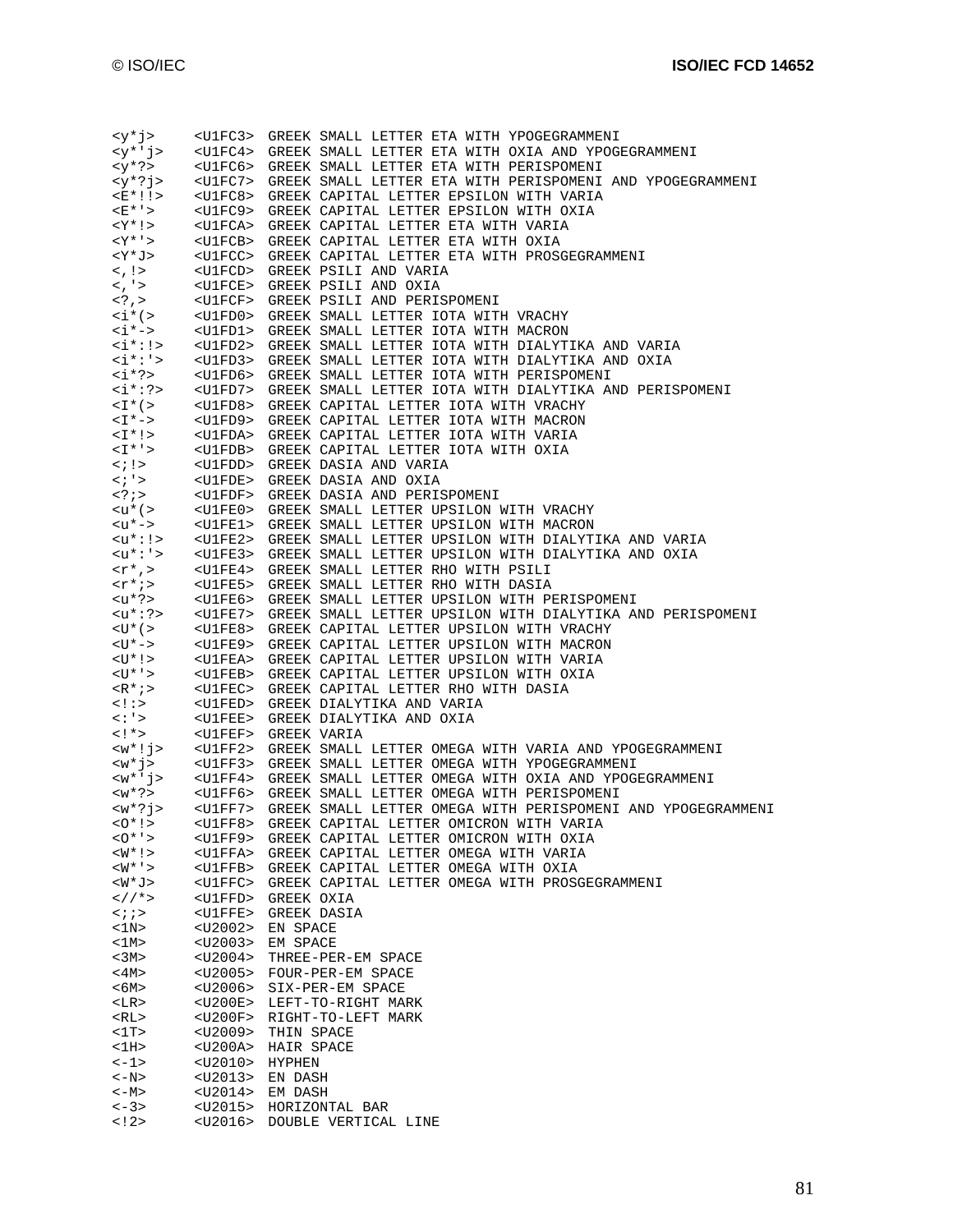|                                     | $U2017>$        |                                               |
|-------------------------------------|-----------------|-----------------------------------------------|
| $\leq$ = 2 >                        |                 | DOUBLE LOW LINE                               |
| < 6                                 | <u2018></u2018> | LEFT SINGLE QUOTATION MARK                    |
| < 9                                 | <u2019></u2019> | RIGHT SINGLE QUOTATION MARK                   |
| 3.9                                 | <u201a></u201a> | SINGLE LOW-9 QUOTATION MARK                   |
| <9'                                 | <u201b></u201b> | SINGLE HIGH-REVERSED-9 QUOTATION MARK         |
| $<$ "6>                             | $U201C>$        | LEFT DOUBLE QUOTATION MARK                    |
|                                     |                 |                                               |
| $<$ "9>                             | $U201D>$        | RIGHT DOUBLE OUOTATION MARK                   |
| $\lt$ :9>                           | $U201E>$        | DOUBLE LOW-9 QUOTATION MARK                   |
| <9">                                | $U201F>$        | DOUBLE HIGH-REVERSED-9 QUOTATION MARK         |
| $\lt$ / / ->                        | $U2020>$        | DAGGER                                        |
| $\lt$ / / = >                       | $U2021>$        | DOUBLE DAGGER                                 |
| <sb></sb>                           | $U2022>$        | <b>BULLET</b>                                 |
| <3b>                                |                 | TRIANGULAR BULLET                             |
|                                     | $<$ U2023>      |                                               |
| $\langle \ldots \rangle$            |                 | <u2025> TWO DOT LEADER</u2025>                |
| 3 >                                 | <u2026></u2026> | HORIZONTAL ELLIPSIS                           |
| $\langle . - \rangle$               | $U2027>$        | HYPHENATION POINT                             |
| <linesep> <u2028></u2028></linesep> |                 | LINE SEPARATOR                                |
| <parsep> <u2029></u2029></parsep>   |                 | PARAGRAPH SEPARATOR                           |
|                                     | <u2030></u2030> | PER MILLE SIGN                                |
| <%0><br><1'>                        |                 |                                               |
| $1$ '>                              | <u2032></u2032> | PRIME                                         |
| $<2$ ' $>$                          | <u2033></u2033> | DOUBLE PRIME                                  |
| 3'                                  |                 | <u2034> TRIPLE PRIME</u2034>                  |
| 1"                                  |                 | <u2035> REVERSED PRIME</u2035>                |
| 2"                                  |                 | <u2036> REVERSED DOUBLE PRIME</u2036>         |
| $<$ 3 " $>$                         |                 |                                               |
|                                     |                 | <u2037> REVERSED TRIPLE PRIME</u2037>         |
| $Ca$                                | $U2038$ CARET   |                                               |
| <<1>                                | <u2039></u2039> | SINGLE LEFT-POINTING ANGLE QUOTATION MARK     |
| $\langle$ >1>                       | $<$ U203A>      | SINGLE RIGHT-POINTING ANGLE QUOTATION MARK    |
| < : X >                             |                 | <u203b> REFERENCE MARK</u203b>                |
| $\lt$ ! * 2 >                       | $U203C>$        | DOUBLE EXCLAMATION MARK                       |
| < ' ->                              | $<$ U203E>      | OVERLINE                                      |
|                                     |                 |                                               |
| <-b>                                |                 | <u2043> HYPHEN BULLET</u2043>                 |
| /f                                  |                 | <u2044> FRACTION SLASH</u2044>                |
| $<$ 0 $\text{S}$ $>$                |                 | <u2070> SUPERSCRIPT ZERO</u2070>              |
| <4S>                                | <u2074></u2074> | SUPERSCRIPT FOUR                              |
| <5S>                                | <u2075></u2075> | SUPERSCRIPT FIVE                              |
| <6S>                                | <u2076></u2076> | SUPERSCRIPT SIX                               |
| <7S>                                | <u2077></u2077> | SUPERSCRIPT SEVEN                             |
| <8S>                                | <u2078></u2078> | SUPERSCRIPT EIGHT                             |
| <9S>                                | $U2079>$        | SUPERSCRIPT NINE                              |
|                                     |                 | SUPERSCRIPT PLUS SIGN                         |
| $\left\langle +S\right\rangle$      | <u207a></u207a> |                                               |
| <-S>                                | <u207b></u207b> | SUPERSCRIPT MINUS                             |
| $\leq$ = S >                        | $<$ U207C>      | SUPERSCRIPT EQUALS SIGN                       |
| $\lt$ ( S $>$                       |                 | <u207d> SUPERSCRIPT LEFT PARENTHESIS</u207d>  |
| $\langle$ ) S>                      |                 | <u207e> SUPERSCRIPT RIGHT PARENTHESIS</u207e> |
| <ns></ns>                           | $U207F>$        | SUPERSCRIPT LATIN SMALL LETTER N              |
| < 0s                                |                 | <u2080> SUBSCRIPT ZERO</u2080>                |
|                                     |                 |                                               |
| $<$ ls>                             | <u2081></u2081> | SUBSCRIPT ONE                                 |
| <2s>                                | $U2082>$        | SUBSCRIPT TWO                                 |
| <3s>                                | $U2083>$        | SUBSCRIPT THREE                               |
| <4s>                                | <u2084></u2084> | SUBSCRIPT FOUR                                |
| <5s>                                | $U2085>$        | SUBSCRIPT FIVE                                |
| <6s>                                | <u2086></u2086> | SUBSCRIPT SIX                                 |
| <7s>                                | <u2087></u2087> | SUBSCRIPT SEVEN                               |
|                                     |                 |                                               |
| <8s>                                | $U2088>$        | SUBSCRIPT EIGHT                               |
| <9s>                                | $U2089>$        | SUBSCRIPT NINE                                |
| $< +S$                              | $<$ U208A>      | SUBSCRIPT PLUS SIGN                           |
| $<-s>$                              | <u208b></u208b> | SUBSCRIPT MINUS                               |
| $\leq$ =S>                          | <u208c></u208c> | SUBSCRIPT EQUALS SIGN                         |
| $<$ (s>                             | $<$ U208D>      | SUBSCRIPT LEFT PARENTHESIS                    |
| $\langle$ ) s>                      | <u208e></u208e> | SUBSCRIPT RIGHT PARENTHESIS                   |
|                                     |                 |                                               |
| <ff></ff>                           | $U20A3>$        | FRENCH FRANC SIGN                             |
| <li></li>                           | <u20a4></u20a4> | LIRA SIGN                                     |
| <pt></pt>                           | <u20a7></u20a7> | PESETA SIGN                                   |
| $<\!\!\overline{W}$ =>              | $U20A9>$        | WON SIGN                                      |
| $<$ "7>                             | <u20d1></u20d1> | COMBINING RIGHT HARPOON ABOVE                 |
| $<$ 0C $>$                          | $U2103>$        | DEGREE CELSIUS                                |
| $<$ CO $>$                          | $U2105>$        | CARE OF                                       |
|                                     |                 |                                               |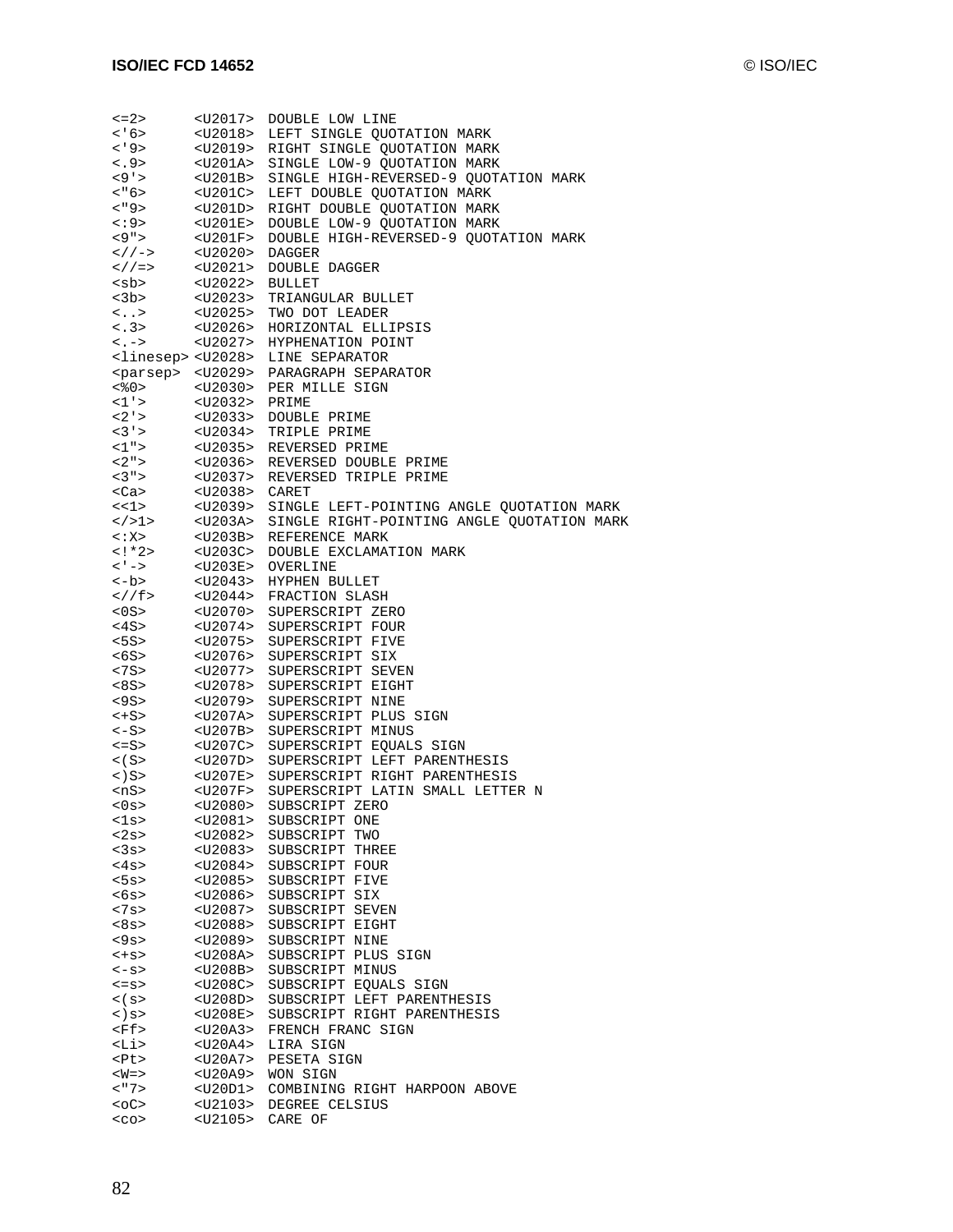| <of></of>                 | <u2109></u2109> | DEGREE FAHRENHEIT                |
|---------------------------|-----------------|----------------------------------|
| $<$ N $0$ >               | <u2116></u2116> | NUMERO SIGN                      |
| <po></po>                 | <u2117></u2117> | SOUND RECORDING COPYRIGHT        |
| <rx></rx>                 | <u211e></u211e> | PRESCRIPTION TAKE                |
| <sm></sm>                 | <u2120></u2120> | SERVICE MARK                     |
| <tm></tm>                 | <u2122></u2122> | TRADE MARK SIGN                  |
| <om></om>                 | <u2126></u2126> | OHM SIGN                         |
| <ao></ao>                 | $<$ U212B>      | ANGSTROM SIGN                    |
|                           | $<$ U212E>      | ESTIMATED SYMBOL                 |
| <est></est>               |                 |                                  |
| <13>                      | <u2153></u2153> | VULGAR FRACTION ONE THIRD        |
| <23>                      | <u2154></u2154> | VULGAR FRACTION TWO THIRDS       |
| <15>                      | $U2155>$        | VULGAR FRACTION ONE FIFTH        |
| <25>                      | $U2156>$        | VULGAR FRACTION TWO FIFTHS       |
| <35>                      | $U2157>$        | VULGAR FRACTION THREE FIFTHS     |
| <45>                      | $U2158>$        | VULGAR FRACTION FOUR FIFTHS      |
| <16>                      | <u2159></u2159> | VULGAR FRACTION ONE SIXTH        |
| <56>                      | $<$ U215A>      | VULGAR FRACTION FIVE SIXTHS      |
| <18>                      | $<$ U215B>      | VULGAR FRACTION ONE EIGHTH       |
| < 38                      | $U215C>$        | VULGAR FRACTION THREE EIGHTHS    |
| < 58                      | $<$ U215D>      | VULGAR FRACTION FIVE EIGHTHS     |
| <78>                      | <u215e></u215e> | VULGAR FRACTION SEVEN EIGHTHS    |
| $<$ 1 $R$ >               | <u2160></u2160> | ROMAN NUMERAL ONE                |
| <2R>                      | $U2161>$        | ROMAN NUMERAL TWO                |
| $3R$                      | $U2162>$        | ROMAN NUMERAL THREE              |
| $<$ 4R>                   | $U2163>$        | ROMAN NUMERAL FOUR               |
| <5R>                      | <u2164></u2164> | ROMAN NUMERAL FIVE               |
|                           |                 |                                  |
| $6R>$                     | <u2165></u2165> | ROMAN NUMERAL SIX                |
| <7R                       | $U2166>$        | ROMAN NUMERAL SEVEN              |
| <8R>                      | $U2167>$        | ROMAN NUMERAL EIGHT              |
| $9R$                      | $U2168>$        | ROMAN NUMERAL NINE               |
| <ar></ar>                 | <u2169></u2169> | ROMAN NUMERAL TEN                |
| $Br$                      | <u216a></u216a> | ROMAN NUMERAL ELEVEN             |
| $<$ $cR$ >                | $<$ U216B>      | ROMAN NUMERAL TWELVE             |
| $50R>$                    | $U216C>$        | ROMAN NUMERAL FIFTY              |
| <100R>                    | <u216d></u216d> | ROMAN NUMERAL ONE HUNDRED        |
| <500R>                    | <u216e></u216e> | ROMAN NUMERAL FIVE HUNDRED       |
| $<$ 1000R>                | $<$ U216F>      | ROMAN NUMERAL ONE THOUSAND       |
| $\texttt{1r}$             | $U2170>$        | SMALL ROMAN NUMERAL ONE          |
| <2r>                      | $U2171$         | SMALL ROMAN NUMERAL TWO          |
| 3r                        | $U2172>$        | SMALL ROMAN NUMERAL THREE        |
| <4r>                      | <u2173></u2173> | SMALL ROMAN NUMERAL FOUR         |
| <5r>                      | <u2174></u2174> | SMALL ROMAN NUMERAL FIVE         |
| <6r>                      | $U2175>$        | SMALL ROMAN NUMERAL SIX          |
| <7r>                      | $U2176>$        | SMALL ROMAN NUMERAL SEVEN        |
| $-8r$                     | <u2177></u2177> | SMALL ROMAN NUMERAL EIGHT        |
| <9r>                      | <u2178></u2178> | SMALL ROMAN NUMERAL NINE         |
| <ar></ar>                 | <u2179></u2179> | SMALL ROMAN NUMERAL TEN          |
|                           | $U217A>$        | SMALL ROMAN NUMERAL ELEVEN       |
| <br>                      |                 |                                  |
| $<$ $cr$ $>$              | $<$ U217B>      | SMALL ROMAN NUMERAL TWELVE       |
| <50r>                     | $<$ U217C>      | SMALL ROMAN NUMERAL FIFTY        |
| <100r                     | $<$ U217D>      | SMALL ROMAN NUMERAL ONE HUNDRED  |
| < 500r                    | $<$ U217E>      | SMALL ROMAN NUMERAL FIVE HUNDRED |
| $<$ 1000r>                | $<$ U217F>      | SMALL ROMAN NUMERAL ONE THOUSAND |
| <1000RCD> <u2180></u2180> |                 | ROMAN NUMERAL ONE THOUSAND C D   |
| < 5000R                   | $<$ U2181>      | ROMAN NUMERAL FIVE THOUSAND      |
| $<$ 10000R>               | $U2182>$        | ROMAN NUMERAL TEN THOUSAND       |
| $<<->$                    | $U2190>$        | LEFTWARDS ARROW                  |
| $\lt -$ ! >               | $U2191$         | UPWARDS ARROW                    |
| <-/>>                     | $U2192$         | RIGHTWARDS ARROW                 |
| $<$ v $>$                 | <u2193></u2193> | DOWNWARDS ARROW                  |
| $<<$ / >>                 | $U2194>$        | LEFT RIGHT ARROW                 |
| <ud></ud>                 | $U2195>$        | UP DOWN ARROW                    |
| $<<$ !!>                  | $U2196>$        | NORTH WEST ARROW                 |
| //// >                    | $U2197>$        | NORTH EAST ARROW                 |
| $<$ !!/>>                 | <u2198></u2198> | SOUTH EAST ARROW                 |
| $< < U2199>$              |                 | SOUTH WEST ARROW                 |
| $<$ UD $-$ >              | $<$ U $21A8>$   | UP DOWN ARROW WITH BASE          |
|                           |                 |                                  |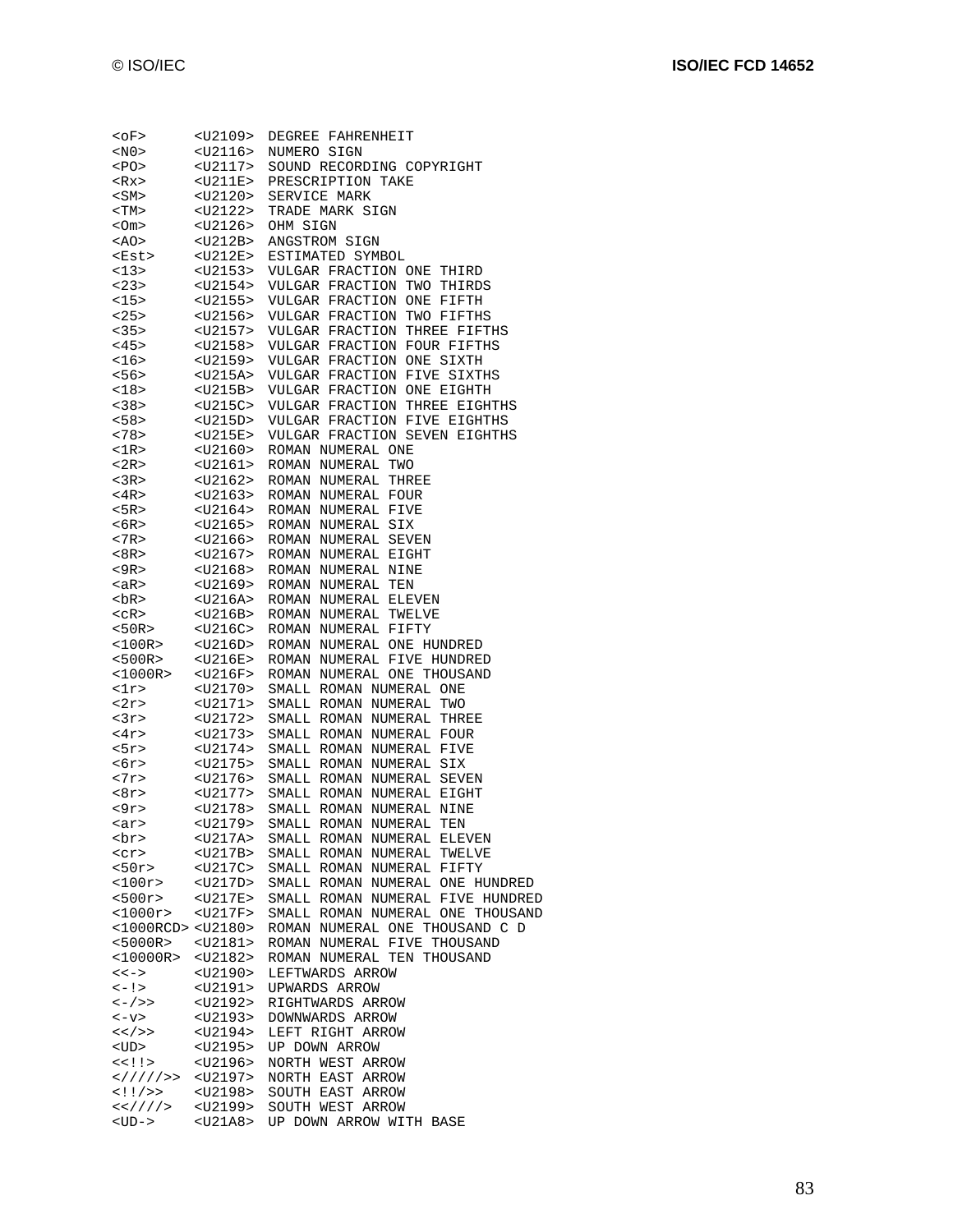| $\langle$ >V>                               | $U21CO>$                | RIGHTWARDS HARPOON WITH BARB UPWARDS                         |
|---------------------------------------------|-------------------------|--------------------------------------------------------------|
| $<<=>$                                      | <u21d0></u21d0>         | LEFTWARDS DOUBLE ARROW                                       |
| $\lt =$ / > >                               | <u21d2></u21d2>         | RIGHTWARDS DOUBLE ARROW                                      |
| $\leq$ = = >                                | <u21d4></u21d4>         | LEFT RIGHT DOUBLE ARROW                                      |
| $<$ FA>                                     | <u2200> FOR ALL</u2200> |                                                              |
| <dp></dp>                                   |                         | <u2202> PARTIAL DIFFERENTIAL</u2202>                         |
| $<$ TE>                                     |                         | <u2203> THERE EXISTS</u2203>                                 |
| 2/10>                                       |                         | <u2205> EMPTY SET</u2205>                                    |
| <br>DE>                                     |                         | <u2206> INCREMENT</u2206>                                    |
| $<$ NB $>$                                  | <u2207> NABLA</u2207>   |                                                              |
| $<$ ( $->$                                  |                         | <u2208> ELEMENT OF</u2208>                                   |
| $\left\langle -\right\rangle >$             |                         | <u220b> CONTAINS AS MEMBER</u220b>                           |
| $<$ FP>                                     |                         | <u220e> END OF PROOF</u220e>                                 |
| <*P>                                        |                         | <u220f> N-ARY PRODUCT</u220f>                                |
| $<+Z>$                                      |                         | <u2211> N-ARY SUMMATION</u2211>                              |
| $\left\langle -2 \right\rangle$             |                         | <u2212> MINUS SIGN</u2212>                                   |
| $\lt$ $\gt$ $\gt$                           |                         | <u2213> MINUS-OR-PLUS SIGN</u2213>                           |
| $\langle .+>$                               |                         | <u2214> DOT PLUS</u2214>                                     |
| $\lt$ * $\gt$                               |                         | <u2217> ASTERISK OPERATOR</u2217>                            |
| $<$ Ob>                                     |                         | <u2218> RING OPERATOR</u2218>                                |
| <sb><br/>&lt;פר</sb>                        |                         | <u2219> BULLET OPERATOR</u2219>                              |
| $<$ RT>                                     |                         | <u221a> SQUARE ROOT</u221a>                                  |
| $<$ 0 ( $>$                                 |                         | <u221d> PROPORTIONAL TO</u221d>                              |
| $<$ 00 $>$<br>$<-L$                         |                         | <u221e> INFINITY</u221e>                                     |
|                                             | $U2220>$ ANGLE          | <u221f> RIGHT ANGLE</u221f>                                  |
| $<$ V $-$<br><br>PP>                        |                         | <u2225> PARALLEL TO</u2225>                                  |
| <an></an>                                   |                         | <u2227> LOGICAL AND</u2227>                                  |
| <or></or>                                   |                         | <u2228> LOGICAL OR</u2228>                                   |
| $<$ (U $>$                                  |                         | <u2229> INTERSECTION</u2229>                                 |
|                                             | <u222a> UNION</u222a>   |                                                              |
| $<$ ) U $>$<br><in></in>                    |                         | <u222b> INTEGRAL</u222b>                                     |
| $\left\langle \text{D I} \right\rangle$     |                         | <u222c> DOUBLE INTEGRAL</u222c>                              |
| $<$ Io>                                     |                         | <u222e> CONTOUR INTEGRAL</u222e>                             |
| $\langle . \rangle$                         |                         | <u2234> THEREFORE</u2234>                                    |
| $\langle \cdot, \cdot \rangle$              | <u2235> BECAUSE</u2235> |                                                              |
| <:R>                                        | <u2236> RATIO</u2236>   |                                                              |
| $\langle \cdot : \cdot \rangle$             |                         | <u2237> PROPORTION</u2237>                                   |
| 1                                           |                         | <u223c> TILDE OPERATOR</u223c>                               |
| $<$ CG>                                     |                         | <u223e> INVERTED LAZY S</u223e>                              |
| $< ? ->$                                    |                         | <u2243> ASYMPTOTICALLY EQUAL TO</u2243>                      |
| $\langle ? \rangle$ = >                     |                         | <u2245> APPROXIMATELY EQUAL TO</u2245>                       |
| 2                                           |                         | <u2248> ALMOST EQUAL TO</u2248>                              |
| $\leq$ = ? >                                |                         | <u224c> ALL EQUAL TO</u224c>                                 |
|                                             |                         | <hi> <u2253> IMAGE OF OR APPROXIMATELY EQUAL TO</u2253></hi> |
| $\lt$ ! = >                                 | $U2260>$                | NOT EQUAL TO                                                 |
| $\leq$ = 3 >                                |                         | <u2261> IDENTICAL TO</u2261>                                 |
| $<<$ $>$                                    | <u2264></u2264>         | LESS-THAN OR EQUAL TO                                        |
| $\lt$ / > = >                               | <u2265></u2265>         | GREATER-THAN OR EQUAL TO                                     |
| $<<$ $\star$ $>$<br>$\langle * / > \rangle$ | <u226a></u226a>         | MUCH LESS-THAN<br><u226b> MUCH GREATER-THAN</u226b>          |
| $\lt$ ! $\lt$                               | <u226e></u226e>         | NOT LESS-THAN                                                |
| $<$ ! / >>                                  | <u226f></u226f>         | NOT GREATER-THAN                                             |
| $\lt$ ( C $>$                               | <u2282></u2282>         | SUBSET OF                                                    |
| $\lt$ ) C $>$                               | <u2283></u2283>         | SUPERSET OF                                                  |
| $\lt$ ( $\gt$                               | <u2286></u2286>         | SUBSET OF OR EQUAL TO                                        |
| $\langle \rangle$ >                         | <u2287></u2287>         | SUPERSET OF OR EQUAL TO                                      |
| < 0.5                                       |                         | <u2299> CIRCLED DOT OPERATOR</u2299>                         |
| 02 >                                        | <u229a></u229a>         | CIRCLED RING OPERATOR                                        |
| $<-T>$                                      | <u22a5></u22a5>         | UP TACK                                                      |
| $\langle . \rangle$                         |                         | <u22c5> DOT OPERATOR</u22c5>                                 |
| $\lt$ :3>                                   | <u22ee></u22ee>         | VERTICAL ELLIPSIS                                            |
| <eh></eh>                                   | <u2302> HOUSE</u2302>   |                                                              |
| << 7>                                       |                         | <u2308> LEFT CEILING</u2308>                                 |
| 7>                                          |                         | <u2309> RIGHT CEILING</u2309>                                |
| < 7 <                                       |                         | <u230a> LEFT FLOOR</u230a>                                   |
| <7/>>                                       |                         | <u230b> RIGHT FLOOR</u230b>                                  |
| <ni></ni>                                   |                         | <u2310> REVERSED NOT SIGN</u2310>                            |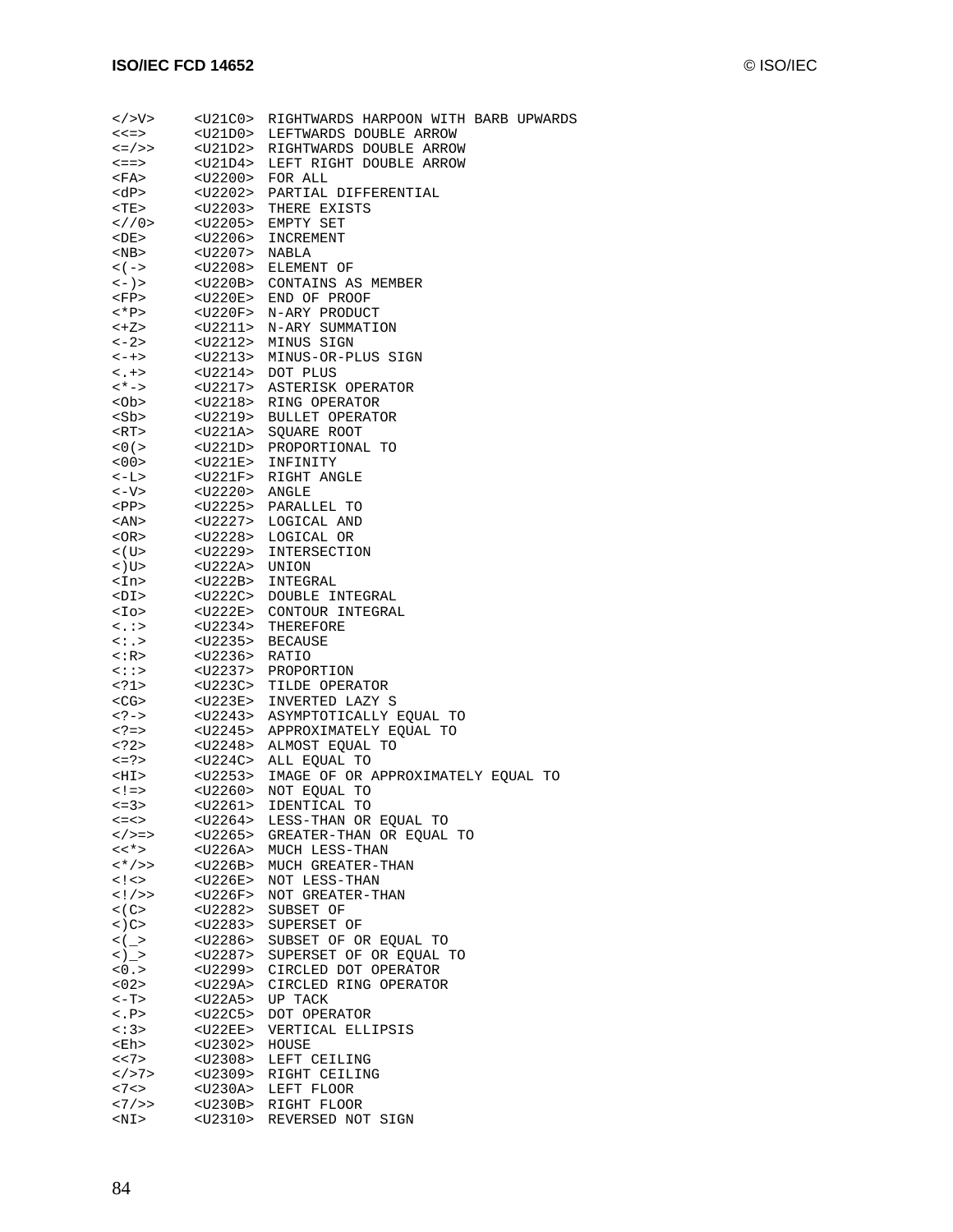| < ( A >                                                                        | <u2312></u2312>                                | ARC                                                                     |
|--------------------------------------------------------------------------------|------------------------------------------------|-------------------------------------------------------------------------|
| $<$ TR $>$                                                                     | $U2315>$                                       | TELEPHONE RECORDER                                                      |
| <88>                                                                           | <u2318></u2318>                                | PLACE OF INTEREST SIGN                                                  |
| <iu></iu>                                                                      | $<$ U2320>                                     | TOP HALF INTEGRAL                                                       |
| <il></il>                                                                      | $U2321>$                                       | BOTTOM HALF INTEGRAL                                                    |
| < / <</td <td><math>U2329&gt;</math></td> <td>LEFT-POINTING ANGLE BRACKET</td> | $U2329>$                                       | LEFT-POINTING ANGLE BRACKET                                             |
| // >                                                                           | $<$ U232A>                                     | RIGHT-POINTING ANGLE BRACKET                                            |
| <vs></vs>                                                                      | $U2423>$                                       | OPEN BOX                                                                |
| <1h>                                                                           | <u2440></u2440>                                | OCR HOOK                                                                |
| $<$ 3h>                                                                        | <u2441></u2441>                                | OCR CHAIR                                                               |
| <2h>                                                                           | <u2442></u2442>                                | OCR FORK                                                                |
| $<$ 4h>                                                                        | $<$ U2443>                                     | OCR INVERTED FORK                                                       |
| 1j                                                                             | <u2446></u2446>                                | OCR BRANCH BANK IDENTIFICATION                                          |
| <2j><br><3j>                                                                   | <u2447><br/><math>&lt;</math>U2448&gt;</u2447> | OCR AMOUNT OF CHECK<br>OCR DASH                                         |
| <4j>                                                                           | <u2449></u2449>                                |                                                                         |
| $1$ -o>                                                                        | $U2460>$                                       | OCR CUSTOMER ACCOUNT NUMBER<br>CIRCLED DIGIT ONE                        |
| $2 - 0>$                                                                       | <u2461></u2461>                                | CIRCLED DIGIT TWO                                                       |
| $3 - 0>$                                                                       | <u2462></u2462>                                | CIRCLED DIGIT THREE                                                     |
| <4-0>                                                                          | <u2463></u2463>                                | CIRCLED DIGIT FOUR                                                      |
| $5 - 0$                                                                        | <u2464></u2464>                                | CIRCLED DIGIT FIVE                                                      |
| $56 - 0 >$                                                                     | $<$ U2465>                                     | CIRCLED DIGIT SIX                                                       |
| $<7 - 0>$                                                                      | <u2466></u2466>                                | CIRCLED DIGIT SEVEN                                                     |
| $8 - 0$                                                                        | <u2467></u2467>                                | CIRCLED DIGIT EIGHT                                                     |
| <9-0>                                                                          | <u2468></u2468>                                | CIRCLED DIGIT NINE                                                      |
| <10-o>                                                                         | <u2469></u2469>                                | CIRCLED NUMBER TEN                                                      |
| <11-o>                                                                         | $<$ U246A>                                     | CIRCLED NUMBER ELEVEN                                                   |
| <12-o>                                                                         | $<$ U246B>                                     | CIRCLED NUMBER TWELVE                                                   |
| $13-0>$                                                                        | $U246C>$                                       | CIRCLED NUMBER THIRTEEN                                                 |
| <14-o>                                                                         | $<$ U246D>                                     | CIRCLED NUMBER FOURTEEN                                                 |
| $<$ 15-o>                                                                      | <u246e></u246e>                                | CIRCLED NUMBER FIFTEEN                                                  |
| $16 - 0$                                                                       | $<$ U246F>                                     | CIRCLED NUMBER SIXTEEN                                                  |
| <17-o><br>$18-0>$                                                              | <u2470><br/><math>U2471</math></u2470>         | CIRCLED NUMBER SEVENTEEN<br>CIRCLED NUMBER EIGHTEEN                     |
| <19-o>                                                                         | <u2472></u2472>                                | CIRCLED NUMBER NINETEEN                                                 |
| <20-o>                                                                         | <u2473></u2473>                                | CIRCLED NUMBER TWENTY                                                   |
| < (1)                                                                          | $<$ U2474>                                     | PARENTHESIZED DIGIT ONE                                                 |
| < (2)                                                                          | <u2475></u2475>                                | PARENTHESIZED DIGIT TWO                                                 |
| < (3)                                                                          | <u2476></u2476>                                | PARENTHESIZED DIGIT THREE                                               |
| $\lt$ (4) >                                                                    | <u2477></u2477>                                | PARENTHESIZED DIGIT FOUR                                                |
| $\lt$ (5) >                                                                    | $U2478>$                                       | PARENTHESIZED DIGIT FIVE                                                |
| < (6)                                                                          | $<$ U2479>                                     | PARENTHESIZED DIGIT SIX                                                 |
| (7)                                                                            | <u247a></u247a>                                | PARENTHESIZED DIGIT SEVEN                                               |
| (8)                                                                            | <u247b></u247b>                                | PARENTHESIZED DIGIT EIGHT                                               |
| < (9)                                                                          | $<$ U247C>                                     | PARENTHESIZED DIGIT NINE                                                |
| $\lt(10)$ ><br>(11)                                                            | <u247d></u247d>                                | PARENTHESIZED NUMBER TEN<br><u247e> PARENTHESIZED NUMBER ELEVEN</u247e> |
| < (12)                                                                         | $<$ U247F>                                     | PARENTHESIZED NUMBER TWELVE                                             |
| $<$ (13) >                                                                     | $U2480>$                                       | PARENTHESIZED NUMBER THIRTEEN                                           |
| < (14)                                                                         | $U2481>$                                       | PARENTHESIZED NUMBER FOURTEEN                                           |
| $<$ (15) >                                                                     | $U2482>$                                       | PARENTHESIZED NUMBER FIFTEEN                                            |
| < (16)                                                                         | $<$ U2483>                                     | PARENTHESIZED NUMBER SIXTEEN                                            |
| $<$ (17) >                                                                     | $<$ U2484>                                     | PARENTHESIZED NUMBER SEVENTEEN                                          |
| $<$ (18) >                                                                     | $U2485>$                                       | PARENTHESIZED NUMBER EIGHTEEN                                           |
| $<$ (19) >                                                                     | $U2486>$                                       | PARENTHESIZED NUMBER NINETEEN                                           |
| < (20)                                                                         | $U2487>$                                       | PARENTHESIZED NUMBER TWENTY                                             |
| <1.>                                                                           | $<$ U2488>                                     | DIGIT ONE FULL STOP                                                     |
| 2.5                                                                            | $U2489>$                                       | DIGIT TWO FULL STOP                                                     |
| 3.5                                                                            | $<$ U248A>                                     | DIGIT THREE FULL STOP                                                   |
| < 4.5<br>5.5                                                                   | <u248b><br/><math>&lt;</math>U248C&gt;</u248b> | DIGIT FOUR FULL STOP<br>DIGIT FIVE FULL STOP                            |
| < 6.5                                                                          | $<$ U248D>                                     | DIGIT SIX FULL STOP                                                     |
| $< 7.5$                                                                        | <u248e></u248e>                                | DIGIT SEVEN FULL STOP                                                   |
| < 8.                                                                           | <u248f></u248f>                                | DIGIT EIGHT FULL STOP                                                   |
| <9.5                                                                           | <u2490></u2490>                                | DIGIT NINE FULL STOP                                                    |
| 10.5                                                                           | <u2491></u2491>                                | NUMBER TEN FULL STOP                                                    |
| <11.>                                                                          | $U2492$                                        | NUMBER ELEVEN FULL STOP                                                 |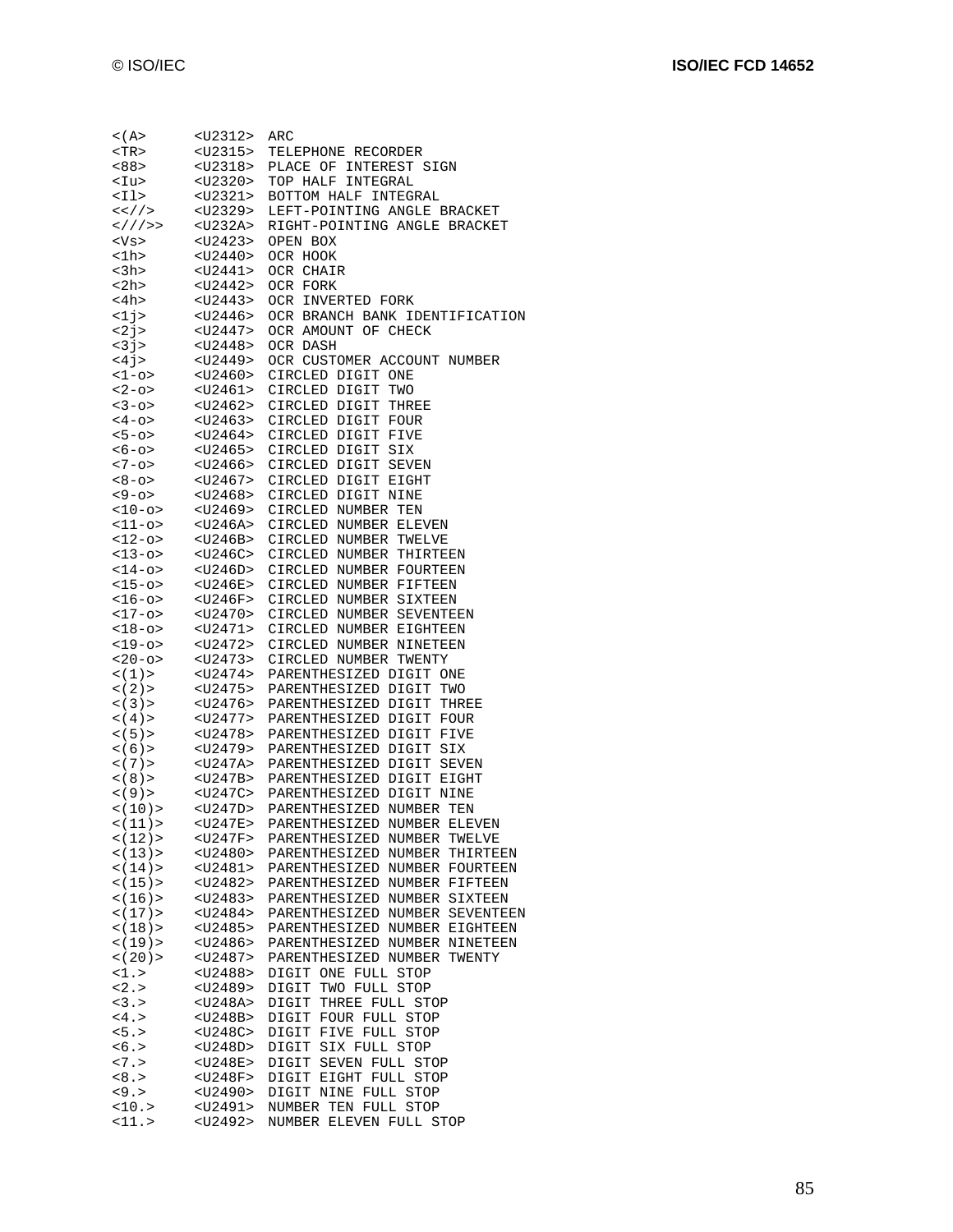| <12.>                        | <u2493></u2493>                                | NUMBER<br>TWELVE FULL STOP                                                          |
|------------------------------|------------------------------------------------|-------------------------------------------------------------------------------------|
| 13.5                         | <u2494></u2494>                                | THIRTEEN FULL<br>STOP<br>NUMBER                                                     |
| $14.>$                       | $U2495>$                                       | NUMBER FOURTEEN FULL<br>STOP                                                        |
| 15.5                         | <u2496></u2496>                                | NUMBER FIFTEEN FULL<br>STOP                                                         |
| 16.5                         | <u2497></u2497>                                | SIXTEEN FULL<br>NUMBER<br>STOP                                                      |
| 17.5                         | $U2498>$                                       | NUMBER SEVENTEEN FULL STOP                                                          |
| $18.>$                       | <u2499></u2499>                                | NUMBER EIGHTEEN FULL<br>STOP                                                        |
| 19.5                         | <u249a></u249a>                                | NUMBER NINETEEN FULL<br>STOP                                                        |
| 20.5                         | <u249b></u249b>                                | NUMBER TWENTY<br>FULL STOP                                                          |
| $<$ (a) >                    | <u249c></u249c>                                | PARENTHESIZED<br>LATIN<br>SMALL LETTER<br>A                                         |
| $\langle$ (b) >              | $<$ U249D>                                     | PARENTHESIZED<br>LATIN<br>SMALL LETTER<br>В                                         |
| $<$ ( $<$ ) $>$              |                                                | C                                                                                   |
| $\langle d \rangle$          | <u249e><br/><math>&lt;</math>U249F&gt;</u249e> | PARENTHESIZED<br>LATIN<br>SMALL<br>LETTER<br>PARENTHESIZED<br>LATIN<br>SMALL LETTER |
|                              |                                                | D                                                                                   |
| $\lt$ (e) >                  | <u24a0></u24a0>                                | PARENTHESIZED LATIN<br>SMALL LETTER<br>E                                            |
| $\lt$ ( f ) $>$              | $U24AI$                                        | PARENTHESIZED<br>LATIN<br>SMALL LETTER<br>F                                         |
| $\lt$ (g) >                  | <u24a2></u24a2>                                | PARENTHESIZED<br>SMALL LETTER<br>G<br>LATIN                                         |
| <(h)                         | <u24a3></u24a3>                                | PARENTHESIZED<br>LATIN<br>SMALL<br>LETTER<br>Η                                      |
| $\langle i \rangle$          | <u24a4></u24a4>                                | PARENTHESIZED<br>LATIN<br>SMALL LETTER<br>Ι                                         |
| $\lt$ ( $\dot{J}$ ) >        | <u24a5></u24a5>                                | PARENTHESIZED<br>LATIN<br>SMALL LETTER<br>J                                         |
| $\langle k \rangle$          | $<$ U24A6>                                     | PARENTHESIZED<br>LATIN<br>SMALL LETTER<br>K                                         |
| < (1)                        | <u24a7></u24a7>                                | PARENTHESIZED<br>SMALL LETTER<br>LATIN<br>L                                         |
| $<$ ( m ) $>$                | <u24a8></u24a8>                                | PARENTHESIZED<br>LATIN<br>SMALL<br>LETTER<br>M                                      |
| $\langle n \rangle$          | <u24a9></u24a9>                                | PARENTHESIZED<br>LATIN<br>SMALL LETTER<br>N                                         |
| $\lt$ ( $\circ$ ) $>$        | <u24aa></u24aa>                                | PARENTHESIZED<br>LATIN<br>SMALL LETTER<br>$\circ$                                   |
| $<$ (p) >                    | $<$ U24AB>                                     | PARENTHESIZED<br>LATIN<br>SMALL LETTER<br>P                                         |
| $<$ ( $q$ ) >                | $<$ U24AC>                                     | PARENTHESIZED<br>SMALL LETTER<br>LATIN<br>Q                                         |
| $\langle r \rangle$          | <u24ad></u24ad>                                | PARENTHESIZED<br>LATIN<br>SMALL<br>LETTER<br>R                                      |
| $\lt$ ( $\texttt{s}$ ) $\gt$ | $<$ U24AE>                                     | S<br>PARENTHESIZED<br>LATIN<br>SMALL LETTER                                         |
| <(t)>                        | <u24af></u24af>                                | PARENTHESIZED<br>LATIN<br>SMALL LETTER<br>Т                                         |
| $\langle u \rangle$          | $<$ U24B0>                                     | PARENTHESIZED<br>LATIN<br>SMALL LETTER<br>U                                         |
| $\langle v \rangle$          | <u24b1></u24b1>                                | PARENTHESIZED<br>SMALL LETTER<br>V<br>LATIN                                         |
| $\lt$ ( w ) $>$              | <u24b2></u24b2>                                | PARENTHESIZED<br>LATIN<br>SMALL<br>LETTER<br>W                                      |
| $\lt$ ( $\ge$ ) $>$          | <u24b3></u24b3>                                | PARENTHESIZED<br>LATIN<br>SMALL LETTER<br>X                                         |
| $\langle y \rangle$          | <u24b4></u24b4>                                | PARENTHESIZED<br>LATIN<br>SMALL LETTER<br>Y                                         |
| $\lt$ ( $\ge$ ) $>$          | $<$ U24B5>                                     | PARENTHESIZED<br>LATIN<br>SMALL LETTER<br>Ζ                                         |
| <a-o></a-o>                  | <u24b6></u24b6>                                | LATIN CAPITAL<br>LETTER A<br>CIRCLED                                                |
| $-B-0>$                      | <u24b7></u24b7>                                | LATIN CAPITAL<br>CIRCLED<br>LETTER<br>В                                             |
| $<$ C-o>                     | <u24b8></u24b8>                                | CIRCLED<br>LATIN<br>CAPITAL<br>LETTER<br>C                                          |
| $-D$ -0>                     | <u24b9></u24b9>                                | CIRCLED<br>LATIN CAPITAL<br>LETTER<br>D                                             |
| $E$ -0>                      | $<$ U24BA>                                     | CIRCLED<br>LATIN<br>CAPITAL<br>LETTER<br>Ε                                          |
| $-F$ -0>                     | <u24bb></u24bb>                                | LETTER<br>CIRCLED<br>LATIN CAPITAL<br>F                                             |
|                              | $<$ U24BC>                                     | LATIN CAPITAL<br>CIRCLED<br>G                                                       |
| <g-o></g-o>                  |                                                | LETTER<br>LATIN                                                                     |
| <h-0></h-0>                  | <u24bd></u24bd>                                | CIRCLED<br>CAPITAL<br>LETTER<br>Η<br>LATIN CAPITAL                                  |
| $<1-0>$                      | $<$ U24BE>                                     | LETTER<br>Ι<br>CIRCLED                                                              |
| $< J - O >$                  | $<$ U24BF>                                     | LATIN CAPITAL<br>LETTER<br>J<br>CIRCLED                                             |
| $K - O$                      | $<$ U24C0>                                     | LATIN CAPITAL LETTER<br>К<br>CIRCLED                                                |
| $<$ L-0>                     | <u24c1></u24c1>                                | CIRCLED<br>LATIN CAPITAL<br>LETTER<br>L                                             |
| <m-0></m-0>                  | <u24c2></u24c2>                                | CIRCLED LATIN CAPITAL LETTER M                                                      |
| <n-0></n-0>                  | <u24c3></u24c3>                                | CIRCLED LATIN CAPITAL LETTER N                                                      |
| $<0-0>$                      | <u24c4></u24c4>                                | CIRCLED LATIN CAPITAL LETTER<br>$\circ$                                             |
| $P$ -0>                      | <u24c5></u24c5>                                | CIRCLED LATIN CAPITAL LETTER<br>$\mathbf P$                                         |
| <q-o></q-o>                  | <u24c6></u24c6>                                | CIRCLED LATIN CAPITAL LETTER Q                                                      |
| <r-0></r-0>                  | $<$ U24C7>                                     | CIRCLED LATIN CAPITAL LETTER R                                                      |
| $S-0$                        | <u24c8></u24c8>                                | CIRCLED LATIN CAPITAL LETTER<br>S                                                   |
| <t-0></t-0>                  | <u24c9></u24c9>                                | CIRCLED LATIN CAPITAL LETTER<br>Т                                                   |
| $<$ U $-$ O $>$              | <u24ca></u24ca>                                | CIRCLED LATIN CAPITAL LETTER U                                                      |
| <v-0></v-0>                  | $<$ U24CB>                                     | CIRCLED LATIN CAPITAL LETTER V                                                      |
| <w-0></w-0>                  | $<$ U24CC>                                     | CIRCLED LATIN CAPITAL LETTER W                                                      |
| $<$ X-0>                     | $<$ U24CD>                                     | CIRCLED LATIN CAPITAL LETTER X                                                      |
| <y-0></y-0>                  | <u24ce></u24ce>                                | CIRCLED LATIN CAPITAL LETTER<br>Y                                                   |
| $<$ Z-o>                     | <u24cf></u24cf>                                | CIRCLED LATIN CAPITAL LETTER<br>- Z                                                 |
| $-o>$                        | <u24d0></u24d0>                                | CIRCLED LATIN SMALL LETTER A                                                        |
| <b-o></b-o>                  | <u24d1></u24d1>                                | CIRCLED LATIN SMALL LETTER<br>В                                                     |
| $c-o$                        | <u24d2></u24d2>                                | CIRCLED LATIN SMALL LETTER C                                                        |
| <d-o></d-o>                  | <u24d3></u24d3>                                | CIRCLED LATIN SMALL LETTER<br>D                                                     |
| $e$ -o>                      | <u24d4></u24d4>                                | CIRCLED LATIN<br>SMALL LETTER<br>Е                                                  |
| <f-o></f-o>                  | <u24d5></u24d5>                                | CIRCLED<br>LATIN<br>SMALL LETTER<br>F                                               |
| <g-o></g-o>                  | <u24d6></u24d6>                                | CIRCLED LATIN<br>SMALL LETTER G                                                     |
|                              |                                                |                                                                                     |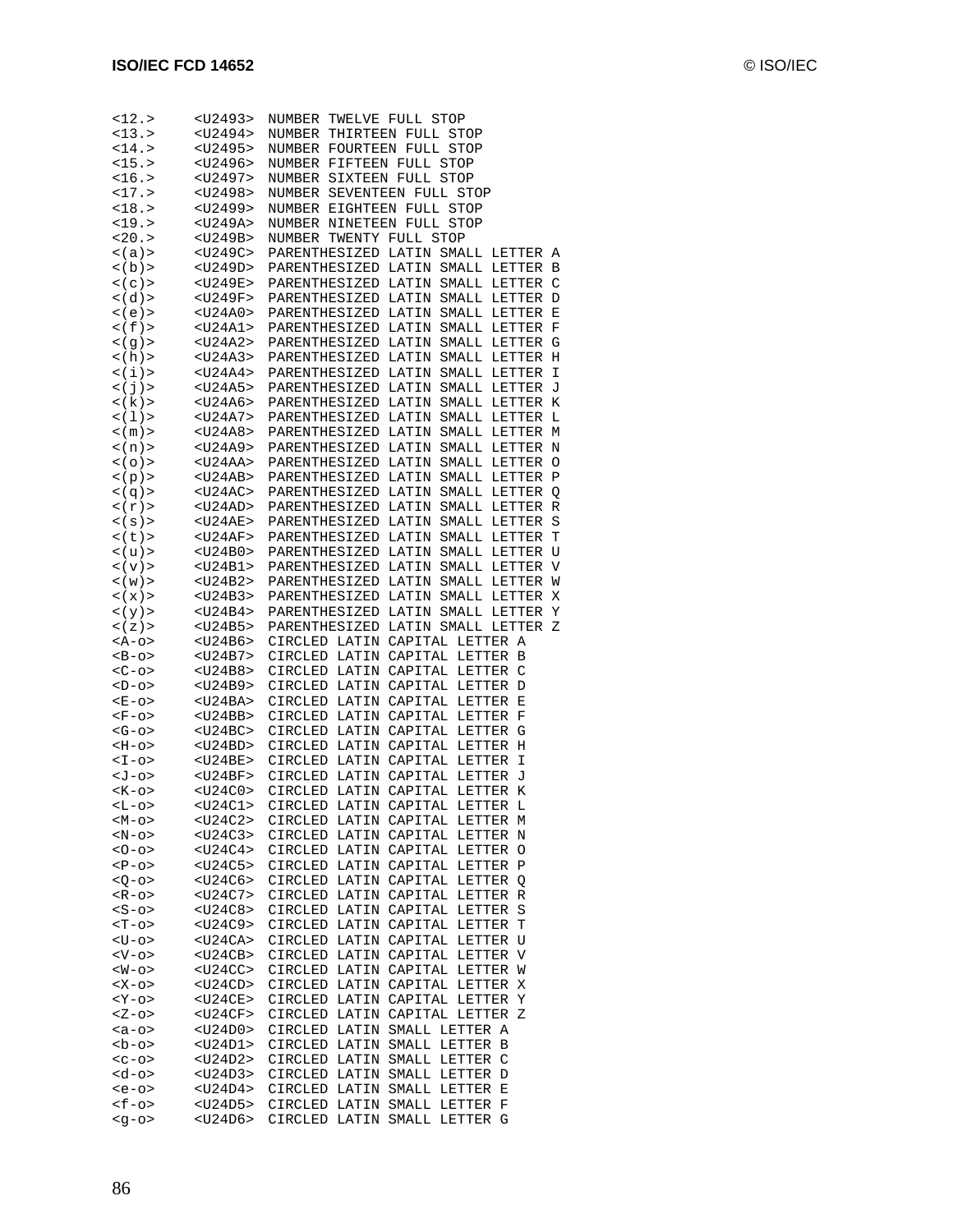| <h-o></h-o>               | $<$ U24D7>                          | CIRCLED LATIN SMALL LETTER H                 |
|---------------------------|-------------------------------------|----------------------------------------------|
| $\langle i-$              | $U24D8>$                            | CIRCLED LATIN SMALL LETTER I                 |
| <j-o></j-o>               | <u24d9></u24d9>                     | CIRCLED LATIN SMALL LETTER J                 |
| <k-o></k-o>               | <u24da></u24da>                     | CIRCLED LATIN SMALL LETTER K                 |
|                           |                                     |                                              |
| <1-0>                     | <u24db></u24db>                     | CIRCLED LATIN SMALL LETTER L                 |
| <m-o></m-o>               | <u24dc></u24dc>                     | CIRCLED LATIN SMALL LETTER M                 |
| <n-o></n-o>               | $<$ U24DD>                          | CIRCLED LATIN SMALL LETTER N                 |
| $0 - 0$                   | <u24de></u24de>                     | CIRCLED LATIN SMALL LETTER O                 |
| $-p-o$                    | <u24df></u24df>                     | CIRCLED LATIN SMALL LETTER P                 |
| <q-o></q-o>               | <u24e0></u24e0>                     | CIRCLED LATIN SMALL LETTER Q                 |
| <r-0></r-0>               | <u24e1></u24e1>                     | CIRCLED LATIN SMALL LETTER R                 |
| $<$ s-o>                  | $<$ U24E2>                          | CIRCLED LATIN SMALL LETTER S                 |
| <t-o></t-o>               | <u24e3></u24e3>                     | CIRCLED LATIN SMALL LETTER T                 |
|                           |                                     |                                              |
| <u-o></u-o>               | <u24e4></u24e4>                     | CIRCLED LATIN SMALL LETTER U                 |
| <v-o></v-o>               | <u24e5></u24e5>                     | CIRCLED LATIN SMALL LETTER V                 |
| $<$ w $-$ o $>$           | <u24e6></u24e6>                     | CIRCLED LATIN SMALL LETTER W                 |
| $-0>$                     |                                     | CIRCLED LATIN SMALL LETTER X                 |
| <y-o></y-o>               | <u24e7><br/><u24e8></u24e8></u24e7> | CIRCLED LATIN SMALL LETTER Y                 |
| $-0>$                     | <u24e9></u24e9>                     | CIRCLED LATIN SMALL LETTER Z                 |
| $0 - 0$                   | <u24ea></u24ea>                     | CIRCLED DIGIT ZERO                           |
| <hh></hh>                 | <u2500></u2500>                     | BOX DRAWINGS LIGHT HORIZONTAL                |
|                           |                                     |                                              |
| <hh-></hh->               | $U2501>$                            | BOX DRAWINGS HEAVY HORIZONTAL                |
| $<$ vv>                   | $<$ U2502>                          | BOX DRAWINGS LIGHT VERTICAL                  |
| $<$ VV- $>$               | <u2503></u2503>                     | BOX DRAWINGS HEAVY VERTICAL                  |
| $3 - 5$                   | $U2504>$                            | BOX DRAWINGS LIGHT TRIPLE DASH HORIZONTAL    |
| 3 >                       | <u2505></u2505>                     | BOX DRAWINGS HEAVY TRIPLE DASH HORIZONTAL    |
| 3!                        | $U2506>$                            | BOX DRAWINGS LIGHT TRIPLE DASH VERTICAL      |
| $<\frac{3}{1}$            | $U2507>$                            | BOX DRAWINGS HEAVY TRIPLE DASH VERTICAL      |
| $<4->$                    | <u2508></u2508>                     | BOX DRAWINGS LIGHT OUADRUPLE DASH HORIZONTAL |
| 4 >                       | $U2509>$                            | BOX DRAWINGS HEAVY QUADRUPLE DASH HORIZONTAL |
| < 4!                      |                                     |                                              |
|                           | <u250a></u250a>                     | BOX DRAWINGS LIGHT QUADRUPLE DASH VERTICAL   |
| $<\frac{4}{1}$            | $U250B>$                            | BOX DRAWINGS HEAVY QUADRUPLE DASH VERTICAL   |
| <dr></dr>                 | $U250C>$                            | BOX DRAWINGS LIGHT DOWN AND RIGHT            |
| $<\text{dR}-\text{d}$     | $U250D>$                            | BOX DRAWINGS DOWN LIGHT AND RIGHT HEAVY      |
|                           |                                     |                                              |
| <dr-></dr->               | $<$ U250E>                          | BOX DRAWINGS DOWN HEAVY AND RIGHT LIGHT      |
| $DR->$                    | <u250f></u250f>                     | BOX DRAWINGS HEAVY DOWN AND RIGHT            |
|                           |                                     |                                              |
| <dl></dl>                 | $U2510>$                            | BOX DRAWINGS LIGHT DOWN AND LEFT             |
| <dl−></dl−>               | $U2511>$                            | BOX DRAWINGS DOWN LIGHT AND LEFT HEAVY       |
| $-Dl$ ->                  | $U2512>$                            | BOX DRAWINGS DOWN HEAVY AND LEFT LIGHT       |
| <ld-></ld->               | <u2513></u2513>                     | BOX DRAWINGS HEAVY DOWN AND LEFT             |
| <ur></ur>                 | <u2514></u2514>                     | BOX DRAWINGS LIGHT UP AND RIGHT              |
| <ur-></ur->               | <u2515></u2515>                     | BOX DRAWINGS UP LIGHT AND RIGHT HEAVY        |
| <ur-></ur->               | $U2516>$                            | BOX DRAWINGS UP HEAVY AND RIGHT LIGHT        |
|                           | <u2517></u2517>                     | BOX DRAWINGS HEAVY UP AND RIGHT              |
| $<$ UR $-$ ><br><ul></ul> | <u2518></u2518>                     | BOX DRAWINGS LIGHT UP AND LEFT               |
| $uL->$                    | <u2519></u2519>                     | BOX DRAWINGS UP LIGHT AND LEFT HEAVY         |
| <ul-></ul->               | $U251A>$                            | BOX DRAWINGS UP HEAVY AND LEFT LIGHT         |
| <ul−></ul−>               | $U251B>$                            | BOX DRAWINGS HEAVY UP AND LEFT               |
|                           |                                     |                                              |
| <vr></vr>                 | $U251C>$                            | BOX DRAWINGS LIGHT VERTICAL AND RIGHT        |
| $<$ v $R$ ->              | <u251d></u251d>                     | BOX DRAWINGS VERTICAL LIGHT AND RIGHT HEAVY  |
| <udr></udr>               | $U251E>$                            | BOX DRAWINGS UP HEAVY AND RIGHT DOWN LIGHT   |
| $upr$                     | $<$ U251F>                          | BOX DRAWINGS DOWN HEAVY AND RIGHT UP LIGHT   |
| <vr-></vr->               | $U2520>$                            | BOX DRAWINGS VERTICAL HEAVY AND RIGHT LIGHT  |
| <udr></udr>               | $U2521>$                            | BOX DRAWINGS DOWN LIGHT AND RIGHT UP HEAVY   |
| <udr></udr>               | $U2522>$                            | BOX DRAWINGS UP LIGHT AND RIGHT DOWN HEAVY   |
| $<$ VR->                  | $U2523>$                            | BOX DRAWINGS HEAVY VERTICAL AND RIGHT        |
| <vl></vl>                 | $<$ U2524>                          | BOX DRAWINGS LIGHT VERTICAL AND LEFT         |
| $<$ vL->                  | $<$ U2525>                          | BOX DRAWINGS VERTICAL LIGHT AND LEFT HEAVY   |
|                           |                                     |                                              |
| <udl></udl>               | $<$ U2526>                          | BOX DRAWINGS UP HEAVY AND LEFT DOWN LIGHT    |
| <udl></udl>               | $U2527>$                            | BOX DRAWINGS DOWN HEAVY AND LEFT UP LIGHT    |
| <vl-></vl->               | $U2528>$                            | BOX DRAWINGS VERTICAL HEAVY AND LEFT LIGHT   |
| <udl></udl>               | $U2529>$                            | BOX DRAWINGS DOWN LIGHT AND LEFT UP HEAVY    |
| <udl></udl>               | $<$ U252A>                          | BOX DRAWINGS UP LIGHT AND LEFT DOWN HEAVY    |
| $<$ VL $-$ >              | $<$ U252B>                          | BOX DRAWINGS HEAVY VERTICAL AND LEFT         |
| <dh></dh>                 | $<$ U252C>                          | BOX DRAWINGS LIGHT DOWN AND HORIZONTAL       |
| <dlr></dlr>               | $<$ U252D>                          | BOX DRAWINGS LEFT HEAVY AND RIGHT DOWN LIGHT |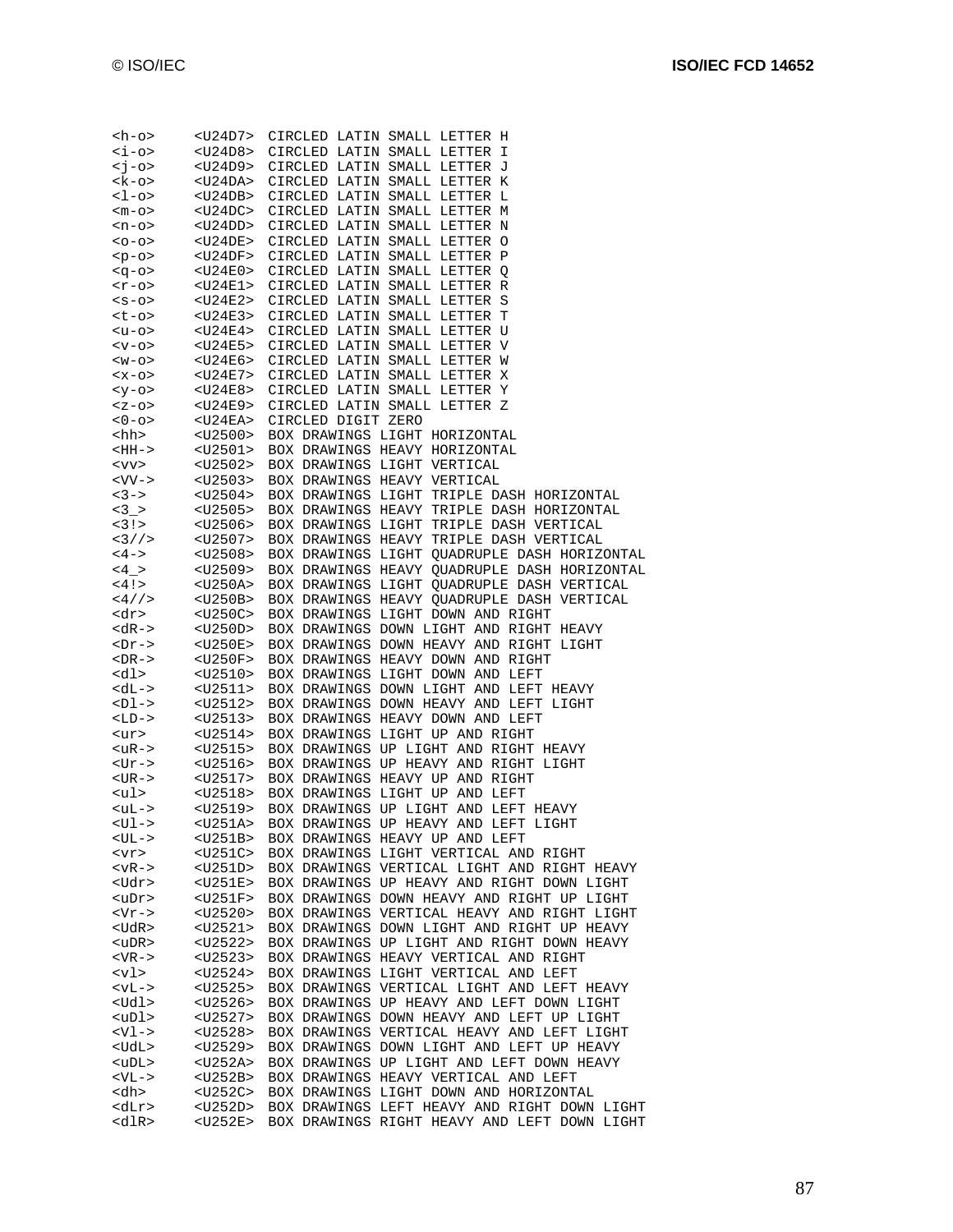| <dh-></dh->              | $<$ U252F>           | BOX DRAWINGS DOWN LIGHT AND HORIZONTAL HEAVY                                                         |
|--------------------------|----------------------|------------------------------------------------------------------------------------------------------|
| $2Dh->$                  | $U2530>$             | BOX DRAWINGS DOWN HEAVY AND HORIZONTAL LIGHT                                                         |
| <dlr></dlr>              | $U2531>$             | BOX DRAWINGS RIGHT LIGHT AND LEFT DOWN HEAVY                                                         |
| <dlr></dlr>              | $U2532>$             | BOX DRAWINGS LEFT LIGHT AND RIGHT DOWN HEAVY                                                         |
| $-DH->$                  | $U2533>$             | BOX DRAWINGS HEAVY DOWN AND HORIZONTAL                                                               |
| <uh></uh>                | $U2534>$             | BOX DRAWINGS LIGHT UP AND HORIZONTAL                                                                 |
| <ulr></ulr>              | $U2535>$             | BOX DRAWINGS LEFT HEAVY AND RIGHT UP LIGHT                                                           |
| <ulr></ulr>              | <u2536></u2536>      | BOX DRAWINGS RIGHT HEAVY AND LEFT UP LIGHT                                                           |
| $<$ uH $-$ >             | $U2537>$             | BOX DRAWINGS UP LIGHT AND HORIZONTAL HEAVY                                                           |
| <uh-></uh->              | $U2538>$             | BOX DRAWINGS UP HEAVY AND HORIZONTAL LIGHT                                                           |
| <ulr></ulr>              | $U2539>$             | BOX DRAWINGS RIGHT LIGHT AND LEFT UP HEAVY                                                           |
| <ulr></ulr>              | $<$ U253A>           | BOX DRAWINGS LEFT LIGHT AND RIGHT UP HEAVY                                                           |
| $<$ UH $-$ >             | $<$ U253B>           | BOX DRAWINGS HEAVY UP AND HORIZONTAL                                                                 |
| <vh></vh>                | $U253C>$             | BOX DRAWINGS LIGHT VERTICAL AND HORIZONTAL                                                           |
| <vlr></vlr>              | $U253D>$             | BOX DRAWINGS LEFT HEAVY AND RIGHT VERTICAL LIGHT                                                     |
| <vlr></vlr>              | $<$ U253E>           | BOX DRAWINGS RIGHT HEAVY AND LEFT VERTICAL LIGHT                                                     |
| $<$ vH $-$ >             | $<$ U253F>           | BOX DRAWINGS VERTICAL LIGHT AND HORIZONTAL HEAVY                                                     |
| <udh></udh>              | $U2540>$             | BOX DRAWINGS UP HEAVY AND DOWN HORIZONTAL LIGHT                                                      |
| <udh></udh>              | $U2541>$             | BOX DRAWINGS DOWN HEAVY AND UP HORIZONTAL LIGHT                                                      |
| <vh−></vh−>              | $U2542>$             | BOX DRAWINGS VERTICAL HEAVY AND HORIZONTAL LIGHT                                                     |
| <udlr></udlr>            | $<$ U2543>           | BOX DRAWINGS LEFT UP HEAVY AND RIGHT DOWN LIGHT                                                      |
| <udlr></udlr>            | $U2544>$             | BOX DRAWINGS RIGHT UP HEAVY AND LEFT DOWN LIGHT                                                      |
| $\langle$ uDLr $\rangle$ | $<$ U2545>           | BOX DRAWINGS LEFT DOWN HEAVY AND RIGHT UP LIGHT                                                      |
| <udlr></udlr>            | $<$ U2546>           | BOX DRAWINGS RIGHT DOWN HEAVY AND LEFT UP LIGHT                                                      |
| <udh></udh>              | $U2547>$             | BOX DRAWINGS DOWN LIGHT AND UP HORIZONTAL HEAVY                                                      |
| <udh></udh>              | $<$ U2548>           | BOX DRAWINGS UP LIGHT AND DOWN HORIZONTAL HEAVY                                                      |
| $<$ V $Lr$ >             | $U2549>$             | BOX DRAWINGS RIGHT LIGHT AND LEFT VERTICAL HEAVY<br>BOX DRAWINGS LEFT LIGHT AND RIGHT VERTICAL HEAVY |
| <vlr></vlr>              | $<$ U254A>           |                                                                                                      |
| $<$ VH $-$ >             | $<$ U254B>           | BOX DRAWINGS HEAVY VERTICAL AND HORIZONTAL                                                           |
| <hh></hh>                | $U2550>$             | BOX DRAWINGS DOUBLE HORIZONTAL                                                                       |
| <vv><br/><dr></dr></vv>  | $U2551>$             | BOX DRAWINGS DOUBLE VERTICAL                                                                         |
| <dr></dr>                | $U2552>$<br>$U2553>$ | BOX DRAWINGS DOWN SINGLE AND RIGHT DOUBLE<br>BOX DRAWINGS DOWN DOUBLE AND RIGHT SINGLE               |
| $<$ DR $>$               | $U2554>$             | BOX DRAWINGS DOUBLE DOWN AND RIGHT                                                                   |
| <dl></dl>                | $U2555>$             | BOX DRAWINGS DOWN SINGLE AND LEFT DOUBLE                                                             |
| <dl></dl>                | $U2556>$             | BOX DRAWINGS DOWN DOUBLE AND LEFT SINGLE                                                             |
| <ld></ld>                | $U2557>$             | BOX DRAWINGS DOUBLE DOWN AND LEFT                                                                    |
| <ur></ur>                | $U2558>$             | BOX DRAWINGS UP SINGLE AND RIGHT DOUBLE                                                              |
| <ur></ur>                | $U2559>$             | BOX DRAWINGS UP DOUBLE AND RIGHT SINGLE                                                              |
| $<$ UR $>$               | $U255A>$             | BOX DRAWINGS DOUBLE UP AND RIGHT                                                                     |
| <ul></ul>                | $U255B>$             | BOX DRAWINGS UP SINGLE AND LEFT DOUBLE                                                               |
| <ul></ul>                | $U255C>$             | BOX DRAWINGS UP DOUBLE AND LEFT SINGLE                                                               |
| <ul></ul>                | $U255D>$             | BOX DRAWINGS DOUBLE UP AND LEFT                                                                      |
| $<$ v $R$ >              | $U255E>$             | BOX DRAWINGS VERTICAL SINGLE AND RIGHT DOUBLE                                                        |
| <vr></vr>                | $U255F>$             | BOX DRAWINGS VERTICAL DOUBLE AND RIGHT SINGLE                                                        |
| $<$ VR $>$               | $U2560>$             | BOX DRAWINGS DOUBLE VERTICAL AND RIGHT                                                               |
| <vl></vl>                | <u2561></u2561>      | BOX DRAWINGS VERTICAL SINGLE AND LEFT DOUBLE                                                         |
| <vl></vl>                | $<$ U2562>           | BOX DRAWINGS VERTICAL DOUBLE AND LEFT SINGLE                                                         |
| <vl></vl>                | <u2563></u2563>      | BOX DRAWINGS DOUBLE VERTICAL AND LEFT                                                                |
| <dh></dh>                | $U2564>$             | BOX DRAWINGS DOWN SINGLE AND HORIZONTAL DOUBLE                                                       |
| <dh></dh>                | $U2565>$             | BOX DRAWINGS DOWN DOUBLE AND HORIZONTAL SINGLE                                                       |
| $ _{\rm DH}$             | $U2566>$             | BOX DRAWINGS DOUBLE DOWN AND HORIZONTAL                                                              |
| <uh></uh>                | $U2567>$             | BOX DRAWINGS UP SINGLE AND HORIZONTAL DOUBLE                                                         |
| <uh></uh>                | $U2568>$             | BOX DRAWINGS UP DOUBLE AND HORIZONTAL SINGLE                                                         |
| $<$ UH $>$               | $U2569>$             | BOX DRAWINGS DOUBLE UP AND HORIZONTAL                                                                |
| $<$ Hv $>$               | <u256a></u256a>      | BOX DRAWINGS VERTICAL SINGLE AND HORIZONTAL DOUBLE                                                   |
| <vh></vh>                | $U256B>$             | BOX DRAWINGS VERTICAL DOUBLE AND HORIZONTAL SINGLE                                                   |
| <vh></vh>                | $U256C>$             | BOX DRAWINGS DOUBLE VERTICAL AND HORIZONTAL                                                          |
| <fd></fd>                | <u2571></u2571>      | BOX DRAWINGS LIGHT DIAGONAL UPPER RIGHT TO LOWER LEFT                                                |
| $<$ BD $>$               | $U2572>$             | BOX DRAWINGS LIGHT DIAGONAL UPPER LEFT TO LOWER RIGHT                                                |
| $<$ TB>                  | $U2580>$             | UPPER HALF BLOCK                                                                                     |
| <lb></lb>                | <u2584></u2584>      | LOWER HALF BLOCK                                                                                     |
| <fb></fb>                | $U2588>$             | FULL BLOCK                                                                                           |
| $1B>$                    | $<$ U258C>           | LEFT HALF BLOCK                                                                                      |
| $<$ RB $>$               | $U2590>$             | RIGHT HALF BLOCK                                                                                     |
| $\langle$ . S>           | <u2591></u2591>      | LIGHT SHADE                                                                                          |
| $\lt$ : S>               | $U2592>$             | MEDIUM SHADE                                                                                         |
| S                        | <u2593></u2593>      | DARK SHADE                                                                                           |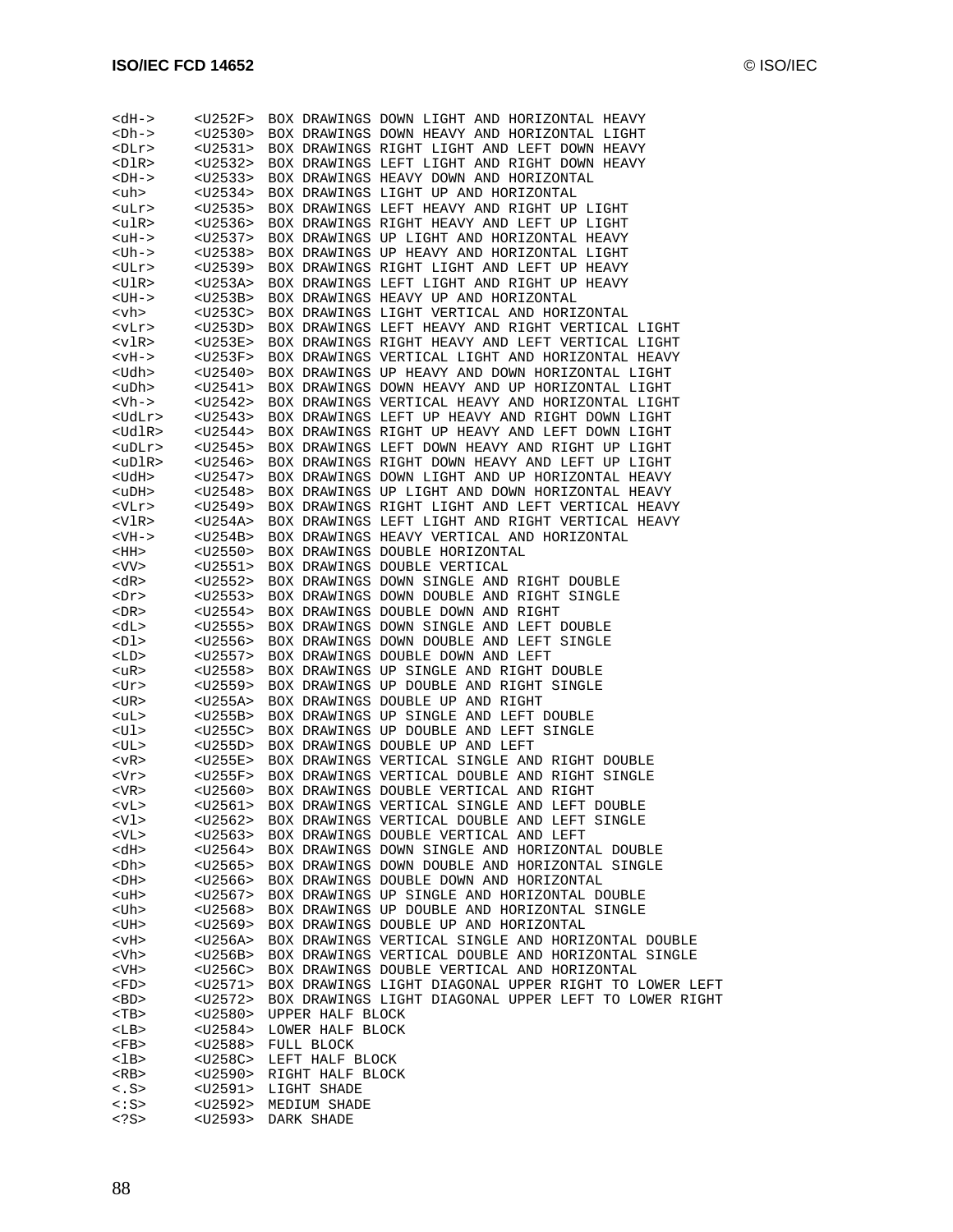| <fs></fs>               | $U25A0>$        | <b>BLACK SQUARE</b>                        |
|-------------------------|-----------------|--------------------------------------------|
| <os></os>               | $U25A1>$        | WHITE SQUARE                               |
| <ro></ro>               | <u25a2></u25a2> | WHITE SQUARE WITH ROUNDED CORNERS          |
| <rr></rr>               | <u25a3></u25a3> | WHITE SQUARE CONTAINING BLACK SMALL SQUARE |
| <rf></rf>               | <u25a4></u25a4> | SQUARE WITH HORIZONTAL FILL                |
|                         |                 |                                            |
| <ry></ry>               | <u25a5></u25a5> | SQUARE WITH VERTICAL FILL                  |
| <rh></rh>               | $U25A6>$        | SQUARE WITH ORTHOGONAL CROSSHATCH FILL     |
| <rz></rz>               | <u25a7></u25a7> | SQUARE WITH UPPER LEFT TO LOWER RIGHT FILL |
| <rk></rk>               | $U25A8>$        | SQUARE WITH UPPER RIGHT TO LOWER LEFT FILL |
| <rx></rx>               | <u25a9></u25a9> | SQUARE WITH DIAGONAL CROSSHATCH FILL       |
| $<$ s $B$ >             | <u25aa></u25aa> | BLACK SMALL SQUARE                         |
| <sr></sr>               | $<$ U25AC>      | BLACK RECTANGLE                            |
| <or></or>               | <u25ad></u25ad> | WHITE RECTANGLE                            |
| <ut></ut>               | $U25B2>$        | BLACK UP-POINTING TRIANGLE                 |
| <ut></ut>               | <u25b3></u25b3> | WHITE UP-POINTING TRIANGLE                 |
|                         |                 |                                            |
| <tr></tr>               | <u25b7></u25b7> | WHITE RIGHT-POINTING TRIANGLE              |
|                         |                 |                                            |
| $<$ PR>                 | <u25ba></u25ba> | BLACK RIGHT-POINTING POINTER               |
| <dt></dt>               | <u25bc></u25bc> | BLACK DOWN-POINTING TRIANGLE               |
| <dt></dt>               | $<$ U25BD>      | WHITE DOWN-POINTING TRIANGLE               |
| <tl></tl>               | <u25c1></u25c1> | WHITE LEFT-POINTING TRIANGLE               |
| <pl></pl>               | $U25C4>$        | BLACK LEFT-POINTING POINTER                |
| <db></db>               |                 | <u25c6> BLACK DIAMOND</u25c6>              |
| <dw></dw>               | <u25c7></u25c7> | WHITE DIAMOND                              |
| $<$ LZ>                 | $<$ U25CA>      | LOZENGE                                    |
| $<$ 0 m $>$             | <u25cb></u25cb> | WHITE CIRCLE                               |
|                         |                 |                                            |
| $<$ 0 $\circ$           |                 | <u25ce> BULLSEYE</u25ce>                   |
| $<$ 0M $>$              |                 | <u25cf> BLACK CIRCLE</u25cf>               |
| $0L>$                   | <u25d0></u25d0> | CIRCLE WITH LEFT HALF BLACK                |
| $<$ OR $>$              | $U25D1>$        | CIRCLE WITH RIGHT HALF BLACK               |
| <sn></sn>               | <u25d8></u25d8> | INVERSE BULLET                             |
| $<$ I $<$ $>$           | <u25d9></u25d9> | INVERSE WHITE CIRCLE                       |
| <fd></fd>               | <u25e2></u25e2> | BLACK LOWER RIGHT TRIANGLE                 |
| <bd></bd>               | <u25e3></u25e3> | BLACK LOWER LEFT TRIANGLE                  |
| <ci></ci>               | $<$ U $25$ EF>  | LARGE CIRCLE                               |
| $~<$ *2>                | <u2605></u2605> | BLACK STAR                                 |
| <*1>                    | $U2606>$        | WHITE STAR                                 |
|                         |                 |                                            |
| <tel></tel>             | $U260E>$        | <b>BLACK TELEPHONE</b>                     |
| <tel></tel>             | <u260f></u260f> | WHITE TELEPHONE                            |
| < <h></h>               | $U261C>$        | WHITE LEFT POINTING INDEX                  |
| >H>                     | <u261e></u261e> | WHITE RIGHT POINTING INDEX                 |
| <0u>                    | $<$ U263A>      | WHITE SMILING FACE                         |
| $<$ OU $>$              | <u263b></u263b> | BLACK SMILING FACE                         |
| $<$ SU $>$              | $<$ U263C>      | WHITE SUN WITH RAYS                        |
| <fm></fm>               |                 | <u2640> FEMALE SIGN</u2640>                |
| <ml></ml>               |                 | <u2642> MALE SIGN</u2642>                  |
| $<$ c $S$ >             | $U2660>$        | BLACK SPADE SUIT                           |
|                         |                 | <u2661> WHITE HEART SUIT</u2661>           |
| $<$ c $_{\rm H}>$       |                 |                                            |
| <cd></cd>               | $U2662>$        | WHITE DIAMOND SUIT                         |
| $<$ $<$ $<$ $<$ $>$     | <u2663></u2663> | <b>BLACK CLUB SUIT</b>                     |
| $<$ c $S-$ >            | <u2664></u2664> | WHITE SPADE SUIT                           |
| $<$ c $H$ - $>$         | <u2665></u2665> | BLACK HEART SUIT                           |
| $$                      | <u2666></u2666> | BLACK DIAMOND SUIT                         |
| $<$ $<$ $<$ $<$ $>$     | <u2667></u2667> | WHITE CLUB SUIT                            |
| <md></md>               | <u2669></u2669> | <b>QUARTER NOTE</b>                        |
| <m8></m8>               | <u266a></u266a> | EIGHTH NOTE                                |
| $<$ M2>                 | <u266b></u266b> | BEAMED EIGHTH NOTES                        |
| <m16></m16>             | $<$ U266C>      | BEAMED SIXTEENTH NOTES                     |
| <mb></mb>               | $U266D>$        | MUSIC FLAT SIGN                            |
| $<$ M $\times$          | $<$ U266E>      | MUSIC NATURAL SIGN                         |
|                         |                 |                                            |
| <mx></mx>               | <u266f></u266f> | MUSIC SHARP SIGN                           |
| $<$ OK $>$              | <u2713></u2713> | CHECK MARK                                 |
| <xx></xx>               | $U2717>$        | BALLOT X                                   |
| <-X>                    | <u2720></u2720> | MALTESE CROSS                              |
| <is></is>               | $U3000$         | IDEOGRAPHIC SPACE                          |
| $<$ $\sim$ $\sim$       |                 | <u3001> IDEOGRAPHIC COMMA</u3001>          |
| $\langle \cdot \rangle$ |                 | <u3002> IDEOGRAPHIC FULL STOP</u3002>      |
| $< +$ " >               |                 | <u3003> DITTO MARK</u3003>                 |
|                         |                 |                                            |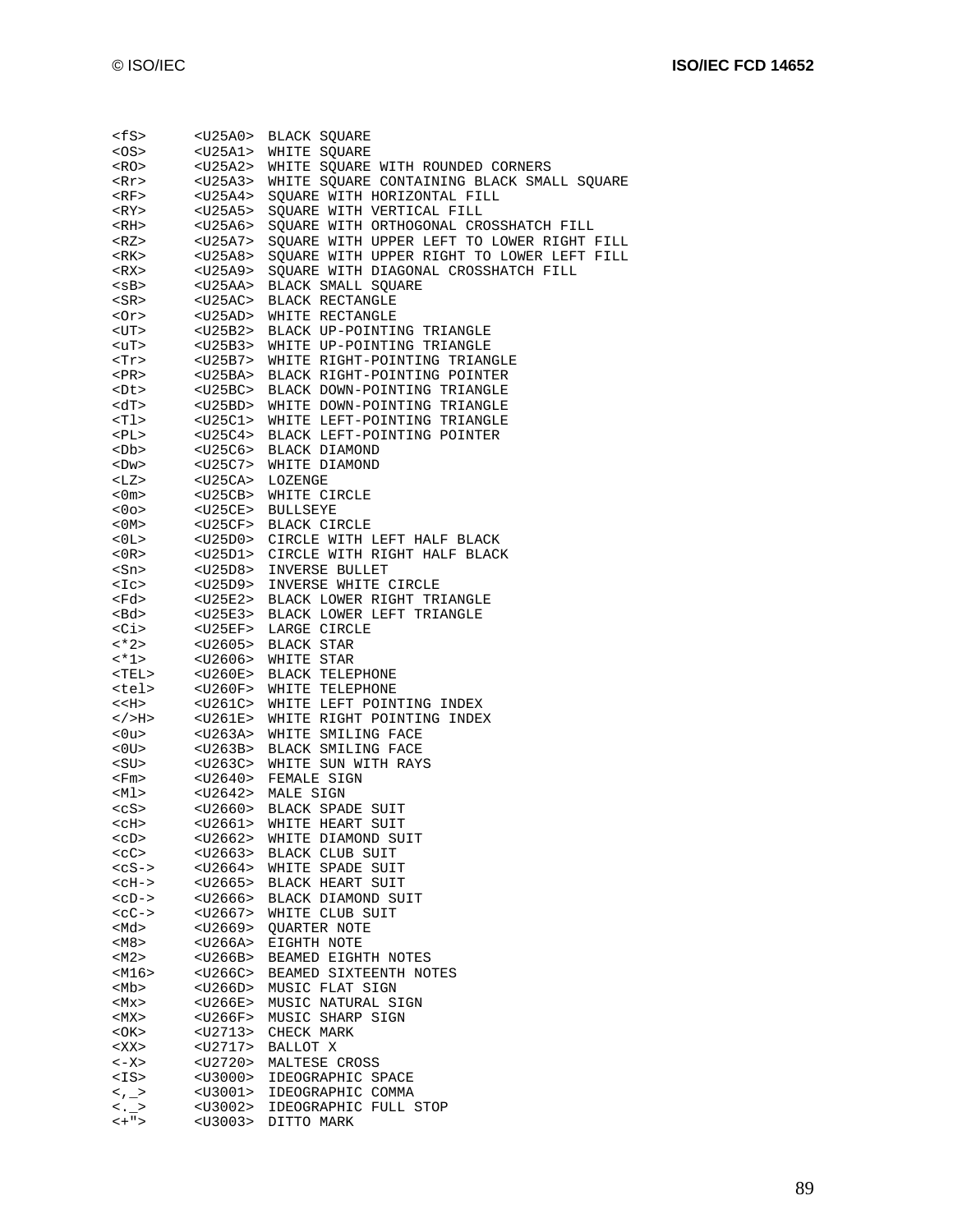| <jis></jis>                                                                                                                                                                                                                                                                                                                                                                                                                                               | $U3004>$        | JAPANESE INDUSTRIAL STANDARD SYMBOL |  |  |  |  |
|-----------------------------------------------------------------------------------------------------------------------------------------------------------------------------------------------------------------------------------------------------------------------------------------------------------------------------------------------------------------------------------------------------------------------------------------------------------|-----------------|-------------------------------------|--|--|--|--|
| $~<$ *_>                                                                                                                                                                                                                                                                                                                                                                                                                                                  | <u3005></u3005> | IDEOGRAPHIC ITERATION MARK          |  |  |  |  |
|                                                                                                                                                                                                                                                                                                                                                                                                                                                           | <u3006></u3006> | IDEOGRAPHIC CLOSING MARK            |  |  |  |  |
| $\langle i \rangle >$<br>$\langle 0 \rangle >$                                                                                                                                                                                                                                                                                                                                                                                                            |                 |                                     |  |  |  |  |
|                                                                                                                                                                                                                                                                                                                                                                                                                                                           | $U3007>$        | IDEOGRAPHIC NUMBER ZERO             |  |  |  |  |
| $<< +>$                                                                                                                                                                                                                                                                                                                                                                                                                                                   | <u300a></u300a> | LEFT DOUBLE ANGLE BRACKET           |  |  |  |  |
| >                                                                                                                                                                                                                                                                                                                                                                                                                                                         | $<$ U300B>      | RIGHT DOUBLE ANGLE BRACKET          |  |  |  |  |
| $<<$ ' $>$                                                                                                                                                                                                                                                                                                                                                                                                                                                | $U300C>$        | LEFT CORNER BRACKET                 |  |  |  |  |
| $\langle$ / > $\rangle$ >                                                                                                                                                                                                                                                                                                                                                                                                                                 | $<$ U300D>      | RIGHT CORNER BRACKET                |  |  |  |  |
|                                                                                                                                                                                                                                                                                                                                                                                                                                                           |                 |                                     |  |  |  |  |
| << " >                                                                                                                                                                                                                                                                                                                                                                                                                                                    | $<$ U300E>      | LEFT WHITE CORNER BRACKET           |  |  |  |  |
| < / > " ><br>< ( " >                                                                                                                                                                                                                                                                                                                                                                                                                                      | $<$ U300F>      | RIGHT WHITE CORNER BRACKET          |  |  |  |  |
| $<$ ( " $>$                                                                                                                                                                                                                                                                                                                                                                                                                                               | <u3010></u3010> | LEFT BLACK LENTICULAR BRACKET       |  |  |  |  |
| $($ $)$ " $>$                                                                                                                                                                                                                                                                                                                                                                                                                                             | $U3011>$        | RIGHT BLACK LENTICULAR BRACKET      |  |  |  |  |
|                                                                                                                                                                                                                                                                                                                                                                                                                                                           |                 | POSTAL MARK                         |  |  |  |  |
| $\langle 2T \rangle$ $\langle 03012 \rangle$<br>$\langle 0401 \rangle$ $\langle 03013 \rangle$                                                                                                                                                                                                                                                                                                                                                            |                 |                                     |  |  |  |  |
|                                                                                                                                                                                                                                                                                                                                                                                                                                                           |                 | GETA MARK                           |  |  |  |  |
| $<$ ( $\frac{1}{2}$ >                                                                                                                                                                                                                                                                                                                                                                                                                                     | $U3014>$        | LEFT TORTOISE SHELL BRACKET         |  |  |  |  |
| $\langle \ \rangle$ ' >                                                                                                                                                                                                                                                                                                                                                                                                                                   | <u3015></u3015> | RIGHT TORTOISE SHELL BRACKET        |  |  |  |  |
| $<$ ( I $>$                                                                                                                                                                                                                                                                                                                                                                                                                                               | $U3016>$        | LEFT WHITE LENTICULAR BRACKET       |  |  |  |  |
| $\lt$ ) I $>$                                                                                                                                                                                                                                                                                                                                                                                                                                             | <u3017></u3017> | RIGHT WHITE LENTICULAR BRACKET      |  |  |  |  |
| $\langle -? \rangle$ $\langle 0.301 \rangle$                                                                                                                                                                                                                                                                                                                                                                                                              |                 | WAVE DASH                           |  |  |  |  |
|                                                                                                                                                                                                                                                                                                                                                                                                                                                           |                 |                                     |  |  |  |  |
| $\langle =T: \rangle$ $\langle$ $\langle$ $\langle$ $\rangle$ $\langle$ $\langle$ $\langle$ $\rangle$ $\langle$ $\langle$ $\langle$ $\rangle$ $\langle$ $\langle$ $\rangle$ $\langle$ $\langle$ $\rangle$ $\langle$ $\rangle$ $\langle$ $\rangle$ $\langle$ $\rangle$ $\langle$ $\rangle$ $\langle$ $\rangle$ $\langle$ $\rangle$ $\langle$ $\rangle$ $\langle$ $\rangle$ $\langle$ $\rangle$ $\langle$ $\rangle$ $\langle$ $\rangle$ $\langle$ $\rangle$ |                 | POSTAL MARK FACE                    |  |  |  |  |
| $<$ A5>                                                                                                                                                                                                                                                                                                                                                                                                                                                   | <u3041></u3041> | HIRAGANA LETTER SMALL A             |  |  |  |  |
| <a5></a5>                                                                                                                                                                                                                                                                                                                                                                                                                                                 | <u3042></u3042> | HIRAGANA LETTER A                   |  |  |  |  |
|                                                                                                                                                                                                                                                                                                                                                                                                                                                           |                 | HIRAGANA LETTER SMALL I             |  |  |  |  |
| $\langle$ I5> $\langle$ U3043><br>$\langle$ i5> $\langle$ U3044>                                                                                                                                                                                                                                                                                                                                                                                          |                 | HIRAGANA LETTER I                   |  |  |  |  |
|                                                                                                                                                                                                                                                                                                                                                                                                                                                           |                 |                                     |  |  |  |  |
| <u5><br/>&lt;115&gt;</u5>                                                                                                                                                                                                                                                                                                                                                                                                                                 | $U3045>$        | HIRAGANA LETTER SMALL U             |  |  |  |  |
| <u5></u5>                                                                                                                                                                                                                                                                                                                                                                                                                                                 | <u3046></u3046> | HIRAGANA LETTER U                   |  |  |  |  |
| E5                                                                                                                                                                                                                                                                                                                                                                                                                                                        | <u3047></u3047> | HIRAGANA LETTER SMALL E             |  |  |  |  |
|                                                                                                                                                                                                                                                                                                                                                                                                                                                           |                 | HIRAGANA LETTER E                   |  |  |  |  |
| <e5> <u3048><br/><o5> <u3049></u3049></o5></u3048></e5>                                                                                                                                                                                                                                                                                                                                                                                                   |                 | HIRAGANA LETTER SMALL O             |  |  |  |  |
|                                                                                                                                                                                                                                                                                                                                                                                                                                                           |                 |                                     |  |  |  |  |
| <05><br><ka></ka>                                                                                                                                                                                                                                                                                                                                                                                                                                         | $<$ U304A>      | HIRAGANA LETTER O                   |  |  |  |  |
| <ka></ka>                                                                                                                                                                                                                                                                                                                                                                                                                                                 | $<$ U304B>      | HIRAGANA LETTER KA                  |  |  |  |  |
| $<$ ga>                                                                                                                                                                                                                                                                                                                                                                                                                                                   | $<$ U304C>      | HIRAGANA LETTER GA                  |  |  |  |  |
| <ki> <u304d><br/><gi> <u304e></u304e></gi></u304d></ki>                                                                                                                                                                                                                                                                                                                                                                                                   |                 | HIRAGANA LETTER KI                  |  |  |  |  |
|                                                                                                                                                                                                                                                                                                                                                                                                                                                           |                 | HIRAGANA LETTER GI                  |  |  |  |  |
|                                                                                                                                                                                                                                                                                                                                                                                                                                                           | $<$ U304F>      |                                     |  |  |  |  |
| <ku></ku>                                                                                                                                                                                                                                                                                                                                                                                                                                                 |                 | HIRAGANA LETTER KU                  |  |  |  |  |
| <qu></qu>                                                                                                                                                                                                                                                                                                                                                                                                                                                 | $U3050>$        | HIRAGANA LETTER GU                  |  |  |  |  |
| <ke></ke>                                                                                                                                                                                                                                                                                                                                                                                                                                                 | <u3051></u3051> | HIRAGANA LETTER KE                  |  |  |  |  |
| <ge> <u3052><br/><ko> <u3053></u3053></ko></u3052></ge>                                                                                                                                                                                                                                                                                                                                                                                                   |                 | HIRAGANA LETTER GE                  |  |  |  |  |
|                                                                                                                                                                                                                                                                                                                                                                                                                                                           |                 | HIRAGANA LETTER KO                  |  |  |  |  |
| $<$ go>                                                                                                                                                                                                                                                                                                                                                                                                                                                   | $U3054>$        | HIRAGANA LETTER GO                  |  |  |  |  |
| <sa></sa>                                                                                                                                                                                                                                                                                                                                                                                                                                                 |                 | HIRAGANA LETTER SA                  |  |  |  |  |
|                                                                                                                                                                                                                                                                                                                                                                                                                                                           | $U3055>$        |                                     |  |  |  |  |
| $<$ za>                                                                                                                                                                                                                                                                                                                                                                                                                                                   | $U3056>$        | HIRAGANA LETTER ZA                  |  |  |  |  |
| <si></si>                                                                                                                                                                                                                                                                                                                                                                                                                                                 | $<$ U3057>      | HIRAGANA LETTER SI                  |  |  |  |  |
| <zi></zi>                                                                                                                                                                                                                                                                                                                                                                                                                                                 | $<$ U3058>      | HIRAGANA LETTER ZI                  |  |  |  |  |
| $sys 80$                                                                                                                                                                                                                                                                                                                                                                                                                                                  |                 | HIRAGANA LETTER SU                  |  |  |  |  |
| $<$ zu>                                                                                                                                                                                                                                                                                                                                                                                                                                                   | <u305a></u305a> | HIRAGANA LETTER ZU                  |  |  |  |  |
|                                                                                                                                                                                                                                                                                                                                                                                                                                                           |                 |                                     |  |  |  |  |
| <se></se>                                                                                                                                                                                                                                                                                                                                                                                                                                                 | $<$ U305B>      | HIRAGANA LETTER<br>SЕ               |  |  |  |  |
| $<$ ze>                                                                                                                                                                                                                                                                                                                                                                                                                                                   | <u305c></u305c> | HIRAGANA LETTER<br>ZΕ               |  |  |  |  |
| $<$ so $>$                                                                                                                                                                                                                                                                                                                                                                                                                                                | $<$ U305D>      | HIRAGANA LETTER<br>SO               |  |  |  |  |
| <z0< td=""><td><u305e></u305e></td><td>HIRAGANA LETTER<br/>ZΟ</td></z0<>                                                                                                                                                                                                                                                                                                                                                                                  | <u305e></u305e> | HIRAGANA LETTER<br>ZΟ               |  |  |  |  |
| <ta></ta>                                                                                                                                                                                                                                                                                                                                                                                                                                                 | <u305f></u305f> | HIRAGANA LETTER<br>ТA               |  |  |  |  |
|                                                                                                                                                                                                                                                                                                                                                                                                                                                           |                 |                                     |  |  |  |  |
| <da></da>                                                                                                                                                                                                                                                                                                                                                                                                                                                 | <u3060></u3060> | HIRAGANA LETTER DA                  |  |  |  |  |
| <ti></ti>                                                                                                                                                                                                                                                                                                                                                                                                                                                 | <u3061></u3061> | HIRAGANA LETTER<br>TΙ               |  |  |  |  |
| <di></di>                                                                                                                                                                                                                                                                                                                                                                                                                                                 | <u3062></u3062> | HIRAGANA LETTER DI                  |  |  |  |  |
| <tu></tu>                                                                                                                                                                                                                                                                                                                                                                                                                                                 | $<$ U3063>      | HIRAGANA LETTER<br>SMALL TU         |  |  |  |  |
| <tu></tu>                                                                                                                                                                                                                                                                                                                                                                                                                                                 | $<$ U3064>      | HIRAGANA LETTER<br>TU               |  |  |  |  |
| <du></du>                                                                                                                                                                                                                                                                                                                                                                                                                                                 | <u3065></u3065> | HIRAGANA LETTER DU                  |  |  |  |  |
|                                                                                                                                                                                                                                                                                                                                                                                                                                                           |                 |                                     |  |  |  |  |
| <te></te>                                                                                                                                                                                                                                                                                                                                                                                                                                                 | <u3066></u3066> | HIRAGANA LETTER<br>TЕ               |  |  |  |  |
| <de></de>                                                                                                                                                                                                                                                                                                                                                                                                                                                 | $U3067>$        | HIRAGANA LETTER DE                  |  |  |  |  |
| $<$ to>                                                                                                                                                                                                                                                                                                                                                                                                                                                   | $<$ U3068>      | HIRAGANA LETTER<br>TO               |  |  |  |  |
| <do></do>                                                                                                                                                                                                                                                                                                                                                                                                                                                 | <u3069></u3069> | HIRAGANA LETTER DO                  |  |  |  |  |
| $na$                                                                                                                                                                                                                                                                                                                                                                                                                                                      | <u306a></u306a> | HIRAGANA LETTER NA                  |  |  |  |  |
|                                                                                                                                                                                                                                                                                                                                                                                                                                                           |                 |                                     |  |  |  |  |
| <ni></ni>                                                                                                                                                                                                                                                                                                                                                                                                                                                 | <u306b></u306b> | HIRAGANA LETTER NI                  |  |  |  |  |
| <nu></nu>                                                                                                                                                                                                                                                                                                                                                                                                                                                 | <u306c></u306c> | HIRAGANA LETTER NU                  |  |  |  |  |
| <ne></ne>                                                                                                                                                                                                                                                                                                                                                                                                                                                 | <u306d></u306d> | HIRAGANA LETTER NE                  |  |  |  |  |
| <no></no>                                                                                                                                                                                                                                                                                                                                                                                                                                                 | <u306e></u306e> | HIRAGANA LETTER NO                  |  |  |  |  |
| <ha></ha>                                                                                                                                                                                                                                                                                                                                                                                                                                                 | <u306f></u306f> | HIRAGANA LETTER HA                  |  |  |  |  |
| <ba></ba>                                                                                                                                                                                                                                                                                                                                                                                                                                                 | <u3070></u3070> | HIRAGANA LETTER BA                  |  |  |  |  |
|                                                                                                                                                                                                                                                                                                                                                                                                                                                           |                 |                                     |  |  |  |  |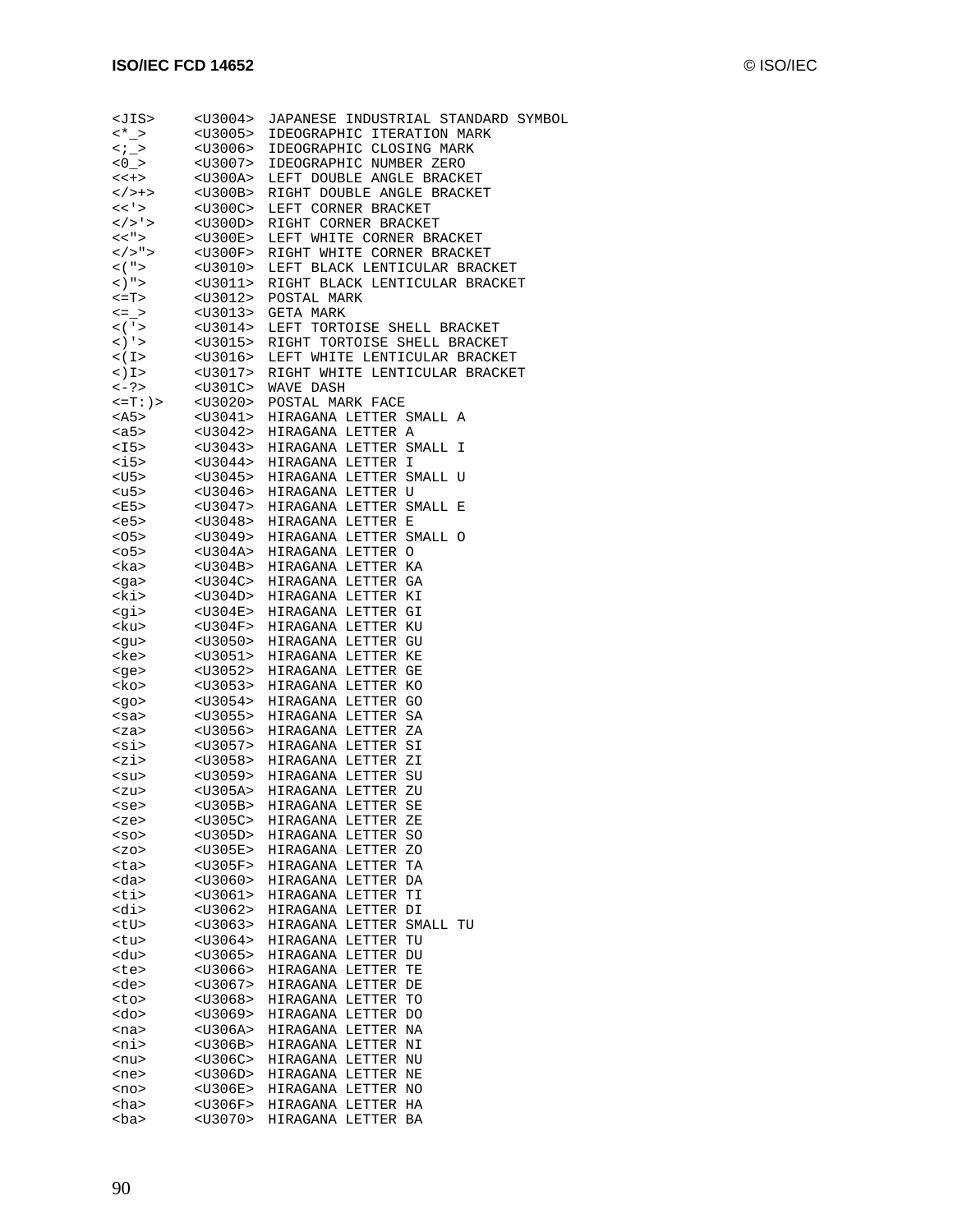| <pa></pa>                                           | <u3071></u3071>                                | HIRAGANA LETTER PA                       |  |                                          |  |
|-----------------------------------------------------|------------------------------------------------|------------------------------------------|--|------------------------------------------|--|
| <hi></hi>                                           | <u3072></u3072>                                | HIRAGANA LETTER HI                       |  |                                          |  |
| <bi></bi>                                           | $U3073>$                                       | HIRAGANA LETTER BI                       |  |                                          |  |
| <pi></pi>                                           | $<$ U3074>                                     | HIRAGANA LETTER PI                       |  |                                          |  |
| <hu></hu>                                           | <u3075></u3075>                                | HIRAGANA LETTER HU                       |  |                                          |  |
| <bu></bu>                                           | <u3076></u3076>                                | HIRAGANA LETTER BU                       |  |                                          |  |
|                                                     | $U3077>$                                       |                                          |  |                                          |  |
| <pu></pu>                                           |                                                | HIRAGANA LETTER PU                       |  |                                          |  |
| <he></he>                                           | $U3078>$                                       | HIRAGANA LETTER HE                       |  |                                          |  |
| <be></be>                                           | <u3079></u3079>                                | HIRAGANA LETTER BE                       |  |                                          |  |
| <pe></pe>                                           | <u307a></u307a>                                | HIRAGANA LETTER PE                       |  |                                          |  |
| <ho></ho>                                           | $<$ U307B>                                     | HIRAGANA LETTER HO                       |  |                                          |  |
| <bo></bo>                                           | $U307C>$                                       | HIRAGANA LETTER BO                       |  |                                          |  |
| $po$                                                | $<$ U307D>                                     | HIRAGANA LETTER PO                       |  |                                          |  |
| $<$ ma $>$                                          | $<$ U307E>                                     | HIRAGANA LETTER MA                       |  |                                          |  |
| <mi></mi>                                           | $<$ U307F>                                     | HIRAGANA LETTER MI                       |  |                                          |  |
| <mu></mu>                                           | $U3080>$                                       | HIRAGANA LETTER MU                       |  |                                          |  |
|                                                     | <u3081></u3081>                                | HIRAGANA LETTER ME                       |  |                                          |  |
| <me></me>                                           |                                                |                                          |  |                                          |  |
| <mo></mo>                                           | $<$ U3082>                                     | HIRAGANA LETTER MO                       |  |                                          |  |
| <ya></ya>                                           | $U3083>$                                       | HIRAGANA LETTER SMALL YA                 |  |                                          |  |
| <ya></ya>                                           | $<$ U3084>                                     | HIRAGANA LETTER YA                       |  |                                          |  |
| <yu></yu>                                           | $<$ U3085>                                     | HIRAGANA LETTER SMALL YU                 |  |                                          |  |
| <yu></yu>                                           | <u3086></u3086>                                | HIRAGANA LETTER YU                       |  |                                          |  |
| <y0></y0>                                           | $U3087>$                                       | HIRAGANA LETTER SMALL YO                 |  |                                          |  |
| <yo></yo>                                           | $U3088>$                                       | HIRAGANA LETTER YO                       |  |                                          |  |
| <ra></ra>                                           | $U3089>$                                       | HIRAGANA LETTER RA                       |  |                                          |  |
| <ri></ri>                                           | $<$ U308A>                                     | HIRAGANA LETTER RI                       |  |                                          |  |
| <ru></ru>                                           | $<$ U308B>                                     | HIRAGANA LETTER RU                       |  |                                          |  |
|                                                     | $<$ U308C>                                     | HIRAGANA LETTER RE                       |  |                                          |  |
| <re></re>                                           |                                                |                                          |  |                                          |  |
| <ro></ro>                                           | $<$ U308D>                                     | HIRAGANA LETTER RO                       |  |                                          |  |
| <wa></wa>                                           | $<$ U308E>                                     | HIRAGANA LETTER SMALL WA                 |  |                                          |  |
| $wa$                                                | $<$ U308F>                                     | HIRAGANA LETTER WA                       |  |                                          |  |
| <wi></wi>                                           | $U3090>$                                       | HIRAGANA LETTER WI                       |  |                                          |  |
| <we></we>                                           | <u3091></u3091>                                | HIRAGANA LETTER WE                       |  |                                          |  |
|                                                     |                                                |                                          |  |                                          |  |
| $<$ wo>                                             | $U3092>$                                       | HIRAGANA LETTER WO                       |  |                                          |  |
| <n5></n5>                                           | <u3093></u3093>                                | HIRAGANA LETTER N                        |  |                                          |  |
|                                                     | <u3094></u3094>                                | HIRAGANA LETTER VU                       |  |                                          |  |
| $<$ vu><br><"5>                                     | $<$ U309B>                                     |                                          |  | KATAKANA-HIRAGANA VOICED SOUND MARK      |  |
|                                                     | $U309C>$                                       |                                          |  | KATAKANA-HIRAGANA SEMI-VOICED SOUND MARK |  |
|                                                     |                                                |                                          |  |                                          |  |
|                                                     | <u309d></u309d>                                | HIRAGANA ITERATION MARK                  |  |                                          |  |
|                                                     | <u309e></u309e>                                | HIRAGANA VOICED ITERATION MARK           |  |                                          |  |
|                                                     | <u30a1></u30a1>                                | KATAKANA LETTER SMALL A                  |  |                                          |  |
| < 05<br><*5><br><+5><br><a6><br/><a6></a6></a6>     | $<$ U30A2>                                     | KATAKANA LETTER A                        |  |                                          |  |
|                                                     | $<$ U30A3>                                     | KATAKANA LETTER SMALL I                  |  |                                          |  |
|                                                     | <u30a4></u30a4>                                | KATAKANA LETTER I                        |  |                                          |  |
|                                                     |                                                | <u30a5> KATAKANA LETTER SMALL U</u30a5>  |  |                                          |  |
| <i6><br/><i6><br/><u6><br/><u6></u6></u6></i6></i6> | <u30a6></u30a6>                                | KATAKANA LETTER U                        |  |                                          |  |
| <e6></e6>                                           | <u30a7></u30a7>                                | KATAKANA LETTER SMALL E                  |  |                                          |  |
| <e6></e6>                                           | <u30a8></u30a8>                                | KATAKANA LETTER E                        |  |                                          |  |
|                                                     | <u30a9></u30a9>                                | KATAKANA LETTER SMALL O                  |  |                                          |  |
|                                                     | <u30aa></u30aa>                                |                                          |  |                                          |  |
| $06>$<br><06>                                       |                                                | KATAKANA LETTER O                        |  |                                          |  |
| <ka></ka>                                           | $<$ U30AB>                                     | KATAKANA LETTER KA                       |  |                                          |  |
|                                                     | $<$ U30AC>                                     | KATAKANA LETTER GA                       |  |                                          |  |
| <ga><br/><ki></ki></ga>                             | $<$ U30AD>                                     | KATAKANA LETTER KI                       |  |                                          |  |
| <gi></gi>                                           | $<$ U30AE>                                     | KATAKANA LETTER GI                       |  |                                          |  |
| <ku></ku>                                           | $<$ U30AF>                                     | KATAKANA LETTER KU                       |  |                                          |  |
| <gu></gu>                                           | $U30B0>$                                       | KATAKANA LETTER GU                       |  |                                          |  |
| <ke></ke>                                           | <u30b1></u30b1>                                | KATAKANA LETTER KE                       |  |                                          |  |
| <ge></ge>                                           | $U30B2>$                                       | KATAKANA LETTER GE                       |  |                                          |  |
|                                                     | $U30B3>$                                       | KATAKANA LETTER KO                       |  |                                          |  |
|                                                     | <u30b4></u30b4>                                | KATAKANA LETTER GO                       |  |                                          |  |
|                                                     | $<$ U30B5>                                     | KATAKANA LETTER SA                       |  |                                          |  |
| <ko><br/><go><br/><sa><br/><za></za></sa></go></ko> | $U30B6>$                                       | KATAKANA LETTER ZA                       |  |                                          |  |
| <si></si>                                           | $<$ U30B7>                                     | KATAKANA LETTER SI                       |  |                                          |  |
|                                                     | $U30B8>$                                       | KATAKANA LETTER ZI                       |  |                                          |  |
| <zi></zi>                                           |                                                |                                          |  |                                          |  |
| <su></su>                                           | <u30b9></u30b9>                                | KATAKANA LETTER SU                       |  |                                          |  |
| <zu><br/><se></se></zu>                             | <u30ba><br/><math>&lt;</math>U30BB&gt;</u30ba> | KATAKANA LETTER ZU<br>KATAKANA LETTER SE |  |                                          |  |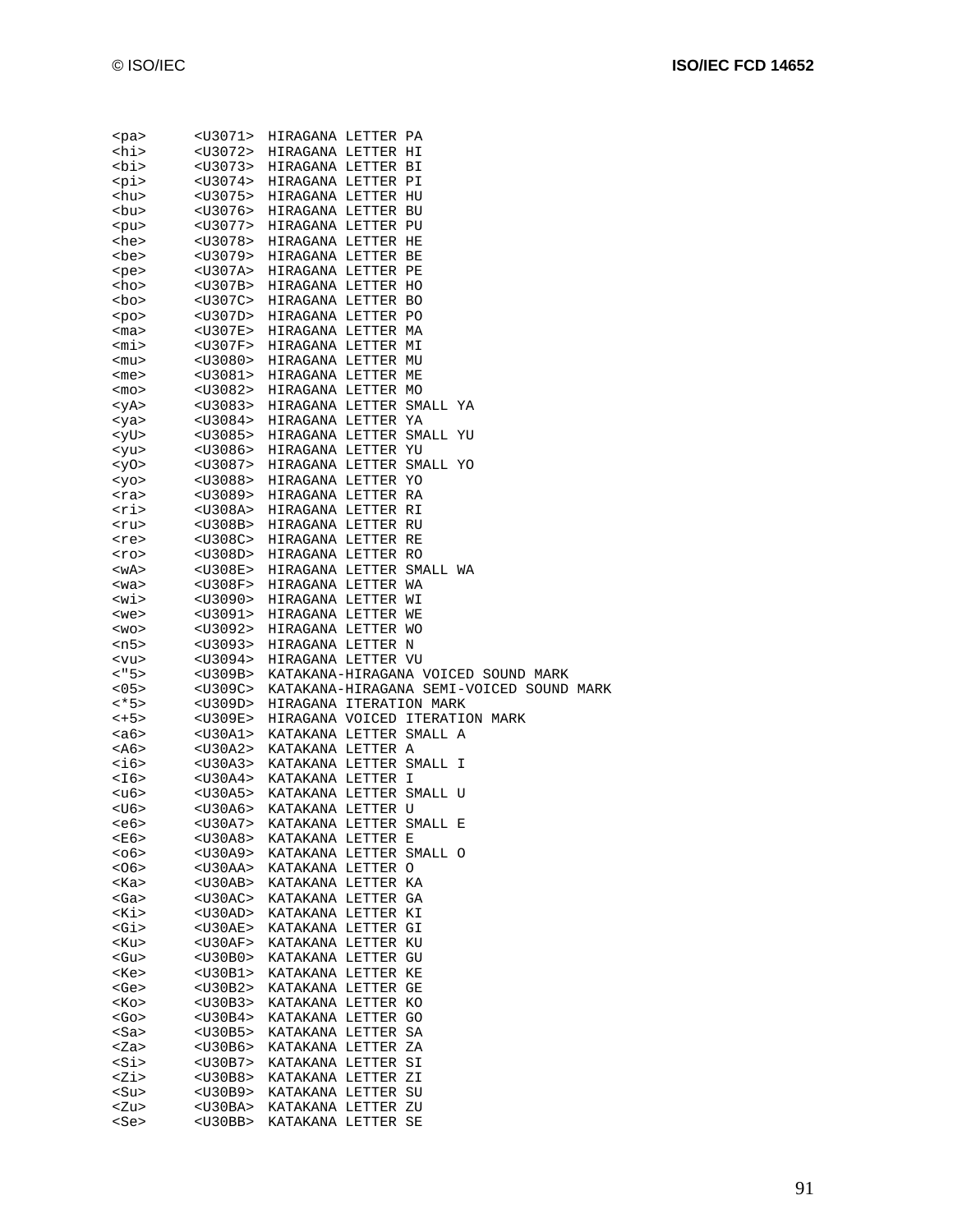| <ze></ze> | $<$ U30BC>      | KATAKANA LETTER ZE                     |  |  |  |
|-----------|-----------------|----------------------------------------|--|--|--|
| $<$ So>   | $<$ U30BD>      | KATAKANA LETTER SO                     |  |  |  |
| <zo></zo> | $<$ U30BE>      | KATAKANA LETTER ZO                     |  |  |  |
| <ta></ta> | $<$ U30BF>      | KATAKANA LETTER TA                     |  |  |  |
| <da></da> | $U30CO$         | KATAKANA LETTER DA                     |  |  |  |
| <ti></ti> | $U30C1>$        | KATAKANA LETTER TI                     |  |  |  |
|           |                 |                                        |  |  |  |
| <di></di> | $<$ U30C2>      | KATAKANA LETTER DI                     |  |  |  |
| <tu></tu> | $U30C3>$        | KATAKANA LETTER SMALL TU               |  |  |  |
| <tu></tu> | $U30C4>$        | KATAKANA LETTER TU                     |  |  |  |
| <du></du> | $U30C5>$        | KATAKANA LETTER DU                     |  |  |  |
| <te></te> | $<$ U30C6>      | KATAKANA LETTER TE                     |  |  |  |
| <de></de> | $U30C7>$        | KATAKANA LETTER DE                     |  |  |  |
| <to></to> | $U30C8>$        | KATAKANA LETTER TO                     |  |  |  |
| <do></do> | $U30C9>$        | KATAKANA LETTER DO                     |  |  |  |
| <na></na> | $<$ U30CA>      | KATAKANA LETTER NA                     |  |  |  |
| <ni></ni> | $<$ U30CB>      | KATAKANA LETTER NI                     |  |  |  |
| <nu></nu> | $U30CC>$        | KATAKANA LETTER NU                     |  |  |  |
| <ne></ne> | $<$ U30CD>      | KATAKANA LETTER NE                     |  |  |  |
| <no></no> | $<$ U30CE>      | KATAKANA LETTER NO                     |  |  |  |
| <ha></ha> | $US0CF$         | KATAKANA LETTER HA                     |  |  |  |
| <ba></ba> | $U30D0>$        | KATAKANA LETTER BA                     |  |  |  |
| <pa></pa> | $U30D1>$        | KATAKANA LETTER PA                     |  |  |  |
| <hi></hi> | $U30D2>$        | KATAKANA LETTER HI                     |  |  |  |
| <bi></bi> | $U30D3>$        | KATAKANA LETTER BI                     |  |  |  |
| <pi></pi> | $U30D4>$        | KATAKANA LETTER PI                     |  |  |  |
| <hu></hu> | $<$ U30D5>      | KATAKANA LETTER HU                     |  |  |  |
| <bu></bu> | $U30D6>$        | KATAKANA LETTER BU                     |  |  |  |
| <pu></pu> | $<$ U30D7>      | KATAKANA LETTER PU                     |  |  |  |
| <he></he> | $U30D8>$        | KATAKANA LETTER HE                     |  |  |  |
|           | $<$ U30D9>      |                                        |  |  |  |
| <be></be> |                 | KATAKANA LETTER BE                     |  |  |  |
| <pe></pe> | $<$ U30DA>      | KATAKANA LETTER PE                     |  |  |  |
| <ho></ho> | $<$ U30DB $>$   | KATAKANA LETTER HO                     |  |  |  |
| <bo></bo> | $<$ U30DC>      | KATAKANA LETTER BO                     |  |  |  |
| <po></po> | $<$ U30DD>      | KATAKANA LETTER PO                     |  |  |  |
| <ma></ma> | $<$ U30DE>      | KATAKANA LETTER MA                     |  |  |  |
| <mi></mi> | $<$ U30DF>      | KATAKANA LETTER MI                     |  |  |  |
| <mu></mu> | $<$ U30E0>      | KATAKANA LETTER MU                     |  |  |  |
| <me></me> | $US0E1>$        | KATAKANA LETTER ME                     |  |  |  |
| <mo></mo> | $U30E2>$        | KATAKANA LETTER MO                     |  |  |  |
| <ya></ya> | $US0E3>$        | KATAKANA LETTER SMALL YA               |  |  |  |
| <ya></ya> | <u30e4></u30e4> | KATAKANA LETTER YA                     |  |  |  |
| <yu></yu> | $<$ U30E5>      | KATAKANA LETTER SMALL YU               |  |  |  |
| <yu></yu> | $U30E6>$        | KATAKANA LETTER YU                     |  |  |  |
| $<$ YO>   | $<$ U30E7>      | KATAKANA LETTER SMALL YO               |  |  |  |
| $<$ Yo>   | $U30E8>$        | KATAKANA LETTER YO                     |  |  |  |
| <ra></ra> | <u30e9></u30e9> | KATAKANA LETTER RA                     |  |  |  |
| <ri></ri> |                 | <u30ea> KATAKANA LETTER RI</u30ea>     |  |  |  |
| <ru></ru> | <u30eb></u30eb> | KATAKANA LETTER RU                     |  |  |  |
| <re></re> |                 | <u30ec> KATAKANA LETTER RE</u30ec>     |  |  |  |
| <ro></ro> | $<$ U30ED>      | KATAKANA LETTER RO                     |  |  |  |
| <wa></wa> | $<$ U30EE>      | KATAKANA LETTER SMALL WA               |  |  |  |
| <wa></wa> | $<$ U30EF>      | KATAKANA LETTER WA                     |  |  |  |
| <wi></wi> | <u30f0></u30f0> | KATAKANA LETTER WI                     |  |  |  |
| <we></we> | $<$ U30F1>      | KATAKANA LETTER WE                     |  |  |  |
| <wo></wo> | <u30f2></u30f2> | KATAKANA LETTER WO                     |  |  |  |
| <n6></n6> | <u30f3></u30f3> | KATAKANA LETTER N                      |  |  |  |
| <vu></vu> | <u30f4></u30f4> | KATAKANA LETTER VU                     |  |  |  |
| <ka></ka> | <u30f5></u30f5> | KATAKANA LETTER SMALL KA               |  |  |  |
| <ke></ke> | <u30f6></u30f6> | KATAKANA LETTER SMALL KE               |  |  |  |
|           |                 |                                        |  |  |  |
| <va></va> | <u30f7></u30f7> | KATAKANA LETTER VA                     |  |  |  |
| <vi></vi> | <u30f8></u30f8> | KATAKANA LETTER VI                     |  |  |  |
| <ve></ve> | <u30f9></u30f9> | KATAKANA LETTER VE                     |  |  |  |
| <vo></vo> | <u30fa></u30fa> | KATAKANA LETTER VO                     |  |  |  |
| < .6 >    | $<$ U30FB>      | KATAKANA MIDDLE DOT                    |  |  |  |
| $<-6>$    | $<$ U30FC>      | KATAKANA-HIRAGANA PROLONGED SOUND MARK |  |  |  |
| <*6>      | <u30fd></u30fd> | KATAKANA ITERATION MARK                |  |  |  |
| $<+6>$    | $<$ U30FE>      | KATAKANA VOICED ITERATION MARK         |  |  |  |
| <b4></b4> | <u3105></u3105> | BOPOMOFO LETTER B                      |  |  |  |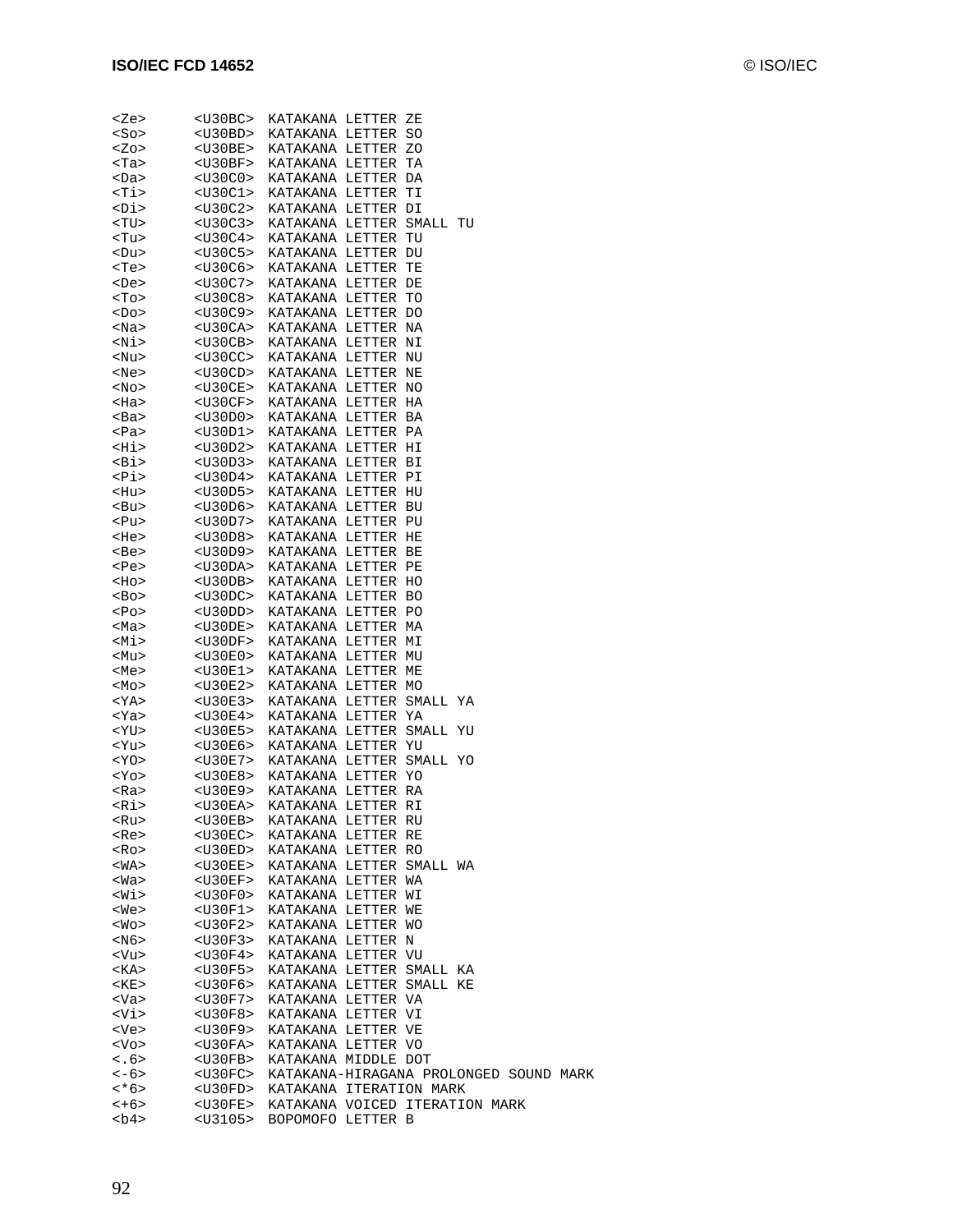| <p4></p4>     | $U3106>$        | BOPOMOFO LETTER P                                              |
|---------------|-----------------|----------------------------------------------------------------|
| $<$ m $4>$    |                 | <u3107> BOPOMOFO LETTER M</u3107>                              |
| <f4></f4>     |                 | <u3108> BOPOMOFO LETTER F</u3108>                              |
| <d4></d4>     |                 | <u3109> BOPOMOFO LETTER D</u3109>                              |
| <t4></t4>     |                 | <u310a> BOPOMOFO LETTER T</u310a>                              |
| <n4></n4>     | <u310b></u310b> | BOPOMOFO LETTER N                                              |
| <14>          | <u310c></u310c> | BOPOMOFO LETTER L                                              |
| <g4></g4>     |                 | <u310d> BOPOMOFO LETTER G</u310d>                              |
| <k4></k4>     |                 | <u310e> BOPOMOFO LETTER K</u310e>                              |
| <h4></h4>     |                 | <u310f> BOPOMOFO LETTER H</u310f>                              |
| $\leq$ 74 $>$ |                 | <u3110> BOPOMOFO LETTER J</u3110>                              |
| <q4></q4>     |                 | <u3111> BOPOMOFO LETTER O</u3111>                              |
| < x4          |                 | <u3112> BOPOMOFO LETTER X</u3112>                              |
| <zh></zh>     |                 | <u3113> BOPOMOFO LETTER ZH</u3113>                             |
|               |                 |                                                                |
| <ch></ch>     |                 | <u3114> BOPOMOFO LETTER CH</u3114>                             |
| <sh></sh>     |                 | <u3115> BOPOMOFO LETTER SH</u3115>                             |
| $<$ r4>       |                 | <u3116> BOPOMOFO LETTER R</u3116>                              |
| $<$ z4>       |                 | <u3117> BOPOMOFO LETTER Z</u3117>                              |
| $c4>$         |                 | <u3118> BOPOMOFO LETTER C</u3118>                              |
| $<$ s4>       |                 | <u3119> BOPOMOFO LETTER S</u3119>                              |
| <a4></a4>     |                 | <u311a> BOPOMOFO LETTER A</u311a>                              |
| $04>$         |                 | <u311b> BOPOMOFO LETTER O</u311b>                              |
| ke4>          |                 | <u311c> BOPOMOFO LETTER E</u311c>                              |
| <eh4></eh4>   |                 | <u311d> BOPOMOFO LETTER EH</u311d>                             |
| <ai></ai>     |                 | <u311e> BOPOMOFO LETTER AI</u311e>                             |
| <ei></ei>     |                 | <u311f> BOPOMOFO LETTER EI</u311f>                             |
| $aux$         |                 | <u3120> BOPOMOFO LETTER AU</u3120>                             |
| $ou$          |                 | <u3121> BOPOMOFO LETTER OU</u3121>                             |
| <an></an>     |                 | <u3122> BOPOMOFO LETTER AN</u3122>                             |
| <en></en>     |                 | <u3123> BOPOMOFO LETTER EN</u3123>                             |
| <an></an>     |                 | <u3124> BOPOMOFO LETTER ANG</u3124>                            |
| <en></en>     |                 | <u3125> BOPOMOFO LETTER ENG</u3125>                            |
|               |                 | <u3126> BOPOMOFO LETTER ER</u3126>                             |
| <er></er>     |                 |                                                                |
| $<$ i $4>$    |                 | <u3127> BOPOMOFO LETTER I</u3127>                              |
| <u4></u4>     |                 | <u3128> BOPOMOFO LETTER U</u3128>                              |
| <iu></iu>     |                 | <u3129> BOPOMOFO LETTER IU</u3129>                             |
| < v4          |                 | <u312a> BOPOMOFO LETTER V</u312a>                              |
| <ng></ng>     |                 | <u312b> BOPOMOFO LETTER NG</u312b>                             |
| <gn></gn>     |                 | <u312c> BOPOMOFO LETTER GN</u312c>                             |
| $<$ ( JU ) >  |                 | <u321c> PARENTHESIZED HANGUL CIEUC U</u321c>                   |
| 1c            |                 | <u3220> PARENTHESIZED IDEOGRAPH ONE</u3220>                    |
| <2c>          |                 | <u3221> PARENTHESIZED IDEOGRAPH TWO</u3221>                    |
| $<$ 3 $<$ >   |                 | <u3222> PARENTHESIZED IDEOGRAPH THREE</u3222>                  |
| $<$ 4 $<$ >   |                 | <u3223> PARENTHESIZED IDEOGRAPH FOUR</u3223>                   |
| 5c            |                 | <u3224> PARENTHESIZED IDEOGRAPH FIVE</u3224>                   |
| $<$ 6 $<$ >   |                 | <u3225> PARENTHESIZED IDEOGRAPH SIX</u3225>                    |
| <7c>          |                 | <u3226> PARENTHESIZED IDEOGRAPH SEVEN</u3226>                  |
| <8c>          |                 | <u3227> PARENTHESIZED IDEOGRAPH EIGHT</u3227>                  |
| $<$ 9 $c$ >   |                 | <u3228> PARENTHESIZED IDEOGRAPH NINE</u3228>                   |
| <10c>         |                 | <u3229> PARENTHESIZED IDEOGRAPH TEN</u3229>                    |
| $<$ KSC $>$   |                 | <u327f> KOREAN STANDARD SYMBOL</u327f>                         |
| <am></am>     | <u33c2></u33c2> | SQUARE AM                                                      |
| <pm></pm>     | $U33D8>$        | SOUARE PM                                                      |
| $<$ ff>       | $<$ UFB00 $>$   | LATIN SMALL LIGATURE FF                                        |
| <fi></fi>     | $<$ UFB $01$ >  | LATIN SMALL LIGATURE FI                                        |
| <fl></fl>     | $<$ UFB02>      | LATIN SMALL LIGATURE FL                                        |
|               |                 |                                                                |
| <ffi></ffi>   | <ufb03></ufb03> | LATIN SMALL LIGATURE FFI                                       |
| <ffl></ffl>   | $<$ UFB04>      | LATIN SMALL LIGATURE FFL                                       |
| <st></st>     | <ufb05></ufb05> | LATIN SMALL LIGATURE LONG S T                                  |
| <st></st>     | <ufb06></ufb06> | LATIN SMALL LIGATURE ST                                        |
| $3 + i >$     |                 | <ufe7d> ARABIC SHADDA MEDIAL FORM</ufe7d>                      |
| $<\alpha M.$  |                 | <ufe82> ARABIC LETTER ALEF WITH MADDA ABOVE FINAL FORM</ufe82> |
| <ah.></ah.>   |                 | <ufe84> ARABIC LETTER ALEF WITH HAMZA ABOVE FINAL FORM</ufe84> |

<ah.> <UFE88> ARABIC LETTER ALEF WITH HAMZA BELOW FINAL FORM

<a+-> <UFE8D> ARABIC LETTER ALEF ISOLATED FORM <a+.> <UFE8E> ARABIC LETTER ALEF FINAL FORM <b+-> <UFE8F> ARABIC LETTER BEH ISOLATED FORM

93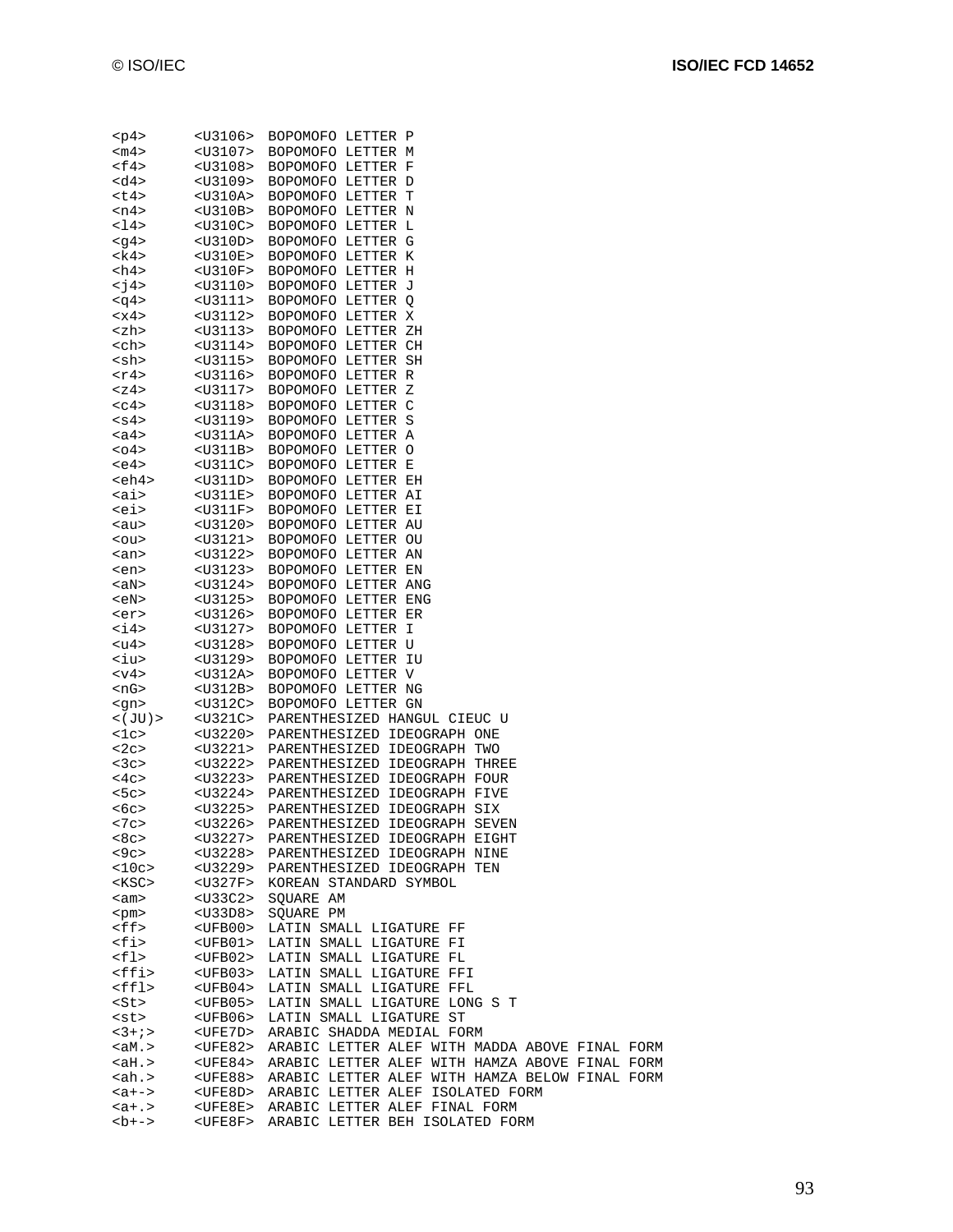| $-b+ . >$                                 | <ufe90></ufe90>                                             |  | ARABIC LETTER BEH FINAL FORM<br>ARABIC LETTER BEH INITIAL FORM    |
|-------------------------------------------|-------------------------------------------------------------|--|-------------------------------------------------------------------|
| $+b+$<br>$1+i$                            | <ufe91></ufe91>                                             |  | <ufe92> ARABIC LETTER BEH MEDIAL FORM</ufe92>                     |
| <tm-></tm->                               | <ufe93></ufe93>                                             |  | ARABIC LETTER TEH MARBUTA ISOLATED FORM                           |
| $<$ tm.>                                  | <ufe94></ufe94>                                             |  | ARABIC LETTER TEH MARBUTA FINAL FORM                              |
| <t+-></t+->                               | <ufe95></ufe95>                                             |  | ARABIC LETTER TEH ISOLATED FORM                                   |
| $< t + . >$                               | <ufe96></ufe96>                                             |  | ARABIC LETTER TEH FINAL FORM                                      |
| $< t + 1$                                 | <ufe97></ufe97>                                             |  | ARABIC LETTER TEH INITIAL FORM                                    |
| $< t + i >$                               | <ufe98></ufe98>                                             |  | ARABIC LETTER TEH MEDIAL FORM                                     |
| <tk-></tk->                               | <ufe99></ufe99>                                             |  | ARABIC LETTER THEH ISOLATED FORM                                  |
| <tk.></tk.>                               | <ufe9a></ufe9a>                                             |  | ARABIC LETTER THEH FINAL FORM                                     |
| <tk,></tk,>                               | <ufe9b></ufe9b>                                             |  | ARABIC LETTER THEH INITIAL FORM                                   |
| $<$ t $k$ ; >                             | <ufe9c></ufe9c>                                             |  | ARABIC LETTER THEH MEDIAL FORM                                    |
| $-1$                                      | <ufe9d></ufe9d>                                             |  | ARABIC LETTER JEEM ISOLATED FORM                                  |
| $-4 + 1$                                  | <ufe9e></ufe9e>                                             |  | ARABIC LETTER JEEM FINAL FORM                                     |
| $<$ q+, >                                 |                                                             |  | <ufe9f> ARABIC LETTER JEEM INITIAL FORM</ufe9f>                   |
| $\leq q + i >$                            | <ufea0></ufea0>                                             |  | ARABIC LETTER JEEM MEDIAL FORM                                    |
| <hk-></hk->                               | <ufea1></ufea1>                                             |  | ARABIC LETTER HAH ISOLATED FORM                                   |
| $<$ hk.>                                  | $<$ UFEA2>                                                  |  | ARABIC LETTER HAH FINAL FORM                                      |
| hk , >                                    | <ufea3></ufea3>                                             |  | ARABIC LETTER HAH INITIAL FORM                                    |
| <hk;></hk;>                               |                                                             |  | <ufea4> ARABIC LETTER HAH MEDIAL FORM</ufea4>                     |
| $<x+->$                                   | <ufea5></ufea5>                                             |  | ARABIC LETTER KHAH ISOLATED FORM                                  |
| $< x + . >$                               | <ufea6></ufea6>                                             |  | ARABIC LETTER KHAH FINAL FORM                                     |
| $, >$                                     | $<$ UFEA $7$ >                                              |  | ARABIC LETTER KHAH INITIAL FORM                                   |
| $<x + i>$                                 |                                                             |  | <ufea8> ARABIC LETTER KHAH MEDIAL FORM</ufea8>                    |
| $d+-$                                     |                                                             |  | <ufea9> ARABIC LETTER DAL ISOLATED FORM</ufea9>                   |
| $d+1$<br><dk-></dk->                      | <ufeaa></ufeaa>                                             |  | ARABIC LETTER DAL FINAL FORM                                      |
| $<$ dk.>                                  | <ufeab><br/><math>&lt;</math>UFEAC<math>&gt;</math></ufeab> |  | ARABIC LETTER THAL ISOLATED FORM<br>ARABIC LETTER THAL FINAL FORM |
| $<$ r+->                                  |                                                             |  | <ufead> ARABIC LETTER REH ISOLATED FORM</ufead>                   |
| $<$ r+.>                                  |                                                             |  | <ufeae> ARABIC LETTER REH FINAL FORM</ufeae>                      |
| $Z+->$                                    | <ufeaf></ufeaf>                                             |  | ARABIC LETTER ZAIN ISOLATED FORM                                  |
| $Z+$                                      | <ufeb0></ufeb0>                                             |  | ARABIC LETTER ZAIN FINAL FORM                                     |
| $< s + - >$                               | <ufeb1></ufeb1>                                             |  | ARABIC LETTER SEEN ISOLATED FORM                                  |
| $< s + . >$                               | <ufeb2></ufeb2>                                             |  | ARABIC LETTER SEEN FINAL FORM                                     |
| $<$ s+, >                                 | <ufeb3></ufeb3>                                             |  | ARABIC LETTER SEEN INITIAL FORM                                   |
| $< s + i >$                               | <ufeb4></ufeb4>                                             |  | ARABIC LETTER SEEN MEDIAL FORM                                    |
| $<$ sn->                                  | <ufeb5></ufeb5>                                             |  | ARABIC LETTER SHEEN ISOLATED FORM                                 |
| $<$ sn.>                                  | <ufeb6></ufeb6>                                             |  | ARABIC LETTER SHEEN FINAL FORM                                    |
| $\sin$ , $>$                              | <ufeb7></ufeb7>                                             |  | ARABIC LETTER SHEEN INITIAL FORM                                  |
| $\sin$ : $>$                              | <ufeb8></ufeb8>                                             |  | ARABIC LETTER SHEEN MEDIAL FORM                                   |
| $c + - >$                                 | <ufeb9></ufeb9>                                             |  | ARABIC LETTER SAD ISOLATED FORM                                   |
| $c+$                                      | <ufeba></ufeba>                                             |  | ARABIC LETTER SAD FINAL FORM                                      |
| $c+$ , >                                  |                                                             |  | <ufebb> ARABIC LETTER SAD INITIAL FORM</ufebb>                    |
| $c+1>$                                    |                                                             |  | <ufebc> ARABIC LETTER SAD MEDIAL FORM</ufebc>                     |
| <dd-></dd->                               |                                                             |  | <ufebd> ARABIC LETTER DAD ISOLATED FORM</ufebd>                   |
| <dd.></dd.>                               | <ufebe></ufebe>                                             |  | ARABIC LETTER DAD FINAL FORM                                      |
| <dd,><br/><math>&lt;</math>dd; &gt;</dd,> | <ufebf><br/><ufec0></ufec0></ufebf>                         |  | ARABIC LETTER DAD INITIAL FORM<br>ARABIC LETTER DAD MEDIAL FORM   |
|                                           | $<$ UFEC1>                                                  |  |                                                                   |
| <tj-><br/><math>&lt;</math>tj.&gt;</tj->  | <ufec2></ufec2>                                             |  | ARABIC LETTER TAH ISOLATED FORM<br>ARABIC LETTER TAH FINAL FORM   |
| $<$ tj, >                                 | <ufec3></ufec3>                                             |  | ARABIC LETTER TAH INITIAL FORM                                    |
| $< i j$ ;                                 | $<$ UFEC4>                                                  |  | ARABIC LETTER TAH MEDIAL FORM                                     |
| $$                                        | $<$ UFEC5>                                                  |  | ARABIC LETTER ZAH ISOLATED FORM                                   |
| $<$ z $H.$                                | $<$ UFEC6>                                                  |  | ARABIC LETTER ZAH FINAL FORM                                      |
| $Z/H$ , $>$                               | $<$ UFEC7>                                                  |  | ARABIC LETTER ZAH INITIAL FORM                                    |
| $<$ z $H$ ; >                             | <ufec8></ufec8>                                             |  | ARABIC LETTER ZAH MEDIAL FORM                                     |
| $e+-->$                                   | <ufec9></ufec9>                                             |  | ARABIC LETTER AIN ISOLATED FORM                                   |
| $e+.$                                     | <ufeca></ufeca>                                             |  | ARABIC LETTER AIN FINAL FORM                                      |
| $e+$ , >                                  | <ufecb></ufecb>                                             |  | ARABIC LETTER AIN INITIAL FORM                                    |
| $e+i$                                     | <ufecc></ufecc>                                             |  | ARABIC LETTER AIN MEDIAL FORM                                     |
| $\langle i+->$                            | <ufecd></ufecd>                                             |  | ARABIC LETTER GHAIN ISOLATED FORM                                 |
| $\langle i+1 \rangle$                     | $<$ UFECE>                                                  |  | ARABIC LETTER GHAIN FINAL FORM                                    |
| $\langle i+1 \rangle$                     | $<$ UFECF>                                                  |  | ARABIC LETTER GHAIN INITIAL FORM                                  |
| $\langle i+i \rangle$                     | <ufed0></ufed0>                                             |  | ARABIC LETTER GHAIN MEDIAL FORM                                   |
| $<$ f+->                                  | <ufed1></ufed1>                                             |  | ARABIC LETTER FEH ISOLATED FORM                                   |
| $<$ $\uparrow$ + . $>$<br>$<$ f+,>        | <ufed2><br/><ufed3></ufed3></ufed2>                         |  | ARABIC LETTER FEH FINAL FORM                                      |
|                                           |                                                             |  | ARABIC LETTER FEH INITIAL FORM                                    |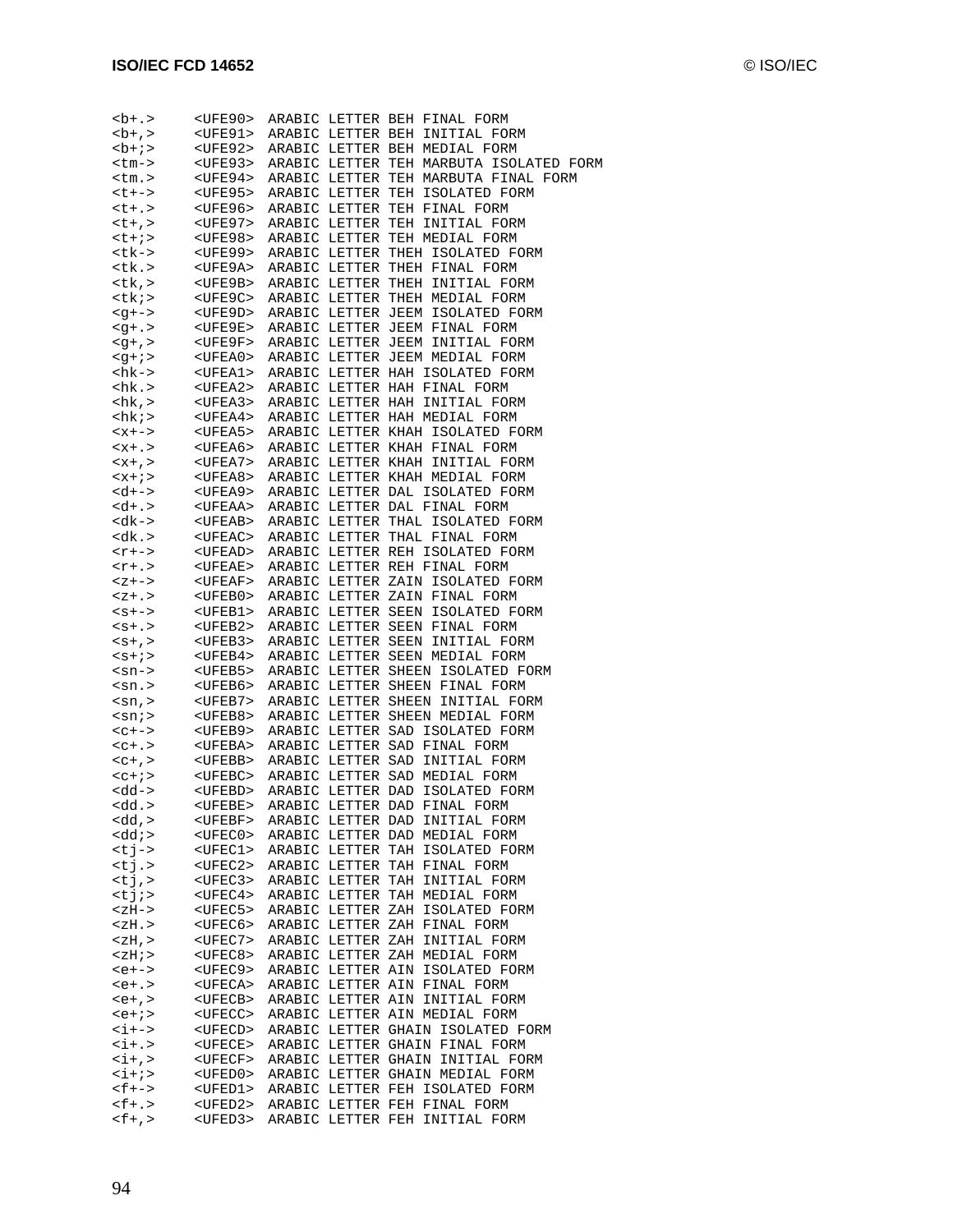| $<$ f+;>                                                | <ufed4> ARABIC LETTER FEH MEDIAL FORM</ufed4>                                                             |
|---------------------------------------------------------|-----------------------------------------------------------------------------------------------------------|
| $-+->$                                                  | <ufed5> ARABIC LETTER QAF ISOLATED FORM</ufed5>                                                           |
|                                                         |                                                                                                           |
| $<$ $+$ $>$                                             | <ufed6> ARABIC LETTER QAF FINAL FORM</ufed6>                                                              |
| $<$ q+, >                                               | <ufed7> ARABIC LETTER QAF INITIAL FORM</ufed7>                                                            |
|                                                         |                                                                                                           |
| $\leq q + i \geq$                                       | <ufed8> ARABIC LETTER QAF MEDIAL FORM</ufed8>                                                             |
| <k+-></k+->                                             | <ufed9> ARABIC LETTER KAF ISOLATED FORM</ufed9>                                                           |
| $<$ k+.>                                                | <ufeda> ARABIC LETTER KAF FINAL FORM</ufeda>                                                              |
|                                                         |                                                                                                           |
| $<$ k+, >                                               | <ufedb> ARABIC LETTER KAF INITIAL FORM</ufedb>                                                            |
| $<\mathbf{k}+i>$                                        | <ufedc> ARABIC LETTER KAF MEDIAL FORM</ufedc>                                                             |
|                                                         |                                                                                                           |
| $1 + -$                                                 | <ufedd> ARABIC LETTER LAM ISOLATED FORM</ufedd>                                                           |
| $-1+1>$                                                 | <ufede> ARABIC LETTER LAM FINAL FORM</ufede>                                                              |
| $<$ l+,>                                                | <ufedf> ARABIC LETTER LAM INITIAL FORM</ufedf>                                                            |
|                                                         |                                                                                                           |
| $<$ l+;>                                                | <ufee0> ARABIC LETTER LAM MEDIAL FORM</ufee0>                                                             |
| $<$ m+ $-$ >                                            | <ufee1> ARABIC LETTER MEEM ISOLATED FORM</ufee1>                                                          |
|                                                         |                                                                                                           |
| $<$ m+. $>$                                             | <ufee2> ARABIC LETTER MEEM FINAL FORM</ufee2>                                                             |
| $<$ m+, >                                               | <ufee3> ARABIC LETTER MEEM INITIAL FORM</ufee3>                                                           |
|                                                         | <ufee4> ARABIC LETTER MEEM MEDIAL FORM</ufee4>                                                            |
| $<$ m+ ; >                                              |                                                                                                           |
| $<$ n+->                                                | <ufee5> ARABIC LETTER NOON ISOLATED FORM</ufee5>                                                          |
| $\langle n+1 \rangle$                                   | <ufee6> ARABIC LETTER NOON FINAL FORM</ufee6>                                                             |
|                                                         |                                                                                                           |
| $<$ n+, $>$                                             | <ufee7> ARABIC LETTER NOON INITIAL FORM</ufee7>                                                           |
| $<$ n+;>                                                | <ufee8> ARABIC LETTER NOON MEDIAL FORM</ufee8>                                                            |
| $\hbox{{\small -}-}>$                                   | <ufee9> ARABIC LETTER HEH ISOLATED FORM</ufee9>                                                           |
|                                                         |                                                                                                           |
| $\hbox{\small -}$ $\hbox{\small +}$ . $\hbox{\small -}$ | <ufeea> ARABIC LETTER HEH FINAL FORM</ufeea>                                                              |
| $\mathsf{h+1}$                                          | <ufeeb> ARABIC LETTER HEH INITIAL FORM</ufeeb>                                                            |
|                                                         |                                                                                                           |
| $\hbox{\small -}$ h+; >                                 | <ufeec> ARABIC LETTER HEH MEDIAL FORM</ufeec>                                                             |
| $< w + - >$                                             | <ufeed> ARABIC LETTER WAW ISOLATED FORM</ufeed>                                                           |
|                                                         |                                                                                                           |
|                                                         |                                                                                                           |
|                                                         |                                                                                                           |
| $\langle j+ . \rangle$                                  |                                                                                                           |
|                                                         | <ufef0> ARABIC LETTER ALEF MAKSURA FINAL FORM<br/><ufef1> ARABIC LETTER YEH ISOLATED FORM</ufef1></ufef0> |
| $<$ y+->                                                |                                                                                                           |
| $<$ y+.>                                                | <ufef2> ARABIC LETTER YEH FINAL FORM</ufef2>                                                              |
| $<$ y+, >                                               |                                                                                                           |
|                                                         |                                                                                                           |
| $<$ y+;>                                                | <ufef3> ARABIC LETTER YEH INITIAL FORM<br/><ufef4> ARABIC LETTER YEH MEDIAL FORM</ufef4></ufef3>          |
| $<$ lM- $>$                                             | <ufef5> ARABIC LIGATURE LAM WITH ALEF WITH MADDA ABOVE ISOLATED FORM</ufef5>                              |
|                                                         |                                                                                                           |
| $<$ lM.>                                                | <ufef6> ARABIC LIGATURE LAM WITH ALEF WITH MADDA ABOVE FINAL FORM</ufef6>                                 |
| $$\rm+1H->$$                                            | <ufef7> ARABIC LIGATURE LAM WITH ALEF WITH HAMZA ABOVE ISOLATED FORM</ufef7>                              |
| $<$ l $_{\rm H.}>$                                      | <ufef8> ARABIC LIGATURE LAM WITH ALEF WITH HAMZA ABOVE FINAL FORM</ufef8>                                 |
|                                                         |                                                                                                           |
| <lh-></lh->                                             | <ufef9> ARABIC LIGATURE LAM WITH ALEF WITH HAMZA BELOW ISOLATED FORM</ufef9>                              |
| $\texttt{}$                                             | <ufefa> ARABIC LIGATURE LAM WITH ALEF WITH HAMZA BELOW FINAL FORM</ufefa>                                 |
|                                                         |                                                                                                           |
| <la-></la->                                             | <ufefb> ARABIC LIGATURE LAM WITH ALEF ISOLATED FORM</ufefb>                                               |
| <la.></la.>                                             | <ufefc> ARABIC LIGATURE LAM WITH ALEF FINAL FORM</ufefc>                                                  |
| $<$ "3>                                                 | <ue000> NON-SPACING UMLAUT <iso-ir-53 c9=""></iso-ir-53> (not a real character)</ue000>                   |
|                                                         |                                                                                                           |
| $<$ "1>                                                 | <ue001> NON-SPACING DIAERESIS WITH ACCENT <iso-ir-70 c0=""></iso-ir-70> (not a real</ue001>               |
| character)                                              |                                                                                                           |
|                                                         |                                                                                                           |
| $<$ " ! >                                               | <ue002> NON-SPACING GRAVE ACCENT <iso-ir-103_c1></iso-ir-103_c1> (not a real character)</ue002>           |
| $<$ " ' >                                               | <ue003> NON-SPACING ACUTE ACCENT <iso-ir-103_c2></iso-ir-103_c2> (not a real character)</ue003>           |
| $<$ " $/$ > >                                           | <ue004> NON-SPACING CIRCUMFLEX ACCENT <iso-ir-103_c3></iso-ir-103_c3> (not a real</ue004>                 |
|                                                         |                                                                                                           |
| character)                                              |                                                                                                           |
| $<$ " ? >                                               | <ue005> NON-SPACING TILDE <iso-ir-103_c4></iso-ir-103_c4> (not a real character)</ue005>                  |
| $\lt"$ ->                                               | <ue006> NON-SPACING MACRON <iso-ir-103 c5=""></iso-ir-103> (not a real character)</ue006>                 |
|                                                         |                                                                                                           |
| $<$ " ( $>$                                             | <ue007> NON-SPACING BREVE <iso-ir-103_c6></iso-ir-103_c6> (not a real character)</ue007>                  |
| $<$ " $>$                                               | <ue008> NON-SPACING DOT ABOVE <iso-ir-103_c7></iso-ir-103_c7> (not a real character)</ue008>              |
|                                                         |                                                                                                           |
| $\langle$ " : $>$                                       | <ue009> NON-SPACING DIAERESIS <iso-ir-103_c8></iso-ir-103_c8> (not a real character)</ue009>              |
| $<$ " 0 >                                               | <ue00a> NON-SPACING RING ABOVE <iso-ir-103_ca></iso-ir-103_ca> (not a real character)</ue00a>             |
| $<$ ", $>$                                              | <ue00b> NON-SPACING CEDILLA <iso-ir-103_cb></iso-ir-103_cb> (not a real character)</ue00b>                |
|                                                         |                                                                                                           |
| $\langle$ " $>$                                         | <ue00c> NON-SPACING LOW LINE <iso-ir-103 cc=""></iso-ir-103> (not a real character)</ue00c>               |
| $\lt"$ " $\gt$                                          | <ue00d> NON-SPACING DOUBLE ACUTE ACCENT <iso-ir-103_cd></iso-ir-103_cd> (not a real</ue00d>               |
|                                                         |                                                                                                           |
| character)                                              |                                                                                                           |
| $<$ " ; $>$                                             | <ue00e> NON-SPACING OGONEK <iso-ir-103 ce=""></iso-ir-103> (not a real character)</ue00e>                 |
| $<$ " $<$ $>$                                           | <ue00f> NON-SPACING CARON <iso-ir-103 cf=""></iso-ir-103> (not a real character)</ue00f>                  |
|                                                         |                                                                                                           |
| $\langle$ " = >                                         | <ue010> NON-SPACING DOUBLE LOW LINE <iso-ir-38 d9=""></iso-ir-38> (not a real character)</ue010>          |
| $<$ " $/$ / >                                           | <ue011> NON-SPACING LONG SOLIDUS OVERLAY <iso-ir-128 c9=""></iso-ir-128> (not a real</ue011>              |
| character)                                              |                                                                                                           |
|                                                         |                                                                                                           |
| $<$ "p>                                                 | <ue012> GREEK NON-SPACING PSILI PNEUMATA <iso-ir-55_25></iso-ir-55_25> (not a real</ue012>                |
| character)                                              |                                                                                                           |
| <"d>                                                    | <ue013> GREEK NON-SPACING DASIA PNEUMATA <iso-ir-55_26></iso-ir-55_26> (not a real</ue013>                |
|                                                         |                                                                                                           |
| character)                                              |                                                                                                           |
|                                                         |                                                                                                           |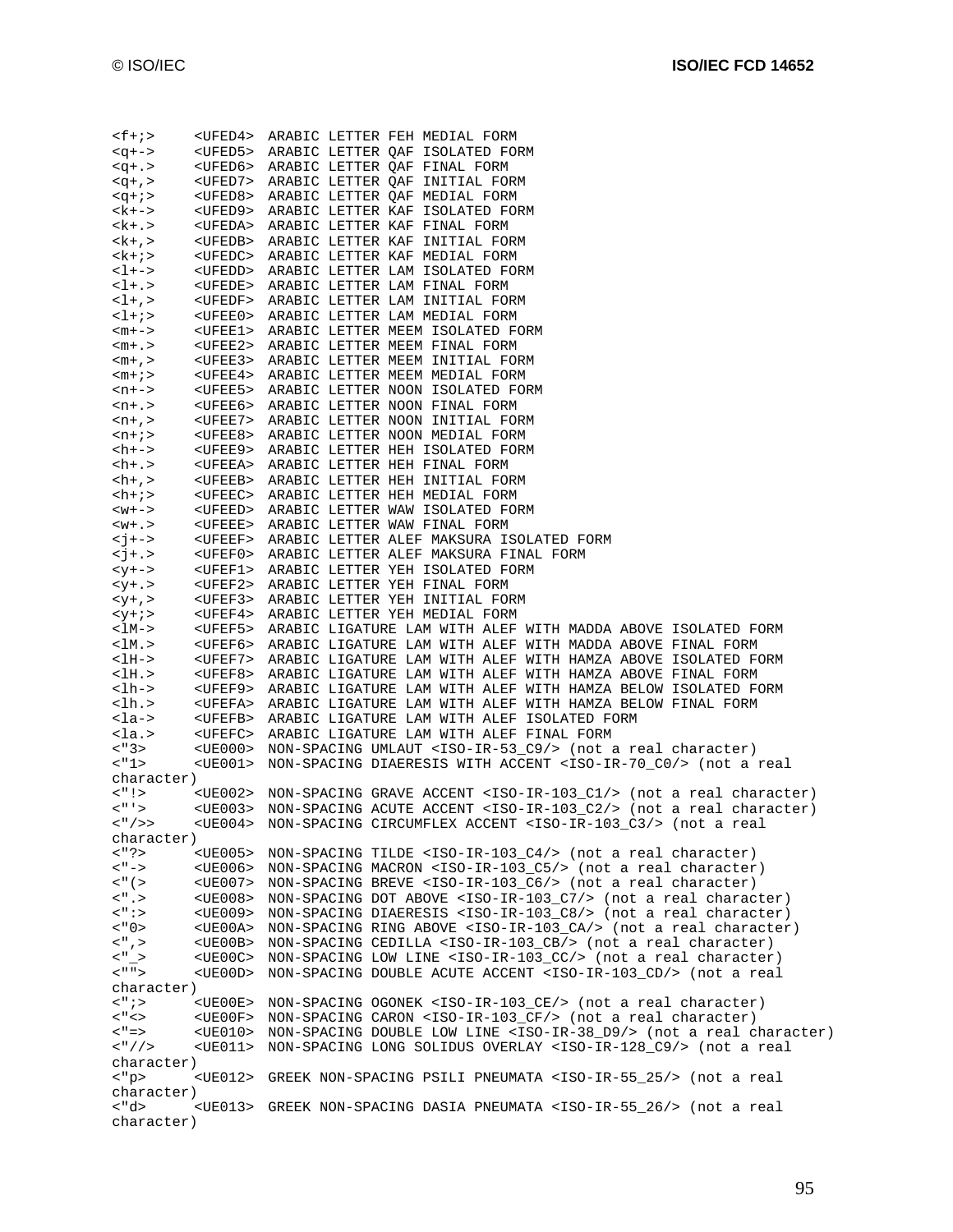| $\langle$ "i>                             |                 | <ue014> GREEK NON-SPACING IOTA BELOW <iso-ir-55_27></iso-ir-55_27> (not a real</ue014> |
|-------------------------------------------|-----------------|----------------------------------------------------------------------------------------|
| character)                                |                 |                                                                                        |
| $  +$ $>$                                 |                 | <ue015> IDEOGRAPHIC DITTO MARK <iso-ir-87 2138=""></iso-ir-87></ue015>                 |
| <a+:></a+:>                               |                 | <ue016> ARABIC LETTER ALEF FINAL FORM COMPATIBILITY <ibm868_90></ibm868_90></ue016>    |
| <tel></tel>                               |                 | <ue017> TEL COMPATIBILITY SIGN <iso-ir-149_2265></iso-ir-149_2265></ue017>             |
| <ua></ua>                                 | $<$ UE $018$ >  | Unit space A <iso-ir-8-1_40></iso-ir-8-1_40>                                           |
| <ub></ub>                                 | <ue019></ue019> | Unit space B <iso-ir-8-1_60></iso-ir-8-1_60>                                           |
| <t3></t3>                                 |                 | <ue01a> GREEK SMALL LETTER STIGMA <iso-ir-55_47></iso-ir-55_47></ue01a>                |
| $<$ m3>                                   |                 | <ue01b> GREEK SMALL LETTER DIGAMMA <iso-ir-55_48></iso-ir-55_48></ue01b>               |
| <k3></k3>                                 |                 | <ue01c> GREEK SMALL LETTER KOPPA <iso-ir-55_54></iso-ir-55_54></ue01c>                 |
| $<$ p3>                                   |                 | <ue01d> GREEK SMALL LETTER SAMPI <iso-ir-55_5e></iso-ir-55_5e></ue01d>                 |
| <mc></mc>                                 |                 | <ue01e> APPLE LOGO (Macintosh_F0)</ue01e>                                              |
| <fl></fl>                                 |                 | <ue01f> HUNGARIAN FLORINTH (CWI_9F)</ue01f>                                            |
| <ss></ss>                                 |                 | <ue020> LATIN CAPITAL LIGATURE SS (German) (CORK FF)</ue020>                           |
| <ch></ch>                                 |                 | <ue021> LATIN SMALL LIGATURE CH (Slovak) (KOI-8 CS2 C7)</ue021>                        |
| $<$ CH $>$                                |                 | <ue022> LATIN CAPITAL LIGATURE CH (Slovak) (KOI-8_CS2_E7)</ue022>                      |
| $\langle$ / $\rangle$ $\langle$ $\rangle$ |                 | <ue024> JOIN THIS LINE WITH NEXT LINE (Mnemonic)</ue024>                               |
| <h-></h->                                 |                 | <u0023> NUMBER SIGN</u0023>                                                            |
| $\lt$ ! S $>$                             |                 | <u0024> DOLLAR SIGN</u0024>                                                            |
| $<\text{@}>$                              |                 | <u0040> COMMERCIAL AT</u0040>                                                          |
| <0a>                                      |                 | <u0040> COMMERCIAL AT</u0040>                                                          |
| $\lt$ ! C $>$                             |                 | <u00a2> CENT SIGN</u00a2>                                                              |
| <l-></l->                                 |                 | <u00a3> POUND SIGN</u00a3>                                                             |
| <xo></xo>                                 |                 | <u00a4> CURRENCY SIGN</u00a4>                                                          |
| $$                                        |                 | <u00a5> YEN SIGN</u00a5>                                                               |
| $\lt!!$ B>                                |                 | <u00a6> BROKEN BAR</u00a6>                                                             |
| $<$ So $>$                                |                 | <u00a7> SECTION SIGN</u00a7>                                                           |
| $<$ OC $>$                                |                 | <u00a9> COPYRIGHT SIGN</u00a9>                                                         |
| <7!>                                      |                 | <u00ac> NOT SIGN</u00ac>                                                               |
| $<$ OR $>$                                |                 | <u00ae> REGISTERED SIGN</u00ae>                                                        |
| <9I>                                      |                 | <u00b6> PILCROW SIGN</u00b6>                                                           |
| $\lt$ ->                                  |                 | <u2500> BOX DRAWINGS LIGHT HORIZONTAL</u2500>                                          |
| $<-=>$                                    |                 | <u2501> BOX DRAWINGS HEAVY HORIZONTAL</u2501>                                          |
| $<$ $ $ >                                 |                 | <u2502> BOX DRAWINGS LIGHT VERTICAL</u2502>                                            |
| $\langle V \rangle$                       |                 | <u250c> BOX DRAWINGS LIGHT DOWN AND RIGHT</u250c>                                      |
| $<$ V $<$ w $>$                           |                 | <u2510> BOX DRAWINGS LIGHT DOWN AND LEFT</u2510>                                       |
| $<$ A/ $>$                                |                 | <u2514> BOX DRAWINGS LIGHT UP AND RIGHT</u2514>                                        |
| < A<>                                     |                 | <u2518> BOX DRAWINGS LIGHT UP AND LEFT</u2518>                                         |
| $\langle$ $ $ / >>                        |                 | <u251c> BOX DRAWINGS LIGHT VERTICAL AND RIGHT</u251c>                                  |
| $\lt$ $\lt$ $\lt$                         |                 | <u2524> BOX DRAWINGS LIGHT VERTICAL AND LEFT</u2524>                                   |
| $&<$ V- $&>$                              |                 | <u252c> BOX DRAWINGS LIGHT DOWN AND HORIZONTAL</u252c>                                 |
| $<-A>$                                    |                 | <u2534> BOX DRAWINGS LIGHT UP AND HORIZONTAL</u2534>                                   |
| $<$ $ $ ->                                |                 | <u253c> BOX DRAWINGS LIGHT VERTICAL AND HORIZONTAL</u253c>                             |
| $<$ />//>                                 |                 | <u2571> BOX DRAWINGS LIGHT DIAGONAL UPPER RIGHT TO LOWER LEFT</u2571>                  |
| $\langle \_ \langle \rangle$              |                 | <u2572> BOX DRAWINGS LIGHT DIAGONAL UPPER LEFT TO LOWER RIGHT</u2572>                  |
| $<$ $\_$ . />//>                          |                 | <u25e2> BLACK LOWER RIGHT TRIANGLE</u25e2>                                             |
| $\langle \_ \ \rangle$                    |                 | <u25e3> BLACK LOWER LEFT TRIANGLE</u25e3>                                              |
| d>                                        | <u266a></u266a> | EIGHTH NOTE                                                                            |

## **7 CONFORMANCE**

#### **7.1 FDCC-set**

A FDCC-set is conforming to this standard if it meets the requirements in clause 4.

## **7.2 FDCC-set category**

Conformance can be claimed for a category against each of the clauses 4.2 thru 4.12, and then the requirements of clause 4.1 shall also be met, and a LC\_VERSIONS category as described in clause 4.13 shall be specified.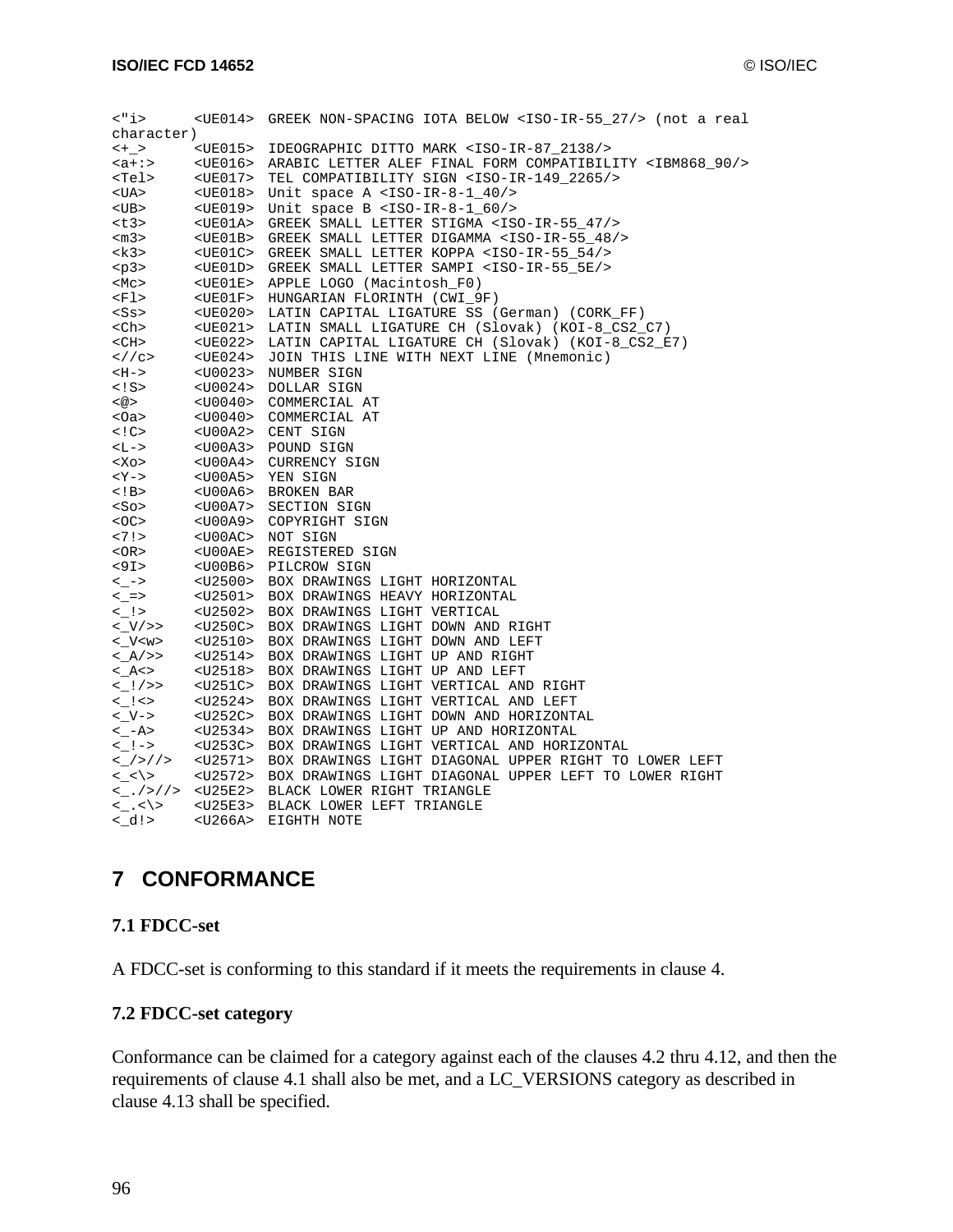## **7.3 Charmap**

A charmap is conforming to this standard if it meets the requirements in clause 5.

## **7.4 Repertoiremap**

A repertoiremap is conforming to this standard if it meets the requirements in clause 6.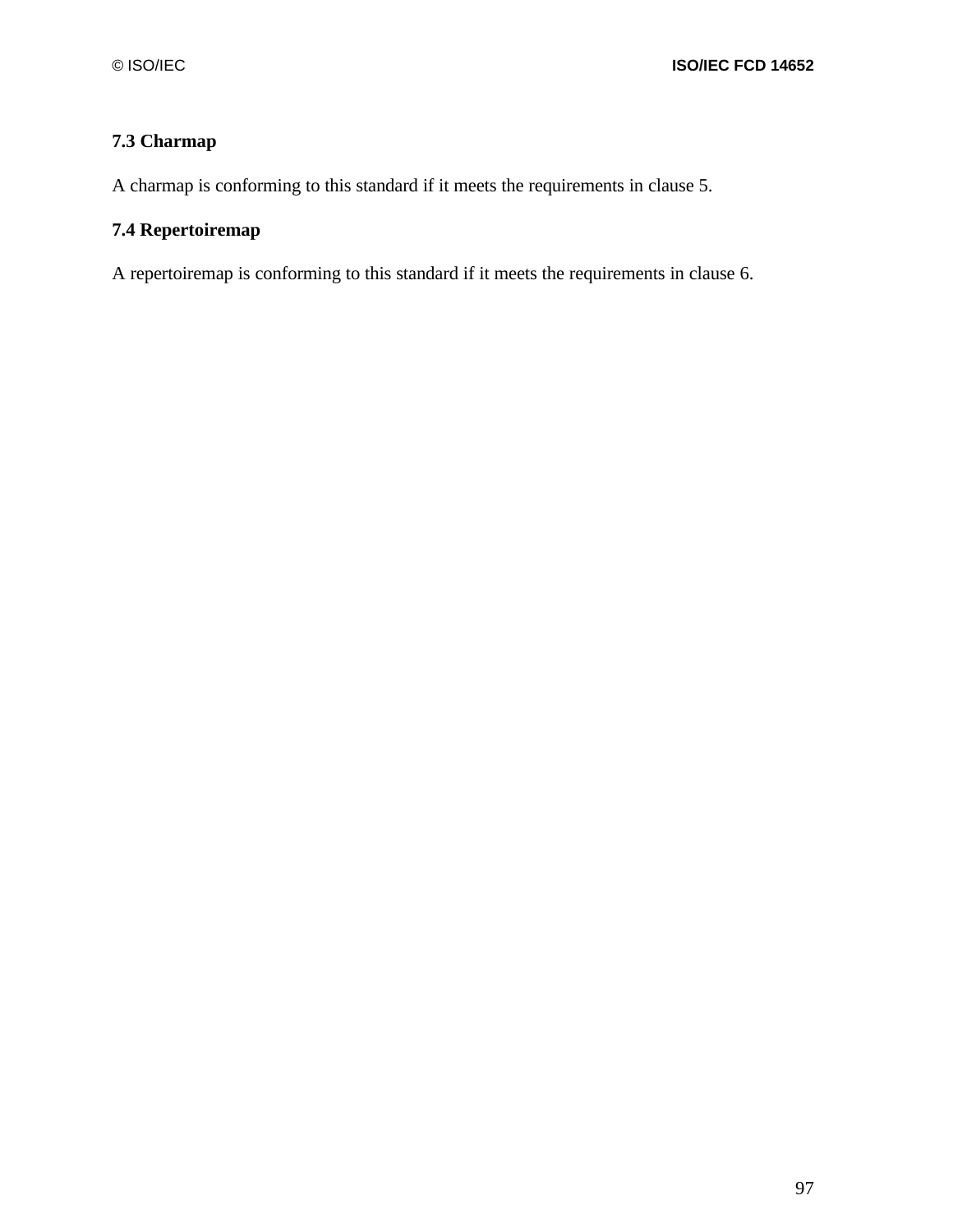# **Annex A**

(informative)

#### **Differences from the ISO/IEC 9945-2 standard**

This standard is based on the locale and charmap specifications in the ISO/IEC 9945-2 standard, and it intends to be backwards compatible, so that what is comformant to that standard is also conformant to this standard.

A number of enhancements have been done and a number of restrictions have been lifted in comparison to the POSIX standard:

#### **A.1 Restrictions removed**

1. Dependence on specific meaning of the character NUL as termination of a string (from the C standard) has been removed, to cater for other programming languages than C.

#### **A.2 Enhancements**

1. A description of a "repertoiremap" definition was added to facilitate descriptions of FDCC-sets without charmaps, and also to provide binding from a FDCC-set using one set of character names to charmaps using another naming set.

2. The specific POSIX locale has been replaced with the "i18n" FDCC-set, defined on the repertoire on ISO/IEC 10646.

3. Transliteration support has been added in the LC\_CTYPE category.

4. Terminology has been aligned with ISO/IEC TR 11017, especially the POSIX term "locale" has been changed to "FDCC-set".

5. A date escape format "%F" has been added for ISO 8601 dates, and another date escape format "%f" has been added for weekday number with Monday being the first day of the week.

6. Added to LC\_MONETARY to accommodate differences between local and international formats:

> int\_p\_cs\_precedes int p-sep by space int\_n\_cs\_precedes int\_n\_sep\_by\_space

7. Script symbols have been added via the "script" keyword in the LC\_COLLATE category.

8. The "order\_start" keyword has got an optional script-symbol identifier

9. The keywords "reorder-scripts-after" and "reorder-scripts\_end" have been introduce to reorder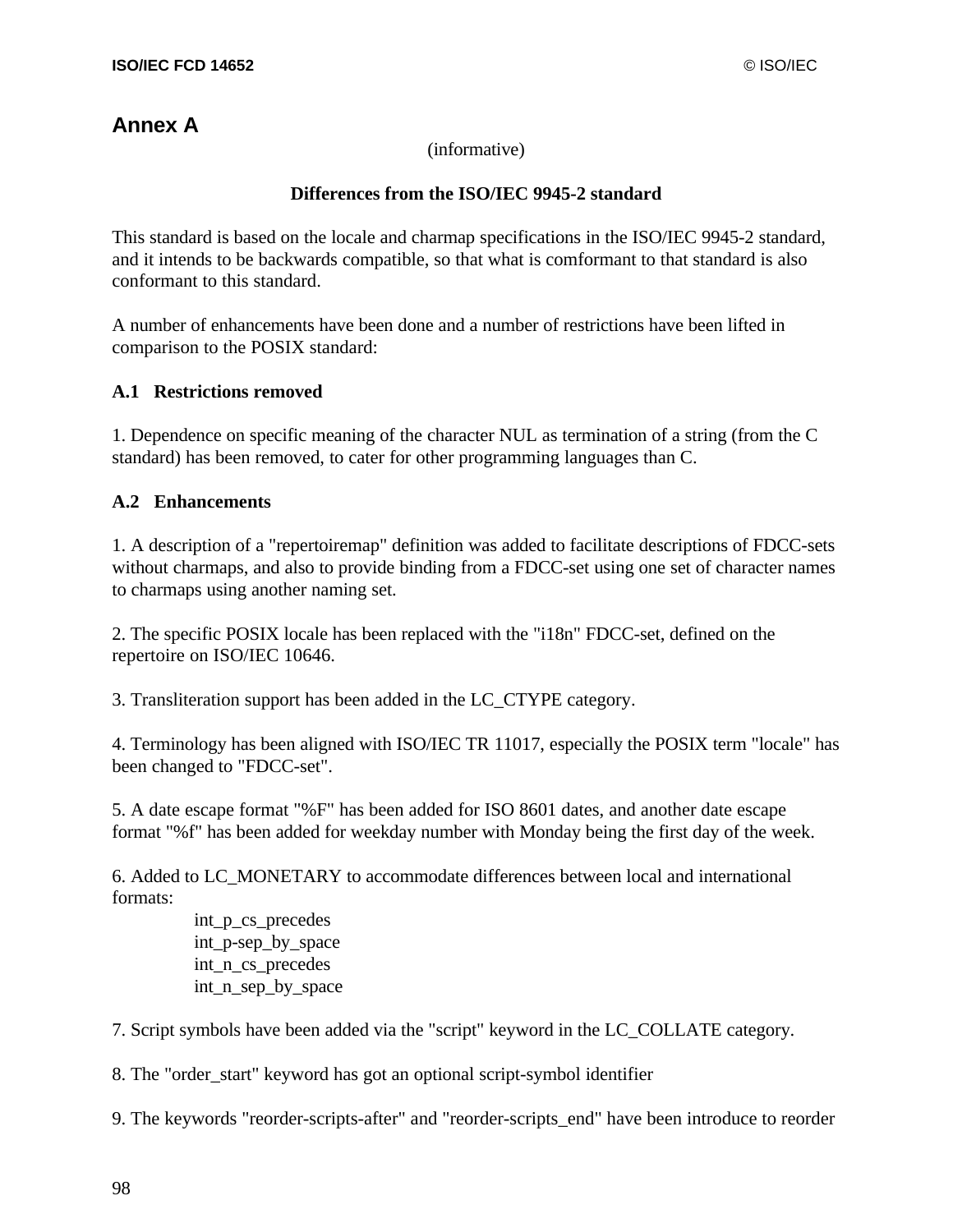scripts.

10. Symbolic elipsises (both decimal and hexadecimal) has been introduced generally as a notation.

11. The "print" CTYPE class includes automatically all "graph" characters.

12. The <Uxxxx> and <Uxxxxxxxx> has been introduced as predefined symbolic character names, together with a number symbolic character names derived from POSIX.

13. Toggling commands define, undef, ifdef, ifndef, elif, else, and endif have been introduced for the FDCC-set category LC\_COLLATE, in the style of the C-precompiler.

14. New categories LC\_VERSION, LC\_PAPER, LC\_NAME, LC\_ADDRESS, LC\_TELEPHONE, and LC\_MEASUREMENT has been introduced.

15. The LC\_CTYPE has got support for bidirectionality, via the new keywords class and map, which corresponds to the C standard library functions iswctype() and towctrans() respectively.

16. The digits keyword now support digits for multiple scripts.

17. The LC\_MONETARY category provides support for dual currencies, such as the Euro in some European countries.

18. The LC\_TIME has got a number of enhancements to cater for alternate calenders, and timezone information may be given.

19. The charmap specification has been enhanced to support ISO 2022.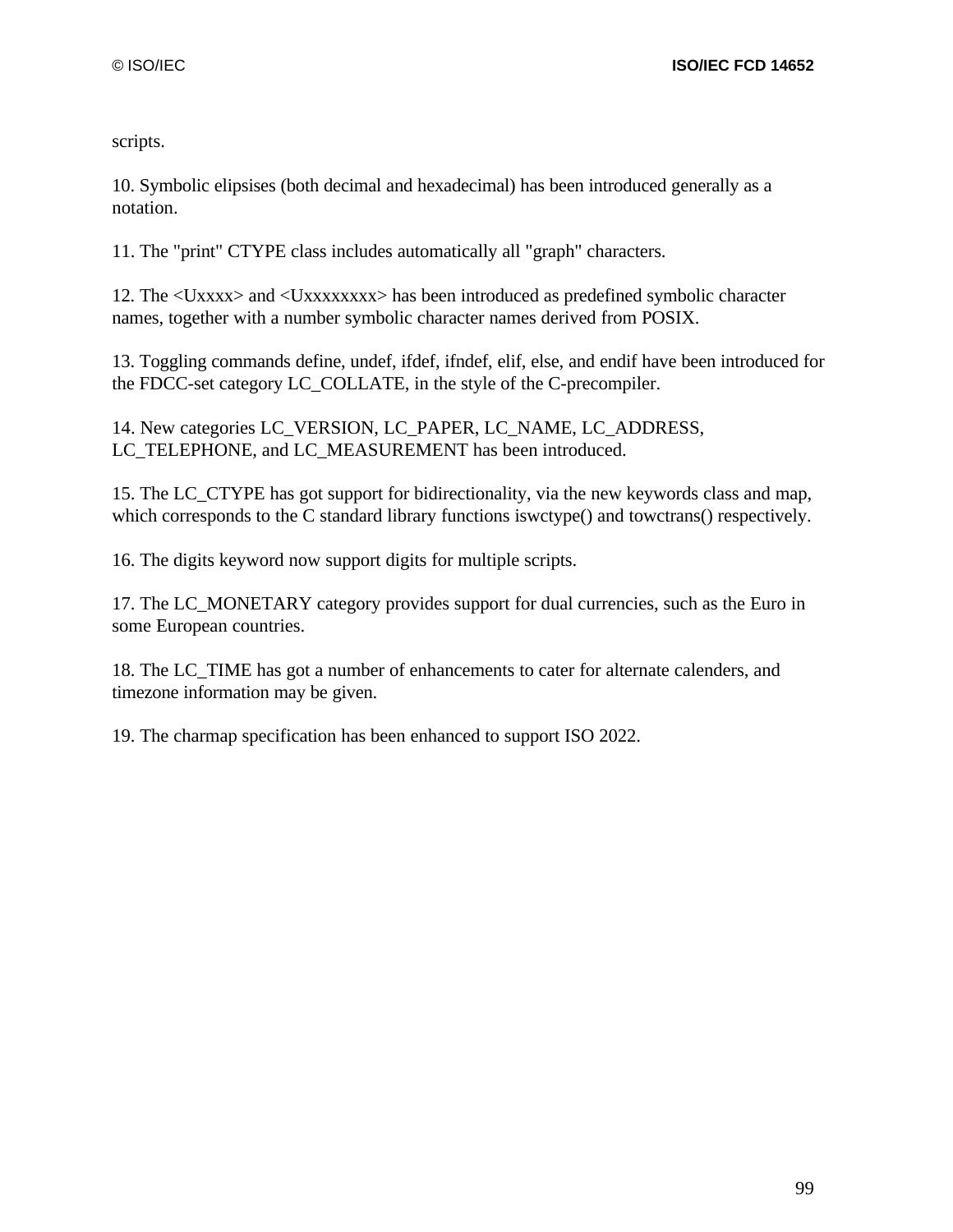## **Annex B**

(informative)

#### **Rationale**

#### **B.1 FDCC-set Rationale**

The description of FDCC-sets is based on work performed in the UniForum Technical Committee Subcommittee on Internationalisation and on POSIX. Wherever appropriate, keywords were taken from the C Standard or the POSIX-2 standard. The C and POSIX term "locale" has been changed into the term "FDCC-set" from ISO/IEC TR 11017 to align with that specification.

The POSIX utility "localedef" compiles locale sources into object files. The "object" definitions need not be portable, as long as "source" definitions are. Strictly speaking, "source" definitions are portable only between applications using the same character set(s). Such "source" definitions can, if they use symbolic names only, easily be ported between systems using different code sets as long as the characters in the portable character set (ISO 646) have common values between the code sets; this is frequently the case in historical applications. Of course, this requires that the symbolic names used for characters outside the portable character set are identical between character sets.

To avoid confusion between an octal constant and a backreference, the octal, hexadecimal, and decimal constants must contain at least two digits. As single-digit constants are relatively rare, this should not impose any significant hardship. Each of the constants includes "two or more" digits to account for systems in which the byte size is larger than eight bits. For example, an ISO/IEC 10646 system that has defined 16-bit bytes may require six octal, four hexadecimal, and five decimal digits, for some coded characters.

As an international (ISO/IEC) standard this standard should follow the ISO/IEC guidelines, including the ISO/IEC TR 10176. This TR has a rule that characters outside the invariant part of ISO/IEC 646 should not be used in portable specifications. The backslash and the number-sign character are not in the invariant part. As far as general usage of these symbols, they are covered by the "grandfather clause", but for newly defined interfaces, ISO has requested that specifications provide alternate representations, and this standard then follows POSIX for backward compatibility. Consequently, while the default escape character remains the backslash, and the default comment character is the number-sign, applications are required to recognize alternative representations, identified in the applicable source text via the "escape\_char" and "comment\_char" keywords.

## **B.1.1 LC\_CTYPE Rationale**

The LC\_CTYPE category primarily is used to define the encoding-independent aspects of a character set, such as character classification. In addition, certain encoding-dependent characteristics are also defined for an application via the LC\_CTYPE category. This standard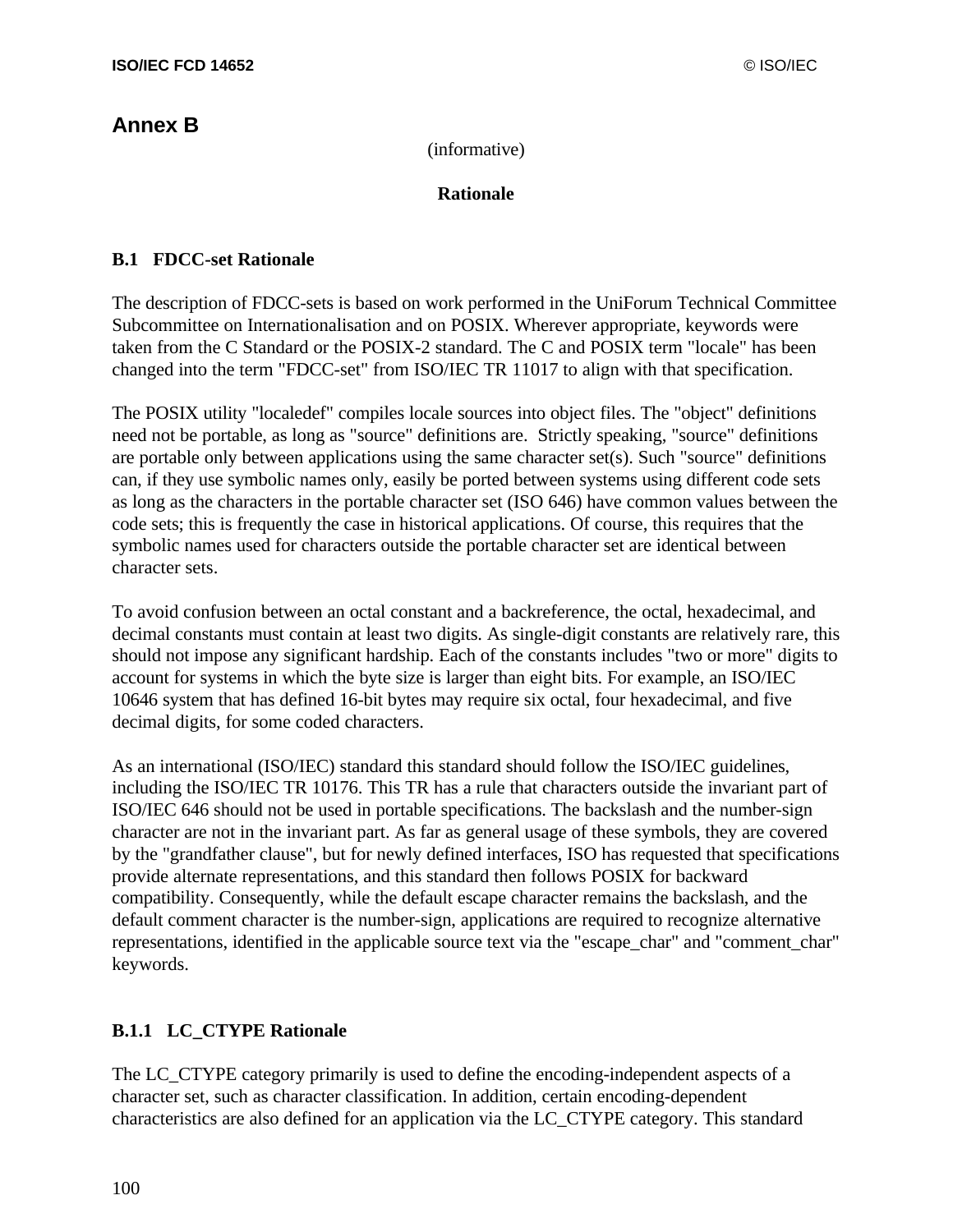does not mandate that the encoding used in the FDCC-set is the same as the one used by the application, because an application may decide that it is advantageous to define FDCC-set in a system-wide encoding rather than having multiple, logically identical FDCC-sets in different encodings, and to convert from the application encoding to the system-wide encoding on usage. Other applications could require encoding-dependent FDCC-sets. In either case, the LC\_CTYPE attributes that are directly dependent on the encoding, such as mb\_cur\_max and the display width of characters, are not user-specifiable in a locale source, and are consequently not defined as keywords.

As the LC\_CTYPE character classes are based on the C Standard character-class definition, the category does not support multicharacter elements. For instance, the German character <sharp-s> is traditionally classified as a lowercase letter. There is no corresponding uppercase letter; in proper capitalization of German text the <sharp-s> will be replaced by SS; i.e., by two characters. This kind of conversion is outside the scope of the toupper and tolower keywords. Where this standard specifies that only certain characters can be specified, as for the keywords digit and xdigit, the specified characters must be from the portable character set, as shown. As an example, only the Arabic digits 0 through 9 are acceptable as digits.

The character classes digit, xdigit, lower, upper, and space have a set of automatically included characters. These only need to be specified if the character values (i.e. encoding) differs from the application default values. The definition of character class digit allows that alternate digits (e.g., Hindi or Ideographic) can be specified here. The definition of character class xdigit requires that the characters included in character class digit are included here also, and allows for different symbols for the hexadecimal digits 10 through 15.

## **B.1.2 LC\_COLLATE Rationale.**

The LC\_COLLATE category governs the collation order in the FDCC-set, and may thus be useful for the processing of the APIs in the ISO/IEC 14651 string ordering and comparison standard, the C Standard strxfrm() and strcoll() functions, as well as a number of POSIX-2 utilities.

The rules governing collation depends to some extent on the use. At least five different levels of increasingly complex collation rules can be distinguished:

- (1) Byte/machine code order. This is the historical collation order in the UNIX system and many proprietary operating systems. Collation is here done character by character, without any regard to context. The primary virtue is that it usually is quite fast, and also completely deterministic; it works well when the native machine collation sequence matches the user expectations.
- (2) Character order. On this level, collation is also done character by character, without regard to context. The order between characters is, however, not determined by the code values, but on the user's expectations of the correct order between characters. In addition, such a (simple) collation order can specify that certain characters collate equal (e.g., upper and lowercase letters).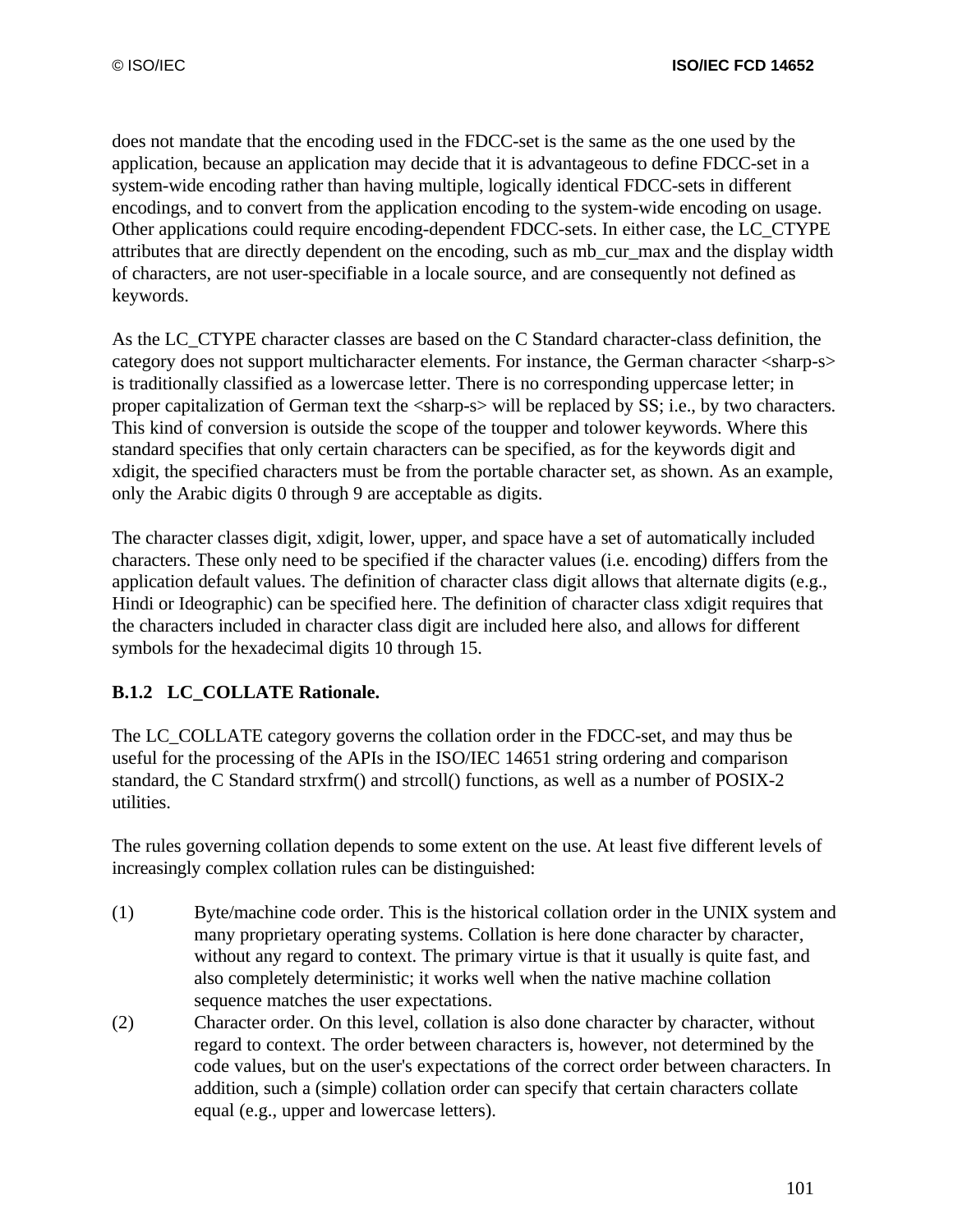- (3) String ordering. On this level, entire strings are compared based on relatively straightforward rules. At this level, several "passes" may be required to determine the order between two strings. Characters may be ignored in some passes, but not in others; the strings may be compared in different directions; and simple string substitutions may be made before strings are compared. This level is best described as "dictionary" ordering; it is based on the spelling, not the pronunciation, or meaning, of the words.
- (4) Text search ordering. This is a further refinement of the previous level, best described as "telephone book ordering"; some common homonyms (words spelled differently but with same pronunciation) are collated together; numbers are collated as if spelled with words, and so on.
- (5) Semantic level ordering. Words and strings are collated based on their meaning; entire words (such as "the") are eliminated, the ordering is not deterministic. This may requires special software, and is highly dependent on the intended use.

While the historical collation order formally is at level 1, for the English language it corresponds roughly to elements at level 2. The user expects to see the output from the "ls" utility sorted very much as it would be in a dictionary. While telephone book ordering would be an optimal goal for standard collation, this was ruled out as the order would be language dependent. Furthermore, a requirement was that the order must be determined solely from the text string and the collation rules; no external information (e.g., "pronunciation dictionaries") could be required.

As a result, the goal for the collation support is at level 3. This also matches the requirements for the Canadian collation order standard, as well as other, known collation requirements for alphabetic scripts. It specifically rules out collation based on pronunciation rules, or based on semantic analysis of the text. The syntax for the LC\_COLLATE category source is the result of a cooperative effort between representatives for many countries and organizations working with international issues, such as UniForum, X/Open, and ISO, and it meets the requirements for level 3, and has been verified to produce the correct result with examples based on Canadian and Danish collation order.

The directives that can be specified in an operand to the order start keyword are based on the requirements specified in several proposed standards and in customary use. The following is a rephrasing of rules defined for "lexical ordering in English and French" by the Canadian Standards Association (text is brackets is rephrased):

- (1) Once special characters (punctuation) have been removed from original strings, the ordering is determined by scanning forward (left to right) [disregarding case and diacriticals].
- (2) In case of equivalence, special characters are once again removed from original strings and the ordering is determined scanning backward (starting from the rightmost character of the string and back), character by character, (disregarding case but considering diacriticals).
- (3) In case of repeated equivalence, special characters are removed again from original strings and the ordering is determined scanning forward, character by character, (considering both case and diacriticals).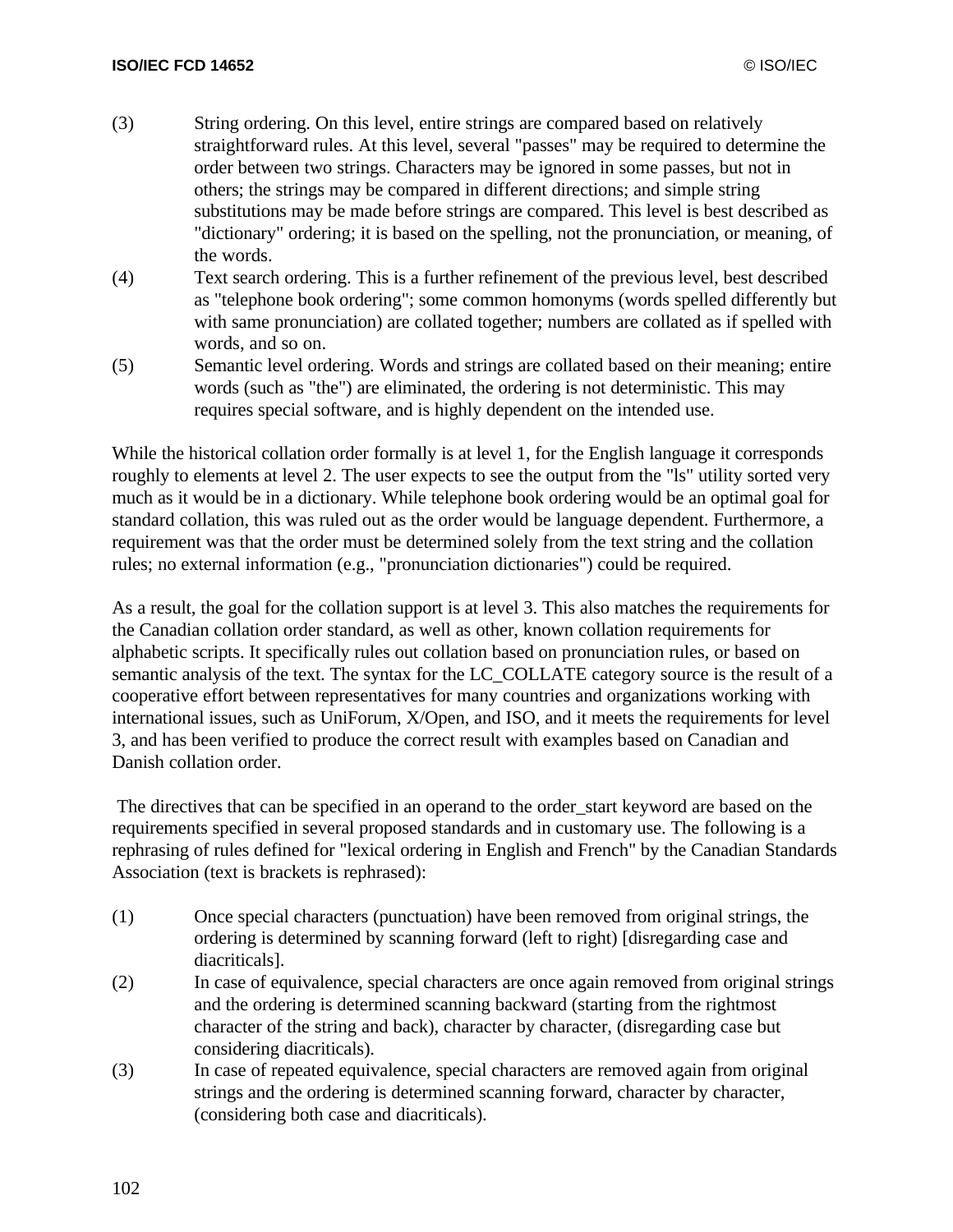(4) If there is still an ordering equivalence after rules (1) through (3) have been applied, then only special characters and the position they occupy in the string are considered to determine ordering. The string that has a special character in the lowest position comes first. If two strings have a special character in the same position, the character [with the lowest collation value] comes first. In case of equality, the other special characters are considered until there is a difference or all special characters have been exhausted.

It is estimated that the standard covers the requirements for all European languages, and no particular problems are anticipated for Cyrillic or Middle Eastern scripts.

The Far East (particularly Japanese/Chinese) collations are often based on contextual information and pronunciation rules (the same ideograph can have different meanings and different pronunciations). Such collation, in general, falls outside the desired goal of the standard. There are, however, several other collation rules (stroke/radical, or "most common pronunciation") which can be supported with the mechanism described here. Previous drafts contained a substitute statement, which performed a regular expression style replacement before string compares. It has been withdrawn based on balloter objections that it was not required for the types of ordering this standard is aimed at.

The character (and collating element) order is defined by the order in which characters and elements are specified between the order\_start and order\_end keywords. This character order is used in range expressions in regular expressions. Weights assigned to the characters and elements defines the collation sequence; in the absence of weights, the character order is also the collation sequence.

The position keyword was introduced to provide the capability to consider, in a compare, the relative position of non-IGNOREd characters. As an example, consider the two strings "o-ring" and "or-ing". Assuming the hyphen is IGNOREd on the first pass, the two strings will compare equal, and the position of the hyphen is immaterial. On second pass, all characters except the hyphen are IGNOREd, and in the normal case the two strings would again compare equal. By taking position into account, the first collates before the second.

#### **B.1.2.1 "reorder-after" rationale**

Much work has been done on FDCC-sets, making them quite general. The POSIX-2 standard introduced a "copy" command for all categories of the POSIX locale. This is useful for many purposes and it ensures that two FDCC-sets are equivalent for this category. A further step in building on previous FDCC-set work is defined in this standard.

Collating sequences often vary a bit from country to country, and from language to language, but generally much of the collating sequence is the same. For example the Danish sequence is for the most part the same as the German or English collation, but for about a dozen letters it differs. The same can be said for Swedish or Hungarian: generally the Latin collating sequence is the same, but a few characters are different.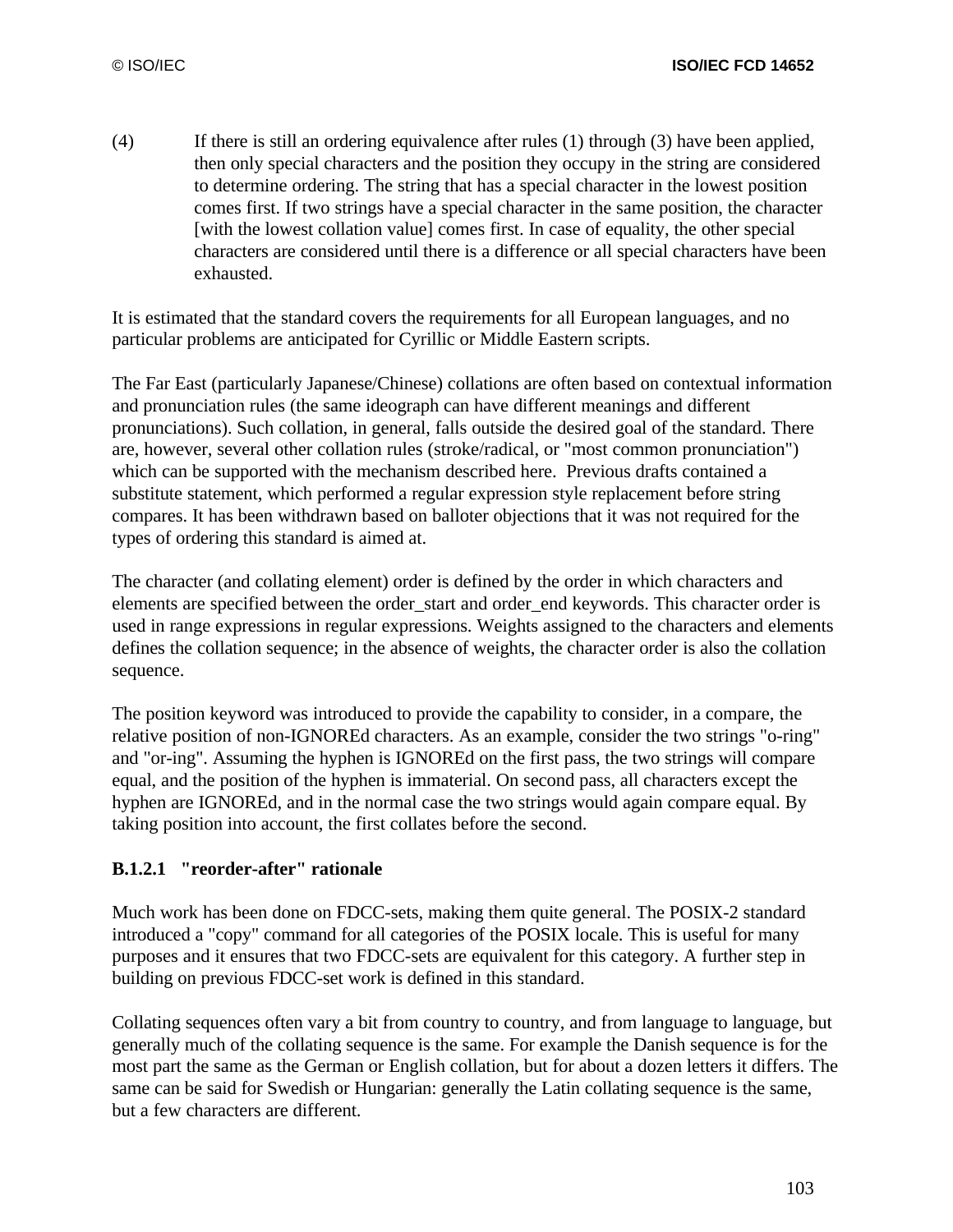This standard defines a FDCC-set defined on the character repertoire of the ISO/IEC 10646 standard, in a character set independent way. The intention is that some of the information from this FDCC-set will be acceptable in many cultures, and that it can serve as the basis for modifications in other cultures, to obtain a culturally acceptable specification. Using the "reorderafter" construct will also help improve the overview of what the changes really are for implementers and other users.

An example of the use of the "reorder-after" construct is the following. A default international ordering for the Latin alphabet may be adequate for Danish, with the exception of the collation rules for the letters  $\ddot{U}$ ,  $\ddot{u}$ ,  $\ddot{E}$ ,  $\ddot{e}$ ,  $\ddot{A}$ ,  $\ddot{a}$ ,  $\ddot{Q}$ ,  $\ddot{Q}$ ,  $\ddot{Q}$ ,  $\ddot{O}$ ,  $\ddot{O}$ ,  $\ddot{A}$  and  $\ddot{a}$ . By applying the "reorder-after" construct, the Danish specification can be made more easily by copying and reordering the existing international specification, rather than specifying collation parameters for all Latin letters (with or without diacritics). There is no obligation for Denmark to take this approach, but the "reorder-after" construct provides the mechanism for doing so if it is deemed desirable.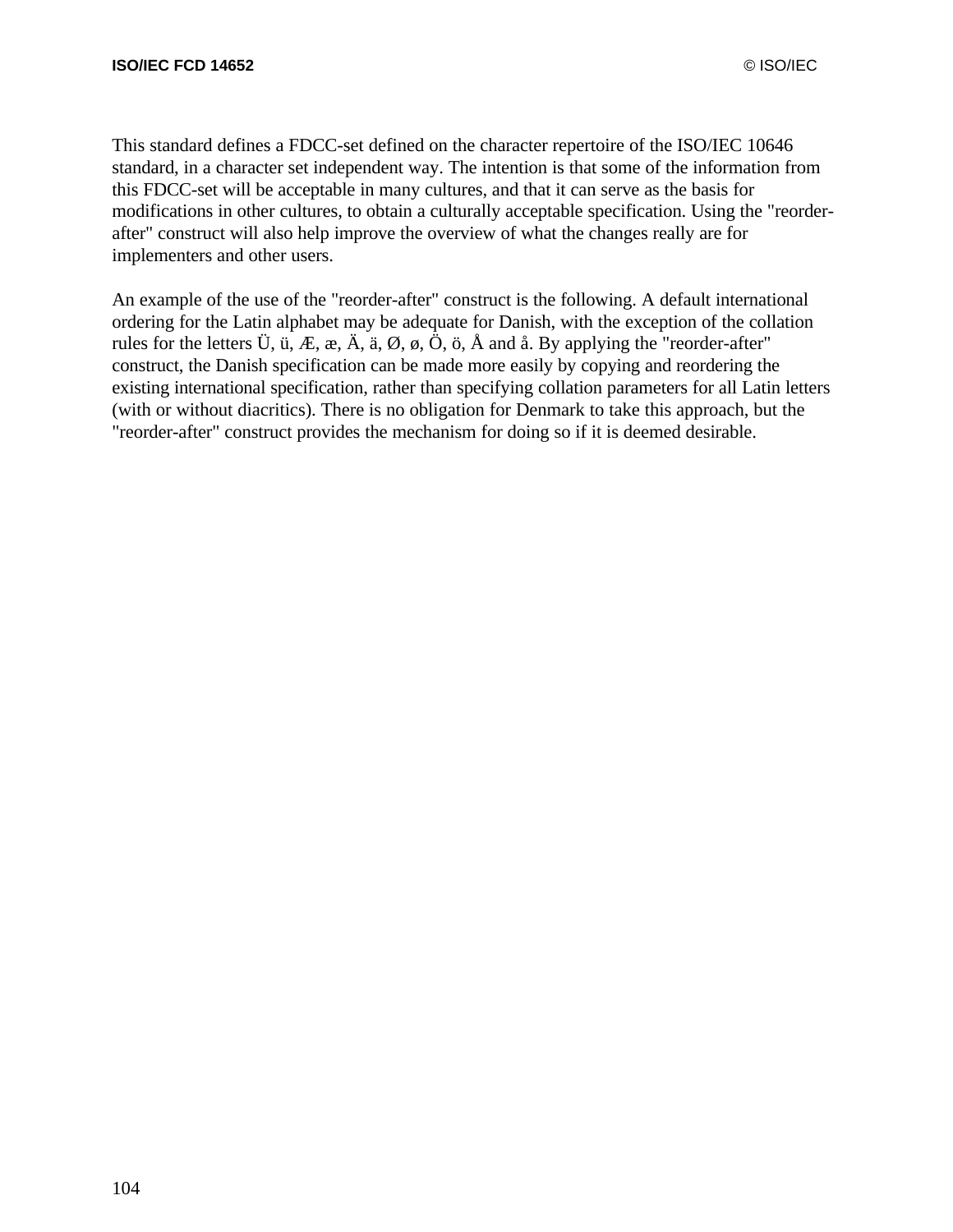}

#### **B.1.2.2 awk script for "reorder-after" construct**

A script has been written in the "awk" language defined in the POSIX standard ISO/IEC 9945-2 to implement the "reorder-after" construct:

```
BEGIN { comment = "%"; back[0]= follow[0] = 0; }
/LC_COLLATE/ { coll=1 }
/END LC_COLLATE/ { coll=0; for (lnr= 1; lnr; lnr= follow[lnr]) print cont[lnr] }
\{ if (coll == 0) print $0 ;else { if (s_1 == "copy") {
          file = $2while (getline < file ) 
          if ($1 == "LC_COLLATE" ) copy_lc = 1
          else if ( $1 == "END" && $2 == "LC_COLLATE" ) copy_lc =0
          else if (copy_lc) {
               lnr++
               follow[lnr-1] = lnr; back [lnr] = lnr-1cont[lnr] = $0; symbol $1] = lnr}
          close (file )
     }
     else if (\$1 == "reorder-after") \{ ra=1 ; after = symbol [ \$2 ] \}else if (51 == "reorder-end") ra = 0
     else {
          lnr++
          if (ra) follow [ lnr ] = follow [ after ]
          if (ra) back [ follow [ after ] ] = lnr
          follow[after] = lnr; back [ lnr ] = after
          cont[lnr] = $0if ( ra && $1 != comment && $1 != "" ) {
               old = symb [ $1 ];
               follow [back [old] ] = follow [old];
               back [ follow [ old ] ] = back [ old ];
               symbol[ $1 ] = \text{ln}r;}
          after = lnr
     }
     }
```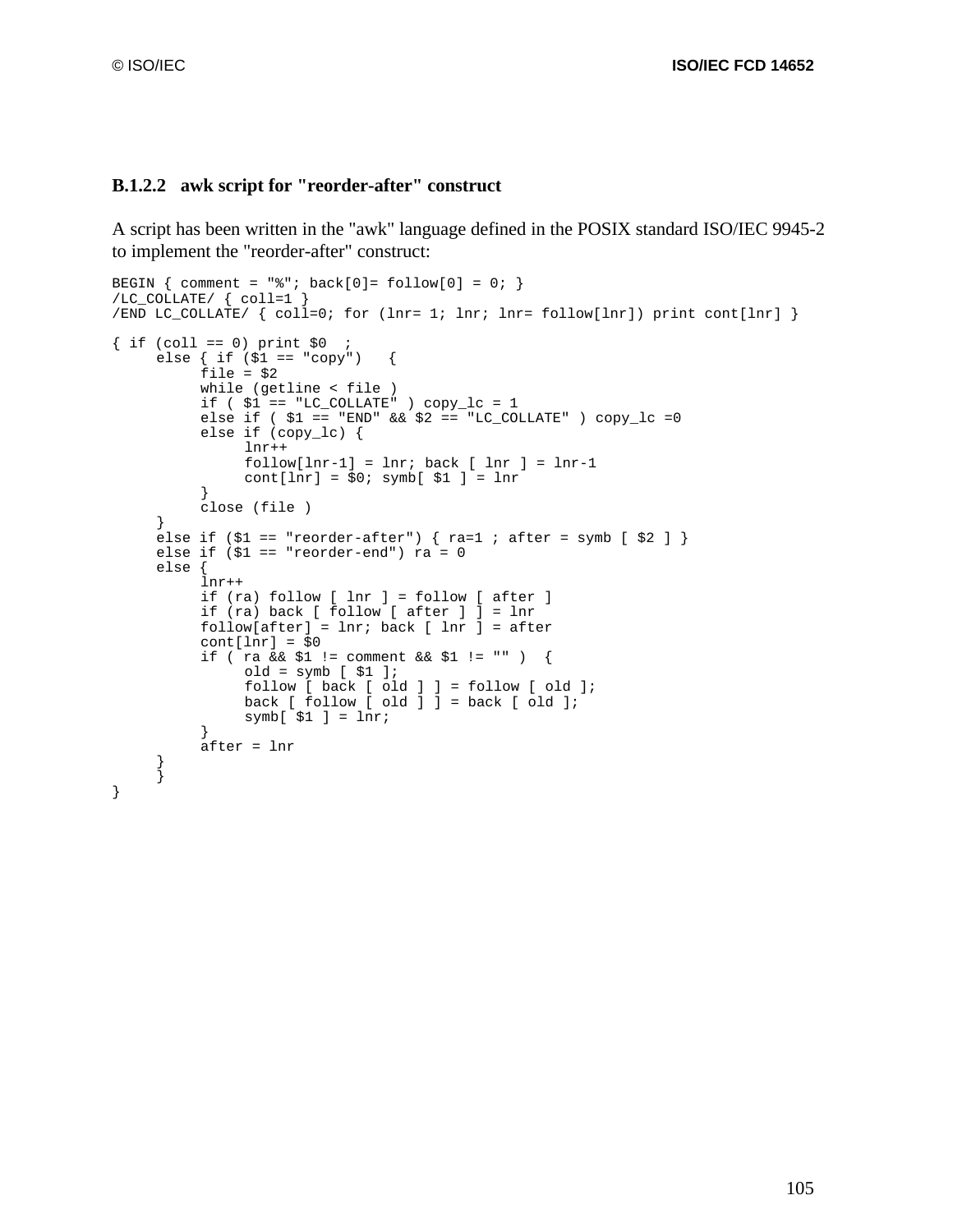#### **B.1.2.3 Sample FDCC-set specification for Danish**

```
escape_char /
comment_char %
repertoiremap "i18nrep"
charset "ISO_8859-1:1987"
% Distribution and use is free, also
% for commercial purposes.
LC_VERSION
title "Danish language FDCC-set for Denmark"
source "Danish Standards Association"
address "Kollegievej 6, DK-2920 Charlottenlund, Danmark"
contact "Keld Simonsen"
email "Keld.Simonsen@dkuug.dk"
tel "+45 - 3996-6101"
fax "+45 - 3996-6202"
language "da"<br>territory "DK"
territory "DK"
revision "4.2"
date "1997-12-22"
category i18n:1998;LC_VERSIONS
category i18n:1998;LC_CTYPE
category i18n:1998;LC_COLLATE
category i18n:1998;LC_TIME
category posix:1993;LC_NUMERIC
category i18n:1998;LC_MONETARY
category posix:1993;LC_MESSAGES
category i18n:1998;LC_PAPER
category i18n:1998;LC_NAME<br>category i18n:1998;LC_NAME
category i18n:1998;LC_ADDRESS<br>category i18n:1998;LC_ADDRESS
category i18n:1998;LC_TELEPHONE
category i18n:1998;LC_MEASUREMENT
END LC_VERSION
LC_CTYPE
copy "i18n"
END LC_CTYPE
LC_COLLATE
% The ordering algorithm is in accordance
% with Danish Standard DS 377 (1980)
% and the Danish Orthography Dictionary
% (Retskrivningsordbogen, 2. udgave, 1996).
% It is also in accordance with
% Greenlandic orthography.
collating-element <A-A> from "<A><A>"
collating-element <A-a> from "<A><a>"
collating-element <a-A> from "<a><A>"
collating-element <a-a> from "<a><a>"
copy i18n
reorder-after <CAPITAL>
<CAPITAL>
<CAPITAL-SMALL>
<SMALL-CAPITAL>
<SMALL>
reorder-after <q8>
<kk> <Q>;<SPECIAL>;<SMALL>;IGNORE
reorder-after <t8>
<TH> "<T><H>";"<TH><TH>";"<CAPITAL><CAPITAL>";IGNORE
<th> "<T><H>";"<TH><TH>";"<SMALL><SMALL>";IGNORE
reorder-after <y8>
% <U:> and <U"> are treated as <Y> in Danish
<U:> <Y>;<U:>;<CAPITAL>;IGNORE
```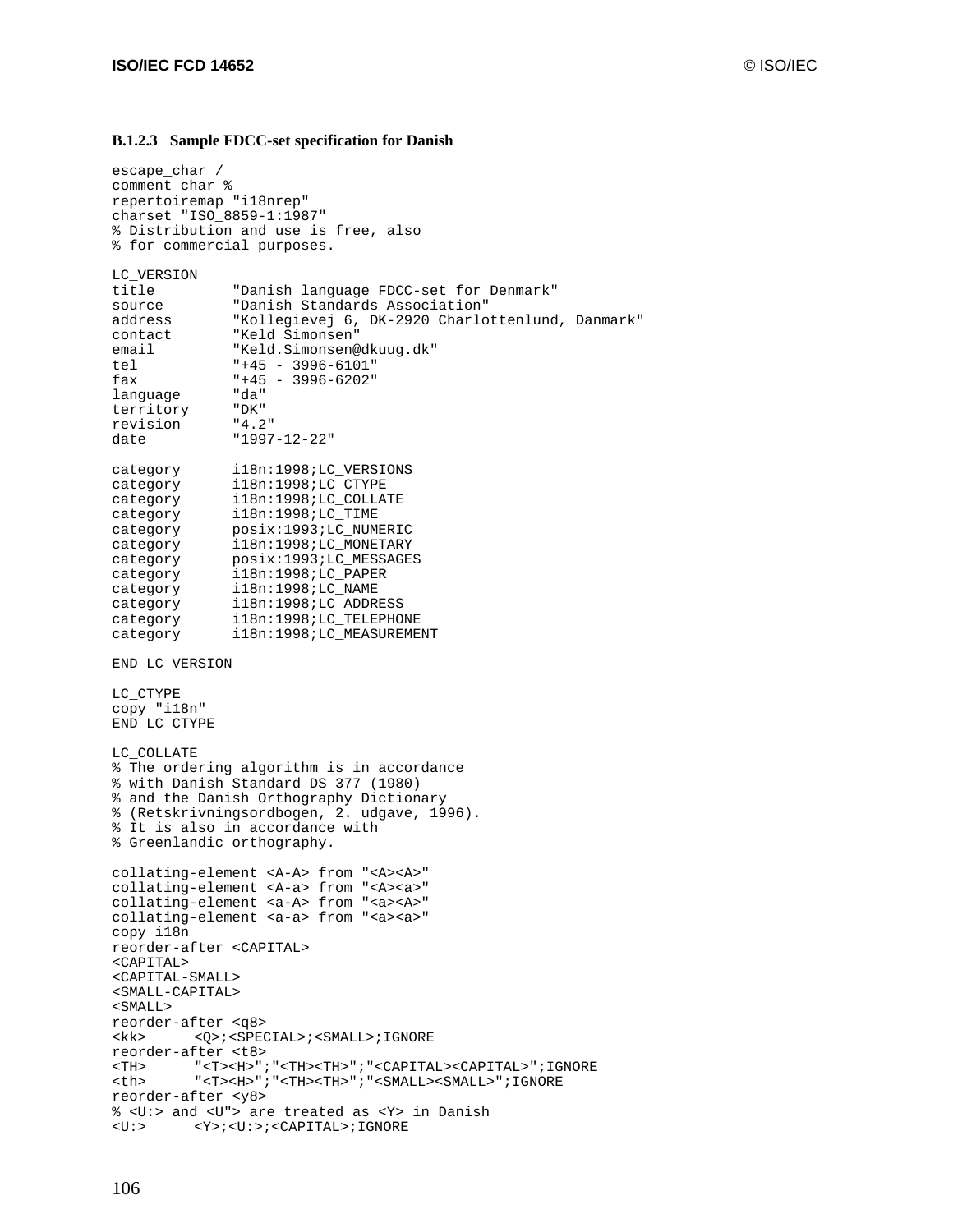| $\langle u: \rangle$                                       | <y>;<u:>;<small>;IGNORE</small></u:></y>                                                  |                                                                                                                                 |
|------------------------------------------------------------|-------------------------------------------------------------------------------------------|---------------------------------------------------------------------------------------------------------------------------------|
| <u"><br/><math>\langle u" \rangle</math></u">              | <y>;<u">;<capital>;IGNORE<br/><y>;<u">;<small>;IGNORE</small></u"></y></capital></u"></y> |                                                                                                                                 |
| reorder-after <z8></z8>                                    |                                                                                           |                                                                                                                                 |
|                                                            |                                                                                           | % <ae> is a separate letter in Danish</ae>                                                                                      |
| $<$ $AE$                                                   |                                                                                           | <ae>;<none>;<capital>;IGNORE</capital></none></ae>                                                                              |
| <ae></ae>                                                  | $<$ AE> $i$ <none> <math>i</math> <small><math>i</math> IGNORE</small></none>             |                                                                                                                                 |
| <ae'></ae'>                                                |                                                                                           | <ae>;<acute>;<capital>;IGNORE</capital></acute></ae>                                                                            |
| <ae'></ae'>                                                |                                                                                           | <ae>;<acute>;<small>;IGNORE</small></acute></ae>                                                                                |
| <a3><br/><a3></a3></a3>                                    |                                                                                           | <ae>;<macron>;<capital>;IGNORE<br/><ae>;<macron>;<small>;IGNORE</small></macron></ae></capital></macron></ae>                   |
| $<\mathbb{A}$ :                                            |                                                                                           | <ae>;<special>;<capital>;IGNORE</capital></special></ae>                                                                        |
| a:                                                         |                                                                                           | <ae>;<special>;<small>;IGNORE</small></special></ae>                                                                            |
|                                                            |                                                                                           | % <0//> is a separate letter in Danish                                                                                          |
| 0/2                                                        |                                                                                           |                                                                                                                                 |
| $<$ 0 $/$ $>$                                              |                                                                                           | <0//>/>/ <none>/<small>/IGNORE</small></none>                                                                                   |
| <0//'>                                                     |                                                                                           | <0//>/>/ <acute>/<capital>/IGNORE</capital></acute>                                                                             |
| <o '=""></o>                                               |                                                                                           | <0//>/>/ <acute>/<small>/IGNORE</small></acute>                                                                                 |
| <0:><br>$\langle$ 0:2                                      |                                                                                           | <0//>/>/ <diaeresis>/<capital>/IGNORE<br/>&lt;0//&gt;/&gt;/<diaeresis>/<small>/IGNORE</small></diaeresis></capital></diaeresis> |
| 0"                                                         |                                                                                           |                                                                                                                                 |
| $<$ $\circ$ " $>$                                          |                                                                                           | <0//>/>; <double-acute>;<small>;IGNORE</small></double-acute>                                                                   |
|                                                            |                                                                                           | % <aa> is a separate letter in Danish</aa>                                                                                      |
| <aa></aa>                                                  |                                                                                           | <aa>; <none>; <capital>; IGNORE</capital></none></aa>                                                                           |
| <aa></aa>                                                  | <aa>;<none>;<small>;IGNORE</small></none></aa>                                            |                                                                                                                                 |
| <a−a></a−a>                                                |                                                                                           | <aa>;<a-a>;<capital>;IGNORE</capital></a-a></aa>                                                                                |
| <a-a></a-a>                                                |                                                                                           | <aa>;<a-a>;<capital-small>;IGNORE</capital-small></a-a></aa>                                                                    |
| <a-a><br/><math><a-a&gt;< math=""></a-a&gt;<></math></a-a> | <aa>; <a-a>; <small>; IGNORE</small></a-a></aa>                                           | <aa>;<a-a>;<small-capital>;IGNORE</small-capital></a-a></aa>                                                                    |
| <aa'></aa'>                                                | <aa>;<aa'>;<capital>;IGNORE</capital></aa'></aa>                                          |                                                                                                                                 |
| <aa'></aa'>                                                | $<$ AA>; $<$ AA'>; $<$ SMALL>;IGNORE                                                      |                                                                                                                                 |
| reorder-end                                                |                                                                                           |                                                                                                                                 |
| END LC_COLLATE                                             |                                                                                           |                                                                                                                                 |
| LC MONETARY                                                |                                                                                           |                                                                                                                                 |
| int_curr_symbol                                            |                                                                                           | " <d><k><k><sp>"</sp></k></k></d>                                                                                               |
| currency_symbol                                            |                                                                                           | $"$ < k > < r > $"$                                                                                                             |
| mon_decimal_point                                          |                                                                                           | $"$ < , >"                                                                                                                      |
| mon_thousands_sep                                          |                                                                                           | $"$ < . > $"$                                                                                                                   |
| mon_grouping                                               |                                                                                           | 3:3                                                                                                                             |
| positive_sign                                              |                                                                                           | $\mathbf{u}$<br>$" < - > "$                                                                                                     |
| negative sign<br>int_frac_digits                           |                                                                                           | 2                                                                                                                               |
| frac_digits                                                |                                                                                           | 2                                                                                                                               |
| p_cs_precedes                                              |                                                                                           | 1                                                                                                                               |
| p_sep_by_space                                             |                                                                                           | 2                                                                                                                               |
| n_cs_precedes                                              |                                                                                           | 1                                                                                                                               |
| n_sep_by_space                                             |                                                                                           | 2                                                                                                                               |
| p_sign_posn                                                |                                                                                           | 4                                                                                                                               |
| n_sign_posn                                                |                                                                                           | 4                                                                                                                               |
| END LC MONETARY                                            |                                                                                           |                                                                                                                                 |
| LC NUMERIC                                                 |                                                                                           |                                                                                                                                 |
| decimal_point                                              |                                                                                           | $"$ < , >"                                                                                                                      |
| thousands_sep                                              |                                                                                           | $"$ < . > $"$                                                                                                                   |
| grouping                                                   |                                                                                           | 3;3                                                                                                                             |
| END LC_NUMERIC                                             |                                                                                           |                                                                                                                                 |
|                                                            |                                                                                           |                                                                                                                                 |
| LC_TIME                                                    |                                                                                           |                                                                                                                                 |
| abday                                                      | " <m><a><n>";/</n></a></m>                                                                |                                                                                                                                 |
|                                                            |                                                                                           | " <t><i><r>&gt;<r>";"<o><n><s>";/</s></n></o></r></r></i></t>                                                                   |
|                                                            |                                                                                           | " <t><o><r>&gt;&gt; "; "<f><r>&gt;&gt;<e>";/<br/>"<l><o></o><r>";"<s><o></o></s></r></l></e></r></f></r></o></t>                |
| day                                                        |                                                                                           | " <m><a><n><d><a><g>";/</g></a></d></n></a></m>                                                                                 |
|                                                            |                                                                                           | " <t><i><r>&gt;<s><d><a><q>";/</q></a></d></s></r></i></t>                                                                      |
|                                                            |                                                                                           | " <o><n><s><d><a><g>";/</g></a></d></s></n></o>                                                                                 |
|                                                            |                                                                                           | " <t><o><r>&gt;<s><d><a><q>";/</q></a></d></s></r></o></t>                                                                      |
|                                                            |                                                                                           |                                                                                                                                 |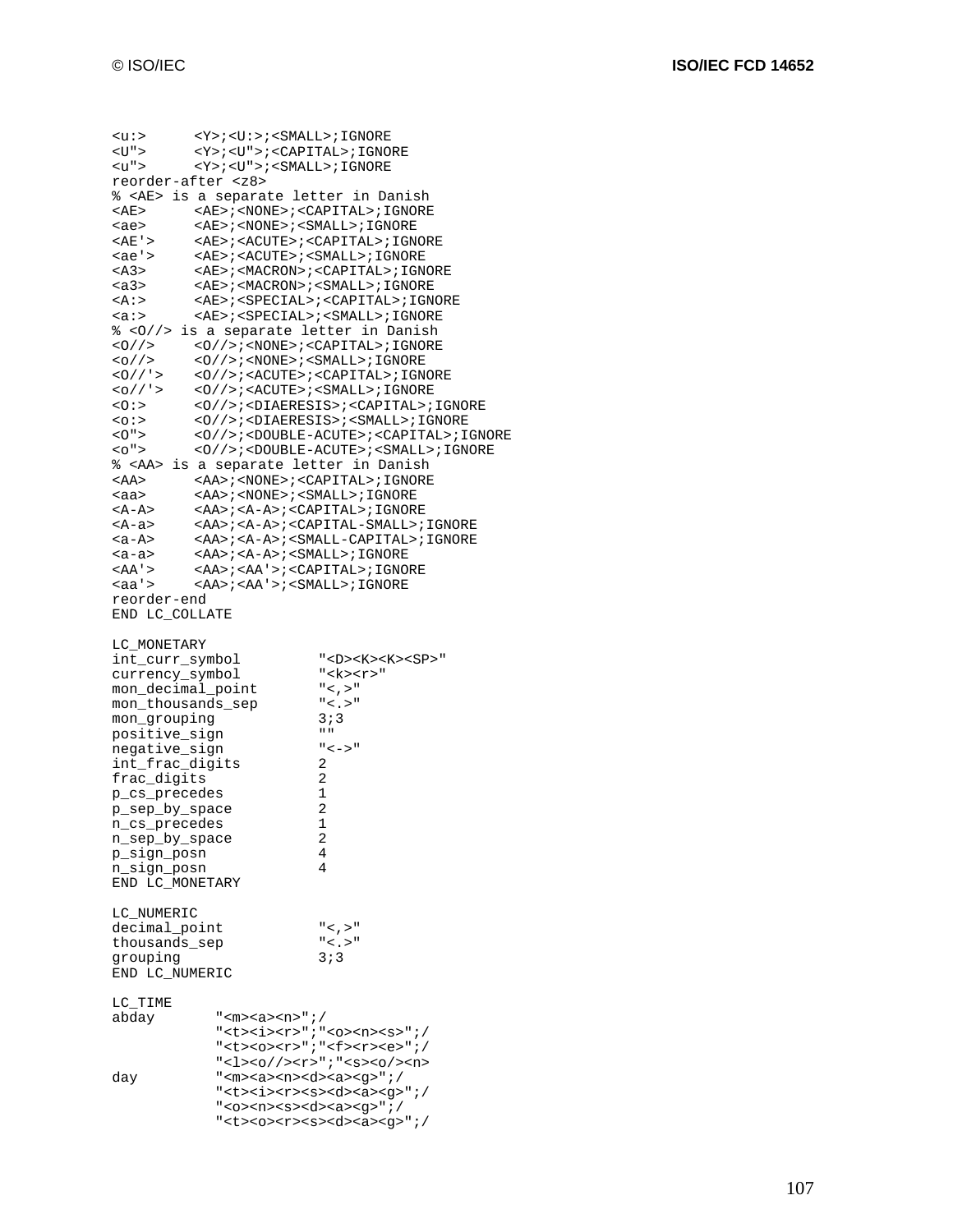|                         | " <f><r>&gt;<e><d><a><q>";/</q></a></d></e></r></f>                                                                                                                                                                      |
|-------------------------|--------------------------------------------------------------------------------------------------------------------------------------------------------------------------------------------------------------------------|
|                         | " <l><o></o><cr><d><a><q>"/</q></a></d></cr></l>                                                                                                                                                                         |
|                         | " <s><o></o><o></o>&gt;<a><a><q></q></a></a></s>                                                                                                                                                                         |
| week                    | 7;19971201;4                                                                                                                                                                                                             |
| abmon                   | " <j><a><n>";"<f><e><b>";/</b></e></f></n></a></j>                                                                                                                                                                       |
|                         | " <m><a><r>";"<a><p><r>";/</r></p></a></r></a></m>                                                                                                                                                                       |
|                         | " <m><a><j>";"<j><u><n>";/</n></u></j></j></a></m>                                                                                                                                                                       |
|                         | " <j><u><l>";"<a><u><g>";/</g></u></a></l></u></j>                                                                                                                                                                       |
|                         | " <s><e><p>";"<o><k><t>";/</t></k></o></p></e></s>                                                                                                                                                                       |
|                         | " <n><o><v>";"<d><e><c>"</c></e></d></v></o></n>                                                                                                                                                                         |
| mon                     | " <j><a><n><u><a><r>";/</r></a></u></n></a></j>                                                                                                                                                                          |
|                         | " <f><e><b><r>&gt;<u><a><r>";/</r></a></u></r></b></e></f>                                                                                                                                                               |
|                         | " <m><a><r>&gt;<t><s>";/</s></t></r></a></m>                                                                                                                                                                             |
|                         | " <a><p><r>&gt;&gt;&gt;<i><l>";/</l></i></r></p></a>                                                                                                                                                                     |
|                         | " < $m$ >< $a$ >< $j$ >";/                                                                                                                                                                                               |
|                         | " <j><u><n><i>";/</i></n></u></j>                                                                                                                                                                                        |
|                         | " <j><u><l><i>";/</i></l></u></j>                                                                                                                                                                                        |
|                         | " <a><u><g><u><s><t>";/</t></s></u></g></u></a>                                                                                                                                                                          |
|                         | " <s><e><p><t><e><m><b><e><r>";/</r></e></b></m></e></t></p></e></s>                                                                                                                                                     |
|                         | " <o><k><t><o><b><e><r>";/</r></e></b></o></t></k></o>                                                                                                                                                                   |
|                         | " <n><o><v><e><m><b><e><r>&gt;&lt;</r></e></b></m></e></v></o></n>                                                                                                                                                       |
|                         | " <d><e><c><e><m><b><e><r></r></e></b></m></e></c></e></d>                                                                                                                                                               |
| d t fmt                 | "<%> <a><sp>&lt;%&gt;&gt;<f><sp>&lt;%&gt;<t><sp>&lt;%&gt;&gt;<z>"</z></sp></t></sp></f></sp></a>                                                                                                                         |
| d fmt                   | "<%><0> <d>&lt;.&gt;&gt;<sp>&lt;%&gt;&gt;<sp>&lt;%&gt;<y>"</y></sp></sp></d>                                                                                                                                             |
| atl_digits              | $"$ <0><.>;<1><.>;<2><.>;<3><.>;<4><.>;/                                                                                                                                                                                 |
|                         | $55< . >$ ; <6><.>;<7><.>;<8><.>;<9><.>;/                                                                                                                                                                                |
|                         | <1><0><.>;<1><1><1><.>;<1><.>;<1><2><.>;<1><2><.>;<1><3><.>;<1><4><.>;                                                                                                                                                   |
|                         | <1><5><.>;<1><6><.>;<1><6><.>;<1><7><.>;<1><8><.>;<1><9><.>;<1><9><.>;                                                                                                                                                   |
|                         | <2><0><.>;<2><1><.>;>>>>>>>>>:>;<2><2><.>;<2><-3><.>;<2><4><.>;                                                                                                                                                          |
|                         | $<2$ >< $5$ ><.>;< $2$ >< $6$ >< $6$ ><.>;< $2$ < $6$ - $<$ .>;< $2$ >< $7$ ><.>;< $2$ >< $8$ >< $8$ - $<$ .>;< $2$ >< $9$ ><.>;/                                                                                        |
|                         | $<\!\!3\!\!><\!\!0\!\!><\!\! .\!\! .\!\! >\!\! i\!\! <\!\!3\!\!><\!\!1\!\!><\!\! .\!\! >"$                                                                                                                               |
| t_fmt                   | "<%> <t>"</t>                                                                                                                                                                                                            |
| am_pm                   | " " ; " "                                                                                                                                                                                                                |
| t_fmt_ampm              | H H                                                                                                                                                                                                                      |
| timezone                | " <c><e><t>&lt;-&gt;&gt;&lt;1&gt;<c><e><t>&lt;-&gt;&lt;1&gt;<c><e><t><sp><d><s><t>&lt; ,&gt;<m>&lt;3&gt;&lt;.&gt;&lt;5&gt;&lt;.&gt;&lt;5&gt;&lt;.&gt;&lt;0&gt;/</m></t></s></d></sp></t></e></c></t></e></c></t></e></c> |
|                         | <,> <m><l>&lt;0&gt;&lt;.&gt;&lt;5&gt;&lt;.&gt;&lt;0&gt;"</l></m>                                                                                                                                                         |
| END LC_TIME             |                                                                                                                                                                                                                          |
|                         |                                                                                                                                                                                                                          |
| LC MESSAGES             |                                                                                                                                                                                                                          |
|                         |                                                                                                                                                                                                                          |
| yesexpr                 | "<<(><1> <j><j><y><y>&lt;)/&gt;&gt;&lt;&lt;.&gt;&lt;*&gt;"</y></y></j></j>                                                                                                                                               |
| noexpr                  | "<<(>><0> <n><n>&lt;)/&gt;&gt;&gt;&lt;.&gt;&lt;*&gt;"</n></n>                                                                                                                                                            |
| END LC_MESSAGES         |                                                                                                                                                                                                                          |
|                         |                                                                                                                                                                                                                          |
| LC PAPER                |                                                                                                                                                                                                                          |
| copy "il8n"             |                                                                                                                                                                                                                          |
| END LC_PAPER            |                                                                                                                                                                                                                          |
|                         |                                                                                                                                                                                                                          |
| LC NAME                 |                                                                                                                                                                                                                          |
| name_fmt                | "<%> <p>&lt;%&gt;<t>&gt;&gt;&gt;<t>&lt;%&gt;<q>&lt;&lt;&gt;&gt;<t>&lt;%&gt;<m>&lt;%&gt;<t>&lt;%&gt;<f></f></t></m></t></q></t></t></p>                                                                                   |
| name_gen                | H H                                                                                                                                                                                                                      |
| name_mr                 | <h><r></r></h>                                                                                                                                                                                                           |
| name_mrs                | <f><r><u></u></r></f>                                                                                                                                                                                                    |
| name_miss               | <f><r>&gt;<o></o><k><e><n></n></e></k></r></f>                                                                                                                                                                           |
|                         | $<$ f> $<$ r>                                                                                                                                                                                                            |
| name_ms                 |                                                                                                                                                                                                                          |
| END LC_NAME             |                                                                                                                                                                                                                          |
| LC ADDRESS              |                                                                                                                                                                                                                          |
| country_name            | " <d><a><n><m><a><r><k>"</k></r></a></m></n></a></d>                                                                                                                                                                     |
| country_post            | " <d><k>"</k></d>                                                                                                                                                                                                        |
| country_ab2             | " <d><k>"</k></d>                                                                                                                                                                                                        |
|                         | " <d><n><k>"</k></n></d>                                                                                                                                                                                                 |
| country_ab3             | 208                                                                                                                                                                                                                      |
| country_num             | " <d> <k>"</k></d>                                                                                                                                                                                                       |
| country_car             |                                                                                                                                                                                                                          |
| country_isbn            | "<8><7>"<br>" <d><a>"</a></d>                                                                                                                                                                                            |
| lang_ab                 | " <d><a><n>"</n></a></d>                                                                                                                                                                                                 |
| lang_term<br>postal_fmt |                                                                                                                                                                                                                          |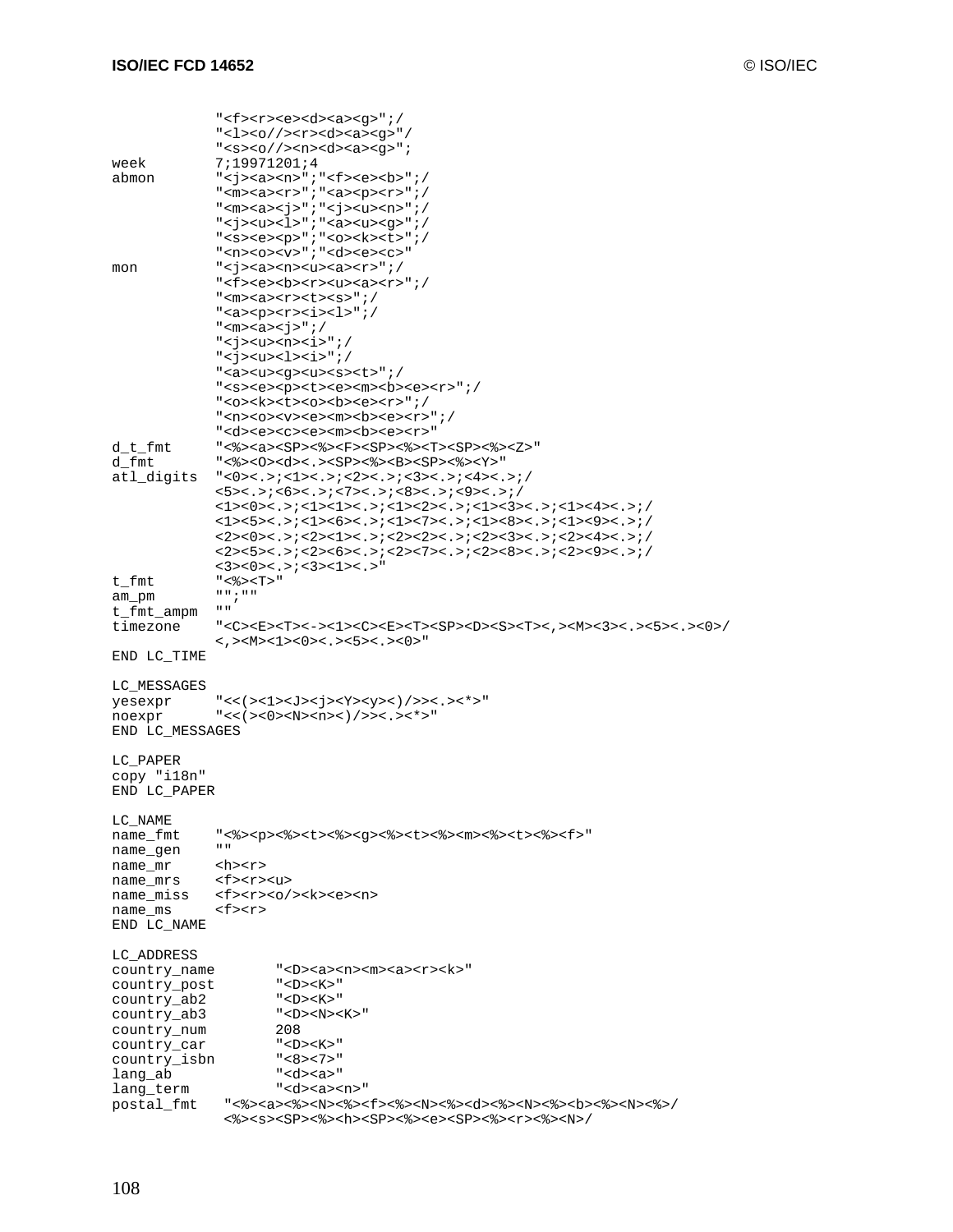```
 <%><C><-><%><z><SP><%><T><%><N><%><c><%><N>"
END LC_ADDRESS
LC_TELEPHONE<br>tel_int_fmt
              "<+><%><c><SP><%><s>>><sP><%>
tel_dom_fmt "<%><l>"
int_select "<0><0>"
int_prefix "<4><5>"
END LC_TELEPHONE
LC_MEASUREMENT
copy "i18n"
END LC_MEASUREMENT
```
#### **B.1.3 LC\_MONETARY Rationale.**

The currency symbol does not appear in LC\_MONETARY because it is not defined in the C Standard's C locale. The C Standard limits the size of decimal points and thousands delimiters to single-byte values. In FDCC-sets based on multibyte coded character sets this cannot be enforced, obviously; this standard does not prohibit such characters, but makes the behaviour unspecified (in the text "In contexts where other standards . . . ").

The grouping specification is based on, but not identical to, the C Standard . The "-1" signals that no further grouping shall be performed, the equivalent of (CHAR\_MAX) in the C Standard ).

The FDCC-set definition is an extension of the C Standard localeconv() specification. In particular, rules on how currency\_symbol is treated are extended to also cover int\_curr\_symbol, and p\_set\_by\_space and n\_sep\_by\_space have been augmented with the value 2, which places a space between the sign and the symbol (if they are adjacent; otherwise it should be treated as a 0). The following table shows the result of various combinations:

| 2 |                                                                                                                                                                                                                          | $\theta$                                                                                                                                                                           |
|---|--------------------------------------------------------------------------------------------------------------------------------------------------------------------------------------------------------------------------|------------------------------------------------------------------------------------------------------------------------------------------------------------------------------------|
|   | (\$ 1.25)                                                                                                                                                                                                                | (\$1.25)                                                                                                                                                                           |
|   | $+$ \$1.25                                                                                                                                                                                                               | $+ $1.25$                                                                                                                                                                          |
|   | $$1.25+$                                                                                                                                                                                                                 | $$1.25+$                                                                                                                                                                           |
|   | $+$ \$1.25                                                                                                                                                                                                               | $+ $1.25$                                                                                                                                                                          |
|   | $$+1.25$                                                                                                                                                                                                                 | $$+1.25$                                                                                                                                                                           |
|   | $(1.25 \text{ } \text{\textsterling})$                                                                                                                                                                                   | $(1.25\$                                                                                                                                                                           |
|   | $+1.25$ \$                                                                                                                                                                                                               | $+1.25$ \$                                                                                                                                                                         |
|   | $1.25$ \$+                                                                                                                                                                                                               | $1.25\$ +                                                                                                                                                                          |
|   | $1.25 + $$                                                                                                                                                                                                               | $1.25 + $$                                                                                                                                                                         |
|   | $1.25$ \$+                                                                                                                                                                                                               | $1.25\text{S}+$                                                                                                                                                                    |
|   | $p$ _sign_posn = 0<br>$p$ _sign_posn = 1<br>$p$ _sign_posn = 2<br>$p$ _sign_posn = 3<br>$p$ _sign_posn = 4<br>$p$ _sign_posn = 0<br>$p$ _sign_posn = 1<br>$p$ _sign_posn = 2<br>$p$ _sign_posn = 3<br>$p$ _sign_posn = 4 | p_sep_by_space<br>(\$ 1.25)<br>$+$ \$1.25<br>$$1.25 +$<br>$+$ \$1.25<br>$$+1.25$<br>$(1.25 \text{ } \text{\textsterling})$<br>$+1.25$ \$<br>$1.25\% +$<br>$1.25 + $$<br>$1.25\% +$ |

The following is an example of the interpretation of the mon\_grouping keyword. Assuming that the value to be formatted is 123456789 and the mon\_thousands\_sep is "'", then the following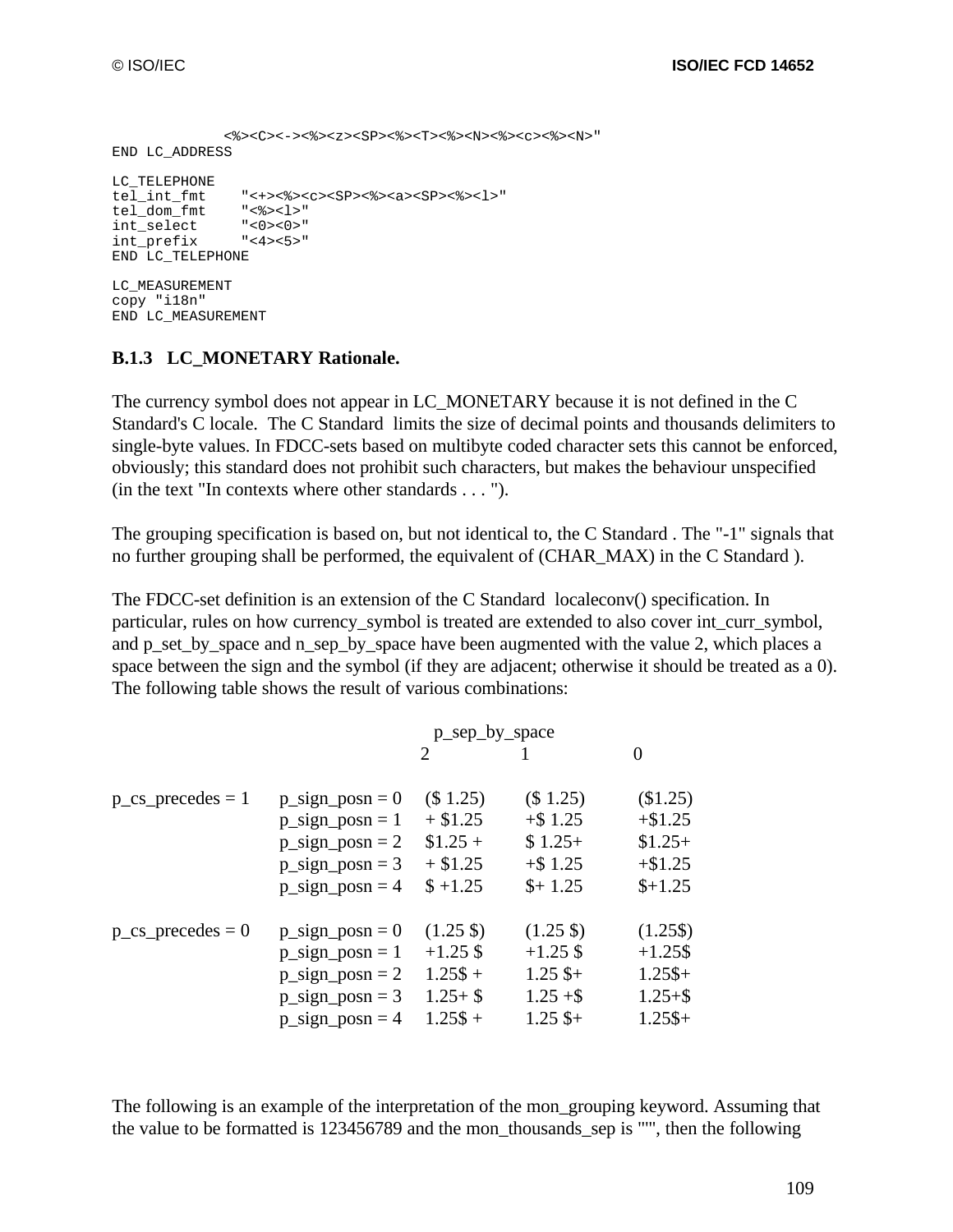table shows the result. The third column shows the equivalent C Standard string that would be used to accommodate this grouping. It is the responsibility of the utility to perform mappings of the formats in this clause to those used by language bindings such as the C Standard .

| Mon_grouping | <b>Formatted Value</b> | C String             |
|--------------|------------------------|----------------------|
| $3: -1$      | 123456'789             | " $\frac{3}{177}$ "  |
| 3            | 123'456'789            | $" \S$               |
| $3;2;-1$     | 1234'56'789            | " $\frac{3}{2}177$ " |
| 3:2          | 12'34'56'789           | "\3\2"               |
| $-1$         | 123456789              | "177"                |

In these examples, the octal value of (CHAR\_MAX) is 177.

The dual currency support is specified such that a FDCC-set can be used without change during the transition period in a static environment. For example in the case of the Euro currency as being employed in a number of European countries, there is no need to change the FDCC-set when shifting from one currency to two concurrent currencies; and there is no need to change FDCC-set, when changing to the Euro as the only currency. Also the same application call can be made to be valid for countries with a single currency and countries with dual currencies. The specifications can also be used without change of the FDCC-set on an installation, when converting from one national currency to another, for example when removing some zeroes to form a new currency.

The following example illustrates the support for dual currencies; the example is for the Euro in Germany.

| LC MONETARY<br>int curr symbol<br>currency_symbol<br>mon decimal point<br>mon thousands sep<br>mon grouping<br>positive_sign<br>negative_sign<br>int_frac_digits<br>frac_digits<br>p_cs_precedes<br>p_sep_by_space<br>n_cs_precedes<br>n_sep_by_space<br>p_sign_posn<br>n_sign_posn<br>duo_int_curr_symbol<br>duo_currency_symbol<br>duo_mon_decimal_point<br>duo_mon_thousands_sep<br>duo_mon_grouping<br>duo_positive_sign<br>duo_negative_sign<br>duo_int_frac_digits<br>duo_frac_digits<br>duo_p_cs_precedes<br>duo_p_sep_by_space<br>duo_n_cs_precedes | " <d><e><m><sp>"<br/><math>"</math> <d><m><math>"</math><br/><math>"</math> &lt; , &gt;"<br/><math>"</math> &lt; . &gt;"<br/>3:3<br/><math>\mathbf{u}</math><br/><math>" &lt; - &gt; "</math><br/>2<br/>2<br/>1<br/>2<br/>1<br/>2<br/>4<br/>4<br/><math>"</math><e><u><r><sp>"<br/><math>"</math> <e> <u> <r>"<br/><math>"</math> &lt; , &gt; "<br/>" &lt; . &gt; "<br/>3:3<br/><math>\mathbf{u}</math><br/><math>" &lt; - &gt; "</math><br/>2<br/>2<br/>1<br/><math>\overline{2}</math><br/><math>\mathbf 1</math></r></u></e></sp></r></u></e></m></d></sp></m></e></d> |
|-------------------------------------------------------------------------------------------------------------------------------------------------------------------------------------------------------------------------------------------------------------------------------------------------------------------------------------------------------------------------------------------------------------------------------------------------------------------------------------------------------------------------------------------------------------|---------------------------------------------------------------------------------------------------------------------------------------------------------------------------------------------------------------------------------------------------------------------------------------------------------------------------------------------------------------------------------------------------------------------------------------------------------------------------------------------------------------------------------------------------------------------------|
| duo_n_sep_by_space                                                                                                                                                                                                                                                                                                                                                                                                                                                                                                                                          | 2                                                                                                                                                                                                                                                                                                                                                                                                                                                                                                                                                                         |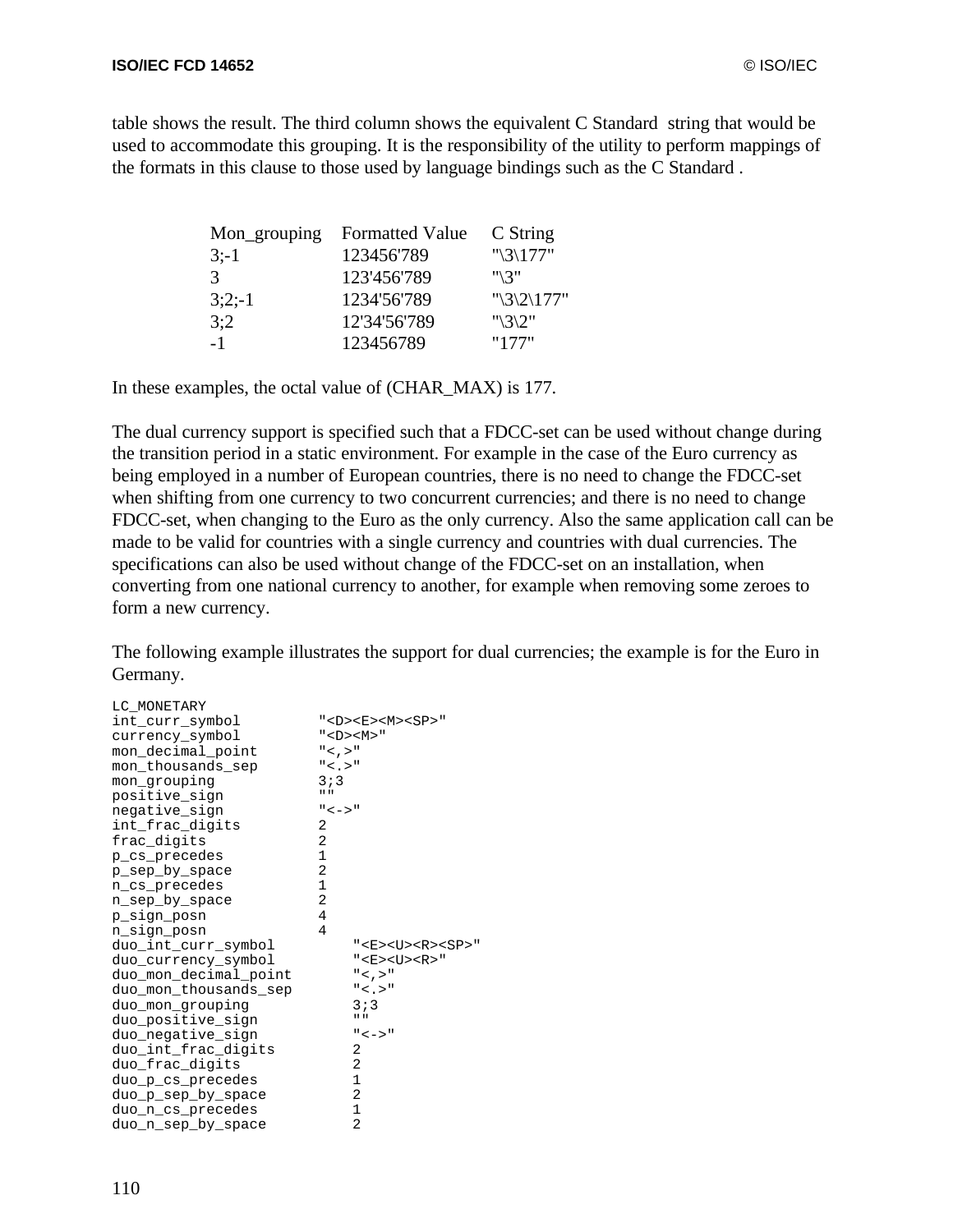| duo p sign posn | 4        |
|-----------------|----------|
| duo n sign posn |          |
| uno valid to    | 20020630 |
| duo valid from  | 19990101 |
| conversion rate | 195;100  |
| END LC MONETARY |          |

#### **B.1.4 LC\_NUMERIC Rationale.**

See the rationale for LC\_MONETARY (B1.3) for a description of the behaviour of grouping.

#### **B.1.5 LC\_TIME Rationale.**

The LC\_TIME descriptions of abday, day, and abmon imply a Gregorian style calendar (7-day weeks, 12-month years, leap years, etc.). Other calendars can be supported, for example calendars with a fixed week length.

In some FDCC-sets the field descriptors for weekday and month names will be given with an initial small letter. Programs using these fields may need to adjust the capitalization if the output is going to be used at the beginning of a sentence.

The field descriptors corresponding to the optional keywords consist of a modifier followed by a traditional field descriptor (for instance %Ex). If the optional keywords are not supported by the application or are unspecified for the current FDCC-set, these field descriptors shall be treated as the traditional

field descriptor. For instance, assume the following keywords:

 alt\_digits "0th";"1st";"2nd";"3rd";"4th";"5th";"6th";"7th";"8th";"9th";"10th" d\_fmt "The %Od day of %B in %Y"

On 7/4/1776, the %x field descriptor would result in "The 4th day of July in 1776," while 7/14/1789 would come out as "The 14 day of July in 1789." It can be noted that the above example is for illustrative purposes only; the %o modifier is primarily intended to provide for Kanji or Hindi digits in date formats. While it is clear that an alternate year format is required, there is no consensus on the format or the requirements. As a result, while these keywords are reserved, the details are left unspecified. It is expected that National Standards Bodies will provide specifications.

#### **B.1.6 LC\_MESSAGES Rationale.**

The LC\_MESSAGES category is described in clause 4 as affecting the language used by utilities for their output. The mechanism used by the application to accomplish this, other than the responses shown here in the FDCC-set definition, is not specified by this version of this standard. The internationalization working group is developing an interface that would allow applications (and, presumably some of the standard utilities) to access messages from various message catalogs, tailored to a user's LC\_MESSAGES value.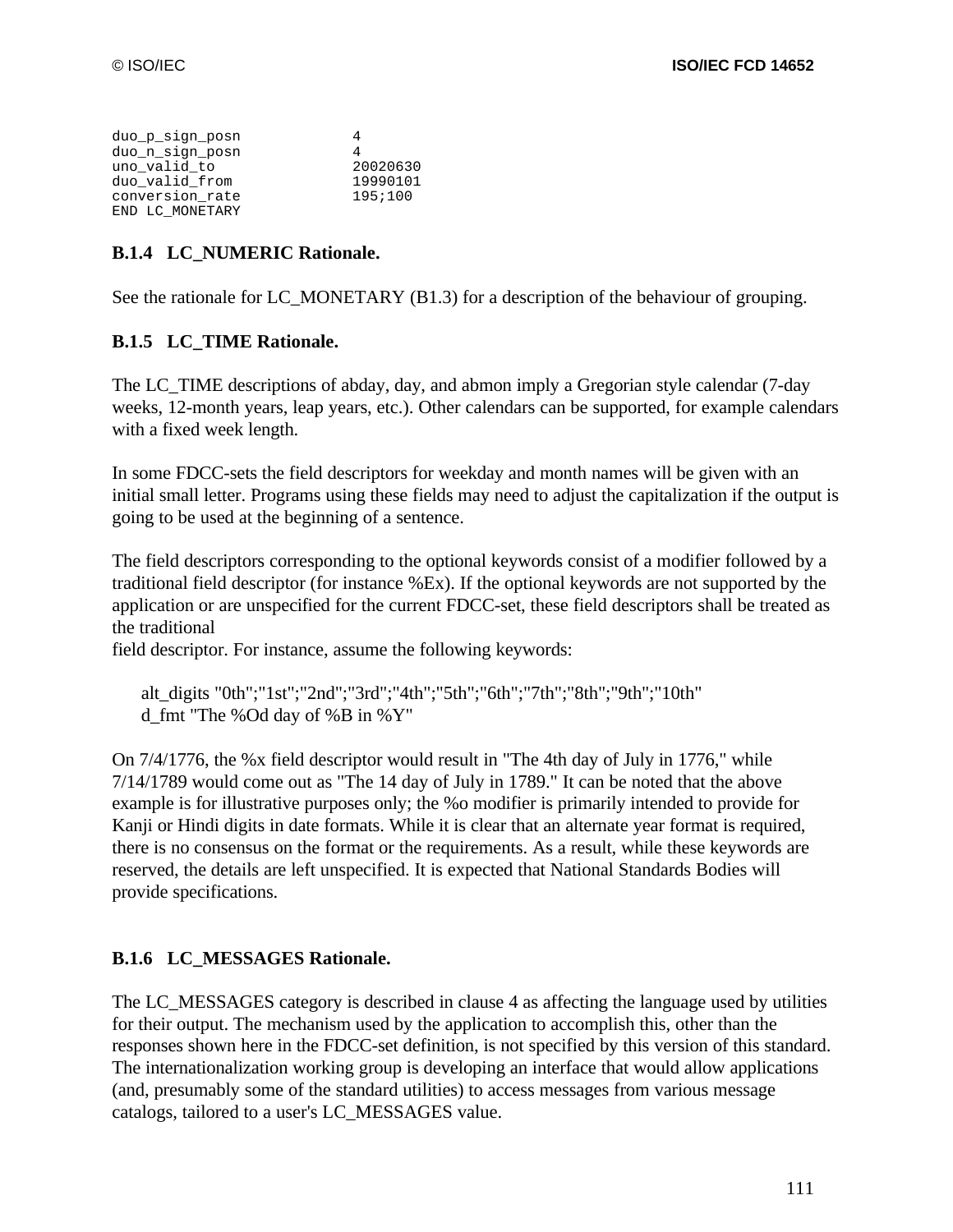#### **B.1.7 LC\_PAPER Rationale.**

The LC\_PAPER category gives information to prepare output on a printer. Only the physical measurement s of the height and width is available, as this is the information most often available in various document handling applications.

#### **B.1.8 LC\_NAME Rationale.**

The LC\_NAME category gives information to prepare a text for addressing a person, for example as a part of a postal address on an envelope, or as a salutationing line in a letter. The information is intended to be given to an API that has the various naming information as parameters and yields a formatted string as the return value.

#### **B.1.8 LC\_ADDRESS Rationale.**

The LC\_ADDRESS category gives information to prepare a text for writing an address, for example as a part of a postal address on an envelope. The information is intended to be given to an API that has the various address information as parameters and yields a formatted string as the return value.

#### **B.1.9 LC\_TELEPHONE Rationale.**

The LC\_TELEPHONE category gives information to prepare a text for writing a telephone number. The information is intended to be given to an API that has the various information on a telephone number as parameters and yields a formatted string as the return value. Both an international and a domestic formatting possibility is available.

#### **B.1.10 LC\_MEASUREMENT Rationale.**

The LC\_MEASUREMENT category gives a simple indication whether the ISO measurement system is used, or another systems is the one applied. It may be enhanced in future editions of this standard.

### **B.1.11 LC\_VERSIONS Rationale.**

The LC\_VERSIONS category gives meta-information on the FDCC-set, such as who created it, and what is the level of conformance for each of the FDCC sets.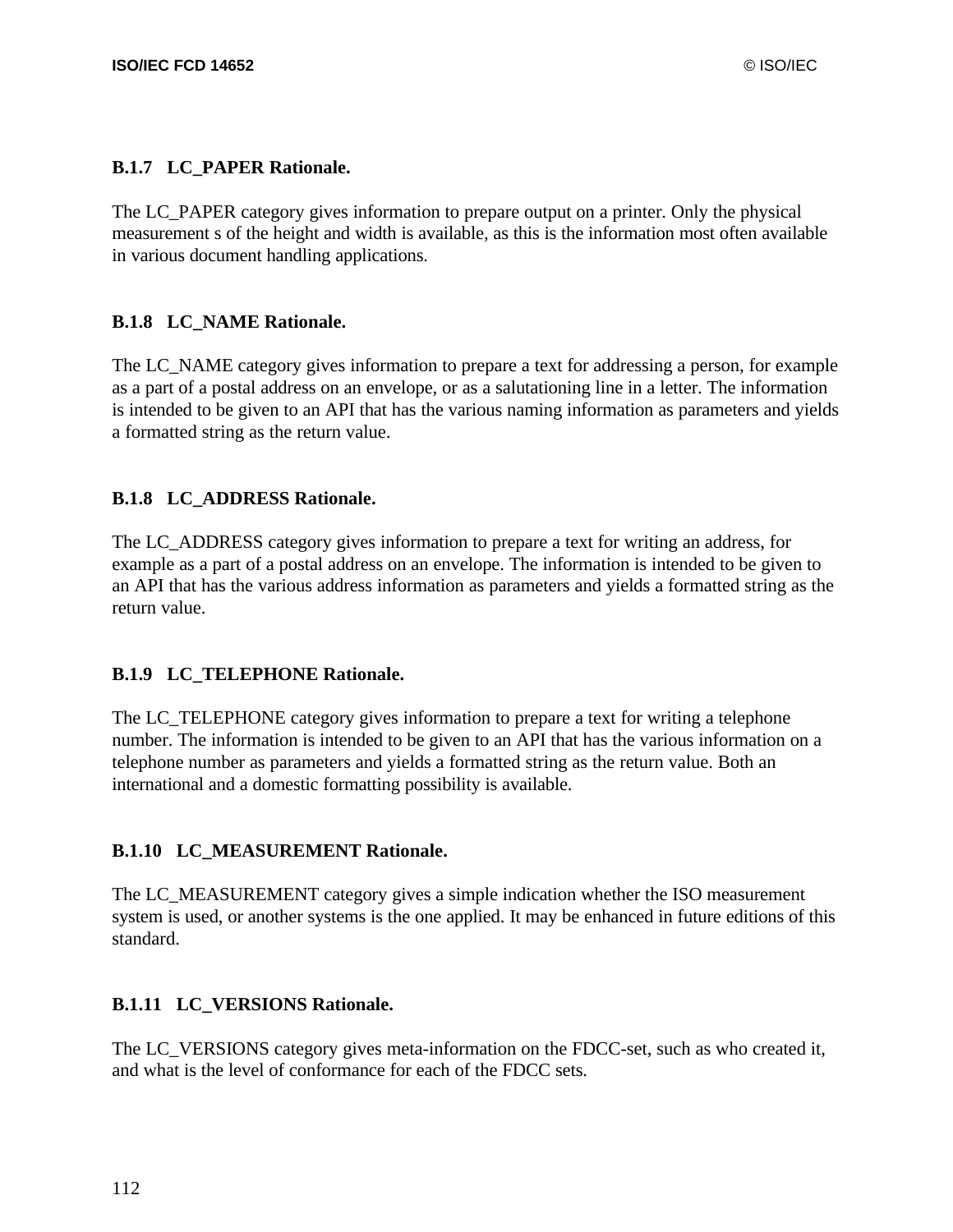#### **B.2 Character Set Rationale.**

This standard poses no requirement that multiple character sets or code sets be supported, leaving this as a marketing differentiation for implementors. Although multiple charmaps are supported, it is the responsibility of the application to provide the file(s); if only one is provided, only that one will be accessible.

The character set description text provides the capability to describe character set attributes (such as collation order or character classes) independent of character set encoding, and using only the characters in the portable character set. This makes it possible to create "generic" FDCC-set source texts for all code sets that share the portable character set (such as the ISO/IEC 8859 family or IBM Extended ASCII).

Applications are free to describe more than one code set in a character set description text. For example, if an application defines ISO/IEC 8859-1 as the primary code set, and ISO/IEC 8859-2 as an alternate set, with each character from the alternate code set preceded in data by a shift code, a character set description text could contain a complete description of the primary set and those characters from the secondary that are not identical, the encoding of the latter including the shift code.

Applications are free to choose their own symbolic names, as long as the names identified by this standard are also defined; this provides support for already existing "character names".

The charmap was introduced to resolve problems with the portability of, especially, FDCC-set sources. While the portable character set (in Table 3) is a constant across all FDCC-sets for a particular application, this is not true for the extended character set. However, the particular coded character set used for an application or an application does not necessarily imply different characteristics or collation: on the contrary, these attributes should in many cases be identical, regardless of codeset. The charmap provides the capability to define a common FDCC-set definition for multiple codesets (the same FDCC-set source can be used for codesets with different extended characters; the ability in the charmap to define ``empty'' names allows for characters missing in certain codesets).

In addition, some implementors have expressed an interest in using the charmap to define certain other characteristics of codesets, such as the <mb\_cur\_max> value for the particular codeset. (Note that  $\langle mb \rangle$  curamax has to be equal to or lower than the C Standard {MB LEN MAX}, which is the application limit). Such extensions are not described here; but may be added in a later revision of this standard.

The <escape\_char> declaration was added at the request of the international community to ease the creation of portable charmaps on terminals not implementing the default backslash escape. (This approach was adopted because this is a new interface invented by POSIX-2. Historical interfaces, such as the shell command language and awk, have not been modified to accommodate this type of terminal.)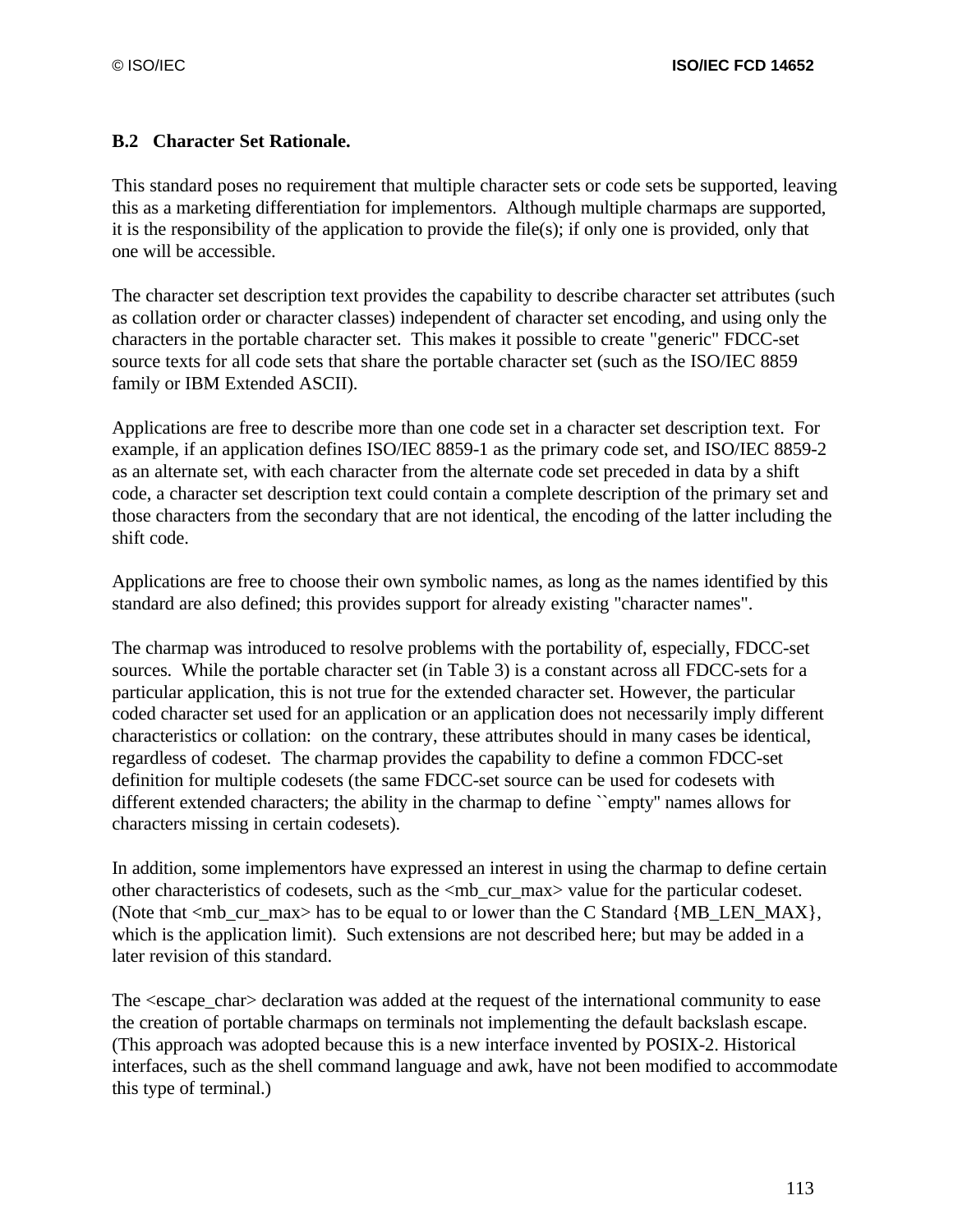The octal number notation was selected to match those of POSIX "awk" and "tr" utilities and is consistent with that used by the POSIX localedef utility.

The charmap capability implements a facility available at some X/Open compatible applications. Its prime virtue is to support "generic" collation sequence source definitions. An implementor or an applications developer can produce a template definition that can be used to produce several codeset-dependent "compiled" FDCC-set definitions. The facility also removes any dependency in many source definitions on characters outside the character set defined in this clause.

The charmap allows specification of more than one encoding of a character. This allows for encodings that can encode items in more than one way; for example as a fully composed character and as a base character plus a combining character can be recognized, but only the first occurrence of the character may be output. In this way a character stream may be normalized.

The ISO 2022 support introduced gives the possibility to refer other definitions via charmaps, so the full encoding does not have to be replicated. It supports shifting with G0, G1, G2 and G3 sets, and also general shifting of coded character sets via escape sequences.

#### **B.3 Repertoiremap Rationale.**

The repertoiremap was introduced to make FDCC-sets independent of the availability of charmaps. With the repertoiremap it is possible to use a FDCC-set encoded with one set of symbolic character names, together with charmaps with other symbolic character naming schemes, provided there are repertoiremaps available for both naming schemes.

Repertoiremaps are also useful to describe repertoires of characters, to be used for example for transliteration.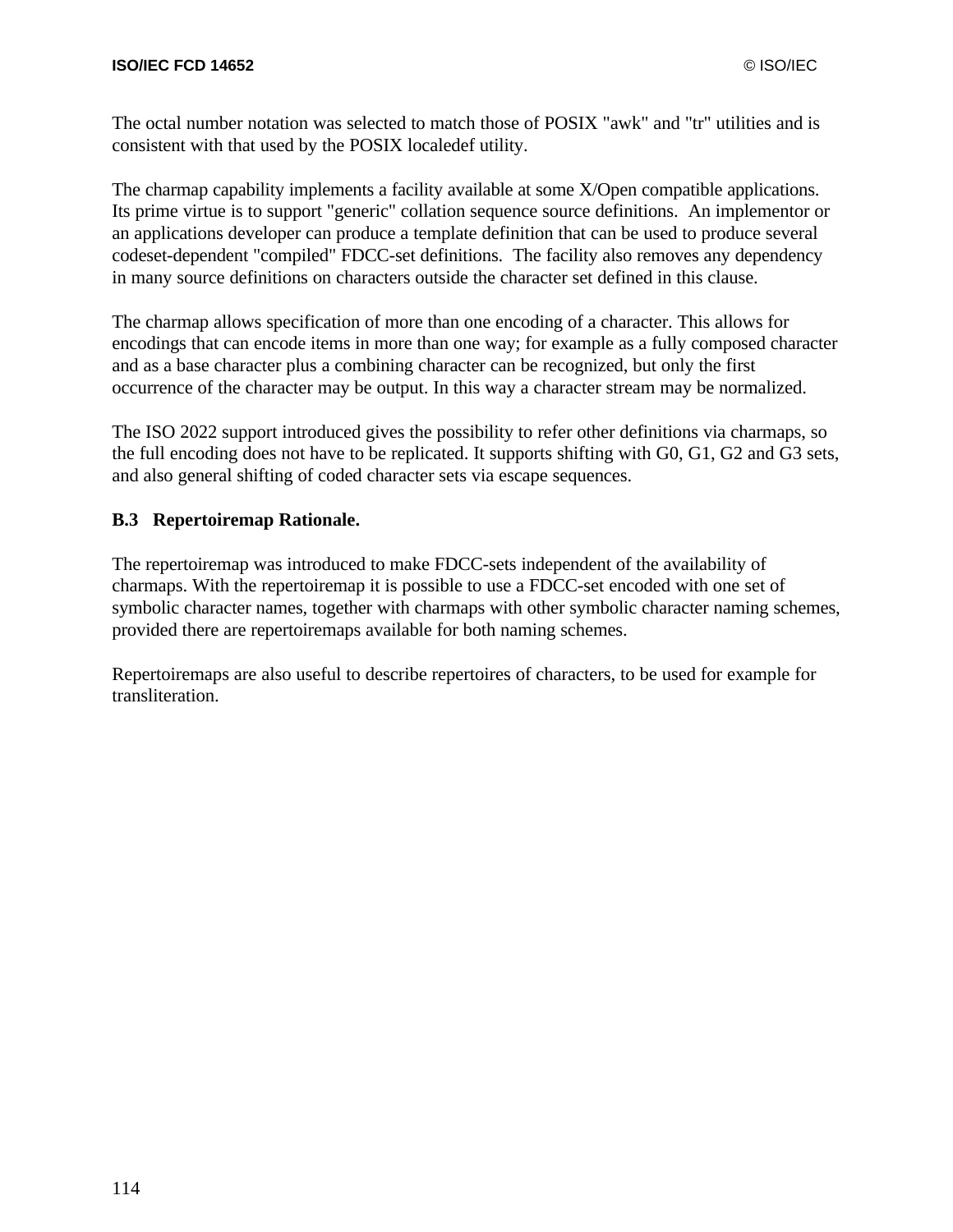# **Annex C**

(informative)

**Index**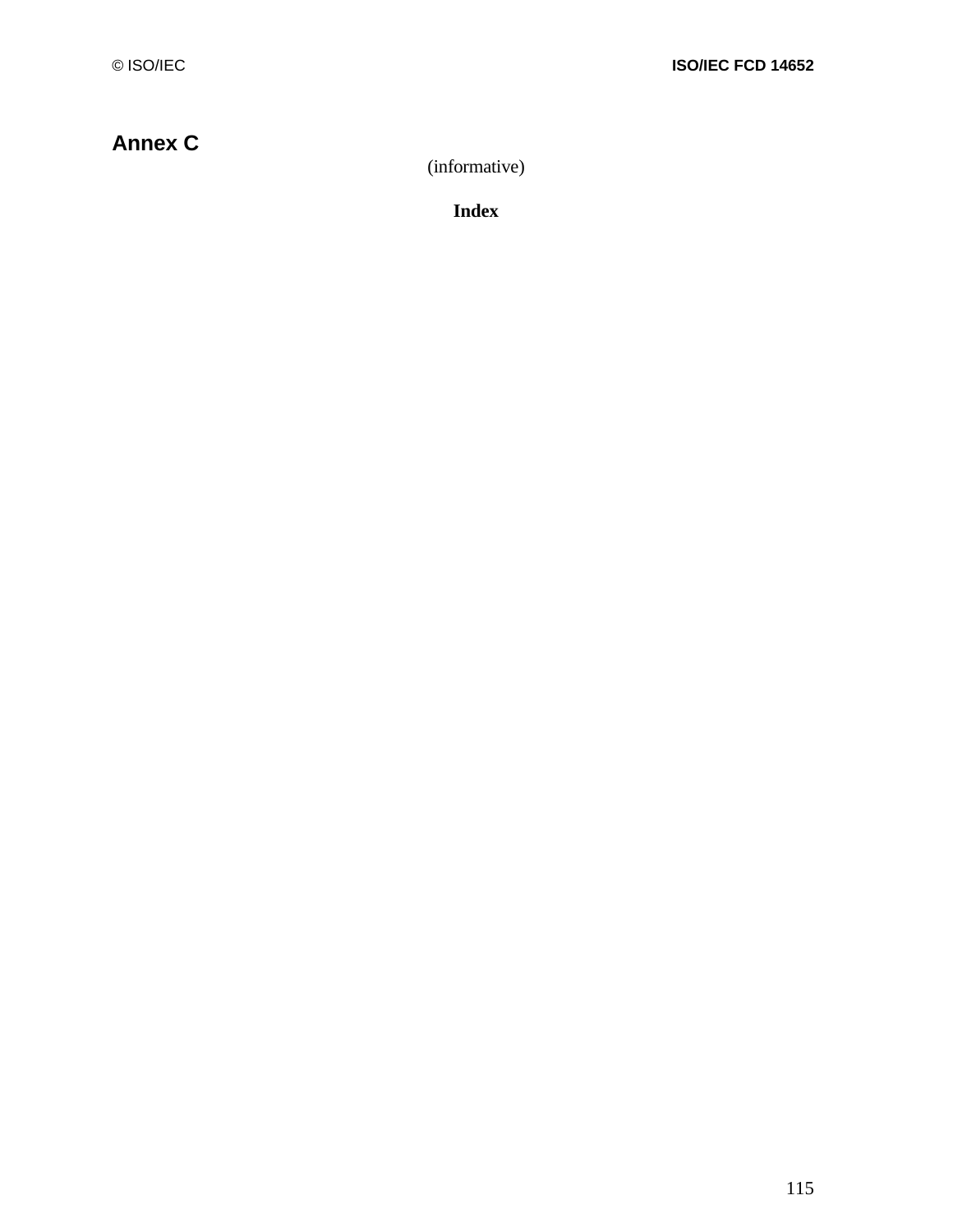| abbreviation                    | 4.13              | col_weight_max         | 4.3, 4.3.3                       |
|---------------------------------|-------------------|------------------------|----------------------------------|
| abday                           | 4.6               | collating-element      | 4.3                              |
| abmon                           | 4.6               | collating statements   | 4.3.1                            |
| absolute ellipses               | 3.2.3             | collating-symbol       | 4.3.6                            |
| address                         | 4.13              | collating element      | 3.1.13                           |
| addresses                       | 4.10              | collating sequence     | 3.1.15                           |
| addset                          | 5.1               | collating-element      | 4.3.5                            |
| affirmative response            | 3.1.17            | collating-symbol       | 4.3                              |
| alpha                           | 4.2.1             | collation              | 3.1.12                           |
| alt_digits                      | 4.6               | comment_char           | 4.1.2.1, 5.1                     |
| am_pm                           | 4.6               | conformance            | 7                                |
| application                     | 4.13              | contact                | 4.13                             |
| audience                        | 4.13              | control characters     | 4.2.1                            |
| blank                           | 4.2.1             | conversion_rate        | 4.4                              |
| block_separator                 | 4.2.1             | copy                   | 4.2.1, 4.3.2, 4.4, 4.5, 4.6, 4.7 |
| byte                            | 3.1.1             |                        | 4.8, 4.9, 4.10, 4.11, 4.12       |
| cal_direction                   | 4.6               | $country_abb2$         | 4.10                             |
| category                        | 4.13              | country_ab3            | 4.10                             |
| category names                  | 4.1               | country_car            | 4.10                             |
| category trailer                | 4.1               | country_isbn           | 4.10                             |
| category header                 | 4.1               | country_name           | 4.10                             |
| category body                   | 4.1               | country_num            | 4.10                             |
| char_shape_selector             | 4.2.1             | country_post           | 4.10                             |
| character                       | 3.1.2             | cultural convention    | 3.1.5                            |
| character, graphic              | 4.2.1             | currency_symbol        | 4.4                              |
| character, special              | 4.2.1             | d_fmt                  | 4.6                              |
| character representation        | 4.1.1             | $d_t$ fmt              | 4.6                              |
| character, native digit         | 4.2.1             | date field descriptors | 4.6.1                            |
| character, hexadecimal digit    | 4.2.1             | date                   | 4.13                             |
| character, multibyte            | 4.1.1             | day                    | 4.6                              |
| character, decimal constant     | 4.1.1             | decimal_point          | 4.5                              |
| character, hexadecimal constant | 4.1.1             | default_missing        | 4.2.2                            |
| character, space                | 4.2.1             | define                 | 4.3.14.1, 4.3                    |
| character, octal constant       | 4.1.1             | definitions            | 3.1                              |
| character, control              | 4.2.1             | digit                  | 4.2.1                            |
| character, blank                | 4.2.1             | direction_control      | 4.2.1                            |
| character, digit                | 4.2.1             | duo_currency_symbol    | 4.4                              |
| character, punctuation          | 4.2.1             | duo_frac_digits        | 4.4                              |
| character, printable            | 3.1.10            | duo_int_curr_symbol    | 4.4                              |
| character class                 | 3.1.9             | duo_int_frac_digits    | 4.4                              |
| character, coded                | 3.1.3             | duo_int_n_cs_precedes  | 4.4                              |
| Character set rationale         | B.2               | duo_int_n_sep_by_space | 4.4                              |
| charmap text                    | 5.1               | duo_int_n_sign_posn    | 4.4                              |
| charmap                         | 5, 4.1.2.4, 3.1.7 | duo_int_p_cs_precedes  | 4.4                              |
| charmap rationale               |                   | duo_int_p_sep_by_space | 4.4                              |
| B.2                             |                   | duo_int_p_sign_posn    | 4.4                              |
| class                           | 4.2.1             | duo_n_cs_precedes      | 4.4                              |
| cntrl                           | 4.2.1             | duo_n_sep_by_space     | 4.4                              |
| code_set_name                   | 5.1               | duo_n_sign_posn        | 4.4                              |
| coded character                 | 3.1.3             | duo_p_cs_precedes      | 4.4                              |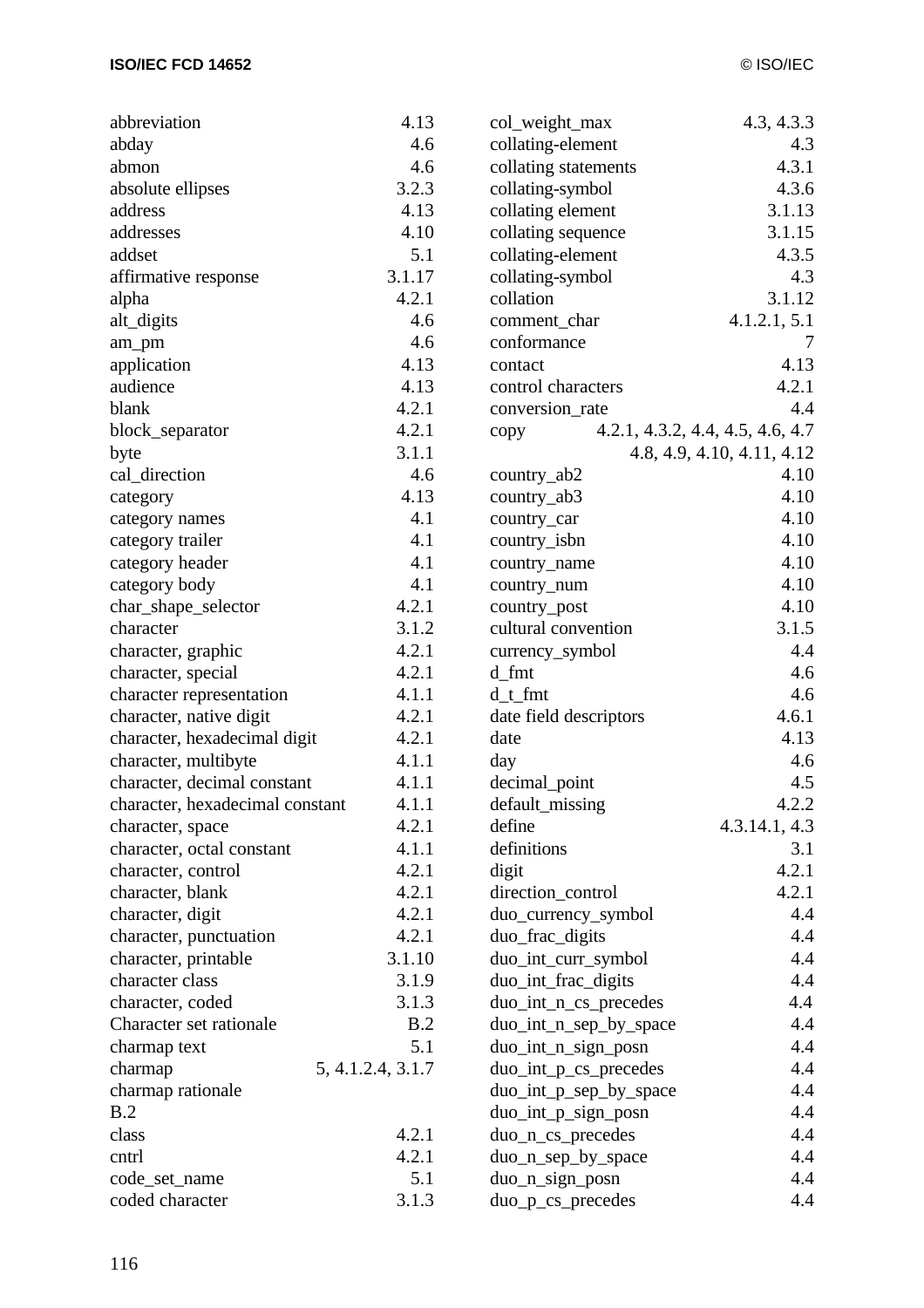| duo_p_sep_by_space   | 4.4             | lang_ab                          | 4.10          |
|----------------------|-----------------|----------------------------------|---------------|
| $duo_p_sign_posn$    | 4.4             | lang_lib                         | 4.10          |
| duo_valid_from       | 4.4             | lang_name                        | 4.10          |
| duo_valid_to         | 4.4             | lang_term                        | 4.10          |
| elif                 | 4.3.14.6, 4.3   | language                         | 4.13          |
| ellipses             | 3.2.3           | <b>LC_ADDRESS</b>                | 4.10          |
| ellipses, absolute   | 5.1             | LC_ADDRESS rationale             | <b>B.1.9</b>  |
| ellipses, symbolic   | 5.1             | LC_COLLATE                       | 4.3           |
| else                 | 4.3, 4.3.14.5   | LC COLLATE rationale             | <b>B.1.2</b>  |
| email                | 4.13            | LC CTYPE                         | 4.2           |
| endif                | 4.3             | LC_CTYPE rationale               | B.1.1         |
| endif                | 4.3.14.7        | LC_MEASUREMENT                   | 4.12          |
| equivalence class    | 3.1.16          | LC_MEASUREMENT rationale         | <b>B.1.11</b> |
| era                  | 4.6             | LC_MESSAGES                      | 4.7           |
| era_d_fmt            | 4.6             | LC_MESSAGES rationale            | <b>B.1.6</b>  |
| era_year             | 4.6             | LC_MONETARY                      | 4.4           |
| escape_char          | 4.1.2.2, 5.1, 6 | LC_MONETARY rationale            | <b>B.1.3</b>  |
| esqseq               | 5.1             | LC_NAME                          | 4.9           |
| euro                 | <b>B.1.3</b>    | LC_NAME rationale                | <b>B.1.8</b>  |
| fax                  | 4.13            | LC_NUMERIC                       | 4.5           |
| FDCC-set, definition | 4.1             | LC_NUMERIC rationale             | <b>B.1.4</b>  |
| FDCC-set             | 4f              | LC_PAPER                         | 4.8           |
| FDCC-set             | 3.1.6           | LC_PAPER rationale               | <b>B.1.7</b>  |
| FDCC-set rationale   | B.1             | LC_TELEPHONE                     | 4.11          |
| first_weekday        | 4.6             | LC_TELEPHONE rationale           | <b>B.1.10</b> |
| first_workday        | 4.6             | LC_TIME                          | 4.6           |
| frac_digits          | 4.4             | LC_TIME rationale                | <b>B.1.5</b>  |
| graph                | 4.2.1           | LC_VERSIONS                      | 4.13          |
| graphic chracters    | 4.2.1           | LC_VERSIONS rationale            | <b>B.1.12</b> |
| grouping             | 4.5             | $LC_X$                           | 4             |
| height               | 4.8             | left_to_right                    | 4.2.1         |
| ifdef                | 4.3.14.3        | line continuation                | 3.2.2         |
| ifdef                | 4.3             | lower                            | 4.2.1         |
| ifndef               | 4.3             | map                              | 4.2.1         |
| ifndef               | 4.3.14.4        | mb_cur_max                       | 5.1           |
| include              | 4.2.2           | mb_cur_min                       | 5.1           |
| include              | 5.1             | measurement                      | 4.12          |
| include              | 4.2.2.2         | messages                         | 4.7           |
| int_curr_symbol      | 4.4             | modified date fiels descriptors  | 4.6.2         |
| int_frac_digits      | 4.4             | mon                              | 4.6           |
| int_n_cs_precedes    | 4.4             | mon_decimal_point                | 4.4           |
| int_n_sep_by_space   | 4.4             | mon_grouping                     | 4.4           |
| int_n_sign_posn      | 4.4             | mon_thousands_sep                | 4.4           |
| int_p_cs_precedes    | 4.4             | monetary                         | 4.4           |
| int_p_sep_by_space   | 4.4             | multicharacter collating element | 3.1.14        |
| int_p_sign_posn      | 4.4             | n_cs_precedes                    | 4.4           |
| int_prefix           | 4.11            | n_sep_by_space                   | 4.4           |
| int_select           | 4.11            | n_sign_posn                      | 4.4           |
| keywords             | 4.1             | name formatting                  | 4.9           |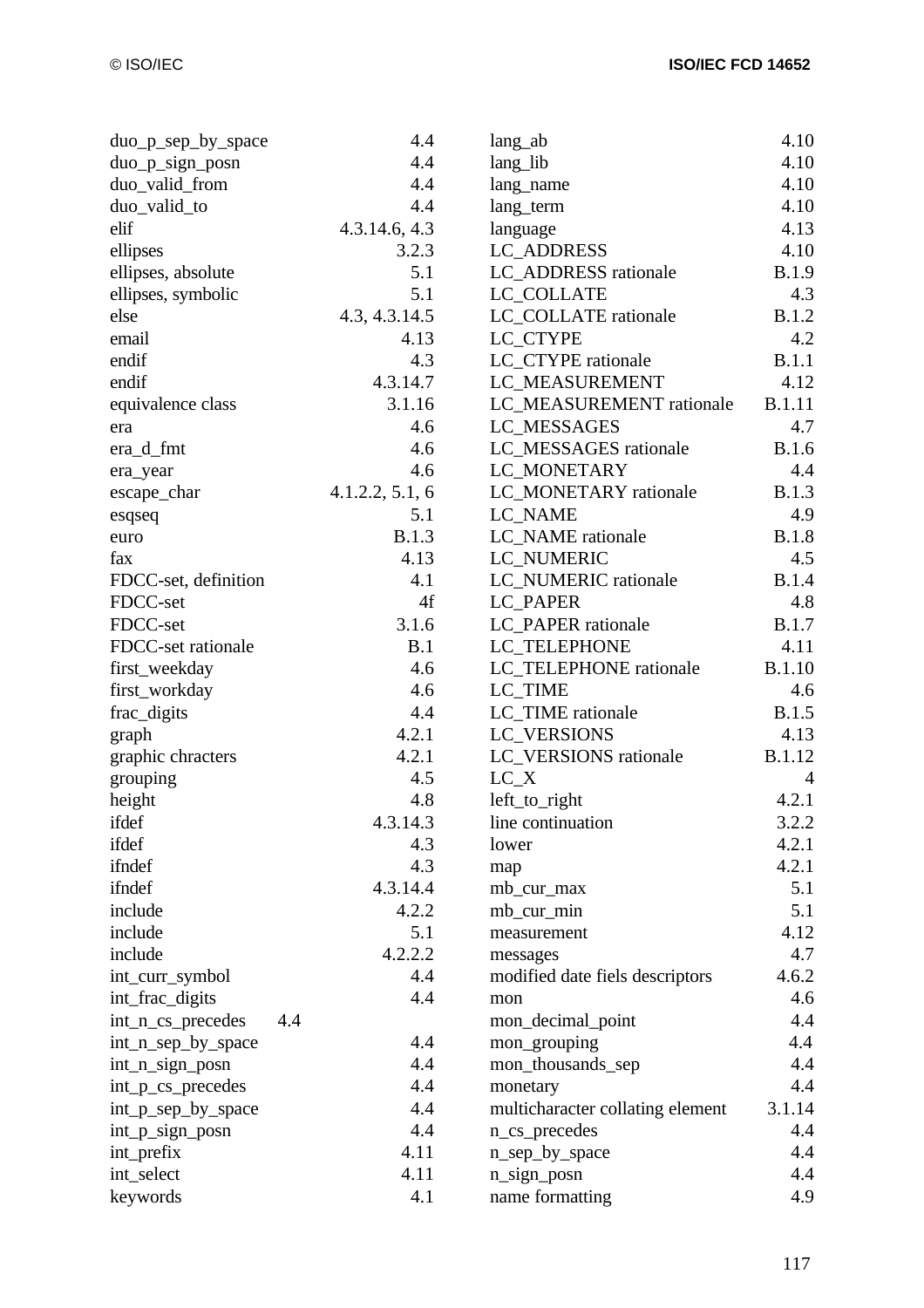| name_fmt                 | 4.9          | repertoire rationale              | B.3                    |
|--------------------------|--------------|-----------------------------------|------------------------|
| name_gen                 | 4.9          | repertoire                        | 6                      |
| name_miss                | 4.9          | repertoiremap                     | 6, 3.1.8, 5.1, 4.1.2.3 |
| name_mr                  | 4.9          | revision                          | 4.13                   |
| name_mrs                 | 4.9          | right_to_left                     | 4.2.1                  |
| name_ms                  | 4.9          | scope                             | -1                     |
| negative response        | 3.1.18       | script                            | 4.3, 4.3.4             |
| negative_sign            | 4.4          | segment_separator                 | 4.2.1                  |
| no_connect-space         | 4.2.1        | source                            | 4.13                   |
| no_connect               | 4.2.1        | space                             | 4.2.1                  |
| noexpr                   | 4.7          | special characters                | 4.2.1                  |
| non_spacing              | 4.2.1        | special1                          | 4.2.1                  |
| non_spacing_level3       | 4.2.1        | special2                          | 4.2.1                  |
| normal_connect           | 4.2.1        | special3                          | 4.2.1                  |
| notations                | 3.2          | sym_swap_layout                   | 4.2.1                  |
| num_separator            | 4.2.1        | symbol-equivalence                | 4.3                    |
| num_shape_selector       | 4.2.1        | symbol-equivalence                | 4.3.7                  |
| num_terminator           | 4.2.1        | symbolic ellipses                 | 3.2.3                  |
| numeric                  | 4.5          | symbolic name                     | 4.1.1                  |
| operands                 | 4.1          | syntax format                     | 3.2.1                  |
| order_end                | 4.3.9, 4.3   | t_fmt                             | 4.6                    |
| order_start              | 4.3, 4.3.8   | t_fmt_ampm                        | 4.6                    |
| outdigit                 | 4.2.1        | tel                               | 4.13                   |
| p_cs_precedes            | 4.4          | tel_dom_fmt                       | 4.11                   |
| p_sep_by_space           | 4.4          | tel_int_fmt                       | 4.11                   |
| p_sign_posn              | 4.4          | telephone numbers                 | 4.11                   |
| paper format             | 4.8          | territory                         | 4.13                   |
| portable character set   | 5            | text file                         | 3.1.4                  |
| positive_sign            | 4.4          | thousands_sep                     | 4.5                    |
| <b>POSIX</b>             | 1            | timezone                          | 4.6                    |
| <b>POSIX</b> differences | $\mathbf{A}$ | title                             | 4.13                   |
| POSIX conformance        | 4.13         |                                   | 4.3.14                 |
|                          | 4.10         | toggling keywords                 | 4.2.1                  |
| postal addresses         |              | tolower                           |                        |
| postal_fmt               | 4.10         | tosymmetric                       | 4.2.1                  |
| pre-category statements  | 4.1.2        | toupper                           | 4.2.1                  |
| print                    | 4.2.1        | translit_end                      | 4.2.2                  |
| printable character      | 3.1.10       | translit_start                    | 4.2.2                  |
| punct                    | 4.2.1        | transliteration                   | 4.2.2                  |
| punctuation characters   | 4.2.1        | transliteration statements        | 4.2.2.1                |
| r_connect                | 4.2.1        | undef                             | 4.3, 4.3.14.2          |
| references               | 2            | uno_valid_from                    | 4.4                    |
| reorder-script-end       | 4.3.13       | uno_valid_to                      | 4.4                    |
| reorder-script-after     | 4.3.12       | upper                             | 4.2.1                  |
| reorder-script-after     | 4.3          | visible glyph portable characters | 5                      |
| reorder-after            | 4.3          | vowel_connect                     | 4.2.1                  |
| reorder-end              | 4.3          | week                              | 4.6                    |
| reorder-script-end       | 4.3          | white space                       | 3.1.11                 |
| reorder-after            | 4.3.10       | width                             | 4.8                    |
| reorder-end              | 4.3.11       | xdigit                            | 4.2.1                  |
| reorder-after rationale  | B.1.2.1      | yesexpr                           | 4.7                    |